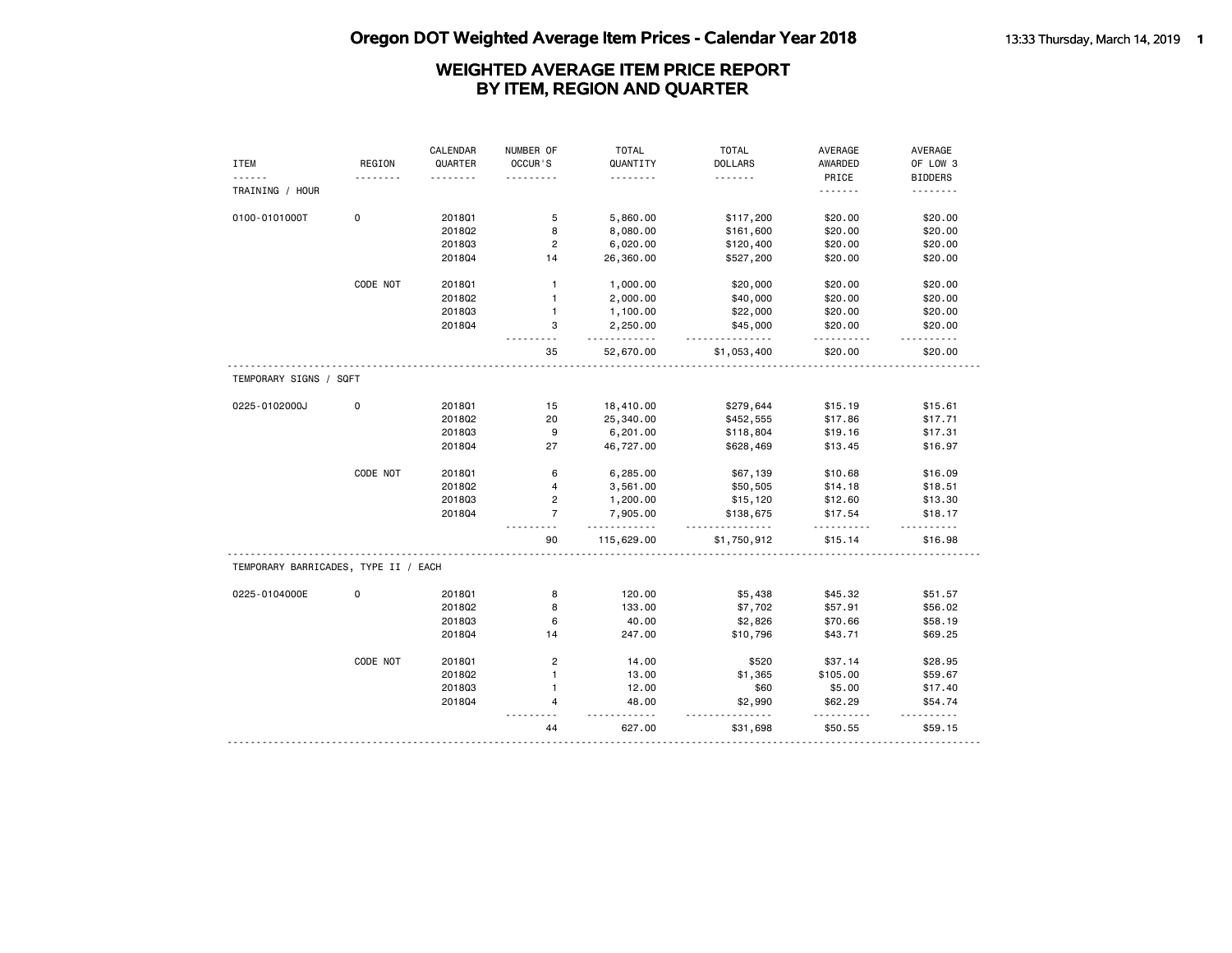|                                      |               | <b>CALENDAR</b> | NUMBER OF      | <b>TOTAL</b>          | <b>TOTAL</b>          | <b>AVERAGE</b> | <b>AVERAGE</b> |
|--------------------------------------|---------------|-----------------|----------------|-----------------------|-----------------------|----------------|----------------|
| <b>ITEM</b>                          | <b>REGION</b> | QUARTER         | OCCUR'S        | QUANTITY              | <b>DOLLARS</b>        | <b>AWARDED</b> | OF LOW 3       |
|                                      |               | . <b>.</b>      | $- - - -$      | .                     | .                     | PRICE          | <b>BIDDERS</b> |
| TEMP BARRICADES, TYPE III / EACH     |               |                 |                |                       |                       | .              | .              |
| 0225-0105000E                        | 0             | 2018Q1          | 15             | 189.00                | \$15,642              | \$82.76        | \$103.47       |
|                                      |               | 2018Q2          | 17             | 231.00                | \$24,957              | \$108.04       | \$117.91       |
|                                      |               | 201803          | 9              | 77.00                 | \$9,484               | \$123.17       | \$107.49       |
|                                      |               | 201804          | 27             | 710.00                | \$56,217              | \$79.18        | \$118.50       |
|                                      | CODE NOT      | 201801          | 5              | 56.00                 | \$5,490               | \$98.04        | \$144.58       |
|                                      |               | 2018Q2          | 4              | 44.00                 | \$7,730               | \$175.68       | \$139.62       |
|                                      |               | 201803          | 2              | 26.00                 | \$1,590               | \$61.15        | \$63.20        |
|                                      |               | 201804          | 6              | 69.00                 | \$9,030               | \$130.87       | \$116.69       |
|                                      |               |                 | 85             | - - - - -<br>1,402.00 | <u>.</u><br>\$130,139 | \$92.82        | \$116.36       |
| TEMP GRD TYPE 2A REFL / FOOT         |               |                 |                |                       |                       |                |                |
| 0225-0108000F                        | 0             | 2018Q1          | $\mathbf{1}$   | 237.00                | \$2                   | \$0.01         | \$13.75        |
|                                      |               | 2018Q2          | $\overline{2}$ | 598.00                | \$10,480              | \$17.52        | \$16.86        |
|                                      |               | 201803          | $\overline{2}$ | 1,938.00              | \$42,975              | \$22.17        | \$21.34        |
|                                      |               | 201804          | 1              | 267.00                | \$7,209               | \$27.00        | \$29.00        |
|                                      |               |                 | 6              | <u>.</u><br>3,040.00  | .<br>\$60,666         | \$19.96        | \$20.54        |
| TEMP GRD TYPE 3 REFLECTORIZED / FOOT |               |                 |                |                       |                       |                |                |
| 0225-0110000F                        | 0             | 201801          | $\mathbf{1}$   | 26.00                 | \$0                   | \$0.01         | \$38.34        |
|                                      |               | 201802          | 1              | 12.00                 | \$480                 | \$40.00        | \$40.00        |
|                                      |               | 201803          | 2              | 88.00                 | \$5,950               | \$67.61        | \$66.74        |
|                                      |               | 201804          | 1              | 12.00                 | \$792                 | \$66.00        | \$67.33        |
|                                      |               |                 | 5              | .<br>138.00           | $- - - -$<br>\$7,222  | .<br>\$52.34   | .<br>\$59.12   |
| TEMP GRD TYPE 4 REFLECTORIZED / FOOT |               |                 |                |                       |                       |                |                |
| 0225-0112000F                        | 0             | 201803          | 2              | 94.00                 | \$7,690               | \$81.81        | \$83.96        |
|                                      |               |                 | $\overline{2}$ | 94.00                 | \$7,690               | \$81.81        | \$83.96        |
|                                      |               |                 |                |                       |                       |                |                |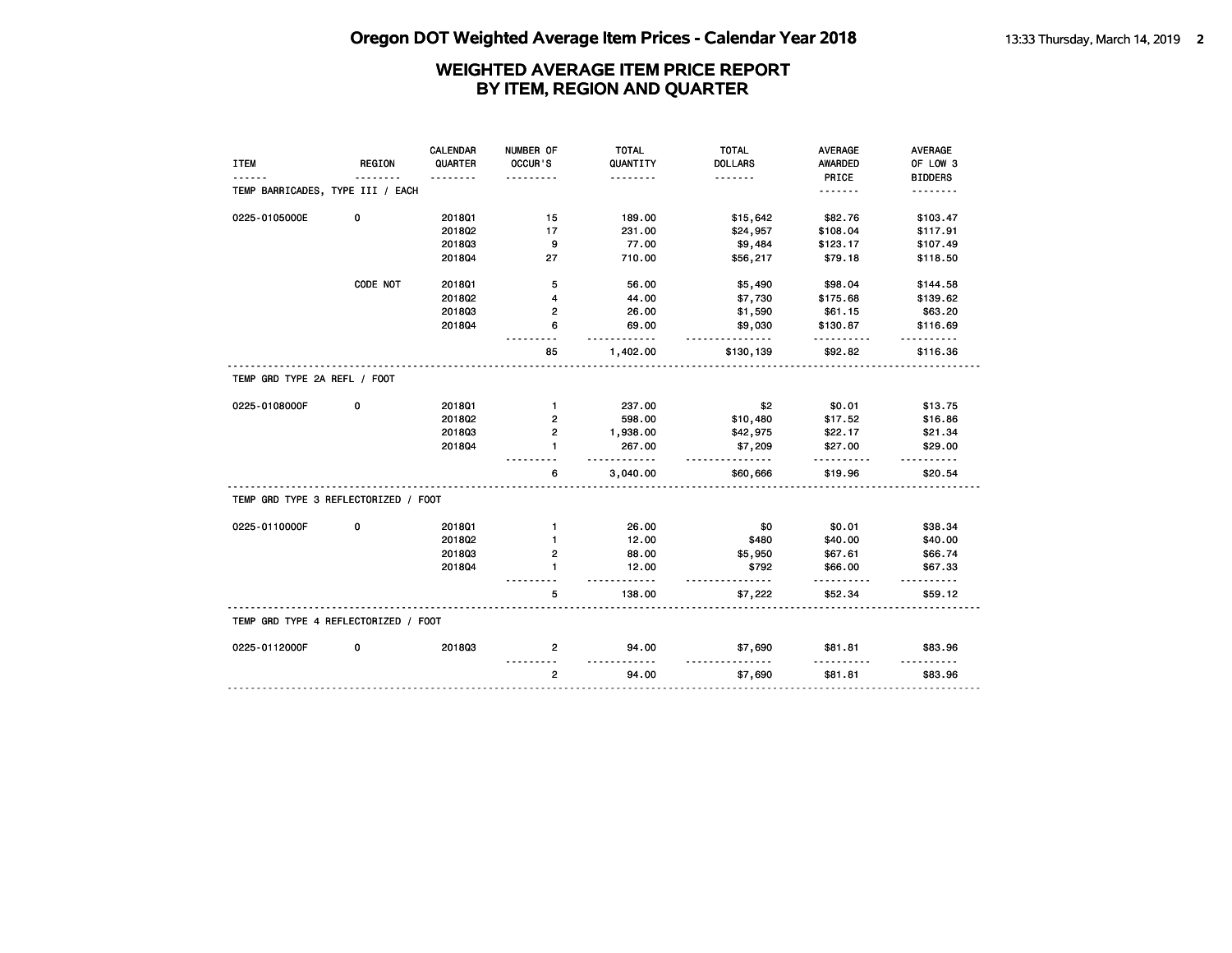| <b>ITEM</b>                         | <b>REGION</b> | <b>CALENDAR</b><br>QUARTER<br>. | NUMBER OF<br>OCCUR'S | <b>TOTAL</b><br>QUANTITY<br>. | <b>TOTAL</b><br><b>DOLLARS</b><br>. | <b>AVERAGE</b><br><b>AWARDED</b><br>PRICE | <b>AVERAGE</b><br>OF LOW 3<br><b>BIDDERS</b> |
|-------------------------------------|---------------|---------------------------------|----------------------|-------------------------------|-------------------------------------|-------------------------------------------|----------------------------------------------|
| TEMP GRD TERMINALS, FLAR / EACH     |               |                                 |                      |                               |                                     | <u>.</u>                                  | <u>.</u>                                     |
| 0225-0114000E                       | 0             | 201803                          | $\mathbf{1}$         | 3.00                          | \$8,400                             | \$2,800.00                                | \$2,600.00                                   |
|                                     |               |                                 | $\mathbf{1}$         | 3.00                          | -------<br>\$8,400                  | \$2,800.00                                | \$2,600.00                                   |
| TEMP GRD TERMINALS, NON-FLAR / EACH |               |                                 |                      |                               |                                     |                                           |                                              |
| 0225-0115000E                       | 0             | 201801                          | $\mathbf{1}$         | 2.00                          | \$0                                 | \$0.01                                    | \$1,233.34                                   |
|                                     |               | 201802                          | 3                    | 4.00                          | \$11,100                            | \$2,775.00                                | \$2,558.33                                   |
|                                     |               | 2018Q4                          | $\overline{2}$       | 15.00<br>.                    | \$39,300<br>.                       | \$2,620.00<br><u>.</u>                    | \$2,622.22<br>.                              |
|                                     |               |                                 | 6                    | 21.00                         | \$50,400                            | \$2,400.00                                | \$2,477.78                                   |
| TEMP GUARDRAIL TRANSITION / EACH    |               |                                 |                      |                               |                                     |                                           |                                              |
| 0225-0117000E                       | 0             | 201801                          | $\mathbf{1}$         | 2.00                          | \$0                                 | \$0.01                                    | \$1,325.00                                   |
|                                     |               | 2018Q2                          | $\mathbf{1}$         | 1.00                          | \$1,850                             | \$1,850.00                                | \$1,850.00                                   |
|                                     |               | 201803                          | 2                    | 6.00                          | \$16,000                            | \$2,666.67                                | \$2,528.48                                   |
|                                     |               | 2018Q4                          | 1                    | 1.00<br>.                     | \$1,750<br>.                        | \$1,750.00<br>.                           | \$1,833.33<br>.                              |
|                                     |               |                                 | 5                    | 10.00                         | \$19,600                            | \$1,960.00                                | \$2,150.42                                   |
| TEMPORARY BRIDGE CONNECTIONS / EACH |               |                                 |                      |                               |                                     |                                           |                                              |
| 0225-0119000E                       | 0             | 2018Q2                          | 2                    | 2.00<br>.                     | \$3,300<br><u>.</u>                 | \$1,650.00<br><u>.</u>                    | \$1,183.33<br>.                              |
|                                     |               |                                 | $\overline{2}$       | 2.00                          | \$3,300                             | \$1,650.00                                | \$1,183.33                                   |
| TEMP CONC BARR REFLECTORIZED / FOOT |               |                                 |                      |                               |                                     |                                           |                                              |
| 0225-0126000F                       | 0             | 201801                          | 3                    | 3,900.00                      | \$79,200                            | \$20.31                                   | \$18.72                                      |
|                                     |               | 2018Q2                          | 8                    | 4,062.00                      | \$78,705                            | \$19.38                                   | \$20.06                                      |
|                                     |               | 201803                          | $\overline{2}$       | 24,572.00                     | \$413,758                           | \$16.84                                   | \$16.29                                      |
|                                     |               | 2018Q4                          | 14                   | 87,681.00                     | \$824,631                           | \$9.40                                    | \$10.30                                      |
|                                     | CODE NOT      | 201801                          | $\overline{2}$       | 2,351.00                      | \$50,020                            | \$21.28                                   | \$12.61                                      |
|                                     |               | 201802                          | $\mathbf{1}$         | 616.00                        | \$20,944                            | \$34.00                                   | \$27.33                                      |
|                                     |               | 2018Q4                          | $\mathbf{1}$         | 3,525.00                      | \$77,550                            | \$22.00                                   | \$23.33<br>$- - - - - -$                     |
|                                     |               |                                 | 31                   | 126,707.00                    | \$1,544,808                         | \$12.19                                   | \$12.52                                      |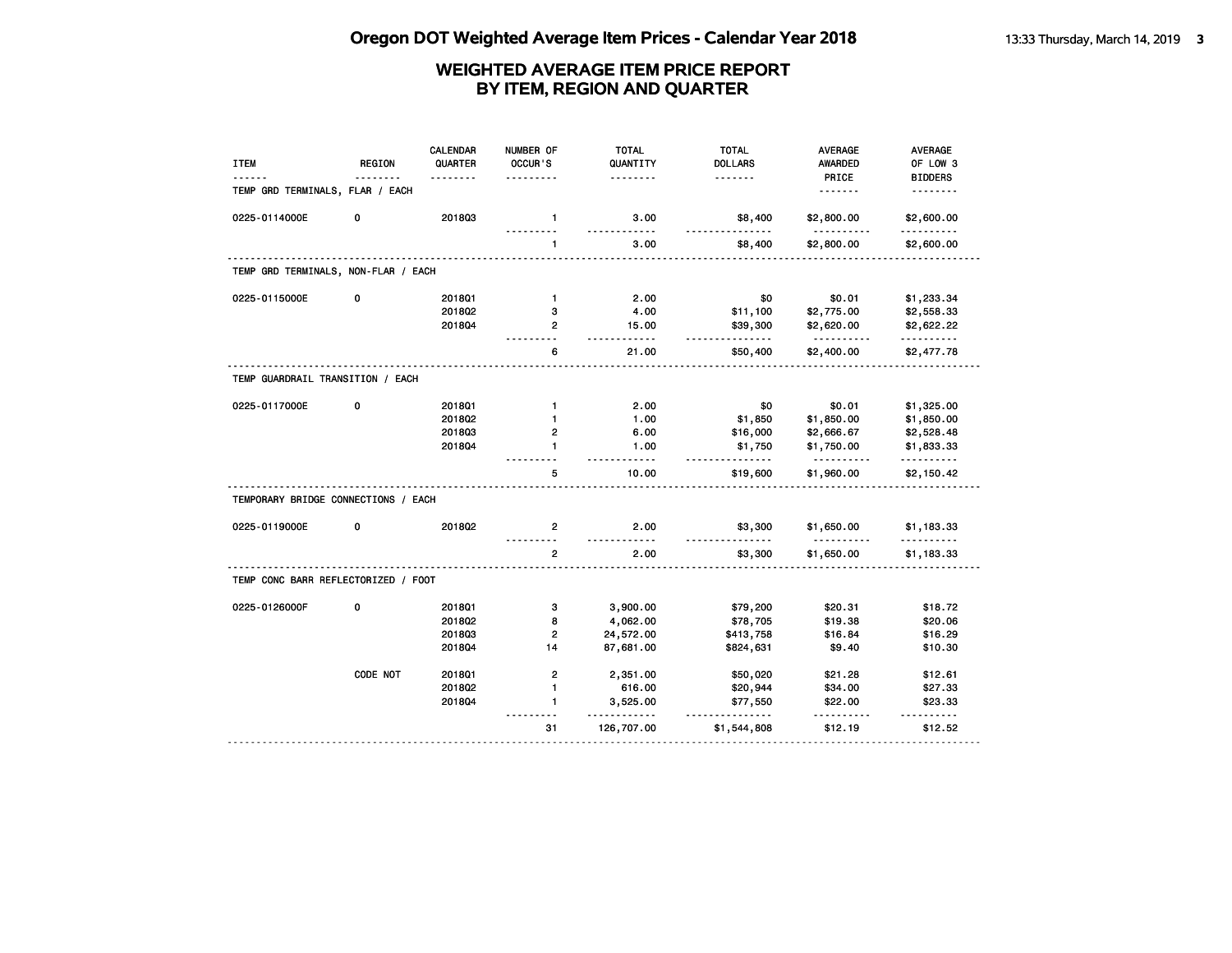|                                  | $- - - - - - -$ |                                      | QUANTITY                                       | <b>DOLLARS</b> | AWARDED              | OF LOW 3               |
|----------------------------------|-----------------|--------------------------------------|------------------------------------------------|----------------|----------------------|------------------------|
|                                  |                 |                                      | <u>.</u>                                       | .              | PRICE                | <b>BIDDERS</b>         |
| TEMP CONC BARR TALL, REFL / FOOT |                 |                                      |                                                |                | .                    |                        |
| 0                                | 2018Q1          | $\mathbf{1}$                         | 525.00                                         | \$8,400        | \$16.00              | \$16.08                |
|                                  | 2018Q2          | 2                                    | 12,995.00                                      | \$113,579      | \$8.74               | \$22.31                |
|                                  | 201804          | $\blacksquare$                       | 12,775.00                                      | \$31,938       | \$2.50               | \$2.58                 |
| CODE NOT                         | 201804          | $\mathbf{1}$                         | 3,700.00                                       | \$116,069      | \$31.37              | \$32.89                |
|                                  |                 | 5                                    | 29,995.00                                      | \$269,985      | \$9.00               | \$15.10                |
|                                  |                 |                                      |                                                |                |                      |                        |
| 0                                | 201801          | 4                                    |                                                |                |                      | \$5.40                 |
|                                  | 2018Q2          | 8                                    | 45,038.00                                      | \$45,124       | \$1.00               | \$3.87                 |
|                                  | 201803          | $\overline{2}$                       | 35, 176.00                                     | \$71,232       | \$2.03               | \$2.02                 |
|                                  | 201804          | 12                                   | 73,509.00                                      | \$281,413      | \$3.83               | \$3.59                 |
| CODE NOT                         | 2018Q1          | $\mathbf{1}$                         | 300.00                                         | \$2,700        | \$9.00               | \$6.17                 |
|                                  | 2018Q2          | $\mathbf{1}$                         | 817.00                                         | \$9,804        | \$12.00              | \$9.67                 |
|                                  | 201804          | $\mathbf{2}$                         | 6,300.00                                       | \$27,000       | \$4.29               | \$5.00                 |
|                                  |                 | 30                                   | 164,990.00                                     | \$458,261      | \$2.78               | \$3.46                 |
|                                  |                 |                                      |                                                |                |                      |                        |
| 0                                | 2018Q1          | $\overline{\mathbf{c}}$              | 8.00                                           | \$12,100       | \$1,512.50           | \$1,500.00             |
|                                  | 2018Q2          | 3                                    | 6.00                                           | \$15,350       | \$2,558.33           | \$1,923.61             |
|                                  | 201803          | $\overline{2}$                       | 6.00                                           | \$8,500        | \$1,416.67           | \$1,427.40             |
|                                  | 201804          | 8                                    | 27.00                                          | \$38,650       | \$1,431.48           | \$1,514.53             |
| CODE NOT                         | 2018Q2          | $\mathbf{1}$                         | 1.00                                           | \$1,780        | \$1,780.00           | \$1,426.67             |
|                                  | 201804          | $\mathbf{1}$                         | 2.00                                           | \$6,800        | \$3,400.00           | \$2,383.33             |
|                                  |                 | 17                                   | 50.00                                          | \$83,180       | \$1,663.60           | <u>.</u><br>\$1,583.84 |
|                                  |                 | MOVING TEMPORARY CONC BARRIER / FOOT | TEMP IMPACT ATTENUATOR, SAND BARREL SYS / EACH | 3,850.00<br>.  | \$20,987<br><u>.</u> | \$5.45<br><u>.</u>     |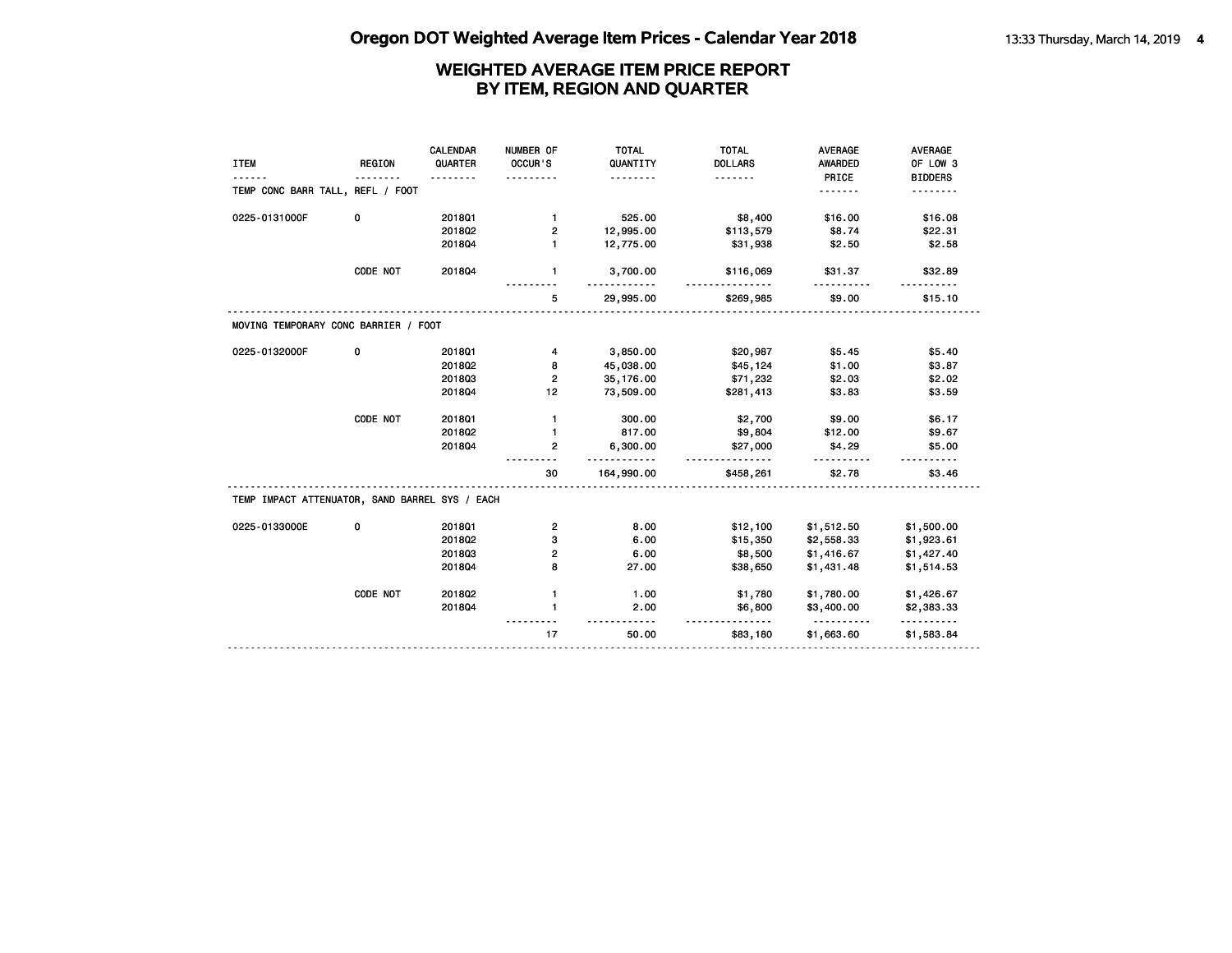|                                                 |               | <b>CALENDAR</b> | NUMBER OF               | <b>TOTAL</b>      | <b>TOTAL</b>          | <b>AVERAGE</b>         | <b>AVERAGE</b>  |
|-------------------------------------------------|---------------|-----------------|-------------------------|-------------------|-----------------------|------------------------|-----------------|
| <b>ITEM</b>                                     | <b>REGION</b> | QUARTER         | OCCUR'S                 | QUANTITY          | <b>DOLLARS</b>        | <b>AWARDED</b>         | OF LOW 3        |
|                                                 |               |                 | .                       | .                 | <u>.</u>              | PRICE                  | <b>BIDDERS</b>  |
| TEMP IMP ATTEN NARW SITE SYS / EACH             |               |                 |                         |                   |                       | .                      | .               |
| 0225-0134000E                                   | 0             | 2018Q1          | з                       | 7.00              | \$24,550              | \$3,507.14             | \$2,997.08      |
|                                                 |               | 2018Q2          | 8                       | 21.00             | \$49,075              | \$2,336.90             | \$2,167.70      |
|                                                 |               | 201803          | 2                       | 8.00              | \$14,250              | \$1,781.25             | \$1,834.68      |
|                                                 |               | 201804          | 10                      | 46.00             | \$87,200              | \$1,895.65             | \$1,914.35      |
|                                                 |               |                 |                         |                   |                       |                        |                 |
|                                                 | CODE NOT      | 201801          | $\mathbf{2}$            | 6.00              | \$19,500              | \$3,250.00             | \$2,015.56      |
|                                                 |               | 2018Q2          | $\mathbf{1}$            | 5.00              | \$12,450              | \$2,490.00             | \$1,996.67      |
|                                                 |               | 201804          | 2                       | 9.00              | \$37,200              | \$4,133.33             | \$3,361.11      |
|                                                 |               |                 | 28                      | $- - -$<br>102.00 | <u>.</u><br>\$244,225 | <u>.</u><br>\$2,394.36 | .<br>\$2,172.21 |
| MOVING TEMP IMPACT ATEN, SAND BARREL SYS / EACH |               |                 |                         |                   |                       |                        |                 |
|                                                 |               |                 |                         |                   |                       |                        |                 |
| 0225-0136000E                                   | 0             | 2018Q1          | $\overline{\mathbf{c}}$ | 13.00             | \$5,250               | \$403.85               | \$511.92        |
|                                                 |               | 2018Q2          | з                       | 11.00             | \$10,275              | \$934.09               | \$629.88        |
|                                                 |               | 201803          |                         | 8.00              | \$3,200               | \$400.00               | \$366.67        |
|                                                 |               | 201804          | 8                       | 36.00             | \$15,210              | \$422.50               | \$448.86        |
|                                                 | CODE NOT      | 2018Q2          | $\mathbf{1}$            | 1.00              | \$430                 | \$430.00               | \$343.33        |
|                                                 |               | 201804          | 1                       | 4.00              | \$3,200               | \$800.00               | \$591.67        |
|                                                 |               |                 |                         |                   | <u>.</u>              |                        |                 |
|                                                 |               |                 | 16                      | 73.00             | \$37,565              | \$514.59               | \$484.74        |
| MOV TEMP IMP ATTEN NARW SITE / EACH             |               |                 |                         |                   |                       |                        |                 |
| 0225-0137000E                                   | 0             | 2018Q1          | з                       | 7.00              | \$1,150               | \$164.29               | \$348.65        |
|                                                 |               | 201802          | $\overline{7}$          | 19.00             | \$12,725              | \$669.74               | \$582.89        |
|                                                 |               | 201803          | 2                       | 9.00              | \$3,550               | \$394.44               | \$369.22        |
|                                                 |               | 201804          | 8                       | 35.00             | \$13,950              | \$398.57               | \$415.97        |
|                                                 |               |                 |                         |                   |                       |                        |                 |
|                                                 | CODE NOT      | 2018Q1          | 1                       | 2.00              | \$600                 | \$300.00               | \$208.34        |
|                                                 |               | 2018Q2          | 1                       | 5.00              | \$2,150               | \$430.00               | \$343.33        |
|                                                 |               | 201804          | $\mathbf{1}$            | 2.00              | \$740                 | \$370.00               | \$406.67        |
|                                                 |               |                 | 23                      | 79.00             | \$34,865              | .<br>\$441.33          | \$434.73        |
|                                                 |               |                 |                         |                   |                       |                        |                 |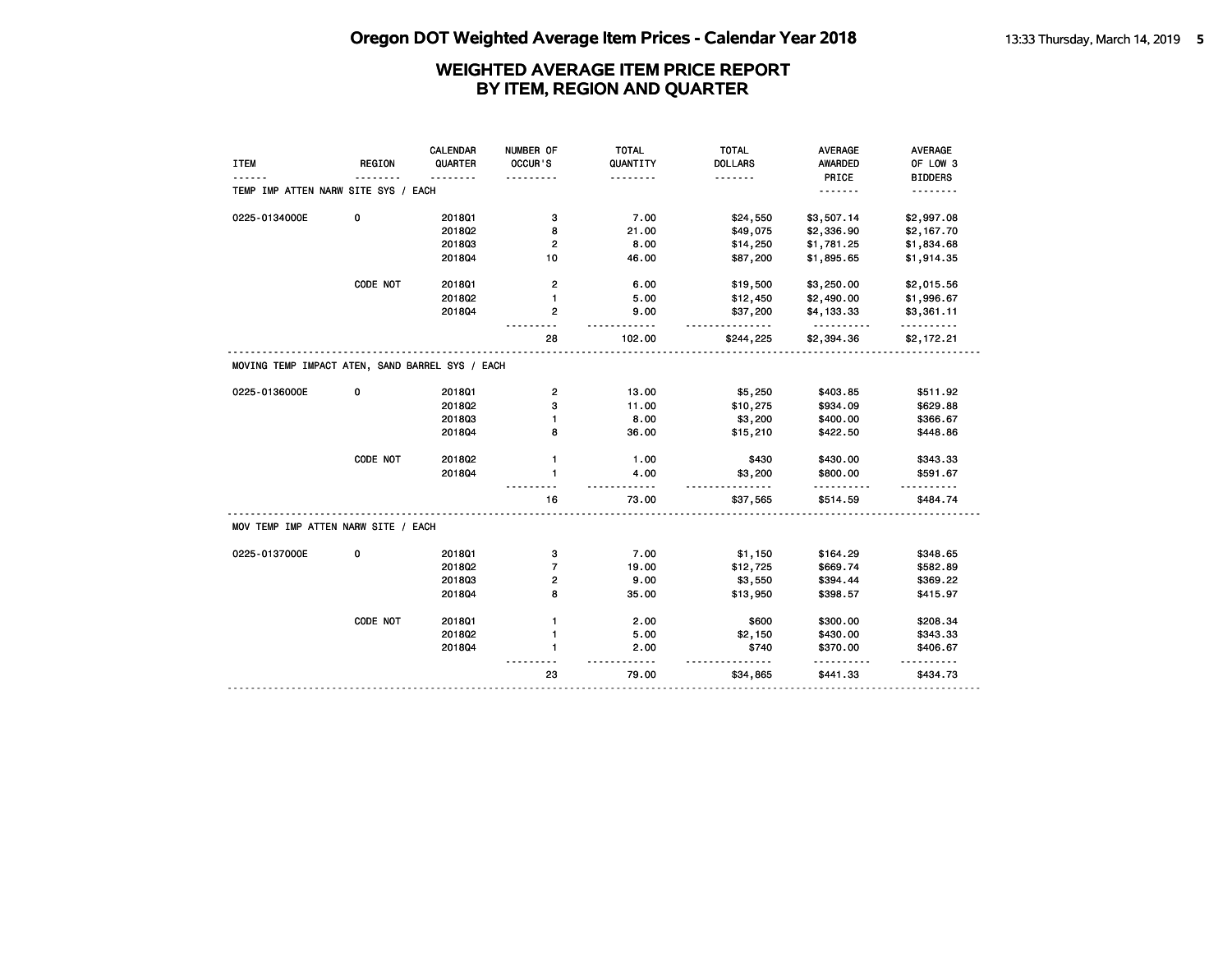|                                      |               | CALENDAR | NUMBER OF      | <b>TOTAL</b>               | <b>TOTAL</b>            | <b>AVERAGE</b>          | <b>AVERAGE</b>          |
|--------------------------------------|---------------|----------|----------------|----------------------------|-------------------------|-------------------------|-------------------------|
| <b>ITEM</b>                          | <b>REGION</b> | QUARTER  | OCCUR'S        | QUANTITY                   | <b>DOLLARS</b>          | <b>AWARDED</b>          | OF LOW 3                |
|                                      |               | .        |                | <u>.</u>                   | <u>.</u>                | PRICE                   | <b>BIDDERS</b>          |
| TEMP IMP ATTEN, TRUCK MOUNTED / EACH |               |          |                |                            |                         | <u>.</u>                | <u>.</u>                |
| 0225-0138000E                        | 0             | 2018Q1   | 8              | 17.00                      | \$177,100               | \$10,417.65             | \$12,886.35             |
|                                      |               | 2018Q2   | 9              | 17.00                      | \$319,077               | \$18,769.22             | \$17,775.85             |
|                                      |               | 201803   | 2              | 3.00                       | \$92,000                | \$30,666.67             | \$29,000.00             |
|                                      |               | 201804   | 11             | 43.00                      | \$576,500               | \$13,406.98             | \$11,350.88             |
|                                      | CODE NOT      | 201801   | з              | 3.00                       | \$36,500                | \$12,166.67             | \$9,894.44              |
|                                      |               | 2018Q2   | 2              | 3.00                       | \$8,250                 | \$2,750.00              | \$5,875.00              |
|                                      |               | 201803   | $\mathbf{1}$   | 1.00                       | \$2,950                 | \$2,950.00              | \$8,393.33              |
|                                      |               | 201804   | 5              | 10.00                      | \$152,300               | \$15,230.00             | \$22,604.97             |
|                                      |               |          | 41             | 97.00                      | <u>.</u><br>\$1,364,677 | <u>.</u><br>\$14,068.83 | <u>.</u><br>\$14,207.18 |
| TEMPORARY GLARE SHIELDS / FOOT       |               |          |                |                            |                         |                         |                         |
| 0225-0140000F                        | 0             | 201804   | $\mathbf{1}$   | 644.00                     | \$6,440<br><u>.</u>     | \$10.00                 | \$9.90                  |
|                                      |               |          | $\mathbf{1}$   | 644.00                     | \$6,440                 | \$10.00                 | \$9.90                  |
| MOVING TEMP GLARE SHIELDS / FOOT     |               |          |                |                            |                         |                         |                         |
| 0225-0141000F                        | 0             | 201804   | $\blacksquare$ | 438.00<br><u>---------</u> | \$2,409                 | \$5.50                  | \$5.36                  |
|                                      |               |          | $\mathbf{1}$   | 438.00                     | \$2,409                 | \$5.50                  | \$5.36                  |
| REFLECTIVE BARRIER PANELS / EACH     |               |          |                |                            |                         |                         |                         |
| 0225-0141100E                        | 0             | 2018Q1   | $\mathbf{1}$   | 1,020.00                   | \$102                   | \$0.10                  | \$6.70                  |
|                                      |               | 2018Q2   | 2              | 1,448.00                   | \$3,025                 | \$2.09                  | \$10.12                 |
|                                      |               | 201803   | $\overline{2}$ | 450.00                     | \$7,525                 | \$16.72                 | \$17.55                 |
|                                      |               | 201804   | 5              | 4,749.00                   | \$85,754                | \$18.06                 | \$17.83                 |
|                                      |               |          | 10             | .<br>7,667.00              | <u>.</u><br>\$96,406    | .<br>\$12.57            | .<br>\$14.87            |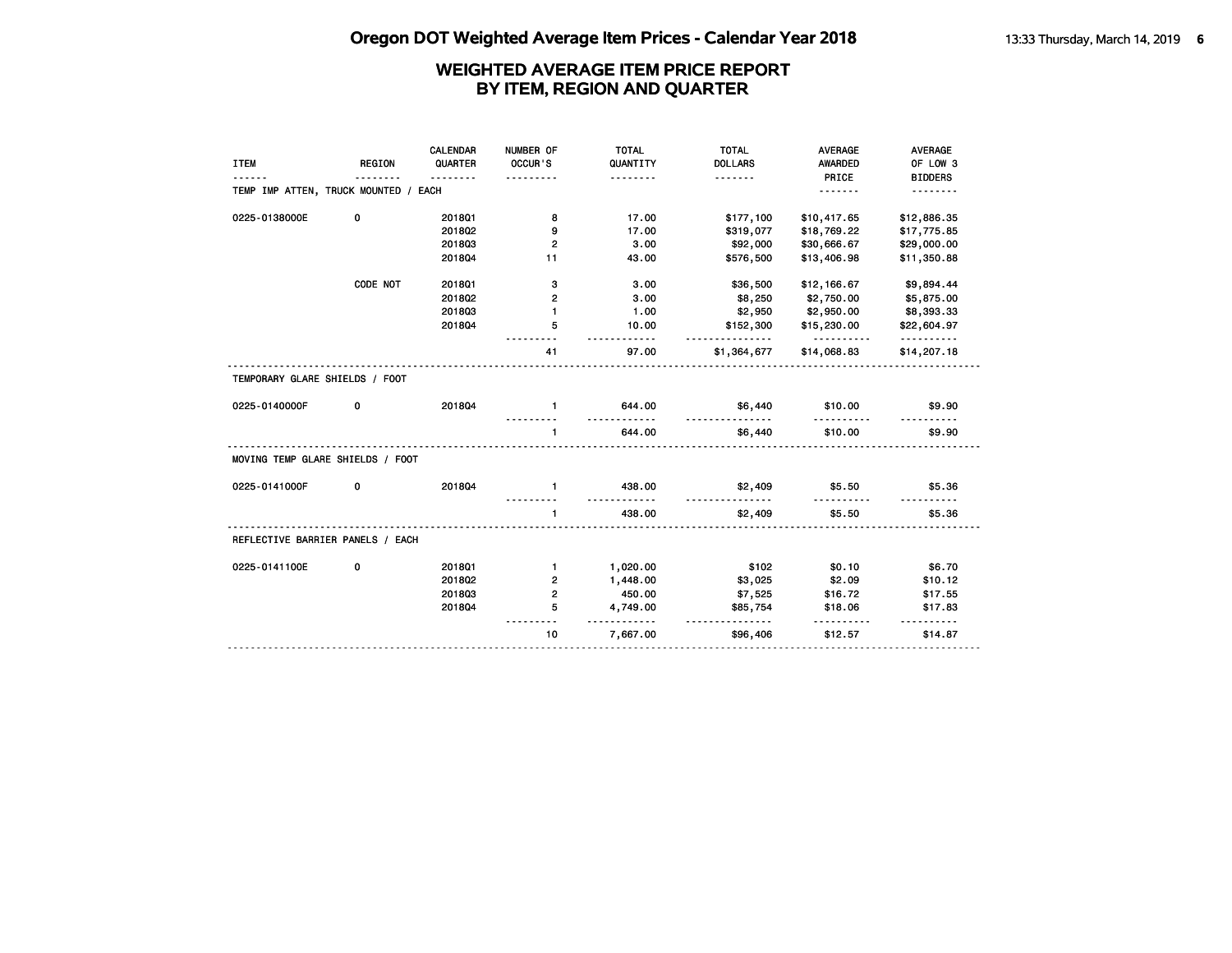# **Oregon DOT Weighted Average Item Prices - Calendar Year 2018** 13:33 Thursday, March 14, 2019 7

|                                             |               | CALENDAR | NUMBER OF               | <b>TOTAL</b> | <b>TOTAL</b>   | <b>AVERAGE</b> | AVERAGE        |
|---------------------------------------------|---------------|----------|-------------------------|--------------|----------------|----------------|----------------|
| <b>ITEM</b>                                 | <b>REGION</b> | QUARTER  | OCCUR'S                 | QUANTITY     | <b>DOLLARS</b> | <b>AWARDED</b> | OF LOW 3       |
|                                             |               |          |                         | .            | .              | PRICE          | <b>BIDDERS</b> |
| REPAIR TEMP IMP ATTEN, NARROW SITE / EACH   |               |          |                         |              |                | <u>.</u>       | .              |
| 0225-0141300E                               | 0             | 2018Q1   | з                       | 4.00         | \$519          | \$129.75       | \$360.60       |
|                                             |               | 201802   | 8                       | 19.00        | \$131          | \$6.89         | \$7.57         |
|                                             |               | 201803   | 2                       | 6.00         | \$6            | \$1.00         | \$1.16         |
|                                             |               | 201804   | 8                       | 95.00        | \$281          | \$2.96         | \$2.47         |
|                                             | CODE NOT      | 201801   | $\overline{\mathbf{c}}$ | 2.00         | \$1            | \$0.51         | \$183.67       |
|                                             |               | 2018Q2   | 1                       | 5.00         | \$725          | \$145.00       | \$49.00        |
|                                             |               | 2018Q4   | 2                       | 3.00<br>.    | \$4,502        | \$1,500.67     | \$501.89       |
|                                             |               |          | 26                      | 134.00       | \$6,165        | \$46.01        | \$29.45        |
| REPAIR TEMP IMP ATTEN, TRUCK MOUNTED / EACH |               |          |                         |              |                |                |                |
| 0225-0141400E                               | 0             | 201801   | $\overline{7}$          | 14.00        | \$14,001       | \$1,000.07     | \$672.22       |
|                                             |               | 2018Q2   | 9                       | 24.00        | \$11,402       | \$475.08       | \$1,301.01     |
|                                             |               | 201803   | $\overline{2}$          | 7.00         | \$4,700        | \$671.44       | \$224.15       |
|                                             |               | 201804   | 10                      | 26.00        | \$42,347       | \$1,628.73     | \$643.13       |
|                                             | CODE NOT      | 201801   | 3                       | 3.00         | \$2,600        | \$866.67       | \$612.39       |
|                                             |               | 2018Q2   | $\overline{2}$          | 4.00         | \$1,200        | \$300.00       | \$250.00       |
|                                             |               | 201803   | 1                       | 2.00         | \$510          | \$255.00       | \$285.00       |
|                                             |               | 2018Q4   | 5                       | 9.00<br>.    | \$6,702        | \$744.67       | \$507.08       |
|                                             |               |          | 39                      | 89.00        | \$83,462       | \$937.78       | \$751.65       |
| REPAIR TEMP IMP ATTEN, SAND MODULE / EACH   |               |          |                         |              |                |                |                |
| 0225-0141500E                               | 0             | 201801   | $\overline{\mathbf{c}}$ | 23.00        | \$203          | \$8.83         | \$97.54        |
|                                             |               | 2018Q2   | 3                       | 68.00        | \$5,421        | \$79.72        | \$27.60        |
|                                             |               | 201803   | $\overline{2}$          | 26.00        | \$26           | \$1.00         | \$1.08         |
|                                             |               | 2018Q4   | 8                       | 276.00       | \$1,143        | \$4.14         | \$3.66         |
|                                             | CODE NOT      | 2018Q2   | $\mathbf{1}$            | 11.00        | \$165          | \$15.00        | \$5.67         |
|                                             |               | 201804   | $\mathbf{1}$            | 6.00<br>.    | \$1,200<br>.   | \$200.00<br>.  | \$68.00<br>.   |
|                                             |               |          | 17                      | 410.00       | \$8,158        | \$19.90        | \$13.73        |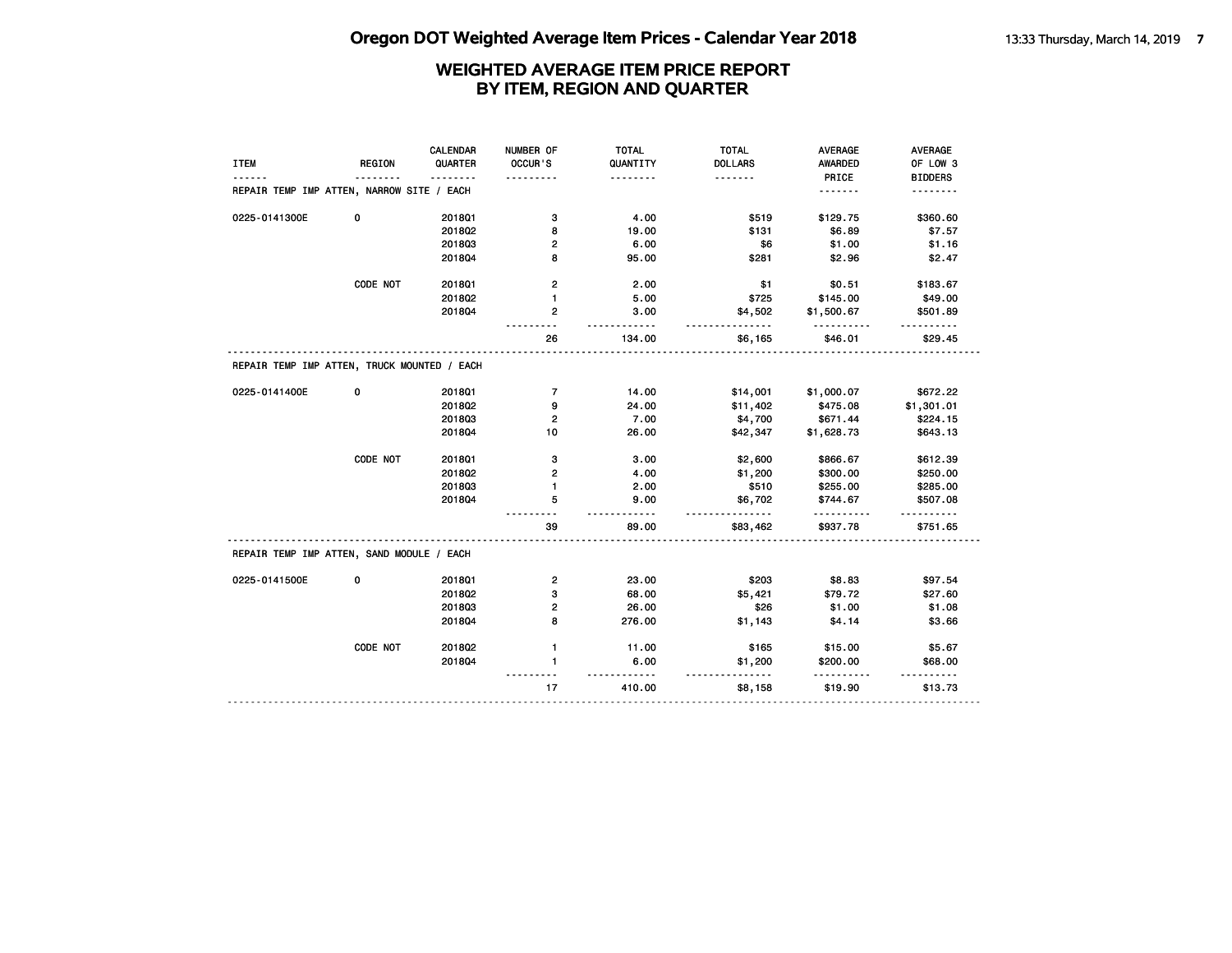|                                            |               | <b>CALENDAR</b> | NUMBER OF      | <b>TOTAL</b>               | <b>TOTAL</b>         | <b>AVERAGE</b>   | <b>AVERAGE</b>  |
|--------------------------------------------|---------------|-----------------|----------------|----------------------------|----------------------|------------------|-----------------|
| <b>ITEM</b>                                | <b>REGION</b> | QUARTER         | OCCUR'S        | QUANTITY                   | <b>DOLLARS</b>       | AWARDED          | OF LOW 3        |
|                                            |               |                 |                | .                          | .                    | PRICE            | <b>BIDDERS</b>  |
| PEDESTRIAN CHANNELIZING DEVICES / FOOT     |               |                 |                |                            |                      | <u>.</u>         | .               |
| 0225-0141600F                              | 0             | 201801          | 4              | 7,995.00                   | \$117,825            | \$14.74          | \$15.10         |
|                                            |               | 2018Q2          | $\overline{7}$ | 4,215.00                   | \$100,262            | \$23.79          | \$24.56         |
|                                            |               | 201803          | 3              | 830.00                     | \$34,114             | \$41.10          | \$31.45         |
|                                            |               | 201804          | 12             | 8,706.00                   | \$163,682            | \$18.80          | \$32.96         |
|                                            | CODE NOT      | 2018Q1          | $\mathbf{1}$   | 200.00                     | \$4,000              | \$20.00          | \$23.80         |
|                                            |               | 2018Q2          | 2              | 612.00                     | \$4,920              | \$8.04           | \$18.09         |
|                                            |               | 201803          | $\mathbf{1}$   | 426.00                     | \$8,520              | \$20.00          | \$13.00         |
|                                            |               | 201804          | $\mathbf{1}$   | 800.00                     | \$10,400             | \$13.00          | \$21.50         |
|                                            |               |                 | 31             | $- - - - - -$<br>23,784.00 | \$443,724            | \$18.66          | \$24.21         |
| SECURING TEMPORARY CONCRETE BARRIER / FOOT |               |                 |                |                            |                      |                  |                 |
| 0225-0141650F                              | 0             | 2018Q1          | $\mathbf{1}$   | 1,475.00                   | \$5,900              | \$4.00           | \$3.14          |
|                                            |               | 2018Q2          | 5              | 52,855.00                  | \$20,531             | \$0.39           | \$3.71          |
|                                            |               | 201803          | $\overline{2}$ | 10,200.00                  | \$57,450             | \$5.63           | \$5.69          |
|                                            |               | 201804          | 6              | 15,320.00                  | \$34,366             | \$2.24           | \$2.17          |
|                                            | CODE NOT      | 201801          | $\mathbf{1}$   | 600.00<br>$- - -$          | \$3,000              | \$5.00<br>------ | \$1.67          |
|                                            |               |                 | 15             | 80,450.00                  | \$121,247            | \$1.51           | \$3.65          |
| TEMPORARY GLARE SCREENS / FOOT             |               |                 |                |                            |                      |                  |                 |
| 0225-0141800F                              | 0             | 2018Q1          | $\mathbf{1}$   | 350.00                     | \$6,738              | \$19.25          | \$20.17         |
|                                            |               | 2018Q2          | 1              | 900.00                     | \$18,000<br><u>.</u> | \$20.00          | \$19.75         |
|                                            |               |                 | $\overline{2}$ | 1,250.00                   | \$24,738             | \$19.79          | \$19.87         |
| MOVING TEMPORARY GLARE SCREENS / FOOT      |               |                 |                |                            |                      |                  |                 |
| 0225-0141900F                              | 0             | 2018Q1          | $\mathbf{1}$   | 350.00                     | \$1,838              | \$5.25           | \$4.67          |
|                                            |               | 2018Q2          | 1              | 900.00<br>$- - - - - -$    | \$5,400              | \$6.00           | \$5.58          |
|                                            |               |                 | $\overline{2}$ | 1,250.00                   | ------<br>\$7,238    | \$5.79           | -----<br>\$5.33 |
|                                            |               |                 |                |                            |                      |                  |                 |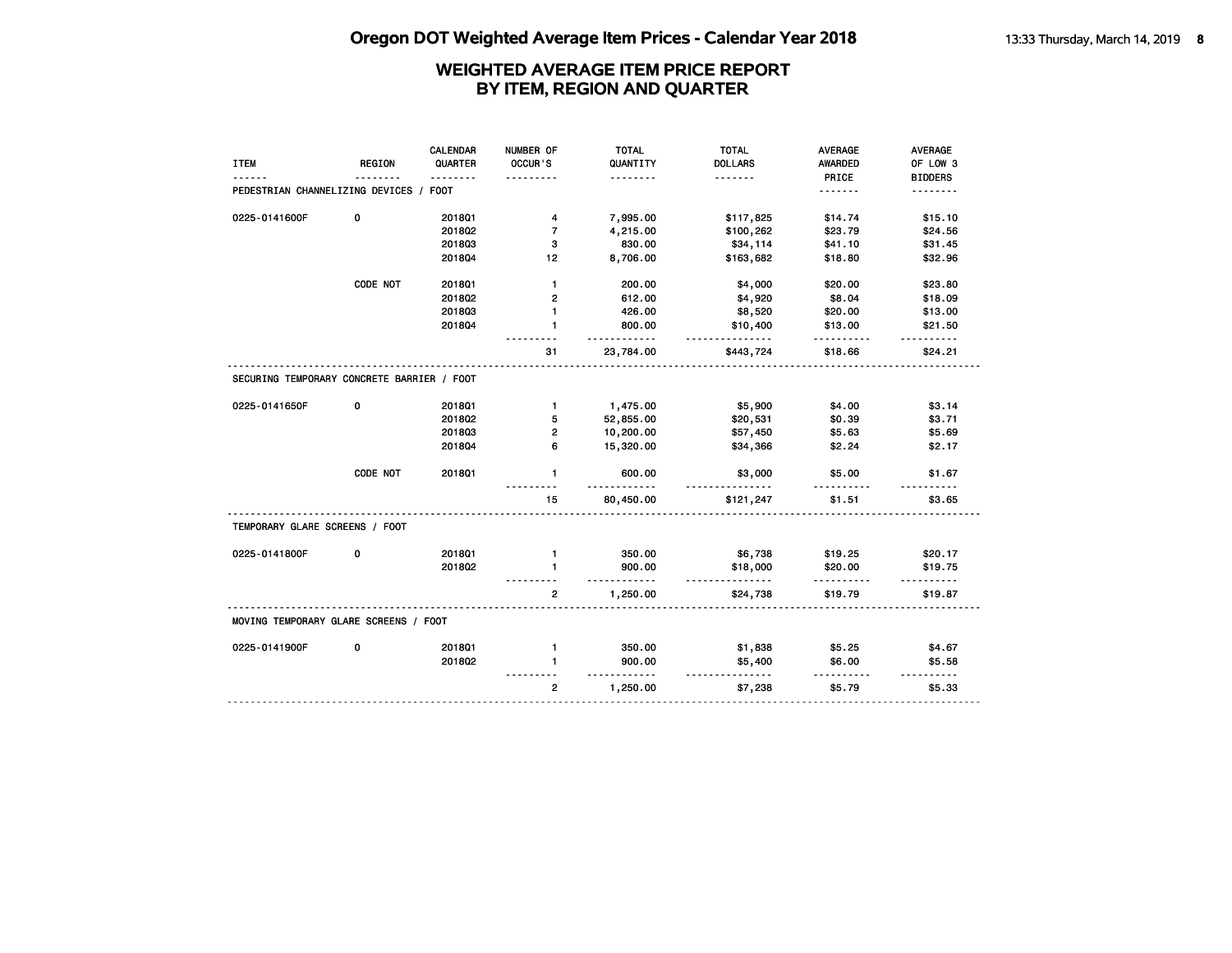| <b>ITEM</b>                          | <b>REGION</b> | <b>CALENDAR</b><br>QUARTER | NUMBER OF<br>OCCUR'S<br>. | <b>TOTAL</b><br>QUANTITY<br>. | <b>TOTAL</b><br><b>DOLLARS</b><br>. | <b>AVERAGE</b><br><b>AWARDED</b><br>PRICE | <b>AVERAGE</b><br>OF LOW 3<br><b>BIDDERS</b> |
|--------------------------------------|---------------|----------------------------|---------------------------|-------------------------------|-------------------------------------|-------------------------------------------|----------------------------------------------|
| BICYCLE CHANNELIZING DEVICES / FOOT  |               |                            |                           |                               |                                     | .                                         |                                              |
| 0225-0141950F                        | 0             | 201804                     | $\mathbf{1}$              | 4,350.00                      | \$69,600                            | \$16.00                                   | \$33.22                                      |
|                                      |               |                            | $\mathbf{1}$              | 4,350.00                      | \$69,600                            | \$16.00                                   | \$33.22                                      |
| SURFACE MOUNTED TUBULAR MRK / EACH   |               |                            |                           |                               |                                     |                                           |                                              |
| 0225-0142000E                        | 0             | 201802                     | $\mathbf{1}$              | 22.00                         | \$2,530                             | \$115.00                                  | \$80.00                                      |
|                                      |               | 201804                     | 3                         | 3,356.00                      | \$7,125                             | \$2.12                                    | \$26.18                                      |
|                                      | CODE NOT      | 201801                     | $\mathbf{1}$              | 75.00                         | \$3,750                             | \$50.00                                   | \$78.90                                      |
|                                      |               |                            | 5                         | 3,453.00                      | \$13,405                            | \$3.88                                    | \$27.66                                      |
| REPL SURFACE MNTD TUBULAR MRK / EACH |               |                            |                           |                               |                                     |                                           |                                              |
| 0225-0143000E                        | 0             | 2018Q2                     | $\mathbf{1}$              | 29.00                         | \$2,697                             | \$93.00                                   | \$76.00                                      |
|                                      |               | 201804                     | 3                         | 540.00                        | \$2,890                             | \$5.35                                    | \$30.93                                      |
|                                      | CODE NOT      | 201801                     | $\mathbf{1}$              | 8.00                          | \$400                               | \$50.00                                   | \$69.00                                      |
|                                      |               |                            | 5                         | 577.00                        | \$5,987                             | \$10.38                                   | \$33.73                                      |
| TEMPORARY PLASTIC DRUMS / EACH       |               |                            |                           |                               |                                     |                                           |                                              |
| 0225-0145000E                        | 0             | 2018Q1                     | 15                        | 2,053.00                      | \$79,322                            | \$38.64                                   | \$37.74                                      |
|                                      |               | 201802                     | 16                        | 2,465.00                      | \$122,064                           | \$49.52                                   | \$45.71                                      |
|                                      |               | 201803                     | 8                         | 639.00                        | \$21,708                            | \$33.97                                   | \$38.66                                      |
|                                      |               | 201804                     | 26                        | 6,680.00                      | \$215,704                           | \$32.29                                   | \$35.71                                      |
|                                      | CODE NOT      | 2018Q1                     | 5                         | 540.00                        | \$24,520                            | \$45.41                                   | \$44.63                                      |
|                                      |               | 2018Q2                     | 4                         | 472.00                        | \$23,393                            | \$49.56                                   | \$44.44                                      |
|                                      |               | 201803                     | 2                         | 164.00                        | \$5,592                             | \$34.10                                   | \$41.07                                      |
|                                      |               | 201804                     | $\overline{7}$            | 1,779.00<br><u>.</u>          | \$68,491<br>.                       | \$38.50                                   | \$40.91                                      |
|                                      |               |                            | 83                        | 14,792.00                     | \$560,794                           | \$37.91                                   | \$39.07                                      |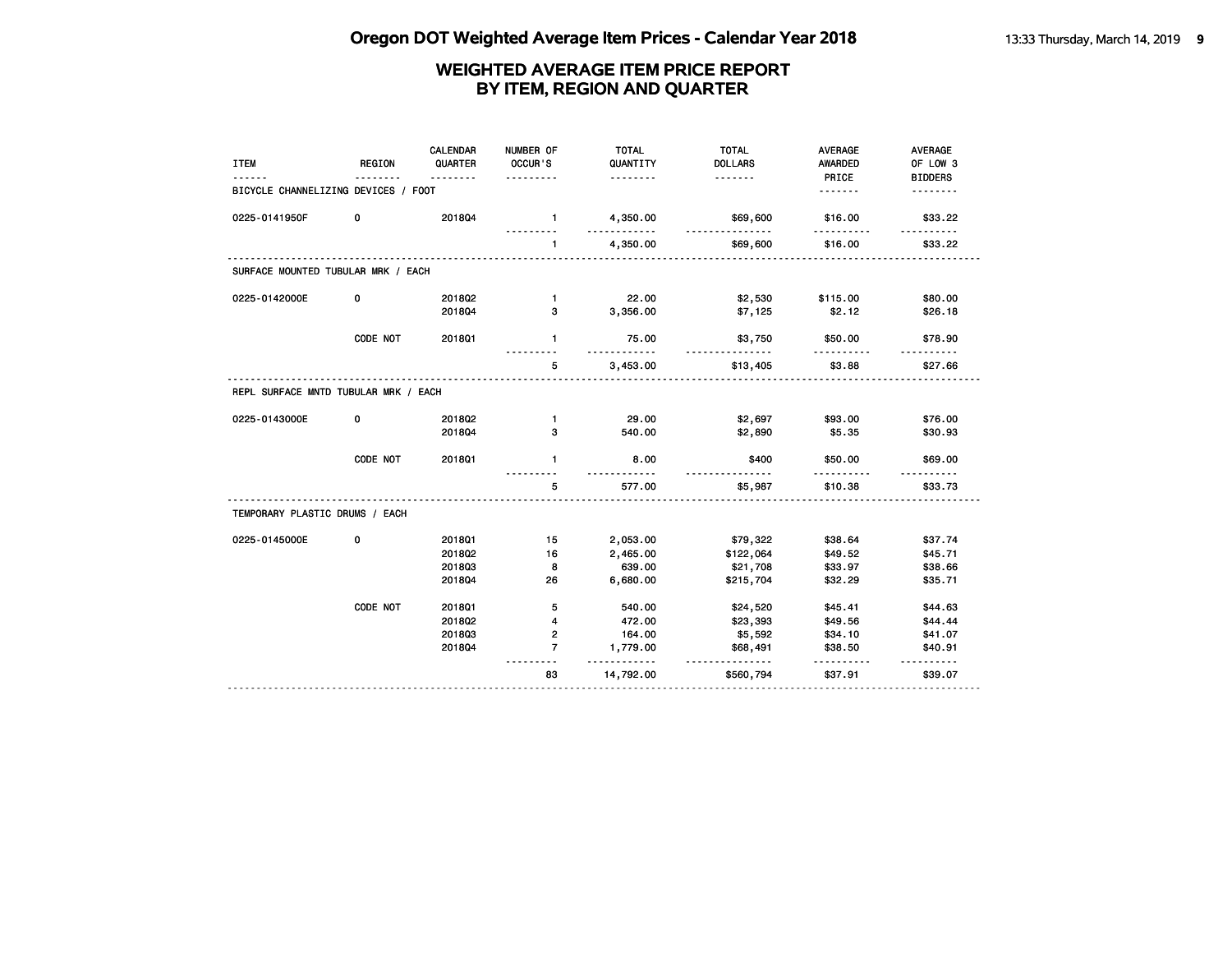|                                     |               | <b>CALENDAR</b> | NUMBER OF               | <b>TOTAL</b>   | <b>TOTAL</b>         | <b>AVERAGE</b>     | AVERAGE            |
|-------------------------------------|---------------|-----------------|-------------------------|----------------|----------------------|--------------------|--------------------|
| <b>ITEM</b>                         | <b>REGION</b> | QUARTER         | OCCUR'S                 | QUANTITY       | <b>DOLLARS</b>       | AWARDED            | OF LOW 3           |
|                                     | $- - - -$     | <u>.</u>        |                         | .              | <u>.</u>             | PRICE              | <b>BIDDERS</b>     |
| TEMPORARY DELINEATORS / EACH        |               |                 |                         |                |                      | <u>.</u>           | <u>.</u>           |
| 0225-0147000E                       | 0             | 2018Q1          | 1                       | 39.00          | \$1,950              | \$50.00            | \$48.33            |
|                                     |               | 2018Q2          | $\mathbf{1}$            | 20.00          | \$800                | \$40.00            | \$36.67            |
|                                     |               | 201803          | $\mathbf{1}$            | 50.00          | \$1,500              | \$30.00            | \$47.67            |
|                                     |               | 201804          | $\mathbf{2}$            | 176.00         | \$6,260<br><u>.</u>  | \$35.57            | \$33.81            |
|                                     |               |                 | 5                       | 285.00         | \$10,510             | \$36.88            | \$38.43            |
| TEMP REFLECTIVE PVMT MARKERS / EACH |               |                 |                         |                |                      |                    |                    |
| 0225-0148000E                       | 0             | 201801          | $\mathbf{1}$            | 200.00         | \$1,056              | \$5.28             | \$5.59             |
|                                     |               | 201804          | 3                       | 1,690.00       | \$8,550              | \$5.06             | \$6.24             |
|                                     | CODE NOT      | 201801          | $\blacksquare$          | 90.00<br>.     | \$900                | \$10.00            | \$8.30             |
|                                     |               |                 | 5                       | 1,980.00       | \$10,506             | \$5.31             | \$6.27             |
| TEMP FLEXIBLE PVMT MARKERS / EACH   |               |                 |                         |                |                      |                    |                    |
| 0225-0149000E                       | 0             | 2018Q1          | 10                      | 111,305.00     | \$74,164             | \$0.67             | \$0.84             |
|                                     |               | 201802          | 8                       | 67,740.00      | \$116,620            | \$1.72             | \$1.54             |
|                                     |               | 201803          | $\overline{\mathbf{4}}$ | 2,828.00       | \$8,218              | \$2.91             | \$2.10             |
|                                     |               | 201804          | 11                      | 39,900.00      | \$41,395             | \$1.04             | \$1.18             |
|                                     | CODE NOT      | 2018Q1          | $\overline{2}$          | 19,770.00      | \$28,885             | \$1.46             | \$0.82             |
|                                     |               | 2018Q2          | $\overline{2}$          | 58,436.00<br>. | \$1,452<br>.         | \$0.02<br>.        | \$3.01<br><u>.</u> |
|                                     |               |                 | 37                      | 299,979.00     | \$270,734            | \$0.90             | \$1.48             |
| TEMPORARY REMOVABLE TAPE / FOOT     |               |                 |                         |                |                      |                    |                    |
| 0225-0150000F                       | 0             | 201801          | 2                       | 15,036.00      | \$26,417             | \$1.76             | \$1.30             |
|                                     |               | 2018Q2          | 3                       | 4,775.00       | \$7,488              | \$1.57             | \$1.93             |
|                                     |               | 201803          | $\mathbf{1}$            | 48.00          | \$1,200              | \$25.00            | \$18.67            |
|                                     |               | 201804          | 6                       | 25,315.00<br>. | \$45,973<br><u>.</u> | \$1.82<br><u>.</u> | \$2.05<br>.        |
|                                     |               |                 | 12                      | 45, 174.00     | \$81,077             | \$1.79             | \$1.81             |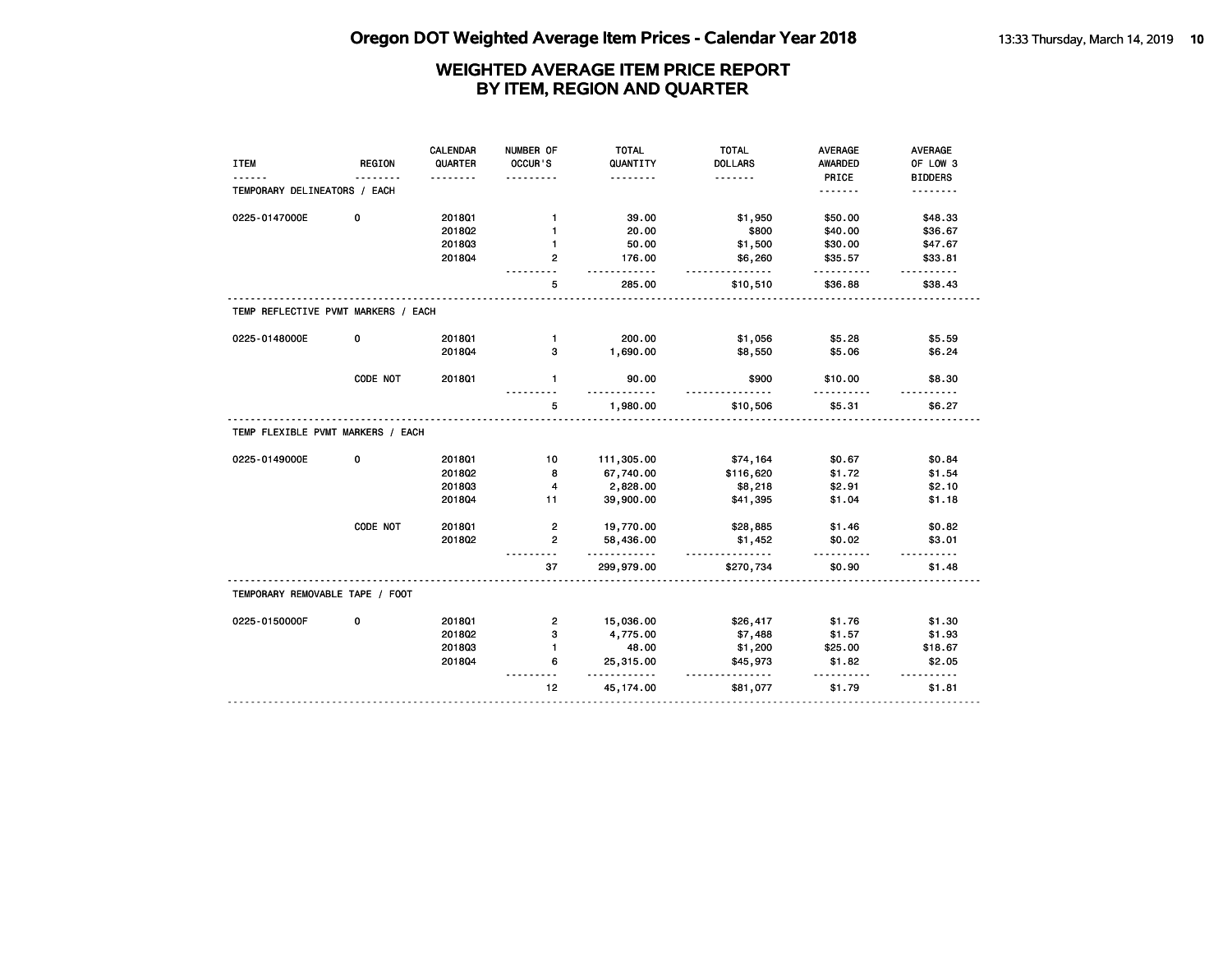| PRICE<br><u>.</u><br>.<br>.<br>TEMPORARY NON-REFLECTIVE TAPE / FOOT<br>.<br>2018Q2<br>3,200.00<br>\$8,480<br>0225-0152000F<br>0<br>$\mathbf{1}$<br>\$2.65<br>201804<br>1,996.00<br>\$9,023<br>\$4.52<br>з<br>.<br>.<br>5,196.00<br>\$17,503<br>\$3.37<br>4<br>TEMPORARY STRIPING / FOOT<br>$\mathbf{o}$<br>0225-0153000F<br>2018Q1<br>8<br>750,500.00<br>\$0.07<br>\$49,111<br>201802<br>12<br>1,065,196.00<br>\$134,450<br>\$0.13<br>201803<br>3<br>244,530.00<br>\$39,823<br>\$0.16<br>201804<br>16<br>1,323,968.00<br>\$164,301<br>\$0.12<br>CODE NOT<br>$\overline{2}$<br>201801<br>\$5,500<br>\$0.34<br>16,300.00<br>201802<br>1<br>\$3.00<br>3,185.00<br>\$9,555<br>2018Q4<br>$\overline{2}$<br>14,250.00<br>\$6,323<br>\$0.44<br>.<br><u>.</u><br>.<br>.<br>3,417,929.00<br>\$409,062<br>\$0.12<br>44<br>TEMPORARY PAVEMENT LEGENDS / EACH<br>0<br>0225-0153100E<br>2018Q1<br>$\overline{2}$<br>68.00<br>\$3,040<br>\$44.71<br>201802<br>8.00<br>\$680<br>\$85.00<br>$\blacksquare$<br>201803<br>2<br>6.00<br>\$1,040<br>\$173.33<br>$\overline{\mathbf{4}}$<br>2018Q4<br>121.00<br>\$7,952<br>\$65.72<br>CODE NOT<br>201801<br>$\mathbf{1}$<br>2.00<br>\$200<br>\$100.00<br>10<br>\$62.99<br>205.00<br>\$12,912<br>TEMPORARY PAVEMENT BARS / SQFT<br>0<br>5<br>0225-0153200J<br>201801<br>6,932.00<br>\$14,870<br>\$2.15<br>$\overline{2}$<br>2018Q2<br>2,540.00<br>\$7,697<br>\$3.03<br>3<br>201803<br>154.00<br>\$1,350<br>\$8.77<br>$\overline{7}$<br>2018Q4<br>4,638.00<br>\$9,662<br>\$2.08<br>CODE NOT<br>201802<br>$\mathbf{1}$<br>48.00<br>\$240<br>\$5.00<br>$- - - -$ | <b>ITEM</b> | <b>REGION</b> | <b>CALENDAR</b><br>QUARTER | NUMBER OF<br>OCCUR'S | <b>TOTAL</b><br>QUANTITY | <b>TOTAL</b><br><b>DOLLARS</b> | <b>AVERAGE</b><br><b>AWARDED</b> | <b>AVERAGE</b><br>OF LOW 3 |
|-----------------------------------------------------------------------------------------------------------------------------------------------------------------------------------------------------------------------------------------------------------------------------------------------------------------------------------------------------------------------------------------------------------------------------------------------------------------------------------------------------------------------------------------------------------------------------------------------------------------------------------------------------------------------------------------------------------------------------------------------------------------------------------------------------------------------------------------------------------------------------------------------------------------------------------------------------------------------------------------------------------------------------------------------------------------------------------------------------------------------------------------------------------------------------------------------------------------------------------------------------------------------------------------------------------------------------------------------------------------------------------------------------------------------------------------------------------------------------------------------------------------------------------------------------------------------------------------|-------------|---------------|----------------------------|----------------------|--------------------------|--------------------------------|----------------------------------|----------------------------|
|                                                                                                                                                                                                                                                                                                                                                                                                                                                                                                                                                                                                                                                                                                                                                                                                                                                                                                                                                                                                                                                                                                                                                                                                                                                                                                                                                                                                                                                                                                                                                                                         |             |               |                            |                      |                          |                                |                                  | <b>BIDDERS</b>             |
|                                                                                                                                                                                                                                                                                                                                                                                                                                                                                                                                                                                                                                                                                                                                                                                                                                                                                                                                                                                                                                                                                                                                                                                                                                                                                                                                                                                                                                                                                                                                                                                         |             |               |                            |                      |                          |                                |                                  | .                          |
|                                                                                                                                                                                                                                                                                                                                                                                                                                                                                                                                                                                                                                                                                                                                                                                                                                                                                                                                                                                                                                                                                                                                                                                                                                                                                                                                                                                                                                                                                                                                                                                         |             |               |                            |                      |                          |                                |                                  | \$2.88                     |
|                                                                                                                                                                                                                                                                                                                                                                                                                                                                                                                                                                                                                                                                                                                                                                                                                                                                                                                                                                                                                                                                                                                                                                                                                                                                                                                                                                                                                                                                                                                                                                                         |             |               |                            |                      |                          |                                |                                  | \$4.17                     |
|                                                                                                                                                                                                                                                                                                                                                                                                                                                                                                                                                                                                                                                                                                                                                                                                                                                                                                                                                                                                                                                                                                                                                                                                                                                                                                                                                                                                                                                                                                                                                                                         |             |               |                            |                      |                          |                                |                                  | \$3.38                     |
|                                                                                                                                                                                                                                                                                                                                                                                                                                                                                                                                                                                                                                                                                                                                                                                                                                                                                                                                                                                                                                                                                                                                                                                                                                                                                                                                                                                                                                                                                                                                                                                         |             |               |                            |                      |                          |                                |                                  |                            |
|                                                                                                                                                                                                                                                                                                                                                                                                                                                                                                                                                                                                                                                                                                                                                                                                                                                                                                                                                                                                                                                                                                                                                                                                                                                                                                                                                                                                                                                                                                                                                                                         |             |               |                            |                      |                          |                                |                                  | \$0.12                     |
|                                                                                                                                                                                                                                                                                                                                                                                                                                                                                                                                                                                                                                                                                                                                                                                                                                                                                                                                                                                                                                                                                                                                                                                                                                                                                                                                                                                                                                                                                                                                                                                         |             |               |                            |                      |                          |                                |                                  | \$0.11                     |
|                                                                                                                                                                                                                                                                                                                                                                                                                                                                                                                                                                                                                                                                                                                                                                                                                                                                                                                                                                                                                                                                                                                                                                                                                                                                                                                                                                                                                                                                                                                                                                                         |             |               |                            |                      |                          |                                |                                  | \$0.15                     |
|                                                                                                                                                                                                                                                                                                                                                                                                                                                                                                                                                                                                                                                                                                                                                                                                                                                                                                                                                                                                                                                                                                                                                                                                                                                                                                                                                                                                                                                                                                                                                                                         |             |               |                            |                      |                          |                                |                                  | \$0.14                     |
|                                                                                                                                                                                                                                                                                                                                                                                                                                                                                                                                                                                                                                                                                                                                                                                                                                                                                                                                                                                                                                                                                                                                                                                                                                                                                                                                                                                                                                                                                                                                                                                         |             |               |                            |                      |                          |                                |                                  | \$0.20                     |
|                                                                                                                                                                                                                                                                                                                                                                                                                                                                                                                                                                                                                                                                                                                                                                                                                                                                                                                                                                                                                                                                                                                                                                                                                                                                                                                                                                                                                                                                                                                                                                                         |             |               |                            |                      |                          |                                |                                  | \$1.65                     |
|                                                                                                                                                                                                                                                                                                                                                                                                                                                                                                                                                                                                                                                                                                                                                                                                                                                                                                                                                                                                                                                                                                                                                                                                                                                                                                                                                                                                                                                                                                                                                                                         |             |               |                            |                      |                          |                                |                                  | \$0.47                     |
|                                                                                                                                                                                                                                                                                                                                                                                                                                                                                                                                                                                                                                                                                                                                                                                                                                                                                                                                                                                                                                                                                                                                                                                                                                                                                                                                                                                                                                                                                                                                                                                         |             |               |                            |                      |                          |                                |                                  | \$0.13                     |
|                                                                                                                                                                                                                                                                                                                                                                                                                                                                                                                                                                                                                                                                                                                                                                                                                                                                                                                                                                                                                                                                                                                                                                                                                                                                                                                                                                                                                                                                                                                                                                                         |             |               |                            |                      |                          |                                |                                  |                            |
|                                                                                                                                                                                                                                                                                                                                                                                                                                                                                                                                                                                                                                                                                                                                                                                                                                                                                                                                                                                                                                                                                                                                                                                                                                                                                                                                                                                                                                                                                                                                                                                         |             |               |                            |                      |                          |                                |                                  | \$58.63                    |
|                                                                                                                                                                                                                                                                                                                                                                                                                                                                                                                                                                                                                                                                                                                                                                                                                                                                                                                                                                                                                                                                                                                                                                                                                                                                                                                                                                                                                                                                                                                                                                                         |             |               |                            |                      |                          |                                |                                  | \$77.53                    |
|                                                                                                                                                                                                                                                                                                                                                                                                                                                                                                                                                                                                                                                                                                                                                                                                                                                                                                                                                                                                                                                                                                                                                                                                                                                                                                                                                                                                                                                                                                                                                                                         |             |               |                            |                      |                          |                                |                                  | \$174.22                   |
|                                                                                                                                                                                                                                                                                                                                                                                                                                                                                                                                                                                                                                                                                                                                                                                                                                                                                                                                                                                                                                                                                                                                                                                                                                                                                                                                                                                                                                                                                                                                                                                         |             |               |                            |                      |                          |                                |                                  | \$63.91                    |
|                                                                                                                                                                                                                                                                                                                                                                                                                                                                                                                                                                                                                                                                                                                                                                                                                                                                                                                                                                                                                                                                                                                                                                                                                                                                                                                                                                                                                                                                                                                                                                                         |             |               |                            |                      |                          |                                |                                  | \$102.25                   |
|                                                                                                                                                                                                                                                                                                                                                                                                                                                                                                                                                                                                                                                                                                                                                                                                                                                                                                                                                                                                                                                                                                                                                                                                                                                                                                                                                                                                                                                                                                                                                                                         |             |               |                            |                      |                          |                                |                                  | \$66.29                    |
|                                                                                                                                                                                                                                                                                                                                                                                                                                                                                                                                                                                                                                                                                                                                                                                                                                                                                                                                                                                                                                                                                                                                                                                                                                                                                                                                                                                                                                                                                                                                                                                         |             |               |                            |                      |                          |                                |                                  |                            |
|                                                                                                                                                                                                                                                                                                                                                                                                                                                                                                                                                                                                                                                                                                                                                                                                                                                                                                                                                                                                                                                                                                                                                                                                                                                                                                                                                                                                                                                                                                                                                                                         |             |               |                            |                      |                          |                                |                                  | \$1.90                     |
|                                                                                                                                                                                                                                                                                                                                                                                                                                                                                                                                                                                                                                                                                                                                                                                                                                                                                                                                                                                                                                                                                                                                                                                                                                                                                                                                                                                                                                                                                                                                                                                         |             |               |                            |                      |                          |                                |                                  | \$2.41                     |
|                                                                                                                                                                                                                                                                                                                                                                                                                                                                                                                                                                                                                                                                                                                                                                                                                                                                                                                                                                                                                                                                                                                                                                                                                                                                                                                                                                                                                                                                                                                                                                                         |             |               |                            |                      |                          |                                |                                  | \$7.09                     |
|                                                                                                                                                                                                                                                                                                                                                                                                                                                                                                                                                                                                                                                                                                                                                                                                                                                                                                                                                                                                                                                                                                                                                                                                                                                                                                                                                                                                                                                                                                                                                                                         |             |               |                            |                      |                          |                                |                                  | \$2.24                     |
|                                                                                                                                                                                                                                                                                                                                                                                                                                                                                                                                                                                                                                                                                                                                                                                                                                                                                                                                                                                                                                                                                                                                                                                                                                                                                                                                                                                                                                                                                                                                                                                         |             |               |                            |                      |                          |                                |                                  | \$5.67                     |
|                                                                                                                                                                                                                                                                                                                                                                                                                                                                                                                                                                                                                                                                                                                                                                                                                                                                                                                                                                                                                                                                                                                                                                                                                                                                                                                                                                                                                                                                                                                                                                                         |             |               |                            | 18                   | 14,312.00                | \$33,820                       | \$2.36                           | \$2.17                     |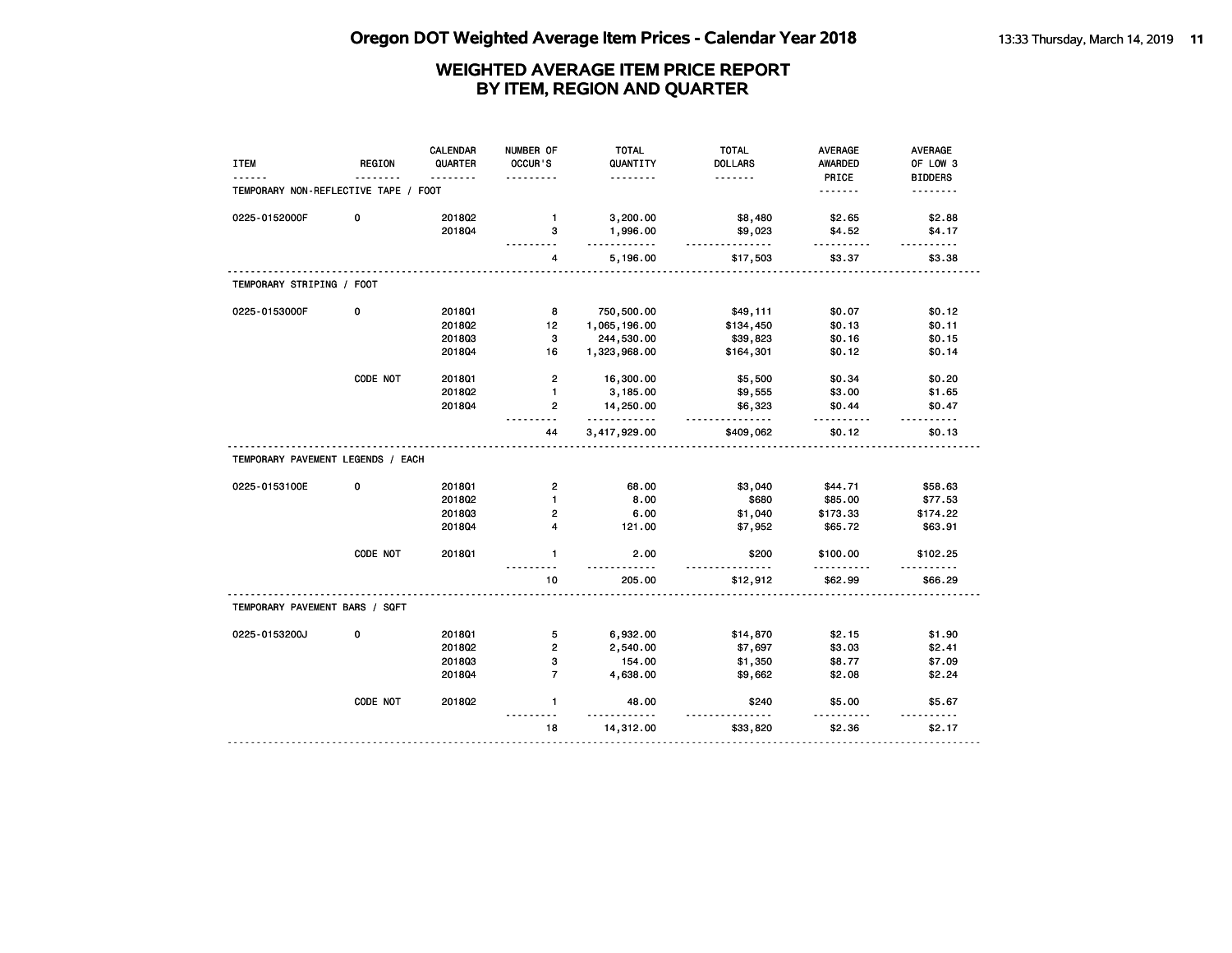| <b>ITEM</b>                               | <b>REGION</b> | CALENDAR<br>QUARTER | NUMBER OF<br>OCCUR'S    | <b>TOTAL</b><br>QUANTITY<br>. | <b>TOTAL</b><br><b>DOLLARS</b><br><u>.</u> | <b>AVERAGE</b><br>AWARDED<br>PRICE | <b>AVERAGE</b><br>OF LOW 3<br><b>BIDDERS</b> |
|-------------------------------------------|---------------|---------------------|-------------------------|-------------------------------|--------------------------------------------|------------------------------------|----------------------------------------------|
| TEMPORARY TRANSVERSE RUMBLE STRIPS / FOOT |               |                     |                         |                               |                                            | .                                  |                                              |
| 0225-0153800F                             | 0             | 201801              | $\overline{2}$          | 128.00                        | \$11,648                                   | \$91.00                            | \$198.67                                     |
|                                           |               | 201804              | $\overline{2}$          | 264.00                        | \$11,506                                   | \$43.59                            | \$71.22                                      |
|                                           | CODE NOT      | 201804              | $\mathbf{1}$            | 176.00                        | \$6,688<br>--------                        | \$38.00                            | \$32.67                                      |
|                                           |               |                     | 5                       | 568.00                        | \$29,842                                   | \$52.54                            | \$87.99                                      |
| STRIPE REMOVAL / FOOT                     |               |                     |                         |                               |                                            |                                    |                                              |
| 0225-0154000F                             | 0             | 2018Q1              | g,                      | 67,720.00                     | \$33,224                                   | \$0.49                             | \$0.54                                       |
|                                           |               | 2018Q2              | 11                      | 339,862.00                    | \$144,166                                  | \$0.42                             | \$0.42                                       |
|                                           |               | 201803              | 4                       | 213,710.00                    | \$81,180                                   | \$0.38                             | \$0.39                                       |
|                                           |               | 201804              | 16                      | 869,243.00                    | \$289,664                                  | \$0.33                             | \$0.35                                       |
|                                           | CODE NOT      | 201801              | $\overline{\mathbf{c}}$ | 6,000.00                      | \$6,060                                    | \$1.01                             | \$0.64                                       |
|                                           |               | 2018Q2              | $\overline{2}$          | 112,268.00                    | \$62,768                                   | \$0.56                             | \$1.44                                       |
|                                           |               | 201804              | з                       | 16,455.00<br><u>.</u>         | \$22,204<br><u>.</u>                       | \$1.35                             | \$1.08                                       |
|                                           |               |                     | 47                      | 1,625,258.00                  | \$639,266                                  | \$0.39                             | \$0.46                                       |
| LEGEND REMOVAL / SQFT                     |               |                     |                         |                               |                                            |                                    |                                              |
| 0225-0155100J                             | 0             | 2018Q1              | 4                       | 957.00                        | \$4,235                                    | \$4.43                             | \$4.31                                       |
|                                           |               | 201802              | 2                       | 336.00                        | \$876                                      | \$2.61                             | \$2.97                                       |
|                                           |               | 201803              | $\mathbf{1}$            | 24.00                         | \$576                                      | \$24.00                            | \$26.15                                      |
|                                           |               | 201804              | 3                       | 3,332.00                      | \$8,979                                    | \$2.69                             | \$3.12                                       |
|                                           | CODE NOT      | 201801              | $\mathbf{1}$            | 96.00                         | \$480                                      | \$5.00                             | \$4.29                                       |
|                                           |               | 2018Q2              | $\mathbf{1}$            | 130.00                        | \$1,040                                    | \$8.00                             | \$8.00                                       |
|                                           |               | 201804              | 1                       | 48.00                         | \$468                                      | \$9.75                             | \$12.37                                      |
|                                           |               |                     | 13                      | 4,923.00                      | \$16,653                                   | \$3.38                             | \$3.69                                       |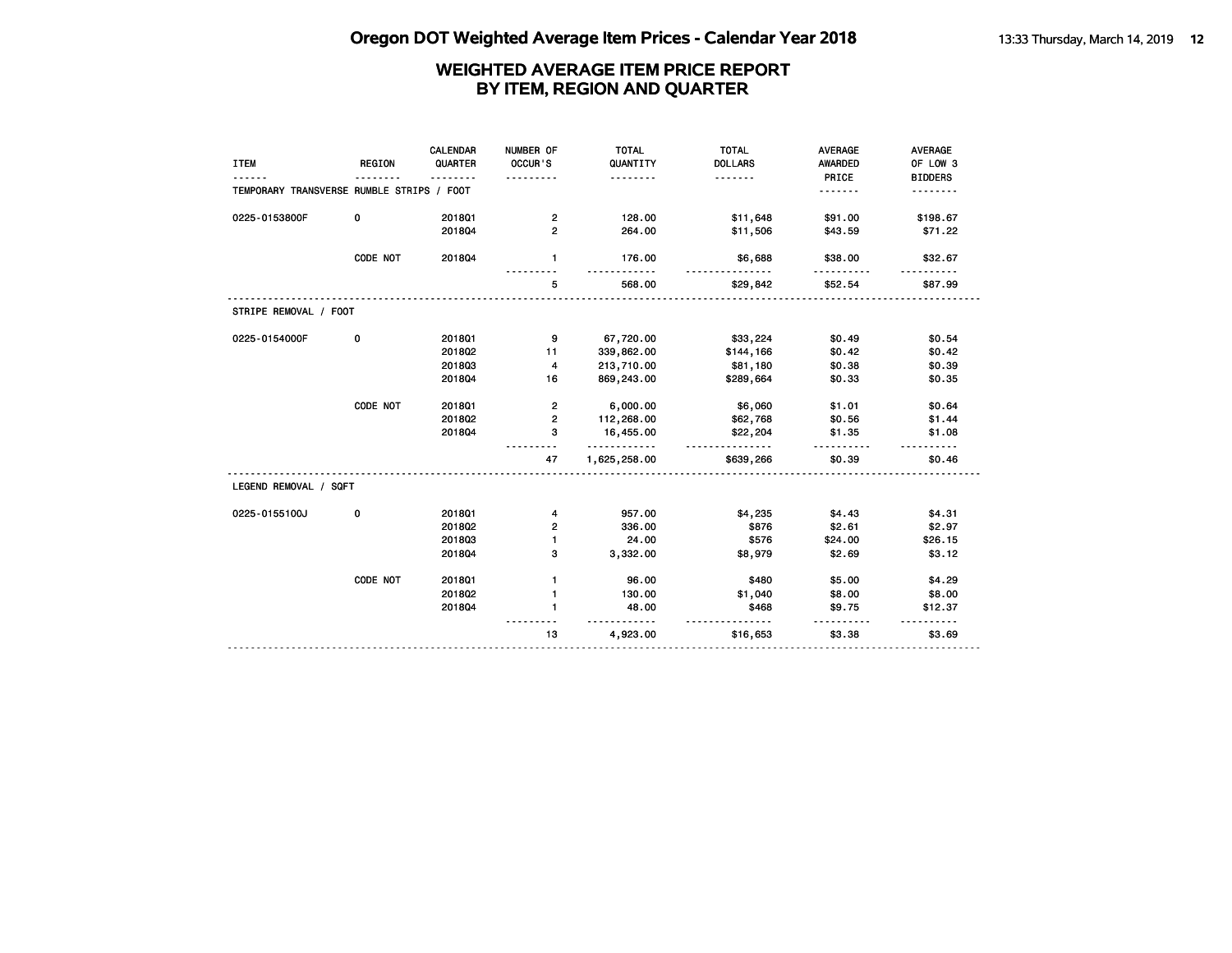|                                      |               | CALENDAR | NUMBER OF               | <b>TOTAL</b>      | <b>TOTAL</b>   | <b>AVERAGE</b>         | <b>AVERAGE</b>         |
|--------------------------------------|---------------|----------|-------------------------|-------------------|----------------|------------------------|------------------------|
| <b>ITEM</b>                          | <b>REGION</b> | QUARTER  | OCCUR'S                 | QUANTITY          | <b>DOLLARS</b> | <b>AWARDED</b>         | OF LOW 3               |
|                                      |               |          |                         | - - - - - - - -   | <u>.</u>       | PRICE                  | <b>BIDDERS</b>         |
| BAR REMOVAL / SQFT                   |               |          |                         |                   |                | <u>.</u>               | <u>.</u>               |
| 0225-0156000J                        | 0             | 2018Q1   | 4                       | 4,997.00          | \$15,476       | \$3.10                 | \$2.34                 |
|                                      |               | 201802   | з                       | 2,694.00          | \$5,979        | \$2.22                 | \$2.29                 |
|                                      |               | 201803   | $\mathbf{2}$            | 104.00            | \$1,346        | \$12.94                | \$9.95                 |
|                                      |               | 2018Q4   | $\overline{\mathbf{4}}$ | 2,974.00          | \$12,995       | \$4.37                 | \$3.68                 |
|                                      | CODE NOT      | 2018Q2   | $\mathbf{2}$            | 236.00            | \$1,762        | \$7.47                 | \$5.82                 |
|                                      |               | 201804   | $\mathbf{1}$            | 48.00<br>.        | \$468          | \$9.75<br>.            | \$11.92                |
|                                      |               |          | 16                      | 11,053.00         | \$38,026       | \$3.44                 | \$2.88                 |
| PORTABLE TRAFFIC SIGNAL / EACH       |               |          |                         |                   |                |                        |                        |
| 0225-0158000E                        | 0             | 2018Q1   | з                       | 29.00             | \$52,400       | \$1,806.90             | \$3,042.21             |
|                                      |               | 201804   | $\mathbf{1}$            | 2.00              | \$30,500       | \$15,250.00            | \$23,166.67            |
|                                      |               |          | 4                       | <u>.</u><br>31.00 | .<br>\$82,900  | <u>.</u><br>\$2,674.19 | <u>.</u><br>\$4,340.56 |
| SEQUENTIAL ARROW SIGNS / EACH        |               |          |                         |                   |                |                        |                        |
| 0225-0162000E                        | 0             | 201801   | 10                      | 24.00             | \$55,800       | \$2,325.00             | \$2,207.08             |
|                                      |               | 201802   | 9                       | 17.00             | \$48,300       | \$2,841.18             | \$2,842.40             |
|                                      |               | 201803   | 3                       | 7.00              | \$30,400       | \$4,342.86             | \$5,504.33             |
|                                      |               | 2018Q4   | 17                      | 60.00             | \$226,600      | \$3,776.67             | \$3,164.15             |
|                                      | CODE NOT      | 2018Q1   | 5                       | 8.00              | \$13,800       | \$1,725.00             | \$1,550.81             |
|                                      |               | 2018Q2   | 3                       | 6.00              | \$23,160       | \$3,860.00             | \$2,696.67             |
|                                      |               | 201803   | $\mathbf{1}$            | 2.00              | \$800          | \$400.00               | \$1,444.67             |
|                                      |               | 201804   | 6                       | 21.00<br>.        | \$63,950       | \$3,045.24<br><u>.</u> | \$3,497.62<br>.        |
|                                      |               |          | 54                      | 145.00            | \$462,810      | \$3,191.79             | \$2,997.21             |
| PORTABLE CHGBLE MESSAGE SIGNS / EACH |               |          |                         |                   |                |                        |                        |
| 0225-0164000E                        | 0             | 2018Q1   | 14                      | 63.00             | \$360,881      | \$5,728.27             | \$6,289.26             |
|                                      |               | 2018Q2   | 16                      | 58.00             | \$389,420      | \$6,714.14             | \$7,031.56             |
|                                      |               | 201803   | $\overline{7}$          | 16.00             | \$101,212      | \$6,325.75             | \$7,596.70             |
|                                      |               | 201804   | 27                      | 146.00            | \$940,634      | \$6,442.70             | \$8,734.58             |

(item continued)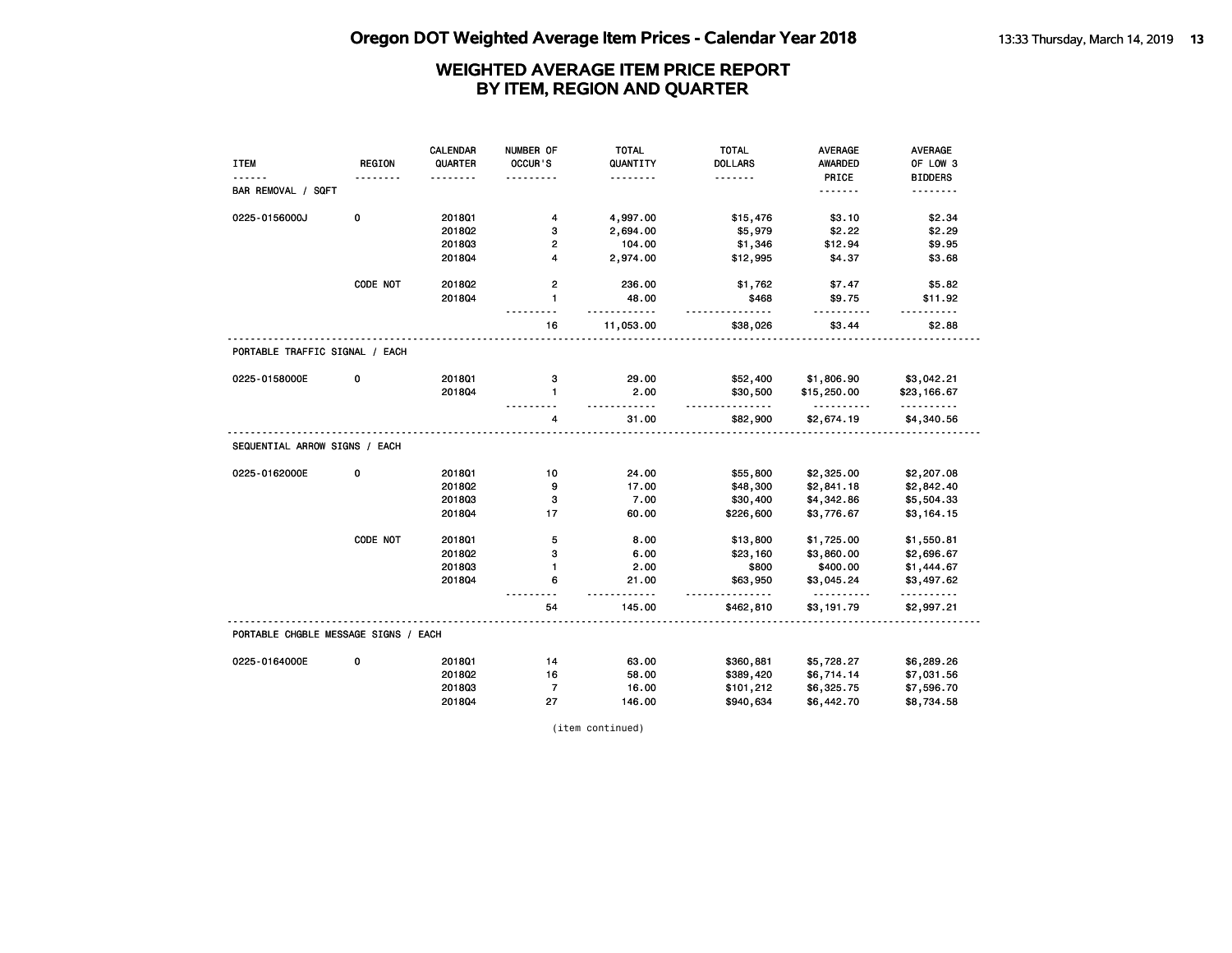|                                                 |               | <b>CALENDAR</b> | NUMBER OF               | <b>TOTAL</b>      | <b>TOTAL</b>        | <b>AVERAGE</b>          | AVERAGE                    |
|-------------------------------------------------|---------------|-----------------|-------------------------|-------------------|---------------------|-------------------------|----------------------------|
| <b>ITEM</b>                                     | <b>REGION</b> | QUARTER         | OCCUR'S                 | QUANTITY<br>.     | <b>DOLLARS</b><br>. | <b>AWARDED</b><br>PRICE | OF LOW 3<br><b>BIDDERS</b> |
| PORTABLE CHGBLE MESSAGE SIGNS /                 |               | EACH            |                         |                   |                     | .                       | .                          |
| 0225-0164000E                                   | CODE NOT      | 201801          | 6                       | 20.00             | \$124,500           | \$6,225.00              | \$5,008.07                 |
|                                                 |               | 2018Q2          | 4                       | 12.00             | \$62,960            | \$5,246.67              | \$4,898.89                 |
|                                                 |               | 201803          | 2                       | 10.00             | \$20,200            | \$2,020.00              | \$5,936.67                 |
|                                                 |               | 201804          | 4                       | 14.00<br>.        | \$64,800<br>.       | \$4,628.57<br><u>.</u>  | \$6,534.29<br>.            |
|                                                 |               |                 | 80                      | 339.00            | \$2,064,607         | \$6,090.29              | \$7,406.03                 |
| SMART WORK ZONE SYSTEM MOBILIZATION / EACH      |               |                 |                         |                   |                     |                         |                            |
| 0225-0167100E                                   | 0             | 2018Q2          | $\overline{\mathbf{c}}$ | 2.00              | \$5,600             | \$2,800.00              | \$2,500.00                 |
|                                                 |               | 201804          | $\mathbf{1}$            | 2.00              | \$7,500             | \$3,750.00              | \$3,750.00                 |
|                                                 |               |                 | 3                       | $- - - -$<br>4.00 | .<br>\$13,100       | .<br>\$3,275.00         | .<br>\$3,125.00            |
| SMART WORK ZONE SYSTEM / DAY                    |               |                 |                         |                   |                     |                         |                            |
| 0225-0167200U                                   | 0             | 2018Q2          | $\overline{2}$          | 105.00            | \$46,875            | \$446.43                | \$355.48                   |
|                                                 |               | 201804          | $\mathbf{1}$            | 12.00             | \$30,600<br>.       | \$2,550.00              | \$2,550.00                 |
|                                                 |               |                 | 3                       | 117.00            | \$77,475            | \$662.18                | \$580.56                   |
| PORTABLE CHGBLE MESSAGE SIGNS, ROLL MNTD / EACH |               |                 |                         |                   |                     |                         |                            |
| 0225-0167300E                                   | 0             | 201801          | $\overline{\mathbf{c}}$ | 5.00              | \$5,800             | \$1,160.00              | \$8,440.00                 |
|                                                 |               | 2018Q2          | $\mathbf{1}$            | 2.00              | \$21,100            | \$10,550.00             | \$8,983.33                 |
|                                                 |               | 201803          | $\mathbf{1}$            | 2.00              | \$5,200             | \$2,600.00              | \$2,200.00                 |
|                                                 |               | 2018Q4          | 4                       | 8.00<br>$- - -$   | \$16,960<br>$- - -$ | \$2,120.00<br><u>.</u>  | \$5,365.00<br>.            |
|                                                 |               |                 | 8                       | 17.00             | \$49,060            | \$2,885.88              | \$6,322.75                 |
| RADAR SPEED TRAILER / EACH                      |               |                 |                         |                   |                     |                         |                            |
| 0225-0167500E                                   | 0             | 201801          | 4                       | 8.00              | \$18,100            | \$2,262.50              | \$6,700.22                 |
|                                                 |               | 2018Q2          | 4                       | 8.00              | \$30,100            | \$3,762.50              | \$5,337.50                 |
|                                                 |               | 201803          | $\overline{2}$          | 5.00              | \$45,000            | \$9,000.00              | \$13,616.67                |
|                                                 |               | 2018Q4          | $\overline{7}$          | 16.00             | \$161,900           | \$10,118.75             | \$9,711.49                 |
|                                                 | CODE NOT      | 2018Q2          | $\mathbf{1}$            | 2.00              | \$1,900             | \$950.00                | \$950.00                   |

(item continued)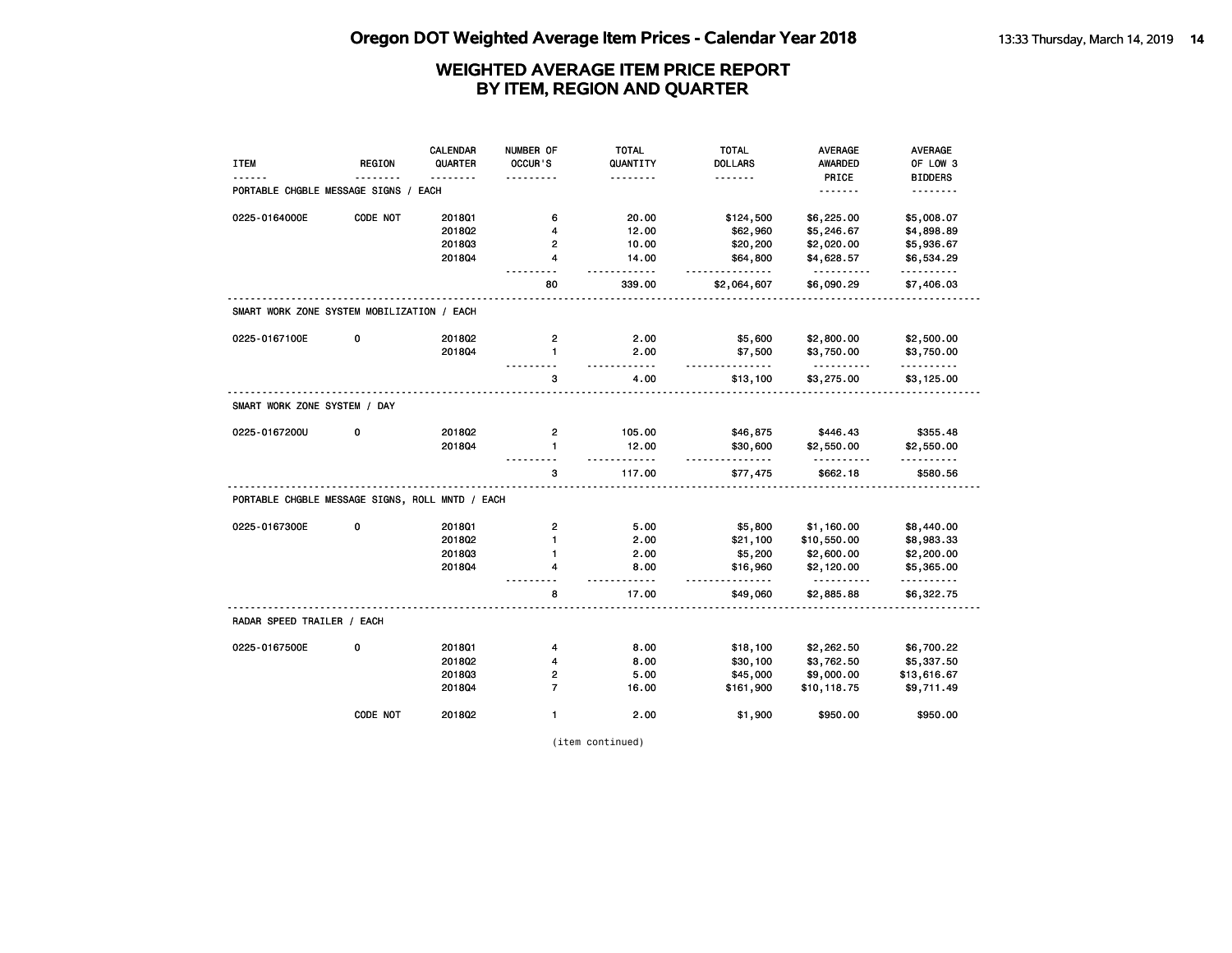| <b>ITEM</b>                                   | <b>REGION</b> | <b>CALENDAR</b><br>QUARTER | NUMBER OF<br>OCCUR'S | <b>TOTAL</b><br>QUANTITY | <b>TOTAL</b><br><b>DOLLARS</b> | <b>AVERAGE</b><br><b>AWARDED</b> | AVERAGE<br>OF LOW 3    |
|-----------------------------------------------|---------------|----------------------------|----------------------|--------------------------|--------------------------------|----------------------------------|------------------------|
|                                               |               |                            |                      | .                        | <u>.</u>                       | PRICE                            | <b>BIDDERS</b>         |
| RADAR SPEED TRAILER / EACH                    |               |                            |                      |                          |                                | <u>.</u>                         | <u>.</u>               |
| 0225-0167500E                                 | CODE NOT      | 201804                     | $\overline{2}$       | 4.00                     | \$45,000                       | \$11,250.00                      | \$9,833.33<br>.        |
|                                               |               |                            | 20                   | 43.00                    | \$302,000                      | \$7,023.26                       | \$8,395.40             |
| TEMPORARY SIDEWALK RAMP, PARALLEL / EACH      |               |                            |                      |                          |                                |                                  |                        |
| 0225-0167610E                                 | 0             | 201801                     | $\mathbf{1}$         | 24.00                    | \$28,800                       | \$1,200.00                       | \$1,176.67             |
|                                               |               | 2018Q2                     | $\overline{2}$       | 3.00                     | \$3,300                        | \$1,100.00                       | \$1,366.67             |
|                                               |               |                            | 3                    | .<br>27.00               | <u>.</u><br>\$32,100           | .<br>\$1,188.89                  | .<br>\$1,197.78        |
| TEMPORARY SIDEWALK RAMP, PERPENDICULAR / EACH |               |                            |                      |                          |                                |                                  |                        |
| 0225-0167620E                                 | 0             | 2018Q2                     | $\overline{2}$       | 7.00<br>$- - - - - -$    | \$13,750                       | \$1,964.29                       | \$1,654.76             |
|                                               |               |                            | $\overline{2}$       | 7.00                     | \$13,750                       | \$1,964.29                       | \$1,654.76             |
| TEMPORARY SIDEWALK RAMP, CONSTRUCTED / EACH   |               |                            |                      |                          |                                |                                  |                        |
| 0225-0167630E                                 | 0             | 2018Q1                     | $\mathbf{1}$         | 2.00                     | \$2,200                        | \$1,100.00                       | \$1,200.00             |
|                                               |               | 201802                     | $\overline{2}$       | 62.00                    | \$93,000                       | \$1,500.00                       | \$1,037.63             |
|                                               |               |                            | 3                    | .<br>64.00               | <u>.</u><br>\$95,200           | <u>.</u><br>\$1,487.50           | .<br>\$1,042.71        |
| TEMPORARY CURB RAMP, PARALLEL / EACH          |               |                            |                      |                          |                                |                                  |                        |
| 0225-0167640E                                 | 0             | 201802                     | $\mathbf{1}$         | 1.00                     | \$2,500                        | \$2,500.00                       | \$2,650.00             |
|                                               |               | 201804                     | 4                    | 16.00                    | \$16,300                       | \$1,018.75                       | \$899.17               |
|                                               |               |                            | 5                    | 17.00                    | <u>.</u><br>\$18,800           | \$1,105.88                       | <u>.</u><br>\$1,002.16 |
| TEMPORARY CURB RAMP, PERPENDICULAR / EACH     |               |                            |                      |                          |                                |                                  |                        |
| 0225-0167650E                                 | 0             | 2018Q2                     | $\mathbf{1}$         | 2.00                     | \$1,000                        | \$500.00                         | \$535.00               |
|                                               |               | 201804                     | з                    | 7.00                     | \$7,390                        | \$1,055.71                       | \$1,663.81             |
|                                               |               |                            | 4                    | $- - -$<br>9.00          | \$8,390                        | \$932.22                         | \$1,412.96             |
|                                               |               |                            |                      |                          |                                |                                  |                        |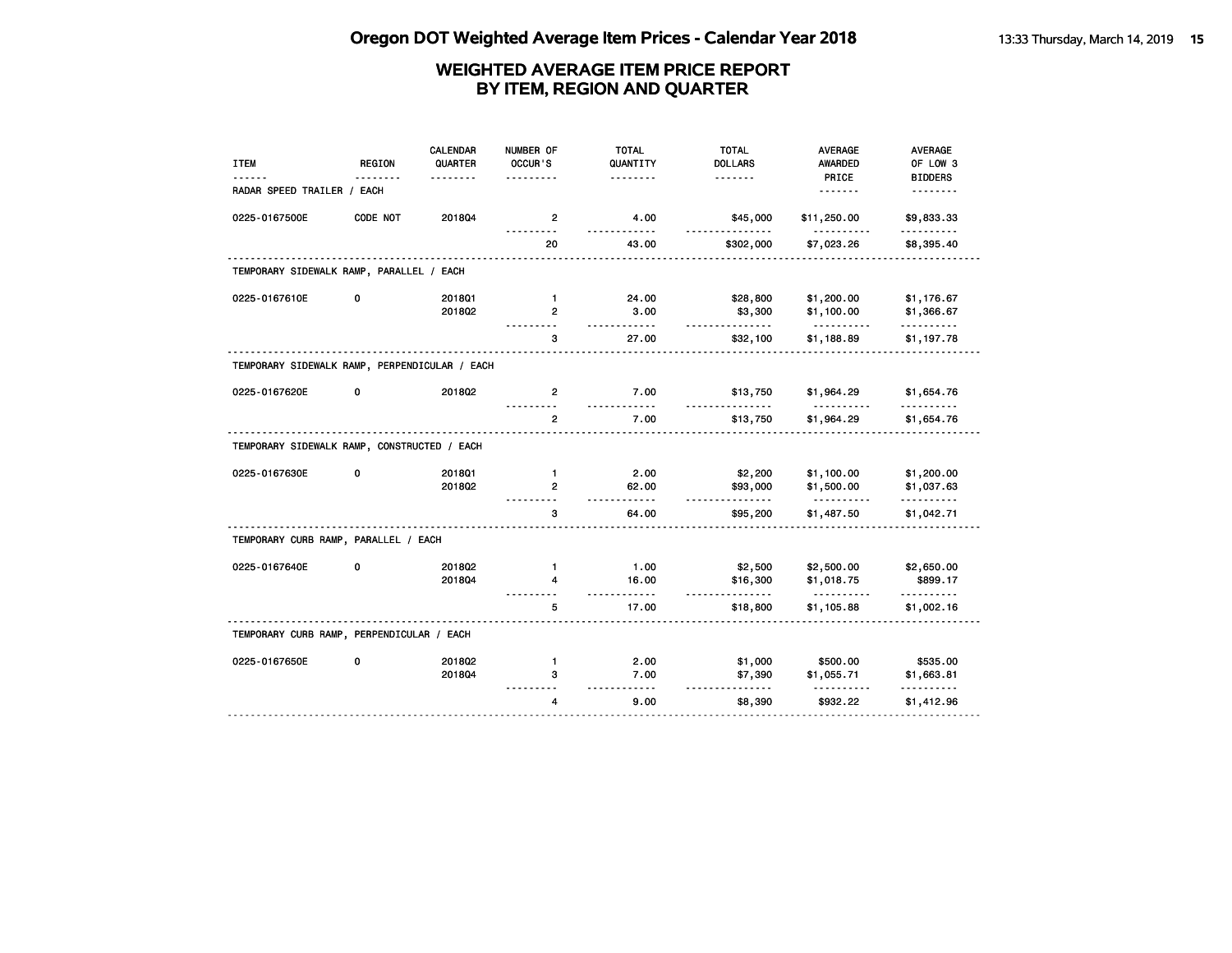| <b>ITEM</b>                        | <b>REGION</b> | CALENDAR<br>QUARTER<br>. | NUMBER OF<br>OCCUR'S    | <b>TOTAL</b><br>QUANTITY<br>. | <b>TOTAL</b><br><b>DOLLARS</b><br><u>.</u> | <b>AVERAGE</b><br><b>AWARDED</b><br>PRICE | <b>AVERAGE</b><br>OF LOW 3<br><b>BIDDERS</b> |
|------------------------------------|---------------|--------------------------|-------------------------|-------------------------------|--------------------------------------------|-------------------------------------------|----------------------------------------------|
| TEMPORARY CURB RAMP, CONSTRUCTED / |               | EACH                     |                         |                               |                                            | <u>.</u>                                  | .                                            |
| 0225-0167660E                      | 0             | 201804                   | $\mathbf{1}$            | 3.00                          | \$4,500                                    | \$1,500.00                                | \$1,583.33                                   |
|                                    | CODE NOT      | 201802                   | $\mathbf{1}$            | 2.00                          | \$14,260                                   | \$7,130.00                                | \$5,960.00                                   |
|                                    |               | 201803                   | $\mathbf{1}$            | 2.00<br>-----                 | \$1,500                                    | \$750.00<br>.                             | \$525.00<br>.                                |
|                                    |               |                          | 3                       | 7.00                          | \$20,260                                   | \$2,894.29                                | \$2,531.43                                   |
| FLAGGERS / HOUR                    |               |                          |                         |                               |                                            |                                           |                                              |
| 0225-0168000T                      | 0             | 2018Q1                   | 14                      | 15,180.00                     | \$789,202                                  | \$51.99                                   | \$50.03                                      |
|                                    |               | 2018Q2                   | 14                      | 27,230.00                     | \$1,265,900                                | \$46.49                                   | \$53.23                                      |
|                                    |               | 201803                   | 8                       | 7,250.00                      | \$318,589                                  | \$43.94                                   | \$53.45                                      |
|                                    |               | 201804                   | 25                      | 57,830.00                     | \$2,376,759                                | \$41.10                                   | \$49.81                                      |
|                                    | CODE NOT      | 2018Q1                   | 6                       | 6,280.00                      | \$376,840                                  | \$60.01                                   | \$58.78                                      |
|                                    |               | 2018Q2                   | з                       | 4,540.00                      | \$258,940                                  | \$57.04                                   | \$53.01                                      |
|                                    |               | 201803                   | 2                       | 18,900.00                     | \$201,753                                  | \$10.67                                   | \$49.31                                      |
|                                    |               | 201804                   | 6                       | 7,685.00                      | \$457,675                                  | \$59.55                                   | \$62.20                                      |
|                                    |               |                          | 78                      | <u>.</u><br>144,895.00        | .<br>\$6,045,659                           | .<br>\$41.72                              | \$51.74                                      |
| FLAGGER STATION LIGHTING / EACH    |               |                          |                         |                               |                                            |                                           |                                              |
| 0225-0168100E                      | 0             | 2018Q1                   | 10                      | 37.00                         | \$107,388                                  | \$2,902.39                                | \$2,402.97                                   |
|                                    |               | 2018Q2                   | 10                      | 55.00                         | \$102,930                                  | \$1,871.46                                | \$1,943.49                                   |
|                                    |               | 201803                   | 4                       | 11.00                         | \$14,590                                   | \$1,326.37                                | \$1,991.16                                   |
|                                    |               | 201804                   | 19                      | 98.00                         | \$155,990                                  | \$1,591.74                                | \$1,909.41                                   |
|                                    | CODE NOT      | 2018Q1                   | $\overline{\mathbf{c}}$ | 6.00                          | \$8,000                                    | \$1,333.33                                | \$1,228.89                                   |
|                                    |               | 2018Q2                   | 2                       | 7.00                          | \$25,920                                   | \$3,702.86                                | \$2,650.95                                   |
|                                    |               | 201803                   | 2                       | 16.00                         | \$13,400                                   | \$837.50                                  | \$1,969.17                                   |
|                                    |               | 201804                   | 4                       | 18.00                         | \$36,200                                   | \$2,011.11                                | \$2,794.81                                   |
|                                    |               |                          | 53                      | 248.00                        | <u>.</u><br>\$464,419                      | \$1,872.66                                | .<br>\$2,066.82                              |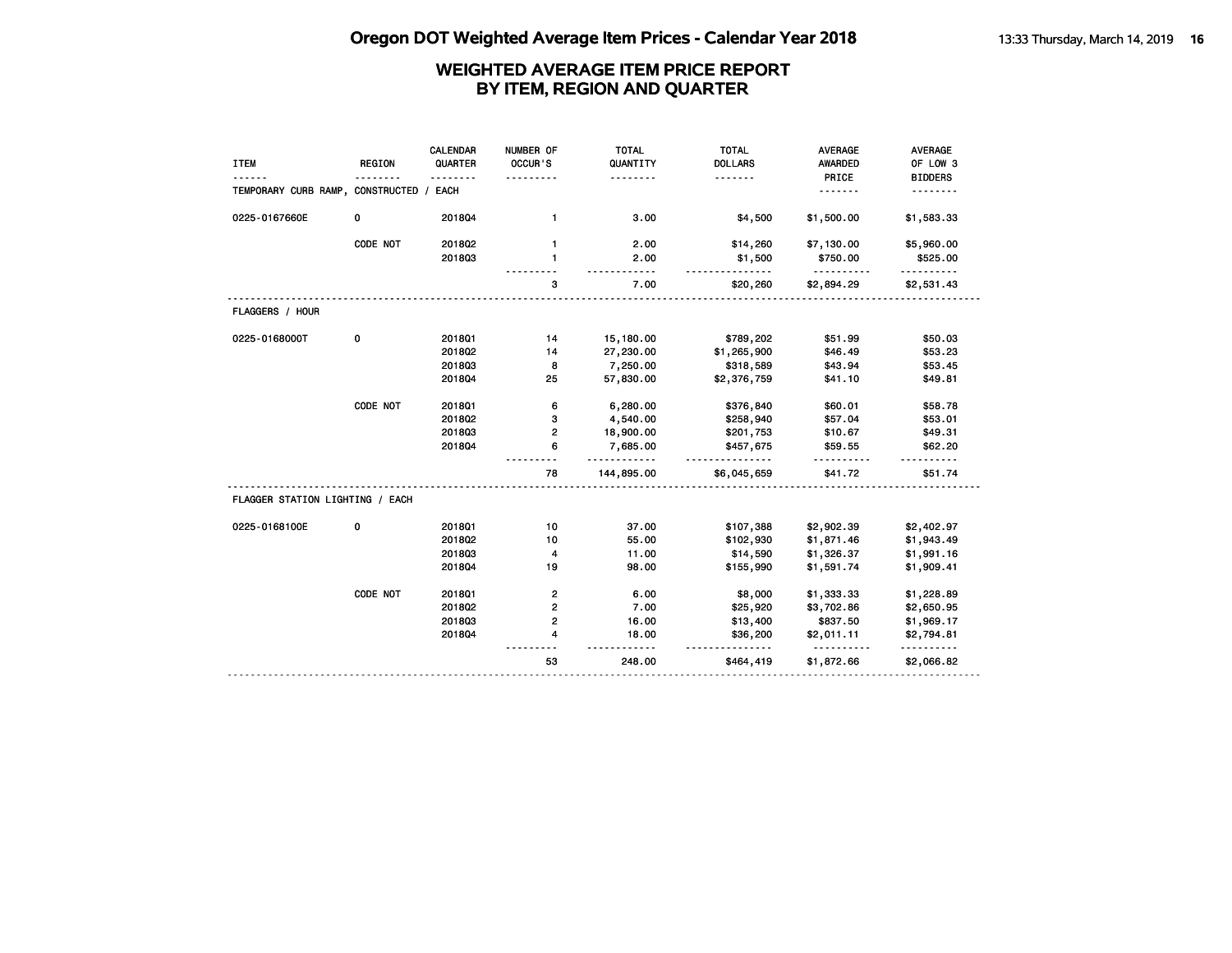|                                   |               | CALENDAR | NUMBER OF               | <b>TOTAL</b>      | <b>TOTAL</b>                              | <b>AVERAGE</b>  | <b>AVERAGE</b>       |
|-----------------------------------|---------------|----------|-------------------------|-------------------|-------------------------------------------|-----------------|----------------------|
| <b>ITEM</b>                       | <b>REGION</b> | QUARTER  | OCCUR'S                 | QUANTITY          | <b>DOLLARS</b>                            | <b>AWARDED</b>  | OF LOW 3             |
|                                   |               | -------- |                         | <u>.</u>          | .                                         | PRICE           | <b>BIDDERS</b>       |
| FLAGGER STATION LIGHTING / HOUR   |               |          |                         |                   |                                           |                 | <u>.</u>             |
| 0225-0168100T                     | 0             | 201801   | $\mathbf{1}$            | 210.00            | \$1,050                                   | \$5.00          | \$10.00              |
|                                   |               | 201804   | $\mathbf{1}$            | 100.00            | \$2,000                                   | \$20.00         | \$14.67              |
|                                   | CODE NOT      | 2018Q1   | $\mathbf{1}$            | 100.00            | \$200                                     | \$2.00          | \$27.00              |
|                                   |               | 201804   | 1                       | 500.00<br>- - - - | \$5,500<br><u>.</u>                       | \$11.00         | \$8.50               |
|                                   |               |          | 4                       | 910.00            | \$8,750                                   | \$9.62          | \$11.56              |
| TRAFFIC CONTROL SUPERVISOR / EACH |               |          |                         |                   |                                           |                 |                      |
| 0225-0169000E                     | 0             | 2018Q1   | 9                       | 542.00            | \$441,665                                 | \$814.88        | \$777.03             |
|                                   |               | 2018Q2   | $\overline{7}$          | 1,179.00          | \$354,507                                 | \$300.68        | \$369.64             |
|                                   |               | 201803   | $\mathbf{1}$            | 40.00             | \$0                                       | \$0.01          | \$0.01               |
|                                   |               | 2018Q4   | 13                      | 3,496.00          | \$708,864                                 | \$202.76        | \$279.98             |
|                                   | CODE NOT      | 201801   | $\mathbf{1}$            | 40.00             | \$20,000                                  | \$500.00        | \$507.60             |
|                                   |               | 201802   | $\mathbf{1}$            | 120.00            | \$72,000                                  | \$600.00        | \$450.00             |
|                                   |               | 2018Q4   | з                       | 244.00<br>.       | \$253,000<br><u>-----------</u>           | \$1,036.89<br>. | \$824.81<br><u>.</u> |
|                                   |               |          | 35                      | 5,661.00          | \$1,850,036                               | \$326.80        | \$372.96             |
| RAILROAD FLAGGER SERVICES / EACH  |               |          |                         |                   |                                           |                 |                      |
| 0225-0170000E                     | 0             | 2018Q2   | $\mathbf{1}$            | 30.00             | \$1                                       | \$0.02          | \$900.01             |
|                                   |               | 201804   | $\mathbf{1}$            | 18.00<br>.        | \$18,000<br><u> - - - - - - - - - - -</u> | \$1,000.00<br>. | \$1,666.67<br>.      |
|                                   |               |          | $\mathbf{2}$            | 48.00             | \$18,001                                  | \$375.01        | \$1,187.50           |
| PILOT CARS / HOUR                 |               |          |                         |                   |                                           |                 |                      |
| 0225-0172000T                     | 0             | 2018Q1   | 3                       | 2,180.00          | \$139,700                                 | \$64.08         | \$69.00              |
|                                   |               | 2018Q2   | $\overline{7}$          | 4,890.00          | \$248,320                                 | \$50.78         | \$64.08              |
|                                   |               | 201803   | 4                       | 1,320.00          | \$61,525                                  | \$46.61         | \$91.23              |
|                                   |               | 201804   | 5                       | 2,273.00          | \$148,744                                 | \$65.44         | \$73.72              |
|                                   | CODE NOT      | 2018Q1   | $\overline{\mathbf{c}}$ | 760.00            | \$54,400                                  | \$71.58         | \$80.07              |
|                                   |               | 2018Q2   | $\overline{2}$          | 436.00            | \$39,896                                  | \$91.50         | \$75.50              |

(item continued)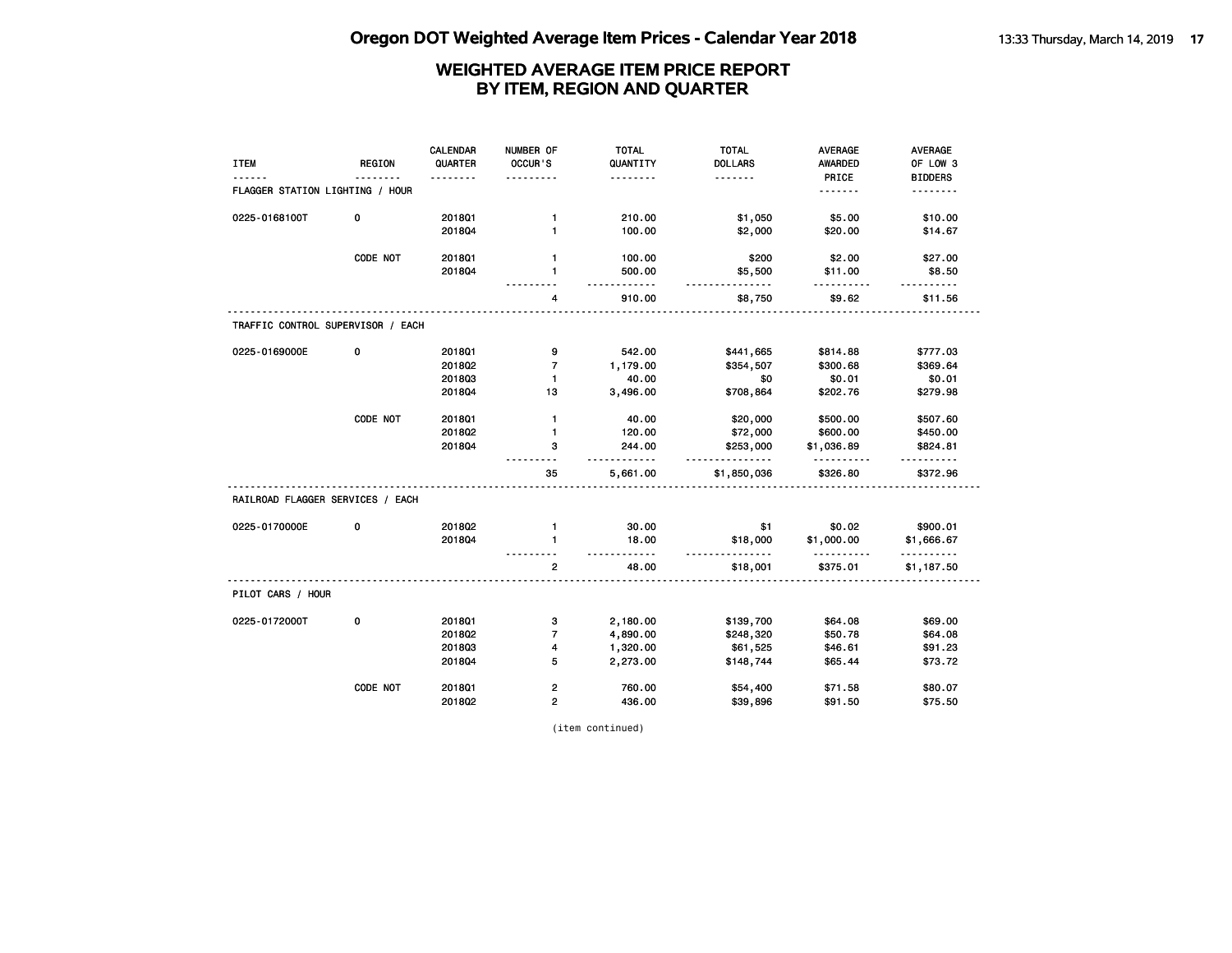| <b>ITEM</b>                        | <b>REGION</b><br>. | CALENDAR<br>QUARTER<br>.             | NUMBER OF<br>OCCUR'S<br>.                                      | <b>TOTAL</b><br>QUANTITY<br><u>.</u>                         | <b>TOTAL</b><br><b>DOLLARS</b><br><u>.</u>    | <b>AVERAGE</b><br><b>AWARDED</b><br>PRICE     | <b>AVERAGE</b><br>OF LOW 3<br><b>BIDDERS</b>        |
|------------------------------------|--------------------|--------------------------------------|----------------------------------------------------------------|--------------------------------------------------------------|-----------------------------------------------|-----------------------------------------------|-----------------------------------------------------|
| PILOT CARS / HOUR                  |                    |                                      |                                                                |                                                              |                                               | <u>.</u>                                      |                                                     |
| 0225-0172000T                      | CODE NOT           | 201803<br>201804                     | $\blacksquare$<br>$\overline{2}$                               | 1,200.00<br>400.00<br><u>.</u>                               | \$74,400<br>\$29,200<br>.                     | \$62.00<br>\$73.00                            | \$89.33<br>\$72.87                                  |
|                                    |                    |                                      | 26                                                             | 13,459.00                                                    | \$796,185                                     | \$59.16                                       | \$72.95                                             |
| TEMPORARY TYPE 1 FENCE / FOOT      |                    |                                      |                                                                |                                                              |                                               |                                               |                                                     |
| 0270-0100000F                      | 0                  | 2018Q1<br>201803                     | $\blacksquare$<br>$\overline{2}$                               | 430.00<br>4,430.00<br>.                                      | \$6,235<br>\$50,750<br>.                      | \$14.50<br>\$11.46                            | \$15.33<br>\$5.24                                   |
|                                    |                    |                                      | 3                                                              | 4,860.00                                                     | \$56,985                                      | \$11.73                                       | \$6.13                                              |
| TEMPORARY TYPE 1-5W FENCE / FOOT   |                    |                                      |                                                                |                                                              |                                               |                                               |                                                     |
| 0270-0102000F                      | 0                  | 201802                               | $\mathbf{1}$                                                   | 285.00<br>.                                                  | \$4,560<br><u>.</u>                           | \$16.00                                       | \$14.67                                             |
|                                    |                    |                                      | $\mathbf{1}$                                                   | 285.00                                                       | \$4,560                                       | \$16.00                                       | \$14.67                                             |
| TEMPORARY TYPE 2 FENCE / FOOT      |                    |                                      |                                                                |                                                              |                                               |                                               |                                                     |
| 0270-0106000F                      | 0                  | 201804                               | $\mathbf{1}$                                                   | 45.00                                                        | \$810<br>.                                    | \$18.00                                       | \$19.00                                             |
|                                    |                    |                                      | $\mathbf{1}$                                                   | 45.00                                                        | \$810                                         | \$18.00                                       | \$19.00                                             |
| TEMP TYPE CL CHAIN LINK FNC / FOOT |                    |                                      |                                                                |                                                              |                                               |                                               |                                                     |
| 0270-0114000F                      | 0                  | 2018Q1<br>2018Q2<br>201803<br>201804 | $\mathbf{1}$<br>$\mathbf{1}$<br>$\mathbf{1}$<br>$\overline{2}$ | 80.00<br>425.00<br>2,420.00<br>4,860.00<br><u>----------</u> | \$800<br>\$6,375<br>\$38,720<br>\$67,920<br>. | \$10.00<br>\$15.00<br>\$16.00<br>\$13.98<br>. | \$6.83<br>\$16.00<br>\$12.00<br>\$14.92<br><u>.</u> |
|                                    |                    |                                      | 5                                                              | 7,785.00                                                     | \$113,815                                     | \$14.62                                       | \$13.99                                             |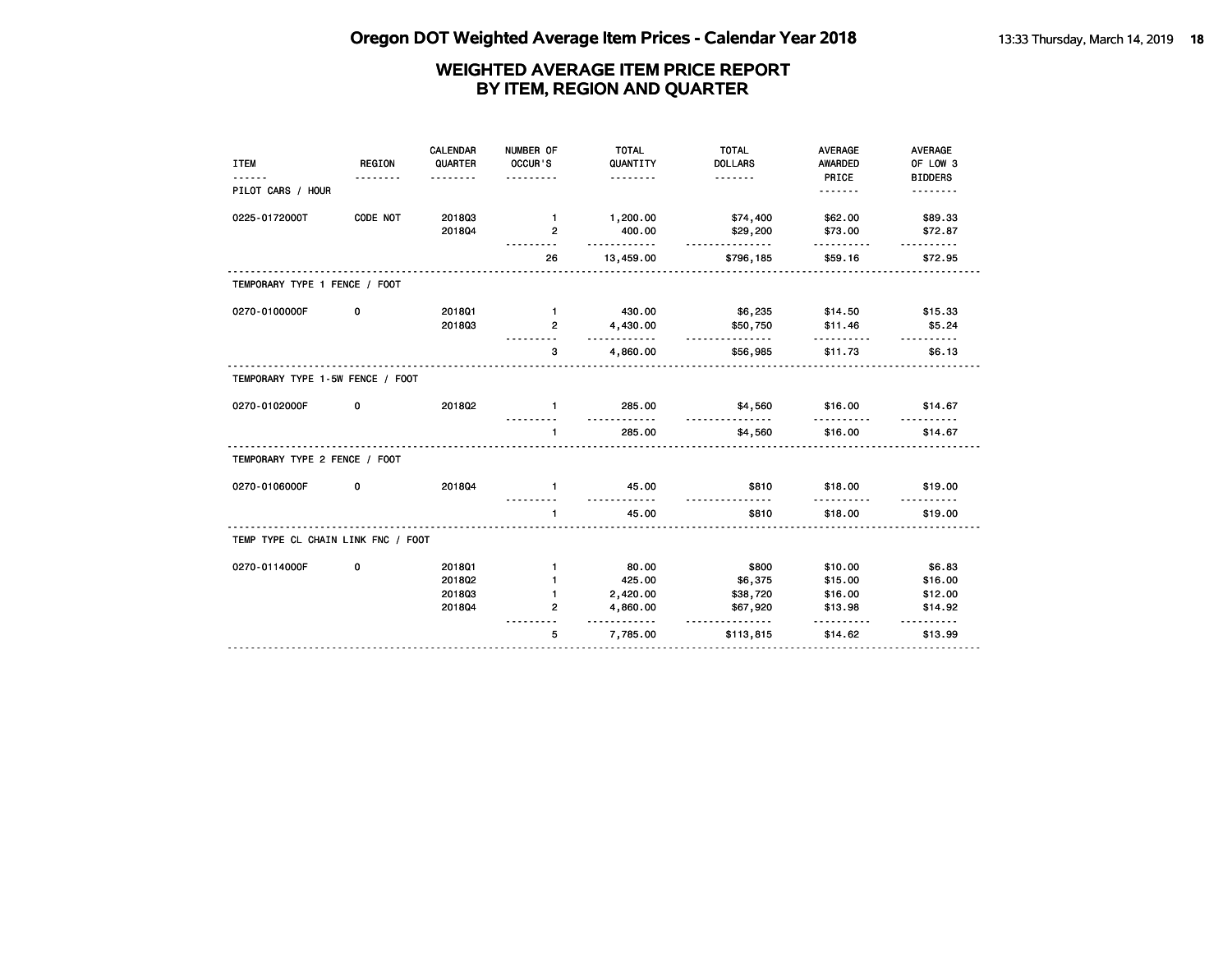| <b>ITEM</b>                           | <b>REGION</b> | <b>CALENDAR</b><br>QUARTER | NUMBER OF<br>OCCUR'S | <b>TOTAL</b><br>QUANTITY | <b>TOTAL</b><br><b>DOLLARS</b> | <b>AVERAGE</b><br><b>AWARDED</b> | AVERAGE<br>OF LOW 3                       |
|---------------------------------------|---------------|----------------------------|----------------------|--------------------------|--------------------------------|----------------------------------|-------------------------------------------|
|                                       | .             | <u>.</u>                   |                      | <u>.</u>                 |                                | PRICE                            | <b>BIDDERS</b>                            |
| TEMPORARY GATES / EACH                |               |                            |                      |                          |                                | <u>.</u>                         | <u>.</u>                                  |
| 0270-0117000E                         | 0             | 201803                     | $\mathbf{1}$         | 11.00<br><u>.</u>        | \$13,200<br>.                  | \$1,200.00<br>.                  | \$1,516.67<br>.                           |
|                                       |               |                            | $\mathbf{1}$         | 11.00                    | \$13,200                       | \$1,200.00                       | \$1,516.67                                |
| PLASTIC SHEETING / SQYD               |               |                            |                      |                          |                                |                                  |                                           |
| 0280-0101000J                         | 0             | 201801                     | $\overline{2}$       | 225.00                   | \$950                          | \$4.22                           | \$3.43                                    |
|                                       |               | 2018Q2                     | 6                    | 1,830.00                 | \$5,020                        | \$2.74                           | \$2.53                                    |
|                                       |               | 201803                     | $\overline{2}$       | 450.00                   | \$450                          | \$1.00                           | \$1.90                                    |
|                                       |               | 201804                     | 11                   | 6,470.00                 | \$18,420                       | \$2.85                           | \$3.03                                    |
|                                       | CODE NOT      | 201802                     | $\mathbf{1}$         | 100.00<br>.              | \$1,100<br>.                   | \$11.00<br>.                     | \$6.33<br>.                               |
|                                       |               |                            | 22                   | 9,075.00                 | \$25,940                       | \$2.86                           | \$2.92                                    |
| CHEMICAL DUST CONTROL / ACRE          |               |                            |                      |                          |                                |                                  |                                           |
| 0280-0103000R                         | CODE NOT      | 201804                     | $\blacksquare$       | 58.00<br>.               | \$51,040<br><u>.</u>           | \$880.00                         | \$953.33                                  |
|                                       |               |                            | $\mathbf{1}$<br>.    | 58.00<br>.               | \$51,040                       | \$880.00                         | \$953.33                                  |
| TEMPORARY MULCHING, HYDROMULCH / ACRE |               |                            |                      |                          |                                |                                  |                                           |
| 0280-0104010R                         | 0             | 201801                     | $\mathbf{1}$         |                          |                                |                                  |                                           |
|                                       |               | 2018Q2                     | $\overline{2}$       |                          |                                |                                  |                                           |
|                                       |               | 2018Q4                     | $\mathbf{1}$         | 2.00<br>-----            | \$3,320<br><u>.</u>            | \$1,660.00<br>.                  | \$1,547.49<br><u> - - - - - - - - - -</u> |
|                                       |               |                            | 4                    | 2.00                     | \$3,320                        | \$1,660.00                       |                                           |
| TEMPORARY MULCHING, STRAW / ACRE      |               |                            |                      |                          |                                |                                  |                                           |
| 0280-0104020R                         | 0             | 201801                     | $\mathbf{2}$         | 1.00                     | \$500                          | \$500.00                         | \$1,733.33                                |
|                                       |               | 2018Q2                     | 4                    |                          |                                |                                  |                                           |
|                                       |               | 201803                     | 1                    |                          |                                |                                  |                                           |
|                                       |               | 2018Q4                     | з                    | 9.00                     | \$15,300                       | \$1,700.00<br>.                  | \$2,452.78<br><u>.</u>                    |
|                                       |               |                            | 10                   | 10.00                    | \$15,800                       | \$1,580.00                       |                                           |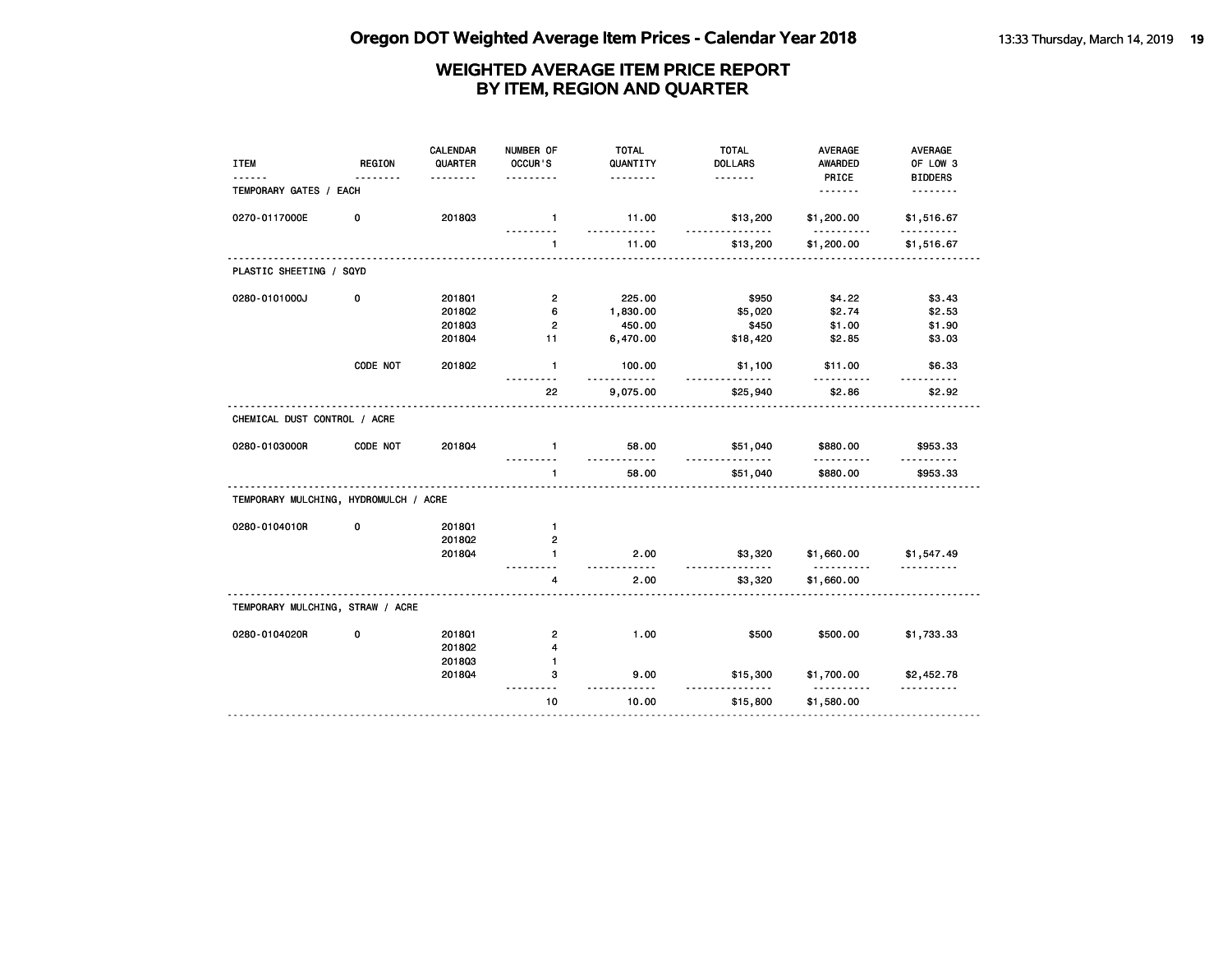| <b>AWARDED</b><br>PRICE<br><u>.</u><br>\$1.20<br>\$3.70 | OF LOW 3<br><b>BIDDERS</b><br>.<br>\$1.17 |
|---------------------------------------------------------|-------------------------------------------|
|                                                         |                                           |
|                                                         |                                           |
|                                                         |                                           |
|                                                         |                                           |
|                                                         | \$3.60                                    |
|                                                         | \$3.53                                    |
| \$3.13                                                  | \$3.02                                    |
|                                                         |                                           |
| \$5.67                                                  | \$5.58                                    |
| \$6.00                                                  | \$5.46<br>.                               |
| \$5.76                                                  | \$5.55                                    |
|                                                         |                                           |
| \$1.88                                                  | \$2.71                                    |
| \$2.29                                                  | \$2.53                                    |
| \$2.26                                                  | \$2.55                                    |
|                                                         |                                           |
| \$7.04                                                  | \$29.01                                   |
| \$10.00                                                 | \$29.33<br>$- - - - - -$                  |
| \$7.07                                                  | \$29.02                                   |
|                                                         |                                           |
| \$4.03                                                  | \$4.01                                    |
| \$8.43                                                  | \$9.59                                    |
| \$6.40                                                  | \$5.60                                    |
| \$4.04                                                  | \$4.58<br>.                               |
| \$4.23                                                  | \$4.68                                    |
|                                                         | \$5.00<br>.                               |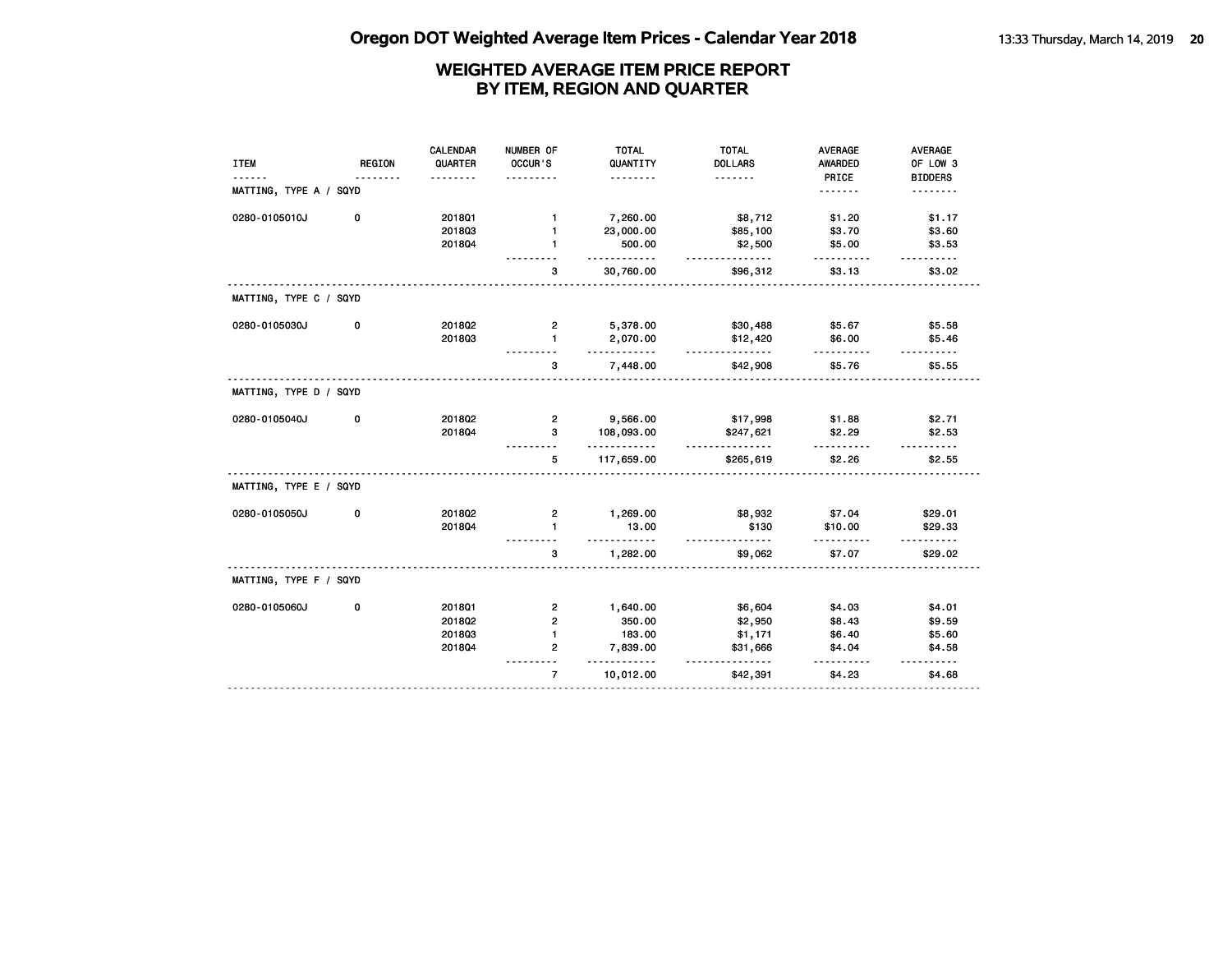| <b>ITEM</b>                    | <b>REGION</b> | CALENDAR<br>QUARTER<br>. | NUMBER OF<br>OCCUR'S<br>.    | <b>TOTAL</b><br>QUANTITY<br>. | <b>TOTAL</b><br><b>DOLLARS</b><br>. | <b>AVERAGE</b><br><b>AWARDED</b><br>PRICE | <b>AVERAGE</b><br>OF LOW 3<br><b>BIDDERS</b> |
|--------------------------------|---------------|--------------------------|------------------------------|-------------------------------|-------------------------------------|-------------------------------------------|----------------------------------------------|
| MATTING, TYPE G / SQYD         |               |                          |                              |                               |                                     | .                                         | .                                            |
| 0280-0105070J                  | 0             | 2018Q2<br>201804         | $\mathbf{1}$<br>$\mathbf{1}$ | 12,510.00<br>1,251.00         | \$40,032<br>\$4,691                 | \$3.20<br>\$3.75                          | \$4.67<br>\$5.93                             |
|                                |               |                          | $\mathbf{2}$                 | <u>.</u><br>13,761.00         | .<br>\$44,723                       | .<br>\$3.25                               | .<br>\$4.78                                  |
| COMPOST EROSION BLANKET / SQYD |               |                          |                              |                               |                                     |                                           |                                              |
| 0280-0105100J                  | 0             | 2018Q1                   | $\overline{2}$               | 8,050.00                      | \$21,205                            | \$2.63                                    | \$2.52                                       |
|                                |               | 201802                   | $\overline{4}$               | 18,411.00                     | \$60,923                            | \$3.31                                    | \$3.08                                       |
|                                |               | 201804                   | 5                            | 108,212.00<br>.               | \$276,848<br>.                      | \$2.56<br>.                               | \$2.54<br>.                                  |
|                                |               |                          | 11                           | 134,673.00                    | \$358,976                           | \$2.67                                    | \$2.61                                       |
| CHECK DAM, TYPE 1 / EACH       |               |                          |                              |                               |                                     |                                           |                                              |
| 0280-0106010E                  | 0             | 2018Q1                   | $\mathbf{1}$                 | 13.00                         | \$1,560                             | \$120.00                                  | \$160.75                                     |
|                                |               | 201802                   | 4                            | 79.00                         | \$8,725                             | \$110.44                                  | \$246.19                                     |
|                                |               | 201803                   | $\mathbf{1}$                 | 150.00                        | \$45,000                            | \$300.00                                  | \$305.00                                     |
|                                |               | 201804                   | 6                            | 234.00                        | \$52,270                            | \$223.38                                  | \$128.21                                     |
|                                | CODE NOT      | 201804                   | 3                            | 229.00<br>$- - -$             | \$31,250<br><u>.</u>                | \$136.46                                  | \$133.33                                     |
|                                |               |                          | 15                           | 705.00                        | \$138,805                           | \$196.89                                  | \$181.31                                     |
| CHECK DAM, TYPE 2 / EACH       |               |                          |                              |                               |                                     |                                           |                                              |
| 0280-0106020E                  | 0             | 2018Q1                   | $\mathbf{1}$                 | 7.00                          | \$994                               | \$142.00                                  | \$164.00                                     |
|                                |               |                          | .<br>1                       | <u>.</u><br>7.00              | .<br>\$994                          | .<br>\$142.00                             | .<br>\$164.00                                |
| CHECK DAM, TYPE 3 / EACH       |               |                          |                              |                               |                                     |                                           |                                              |
| 0280-0106030E                  | 0             | 201804                   | 6                            | 126.00                        | \$17,116                            | \$135.84                                  | \$141.08                                     |
|                                |               |                          | 6                            | 126.00                        | \$17,116                            | \$135.84                                  | \$141.08                                     |
|                                |               |                          |                              |                               |                                     |                                           |                                              |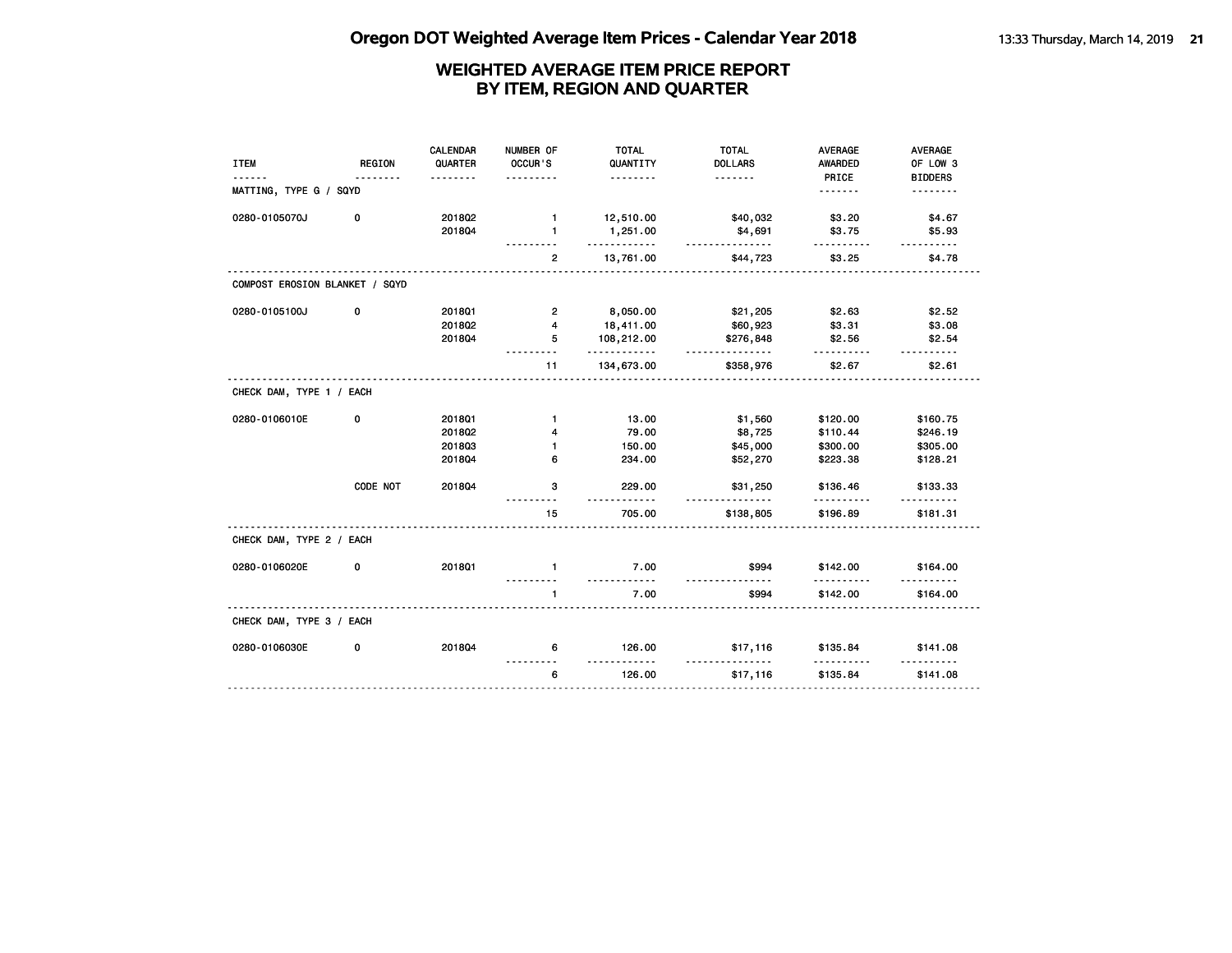| <b>ITEM</b>                             | <b>REGION</b> | <b>CALENDAR</b><br>QUARTER | NUMBER OF<br>OCCUR'S    | <b>TOTAL</b><br>QUANTITY<br>. | <b>TOTAL</b><br><b>DOLLARS</b><br><u>.</u> | <b>AVERAGE</b><br><b>AWARDED</b><br>PRICE | AVERAGE<br>OF LOW 3<br><b>BIDDERS</b> |
|-----------------------------------------|---------------|----------------------------|-------------------------|-------------------------------|--------------------------------------------|-------------------------------------------|---------------------------------------|
| CHECK DAM, TYPE 4 / EACH                |               |                            |                         |                               |                                            | <u>.</u>                                  | <u>.</u>                              |
| 0280-0106040E                           | 0             | 2018Q1                     | $\mathbf{1}$            | 15.00<br>.                    | \$1,725<br>.                               | \$115.00                                  | \$258.33<br><u>.</u>                  |
|                                         |               |                            | $\mathbf{1}$            | 15.00                         | \$1,725                                    | \$115.00                                  | \$258.33                              |
| CHECK DAM, TYPE 6 / EACH                |               |                            |                         |                               |                                            |                                           |                                       |
| 0280-0106060E                           | 0             | 2018Q1                     | $\mathbf{1}$            | 7.00                          | \$700                                      | \$100.00                                  | \$110.00                              |
|                                         |               | 2018Q2                     | з                       | 72.00                         | \$11,790                                   | \$163.75                                  | \$156.11                              |
|                                         |               | 201803                     | $\blacksquare$          | 4.00                          | \$320                                      | \$80.00                                   | \$102.03                              |
|                                         |               | 201804                     | 4                       | 115.00                        | \$11,615                                   | \$101.00                                  | \$105.35                              |
|                                         | CODE NOT      | 2018Q4                     | $\mathbf{1}$            | 410.00                        | \$67,650                                   | \$165.00                                  | \$248.33                              |
|                                         |               |                            | 10                      | 608.00                        | \$92,075                                   | \$151.44                                  | \$207.81                              |
| TEMPORARY INTERCEPTOR DIKE/SWALE / FOOT |               |                            |                         |                               |                                            |                                           |                                       |
| 0280-0107000F                           | 0             | 201804                     | $\mathbf{1}$            | 861.00                        | \$9,471<br>.                               | \$11.00                                   | \$8.67                                |
|                                         |               |                            | $\mathbf{1}$            | 861.00                        | \$9,471                                    | \$11.00                                   | \$8.67                                |
| TEMPORARY SLOPE DRAIN / EACH            |               |                            |                         |                               |                                            |                                           |                                       |
| 0280-0108000E                           | 0             | 201802                     | $\mathbf{1}$            | 1.00                          | \$2,400                                    | \$2,400.00                                | \$2,400.00                            |
|                                         |               | 2018Q4                     | $\mathbf{1}$            | 3.00<br>$- - - - -$           | \$14,010<br><u>.</u>                       | \$4,670.00<br><u>.</u>                    | \$5,890.00<br>.                       |
|                                         |               |                            | $\overline{2}$          | 4.00                          | \$16,410                                   | \$4,102.50                                | \$5,017.50                            |
| CONSTRUCTION ENTRANCE, TYPE 1 / EACH    |               |                            |                         |                               |                                            |                                           |                                       |
| 0280-0110010E                           | 0             | 201801                     | $\overline{\mathbf{c}}$ | 6.00                          | \$4,000                                    | \$666.67                                  | \$1,400.00                            |
|                                         |               | 201802                     | $\overline{7}$          | 12.00                         | \$15,400                                   | \$1,283.33                                | \$1,649.11                            |
|                                         |               | 201803                     | $\overline{2}$          | 4.00                          | \$9,000                                    | \$2,250.00                                | \$1,984.88                            |
|                                         |               | 2018Q4                     | 9                       | 121.00                        | \$182,500                                  | \$1,508.26                                | \$1,653.50                            |
|                                         |               |                            |                         |                               |                                            |                                           |                                       |
|                                         | CODE NOT      | 2018Q4                     | $\mathbf{1}$            | 5.00                          | \$9,000                                    | \$1,800.00                                | \$1,633.33                            |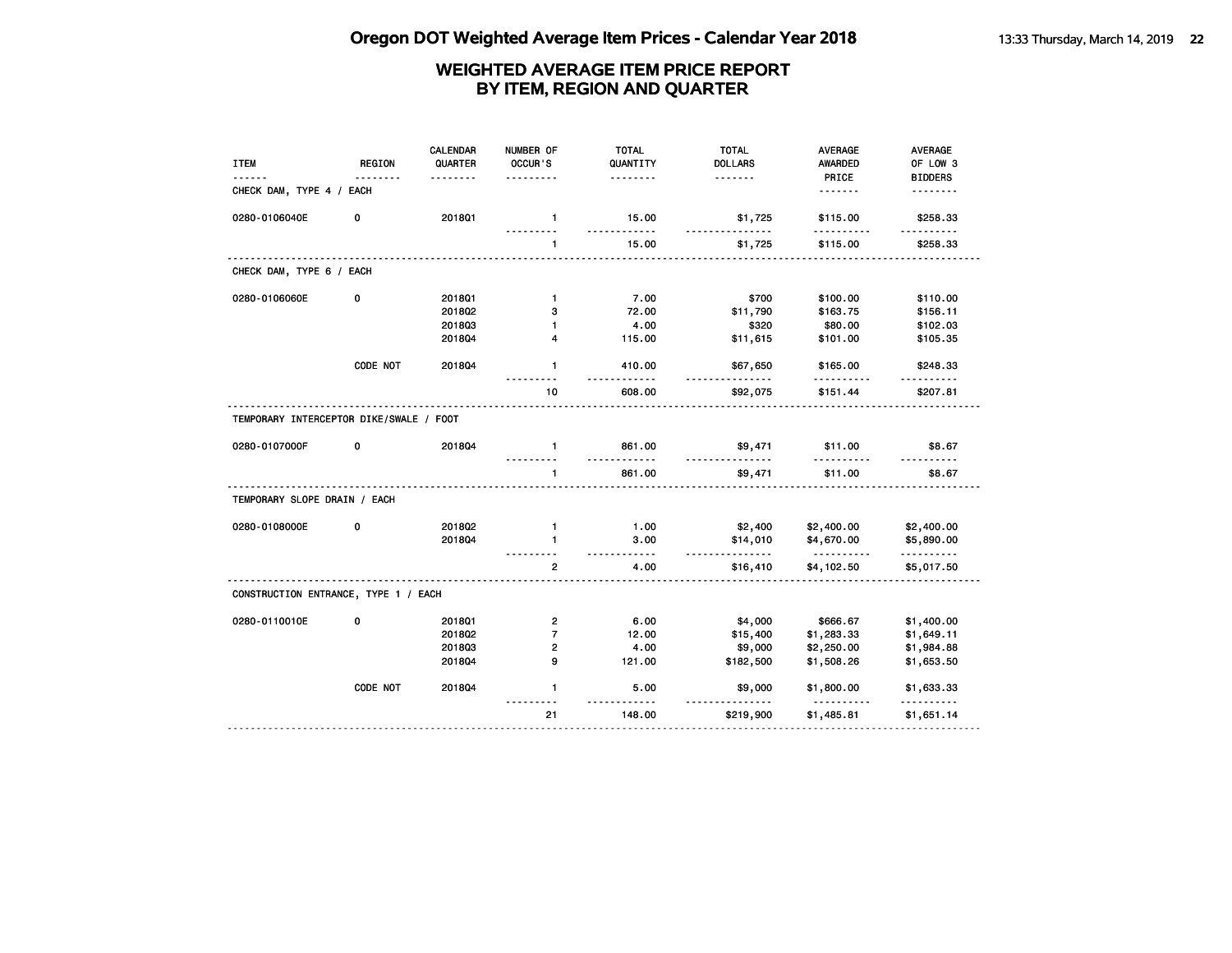| <b>ITEM</b>                          | <b>REGION</b> | <b>CALENDAR</b><br>QUARTER | NUMBER OF<br>OCCUR'S | <b>TOTAL</b><br>QUANTITY | <b>TOTAL</b><br><b>DOLLARS</b> | <b>AVERAGE</b><br><b>AWARDED</b> | <b>AVERAGE</b><br>OF LOW 3 |
|--------------------------------------|---------------|----------------------------|----------------------|--------------------------|--------------------------------|----------------------------------|----------------------------|
| CONSTRUCTION ENTRANCE, TYPE 3 / EACH |               | <u>.</u>                   | .                    | <u>.</u>                 |                                | PRICE<br><u>.</u>                | <b>BIDDERS</b><br><u>.</u> |
| 0280-0110030E                        | 0             | 201802                     | $\mathbf{1}$         | 1.00                     | \$3,000                        | \$3,000.00                       | \$2,433.33                 |
|                                      |               |                            | <u>.</u><br>1        | .<br>1.00                | <u>.</u><br>\$3,000            | .<br>\$3,000.00                  | <u>.</u><br>\$2,433.33     |
| CONCRETE WASHOUT FACILITY / EACH     |               |                            |                      |                          |                                |                                  |                            |
| 0280-0112500E                        | 0             | 2018Q4                     | $\overline{2}$       | 6.00                     | \$13,200                       | \$2,200.00                       | \$2,355.56                 |
|                                      |               |                            | $\overline{2}$       | <u>.</u><br>6.00         | .<br>\$13,200                  | <u>.</u><br>\$2,200.00           | \$2,355.56                 |
| SEDIMENT FENCE / FOOT                |               |                            |                      |                          |                                |                                  |                            |
| 0280-0113000F                        | 0             | 201801                     | $\overline{2}$       | 2,284.00                 | \$8,645                        | \$3.79                           | \$3.60                     |
|                                      |               | 201802                     | 3                    | 4,717.00                 | \$17,385                       | \$3.69                           | \$3.30                     |
|                                      |               | 201803                     | з                    | 385.00                   | \$4,055                        | \$10.53                          | \$6.85                     |
|                                      |               | 201804                     | 4                    | 6,668.00                 | \$20,791                       | \$3.12                           | \$3.02                     |
|                                      | CODE NOT      | 201801                     | $\mathbf{1}$         | 100.00                   | \$1,000                        | \$10.00                          | \$13.97                    |
|                                      |               | 2018Q4                     | $\overline{2}$       | 4,100.00                 | \$10,400                       | \$2.54                           | \$2.73                     |
|                                      |               |                            | 15                   | <u>.</u><br>18,254.00    | <u>.</u><br>\$62,276           | <u>.</u><br>\$3.41               | <u>.</u><br>\$3.24         |
| INLET PROTECTION, TYPE 2 / EACH      |               |                            |                      |                          |                                |                                  |                            |
| 0280-0114020E                        | 0             | 201802                     | $\blacksquare$       | 11.00                    | \$1,540                        | \$140.00                         | \$180.00                   |
|                                      |               |                            | $\mathbf{1}$         | <u>.</u><br>11.00        | <u>.</u><br>\$1,540            | .<br>\$140.00                    | \$180.00                   |
| INLET PROTECTION, TYPE 3 / EACH      |               |                            |                      |                          |                                |                                  |                            |
| 0280-0114030E                        | 0             | 201801                     | 9                    | 478.00                   | \$48,073                       | \$100.57                         | \$97.45                    |
|                                      |               | 2018Q2                     | 8                    | 248.00                   | \$17,671                       | \$71.25                          | \$94.47                    |
|                                      |               | 201803                     | $\mathbf{1}$         | 20.00                    | \$3,000                        | \$150.00                         | \$113.33                   |
|                                      |               | 201804                     | 17                   | 788.00                   | \$58,839                       | \$74.67                          | \$83.18                    |
|                                      | CODE NOT      | 2018Q1                     | $\mathbf{1}$         | 5.00                     | \$750                          | \$150.00                         | \$281.80                   |
|                                      |               | 2018Q2                     | $\mathbf{1}$         | 1.00                     | \$130                          | \$130.00                         | \$168.33                   |

(item continued)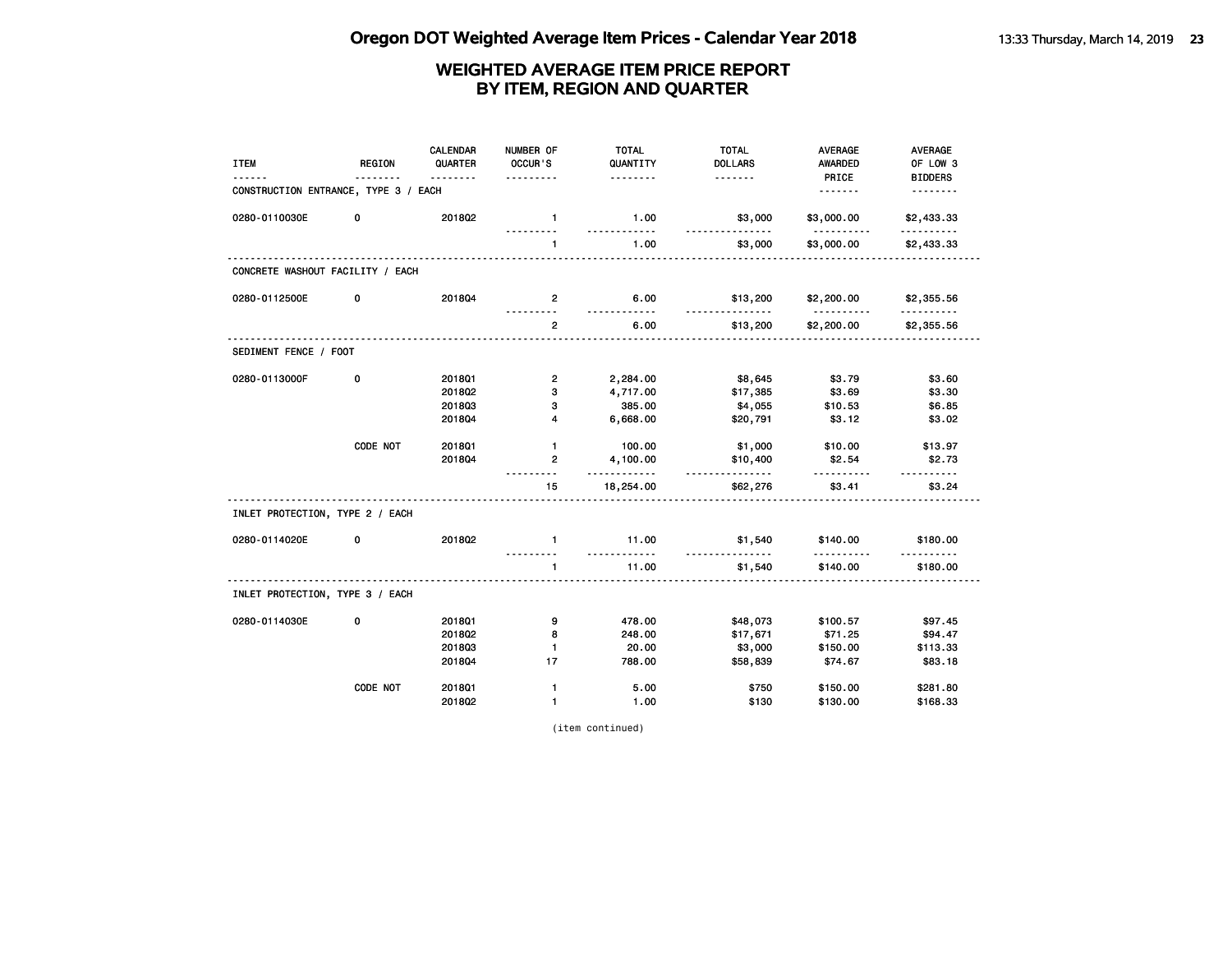| <b>ITEM</b>                     | <b>REGION</b> | <b>CALENDAR</b><br>QUARTER<br>. | NUMBER OF<br>OCCUR'S | <b>TOTAL</b><br>QUANTITY<br>. | <b>TOTAL</b><br><b>DOLLARS</b><br><u>.</u> | <b>AVERAGE</b><br><b>AWARDED</b><br>PRICE | <b>AVERAGE</b><br>OF LOW 3<br><b>BIDDERS</b> |
|---------------------------------|---------------|---------------------------------|----------------------|-------------------------------|--------------------------------------------|-------------------------------------------|----------------------------------------------|
| INLET PROTECTION, TYPE 3 / EACH |               |                                 |                      |                               |                                            | .                                         |                                              |
| 0280-0114030E                   | CODE NOT      | 201804                          | 3                    | 262.00                        | \$32,840                                   | \$125.34                                  | \$93.60                                      |
|                                 |               |                                 | 40                   | 1,802.00                      | \$161,302                                  | \$89.51                                   | \$90.97                                      |
| INLET PROTECTION, TYPE 4 / EACH |               |                                 |                      |                               |                                            |                                           |                                              |
| 0280-0114040E                   | 0             | 2018Q1                          | $\mathbf{1}$         | 8.00                          | \$800                                      | \$100.00                                  | \$42.33                                      |
|                                 |               | 2018Q2                          | 2                    | 23.00                         | \$2,250                                    | \$97.83                                   | \$101.45                                     |
|                                 |               | 201804                          | з                    | 55.00                         | \$4,100                                    | \$74.55                                   | \$100.23                                     |
|                                 |               |                                 | 6                    | 86.00                         | \$7,150                                    | \$83.14                                   | \$95.17                                      |
| INLET PROTECTION, TYPE 7 / EACH |               |                                 |                      |                               |                                            |                                           |                                              |
| 0280-0114070E                   | 0             | 2018Q1                          | $\mathbf{2}$         | 15.00                         | \$2,725                                    | \$181.67                                  | \$120.00                                     |
|                                 |               | 2018Q2                          | 1                    | 5.00                          | \$1,000                                    | \$200.00                                  | \$171.67                                     |
|                                 |               | 201803                          | 2                    | 28.00                         | \$3,542                                    | \$126.52                                  | \$164.98                                     |
|                                 |               | 201804                          | 5                    | 48.00<br>$- - - - -$          | \$9,850<br><u>.</u>                        | \$205.21                                  | \$147.36                                     |
|                                 |               |                                 | 10                   | 96.00                         | \$17,117                                   | \$178.31                                  | \$149.49                                     |
| SEDIMENT BARRIER, TYPE 2 / EACH |               |                                 |                      |                               |                                            |                                           |                                              |
| 0280-0115020E                   | 0             | 2018Q1                          | з                    | 115.00                        | \$3,600                                    | \$31.30                                   | \$64.78                                      |
|                                 |               | 2018Q2                          | 4                    | 701.00                        | \$7,860                                    | \$11.21                                   | \$12.98                                      |
|                                 |               | 201803                          | $\mathbf{1}$         | 24.00                         | \$240                                      | \$10.00                                   | \$11.91                                      |
|                                 |               | 201804                          | $\overline{2}$       | 70.00                         | \$3,750                                    | \$53.57                                   | \$61.01                                      |
|                                 | CODE NOT      | 201801                          | $\mathbf{1}$         | 25.00                         | \$1,250                                    | \$50.00                                   | \$107.72                                     |
|                                 |               | 2018Q2                          | $\mathbf{1}$         | 20.00                         | \$2,100<br><u>.</u>                        | \$105.00                                  | \$81.67                                      |
|                                 |               |                                 | 12                   | 955.00                        | \$18,800                                   | \$19.69                                   | \$26.63                                      |
|                                 |               |                                 |                      |                               |                                            |                                           |                                              |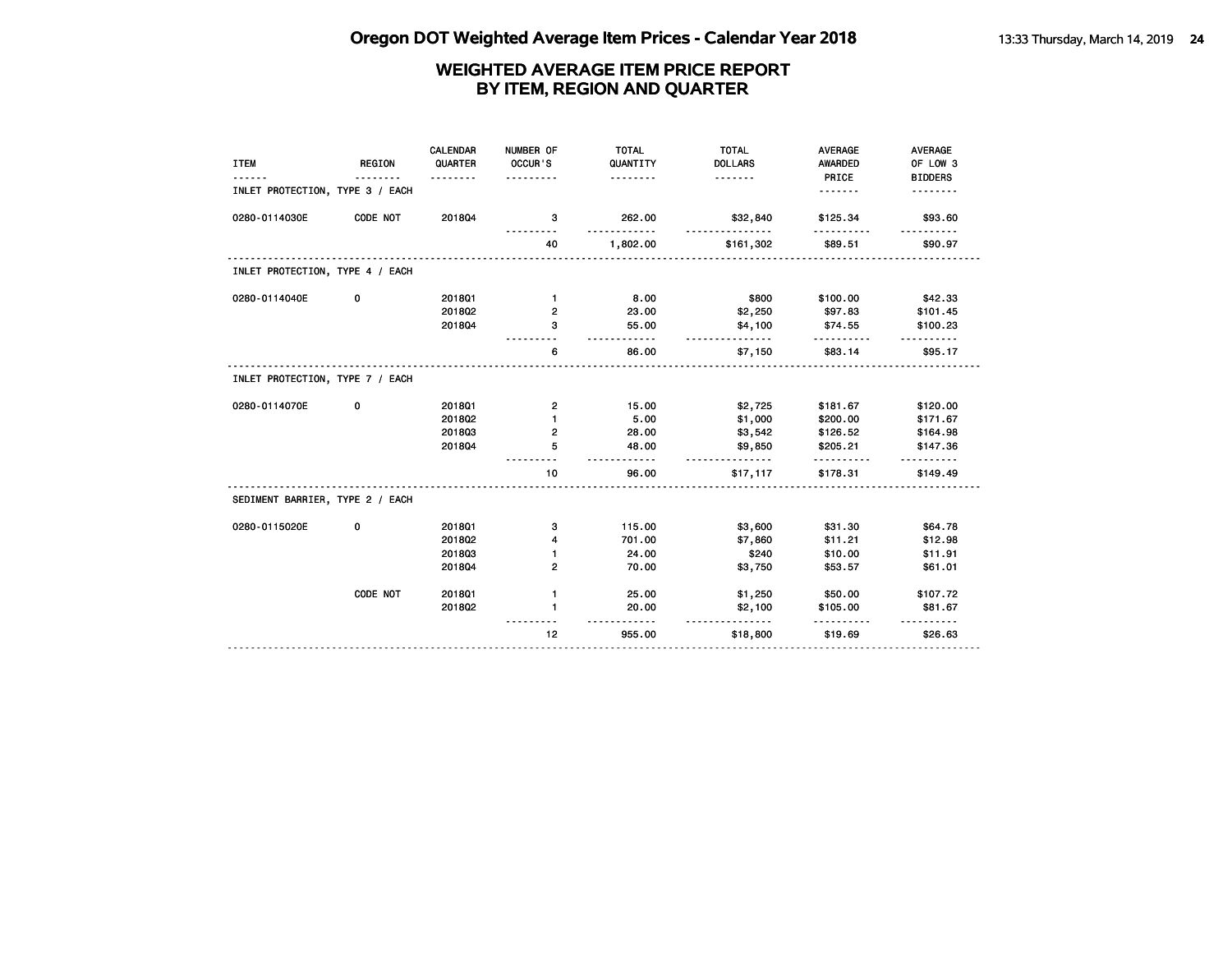| <b>ITEM</b>                     | <b>REGION</b> | <b>CALENDAR</b><br>QUARTER<br><u>.</u> | NUMBER OF<br>OCCUR'S<br>. | <b>TOTAL</b><br>QUANTITY<br><u>.</u> | <b>TOTAL</b><br><b>DOLLARS</b><br><u>.</u> | <b>AVERAGE</b><br><b>AWARDED</b><br>PRICE | AVERAGE<br>OF LOW 3<br><b>BIDDERS</b> |
|---------------------------------|---------------|----------------------------------------|---------------------------|--------------------------------------|--------------------------------------------|-------------------------------------------|---------------------------------------|
| SEDIMENT BARRIER, TYPE 3 / EACH |               |                                        |                           |                                      |                                            | .                                         | .                                     |
| 0280-0115030E                   | 0             | 2018Q2                                 | $\mathbf{1}$              | 24.00                                | \$3,600                                    | \$150.00                                  | \$85.00                               |
|                                 |               | 201804                                 | $\mathbf{1}$              | 200.00                               | \$15,600                                   | \$78.00                                   | \$30.50                               |
|                                 | CODE NOT      | 201804                                 | $\overline{2}$            | 6,500.00<br>.                        | \$26,000                                   | \$4.00<br>.                               | \$4.97                                |
|                                 |               |                                        | 4                         | 6,724.00                             | \$45,200                                   | \$6.72                                    | \$6.01                                |
| SEDIMENT BARRIER, TYPE 3 / FOOT |               |                                        |                           |                                      |                                            |                                           |                                       |
| 0280-0115030F                   | 0             | 2018Q1                                 | $\overline{2}$            | 840.00                               | \$2,731                                    | \$3.25                                    | \$3.71                                |
|                                 |               | 201802                                 | 5                         | 7,955.00                             | \$31,478                                   | \$3.96                                    | \$3.92                                |
|                                 |               | 201803                                 | $\mathbf{1}$              | 16,000.00                            | \$59,200                                   | \$3.70                                    | \$3.37                                |
|                                 |               | 201804                                 | 10                        | 12,737.00                            | \$41,632                                   | \$3.27                                    | \$3.29                                |
|                                 | CODE NOT      | 2018Q1                                 | $\mathbf{1}$              | 200.00                               | \$2,000                                    | \$10.00                                   | \$15.34                               |
|                                 |               | 201804                                 | $\mathbf{2}$              | 3,800.00<br>.                        | \$29,200<br><u>.</u>                       | \$7.68                                    | \$5.64                                |
|                                 |               |                                        | 21                        | 41,532.00                            | \$166,240                                  | \$4.00                                    | \$3.72                                |
| SEDIMENT BARRIER, TYPE 8 / FOOT |               |                                        |                           |                                      |                                            |                                           |                                       |
| 0280-0115080F                   | 0             | 2018Q1                                 | $\mathbf{1}$              | 2,100.00                             | \$10,500                                   | \$5.00                                    | \$5.92                                |
|                                 |               | 201802                                 | $\overline{2}$            | 1,830.00                             | \$15,600                                   | \$8.52                                    | \$8.54                                |
|                                 |               | 201803                                 | 2                         | 1,705.00                             | \$14,185                                   | \$8.32                                    | \$8.75                                |
|                                 |               | 201804                                 | 4                         | 13,258.00<br>.                       | \$63,948<br>.                              | \$4.82<br>.                               | \$4.80                                |
|                                 |               |                                        | 9                         | 18,893.00                            | \$104,233                                  | \$5.52                                    | \$5.64                                |
| SEDIMENT BARRIER, TYPE 9 / EACH |               |                                        |                           |                                      |                                            |                                           |                                       |
| 0280-0115090E                   | 0             | 201802                                 | $\mathbf{1}$              | 20.00                                | \$240                                      | \$12.00                                   | \$35.67                               |
|                                 |               | 201804                                 | 1                         | 930.00                               | \$2,744                                    | \$2.95                                    | \$5.23                                |
|                                 |               |                                        | $\overline{2}$            | 950.00                               | \$2,984                                    | \$3.14                                    | \$5.87                                |
|                                 |               |                                        |                           |                                      |                                            |                                           |                                       |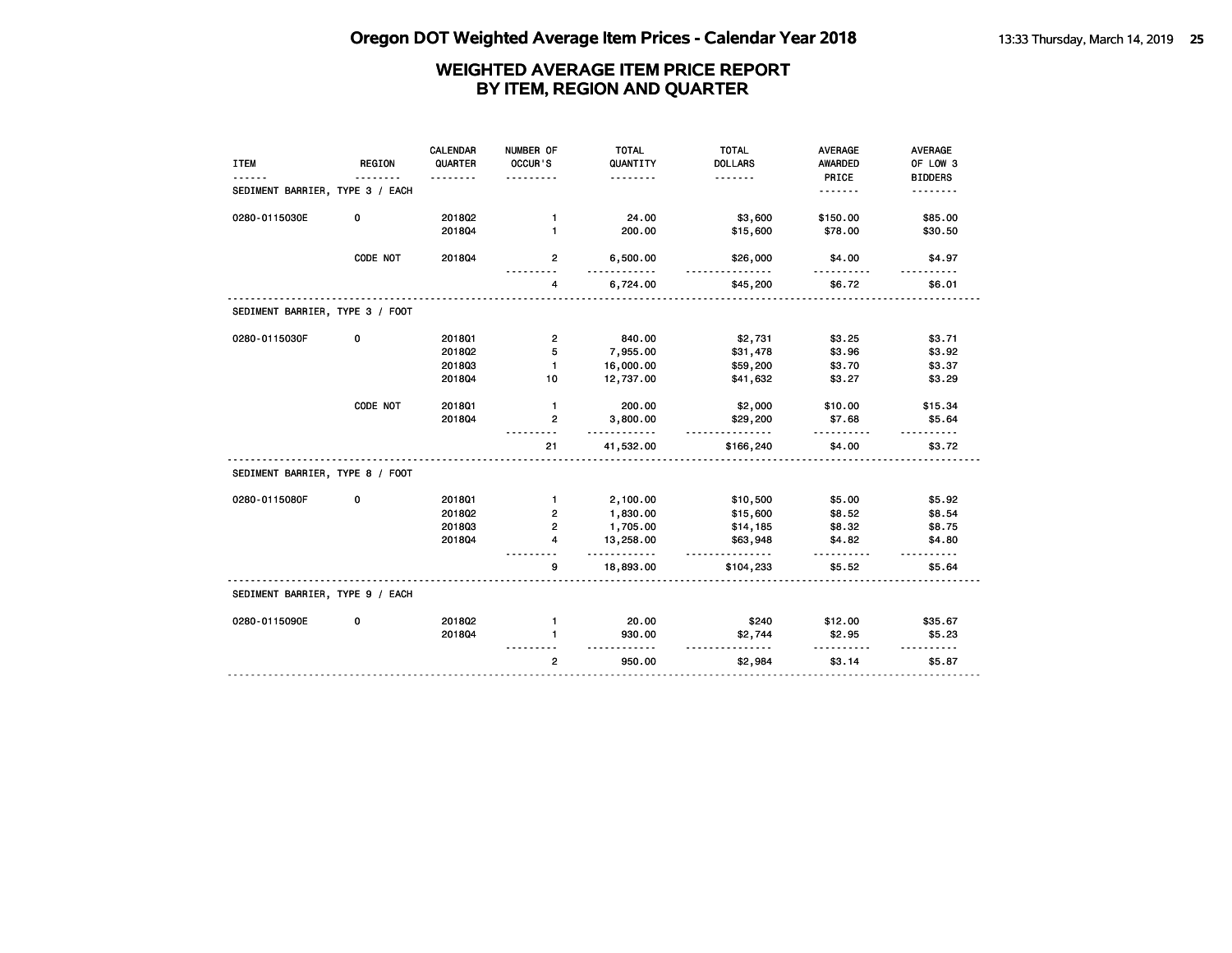|                                    |               | <b>CALENDAR</b> | NUMBER OF      | <b>TOTAL</b> | <b>TOTAL</b>         | <b>AVERAGE</b> | AVERAGE        |
|------------------------------------|---------------|-----------------|----------------|--------------|----------------------|----------------|----------------|
| <b>ITEM</b>                        | <b>REGION</b> | QUARTER         | OCCUR'S        | QUANTITY     | <b>DOLLARS</b>       | <b>AWARDED</b> | OF LOW 3       |
|                                    |               |                 |                | .            | .                    | PRICE          | <b>BIDDERS</b> |
| SEDIMENT BARRIER, TYPE 9 / FOOT    |               |                 |                |              |                      | .              | .              |
| 0280-0115090F                      | 0             | 2018Q1          | $\mathbf 1$    | 2,900.00     | \$5,800              | \$2.00         | \$2.45         |
|                                    |               | 201802          | 1              | 140.00       | \$2,100              | \$15.00        | \$15.00        |
|                                    |               | 201804          | 4              | 6,030.00     | \$22,955<br>.        | \$3.81<br>.    | \$4.55         |
|                                    |               |                 | 6              | 9,070.00     | \$30,855             | \$3.40         | \$4.04         |
| TEMPORARY ENERGY DISSIPATER / EACH |               |                 |                |              |                      |                |                |
| 0280-0117000E                      | 0             | 201802          | $\mathbf{1}$   | 1.00         | \$750                | \$750.00       | \$750.00       |
|                                    |               | 201804          | $\mathbf{1}$   | 4.00         | \$1,360              | \$340.00       | \$463.33       |
|                                    |               |                 | $\overline{2}$ | .<br>5.00    | <u>.</u><br>\$2,110  | .<br>\$422.00  | .<br>\$520.67  |
| STRAW BALE / EACH                  |               |                 |                |              |                      |                |                |
| 0280-0119000E                      | 0             | 2018Q2          | 3              | 47.00        | \$1,165              | \$24.79        | \$33.54        |
|                                    |               | 201803          | 2              | 20.00        | \$600                | \$30.00        | \$42.87        |
|                                    |               | 201804          | $\overline{7}$ | 280.00       | \$6,600              | \$23.57        | \$26.57        |
|                                    | CODE NOT      | 2018Q2          | $\mathbf{1}$   | 12.00        | \$432                | \$36.00        | \$39.00        |
|                                    |               |                 | 13             | 359.00       | \$8,797              | \$24.50        | \$28.81        |
| CONTAMINATED SOIL REMOVAL / TON    |               |                 |                |              |                      |                |                |
| 0294-0200000M                      | 0             | 2018Q1          | 2              | 194.00       | \$36,600             | \$188.66       | \$149.66       |
|                                    |               | 201802          | 5              | 3,183.00     | \$300,245            | \$94.33        | \$98.77        |
|                                    |               | 201803          | $\mathbf{1}$   | 2,400.00     | \$175,200            | \$73.00        | \$127.79       |
|                                    |               | 201804          | 2              | 3,296.00     | \$155,120            | \$47.06        | \$61.09        |
|                                    | CODE NOT      | 2018Q1          | $\mathbf{1}$   | 10.00<br>.   | \$1,500<br>--------- | \$150.00<br>.  | \$495.33       |
|                                    |               |                 | 11             | 9,083.00     | \$668,665            | \$73.62        | \$94.29        |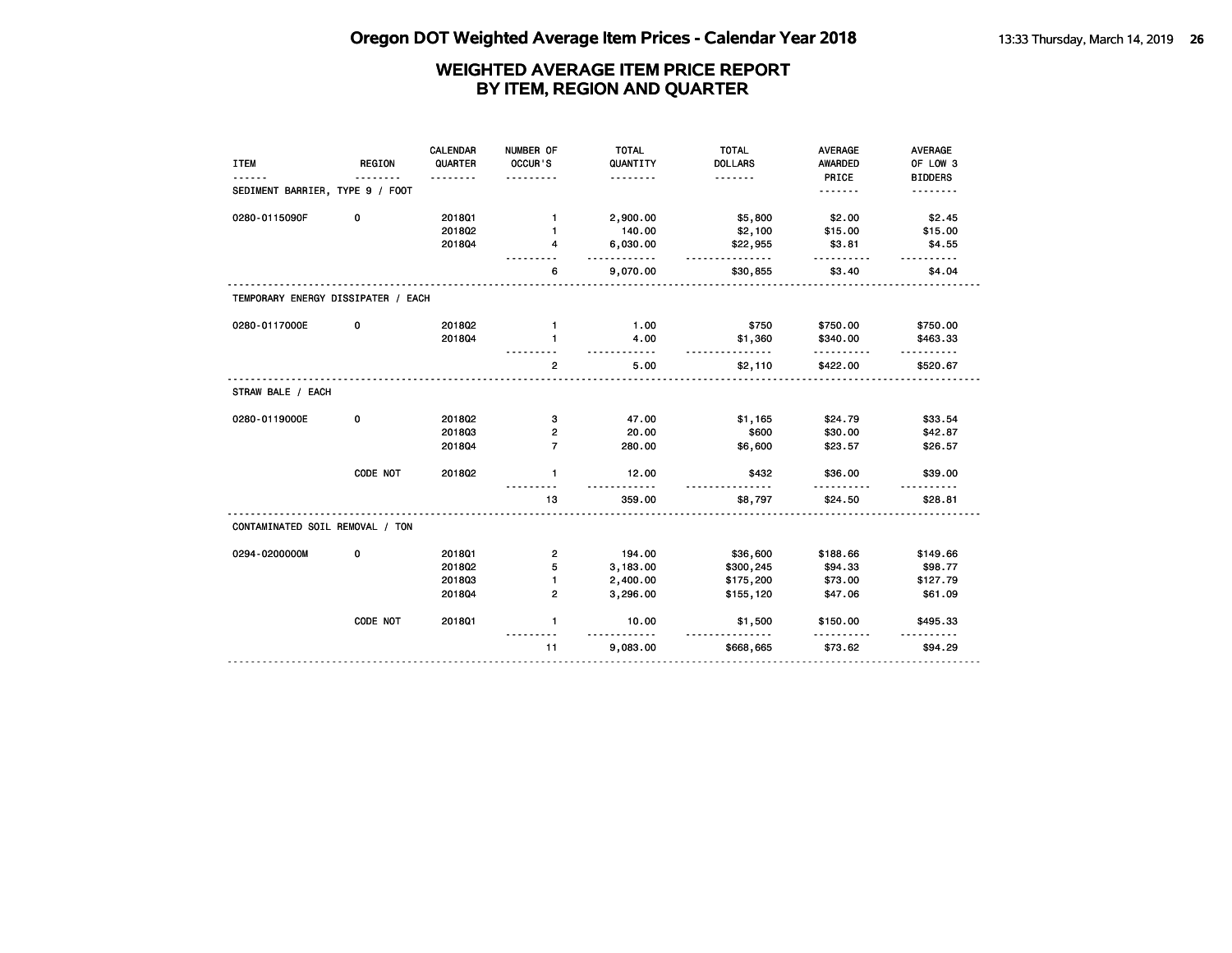| <b>ITEM</b>                                  | <b>REGION</b> | <b>CALENDAR</b><br>QUARTER<br>. | NUMBER OF<br>OCCUR'S<br>.      | <b>TOTAL</b><br>QUANTITY<br><u>.</u> | <b>TOTAL</b><br><b>DOLLARS</b><br>. | <b>AVERAGE</b><br><b>AWARDED</b><br>PRICE | <b>AVERAGE</b><br>OF LOW 3<br><b>BIDDERS</b> |
|----------------------------------------------|---------------|---------------------------------|--------------------------------|--------------------------------------|-------------------------------------|-------------------------------------------|----------------------------------------------|
| CONTAMINATED GROUNDWATER REMOVAL / GAL       |               |                                 |                                |                                      |                                     | <u>.</u>                                  | <u>.</u>                                     |
| 0294-0400000P                                | 0             | 201802                          | $\mathbf{1}$                   | 1,000.00<br>---------                | \$10,000                            | \$10.00                                   | \$10.22                                      |
|                                              |               |                                 | $\mathbf{1}$                   | 1,000.00                             | \$10,000                            | \$10.00                                   | \$10.22                                      |
| REMOVE ASBESTOS MATERIAL, NON-FRIABLE / FOOT |               |                                 |                                |                                      |                                     |                                           |                                              |
| 0295-0200000F                                | 0             | 2018Q2                          | $\mathbf{1}$                   | 2,400.00<br>.                        | \$62,400<br><u>.</u>                | \$26.00                                   | \$28.67                                      |
|                                              |               |                                 | 1                              | 2,400.00                             | \$62,400                            | <u>.</u><br>\$26.00                       | <u>.</u><br>\$28.67                          |
| REMOVE ASBESTOS MATERIAL, NON-FRIABLE / SQFT |               |                                 |                                |                                      |                                     |                                           |                                              |
| 0295-0400000J                                | CODE NOT      | 2018Q2                          | $\mathbf{1}$                   | 340.00<br>.                          | \$9,860<br>.                        | \$29.00                                   | \$23.67                                      |
|                                              |               |                                 | $\blacksquare$                 | 340.00                               | \$9,860                             | \$29.00                                   | \$23.67                                      |
| PAINTED CONCRETE / TON                       |               |                                 |                                |                                      |                                     |                                           |                                              |
| 0296-0100000M                                | 0             | 201801<br>201804                | $\overline{2}$<br>$\mathbf{1}$ | 950.00<br>5.00<br>.                  | \$87,503<br>\$4,575<br>.            | \$92.11<br>\$915.00<br><u>.</u>           | \$168.25<br>\$505.00<br>. <b>.</b>           |
|                                              |               |                                 | 3                              | 955.00                               | \$92,078                            | \$96.42                                   | \$170.01                                     |
| SEPARATED PAINT / LB                         |               |                                 |                                |                                      |                                     |                                           |                                              |
| 0296-03000000                                | 0             | 201804                          | $\blacksquare$                 | 20.00                                | \$20                                | \$1.00                                    | \$250.50                                     |
|                                              |               |                                 | $\blacktriangleleft$           | <u>.</u><br>20.00                    | ----<br>\$20                        | \$1.00                                    | \$250.50                                     |
| DECOM UNDERGROUND INJECT CNTL SYSTEMS / EACH |               |                                 |                                |                                      |                                     |                                           |                                              |
| 0299-0100000E                                | 0             | 201804                          | $\mathbf{1}$                   | 4.00                                 | \$22,000                            | \$5,500.00                                | \$5,100.00                                   |
|                                              |               |                                 | $\mathbf{1}$                   | 4.00                                 | \$22,000                            | \$5,500.00                                | \$5,100.00                                   |
|                                              |               |                                 |                                |                                      |                                     |                                           |                                              |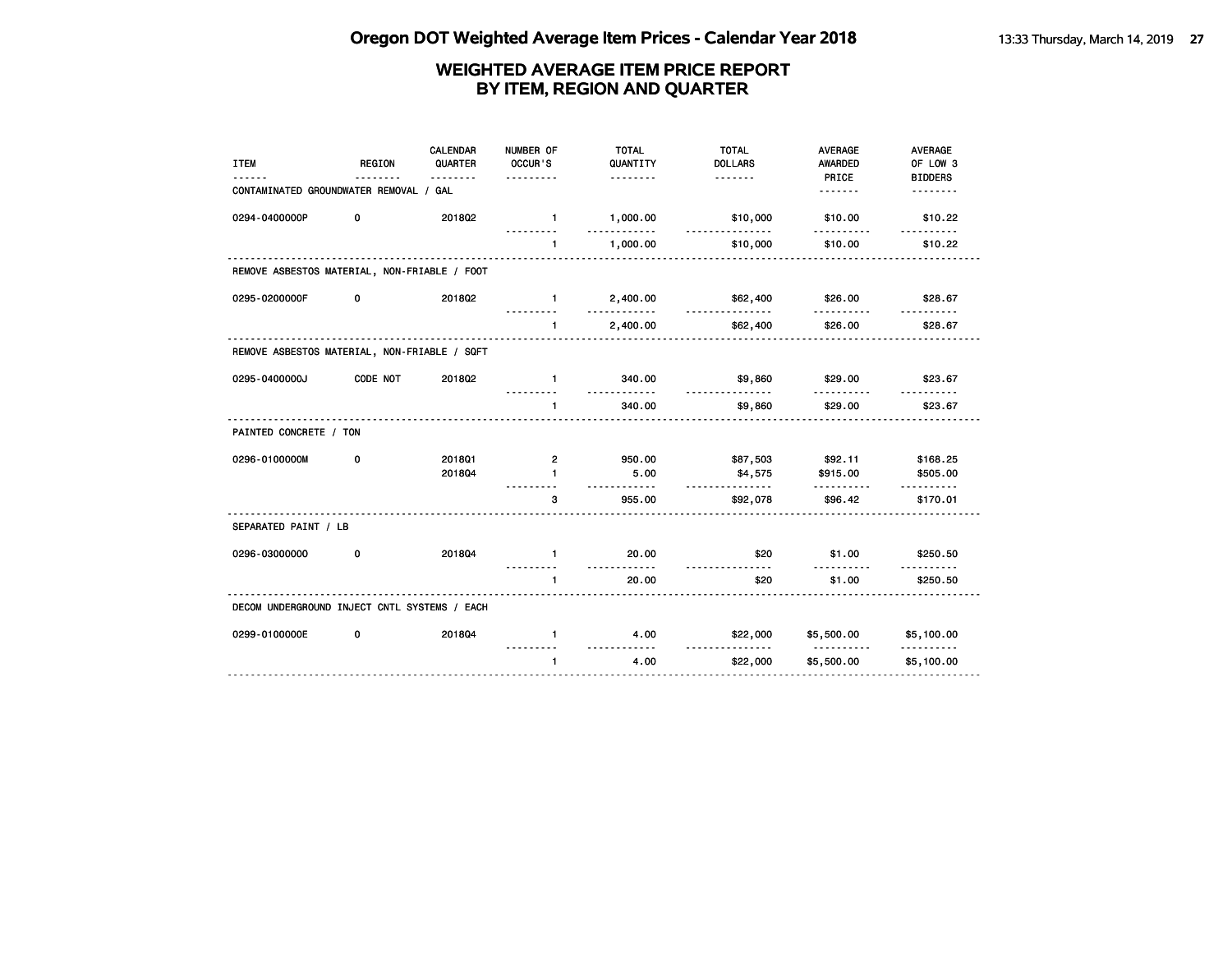| <b>ITEM</b>                        | <b>REGION</b> | <b>CALENDAR</b><br>QUARTER | NUMBER OF<br>OCCUR'S | <b>TOTAL</b><br>QUANTITY | <b>TOTAL</b><br><b>DOLLARS</b> | <b>AVERAGE</b><br>AWARDED | <b>AVERAGE</b><br>OF LOW 3 |
|------------------------------------|---------------|----------------------------|----------------------|--------------------------|--------------------------------|---------------------------|----------------------------|
| DECOMMISSION SEPTIC SYSTEMS / EACH |               |                            | .                    | .                        | <u>.</u>                       | PRICE<br><u>.</u>         | <b>BIDDERS</b><br>-------- |
| 0299-0200000E                      | 0             | 201801                     | $\mathbf{1}$         | 1.00<br>.                | \$2,700                        | \$2,700.00<br><u>.</u>    | \$3,733.33<br><u>.</u>     |
|                                    |               |                            | 1                    | 1.00                     | \$2,700                        | \$2,700.00                | \$3,733.33                 |
| REMOVAL OF PIPES / FOOT            |               |                            |                      |                          |                                |                           |                            |
| 0310-0100000F                      | 0             | 2018Q1                     | $\mathbf{1}$         | 50.00                    | \$750                          | \$15.00                   | \$15.00                    |
|                                    |               | 2018Q2                     | 3                    | 356.00                   | \$4,637                        | \$13.03                   | \$96.51                    |
|                                    |               | 2018Q4                     | 5                    | 7,748.00                 | \$384,542                      | \$49.63                   | \$35.69                    |
|                                    | CODE NOT      | 2018Q1                     | $\mathbf{1}$         | 112.00                   | \$2,800                        | \$25.00                   | \$22.00                    |
|                                    |               |                            | 10                   | 8,266.00                 | \$392,729                      | \$47.51                   | \$38.00                    |
| REMOVAL OF CURBS / FOOT            |               |                            |                      |                          |                                |                           |                            |
| 0310-0101000F                      | 0             | 201801                     | $\mathbf{1}$         | 1,400.00                 | \$9,100                        | \$6.50                    | \$8.83                     |
|                                    |               | 2018Q2                     | з                    | 9,047.00                 | \$52,805                       | \$5.84                    | \$10.42                    |
|                                    |               | 2018Q4                     | $\mathbf{2}$         | 89.00<br>.               | \$3,302<br>.                   | \$37.10                   | \$39.66                    |
|                                    |               |                            | 6                    | 10,536.00                | \$65,207                       | \$6.19                    | \$10.45                    |
| REMV OF WALKS AND DRIVEWAYS / SQYD |               |                            |                      |                          |                                |                           |                            |
| 0310-0102000J                      | 0             | 2018Q1                     | $\mathbf{1}$         | 860.00                   | \$48,160                       | \$56.00                   | \$30.67                    |
|                                    |               | 2018Q2                     | $\mathbf{1}$         | 36.00                    | \$900                          | \$25.00                   | \$25.00                    |
|                                    |               | 2018Q4                     | 2                    | 52.00<br>$- - -$         | \$1,920<br>$- - - -$           | \$36.92                   | \$76.90<br>.               |
|                                    |               |                            | 4                    | 948.00                   | \$50,980                       | \$53.78                   | \$32.99                    |
| REMOVAL OF SURFACINGS / SQYD       |               |                            |                      |                          |                                |                           |                            |
| 0310-0103000J                      | 0             | 201802                     | 4                    | 9,346.00                 | \$71,705                       | \$7.67                    | \$5.77                     |
|                                    |               | 201803                     | $\mathbf{1}$         | 500.00                   | \$11,500                       | \$23.00                   | \$15.17                    |
|                                    |               | 2018Q4                     | 4                    | 5,718.00                 | \$86,895<br><u>.</u>           | \$15.20                   | \$13.61                    |
|                                    |               |                            | 9                    | 15,564.00                | \$170,100                      | \$10.93                   | \$8.95                     |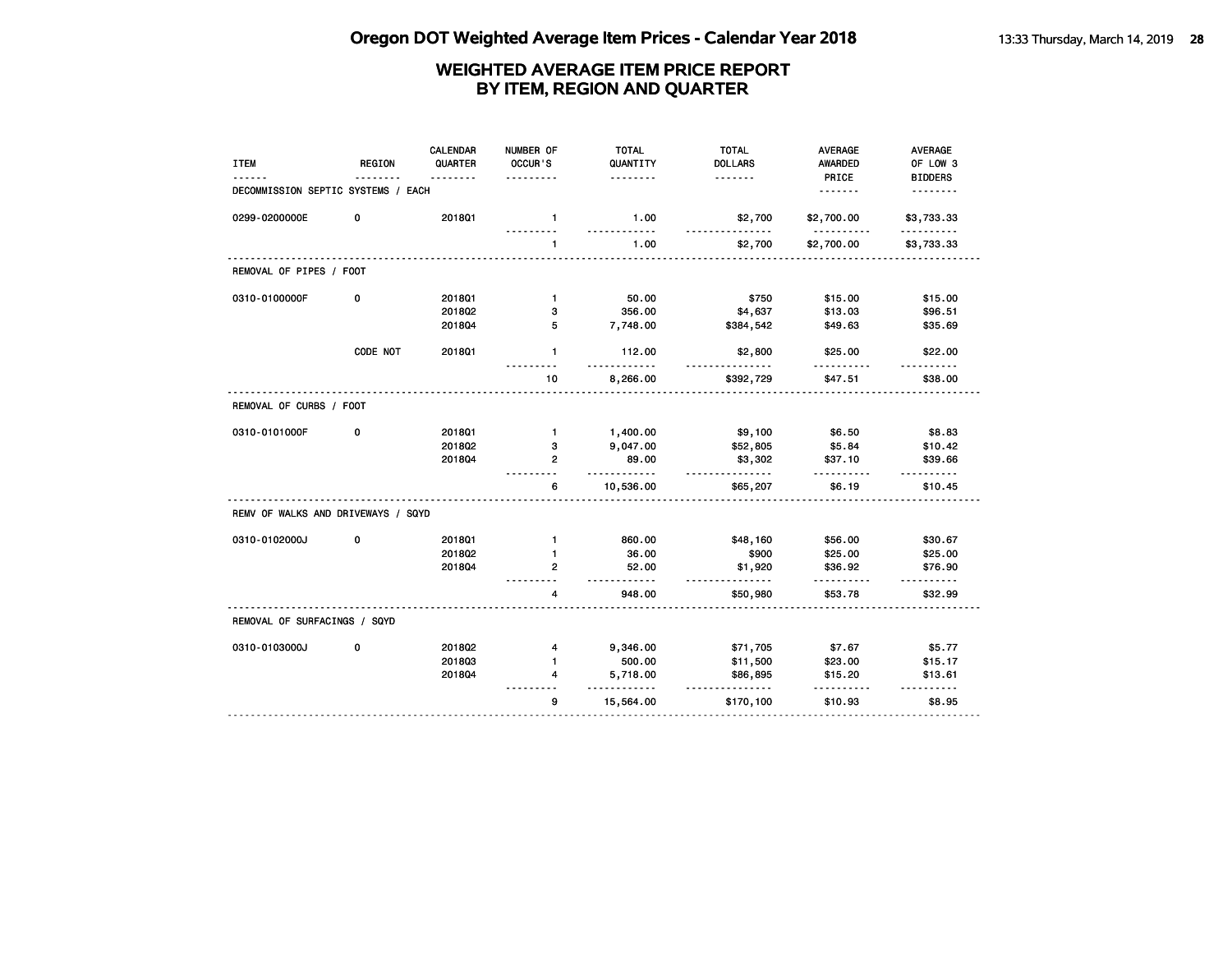| <b>ITEM</b>                 | <b>REGION</b> | <b>CALENDAR</b><br>QUARTER | NUMBER OF<br>OCCUR'S    | <b>TOTAL</b><br>QUANTITY<br>. | <b>TOTAL</b><br><b>DOLLARS</b><br>. | <b>AVERAGE</b><br><b>AWARDED</b><br>PRICE | AVERAGE<br>OF LOW 3        |
|-----------------------------|---------------|----------------------------|-------------------------|-------------------------------|-------------------------------------|-------------------------------------------|----------------------------|
| REMOVAL OF INLETS / EACH    |               |                            |                         |                               |                                     | <u>.</u>                                  | <b>BIDDERS</b><br><u>.</u> |
| 0310-0104000E               | 0             | 201801                     | $\mathbf{1}$            | 2.00                          | \$1,000                             | \$500.00                                  | \$366.67                   |
|                             |               | 201802                     | $\overline{2}$          | 18.00                         | \$5,500                             | \$305.56                                  | \$377.78                   |
|                             |               | 201804                     | $\overline{\mathbf{4}}$ | 124.00<br>$- - - - - -$       | \$35,990<br>.                       | \$290.24<br>.                             | \$443.04<br>.              |
|                             |               |                            | $\overline{7}$          | 144.00                        | \$42,490                            | \$295.07                                  | \$433.82                   |
| REMOVAL OF MANHOLES / EACH  |               |                            |                         |                               |                                     |                                           |                            |
| 0310-0105000E               | 0             | 2018Q2                     | $\mathbf{1}$            | 1.00                          | \$1,300                             | \$1,300.00                                | \$1,300.00                 |
|                             |               | 201804                     | $\blacksquare$          | 4.00<br>- - - - -             | \$2,400<br>.                        | \$600.00<br>.                             | \$1,366.67<br>. <b>.</b>   |
|                             |               |                            | $\mathbf{2}$            | 5.00                          | \$3,700                             | \$740.00                                  | \$1,353.33                 |
| REMOVAL OF BARRIERS / FOOT  |               |                            |                         |                               |                                     |                                           |                            |
| 0310-0108000A               | 0             | 2018Q2                     | $\overline{2}$          | 600.00                        | \$18,500                            | \$30.83                                   | \$30.56                    |
|                             |               | 201804                     | з                       | 2,839.00                      | \$14,522                            | \$5.12                                    | \$6.01                     |
|                             | CODE NOT      | 201804                     | $\mathbf{1}$            | 890.00                        | \$20,000<br>.                       | \$22.47                                   | \$9.36                     |
|                             |               |                            | 6                       | 4,329.00                      | \$53,022                            | \$12.25                                   | \$10.10                    |
| REMOVAL OF FENCES / FOOT    |               |                            |                         |                               |                                     |                                           |                            |
| 0310-0112000A               | 0             | 2018Q1                     | $\mathbf{1}$            | 220.00                        | \$2,000                             | \$9.09                                    | \$8.64                     |
|                             |               | 2018Q4                     | $\mathbf{1}$            | 7,675.00<br>.                 | \$14,000<br><u>.</u>                | \$1.82<br><u>.</u>                        | \$2.13<br>.                |
|                             |               |                            | $\overline{2}$          | 7,895.00                      | \$16,000                            | \$2.03                                    | \$2.31                     |
| REMOVAL OF GUARDRAIL / FOOT |               |                            |                         |                               |                                     |                                           |                            |
| 0310-0113000A               | 0             | 2018Q1                     | $\mathbf{1}$            | 1,500.00                      | \$6,000                             | \$4.00                                    | \$6.27                     |
|                             |               | 201802                     | 4                       | 23,467.00                     | \$69,500                            | \$2.96                                    | \$4.33                     |
|                             |               | 2018Q4                     | 5                       | 36,417.00                     | \$141,550                           | \$3.89                                    | \$3.40                     |
|                             | CODE NOT      | 201801                     | $\mathbf{1}$            | 1,150.00                      | \$5,000                             | \$4.35                                    | \$3.08                     |
|                             |               | 201804                     | 3<br>$ -$               | 8,301.00<br>$- - -$           | \$70,350<br>.                       | \$8.47                                    | \$5.38<br>$- - - - -$      |
|                             |               |                            | 14                      | 70,835.00                     | \$292,400                           | \$4.13                                    | \$4.00                     |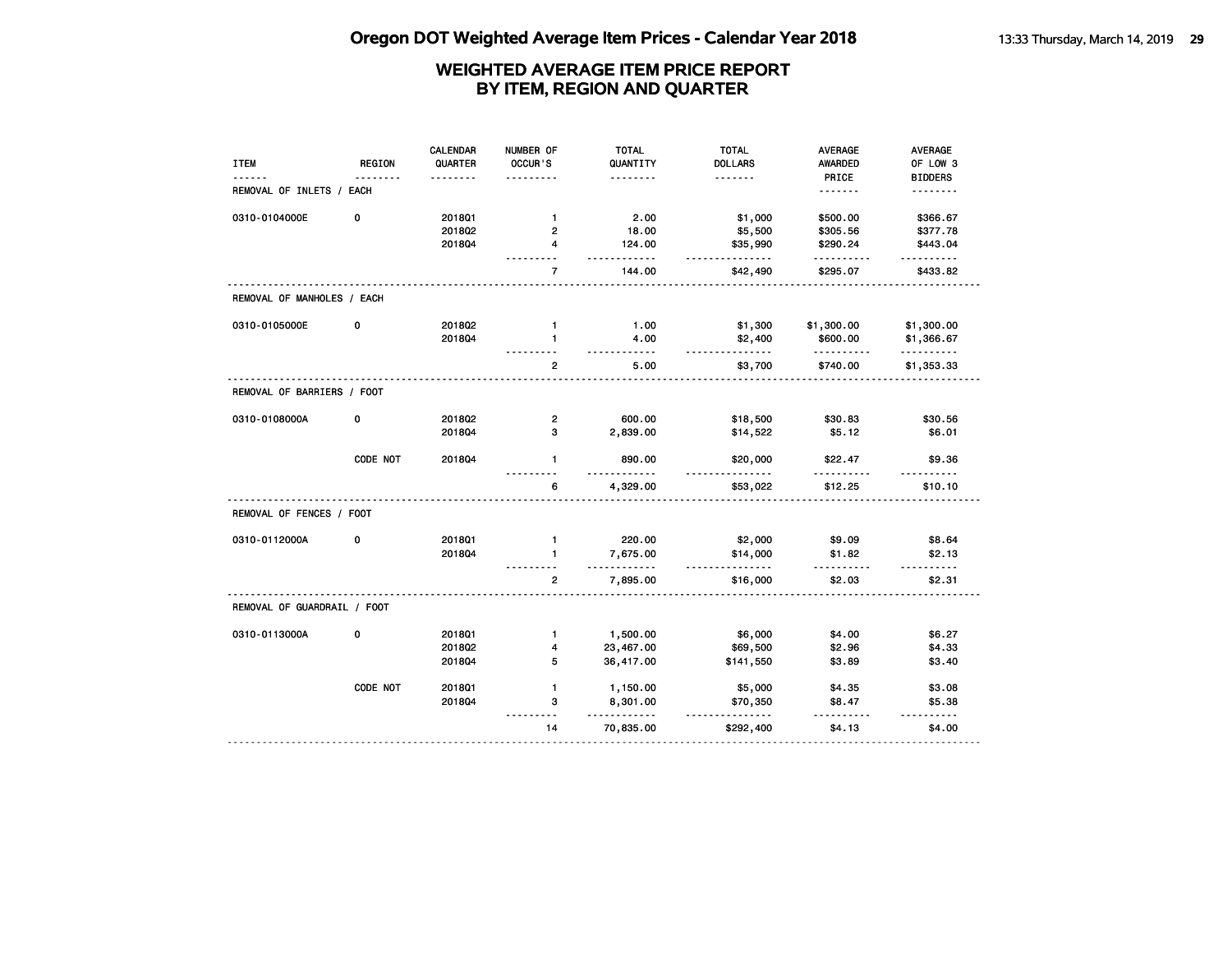|                               |               | CALENDAR | NUMBER OF               | <b>TOTAL</b>  | <b>TOTAL</b>   | <b>AVERAGE</b>          | AVERAGE                |
|-------------------------------|---------------|----------|-------------------------|---------------|----------------|-------------------------|------------------------|
| <b>ITEM</b>                   | <b>REGION</b> | QUARTER  | OCCUR'S                 | QUANTITY      | <b>DOLLARS</b> | <b>AWARDED</b>          | OF LOW 3               |
|                               |               |          |                         | .             | <u>.</u>       | PRICE                   | <b>BIDDERS</b>         |
| ASPH PVMNT SAW CUTTING / FOOT |               |          |                         |               |                | <u>.</u>                |                        |
| 0310-0119000F                 | 0             | 201801   | 5                       | 6,640.00      | \$25,444       | \$3.83                  | \$2.46                 |
|                               |               | 2018Q2   | 5                       | 5,734.00      | \$18,001       | \$3.14                  | \$4.46                 |
|                               |               | 201803   | $\mathbf{1}$            | 997.00        | \$7,976        | \$8.00                  | \$6.83                 |
|                               |               | 201804   | 8                       | 82,584.00     | \$218,528      | \$2.65                  | \$3.11                 |
|                               | CODE NOT      | 201801   | $\mathbf{1}$            | 1,660.00      | \$3,320        | \$2.00                  | \$3.83                 |
|                               |               | 201804   | $\mathbf{1}$            | 2,100.00<br>. | \$14,700<br>.  | \$7.00<br>.             | \$4.67                 |
|                               |               |          | 21                      | 99,715.00     | \$287,969      | \$2.89                  | \$3.23                 |
| CLEARING AND GRUBBING / ACRE  |               |          |                         |               |                |                         |                        |
| 0320-0100000A                 | 0             | 201801   | 8                       | 7.00          | \$52,196       | \$7,456.57              | \$11,055.28            |
|                               |               | 2018Q2   | 12                      | 19.00         | \$151,492      | \$7,973.27              | \$9,258.20             |
|                               |               | 201803   | 5                       | 3.00          | \$269,193      | \$89,731.03             | \$97,212.31            |
|                               |               | 2018Q4   | 11                      | 18.00         | \$373,762      | \$20,764.58             | \$25,501.39            |
|                               | CODE NOT      | 2018Q1   | $\mathbf{1}$            | 1.00          | \$5,000        | \$5,000.00              | \$3,783.33             |
|                               |               | 201804   | $\overline{2}$          | 72.00<br>.    | \$282,800<br>. | \$3,927.78<br><u>.</u>  | \$1,999.07<br><u>.</u> |
|                               |               |          | 39                      | 120.00        | \$1,134,444    | \$9,453.70              | \$9,597.26             |
| CLEARING AND GRUBBING / ACRE  |               |          |                         |               |                |                         |                        |
| 0320-0100000R                 | 0             | 201802   | $\mathbf{1}$            | 1.00          | \$25,000       | \$25,000.00             | \$27,500.00            |
|                               |               | 201804   | $\overline{2}$          | 58.00         | \$461,000      | \$7,948.28              | \$5,568.10             |
|                               | CODE NOT      | 2018Q4   | $\mathbf{1}$            | 5.00          | \$50,000       | \$10,000.00<br><u>.</u> | \$8,345.33<br>.        |
|                               |               |          | 4                       | 64.00         | \$536,000      | \$8,375.00              | \$6,127.76             |
| DITCH EXCAVATION / CUYD       |               |          |                         |               |                |                         |                        |
| 0330-0101000K                 | 0             | 2018Q1   | $\overline{\mathbf{c}}$ | 176.00        | \$5,870        | \$33.35                 | \$33.38                |
|                               |               | 2018Q2   | 5                       | 4,640.00      | \$31,823       | \$6.86                  | \$6.48                 |
|                               |               | 201803   | $\mathbf{1}$            | 250.00        | \$5,000        | \$20.00                 | \$39.00                |
|                               |               | 2018Q4   | 4                       | 3,148.00      | \$56,511       | \$17.95                 | \$16.94                |

(item continued)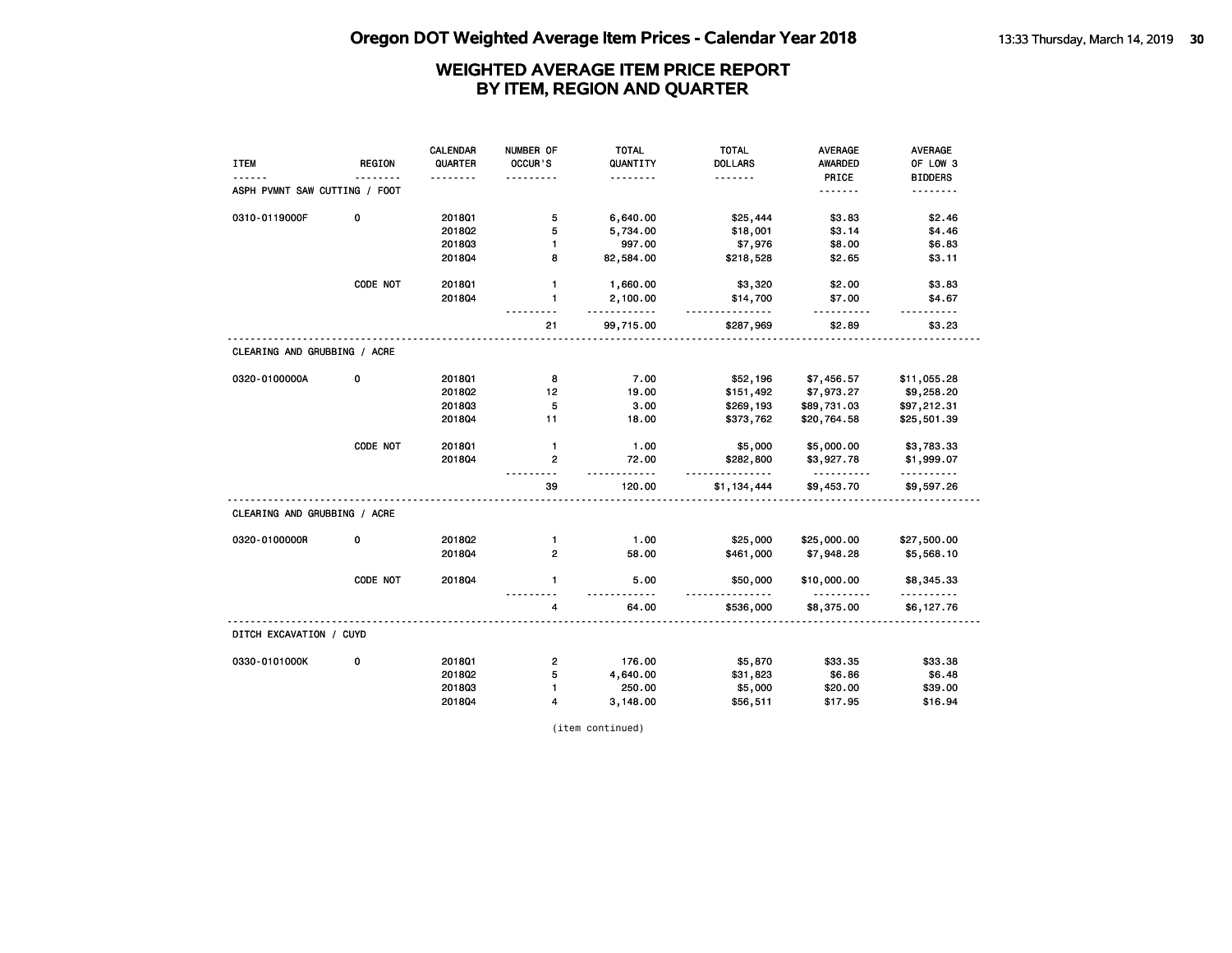|                              |               | <b>CALENDAR</b> | NUMBER OF    | <b>TOTAL</b>             | <b>TOTAL</b>         | <b>AVERAGE</b>      | AVERAGE           |
|------------------------------|---------------|-----------------|--------------|--------------------------|----------------------|---------------------|-------------------|
| <b>ITEM</b>                  | <b>REGION</b> | QUARTER         | OCCUR'S      | QUANTITY                 | <b>DOLLARS</b>       | AWARDED             | OF LOW 3          |
|                              |               |                 |              | .                        | .                    | PRICE               | <b>BIDDERS</b>    |
| DITCH EXCAVATION / CUYD      |               |                 |              |                          |                      | .                   |                   |
| 0330-0101000K                | CODE NOT      | 201804          | $\mathbf{1}$ | 1,300.00                 | \$39,000             | \$30.00             | \$29.83           |
|                              |               |                 | 13           | 9,514.00                 | \$138,204            | \$14.53             | \$14.48           |
| TOE TRENCH EXCAVATION / CUYD |               |                 |              |                          |                      |                     |                   |
| 0330-0103000K                | 0             | 2018Q1          | $\mathbf{1}$ | 310.00                   | \$4,960              | \$16.00             | \$17.39           |
|                              |               | 2018Q2          | 1            | 350.00                   | \$10,500             | \$30.00             | \$23.33           |
|                              |               |                 | $\mathbf{2}$ | .<br>660.00              | <u>.</u><br>\$15,460 | .<br>\$23.42        | .<br>\$20.54      |
| GENERAL EXCAVATION / CUYD    |               |                 |              |                          |                      |                     |                   |
| 0330-0105000K                | 0             | 2018Q1          | 8            | 12,000.00                | \$356,549            | \$29.71             | \$27.52           |
|                              |               | 201802          | 10           | 53,532.00                | \$1,210,450          | \$22.61             | \$22.91           |
|                              |               | 201803          | 3            | 243,665.00               | \$2,207,306          | \$9.06              | \$12.17           |
|                              |               | 201804          | 14           | 776, 151.00              | \$6,790,834          | \$8.75              | \$8.49            |
|                              | CODE NOT      | 2018Q1          | $\mathbf{1}$ | 1,600.00                 | \$25,600             | \$16.00             | \$22.00           |
|                              |               | 2018Q2          | 1            | 454.00                   | \$22,700             | \$50.00             | \$58.33           |
|                              |               | 201804          | 2            | 51,500.00                | \$766,125            | \$14.88             | \$17.31           |
|                              |               |                 | 39           | $\cdots$<br>1,138,902.00 | \$11,379,564         | $- - - -$<br>\$9.99 | ------<br>\$10.59 |
| EMBANKMENT IN PLACE / CUYD   |               |                 |              |                          |                      |                     |                   |
| 0330-0123000K                | 0             | 2018Q1          | 3            | 3,165.00                 | \$80,455             | \$25.42             | \$26.64           |
|                              |               | 2018Q2          | з            | 344,717.00               | \$2,218,802          | \$6.44              | \$6.59            |
|                              |               | 201803          | $\mathbf{1}$ | 468.00                   | \$14,976             | \$32.00             | \$54.19           |
|                              |               | 201804          | 4            | 12,483.00                | \$337,312            | \$27.02             | \$36.93           |
|                              | CODE NOT      | 201804          | $\mathbf{2}$ | 35,600.00<br>.           | \$736,850            | \$20.70             | \$38.51           |
|                              |               |                 | 13           | 396,433.00               | \$3,388,395          | \$8.55              | \$10.62           |
|                              |               |                 |              |                          |                      |                     |                   |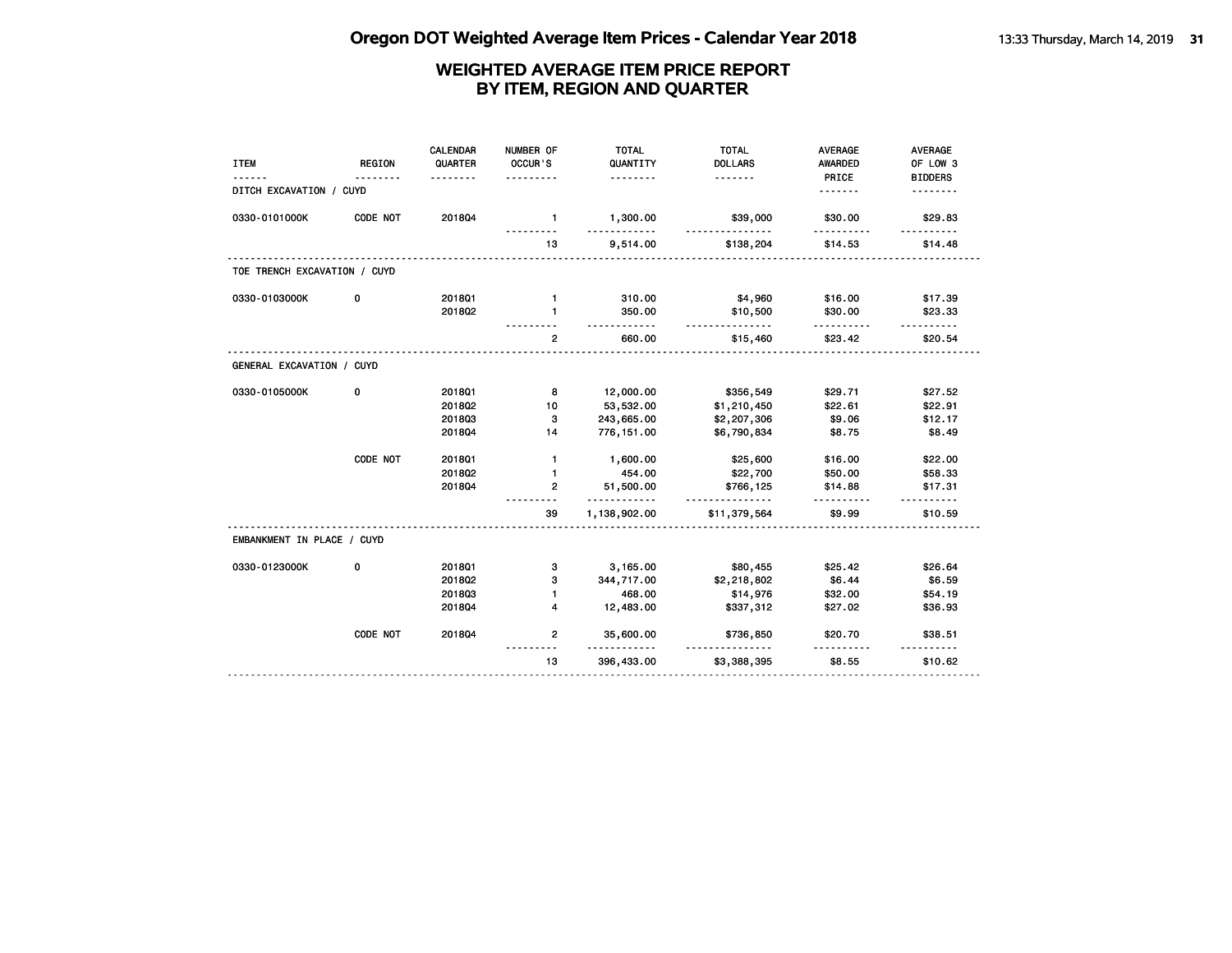|                                      |               | CALENDAR | NUMBER OF      | <b>TOTAL</b>       | <b>TOTAL</b>         | <b>AVERAGE</b>        | <b>AVERAGE</b>             |
|--------------------------------------|---------------|----------|----------------|--------------------|----------------------|-----------------------|----------------------------|
| <b>ITEM</b>                          | <b>REGION</b> | QUARTER  | OCCUR'S        | QUANTITY           | <b>DOLLARS</b>       | <b>AWARDED</b>        | OF LOW 3                   |
| STONE EMBANKMENT / CUYD              |               | <u>.</u> | .              | <u>.</u>           |                      | PRICE<br><u>.</u>     | <b>BIDDERS</b><br><u>.</u> |
|                                      |               |          |                |                    |                      |                       |                            |
| 0330-0126000K                        | 0             | 2018Q1   | 4              | 4,395.00           | \$128,425            | \$29.22               | \$38.35                    |
|                                      |               | 201802   | 6              | 28,419.00          | \$802,611            | \$28.24               | \$29.53                    |
|                                      |               | 201803   | $\overline{2}$ | 13,392.00          | \$402,544            | \$30.06               | \$28.56                    |
|                                      |               | 201804   | 3              | 79,748.00          | \$960,784            | \$12.05               | \$26.20                    |
|                                      | CODE NOT      | 201804   | $\mathbf{1}$   | 2,100.00<br>.      | \$73,500<br>.        | \$35.00               | \$50.67                    |
|                                      |               |          | 16             | 128,054.00         | \$2,367,864          | \$18.49               | \$28.01                    |
| EXTRA FOR SELECTED EMB MATL / CUYD   |               |          |                |                    |                      |                       |                            |
| 0330-0130000K                        | 0             | 201802   | $\mathbf{1}$   | 38.00<br><u>.</u>  | \$1,026              | \$27.00               | \$27.00                    |
|                                      |               |          | $\blacksquare$ | 38.00              | <u>.</u><br>\$1,026  | ----------<br>\$27.00 | \$27.00                    |
| EX FOR SELECTED GRANULAR MATL / CUYD |               |          |                |                    |                      |                       |                            |
| 0330-0131000K                        | 0             | 201804   | $\blacksquare$ | 19.00<br>.         | \$1,140<br>.         | \$60.00               | \$86.00                    |
|                                      |               |          | $\blacksquare$ | 19.00              | \$1,140              | \$60.00               | \$86.00                    |
| EX FOR SELECTED GRAN EMB MATL / CUYD |               |          |                |                    |                      |                       |                            |
| 0330-0134000K                        | 0             | 201804   | $\blacksquare$ | 900.00             | \$34,200             | \$38.00               | \$56.67                    |
|                                      |               |          | $\mathbf{1}$   | <u>.</u><br>900.00 | <u>.</u><br>\$34,200 | <u>.</u><br>\$38.00   | \$56.67                    |
| EX FOR SEL STONE EMB MATL / CUYD     |               |          |                |                    |                      |                       |                            |
| 0330-0137000K                        | 0             | 201804   | $\mathbf{1}$   | 40,000.00          | \$326,000            | \$8.15                | \$8.67                     |
|                                      |               |          | $\mathbf{1}$   | .<br>40,000.00     | .<br>\$326,000       | <u>.</u><br>\$8.15    | <u>.</u><br>\$8.67         |
|                                      |               |          |                |                    |                      |                       |                            |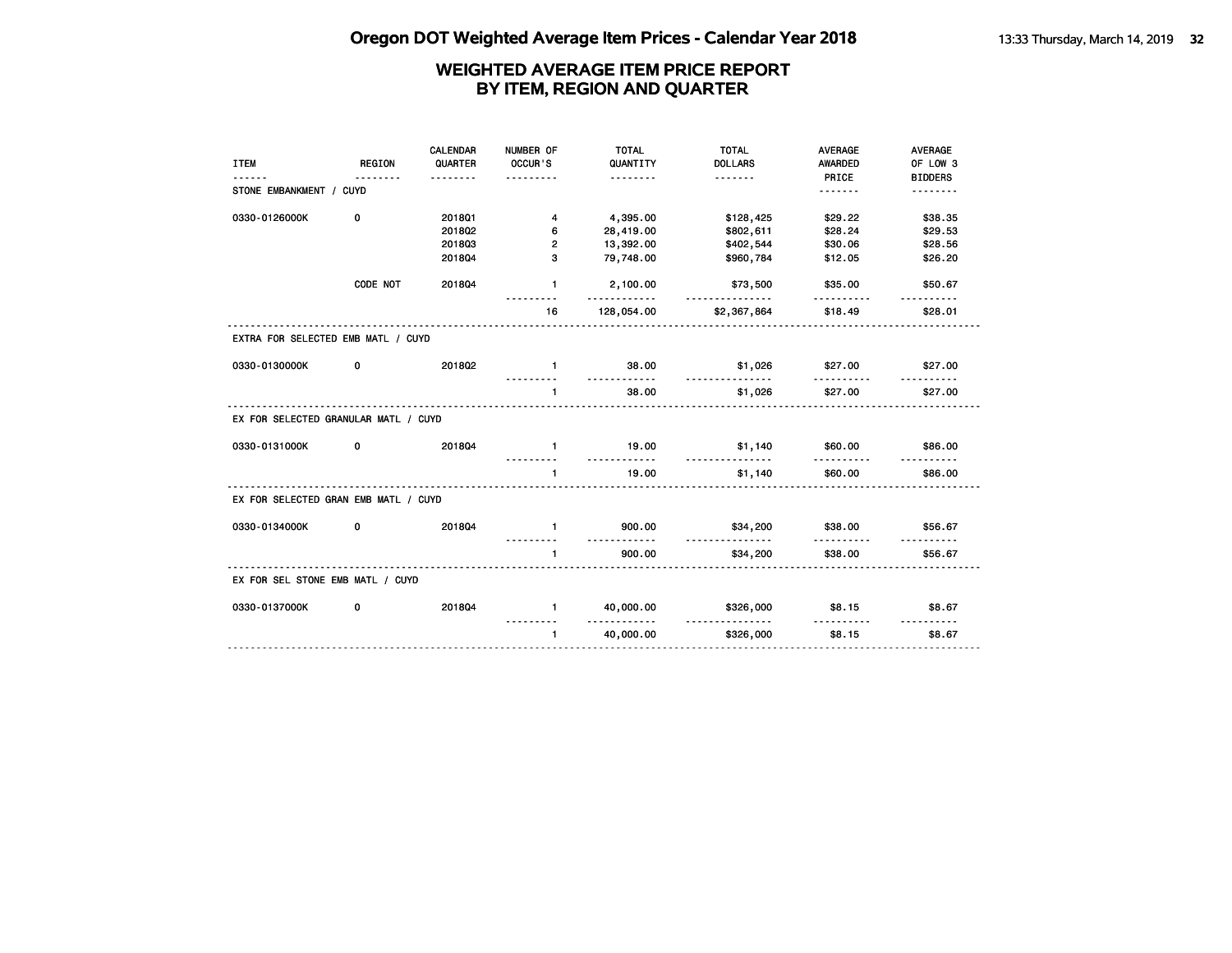| <b>ITEM</b>                           | <b>REGION</b> | <b>CALENDAR</b><br>QUARTER<br>. | NUMBER OF<br>OCCUR'S<br>. | <b>TOTAL</b><br>QUANTITY<br><u>.</u> | <b>TOTAL</b><br><b>DOLLARS</b><br><u>.</u> | <b>AVERAGE</b><br>AWARDED<br>PRICE | <b>AVERAGE</b><br>OF LOW 3<br><b>BIDDERS</b> |
|---------------------------------------|---------------|---------------------------------|---------------------------|--------------------------------------|--------------------------------------------|------------------------------------|----------------------------------------------|
| EX FOR SELECTED TOPSOIL MATL / CUYD   |               |                                 |                           |                                      |                                            |                                    | <u>.</u>                                     |
| 0330-0141000K                         | 0             | 201802                          | $\mathbf{1}$              | 185.00<br>$- - -$                    | \$2,960                                    | \$16.00<br>.                       | \$16.00                                      |
|                                       |               |                                 | $\mathbf{1}$              | 185.00                               | \$2,960                                    | \$16.00                            | \$16.00                                      |
| EX FOR SEL WETL& TOPSOIL MATL / CUYD  |               |                                 |                           |                                      |                                            |                                    |                                              |
| 0330-0143000K                         | 0             | 2018Q1                          | $\overline{2}$            | 375.00<br>.                          | \$43,023<br><u>.</u>                       | \$114.73<br><u>.</u>               | \$68.54<br>. . <b>.</b>                      |
|                                       |               |                                 | $\overline{2}$            | 375.00                               | \$43,023                                   | \$114.73                           | \$68.54                                      |
| 12 INCH SUBGRADE STABILIZATION / SQYD |               |                                 |                           |                                      |                                            |                                    |                                              |
| 0331-0106000J                         | 0             | 2018Q2                          | $\mathbf{1}$              | 100.00                               | \$3,500                                    | \$35.00                            | \$27.26                                      |
|                                       |               | 201804                          | $\mathbf{1}$              | 1,000.00                             | \$30,000                                   | \$30.00                            | \$32.65                                      |
|                                       | CODE NOT      | 201804                          | $\mathbf{1}$              | 2,500.00<br>.                        | \$25<br>.                                  | \$0.01                             | \$11.69                                      |
|                                       |               |                                 | 3                         | 3,600.00                             | \$33,525                                   | \$9.31                             | \$17.94                                      |
| 18 INCH SUBGRADE STABILIZATION / SQYD |               |                                 |                           |                                      |                                            |                                    |                                              |
| 0331-0109000J                         | 0             | 201802                          | 3                         | 3,802.00                             | \$127,160                                  | \$33.45                            | \$34.80                                      |
|                                       |               | 201803                          | $\mathbf{1}$              | 500.00                               | \$18,000                                   | \$36.00                            | \$30.00                                      |
|                                       |               | 201804                          | 3                         | 5,366.00<br>.                        | \$178,606<br>.                             | \$33.28                            | \$32.77<br>.                                 |
|                                       |               |                                 | $\overline{7}$            | 9,668.00                             | \$323,766                                  | \$33.49                            | \$33.43                                      |
| 24 INCH SUBGRADE STABILIZATION / SQYD |               |                                 |                           |                                      |                                            |                                    |                                              |
| 0331-0112000J                         | 0             | 201801                          | $\overline{2}$            | 1,585.00                             | \$43,050                                   | \$27.16                            | \$37.47                                      |
|                                       |               | 201802                          | $\blacksquare$            | 14,711.00                            | \$367,775                                  | \$25.00                            | \$34.33                                      |
|                                       |               | 2018Q4                          | 4                         | 21,738.00                            | \$816,481                                  | \$37.56                            | \$42.35                                      |
|                                       | CODE NOT      | 2018Q2                          | $\mathbf{1}$              | 778.00<br>.                          | \$33,454                                   | \$43.00                            | \$46.00<br><u>.</u>                          |
|                                       |               |                                 | 8                         | 38,812.00                            | \$1,260,760                                | \$32.48                            | \$39.19                                      |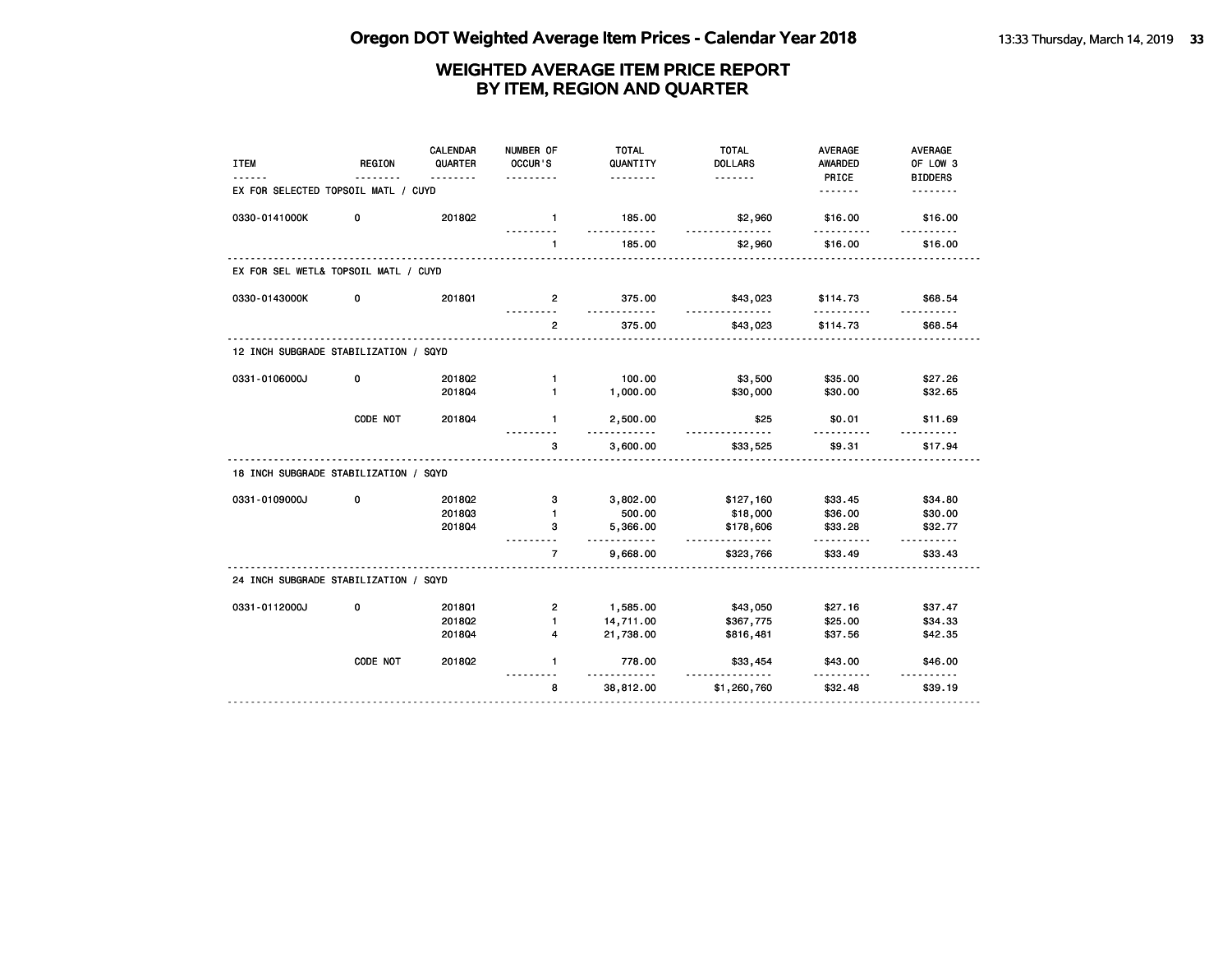| <b>ITEM</b>                             | <b>REGION</b> | CALENDAR<br>QUARTER<br>. | NUMBER OF<br>OCCUR'S         | <b>TOTAL</b><br>QUANTITY<br>. | <b>TOTAL</b><br><b>DOLLARS</b><br>.                                                                                                                                                                                                                                                                                                                                                                                                                                                                | <b>AVERAGE</b><br>AWARDED<br>PRICE | <b>AVERAGE</b><br>OF LOW 3 |
|-----------------------------------------|---------------|--------------------------|------------------------------|-------------------------------|----------------------------------------------------------------------------------------------------------------------------------------------------------------------------------------------------------------------------------------------------------------------------------------------------------------------------------------------------------------------------------------------------------------------------------------------------------------------------------------------------|------------------------------------|----------------------------|
| 30 INCH SUBGRADE STABILIZATION /        |               | SQYD                     | .                            |                               |                                                                                                                                                                                                                                                                                                                                                                                                                                                                                                    | .                                  | <b>BIDDERS</b><br><u>.</u> |
| 0331-0113000J                           | 0             | 2018Q2                   | $\mathbf{1}$                 | 200.00                        | \$15,000                                                                                                                                                                                                                                                                                                                                                                                                                                                                                           | \$75.00                            | \$205.00                   |
|                                         |               |                          | 1                            | 200.00                        | \$15,000                                                                                                                                                                                                                                                                                                                                                                                                                                                                                           | \$75.00                            | \$205.00                   |
| 36 INCH SUBGRADE STABILIZATION / SQYD   |               |                          |                              |                               |                                                                                                                                                                                                                                                                                                                                                                                                                                                                                                    |                                    |                            |
| 0331-0115000J                           | 0             | 201804                   | $\blacksquare$               | 8,337.00<br>. . <b>.</b>      | \$83                                                                                                                                                                                                                                                                                                                                                                                                                                                                                               | \$0.01                             | \$31.04                    |
|                                         |               |                          | $\mathbf{1}$                 | 8,337.00                      | \$83                                                                                                                                                                                                                                                                                                                                                                                                                                                                                               | \$0.01                             | \$31.04                    |
| PREPARATION OF SHOULDERS / MILE         |               |                          |                              |                               |                                                                                                                                                                                                                                                                                                                                                                                                                                                                                                    |                                    |                            |
| 0334-0100000L                           | 0             | 201803                   | $\mathbf{1}$                 | 10.00                         | \$30,000                                                                                                                                                                                                                                                                                                                                                                                                                                                                                           | \$3,000.00                         | \$3,500.00                 |
|                                         | CODE NOT      | 2018Q1<br>201804         | $\mathbf{1}$<br>$\mathbf{1}$ | 2.00<br>4.00                  | \$3,300<br>\$24,000                                                                                                                                                                                                                                                                                                                                                                                                                                                                                | \$1,650.00<br>\$6,000.00           | \$4,383.33<br>\$4,166.67   |
|                                         |               |                          | 3                            | 16.00                         | .<br>\$57,300                                                                                                                                                                                                                                                                                                                                                                                                                                                                                      | \$3,581.25                         | .<br>\$3,777.08            |
| PERIMETER CONTROLLED BLAST HOLES / FOOT |               |                          |                              |                               |                                                                                                                                                                                                                                                                                                                                                                                                                                                                                                    |                                    |                            |
| 0335-0100000F                           | 0             | 2018Q2<br>201803         | $\mathbf{1}$<br>$\mathbf{1}$ | 34,000.00<br>36,500.00        | \$207,060<br>\$273,750                                                                                                                                                                                                                                                                                                                                                                                                                                                                             | \$6.09<br>\$7.50                   | \$6.55<br>\$7.45           |
|                                         | CODE NOT      | 201804                   | $\mathbf{1}$                 | 12,000.00<br><u>.</u>         | \$96,000<br>$\begin{array}{cccccccccc} \multicolumn{2}{c}{} & \multicolumn{2}{c}{} & \multicolumn{2}{c}{} & \multicolumn{2}{c}{} & \multicolumn{2}{c}{} & \multicolumn{2}{c}{} & \multicolumn{2}{c}{} & \multicolumn{2}{c}{} & \multicolumn{2}{c}{} & \multicolumn{2}{c}{} & \multicolumn{2}{c}{} & \multicolumn{2}{c}{} & \multicolumn{2}{c}{} & \multicolumn{2}{c}{} & \multicolumn{2}{c}{} & \multicolumn{2}{c}{} & \multicolumn{2}{c}{} & \multicolumn{2}{c}{} & \multicolumn{2}{c}{} & \mult$ | \$8.00                             | \$10.67                    |
|                                         |               |                          | 3                            | 82,500.00                     | \$576,810                                                                                                                                                                                                                                                                                                                                                                                                                                                                                          | \$6.99                             | \$7.55                     |
| WATERING / MGAL                         |               |                          |                              |                               |                                                                                                                                                                                                                                                                                                                                                                                                                                                                                                    |                                    |                            |
| 0340-01000000                           | 0             | 201803<br>201804         | $\mathbf{2}$<br>3            | 2,004.00<br>3,155.00          | \$70,004<br>\$32,305                                                                                                                                                                                                                                                                                                                                                                                                                                                                               | \$34.93<br>\$10.24                 | \$21.83<br>\$42.42         |
|                                         | CODE NOT      | 201804                   | $\mathbf{1}$                 | 600.00<br><u>.</u>            | \$81,000<br>.                                                                                                                                                                                                                                                                                                                                                                                                                                                                                      | \$135.00                           | \$53.34<br>$- - - - - -$   |
|                                         |               |                          | 6                            | 5,759.00                      | \$183,309                                                                                                                                                                                                                                                                                                                                                                                                                                                                                          | \$31.83                            | \$36.39                    |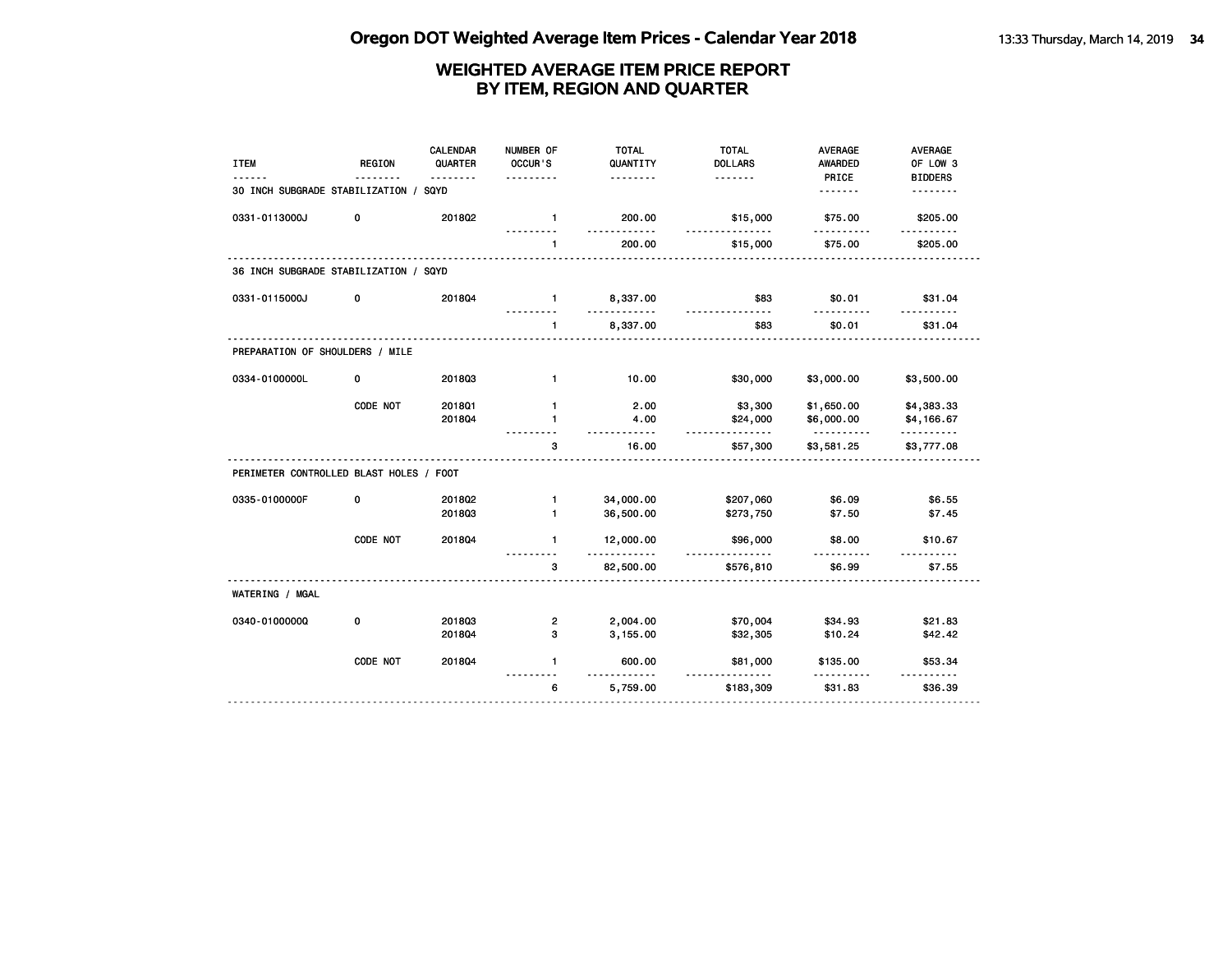|                                    |               | <b>CALENDAR</b> | NUMBER OF      | <b>TOTAL</b>             | <b>TOTAL</b>        | <b>AVERAGE</b>          | AVERAGE                    |
|------------------------------------|---------------|-----------------|----------------|--------------------------|---------------------|-------------------------|----------------------------|
| <b>ITEM</b>                        | <b>REGION</b> | QUARTER<br>.    | OCCUR'S        | QUANTITY<br>.            | <b>DOLLARS</b><br>. | <b>AWARDED</b><br>PRICE | OF LOW 3<br><b>BIDDERS</b> |
| DRAINAGE GEOTEXTILE, TYPE 1 / SQYD |               |                 |                |                          |                     | <u>.</u>                | <u>.</u>                   |
| 0350-0100000J                      | 0             | 2018Q1          | $\mathbf{1}$   | 50.00                    | \$500               | \$10.00                 | \$7.73                     |
|                                    |               | 201802          | $\mathbf{2}$   | 149.00                   | \$1,056             | \$7.09                  | \$8.54                     |
|                                    |               | 201804          | $\overline{4}$ | 10,992.00<br>.           | \$11,706<br>.       | \$1.06<br>.             | \$1.92<br>$- - - - - -$    |
|                                    |               |                 | $\overline{7}$ | 11,191.00                | \$13,262            | \$1.19                  | \$2.03                     |
| DRAINAGE GEOTEXTILE, TYPE 2 / SQYD |               |                 |                |                          |                     |                         |                            |
| 0350-0101000J                      | 0             | 201801          | $\mathbf{1}$   | 410.00                   | \$1,230             | \$3.00                  | \$2.50                     |
|                                    |               | 201802          | 3              | 3,675.00                 | \$7,440             | \$2.02                  | \$2.04                     |
|                                    |               | 201803          | $\mathbf{1}$   | 67,000.00                | \$100,500           | \$1.50                  | \$1.75                     |
|                                    |               | 2018Q4          | $\overline{2}$ | 8,487.00                 | \$12,630            | \$1.49                  | \$1.89                     |
|                                    | CODE NOT      | 2018Q4          | $\mathbf{1}$   | 55.00<br>.               | \$330               | \$6.00                  | \$6.00                     |
|                                    |               |                 | 8              | 79,627.00                | \$122,130           | \$1.53                  | \$1.78                     |
| EMBANKMENT GEOTEXTILE / SQYD       |               |                 |                |                          |                     |                         |                            |
| 0350-0102000J                      | 0             | 201801          | $\blacksquare$ | 213.00<br>.              | \$852               | \$4.00                  | \$2.24                     |
|                                    |               |                 | $\mathbf{1}$   | 213.00                   | \$852               | \$4.00                  | \$2.24                     |
| RIPRAP GEOTEXTILE, TYPE 1 / SQYD   |               |                 |                |                          |                     |                         |                            |
| 0350-0103000J                      | $\mathbf 0$   | 2018Q1          | $\overline{2}$ | 80.00                    | \$560               | \$7.00                  | \$6.32                     |
|                                    |               | 201802          | 3              | 44.00                    | \$970               | \$22.05                 | \$14.18                    |
|                                    |               | 201804          | $\overline{2}$ | 14,504.00<br>$- - - - -$ | \$23,300<br>.       | \$1.61                  | \$1.71                     |
|                                    |               |                 | $\overline{7}$ | 14,628.00                | \$24,830            | \$1.70                  | \$1.77                     |
| RIPRAP GEOTEXTILE, TYPE 2 / SQYD   |               |                 |                |                          |                     |                         |                            |
| 0350-0104000J                      | 0             | 2018Q1          | $\overline{2}$ | 8,660.00                 | \$17,686            | \$2.04                  | \$2.05                     |
|                                    |               | 2018Q2          | $\overline{4}$ | 1,413.00                 | \$3,152             | \$2.23                  | \$2.78                     |
|                                    |               | 201803          | $\overline{2}$ | 446.00                   | \$2,165             | \$4.85                  | \$7.59                     |
|                                    |               | 201804          | 3<br>$- - -$   | 11,456.00<br>- - - -     | \$18,437<br>.       | \$1.61                  | \$2.04<br>$- - - - - -$    |
|                                    |               |                 | 11             | 21,975.00                | \$41,440            | \$1.89                  | \$2.20                     |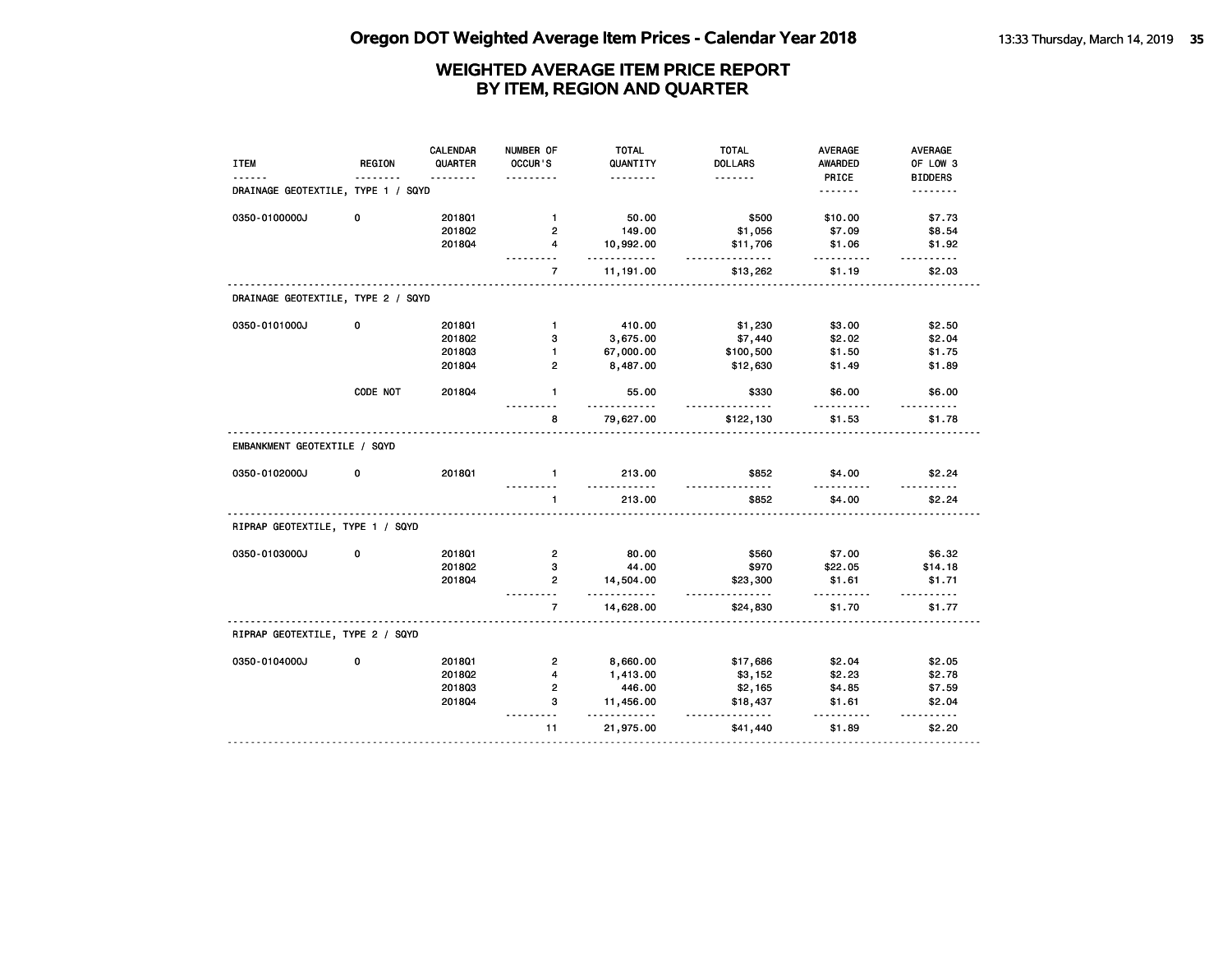|                                    |               | CALENDAR | NUMBER OF         | <b>TOTAL</b>       | <b>TOTAL</b>         | <b>AVERAGE</b> | <b>AVERAGE</b> |
|------------------------------------|---------------|----------|-------------------|--------------------|----------------------|----------------|----------------|
| <b>ITEM</b>                        | <b>REGION</b> | QUARTER  | OCCUR'S           | QUANTITY           | <b>DOLLARS</b>       | AWARDED        | OF LOW 3       |
|                                    |               | <u>.</u> | .                 | <u>.</u>           |                      | PRICE          | <b>BIDDERS</b> |
| SUBGRADE GEOTEXTILE / SQYD         |               |          |                   |                    |                      | <u>.</u>       | .              |
|                                    |               |          |                   |                    |                      |                |                |
| 0350-0105000J                      | 0             | 2018Q1   | 6                 | 9,160.00           | \$18,212             | \$1.99         | \$1.47         |
|                                    |               | 201802   | $\overline{7}$    | 35,548.00          | \$69,332             | \$1.95         | \$1.20         |
|                                    |               | 201803   | $\overline{2}$    | 1,302.00           | \$1,770              | \$1.36         | \$2.45         |
|                                    |               | 201804   | 14                | 123,911.00         | \$169,588            | \$1.37         | \$1.22         |
|                                    | CODE NOT      | 201801   | $\mathbf{1}$      | 1,200.00           | \$1,800              | \$1.50         | \$1.52         |
|                                    |               | 2018Q2   | $\mathbf{1}$      | 351.00             | \$702                | \$2.00         | \$2.00         |
|                                    |               | 201804   | $\overline{2}$    | 44,000.00          | \$68,000             | \$1.55         | \$1.38         |
|                                    |               |          |                   | .                  | .                    | .              |                |
|                                    |               |          | 33                | 215,472.00         | \$329,403            | \$1.53         | \$1.27         |
| PAVEMENT OVERLAY GEOTEXTILE / SQYD |               |          |                   |                    |                      |                |                |
| 0350-0106000J                      | 0             | 201804   | $\blacksquare$    | 556.00             | \$8,340              | \$15.00        | \$11.25        |
|                                    |               |          | $\mathbf{1}$      | <u>.</u><br>556.00 | <u>.</u><br>\$8,340  | .<br>\$15.00   | \$11.25        |
| GRANULAR DRAINAGE BLANKET / CUYD   |               |          |                   |                    |                      |                |                |
| 0360-0102000K                      | 0             | 201802   | $\mathbf{1}$      | 825.00<br>.        | \$32,480             | \$39.37<br>.   | \$42.12        |
|                                    |               |          | $\mathbf{1}$      | 825.00             | \$32,480             | \$39.37        | \$42.12        |
| SCALERS / HOUR                     |               |          |                   |                    |                      |                |                |
| 0380-0154000T                      | 0             | 201803   | $\mathbf{1}$<br>. | 460.00<br>.        | \$46,000<br>.        | \$100.00<br>.  | \$133.35       |
|                                    |               |          | $\mathbf{1}$      | 460.00             | \$46,000             | \$100.00       | \$133.35       |
| SCALERS AND EQUIPMENT / HOUR       |               |          |                   |                    |                      |                |                |
| 0380-0155000T                      | CODE NOT      | 2018Q1   | $\mathbf{1}$      | 470.00             | \$51,700<br><u>.</u> | \$110.00       | \$194.73       |
|                                    |               |          | $\mathbf{1}$      | 470.00             | \$51,700             | \$110.00       | \$194.73       |
|                                    |               |          |                   |                    |                      |                |                |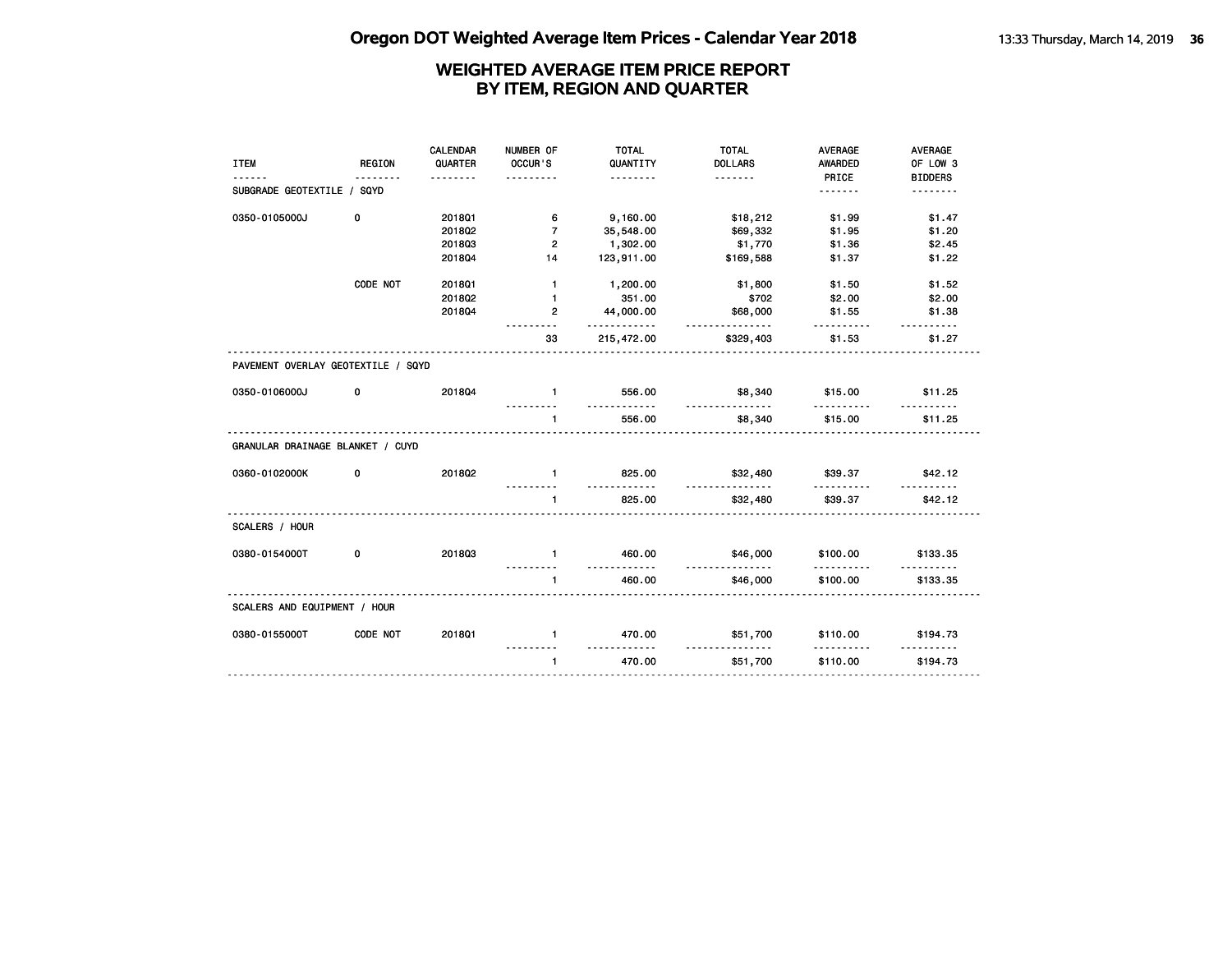| <b>ITEM</b>                   | <b>REGION</b> | <b>CALENDAR</b><br>QUARTER<br>$- - - - - - -$ | NUMBER OF<br>OCCUR'S<br>. | <b>TOTAL</b><br>QUANTITY<br>. | <b>TOTAL</b><br><b>DOLLARS</b><br>. | <b>AVERAGE</b><br>AWARDED<br>PRICE | AVERAGE<br>OF LOW 3<br><b>BIDDERS</b> |
|-------------------------------|---------------|-----------------------------------------------|---------------------------|-------------------------------|-------------------------------------|------------------------------------|---------------------------------------|
| MACHINE SCALING / HOUR        |               |                                               |                           |                               |                                     | <u>.</u>                           | .                                     |
| 0380-0157000T                 | 0             | 201803                                        | $\blacksquare$            | 100.00<br>december 2010       | \$15,000<br>.                       | \$150.00                           | \$379.99                              |
|                               |               |                                               | $\mathbf{1}$              | 100.00                        | \$15,000                            | \$150.00                           | \$379.99                              |
| FILTER BLANKET / SQYD         |               |                                               |                           |                               |                                     |                                    |                                       |
| 0390-0101000J                 | 0             | 201803                                        | $\mathbf{1}$              | 252.00                        | \$9,828                             | \$39.00                            | \$32.17                               |
|                               |               | 201804                                        | $\mathbf{1}$              | 3,680.00<br>.                 | \$88,320<br><u>.</u>                | \$24.00<br><u></u>                 | \$24.00<br><u>.</u>                   |
|                               |               |                                               | $\overline{2}$            | 3,932.00                      | \$98,148                            | \$24.96                            | \$24.52                               |
| RIPRAP BACKING / SQYD         |               |                                               |                           |                               |                                     |                                    |                                       |
| 0390-0104000J                 | 0             | 201803                                        | $\mathbf{1}$              | 51.00<br>.                    | \$204<br><u>.</u>                   | \$4.00<br><u>.</u>                 | \$7.33<br><u>.</u>                    |
|                               |               |                                               | $\mathbf{1}$              | 51.00                         | \$204                               | \$4.00                             | \$7.33                                |
| LOOSE RIPRAP, CLASS 50 / CUYD |               |                                               |                           |                               |                                     |                                    |                                       |
| 0390-0105000K                 | 0             | 2018Q1                                        | з                         | 248.00                        | \$16,512                            | \$66.58                            | \$64.19                               |
|                               |               | 2018Q2                                        | 6                         | 425.00                        | \$27,008                            | \$63.55                            | \$61.51                               |
|                               |               | 201804                                        | 6                         | 4,142.00                      | \$222,280                           | \$53.66                            | \$62.36                               |
|                               | CODE NOT      | 201804                                        | $\mathbf{1}$              | 35.00<br><u>.</u>             | \$2,450<br>.                        | \$70.00                            | \$63.33                               |
|                               |               |                                               | 16                        | 4,850.00                      | \$268,250                           | \$55.31                            | \$62.39                               |
| LOOSE RIPRAP, CLASS 50 / TON  |               |                                               |                           |                               |                                     |                                    |                                       |
| 0390-0105000M                 | 0             | 201801                                        | $\mathbf{1}$              | 30.00                         | \$2,400                             | \$80.00                            | \$83.33                               |
|                               |               | 201804                                        | $\overline{2}$            | 7.00<br><u>.</u>              | \$700<br><u>.</u>                   | \$100.00                           | \$154.33                              |
|                               |               |                                               | 3                         | 37.00                         | \$3,100                             | \$83.78                            | \$96.77                               |
|                               |               |                                               |                           |                               |                                     |                                    |                                       |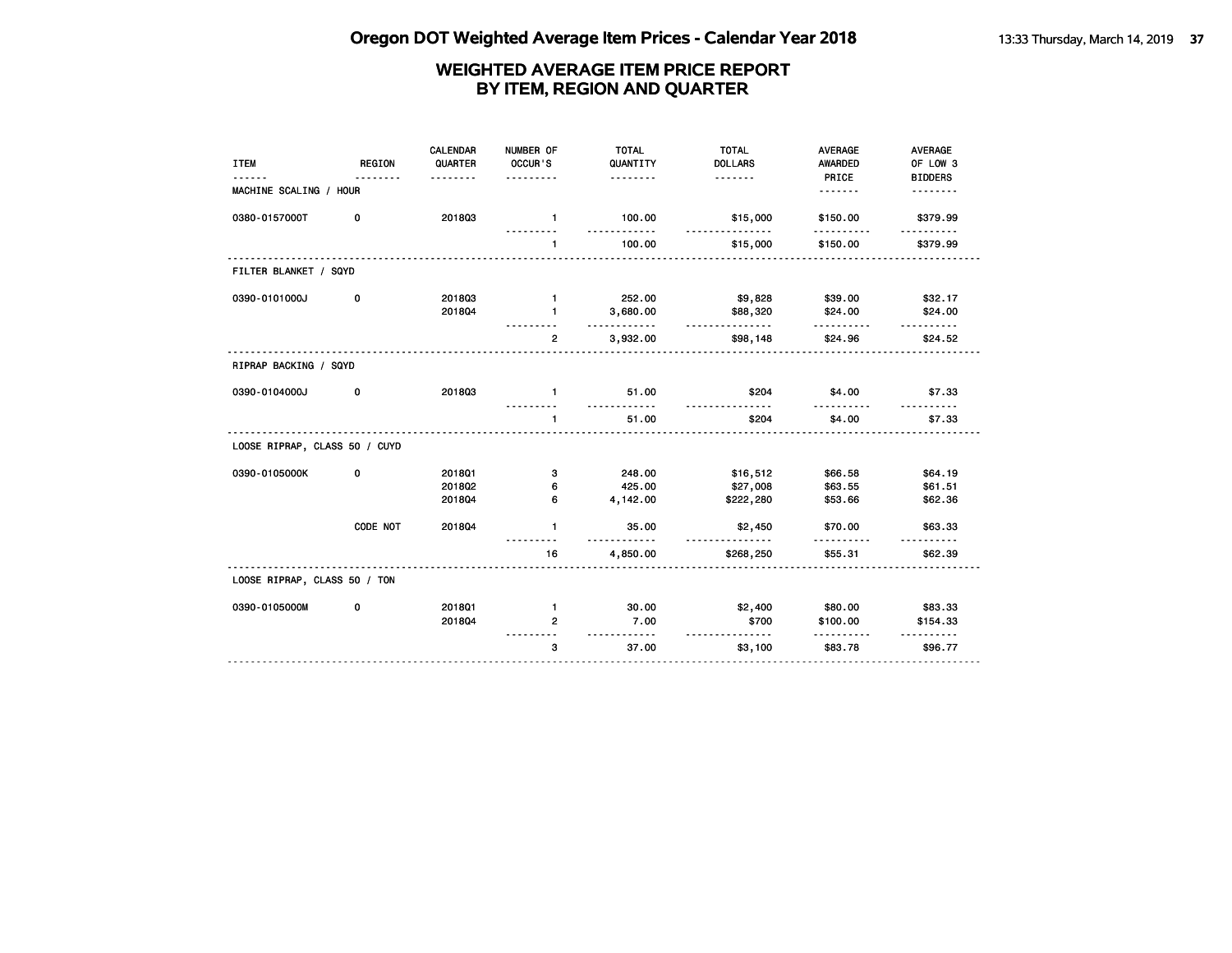| <b>ITEM</b>                     | REGION   | <b>CALENDAR</b><br>QUARTER | NUMBER OF<br>OCCUR'S | <b>TOTAL</b><br>QUANTITY | <b>TOTAL</b><br><b>DOLLARS</b> | <b>AVERAGE</b><br><b>AWARDED</b> | AVERAGE<br>OF LOW 3  |
|---------------------------------|----------|----------------------------|----------------------|--------------------------|--------------------------------|----------------------------------|----------------------|
|                                 |          |                            |                      | .                        | .                              | PRICE                            | <b>BIDDERS</b>       |
| LOOSE RIPRAP, CLASS 100 / CUYD  |          |                            |                      |                          |                                | <u>.</u>                         | .                    |
| 0390-0108000K                   | 0        | 201802                     | 3                    | 1,345.00                 | \$55,394                       | \$41.19                          | \$41.32              |
|                                 |          | 201803                     | $\overline{2}$       | 152.00                   | \$8,860                        | \$58.29                          | \$84.55              |
|                                 | CODE NOT | 2018Q1                     | $\mathbf{1}$         | 170.00<br>.              | \$8,500<br>.                   | \$50.00<br>.                     | \$72.33<br>.         |
|                                 |          |                            | 6                    | 1,667.00                 | \$72,754                       | \$43.64                          | \$48.43              |
| LOOSE RIPRAP, CLASS 200 / CUYD  |          |                            |                      |                          |                                |                                  |                      |
| 0390-0111000K                   | 0        | 201801                     | $\mathbf{1}$         | 200.00                   | \$15,600                       | \$78.00                          | \$73.63              |
|                                 |          | 201802                     | 1                    | 115.00                   | \$8,073                        | \$70.20                          | \$80.33              |
|                                 |          | 201803                     | $\overline{2}$       | 655.00                   | \$39,625                       | \$60.50                          | \$73.07              |
|                                 |          | 2018Q4                     | $\mathbf{1}$         | 270.00                   | \$24,300                       | \$90.00                          | \$72.67              |
|                                 | CODE NOT | 201804                     | $\mathbf{1}$         | 100.00                   | \$6,500                        | \$65.00                          | \$99.00              |
|                                 |          |                            | 6                    | 1,340.00                 | \$94,098                       | \$70.22                          | \$75.63              |
| LOOSE RIPRAP, CLASS 2000 / CUYD |          |                            |                      |                          |                                |                                  |                      |
| 0390-0116000K                   | 0        | 201801                     | $\overline{2}$       | 5,560.00                 | \$316,130                      | \$56.86                          | \$57.08              |
|                                 |          | 201803                     | $\mathbf{1}$         | 477.00                   | \$37,206                       | \$78.00                          | \$81.67              |
|                                 |          | 201804                     | $\mathbf{1}$         | 2,550.00<br><u>.</u>     | \$267,750<br>.                 | \$105.00                         | \$70.67<br>1.1.1.1.1 |
|                                 |          |                            | 4                    | 8,587.00                 | \$621,086                      | \$72.33                          | \$62.48              |
| KEYED RIPRAP, CLASS 700 / CUYD  |          |                            |                      |                          |                                |                                  |                      |
| 0390-0135000K                   | 0        | 201802                     | $\mathbf{1}$         | 700.00                   | \$26,600<br><u>.</u>           | \$38.00                          | \$38.50              |
|                                 |          |                            | $\mathbf{1}$         | 700.00                   | \$26,600                       | \$38.00                          | \$38.50              |
| RIPRAP BASINS / EACH            |          |                            |                      |                          |                                |                                  |                      |
| 0390-0139000E                   | 0        | 201801                     | $\mathbf{1}$         | 1.00                     | \$700                          | \$700.00                         | \$733.33             |
|                                 |          | 201802                     | 2                    | 4.00                     | \$3,950<br><u>.</u>            | \$987.50                         | \$1,249.83           |
|                                 |          |                            | 3                    | $- - - -$<br>5.00        | \$4,650                        | \$930.00                         | .<br>\$1,146.53      |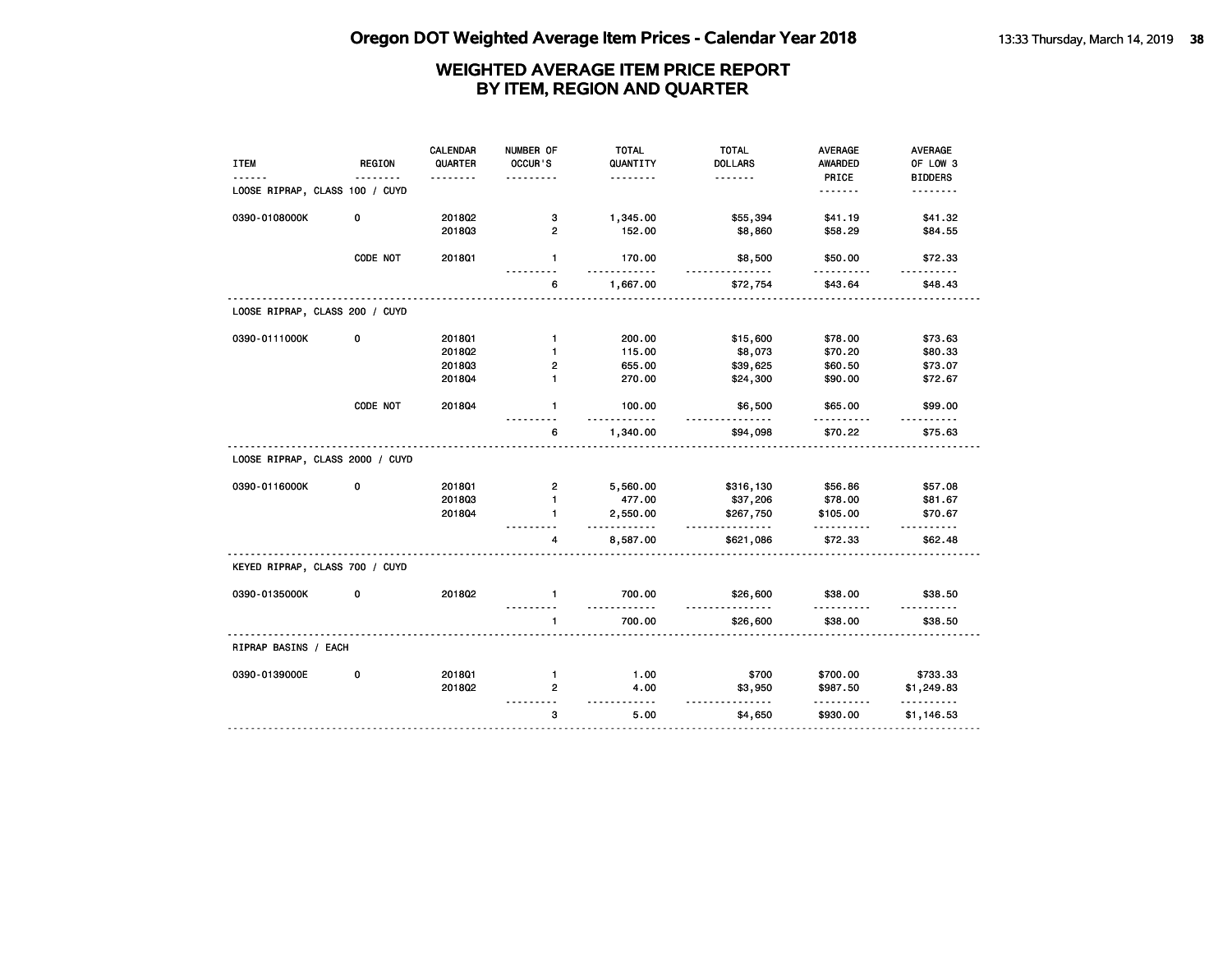| <b>ITEM</b>                                    | <b>REGION</b> | <b>CALENDAR</b><br>QUARTER | NUMBER OF<br>OCCUR'S     | <b>TOTAL</b><br>QUANTITY | <b>TOTAL</b><br><b>DOLLARS</b> | <b>AVERAGE</b><br><b>AWARDED</b> | <b>AVERAGE</b><br>OF LOW 3 |
|------------------------------------------------|---------------|----------------------------|--------------------------|--------------------------|--------------------------------|----------------------------------|----------------------------|
| SHOTCRETE SLOPE STABILIZATION / SQYD           |               | .                          |                          | .                        | <u>.</u>                       | PRICE<br><u>.</u>                | <b>BIDDERS</b><br>-------- |
| 0396-0100000J                                  | CODE NOT      | 2018Q4                     | $\mathbf{1}$<br><u>.</u> | 205.00<br>.              | \$77,900<br><u>.</u>           | \$380.00<br>.                    | \$386.67<br><u>.</u>       |
|                                                |               |                            | $\mathbf{1}$             | 205.00                   | \$77,900                       | \$380.00                         | \$386.67                   |
| BARRIER MOUNT - ROCK SCREEN / FOOT             |               |                            |                          |                          |                                |                                  |                            |
| 0398-0104000F                                  | 0             | 201804                     | $\mathbf{1}$             | 300.00<br>.              | \$36,000<br>.                  | \$120.00                         | \$111.00                   |
|                                                |               |                            | 1                        | 300.00                   | \$36,000                       | \$120.00                         | \$111.00                   |
| ROCK REINFORCING BOLT / FOOT                   |               |                            |                          |                          |                                |                                  |                            |
| 0398-0105000F                                  | 0             | 201803                     | $\blacksquare$           | 225.00                   | \$29,250                       | \$130.00                         | \$185.38                   |
|                                                | CODE NOT      | 2018Q4                     | $\mathbf{1}$             | 450.00                   | \$59,850                       | \$133.00<br>.                    | \$114.00                   |
|                                                |               |                            | $\mathbf{2}$             | 675.00                   | \$89,100                       | \$132.00                         | \$137.79                   |
| ROCK REINFORCING DOWEL / FOOT                  |               |                            |                          |                          |                                |                                  |                            |
| 0398-0106000F                                  | CODE NOT      | 2018Q1                     | $\blacksquare$           | 2,500.00                 | \$275,000                      | \$110.00                         | \$120.34                   |
|                                                |               |                            | $\mathbf{1}$             | 2,500.00                 | \$275,000                      | \$110.00                         | \$120.34                   |
| GABION WIRE MESH SLOPE PROTECTION / SQFT       |               |                            |                          |                          |                                |                                  |                            |
| 0398-0111000J                                  | 0             | 2018Q2                     | $\blacksquare$           | 84,000.00                | \$268,800                      | \$3.20                           | \$2.70                     |
|                                                | CODE NOT      | 201801                     | $\mathbf{1}$             | 600.00<br>$- - - -$      | \$9,000                        | \$15.00                          | \$25.78<br>- - - - - -     |
|                                                |               |                            | $\overline{2}$           | 84,600.00                | \$277,800                      | \$3.28                           | \$2.86                     |
| HIGH TENSILE STRNG WIRE MESH SLOPE PROT / SQFT |               |                            |                          |                          |                                |                                  |                            |
| 0398-0112000J                                  | 0             | 201803                     | $\mathbf{1}$             | 117,680.00               | \$647,240                      | \$5.50                           | \$5.71                     |
|                                                |               |                            | $\mathbf{1}$             | 117,680.00               | \$647,240                      | \$5.50                           | \$5.71                     |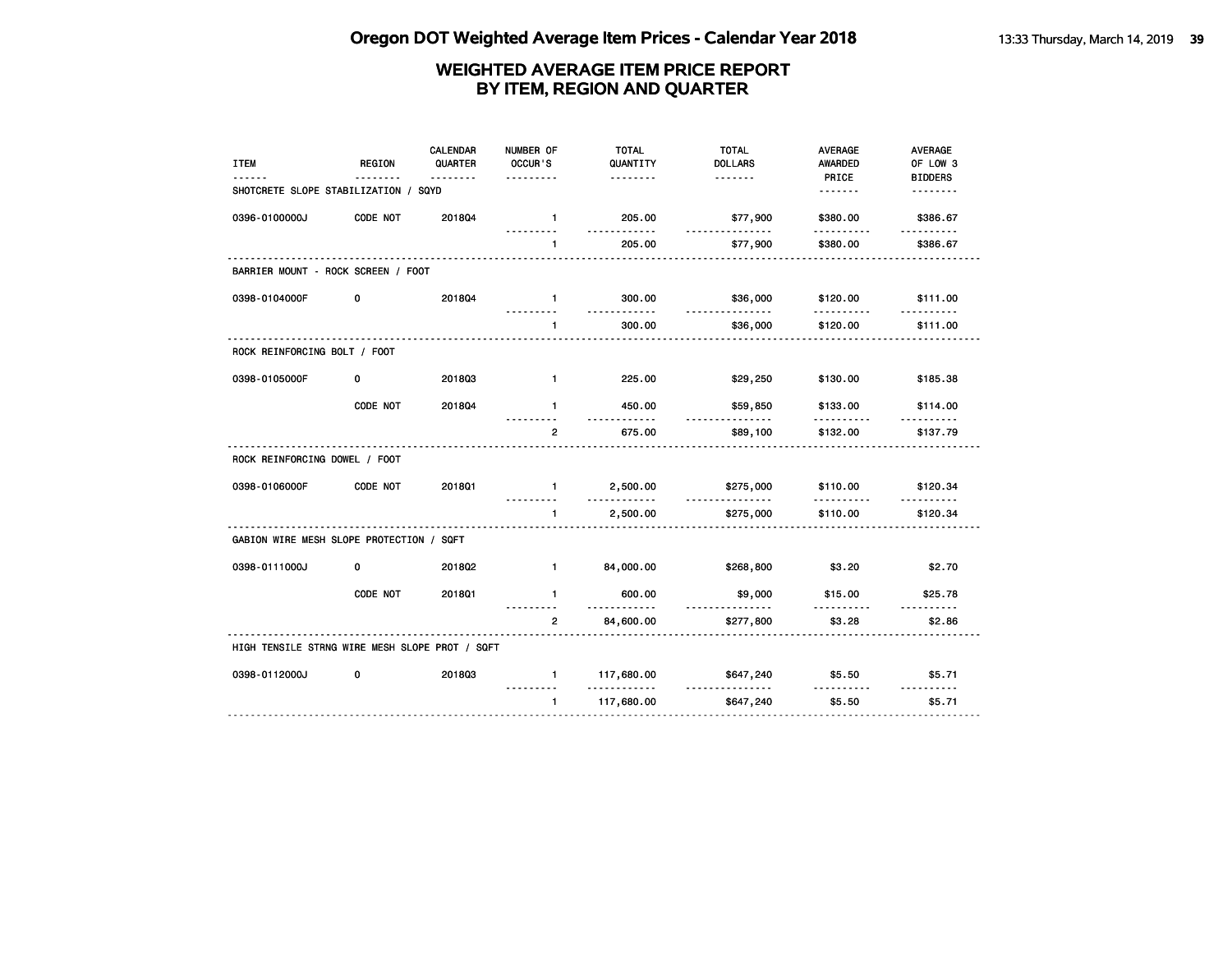| <b>ITEM</b>                                   | <b>REGION</b> | <b>CALENDAR</b><br>QUARTER | NUMBER OF<br>OCCUR'S | <b>TOTAL</b><br>QUANTITY  | <b>TOTAL</b><br><b>DOLLARS</b> | <b>AVERAGE</b><br>AWARDED | AVERAGE<br>OF LOW 3 |
|-----------------------------------------------|---------------|----------------------------|----------------------|---------------------------|--------------------------------|---------------------------|---------------------|
|                                               |               | .                          |                      | .                         | <u>.</u>                       | PRICE                     | <b>BIDDERS</b>      |
| BOULDER EXCAVATION /                          | <b>CUYD</b>   |                            |                      |                           |                                | <u>.</u>                  | <u>.</u>            |
| 0405-0104000K                                 | 0             | 201804                     | $\mathbf{1}$         | 103.00                    | \$61,800                       | \$600.00                  | \$300.00            |
|                                               | CODE NOT      | 201801                     | $\mathbf{1}$         | 5.00<br><u>.</u>          | \$1,000<br><u>.</u>            | \$200.00<br>.             | \$301.67            |
|                                               |               |                            | $\overline{2}$       | 108.00                    | \$62,800                       | \$581.48                  | \$300.08            |
| TRENCH FOUNDATION / CUYD                      |               |                            |                      |                           |                                |                           |                     |
| 0405-0106000K                                 | 0             | 201803                     | $\blacksquare$       | 85.00<br>.                | \$5,823<br>------------        | \$68.50                   | \$97.83             |
|                                               |               |                            | $\mathbf{1}$         | 85.00                     | \$5,823                        | \$68.50                   | \$97.83             |
| PIPE BURSTING, INCH / FOOT                    |               |                            |                      |                           |                                |                           |                     |
| 0411-0100000F                                 | 0             | 2018Q2                     | $\mathbf{1}$         | 433.00<br>.               | \$400,092<br><u></u>           | \$924.00<br><u>.</u>      | \$924.00            |
|                                               |               |                            | $\mathbf{1}$         | 433.00                    | \$400,092                      | \$924.00                  | \$924.00            |
| MAINLINE VIDEO INSPECTION / FOOT              |               |                            |                      |                           |                                |                           |                     |
| 0415-0100000F                                 | 0             | 201801                     | 5                    | 2,809.00                  | \$11,942                       | \$4.25                    | \$3.74              |
|                                               |               | 201802                     | 10                   | 8,087.00                  | \$46,189                       | \$5.71                    | \$4.43              |
|                                               |               | 201803                     | $\overline{2}$       | 4,424.00                  | \$12,520                       | \$2.83                    | \$5.41              |
|                                               |               | 201804                     | 15                   | 33,015.00                 | \$118,410                      | \$3.59                    | \$3.77              |
|                                               | CODE NOT      | 2018Q1                     | $\mathbf{1}$         | 242.00                    | \$968                          | \$4.00                    | \$7.42              |
|                                               |               | 201804                     | 3                    | 349.00                    | \$5,500                        | \$15.76                   | \$17.72<br>.        |
|                                               |               |                            | 36                   | .<br>48,926.00            | .<br>\$195,530                 | .<br>\$4.00               | \$4.15              |
| SERVICE LINE VIDEO INSP, LAUNCH CAMERA / EACH |               |                            |                      |                           |                                |                           |                     |
| 0415-0200000E                                 | 0             | 201803                     | $\mathbf{1}$         | 3.00                      | \$3,600                        | \$1,200.00                | \$650.00            |
|                                               |               |                            | $\mathbf{1}$         | <u>----------</u><br>3.00 | \$3,600                        | <u>.</u><br>\$1,200.00    | \$650.00            |
|                                               |               |                            |                      |                           |                                |                           |                     |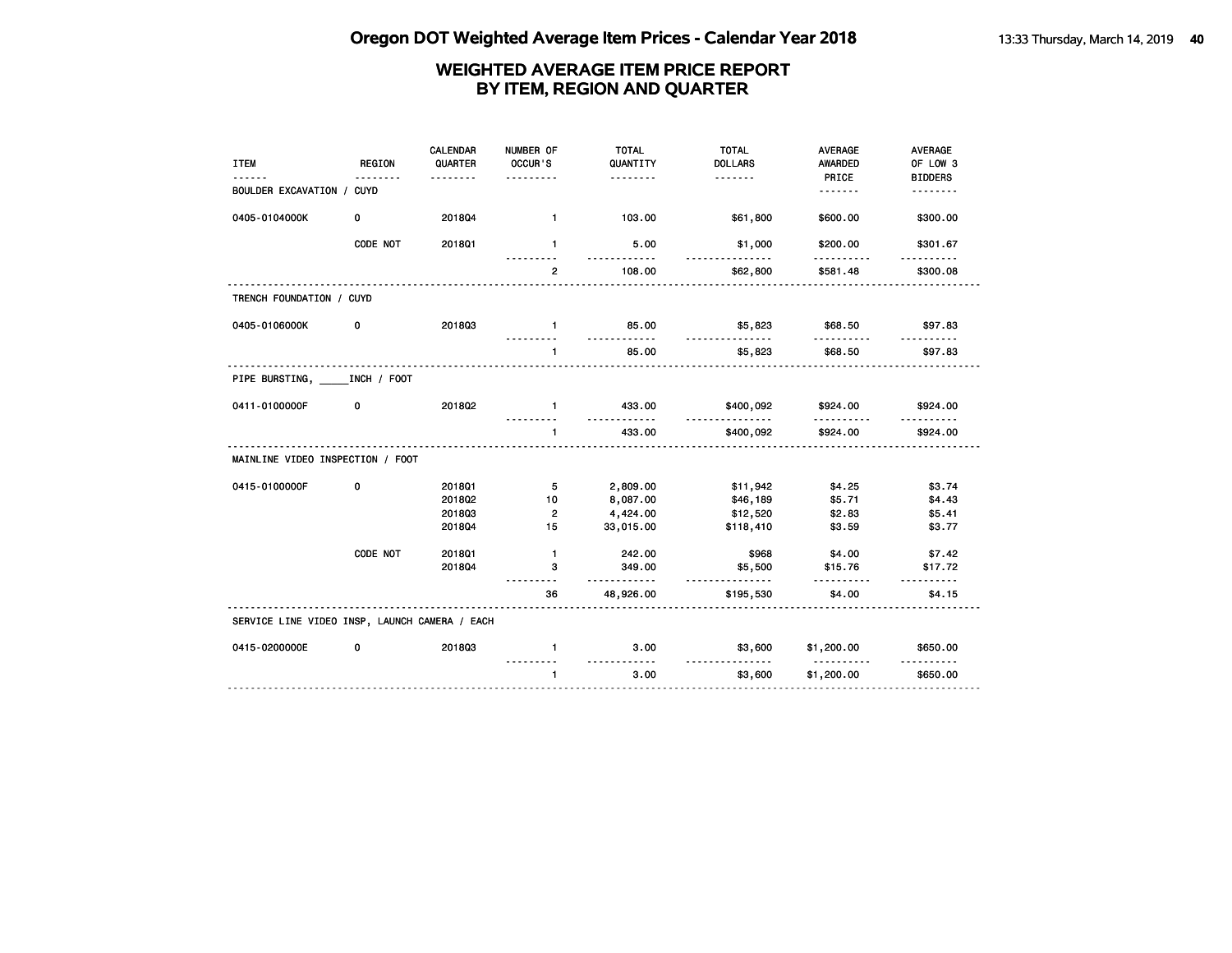| <b>ITEM</b>                                 | <b>REGION</b> | <b>CALENDAR</b><br>QUARTER<br><u>.</u> | NUMBER OF<br>OCCUR'S<br>.  | <b>TOTAL</b><br>QUANTITY<br><u>.</u> | <b>TOTAL</b><br><b>DOLLARS</b><br>. | <b>AVERAGE</b><br><b>AWARDED</b><br>PRICE | AVERAGE<br>OF LOW 3<br><b>BIDDERS</b> |
|---------------------------------------------|---------------|----------------------------------------|----------------------------|--------------------------------------|-------------------------------------|-------------------------------------------|---------------------------------------|
| SERVICE LINE VIDEO INSP, PUSH CAMERA / EACH |               |                                        |                            |                                      |                                     | <u>.</u>                                  | <u>.</u>                              |
| 0415-0300000E                               | 0             | 201803                                 | $\mathbf{1}$               | 29.00                                | \$14,500                            | \$500.00                                  | \$316.67                              |
|                                             |               |                                        | $\mathbf{1}$               | 29.00                                | <u>.</u><br>\$14,500                | \$500.00                                  | \$316.67                              |
| 3 INCH DRAIN PIPE / FOOT                    |               |                                        |                            |                                      |                                     |                                           |                                       |
| 0430-0100030F                               | 0             | 2018Q2                                 | $\mathbf{1}$               | 21.00                                | \$1,250                             | \$59.53                                   | \$59.18                               |
|                                             |               | 201803                                 | $\mathbf{1}$               | 12,300.00                            | \$123,000                           | \$10.00                                   | \$12.83                               |
|                                             | CODE NOT      | 201804                                 | $\mathbf{1}$               | 30.00<br><u>.</u>                    | \$4,500                             | \$150.00<br>.                             | \$341.67                              |
|                                             |               |                                        | з                          | 12,351.00                            | \$128,750                           | \$10.42                                   | \$13.71                               |
| 4 INCH DRAIN PIPE / FOOT                    |               |                                        |                            |                                      |                                     |                                           |                                       |
| 0430-0100040F                               | 0             | 2018Q2                                 | $\overline{2}$             | 81.00<br><u>.</u>                    | \$3,565<br><u>.</u>                 | \$44.02                                   | \$64.05                               |
|                                             |               |                                        | <u>.</u><br>$\overline{2}$ | 81.00                                | \$3,565                             | \$44.02                                   | \$64.05                               |
| 6 INCH DRAIN PIPE / FOOT                    |               |                                        |                            |                                      |                                     |                                           |                                       |
| 0430-0100060F                               | 0             | 201804                                 | $\mathbf{2}$               | 9,573.00<br>.                        | \$355,317                           | \$37.12                                   | \$25.13                               |
|                                             |               |                                        | $\overline{2}$             | 9,573.00                             | \$355,317                           | \$37.12                                   | \$25.13                               |
| 8 INCH DRAIN PIPE / FOOT                    |               |                                        |                            |                                      |                                     |                                           |                                       |
| 0430-0100080F                               | 0             | 2018Q2                                 | $\mathbf{1}$               | 103.00                               | \$7,220                             | \$70.10                                   | \$63.03                               |
|                                             |               | 2018Q4                                 | $\mathbf{1}$<br>.          | 230.00<br>.                          | \$16,100<br>.                       | \$70.00<br>.                              | \$47.17<br>.                          |
|                                             |               |                                        | $\mathbf{2}$               | 333.00                               | \$23,320                            | \$70.03                                   | \$52.07                               |
| 12 INCH DRAIN PIPE / FOOT                   |               |                                        |                            |                                      |                                     |                                           |                                       |
| 0430-0100120F                               | 0             | 201802                                 | $\overline{2}$             | 275.00                               | \$12,350                            | \$44.91                                   | \$41.89                               |
|                                             |               | 201803                                 | $\mathbf{1}$               | 1,508.00                             | \$45,240                            | \$30.00                                   | \$59.00                               |
|                                             |               | 201804                                 | 1                          | 130.00<br>.                          | \$10,140<br><u>.</u>                | \$78.00                                   | \$62.03<br>$- - - - - -$              |
|                                             |               |                                        | 4                          | 1,913.00                             | \$67,730                            | \$35.41                                   | \$56.75                               |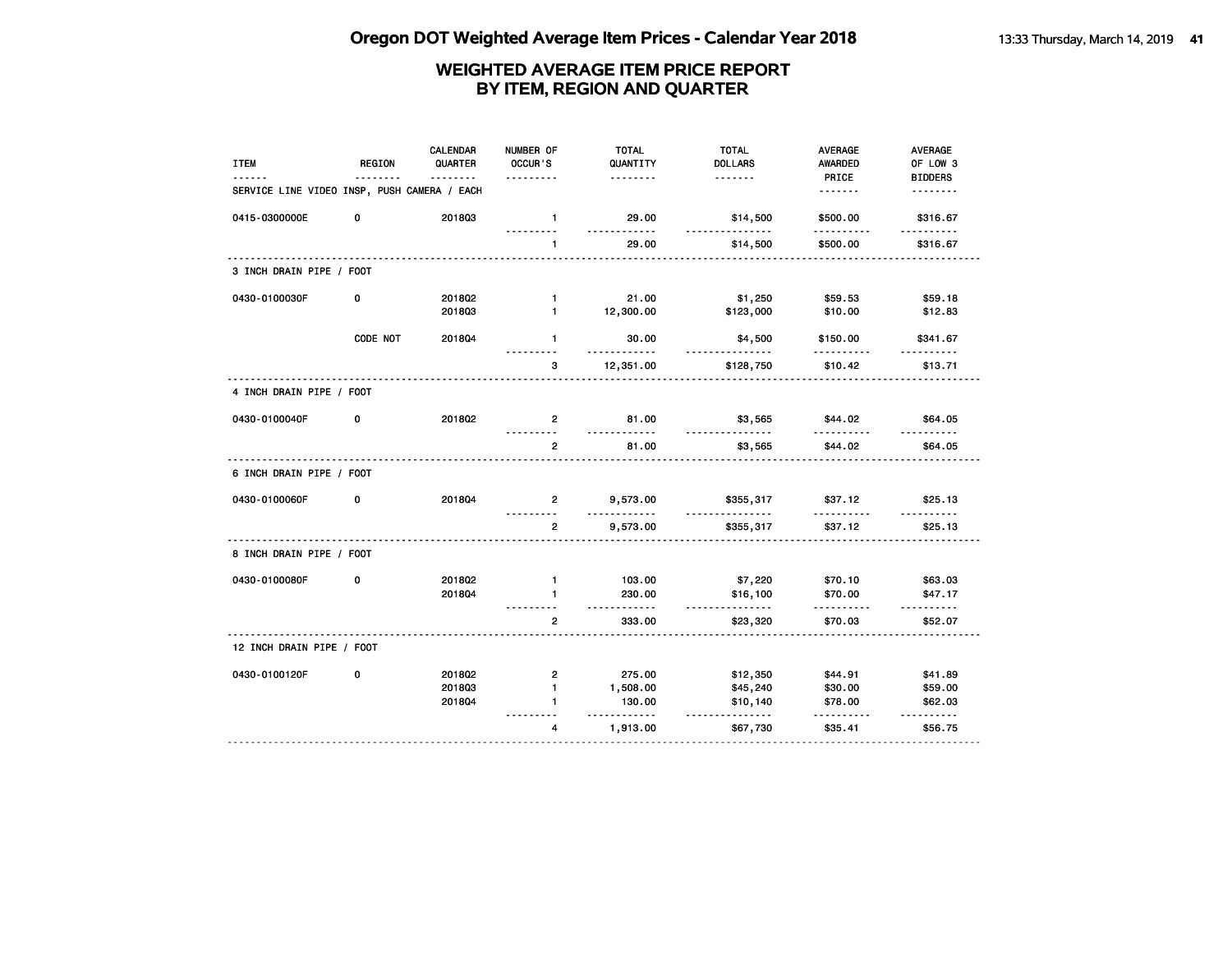| <b>ITEM</b>                          | <b>REGION</b> | <b>CALENDAR</b><br>QUARTER | NUMBER OF<br>OCCUR'S | <b>TOTAL</b><br>QUANTITY | <b>TOTAL</b><br><b>DOLLARS</b> | <b>AVERAGE</b><br><b>AWARDED</b> | <b>AVERAGE</b><br>OF LOW 3 |
|--------------------------------------|---------------|----------------------------|----------------------|--------------------------|--------------------------------|----------------------------------|----------------------------|
| SUBSURFACE DRAIN OUTLETS / EACH      |               |                            |                      | .                        | <u>.</u>                       | PRICE<br><u>.</u>                | <b>BIDDERS</b><br><u>.</u> |
| 0430-0101000E                        | 0             | 2018Q2                     | $\overline{2}$       | 2.00                     | \$1,450                        | \$725.00                         | \$1,475.00                 |
|                                      |               | 201803                     | $\mathbf{1}$         | 27.00                    | \$27,000                       | \$1,000.00                       | \$1,623.33                 |
|                                      |               | 201804                     | $\overline{2}$       | 78.00<br><u>.</u>        | \$101,530<br>.                 | \$1,301.67<br>.                  | \$1,162.50<br>.            |
|                                      |               |                            | 5                    | 107.00                   | \$129,980                      | \$1,214.77                       | \$1,284.63                 |
| 12 INCH CULV PIPE, 5 FT DEPTH / FOOT |               |                            |                      |                          |                                |                                  |                            |
| 0445-010012AF                        | 0             | 201801                     | $\mathbf{1}$         | 186.00                   | \$16,740                       | \$90.00                          | \$81.67                    |
|                                      |               | 2018Q2                     | 4                    | 578.00                   | \$40,706                       | \$70.43                          | \$82.42                    |
|                                      |               | 201803                     | $\mathbf{1}$         | 134.00                   | \$11,390                       | \$85.00                          | \$81.52                    |
|                                      |               | 2018Q4                     | 1                    | 110.00                   | \$10,120                       | \$92.00                          | \$94.50                    |
|                                      | CODE NOT      | 2018Q4                     | $\mathbf{1}$         | 102.00<br>.              | \$14,790                       | \$145.00                         | \$147.33                   |
|                                      |               |                            | 8                    | 1,110.00                 | \$93,746                       | \$84.46                          | \$89.35                    |
| 12 INCH CULV PIPE, 10 FT DP / FOOT   |               |                            |                      |                          |                                |                                  |                            |
| 0445-010012BF                        | 0             | 2018Q2                     | $\mathbf{1}$         | 140.00                   | \$15,555                       | \$111.11                         | \$141.37                   |
|                                      |               |                            | $\mathbf{1}$         | 140.00                   | \$15,555                       | \$111.11                         | \$141.37                   |
| 15 INCH CULV PIPE, 5 FT DEPTH / FOOT |               |                            |                      |                          |                                |                                  |                            |
| 0445-010015AF                        | 0             | 201804                     | $\mathbf{1}$         | 30.00<br>.               | \$3,300<br>.                   | \$110.00                         | \$145.00                   |
|                                      |               |                            | $\mathbf{1}$         | 30.00                    | \$3,300                        | \$110.00                         | \$145.00                   |
| 18 INCH CULV PIPE, 5 FT DEPTH / FOOT |               |                            |                      |                          |                                |                                  |                            |
| 0445-010018AF                        | 0             | 201802                     | з                    | 333.00                   | \$30,935                       | \$92.90                          | \$105.69                   |
|                                      |               | 201803                     | 1                    | 84.00                    | \$5,460                        | \$65.00                          | \$130.00                   |
|                                      |               | 2018Q4                     | 6                    | 581.00                   | \$56,621                       | \$97.45                          | \$97.09                    |
|                                      | CODE NOT      | 201801                     | $\mathbf{1}$         | 130.00                   | \$11,050                       | \$85.00                          | \$85.67                    |
|                                      |               | 201804                     | $\mathbf{1}$         | 9.00                     | \$810<br><u>.</u>              | \$90.00                          | \$280.00                   |
|                                      |               |                            | 12                   | 1,137.00                 | \$104,876                      | \$92.24                          | \$102.18                   |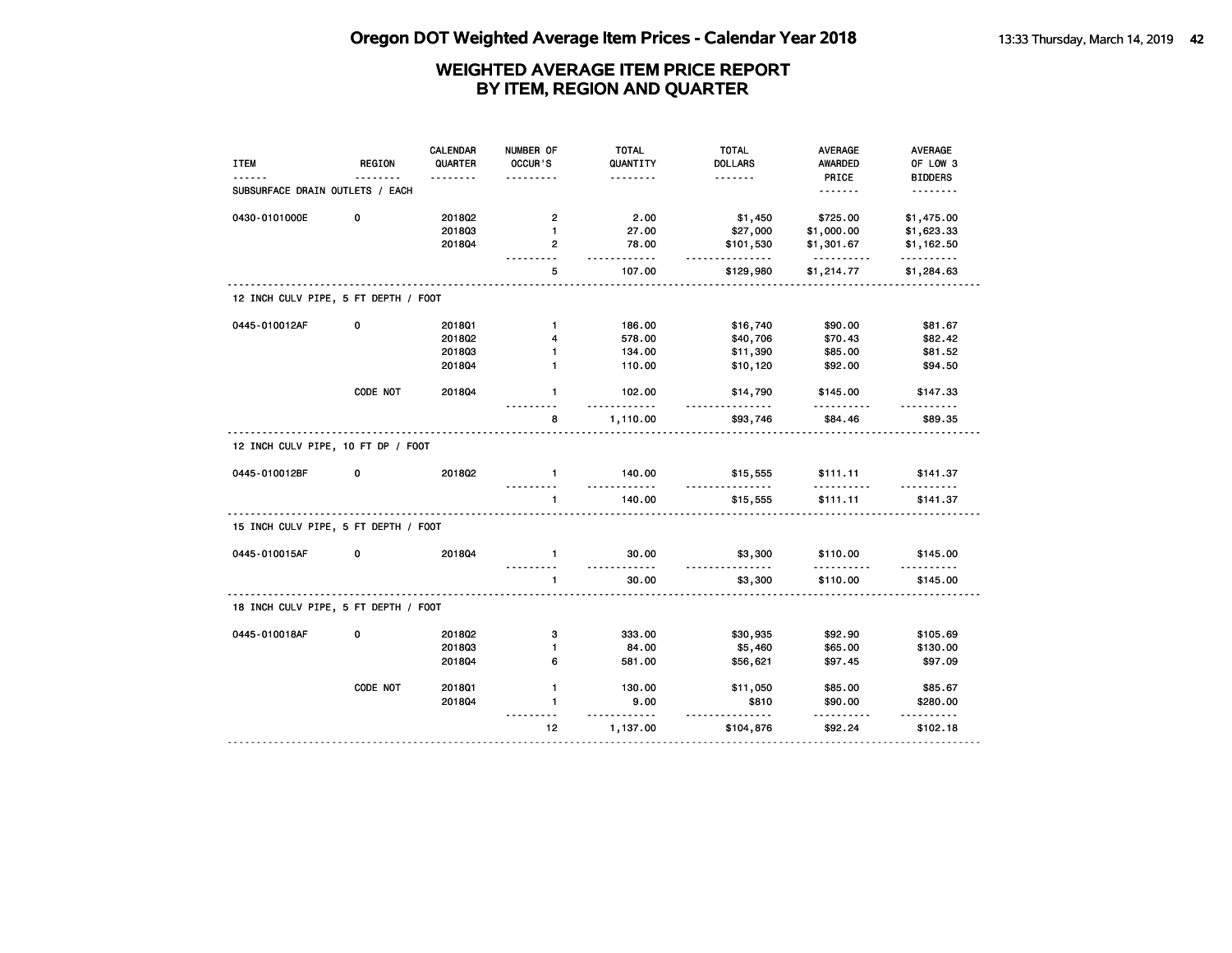| <b>ITEM</b>                          | <b>REGION</b>                           | <b>CALENDAR</b><br>QUARTER<br><u>.</u> | NUMBER OF<br>OCCUR'S | <b>TOTAL</b><br>QUANTITY<br>. | <b>TOTAL</b><br><b>DOLLARS</b><br><u>.</u> | <b>AVERAGE</b><br><b>AWARDED</b><br>PRICE | AVERAGE<br>OF LOW 3        |
|--------------------------------------|-----------------------------------------|----------------------------------------|----------------------|-------------------------------|--------------------------------------------|-------------------------------------------|----------------------------|
| 24 INCH CULV PIPE, 5 FT DEPTH / FOOT |                                         |                                        |                      |                               |                                            | <u>.</u>                                  | <b>BIDDERS</b><br><u>.</u> |
| 0445-010024AF                        | 0                                       | 201802<br>201804                       | з<br>$\mathbf{1}$    | 317.00<br>90.00               | \$31,417<br>\$7,020                        | \$99.11<br>\$78.00                        | \$122.31<br>\$109.20       |
|                                      | CODE NOT                                | 2018Q4                                 | $\mathbf{2}$         | 260.00<br><u>.</u>            | \$40,000                                   | \$153.85                                  | \$152.56                   |
|                                      |                                         |                                        | 6                    | 667.00                        | \$78,437                                   | .<br>\$117.60                             | .<br>\$132.34              |
| 24 INCH CULV PIPE, 10 FT DP / FOOT   |                                         |                                        |                      |                               |                                            |                                           |                            |
| 0445-010024BF                        | CODE NOT                                | 201801                                 | $\blacksquare$       | 24.00                         | \$2,400                                    | \$100.00                                  | \$232.33                   |
|                                      |                                         |                                        | $\mathbf{1}$         | 24.00                         | \$2,400                                    | \$100.00                                  | \$232.33                   |
| 36 INCH CULV PIPE, 5 FT DEPTH / FOOT |                                         |                                        |                      |                               |                                            |                                           |                            |
| 0445-010036AF                        | 0                                       | <b>2018Q1</b>                          | $\blacksquare$       | 56.00                         | \$9,184                                    | \$164.00                                  | \$142.24                   |
|                                      |                                         |                                        | $\mathbf{1}$         | 56.00                         | \$9,184                                    | \$164.00                                  | \$142.24                   |
| 48 INCH CULV PIPE, 20 FT DP / FOOT   |                                         |                                        |                      |                               |                                            |                                           |                            |
| 0445-010048CF                        | CODE NOT                                | 201801                                 | $\mathbf{1}$         | 88.00                         | \$44,000<br>.                              | \$500.00                                  | \$610.00                   |
|                                      |                                         |                                        | $\mathbf{1}$         | 88.00                         | \$44,000                                   | \$500.00                                  | \$610.00                   |
| 78 INCH CULVERT PIPE / FOOT          |                                         |                                        |                      |                               |                                            |                                           |                            |
| 0445-0100760F                        | 0                                       | 201803                                 | $\mathbf{1}$         | 5.00<br><u>.</u>              | \$8,250<br>.                               | \$1,650.00<br><u>.</u>                    | \$1,550.00                 |
|                                      |                                         |                                        | $\mathbf{1}$         | 5.00                          | \$8,250                                    | \$1,650.00                                | \$1,550.00                 |
|                                      | INCH ARCH TYPE PIPE, _____ DEPTH / FOOT |                                        |                      |                               |                                            |                                           |                            |
| 0445-0150000F                        | 0                                       | 2018Q2                                 | $\mathbf{1}$         | 16.00                         | \$1,440                                    | \$90.00                                   | \$164.92                   |
|                                      | CODE NOT                                | 2018Q4                                 | $\blacksquare$       | 60.00<br>$- - - - -$          | \$21,000                                   | \$350.00                                  | \$355.81                   |
|                                      |                                         |                                        | $\overline{2}$       | 76.00                         | \$22,440                                   | \$295.26                                  | \$315.62                   |
|                                      |                                         |                                        |                      |                               |                                            |                                           |                            |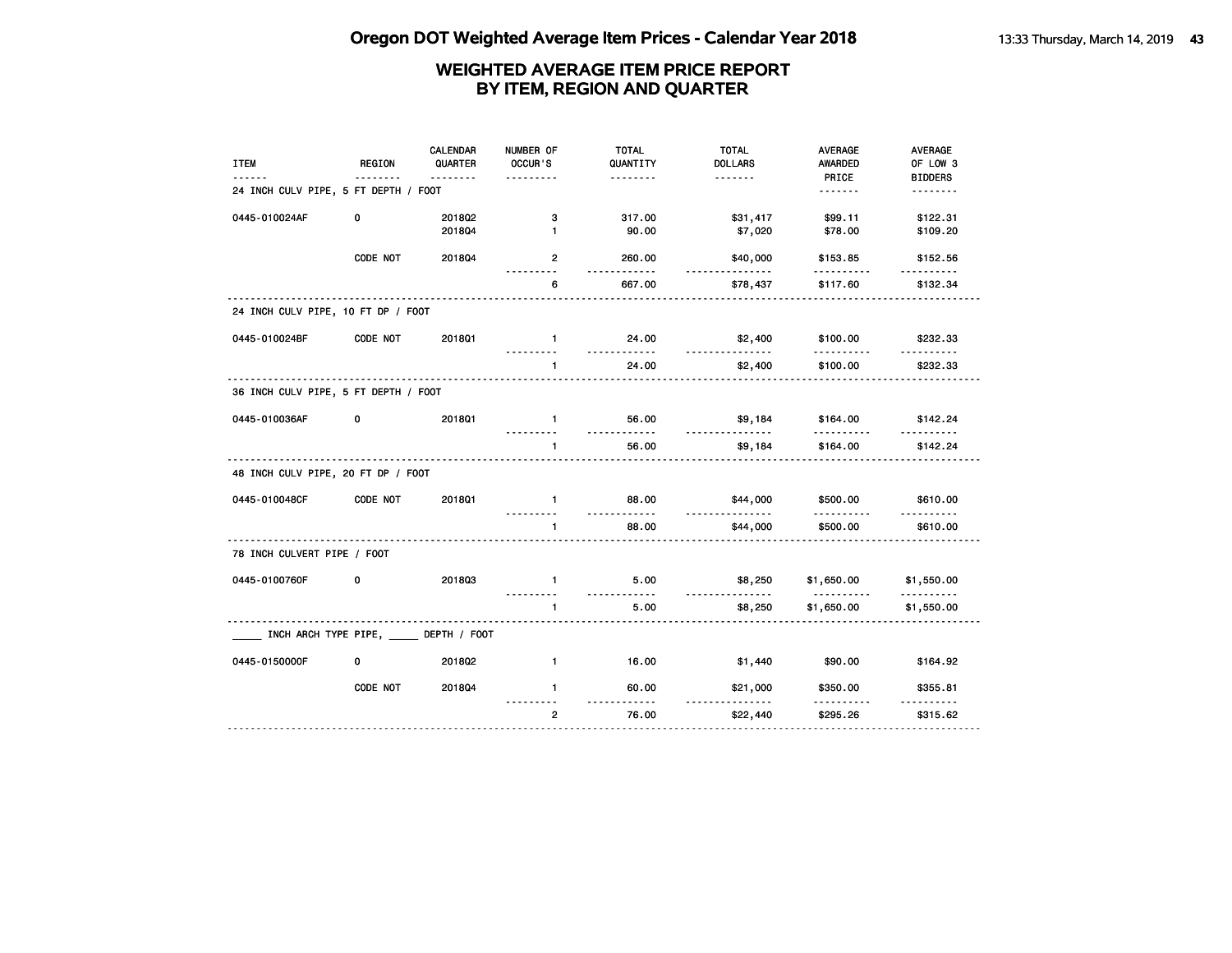| <b>ITEM</b>                         | <b>REGION</b> | <b>CALENDAR</b><br>QUARTER<br>. | NUMBER OF<br>OCCUR'S         | <b>TOTAL</b><br>QUANTITY<br>. | <b>TOTAL</b><br><b>DOLLARS</b><br><u>.</u> | <b>AVERAGE</b><br><b>AWARDED</b> | AVERAGE<br>OF LOW 3        |
|-------------------------------------|---------------|---------------------------------|------------------------------|-------------------------------|--------------------------------------------|----------------------------------|----------------------------|
| 4 INCH SAN SEW PIPE, 5 FT DP / FOOT |               |                                 |                              |                               |                                            | PRICE<br><u>.</u>                | <b>BIDDERS</b><br><u>.</u> |
| 0445-030004AF                       | 0             | 201803                          | $\mathbf{1}$                 | 74.00<br><u>.</u>             | \$7,400<br>.                               | \$100.00                         | \$108.33<br><u>.</u>       |
|                                     |               |                                 | $\mathbf{1}$                 | 74.00                         | \$7,400                                    | \$100.00                         | \$108.33                   |
| 6 INCH SAN SEW PIPE, 5 FT DP / FOOT |               |                                 |                              |                               |                                            |                                  |                            |
| 0445-030006AF                       | 0             | 201803                          | $\mathbf{1}$                 | 49.00<br><u>.</u>             | \$5,684<br>.                               | \$116.00<br>.                    | \$141.00                   |
|                                     |               |                                 | 1                            | 49.00                         | \$5,684                                    | \$116.00                         | \$141.00                   |
| 6 INCH STORM SEW PIPE, 5 FT / FOOT  |               |                                 |                              |                               |                                            |                                  |                            |
| 0445-035006AF                       | 0             | 2018Q2                          | $\mathbf{1}$                 | 76.00                         | \$9,201                                    | \$121.06                         | \$93.69                    |
|                                     |               | 201804                          | 3                            | 179.00<br>.                   | \$15,195<br>.                              | \$84.89<br>.                     | \$84.45<br><u>.</u>        |
|                                     |               |                                 | 4                            | 255.00                        | \$24,396                                   | \$95.67                          | \$87.20                    |
| 8 INCH STORM SEW PIPE, 5 FT / FOOT  |               |                                 |                              |                               |                                            |                                  |                            |
| 0445-035008AF                       | 0             | 201801                          | $\mathbf{1}$                 | 53.00                         | \$6,360                                    | \$120.00                         | \$190.00                   |
|                                     |               | 201802                          | $\mathbf{1}$                 | 6.00                          | \$1,980                                    | \$330.00                         | \$330.00                   |
|                                     |               | 201803<br>201804                | $\mathbf{1}$<br>$\mathbf{1}$ | 122.00<br>22.00               | \$13,359                                   | \$109.50                         | \$118.17<br>\$83.33        |
|                                     |               |                                 |                              | .                             | \$1,210<br><u>.</u>                        | \$55.00                          |                            |
|                                     |               |                                 | 4                            | 203.00                        | \$22,909                                   | \$112.85                         | \$139.41                   |
| 8 INCH STORM SEW PIPE, 10 FT / FOOT |               |                                 |                              |                               |                                            |                                  |                            |
| 0445-035008BF                       | 0             | 201803                          | $\mathbf{1}$                 | 91.00                         | \$19,838                                   | \$218.00                         | \$222.67                   |
|                                     |               |                                 | $\mathbf{1}$                 | $- - - -$<br>91.00            | \$19,838                                   | \$218.00                         | \$222.67                   |
| 10 INCH STORM SEW PIPE, 5 FT / FOOT |               |                                 |                              |                               |                                            |                                  |                            |
| 0445-035010AF                       | 0             | 2018Q1                          | $\mathbf{1}$                 | 93.00                         | \$6,975                                    | \$75.00                          | \$67.00                    |
|                                     |               | 2018Q4                          | $\blacksquare$               | 116.00                        | \$8,352                                    | \$72.00                          | \$71.00                    |
|                                     |               |                                 | $\overline{2}$               | $- - - - - -$<br>209.00       | <u>.</u><br>\$15,327                       | <u>.</u><br>\$73.33              | .<br>\$69.22               |
|                                     |               |                                 |                              |                               |                                            |                                  |                            |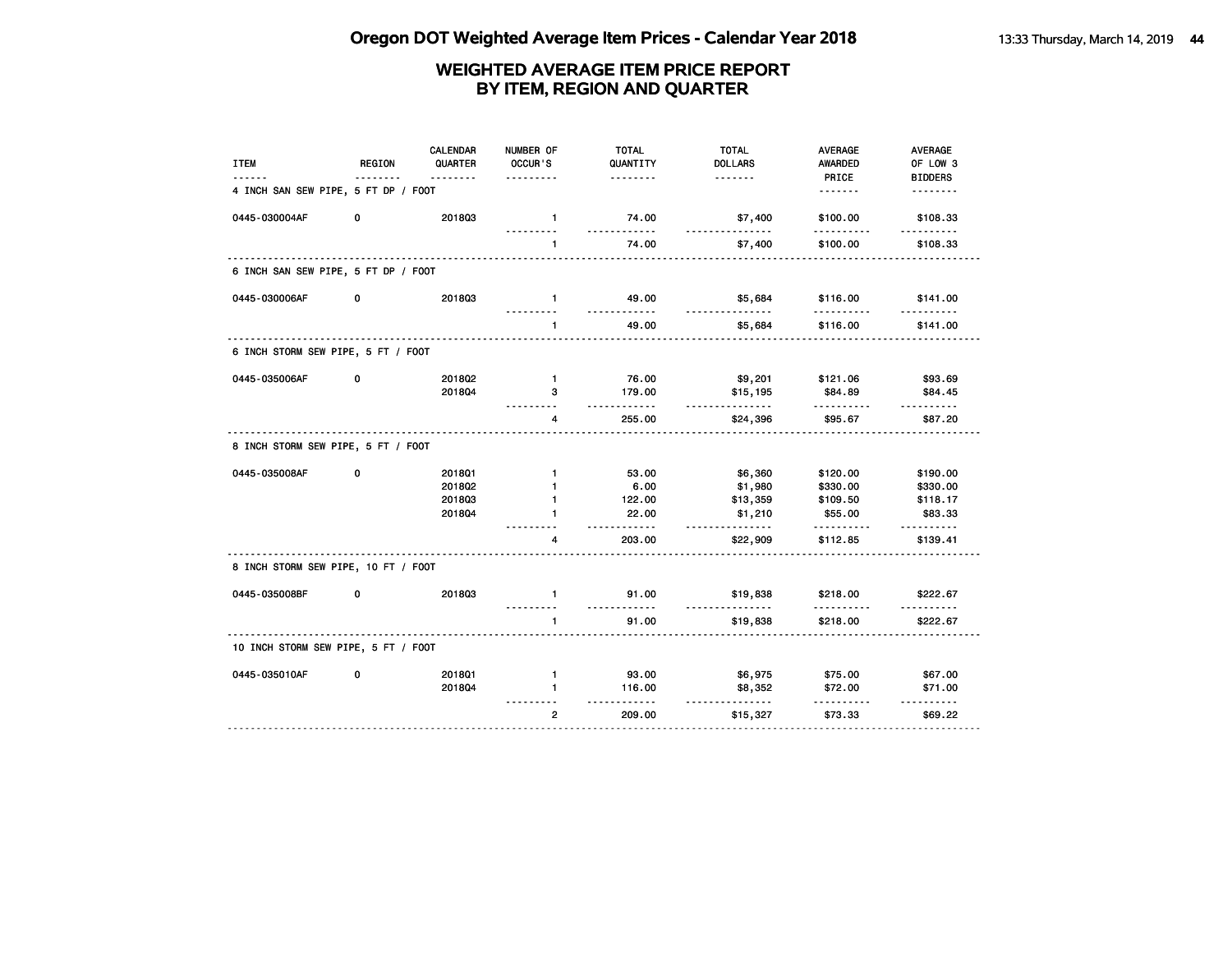| <b>ITEM</b>                          | REGION | <b>CALENDAR</b><br>QUARTER | NUMBER OF<br><b>OCCUR'S</b> | <b>TOTAL</b><br>QUANTITY | <b>TOTAL</b><br><b>DOLLARS</b> | AVERAGE<br><b>AWARDED</b> | AVERAGE<br>OF LOW 3      |
|--------------------------------------|--------|----------------------------|-----------------------------|--------------------------|--------------------------------|---------------------------|--------------------------|
|                                      |        | .                          |                             | .                        | .                              | PRICE                     | <b>BIDDERS</b>           |
| 12 INCH STORM SEW PIPE, 5 FT / FOOT  |        |                            |                             |                          |                                | <u>.</u>                  | .                        |
| 0445-035012AF                        | 0      | 201801                     | з                           | 1,459.00                 | \$113,046                      | \$77.48                   | \$60.48                  |
|                                      |        | 201802                     | 6                           | 1,491.00                 | \$186,423                      | \$125.03                  | \$99.41                  |
|                                      |        | 201803                     | $\mathbf{1}$                | 38.00                    | \$4,750                        | \$125.00                  | \$143.33                 |
|                                      |        | 2018Q4                     | 10                          | 11,825.00<br><u></u>     | \$943,486                      | \$79.79                   | \$89.11<br>$- - - - - -$ |
|                                      |        |                            | 20                          | 14,813.00                | \$1,247,705                    | \$84.23                   | \$87.46                  |
| 12 INCH STORM SEW PIPE, 10 FT / FOOT |        |                            |                             |                          |                                |                           |                          |
| 0445-035012BF                        | 0      | 201801                     | $\mathbf{2}$                | 732.00                   | \$86,083                       | \$117.60                  | \$98.17                  |
|                                      |        | 2018Q2                     | 4                           | 231.00                   | \$23,100                       | \$100.00                  | \$78.60                  |
|                                      |        | 201803                     | $\mathbf{1}$                | 87.00                    | \$20,358                       | \$234.00                  | \$217.33                 |
|                                      |        | 201804                     | 5                           | 1,373.00<br>.            | \$126,418<br>.                 | \$92.07<br>.              | \$111.87                 |
|                                      |        |                            | 12                          | 2,423.00                 | \$255,959                      | \$105.64                  | <u>.</u><br>\$108.34     |
| 12 INCH STORM SEW PIPE, 20 FT / FOOT |        |                            |                             |                          |                                |                           |                          |
| 0445-035012CF                        | 0      | 201803                     | $\mathbf{1}$                | 54.00                    | \$21,492                       | \$398.00                  | \$361.00                 |
|                                      |        | 201804                     | 1                           | 17.00<br>.               | \$3,740<br><u>.</u>            | \$220.00<br>.             | \$295.00<br>.            |
|                                      |        |                            | $\mathbf{2}$                | 71.00                    | \$25,232                       | \$355.38                  | \$345.20                 |
| 15 INCH STORM SEW PIPE, 5 FT / FOOT  |        |                            |                             |                          |                                |                           |                          |
| 0445-035015AF                        | 0      | 2018Q2                     | $\mathbf{1}$                | 5.00                     | \$1,250                        | \$250.00                  | \$250.00                 |
|                                      |        | 201803                     | $\mathbf{1}$                | 1,652.00                 | \$72,688                       | \$44.00                   | \$61.33                  |
|                                      |        | 201804                     | 1                           | 87.00<br>.               | \$10,440<br><u>.</u>           | \$120.00                  | \$213.33                 |
|                                      |        |                            | 3                           | 1,744.00                 | \$84,378                       | \$48.38                   | \$69.46                  |
| 15 INCH STORM SEW PIPE, 10 FT / FOOT |        |                            |                             |                          |                                |                           |                          |
| 0445-035015BF                        | 0      | 201802                     | $\mathbf{1}$                | 45.00                    | \$6,300                        | \$140.00                  | \$140.00                 |
|                                      |        | 201803                     | $\mathbf{1}$                | 26.00                    | \$10,400                       | \$400.00                  | \$211.00                 |
|                                      |        | 2018Q4                     | $\blacksquare$              | 388.00<br>$- - -$        | \$54,320                       | \$140.00                  | \$141.67                 |
|                                      |        |                            | 3                           | 459.00                   | $\cdots$<br>\$71,020           | \$154.73                  | \$145.43                 |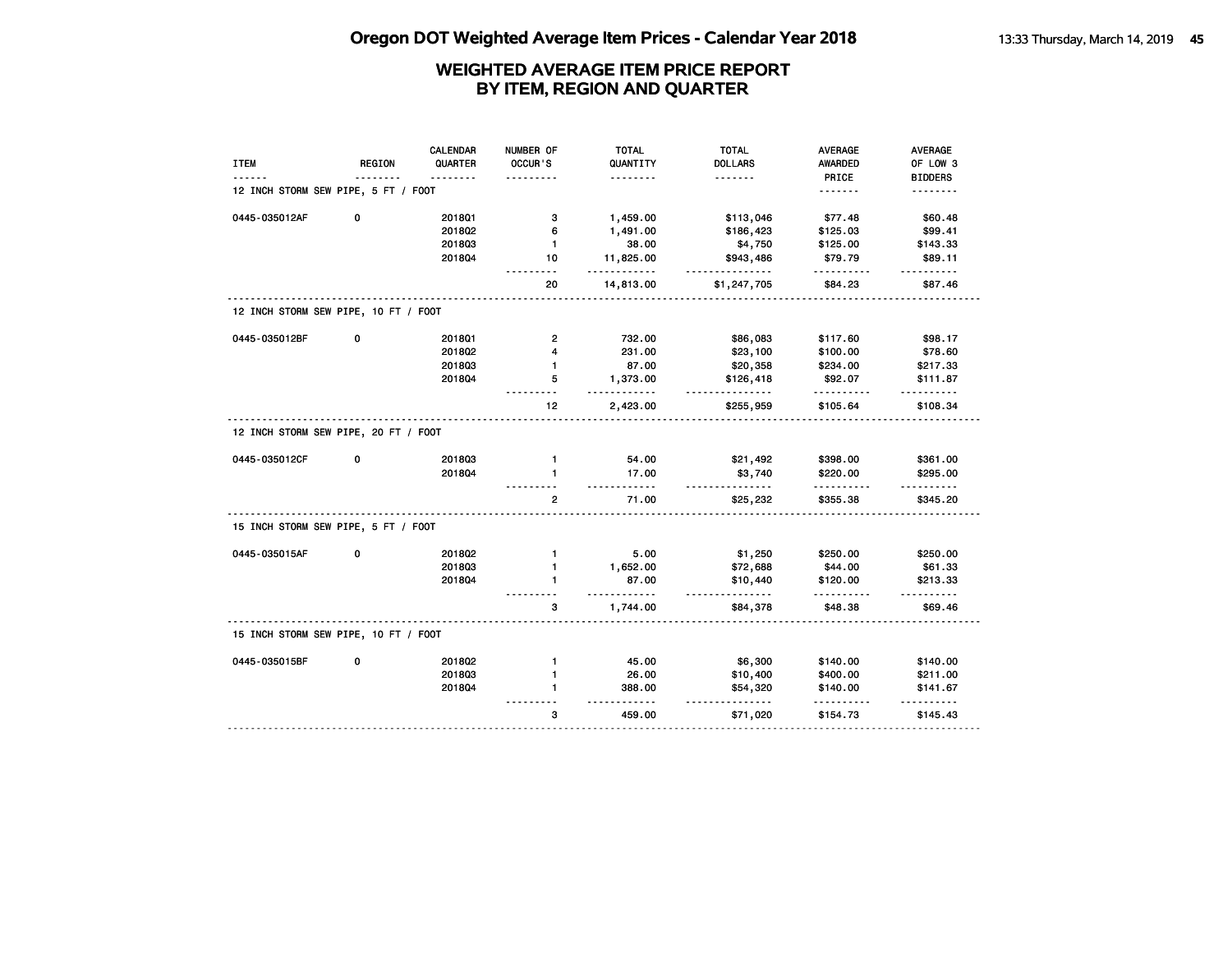| <b>ITEM</b>                          | <b>REGION</b><br><u>.</u> | <b>CALENDAR</b><br>QUARTER<br>. | NUMBER OF<br>OCCUR'S<br><u>.</u> | <b>TOTAL</b><br>QUANTITY<br>. | <b>TOTAL</b><br><b>DOLLARS</b> | <b>AVERAGE</b><br>AWARDED<br>PRICE | <b>AVERAGE</b><br>OF LOW 3<br><b>BIDDERS</b> |
|--------------------------------------|---------------------------|---------------------------------|----------------------------------|-------------------------------|--------------------------------|------------------------------------|----------------------------------------------|
| 15 INCH STORM SEW PIPE, 20 FT / FOOT |                           |                                 |                                  |                               |                                |                                    | .                                            |
| 0445-035015CF                        | 0                         | 201804                          | $\mathbf{1}$                     | 85.00                         | \$13,600<br><u>.</u>           | \$160.00                           | \$231.67                                     |
|                                      |                           |                                 | $\mathbf{1}$                     | 85.00                         | \$13,600                       | \$160.00                           | \$231.67                                     |
| 18 INCH STORM SEW PIPE, 5 FT / FOOT  |                           |                                 |                                  |                               |                                |                                    |                                              |
| 0445-035018AF                        | 0                         | 2018Q2                          | $\mathbf{2}$                     | 1,665.00                      | \$291,000                      | \$174.77                           | \$126.35                                     |
|                                      |                           | 201804                          | $\overline{2}$                   | 1,810.00<br>.                 | \$146,460<br>.                 | \$80.92                            | \$92.15                                      |
|                                      |                           |                                 | 4                                | 3,475.00                      | \$437,460                      | \$125.89                           | \$108.53                                     |
| 18 INCH STORM SEW PIPE, 10 FT / FOOT |                           |                                 |                                  |                               |                                |                                    |                                              |
| 0445-035018BF                        | 0                         | 2018Q1                          | $\mathbf{1}$                     | 99.00                         | \$13,365                       | \$135.00                           | \$93.00                                      |
|                                      |                           | 2018Q2                          | 4                                | 479.00                        | \$84,001                       | \$175.37                           | \$142.81                                     |
|                                      |                           | 201803                          | $\mathbf{1}$                     | 78.00                         | \$19,344                       | \$248.00                           | \$292.67                                     |
|                                      |                           | 201804                          | з                                | 395.00<br>.                   | \$39,170<br><u>.</u>           | \$99.16                            | \$148.84                                     |
|                                      |                           |                                 | 9                                | 1,051.00                      | \$155,880                      | \$148.32                           | \$151.51                                     |
| 18 INCH STORM SEW PIPE, 20 FT / FOOT |                           |                                 |                                  |                               |                                |                                    |                                              |
| 0445-035018CF                        | 0                         | 201804                          | $\mathbf{1}$                     | 142.00                        | \$12,780                       | \$90.00                            | \$138.33                                     |
|                                      |                           |                                 | $\mathbf{1}$                     | 142.00                        | \$12,780                       | \$90.00                            | \$138.33                                     |
| 24 INCH STORM SEW PIPE, 5 FT / FOOT  |                           |                                 |                                  |                               |                                |                                    |                                              |
| 0445-035024AF                        | 0                         | 201802                          | $\mathbf{2}$                     | 394.00                        | \$93,460                       | \$237.21                           | \$156.36                                     |
|                                      |                           | 201803                          | $\mathbf{1}$                     | 34.00<br><u>.</u>             | \$4,726<br>.                   | \$139.00<br>.                      | \$177.33                                     |
|                                      |                           |                                 | 3                                | 428.00                        | \$98,186                       | \$229.41                           | \$158.03                                     |
|                                      |                           |                                 |                                  |                               |                                |                                    |                                              |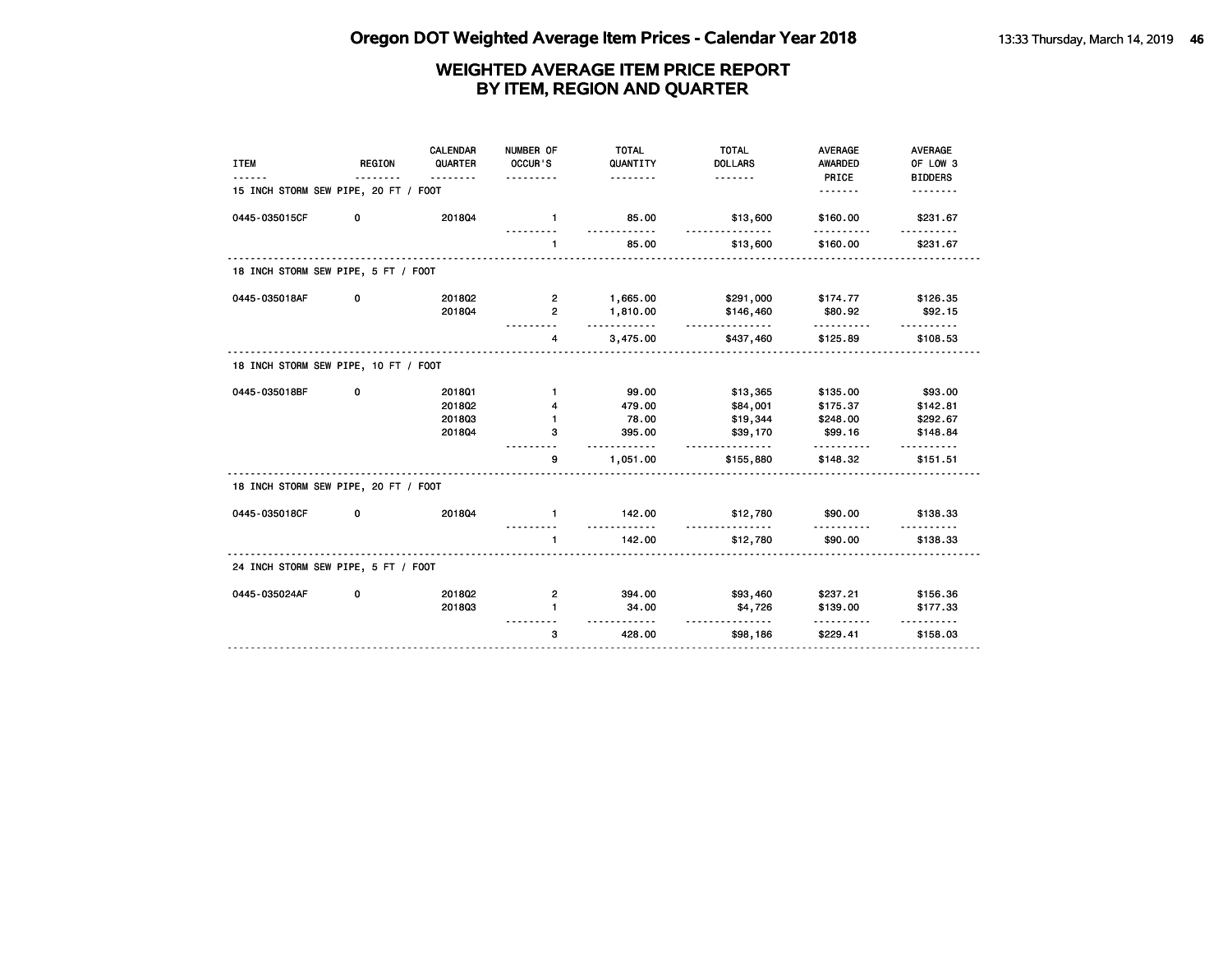|                                      |        | CALENDAR            | NUMBER OF         | <b>TOTAL</b>         | <b>TOTAL</b>               | <b>AVERAGE</b>   | <b>AVERAGE</b>             |
|--------------------------------------|--------|---------------------|-------------------|----------------------|----------------------------|------------------|----------------------------|
| <b>ITEM</b>                          | REGION | QUARTER<br><u>.</u> | OCCUR'S           | QUANTITY<br><u>.</u> | <b>DOLLARS</b><br><u>.</u> | AWARDED<br>PRICE | OF LOW 3<br><b>BIDDERS</b> |
| 24 INCH STORM SEW PIPE, 10 FT / FOOT |        |                     |                   |                      |                            |                  | <u>.</u>                   |
| 0445-035024BF                        | 0      | 2018Q2              | $\mathbf{1}$      | 157.00               | \$26,690                   | \$170.00         | \$170.00                   |
|                                      |        | 201804              | $\mathbf{1}$<br>. | 128.00<br>.          | \$16,256<br><u>.</u>       | \$127.00<br>.    | \$155.80<br>.              |
|                                      |        |                     | $\overline{2}$    | 285.00               | \$42,946                   | \$150.69         | \$163.62                   |
| 24 INCH STORM SEW PIPE, 20 FT / FOOT |        |                     |                   |                      |                            |                  |                            |
| 0445-035024CF                        | 0      | 2018Q2              | $\mathbf{1}$      | 190.00               | \$32,300                   | \$170.00         | \$170.00                   |
|                                      |        | 201803              | $\mathbf{1}$      | 120.00<br><u>.</u>   | \$56,160<br><u>.</u>       | \$468.00<br>.    | \$450.00<br><u>.</u>       |
|                                      |        |                     | $\overline{2}$    | 310.00               | \$88,460                   | \$285.35         | \$278.39                   |
| 36 INCH STORM SEW PIPE, 10 FT / FOOT |        |                     |                   |                      |                            |                  |                            |
| 0445-035036BF                        | 0      | 2018Q2              | $\mathbf{1}$      | 5.00                 | \$1,125                    | \$225.00         | \$391.67                   |
|                                      |        | 201803              | $\mathbf{1}$      | 9.00<br><u>.</u>     | \$4,365<br><u>.</u>        | \$485.00<br>.    | \$618.67                   |
|                                      |        |                     | $\overline{2}$    | 14.00                | \$5,490                    | \$392.14         | \$537.60                   |
| 42 INCH STORM SEW PIPE, 5 FT / FOOT  |        |                     |                   |                      |                            |                  |                            |
| 0445-035042AF                        | 0      | 201802              | $\mathbf{1}$      | 7.00<br>.            | \$4,445                    | \$635,00<br>.    | \$587.67                   |
|                                      |        |                     | $\blacksquare$    | 7.00                 | \$4,445                    | \$635.00         | \$587.67                   |
| 42 INCH STORM SEW P > 20 FT / FOOT   |        |                     |                   |                      |                            |                  |                            |
| 0445-035042DF                        | 0      | 201802              | $\mathbf{1}$      | 12.00<br>.           | \$2,640                    | \$220.00         | \$220.00                   |
|                                      |        |                     | 1                 | 12.00                | \$2,640                    | \$220.00         | \$220.00                   |
| 12 INCH SLTD DR PIPE, 5 FT DP / FOOT |        |                     |                   |                      |                            |                  |                            |
| 0445-040012AF                        | 0      | 201802              | $\mathbf{1}$      | 25.00<br><u>.</u>    | \$6,250<br><u>.</u>        | \$250.00         | \$250.00                   |
|                                      |        |                     | $\mathbf{1}$      | 25.00                | \$6,250                    | \$250.00         | \$250.00                   |
|                                      |        |                     |                   |                      |                            |                  |                            |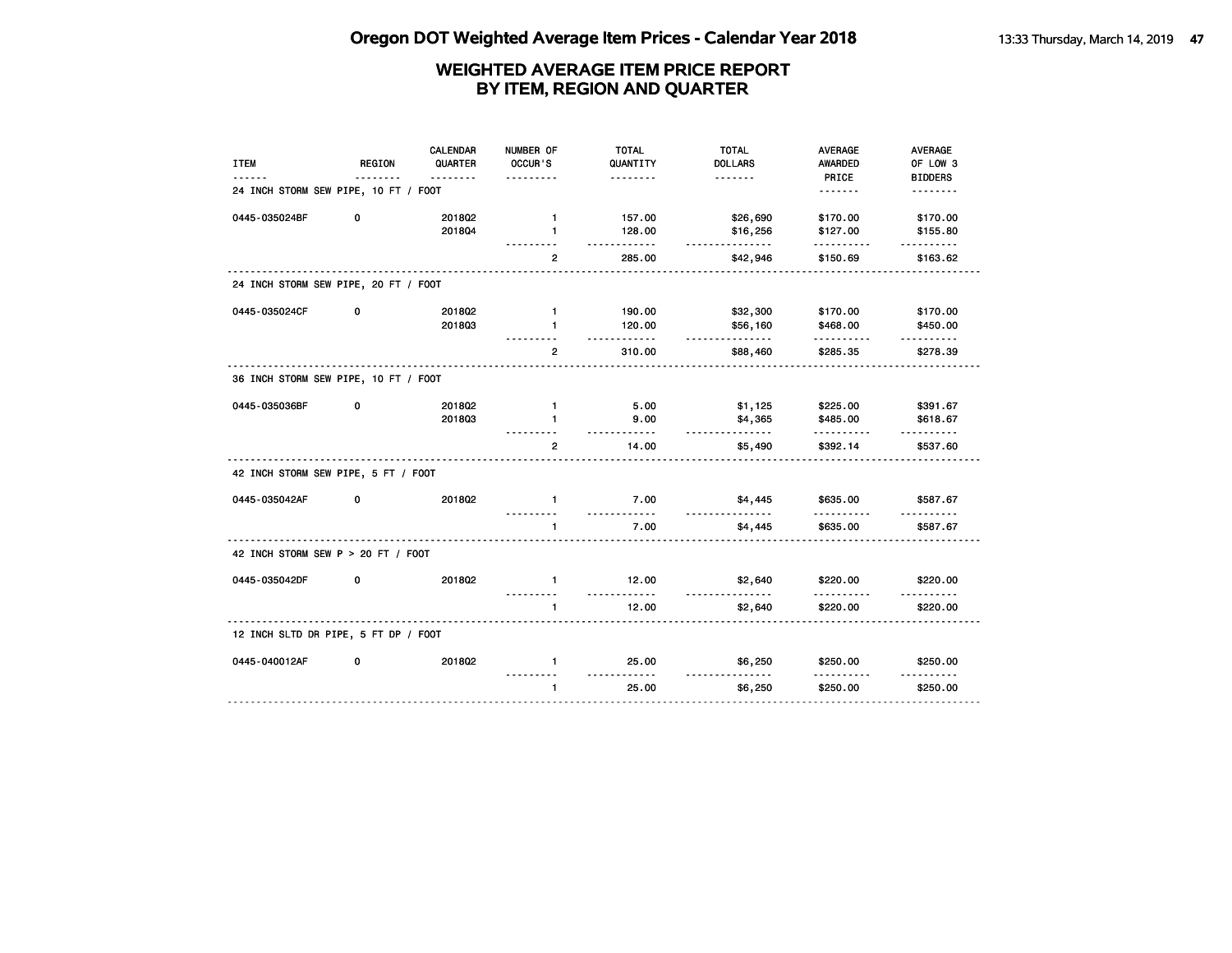| <b>ITEM</b>                         | <b>REGION</b> | <b>CALENDAR</b><br>QUARTER | NUMBER OF<br>OCCUR'S     | <b>TOTAL</b><br>QUANTITY | <b>TOTAL</b><br><b>DOLLARS</b> | <b>AVERAGE</b><br><b>AWARDED</b> | <b>AVERAGE</b><br>OF LOW 3 |
|-------------------------------------|---------------|----------------------------|--------------------------|--------------------------|--------------------------------|----------------------------------|----------------------------|
|                                     |               | <u>.</u>                   | .                        | .                        | <u>.</u>                       | PRICE                            | <b>BIDDERS</b>             |
| 3 INCH PVC PIPE, 5 FT DEPTH / FOOT  |               |                            |                          |                          |                                |                                  | .                          |
| 0445-052003AF                       | 0             | 2018Q1                     | $\mathbf{1}$             | 216.00                   | \$9,288                        | \$43.00                          | \$18.50                    |
|                                     |               | 201802                     | 1                        | 100.00<br>.              | \$4,000<br>.                   | \$40.00<br>                      | \$55.00                    |
|                                     |               |                            | $\overline{2}$           | 316.00                   | \$13,288                       | \$42.05                          | \$30.05                    |
| 8 INCH DUCT IRON PIPE, 5 FT / FOOT  |               |                            |                          |                          |                                |                                  |                            |
| 0445-060008AF                       | 0             | 2018Q1                     | $\mathbf{1}$<br><u>.</u> | 11.00<br>.               | \$1,430<br>$- - - - - -$       | \$130.00<br>.                    | \$256.67<br>.              |
|                                     |               |                            | $\mathbf{1}$             | 11.00                    | \$1,430                        | \$130.00                         | \$256.67                   |
| 12 INCH DUCT IRON PIPE, 5 FT / FOOT |               |                            |                          |                          |                                |                                  |                            |
| 0445-060012AF                       | 0             | 2018Q1                     | $\mathbf{1}$             | 112.00                   | \$12,656                       | \$113.00                         | \$97.67                    |
|                                     |               | 2018Q2                     | $\mathbf{1}$             | 555.00                   | \$168,165                      | \$303.00                         | \$188.00                   |
|                                     |               | 2018Q4                     | 5<br>.                   | 948.00<br>.              | \$122,490<br><u>.</u>          | \$129.21<br>.                    | \$124.01<br>.              |
|                                     |               |                            | $\overline{7}$           | 1,615.00                 | \$303,311                      | \$187.81                         | \$144.17                   |
| 18 INCH DUCT IRON PIPE, 5 FT / FOOT |               |                            |                          |                          |                                |                                  |                            |
| 0445-060018AF                       | 0             | 2018Q2                     | $\mathbf{1}$             | 851.00                   | \$198,283                      | \$233.00                         | \$174.00                   |
|                                     |               | 2018Q4                     | 1                        | 786.00<br>.              | \$81,744<br>.                  | \$104.00<br>.                    | \$138.13                   |
|                                     |               |                            | $\overline{2}$           | 1,637.00                 | \$280,027                      | \$171.06                         | \$156.78                   |
| 24 INCH DUCT IRON PIPE, 5 FT / FOOT |               |                            |                          |                          |                                |                                  |                            |
| 0445-060024AF                       | 0             | 201802                     | $\mathbf{1}$             | 91.00<br>.               | \$29,120                       | \$320.00<br><u>.</u>             | \$227.33<br>$- - - - - -$  |
|                                     |               |                            | $\mathbf{1}$             | 91.00                    | \$29,120                       | \$320.00                         | \$227.33                   |
| PIPE TEES, INCH / EACH              |               |                            |                          |                          |                                |                                  |                            |
| 0445-0650000E                       | 0             | 201803                     | 2                        | 2.00<br>.                | \$1,680                        | \$840.00                         | \$796.67                   |
|                                     |               |                            | $\overline{2}$           | 2.00                     | \$1,680                        | \$840.00                         | \$796.67                   |
|                                     |               |                            |                          |                          |                                |                                  |                            |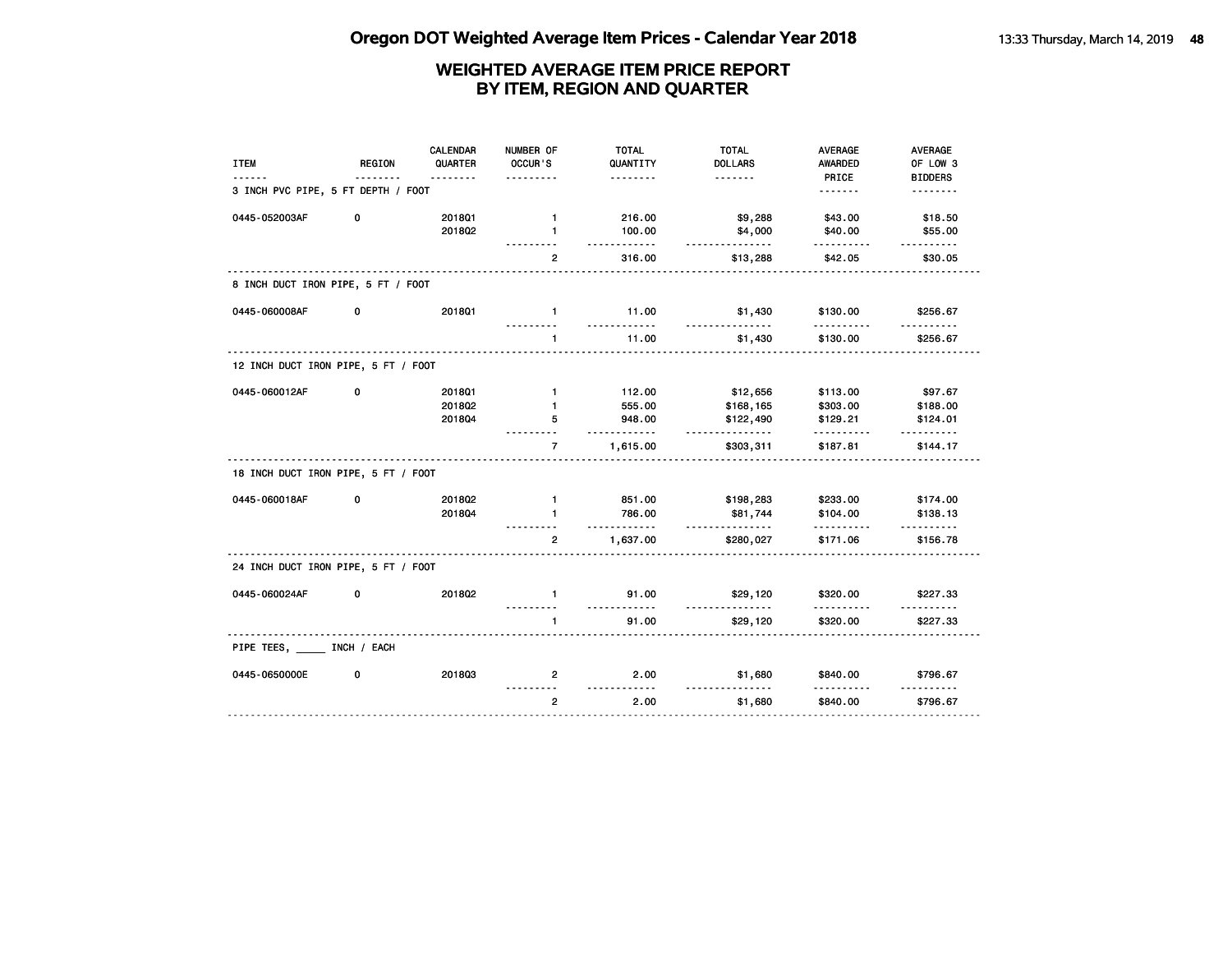| PRICE<br><b>BIDDERS</b><br><u>.</u><br>.<br><u>.</u><br>.<br>PIPE WYES,<br>INCH / EACH<br><u>.</u><br><u>.</u><br>0445-0660000E<br>2018Q2<br>0<br>2.00<br>\$1,570<br>\$785.00<br>\$785.00<br>$\overline{2}$<br>$- - - - -$<br><u>.</u><br><u>.</u><br><u>.</u><br>2.00<br>\$785.00<br>$\overline{2}$<br>\$1,570<br>\$785.00<br>SLOPED END SECTIONS, 12 INCH / EACH<br>0445-0700120E<br>0<br>201801<br>10.00<br>\$5,000<br>\$500.00<br>\$288.33<br>$\mathbf{1}$<br>2018Q2<br>\$2,850<br>5<br>21.00<br>\$135.71<br>\$312.51<br>201804<br>4.00<br>\$722<br>\$180.50<br>\$811.00<br>з<br><u>.</u><br>.<br>.<br>.<br>35.00<br>g<br>\$244.91<br>\$362.57<br>\$8,572<br>SLOPED END SECTIONS, 15 INCH / EACH<br>0445-0700150E<br>0<br>2018Q2<br>1.00<br>\$200<br>$\mathbf{1}$<br>\$200.00<br>\$200.00<br><u>.</u><br><u>.</u><br>$\frac{1}{2}$<br>.<br>.<br>1.00<br>\$200<br>\$200.00<br>\$200.00<br>$\mathbf{1}$<br>.<br>SLOPED END SECTIONS, 18 INCH / EACH<br>0445-0700180E<br>0<br>1.00<br>\$375<br>\$375.00<br>201801<br>$\mathbf{1}$<br>\$341.67<br>2018Q2<br>16.00<br>\$6,050<br>\$378.13<br>5<br>\$460.56<br>201804<br>4<br>29.00<br>\$8,180<br>\$282.07<br>\$399.63<br>CODE NOT<br>2018Q1<br>$\mathbf{1}$<br>1.00<br>\$300<br>\$300.00<br>\$523.33<br>201804<br>1.00<br>\$300<br>1<br>\$300.00<br>\$466.67<br>-----<br>.<br>12 <sub>2</sub><br>48.00<br>\$316.77<br>\$422.71<br>\$15,205<br>SLOPED END SECTIONS, 24 INCH / EACH<br>\$1,900<br>0445-0700240E<br>0<br>2018Q2<br>6.00<br>\$316.67<br>\$522.78<br>з<br>3.00<br>2018Q4<br>2<br>\$350<br>\$116.67<br>\$246.54<br>CODE NOT<br>201801<br>$\mathbf{1}$<br>2.00<br>\$800<br>\$400.00<br>\$591.67<br>$- - - - -$<br>11.00<br>6<br>\$277.27<br>\$459.96<br>\$3,050 | <b>ITEM</b> | <b>REGION</b> | <b>CALENDAR</b><br>QUARTER | NUMBER OF<br>OCCUR'S | <b>TOTAL</b><br>QUANTITY | <b>TOTAL</b><br><b>DOLLARS</b> | <b>AVERAGE</b><br><b>AWARDED</b> | AVERAGE<br>OF LOW 3 |
|-------------------------------------------------------------------------------------------------------------------------------------------------------------------------------------------------------------------------------------------------------------------------------------------------------------------------------------------------------------------------------------------------------------------------------------------------------------------------------------------------------------------------------------------------------------------------------------------------------------------------------------------------------------------------------------------------------------------------------------------------------------------------------------------------------------------------------------------------------------------------------------------------------------------------------------------------------------------------------------------------------------------------------------------------------------------------------------------------------------------------------------------------------------------------------------------------------------------------------------------------------------------------------------------------------------------------------------------------------------------------------------------------------------------------------------------------------------------------------------------------------------------------------------------------------------------------------------------------------------------------------------------------------------------------------------------------------------------------|-------------|---------------|----------------------------|----------------------|--------------------------|--------------------------------|----------------------------------|---------------------|
|                                                                                                                                                                                                                                                                                                                                                                                                                                                                                                                                                                                                                                                                                                                                                                                                                                                                                                                                                                                                                                                                                                                                                                                                                                                                                                                                                                                                                                                                                                                                                                                                                                                                                                                         |             |               |                            |                      |                          |                                |                                  |                     |
|                                                                                                                                                                                                                                                                                                                                                                                                                                                                                                                                                                                                                                                                                                                                                                                                                                                                                                                                                                                                                                                                                                                                                                                                                                                                                                                                                                                                                                                                                                                                                                                                                                                                                                                         |             |               |                            |                      |                          |                                |                                  |                     |
|                                                                                                                                                                                                                                                                                                                                                                                                                                                                                                                                                                                                                                                                                                                                                                                                                                                                                                                                                                                                                                                                                                                                                                                                                                                                                                                                                                                                                                                                                                                                                                                                                                                                                                                         |             |               |                            |                      |                          |                                |                                  |                     |
|                                                                                                                                                                                                                                                                                                                                                                                                                                                                                                                                                                                                                                                                                                                                                                                                                                                                                                                                                                                                                                                                                                                                                                                                                                                                                                                                                                                                                                                                                                                                                                                                                                                                                                                         |             |               |                            |                      |                          |                                |                                  |                     |
|                                                                                                                                                                                                                                                                                                                                                                                                                                                                                                                                                                                                                                                                                                                                                                                                                                                                                                                                                                                                                                                                                                                                                                                                                                                                                                                                                                                                                                                                                                                                                                                                                                                                                                                         |             |               |                            |                      |                          |                                |                                  |                     |
|                                                                                                                                                                                                                                                                                                                                                                                                                                                                                                                                                                                                                                                                                                                                                                                                                                                                                                                                                                                                                                                                                                                                                                                                                                                                                                                                                                                                                                                                                                                                                                                                                                                                                                                         |             |               |                            |                      |                          |                                |                                  |                     |
|                                                                                                                                                                                                                                                                                                                                                                                                                                                                                                                                                                                                                                                                                                                                                                                                                                                                                                                                                                                                                                                                                                                                                                                                                                                                                                                                                                                                                                                                                                                                                                                                                                                                                                                         |             |               |                            |                      |                          |                                |                                  |                     |
|                                                                                                                                                                                                                                                                                                                                                                                                                                                                                                                                                                                                                                                                                                                                                                                                                                                                                                                                                                                                                                                                                                                                                                                                                                                                                                                                                                                                                                                                                                                                                                                                                                                                                                                         |             |               |                            |                      |                          |                                |                                  |                     |
|                                                                                                                                                                                                                                                                                                                                                                                                                                                                                                                                                                                                                                                                                                                                                                                                                                                                                                                                                                                                                                                                                                                                                                                                                                                                                                                                                                                                                                                                                                                                                                                                                                                                                                                         |             |               |                            |                      |                          |                                |                                  |                     |
|                                                                                                                                                                                                                                                                                                                                                                                                                                                                                                                                                                                                                                                                                                                                                                                                                                                                                                                                                                                                                                                                                                                                                                                                                                                                                                                                                                                                                                                                                                                                                                                                                                                                                                                         |             |               |                            |                      |                          |                                |                                  |                     |
|                                                                                                                                                                                                                                                                                                                                                                                                                                                                                                                                                                                                                                                                                                                                                                                                                                                                                                                                                                                                                                                                                                                                                                                                                                                                                                                                                                                                                                                                                                                                                                                                                                                                                                                         |             |               |                            |                      |                          |                                |                                  |                     |
|                                                                                                                                                                                                                                                                                                                                                                                                                                                                                                                                                                                                                                                                                                                                                                                                                                                                                                                                                                                                                                                                                                                                                                                                                                                                                                                                                                                                                                                                                                                                                                                                                                                                                                                         |             |               |                            |                      |                          |                                |                                  |                     |
|                                                                                                                                                                                                                                                                                                                                                                                                                                                                                                                                                                                                                                                                                                                                                                                                                                                                                                                                                                                                                                                                                                                                                                                                                                                                                                                                                                                                                                                                                                                                                                                                                                                                                                                         |             |               |                            |                      |                          |                                |                                  |                     |
|                                                                                                                                                                                                                                                                                                                                                                                                                                                                                                                                                                                                                                                                                                                                                                                                                                                                                                                                                                                                                                                                                                                                                                                                                                                                                                                                                                                                                                                                                                                                                                                                                                                                                                                         |             |               |                            |                      |                          |                                |                                  |                     |
|                                                                                                                                                                                                                                                                                                                                                                                                                                                                                                                                                                                                                                                                                                                                                                                                                                                                                                                                                                                                                                                                                                                                                                                                                                                                                                                                                                                                                                                                                                                                                                                                                                                                                                                         |             |               |                            |                      |                          |                                |                                  |                     |
|                                                                                                                                                                                                                                                                                                                                                                                                                                                                                                                                                                                                                                                                                                                                                                                                                                                                                                                                                                                                                                                                                                                                                                                                                                                                                                                                                                                                                                                                                                                                                                                                                                                                                                                         |             |               |                            |                      |                          |                                |                                  |                     |
|                                                                                                                                                                                                                                                                                                                                                                                                                                                                                                                                                                                                                                                                                                                                                                                                                                                                                                                                                                                                                                                                                                                                                                                                                                                                                                                                                                                                                                                                                                                                                                                                                                                                                                                         |             |               |                            |                      |                          |                                |                                  |                     |
|                                                                                                                                                                                                                                                                                                                                                                                                                                                                                                                                                                                                                                                                                                                                                                                                                                                                                                                                                                                                                                                                                                                                                                                                                                                                                                                                                                                                                                                                                                                                                                                                                                                                                                                         |             |               |                            |                      |                          |                                |                                  |                     |
|                                                                                                                                                                                                                                                                                                                                                                                                                                                                                                                                                                                                                                                                                                                                                                                                                                                                                                                                                                                                                                                                                                                                                                                                                                                                                                                                                                                                                                                                                                                                                                                                                                                                                                                         |             |               |                            |                      |                          |                                |                                  |                     |
|                                                                                                                                                                                                                                                                                                                                                                                                                                                                                                                                                                                                                                                                                                                                                                                                                                                                                                                                                                                                                                                                                                                                                                                                                                                                                                                                                                                                                                                                                                                                                                                                                                                                                                                         |             |               |                            |                      |                          |                                |                                  |                     |
|                                                                                                                                                                                                                                                                                                                                                                                                                                                                                                                                                                                                                                                                                                                                                                                                                                                                                                                                                                                                                                                                                                                                                                                                                                                                                                                                                                                                                                                                                                                                                                                                                                                                                                                         |             |               |                            |                      |                          |                                |                                  |                     |
|                                                                                                                                                                                                                                                                                                                                                                                                                                                                                                                                                                                                                                                                                                                                                                                                                                                                                                                                                                                                                                                                                                                                                                                                                                                                                                                                                                                                                                                                                                                                                                                                                                                                                                                         |             |               |                            |                      |                          |                                |                                  |                     |
|                                                                                                                                                                                                                                                                                                                                                                                                                                                                                                                                                                                                                                                                                                                                                                                                                                                                                                                                                                                                                                                                                                                                                                                                                                                                                                                                                                                                                                                                                                                                                                                                                                                                                                                         |             |               |                            |                      |                          |                                |                                  |                     |
|                                                                                                                                                                                                                                                                                                                                                                                                                                                                                                                                                                                                                                                                                                                                                                                                                                                                                                                                                                                                                                                                                                                                                                                                                                                                                                                                                                                                                                                                                                                                                                                                                                                                                                                         |             |               |                            |                      |                          |                                |                                  |                     |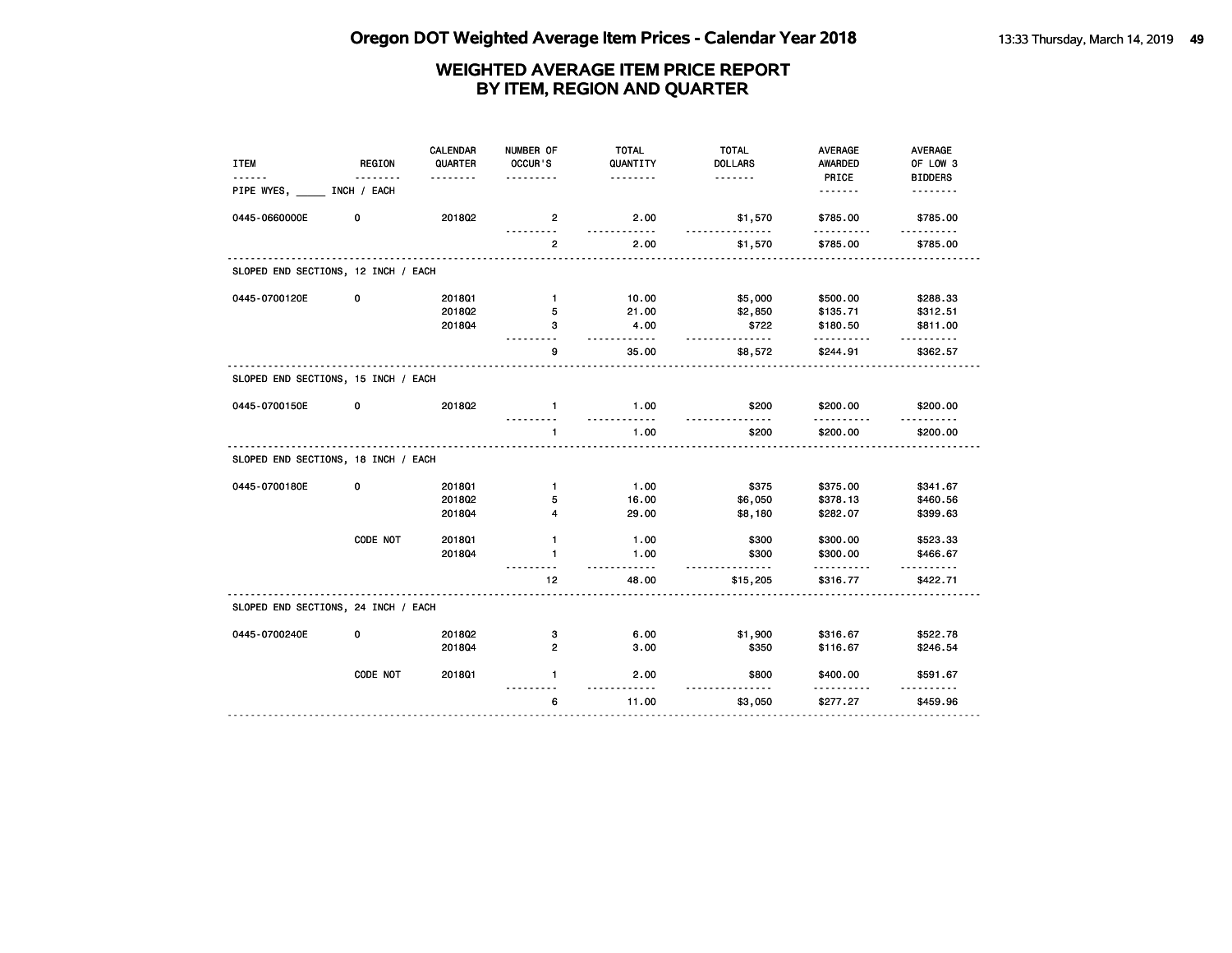| <b>ITEM</b>                         | <b>REGION</b> | CALENDAR<br>QUARTER<br>. <b>.</b> | NUMBER OF<br>OCCUR'S<br>$- - - -$ | <b>TOTAL</b><br>QUANTITY<br>. | <b>TOTAL</b><br><b>DOLLARS</b> | <b>AVERAGE</b><br><b>AWARDED</b><br>PRICE | <b>AVERAGE</b><br>OF LOW 3<br><b>BIDDERS</b> |
|-------------------------------------|---------------|-----------------------------------|-----------------------------------|-------------------------------|--------------------------------|-------------------------------------------|----------------------------------------------|
| SLOPED END SECTIONS, 36 INCH / EACH |               |                                   |                                   |                               |                                | <u>.</u>                                  | <u>.</u>                                     |
| 0445-0700360E                       | 0             | 201801<br>201804                  | $\mathbf{1}$<br>$\mathbf{1}$      | 2.00<br>1.00<br>.             | \$900<br>\$380<br>.            | \$450.00<br>\$380.00<br><u>.</u>          | \$219.46<br>\$1,681.67<br>. <u>.</u>         |
|                                     |               |                                   | $\overline{2}$                    | 3.00                          | \$1,280                        | \$426.67                                  | \$706.86                                     |
| SLOPED END SECTIONS, 42 INCH / EACH |               |                                   |                                   |                               |                                |                                           |                                              |
| 0445-0700420E                       | 0             | 201802                            | $\mathbf{1}$                      | 1.00                          | \$500                          | \$500.00                                  | \$500.00                                     |
|                                     |               |                                   | $\mathbf{1}$                      | 1.00                          | \$500                          | \$500.00                                  | \$500.00                                     |
| SLOPED END SECTIONS, 72 INCH / EACH |               |                                   |                                   |                               |                                |                                           |                                              |
| 0445-0700700E                       | 0             | 201803                            | $\mathbf{1}$                      | 1.00<br><u>.</u>              | \$12,500<br>$- - - -$          | \$12,500.00<br><u>.</u>                   | \$10,833.33<br><u>.</u>                      |
|                                     |               |                                   |                                   | 1.00                          | \$12,500                       | \$12,500.00                               | \$10,833.33                                  |
| SAFETY END SECTIONS, 48 INCH / EACH |               |                                   |                                   |                               |                                |                                           |                                              |
| 0445-0720480E                       | CODE NOT      | <b>2018Q1</b>                     | $\mathbf{1}$                      | 1.00                          | \$3,500                        | \$3,500.00                                | \$2,866.67                                   |
|                                     |               |                                   | $\mathbf{1}$                      | 1.00                          | \$3,500                        | \$3,500.00                                | \$2,866.67                                   |
| CONCRETE PIPE ANCHORS / EACH        |               |                                   |                                   |                               |                                |                                           |                                              |
| 0445-0735010E                       | 0             | <b>2018Q1</b><br>201804           | $\mathbf{1}$<br>$\overline{2}$    | 2.00<br>3.00                  | \$1,400<br>\$3,800             | \$700.00<br>\$1,266.67                    | \$466.67<br>\$1,425.00                       |
|                                     |               |                                   | .                                 | <u></u>                       | .                              | <u>.</u>                                  | <u>.</u>                                     |
|                                     |               |                                   | 3                                 | 5.00                          | \$5,200                        | \$1,040.00                                | \$1,041.67                                   |
| CONCRETE CLOSURE COLLARS / EACH     |               |                                   |                                   |                               |                                |                                           |                                              |
| 0445-0735020E                       | 0             | 201804                            | $\mathbf{1}$                      | 15.00                         | \$14,700                       | \$980.00                                  | \$608.33                                     |
|                                     |               |                                   | $\mathbf{1}$                      | 15.00                         | \$14,700                       | \$980.00                                  | \$608.33                                     |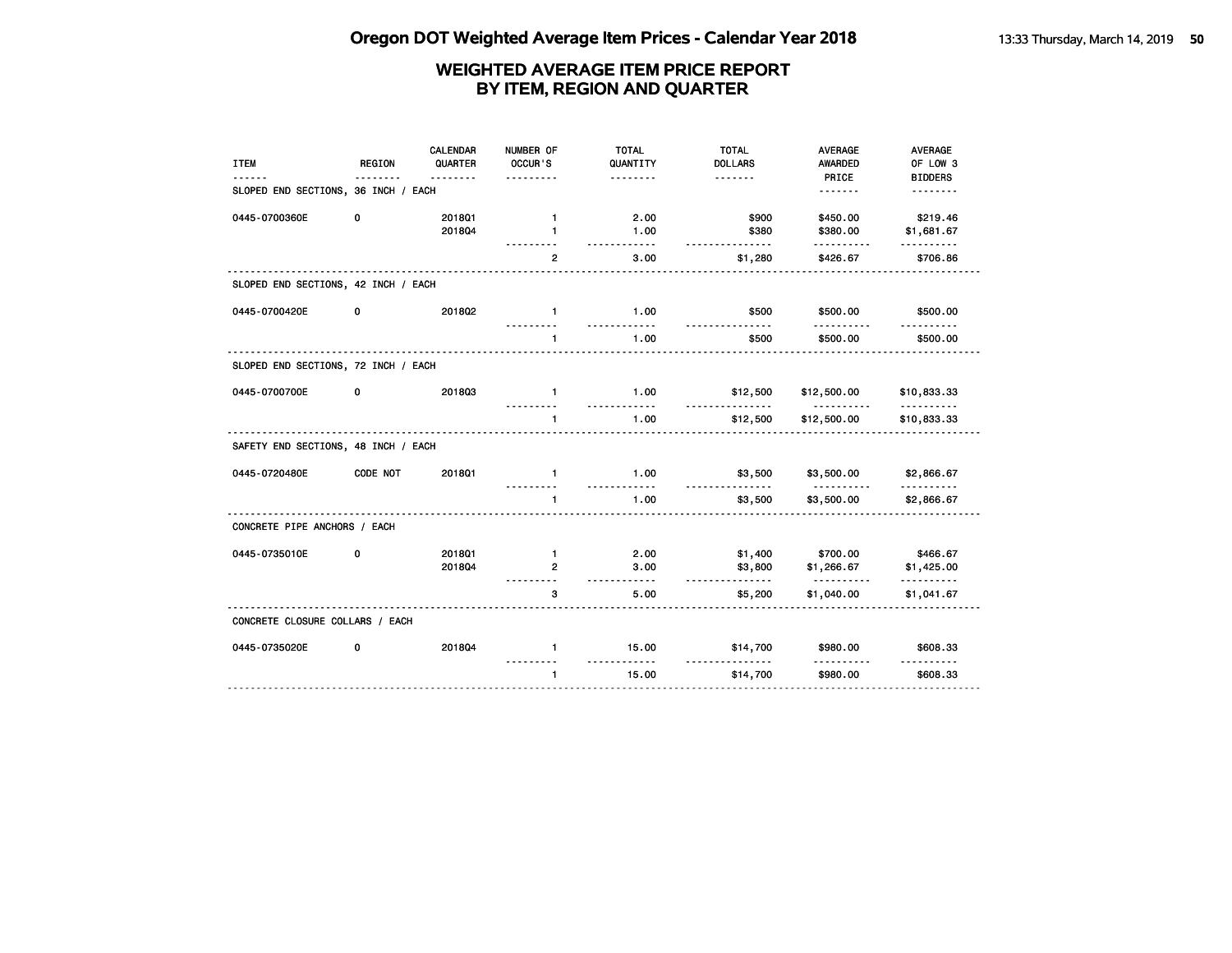| <b>ITEM</b>                                 | <b>REGION</b>                              | <b>CALENDAR</b><br>QUARTER<br>$- - - - - - -$ | NUMBER OF<br>OCCUR'S | <b>TOTAL</b><br>QUANTITY<br>. | <b>TOTAL</b><br><b>DOLLARS</b><br>. | <b>AVERAGE</b><br><b>AWARDED</b><br>PRICE | AVERAGE<br>OF LOW 3<br><b>BIDDERS</b> |
|---------------------------------------------|--------------------------------------------|-----------------------------------------------|----------------------|-------------------------------|-------------------------------------|-------------------------------------------|---------------------------------------|
| CONCRETE IN BLOCKS / CUYD                   |                                            |                                               |                      |                               |                                     | <u>.</u>                                  | .                                     |
| 0445-0735030K                               | 0                                          | 201802                                        | $\mathbf{1}$         | 41.00                         | \$41,000                            | \$1,000.00                                | \$546.67                              |
|                                             |                                            | 201803                                        | $\mathbf{1}$         | 3.00<br><u>.</u>              | \$3,795<br>.                        | \$1,265.00<br><u>.</u>                    | \$1,388.33<br>.                       |
|                                             |                                            |                                               | 2                    | 44.00                         | \$44,795                            | \$1,018.07                                | \$604.05                              |
| TRENCH DRAIN, TYPE 1 / FOOT                 |                                            |                                               |                      |                               |                                     |                                           |                                       |
| 0446-0100000F                               | 0                                          | 2018Q4                                        | $\blacksquare$       | 1,060.00                      | \$160,060                           | \$151.00                                  | \$127.00                              |
|                                             |                                            |                                               | $\mathbf{1}$         | 1,060.00                      | \$160,060                           | \$151.00                                  | \$127.00                              |
| TRENCH DRAIN, TYPE 2 / FOOT                 |                                            |                                               |                      |                               |                                     |                                           |                                       |
| 0446-0101000F                               | 0                                          | 201804                                        | $\blacksquare$       | 68.00                         | \$21,080                            | \$310.00                                  | \$193.67                              |
|                                             |                                            |                                               | $\mathbf{1}$         | 68.00                         | \$21,080                            | \$310.00                                  | \$193.67                              |
|                                             | INCH X ___ INCH STR PLATE PIPE ARCH / FOOT |                                               |                      |                               |                                     |                                           |                                       |
| 0450-0110000F                               | 0                                          | 201803                                        | $\mathbf{1}$         | 107.00<br><u>.</u>            | \$60,562<br><u>.</u>                | \$566.00                                  | \$475.84                              |
|                                             |                                            |                                               | $\mathbf{1}$         | 107.00                        | \$60,562                            | \$566.00                                  | \$475.84                              |
| STRC PLATE CONC FOOTINGS & HEADWALLS / CUYD |                                            |                                               |                      |                               |                                     |                                           |                                       |
| 0450-0190000K                               | 0                                          | 201803                                        | $\mathbf{1}$         | 24.00<br><u>.</u>             | \$24,000<br>-----------             | \$1,000.00                                | \$791.34                              |
|                                             |                                            |                                               | $\mathbf{1}$         | 24.00                         | \$24,000                            | \$1,000.00                                | \$791.34                              |
| PAVED CULVERT END SLOPES / SQFT             |                                            |                                               |                      |                               |                                     |                                           |                                       |
| 0460-0100000J                               | 0                                          | 201801                                        | $\mathbf{1}$         | 78.00                         | \$3,900                             | \$50.00                                   | \$39.33                               |
|                                             |                                            | 201802                                        | 1                    | 177.00                        | \$7,080                             | \$40.00                                   | \$41.67                               |
|                                             |                                            | 201803                                        | $\mathbf{1}$         | 55.00                         | \$11,000                            | \$200.00                                  | \$88.67                               |
|                                             |                                            | 2018Q4                                        | 8                    | 690.00                        | \$20,327                            | \$29.46                                   | \$40.48                               |
|                                             | CODE NOT                                   | 2018Q4                                        | $\mathbf{1}$         | 64.00                         | \$1,920                             | \$30.00                                   | \$43.33                               |
|                                             |                                            |                                               | 12 <sub>2</sub>      | 1,064.00                      | \$44,227                            | \$41.57                                   | \$43.25                               |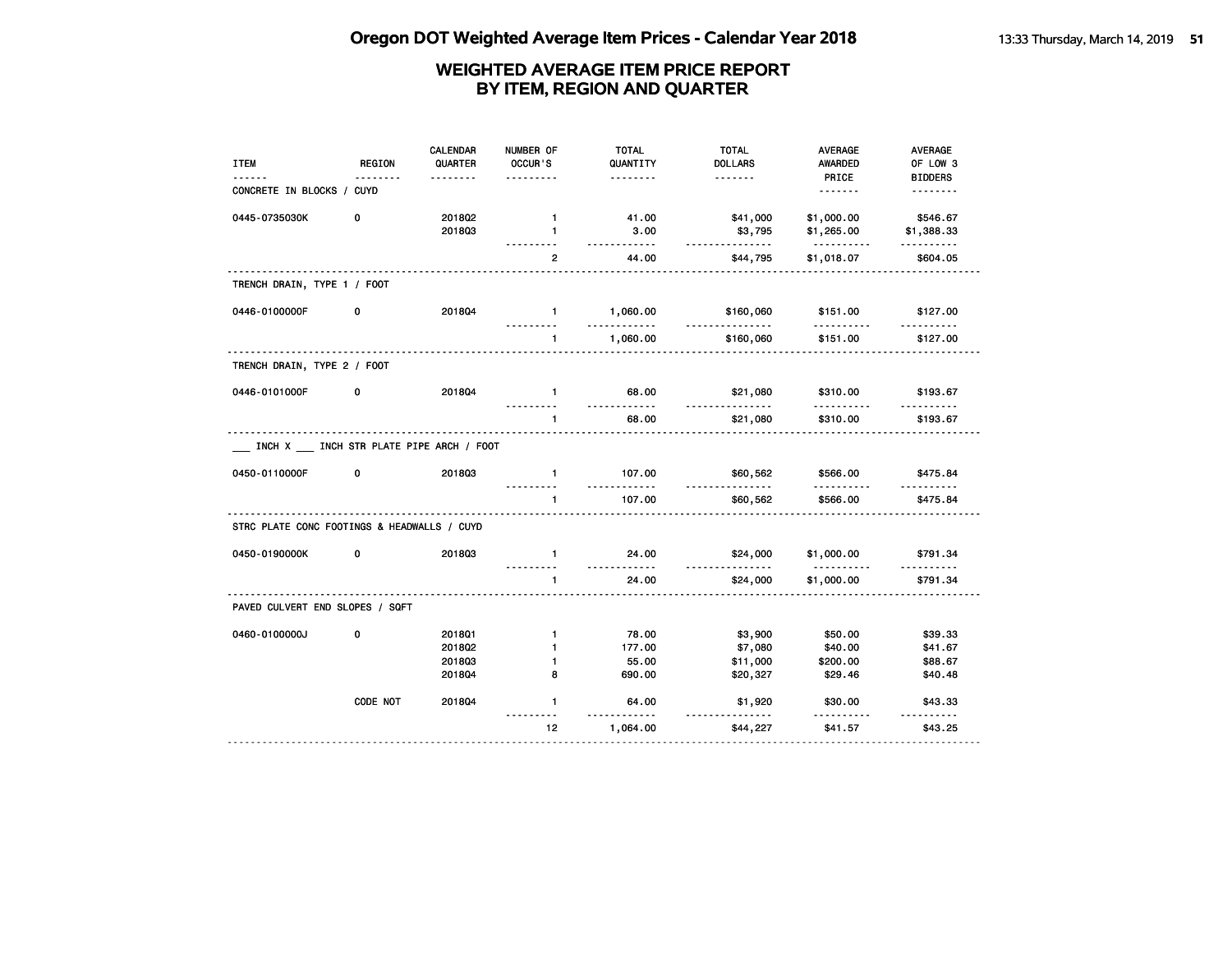|                                      |               | CALENDAR | NUMBER OF      | <b>TOTAL</b>                     | <b>TOTAL</b>   | <b>AVERAGE</b>         | AVERAGE                 |
|--------------------------------------|---------------|----------|----------------|----------------------------------|----------------|------------------------|-------------------------|
| <b>ITEM</b>                          | <b>REGION</b> | QUARTER  | OCCUR'S        | QUANTITY                         | <b>DOLLARS</b> | <b>AWARDED</b>         | OF LOW 3                |
|                                      |               |          |                | .                                | .              | PRICE                  | <b>BIDDERS</b>          |
| CONCRETE STORM SEWER MANHOLES /      |               | EACH     |                |                                  |                | <u>.</u>               |                         |
| 0470-0101000E                        | 0             | 2018Q1   | $\mathbf{1}$   | 1.00                             | \$5,000        | \$5,000.00             | \$4,400.00              |
|                                      |               | 2018Q2   | 4              | 6.00                             | \$22,100       | \$3,683.33             | \$4,921.64              |
|                                      |               | 201803   | 1              | 10.00                            | \$66,800       | \$6,680.00             | \$5,626.67              |
|                                      |               | 201804   | $\overline{7}$ | 21.00<br>- - - -                 | \$83,800<br>.  | \$3,990.48<br><u>.</u> | \$4,640.71<br>.         |
|                                      |               |          | 13             | 38.00                            | \$177,700      | \$4,676.32             | \$4,938.20              |
| CONCRETE MANHOLES, WITH INLET / EACH |               |          |                |                                  |                |                        |                         |
| 0470-0103000E                        | 0             | 2018Q2   | з              | 8.00                             | \$46,800       | \$5,850.00             | \$7,544.64              |
|                                      |               | 201804   | 4              | 16.00<br>.                       | \$67,360<br>.  | \$4,210.00<br>.        | \$5,181.67<br>.         |
|                                      |               |          | $\overline{7}$ | 24.00                            | \$114,160      | \$4,756.67             | \$5,969.33              |
| CONC MH STORM SEW POLLN CTL / EACH   |               |          |                |                                  |                |                        |                         |
| 0470-0104000E                        | 0             | 201804   | $\mathbf{1}$   | 1.00<br>$\overline{\phantom{a}}$ | \$10,000       | \$10,000.00            | \$8,666.67              |
|                                      |               |          | $\mathbf{1}$   | 1.00                             | \$10,000       | \$10,000.00            | \$8,666.67              |
| CONCRETE MANHOLES, SHALLOW / EACH    |               |          |                |                                  |                |                        |                         |
| 0470-0105000E                        | 0             | 201802   | $\mathbf{1}$   | 12.00                            | \$69,600       | \$5,800.00             | \$5,766.67              |
|                                      |               | 201803   | $\mathbf{1}$   | 2.00                             | \$8,000        | \$4,000.00             | \$5,515.00              |
|                                      |               | 201804   | $\mathbf{2}$   | 8.00<br>-----                    | \$23,300<br>.  | \$2,912.50<br><u>.</u> | \$4,055.83<br>.         |
|                                      |               |          | 4              | 22.00                            | \$100,900      | \$4,586.36             | \$5,121.67              |
| CONC MANHOLES, LARGE PCAST / EACH    |               |          |                |                                  |                |                        |                         |
| 0470-0106000E                        | 0             | 2018Q2   | 4              | 11.00                            | \$79,600       | \$7,236.36             | \$11,631.17             |
|                                      |               | 201804   | з              | 3.00                             | \$19,800       | \$6,600.00             | \$9,300.00              |
|                                      | CODE NOT      | 201804   | $\mathbf{1}$   | 1.00                             | \$8,890        | \$8,890.00<br><u>.</u> | \$10,130.00<br><u>.</u> |
|                                      |               |          | 8              | 15.00                            | \$108,290      | \$7,219.33             | \$11,064.86             |
|                                      |               |          |                |                                  |                |                        |                         |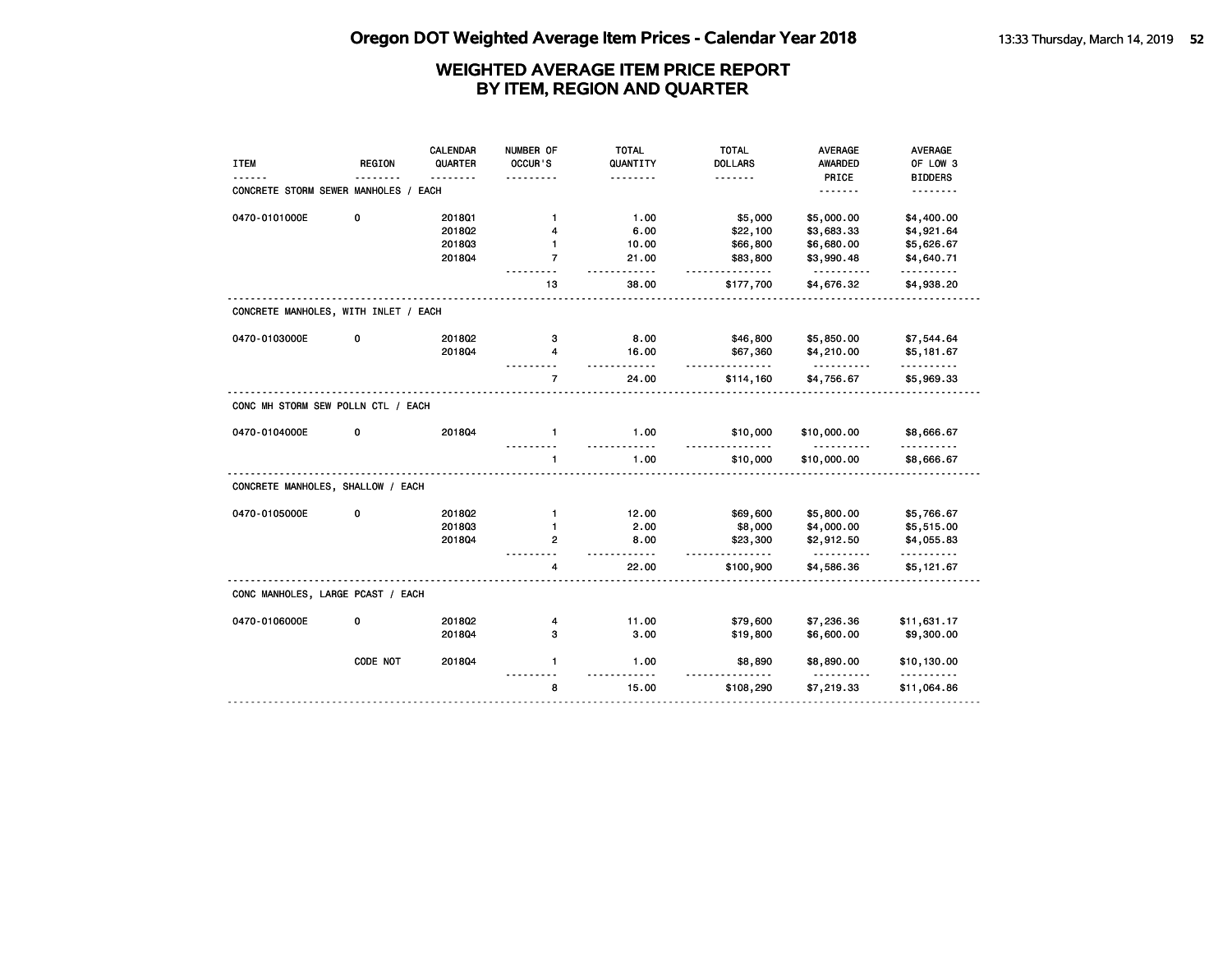| <b>ITEM</b>                         | <b>REGION</b> | CALENDAR<br>QUARTER | NUMBER OF<br>OCCUR'S | <b>TOTAL</b><br>QUANTITY | <b>TOTAL</b><br><b>DOLLARS</b> | <b>AVERAGE</b><br>AWARDED | AVERAGE<br>OF LOW 3      |
|-------------------------------------|---------------|---------------------|----------------------|--------------------------|--------------------------------|---------------------------|--------------------------|
| CONC MH DROP TYPE, LARGE / EACH     |               |                     |                      | .                        | <u>.</u>                       | PRICE<br><u>.</u>         | <b>BIDDERS</b>           |
| 0470-0108000E                       | 0             | 201802              | $\mathbf{1}$         | 2.00<br>.                | \$86,000<br>$- - -$            | \$43,000.00<br><u>.</u>   | \$43,000.00<br><u>.</u>  |
|                                     |               |                     | 1                    | 2.00                     | \$86,000                       | \$43,000.00               | \$43,000.00              |
| CONC MANHOLES, SEDIMENTATION / EACH |               |                     |                      |                          |                                |                           |                          |
| 0470-0113000E                       | 0             | 2018Q1              | $\mathbf{1}$         | 1.00                     | \$4,850                        | \$4,850.00                | \$5,200.00               |
|                                     |               | 201804              | $\mathbf{1}$         | 17.00<br>$- - - - -$     | \$170,000<br>------            | \$10,000.00<br><u>.</u>   | \$8,537.81<br>. <b>.</b> |
|                                     |               |                     | $\overline{2}$       | 18.00                    | \$174,850                      | \$9,713.89                | \$8,352.38               |
| CONC MH W/ INLET, LARGE / EACH      |               |                     |                      |                          |                                |                           |                          |
| 0470-0118000E                       | 0             | 2018Q2              | $\mathbf{1}$         | 1.00                     | \$6,200                        | \$6,200.00                | \$6,200.00               |
|                                     |               | 201804              | $\mathbf{1}$         | 1.00                     | \$10,000<br><u>.</u>           | \$10,000.00               | \$11,333.33              |
|                                     |               |                     | $\overline{2}$       | 2.00                     | \$16,200                       | \$8,100.00                | \$8,766.67               |
| CONCRETE INLETS, TYPE B / EACH      |               |                     |                      |                          |                                |                           |                          |
| 0470-0301000E                       | 0             | 201802              | $\mathbf{1}$         | 9.00                     | \$20,700                       | \$2,300.00                | \$2,300.00               |
|                                     |               |                     | 1                    | 9.00                     | \$20,700                       | \$2,300.00                | \$2,300.00               |
| CONCRETE INLETS, TYPE B-SL / EACH   |               |                     |                      |                          |                                |                           |                          |
| 0470-0303000E                       | 0             | 2018Q2              | $\mathbf{1}$         | 1.00<br>-----            | \$2,700                        | \$2,700.00                | \$2,700.00               |
|                                     |               |                     | $\mathbf{1}$         | 1.00                     | \$2,700                        | \$2,700.00                | \$2,700.00               |
| CONCRETE INLETS, TYPE CG-1 / EACH   |               |                     |                      |                          |                                |                           |                          |
| 0470-0304000E                       | 0             | 2018Q2              | $\mathbf{1}$         | 11.00                    | \$27,500                       | \$2,500.00                | \$2,500.00               |
|                                     |               | 201803              | 1                    | 2.00                     | \$9,000                        | \$4,500.00                | \$3,000.00               |
|                                     |               |                     | $\overline{2}$       | - - - - -<br>13.00       | <u>.</u><br>\$36,500           | \$2,807.69                | .<br>\$2,576.92          |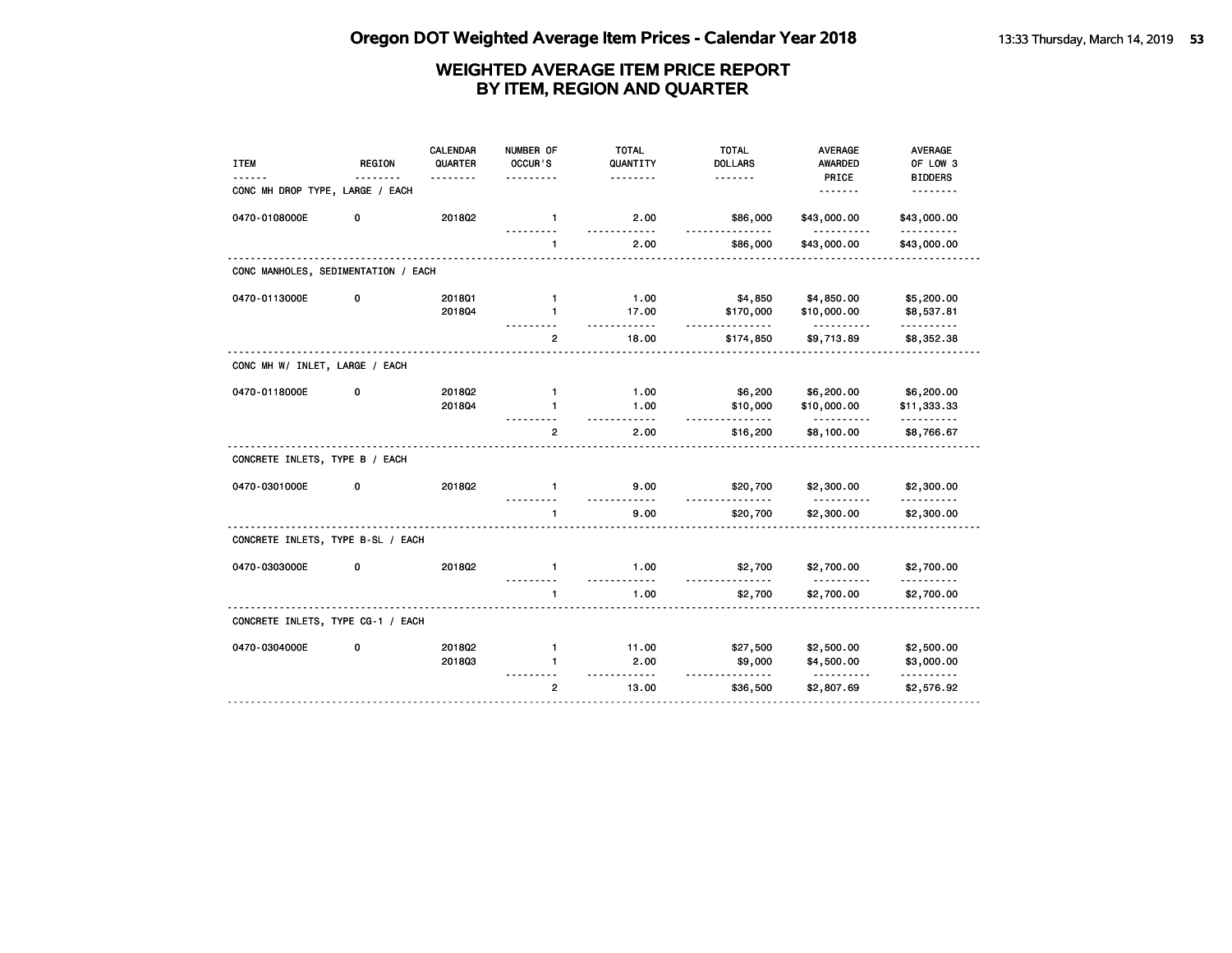| <b>ITEM</b>                        | <b>REGION</b> | CALENDAR<br>QUARTER | NUMBER OF<br>OCCUR'S | <b>TOTAL</b><br>QUANTITY<br>. | <b>TOTAL</b><br><b>DOLLARS</b><br>. | <b>AVERAGE</b><br><b>AWARDED</b><br>PRICE | AVERAGE<br>OF LOW 3<br><b>BIDDERS</b>   |
|------------------------------------|---------------|---------------------|----------------------|-------------------------------|-------------------------------------|-------------------------------------------|-----------------------------------------|
| CONC INLETS, TYPE CG-1 (MOD / EACH |               |                     |                      |                               |                                     | .                                         |                                         |
| 0470-0305000E                      | 0             | 2018Q2              | $\mathbf{1}$         | 2.00                          | \$2,376                             | \$1,188.00                                | \$1,979.33                              |
|                                    |               |                     | $\mathbf{1}$         | 2.00                          | \$2,376                             | \$1,188.00                                | \$1,979.33                              |
| CONCRETE INLETS, TYPE CG-2 / EACH  |               |                     |                      |                               |                                     |                                           |                                         |
| 0470-0307000E                      | 0             | 2018Q2              | $\mathbf{1}$         | 31.00                         | \$62,000                            | \$2,000.00                                | \$2,500.00                              |
|                                    |               | 201804              | 4                    | 48.00<br>.                    | \$118,850<br>.                      | \$2,476.04                                | \$3,162.77<br><u> - - - - - - - - -</u> |
|                                    |               |                     | 5                    | 79.00                         | \$180,850                           | \$2,289.24                                | \$2,902.70                              |
| CONCRETE INLETS, TYPE CG-3 / EACH  |               |                     |                      |                               |                                     |                                           |                                         |
| 0470-0309000E                      | 0             | 2018Q1              | 2                    | 32.00                         | \$31,000                            | \$968.75                                  | \$1,885.42                              |
|                                    |               | 2018Q2              |                      | 13.00                         | \$26,000                            | \$2,000.00                                | \$2,300.00                              |
|                                    |               | 201803              | 1                    | 1.00                          | \$2,755                             | \$2,755.00                                | \$2,251.67                              |
|                                    |               | 201804              | $\mathbf{2}$         | 54.00<br>$- - - -$            | \$171,600<br><u>.</u>               | \$3,177.78<br><u>.</u>                    | \$2,738.27<br><u>.</u>                  |
|                                    |               |                     | 6                    | 100.00                        | \$231,355                           | \$2,313.55                                | \$2,403.52                              |
| CONC INLETS, TYPE CG-3 (MOD / EACH |               |                     |                      |                               |                                     |                                           |                                         |
| 0470-0310000E                      | 0             | 2018Q1              | $\mathbf{1}$         | 15.00                         | \$14,250                            | \$950.00                                  | \$766.67                                |
|                                    |               |                     | $\mathbf{1}$         | 15.00                         | \$14,250                            | \$950.00                                  | \$766.67                                |
| CONCRETE INLETS, TYPE D / EACH     |               |                     |                      |                               |                                     |                                           |                                         |
| 0470-0311000E                      | 0             | 2018Q2              | 6                    | 8.00                          | \$15,050                            | \$1,881.25                                | \$2,684.47                              |
|                                    |               | 201803              | $\mathbf{1}$         | 1.00                          | \$4,000                             | \$4,000.00                                | \$3,887.00                              |
|                                    |               | 201804              | з                    | 4.00                          | \$8,170                             | \$2,042.50                                | \$2,436.39<br>---------                 |
|                                    |               |                     | 10                   | 13.00                         | \$27,220                            | \$2,093.85                                | \$2,700.64                              |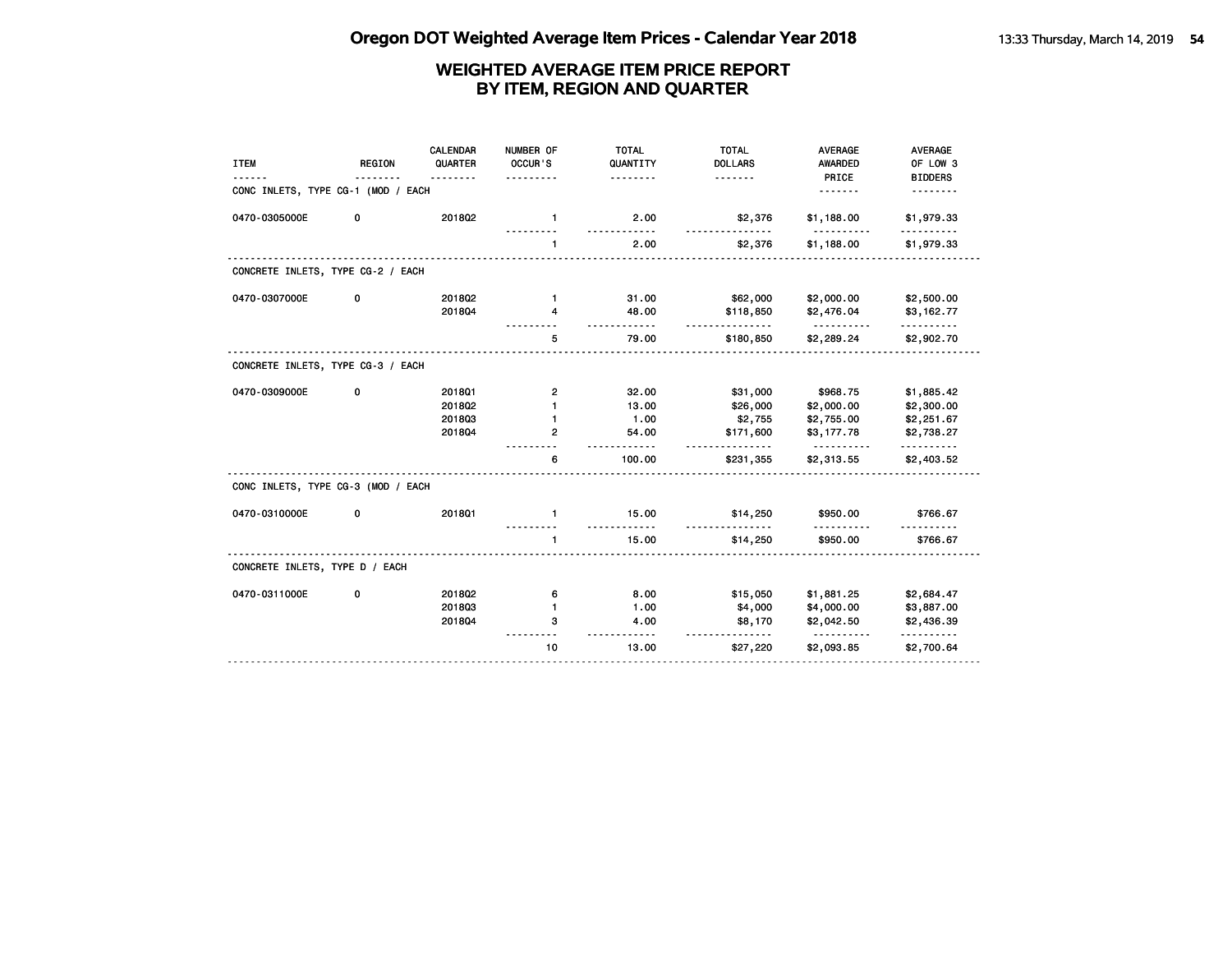|                                    |               | <b>CALENDAR</b> | NUMBER OF      | <b>TOTAL</b>         | <b>TOTAL</b>          | <b>AVERAGE</b>                  | <b>AVERAGE</b>  |
|------------------------------------|---------------|-----------------|----------------|----------------------|-----------------------|---------------------------------|-----------------|
| <b>ITEM</b>                        | <b>REGION</b> | QUARTER         | OCCUR'S        | QUANTITY             | <b>DOLLARS</b>        | <b>AWARDED</b>                  | OF LOW 3        |
|                                    |               |                 |                |                      | <u>.</u>              | PRICE                           | <b>BIDDERS</b>  |
| CONCRETE INLETS, TYPE G-1 / EACH   |               |                 |                |                      |                       |                                 |                 |
| 0470-0313000E                      | 0             | 201801          | $\overline{2}$ | 15.00                | \$20,500              | \$1,366.67                      | \$1,755.56      |
|                                    |               | 2018Q2          | $\mathbf{2}$   | 19.00                | \$47,000              | \$2,473.68                      | \$2,391.23      |
|                                    |               | 201803          | $\mathbf{1}$   | 5.00                 | \$24,750              | \$4,950.00                      | \$3,083.33      |
|                                    |               | 201804          | 1              | 1.00<br>$- - - - -$  | \$1,750<br>.          | \$1,750.00<br>.                 | \$2,766.67<br>. |
|                                    |               |                 | 6              | 40.00                | \$94,000              | \$2,350.00                      | \$2,248.75      |
| CONCRETE INLETS, TYPE G-2 / EACH   |               |                 |                |                      |                       |                                 |                 |
| 0470-0315000E                      | 0             | 2018Q1          | 4              | 9.00                 | \$21,800              | \$2,422.22                      | \$2,393.39      |
|                                    |               | 2018Q2          | 5              | 8.00                 | \$18,013              | \$2,251.63                      | \$2,451.88      |
|                                    |               | 201804          | 6              | 145.00               | \$276,525             | \$1,907.07                      | \$2,350.14      |
|                                    |               |                 | 15             | 162.00               | <u>.</u><br>\$316,338 | \$1,952.70                      | \$2,357.56      |
| CONCRETE INLETS, TYPE G-2M / EACH  |               |                 |                |                      |                       |                                 |                 |
| 0470-0317000E                      | 0             | 201803          | $\mathbf{1}$   | 5.00<br>. . <b>.</b> | \$20,000              | \$4,000.00<br><u>----------</u> | \$3,597.33      |
|                                    |               |                 | $\mathbf{1}$   | 5.00                 | \$20,000              | \$4,000.00                      | \$3,597.33      |
| CONCRETE INLETS, TYPE G-2MA / EACH |               |                 |                |                      |                       |                                 |                 |
| 0470-0319000E                      | 0             | 201802          | $\mathbf{1}$   | 1.00                 | \$2,500               | \$2,500.00                      | \$2,500.00      |
|                                    |               | 201803          | $\mathbf{1}$   | 1.00                 | \$4,000               | \$4,000.00                      | \$3,708.67      |
|                                    |               | 201804          | з              | 5.00<br>.            | \$11,300<br>.         | \$2,260.00<br><u>----------</u> | \$2,944.94<br>. |
|                                    |               |                 | 5              | 7.00                 | \$17,800              | \$2,542.86                      | \$2,990.48      |
| CONCRETE INLETS, TYPE M-E / EACH   |               |                 |                |                      |                       |                                 |                 |
| 0470-0321000E                      | 0             | 201804          | $\mathbf{1}$   | 1.00                 | \$2,200               | \$2,200.00                      | \$3,350.00      |
|                                    |               |                 | $\mathbf{1}$   | 1.00                 | \$2,200               | \$2,200.00                      | \$3,350.00      |
|                                    |               |                 |                |                      |                       |                                 |                 |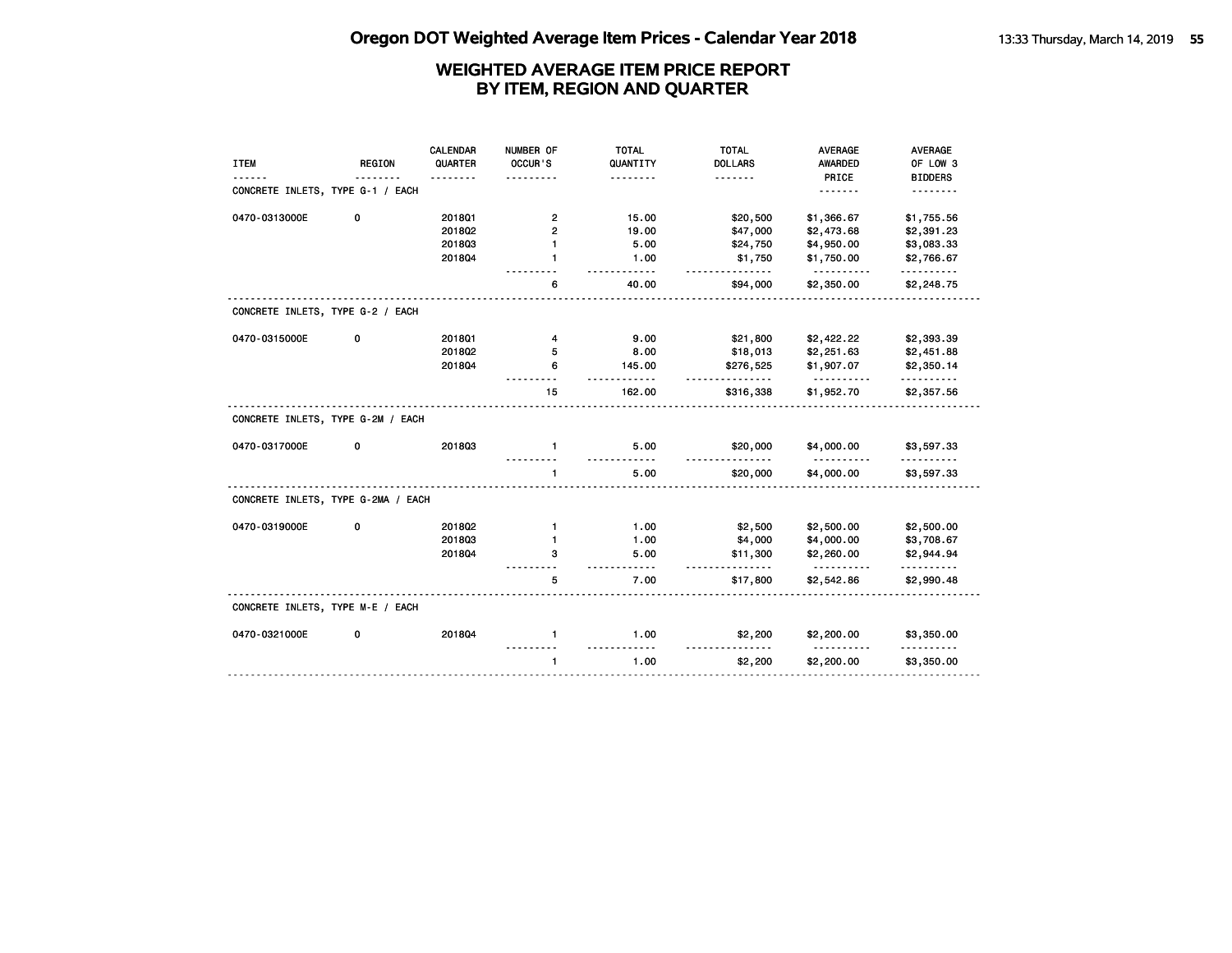| <b>ITEM</b>                      | <b>REGION</b> | <b>CALENDAR</b><br>QUARTER<br>. | NUMBER OF<br>OCCUR'S<br>. | <b>TOTAL</b><br>QUANTITY<br>. | <b>TOTAL</b><br><b>DOLLARS</b><br><u>.</u> | <b>AVERAGE</b><br><b>AWARDED</b><br>PRICE | <b>AVERAGE</b><br>OF LOW 3<br><b>BIDDERS</b> |
|----------------------------------|---------------|---------------------------------|---------------------------|-------------------------------|--------------------------------------------|-------------------------------------------|----------------------------------------------|
| CONCRETE INLETS, TYPE M-0 / EACH |               |                                 |                           |                               |                                            | <u>.</u>                                  | <u>.</u>                                     |
| 0470-0323000E                    | 0             | 201803                          | $\mathbf{1}$              | 1.00                          | \$4,000                                    | \$4,000.00<br><u>----------</u>           | \$3,300.00                                   |
|                                  |               |                                 | $\mathbf{1}$              | 1.00                          | --------<br>\$4,000                        | \$4,000.00                                | \$3,300.00                                   |
| MANHOLE SLOPE PROTECTORS / EACH  |               |                                 |                           |                               |                                            |                                           |                                              |
| 0470-0330000E                    | 0             | 201802                          | $\overline{2}$            | 4.00                          | \$13,800                                   | \$3,450.00                                | \$3,450.00                                   |
|                                  |               |                                 | $\overline{2}$            | 4.00                          | \$13,800                                   | \$3,450.00                                | \$3,450.00                                   |
| DRAINAGE CURBS / FOOT            |               |                                 |                           |                               |                                            |                                           |                                              |
| 0480-0100000F                    | 0             | 2018Q1                          | 5                         | 4,526.00                      | \$35,325                                   | \$7.80                                    | \$12.79                                      |
|                                  |               | 201802                          | 5                         | 6,538.00                      | \$63,242                                   | \$9.67                                    | \$21.47                                      |
|                                  |               | 201803                          | $\mathbf{1}$              | 147.00                        | \$5,292                                    | \$36.00                                   | \$38.00                                      |
|                                  |               | 201804                          | $\overline{7}$            | 6,062.00                      | \$92,522                                   | \$15.26                                   | \$14.40                                      |
|                                  | CODE NOT      | 2018Q2                          | $\mathbf{1}$              | 115.00                        | \$3,335                                    | \$29.00                                   | \$36.33                                      |
|                                  |               | 201804                          | $\mathbf{1}$              | 215.00                        | \$3,010                                    | \$14.00                                   | \$20.67                                      |
|                                  |               |                                 | 20                        | <u></u><br>17,603.00          | <u>.</u><br>\$202,726                      | \$11.52                                   | \$17.03                                      |
| ADJUSTING BOXES / EACH           |               |                                 |                           |                               |                                            |                                           |                                              |
| 0490-0100000E                    | 0             | 2018Q1                          | 4                         | 61.00                         | \$47,290                                   | \$775.25                                  | \$646.94                                     |
|                                  |               | 201802                          | 3                         | 14.00                         | \$3,300                                    | \$235.71                                  | \$351.14                                     |
|                                  |               | 201803                          | $\mathbf{1}$              | 1.00                          | \$405                                      | \$405.00                                  | \$551.67                                     |
|                                  |               | 201804                          | 6                         | 189.00                        | \$74,665                                   | \$395.05                                  | \$211.16                                     |
|                                  | CODE NOT      | 201804                          | $\mathbf{1}$              | 4.00                          | \$1,000<br>--------                        | \$250.00                                  | \$296.67                                     |
|                                  |               |                                 | 15                        | 269.00                        | \$126,660                                  | \$470.86                                  | \$319.80                                     |
|                                  |               |                                 |                           |                               |                                            |                                           |                                              |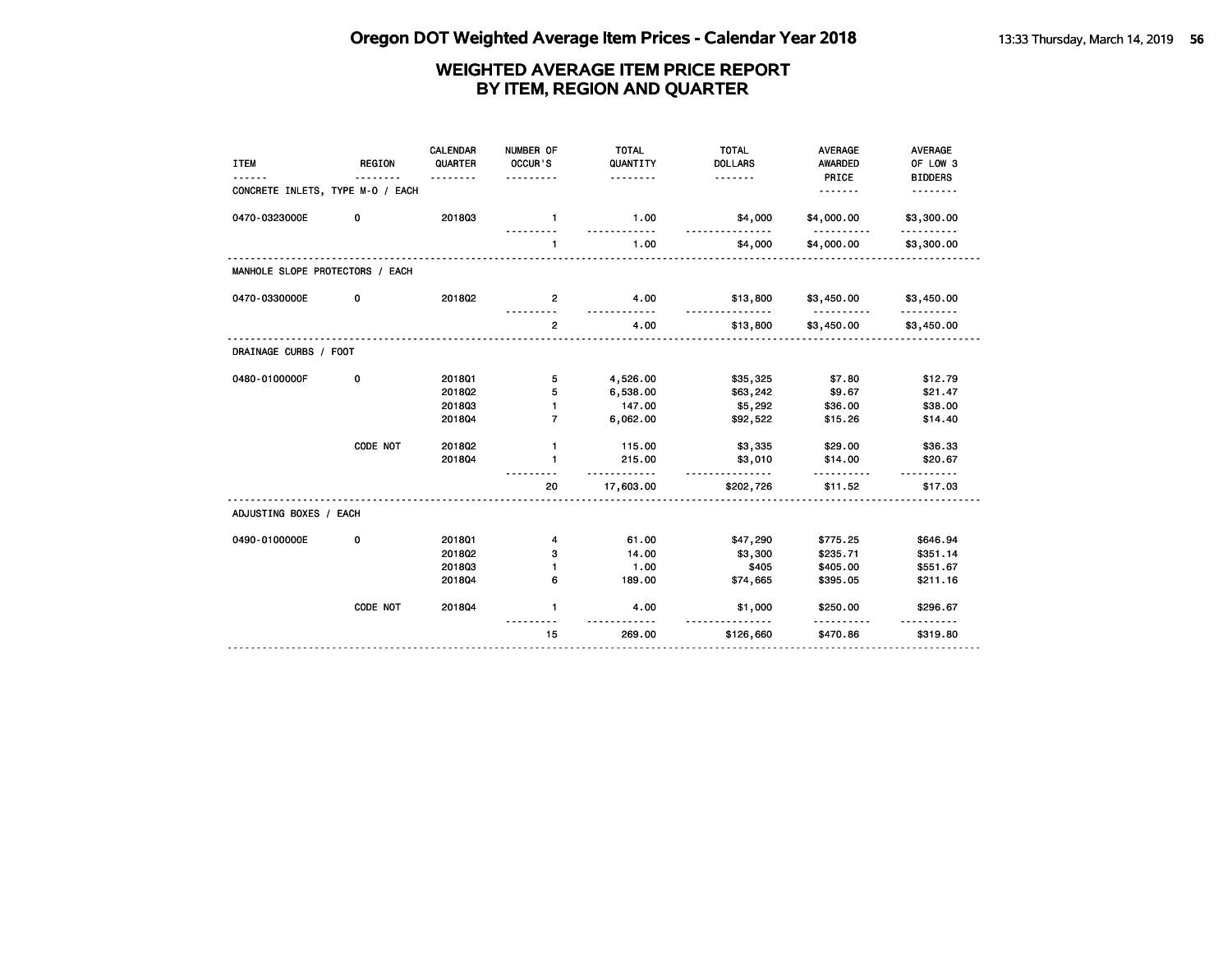|                                      |               | CALENDAR | NUMBER OF      | <b>TOTAL</b>         | <b>TOTAL</b>         | <b>AVERAGE</b>         | <b>AVERAGE</b>  |
|--------------------------------------|---------------|----------|----------------|----------------------|----------------------|------------------------|-----------------|
| <b>ITEM</b>                          | <b>REGION</b> | QUARTER  | OCCUR'S        | QUANTITY             | <b>DOLLARS</b>       | <b>AWARDED</b>         | OF LOW 3        |
|                                      |               |          |                | .                    | <u>.</u>             | PRICE                  | <b>BIDDERS</b>  |
| CONNECTION TO EXTG STRUCTURES / EACH |               |          |                |                      |                      | <u>.</u>               | .               |
| 0490-0104000E                        | 0             | 201801   | $\mathbf{1}$   | 8.00                 | \$2,800              | \$350.00               | \$1,283.33      |
|                                      |               | 2018Q2   | 5              | 48.00                | \$23,400             | \$487.50               | \$1,547.12      |
|                                      |               | 201803   | $\overline{2}$ | 16.00                | \$11,295             | \$705.94               | \$914.21        |
|                                      |               | 2018Q4   | 8              | 71.00                | \$95,980             | \$1,351.83             | \$1,376.99      |
|                                      | CODE NOT      | 201804   | $\mathbf{1}$   | 2.00<br><u>.</u>     | \$2,000              | \$1,000.00             | \$1,166.67<br>. |
|                                      |               |          | 17             | 145.00               | \$135,475            | \$934.31               | \$1,374.17      |
| ADJUSTING INLETS / EACH              |               |          |                |                      |                      |                        |                 |
| 0490-0105000E                        | 0             | 201801   | 4              | 201.00               | \$188,975            | \$940.17               | \$908.16        |
|                                      |               | 2018Q2   | з              | 32.00                | \$37,400             | \$1,168.75             | \$1,355.21      |
|                                      |               | 201803   | $\overline{2}$ | 41.00                | \$67,165             | \$1,638.17             | \$1,031.26      |
|                                      |               | 201804   | 11             | 79.00                | \$69,526             | \$880.08               | \$884.97        |
|                                      | CODE NOT      | 2018Q2   | $\mathbf{1}$   | 1.00                 | \$12,800             | \$12,800.00            | \$4,850.00      |
|                                      |               | 2018Q4   | $\mathbf{1}$   | 2.00<br><u>.</u>     | \$2,500<br>.         | \$1,250.00<br><u>.</u> | \$1,323.33<br>. |
|                                      |               |          | 22             | 356.00               | \$378,366            | \$1,062.83             | \$970.78        |
| FILLING ABANDONED STRUCTURES / EACH  |               |          |                |                      |                      |                        |                 |
| 0490-0117000E                        | 0             | 201802   | $\overline{2}$ | 2.00                 | \$46,500             | \$23,250.00            | \$12,791.67     |
|                                      |               | 201803   | з              | 7.00                 | \$137,570            | \$19,652.86            | \$11,688.57     |
|                                      |               | 2018Q4   | $\overline{2}$ | 14.00<br>$- - - - -$ | \$16,800<br><u>.</u> | \$1,200.00<br>.        | \$797.62<br>.   |
|                                      |               |          | $\overline{7}$ | 23.00                | \$200,870            | \$8,733.48             | \$5,155.22      |
| MINOR ADJUSTMENT OF MANHOLES / EACH  |               |          |                |                      |                      |                        |                 |
| 0490-0120000E                        | 0             | 201801   | з              | 28.00                | \$87,500             | \$3,125.00             | \$1,875.63      |
|                                      |               | 2018Q2   | 5              | 13.00                | \$13,670             | \$1,051.54             | \$1,967.18      |
|                                      |               | 201803   | $\mathbf{1}$   | 4.00                 | \$4,920              | \$1,230.00             | \$910.00        |
|                                      |               | 2018Q4   | 5              | 59.00                | \$38,300<br>.        | \$649.15<br>.          | \$747.00        |
|                                      |               |          | 14             | 104.00               | \$144,390            | \$1,388.37             | \$1,209.65      |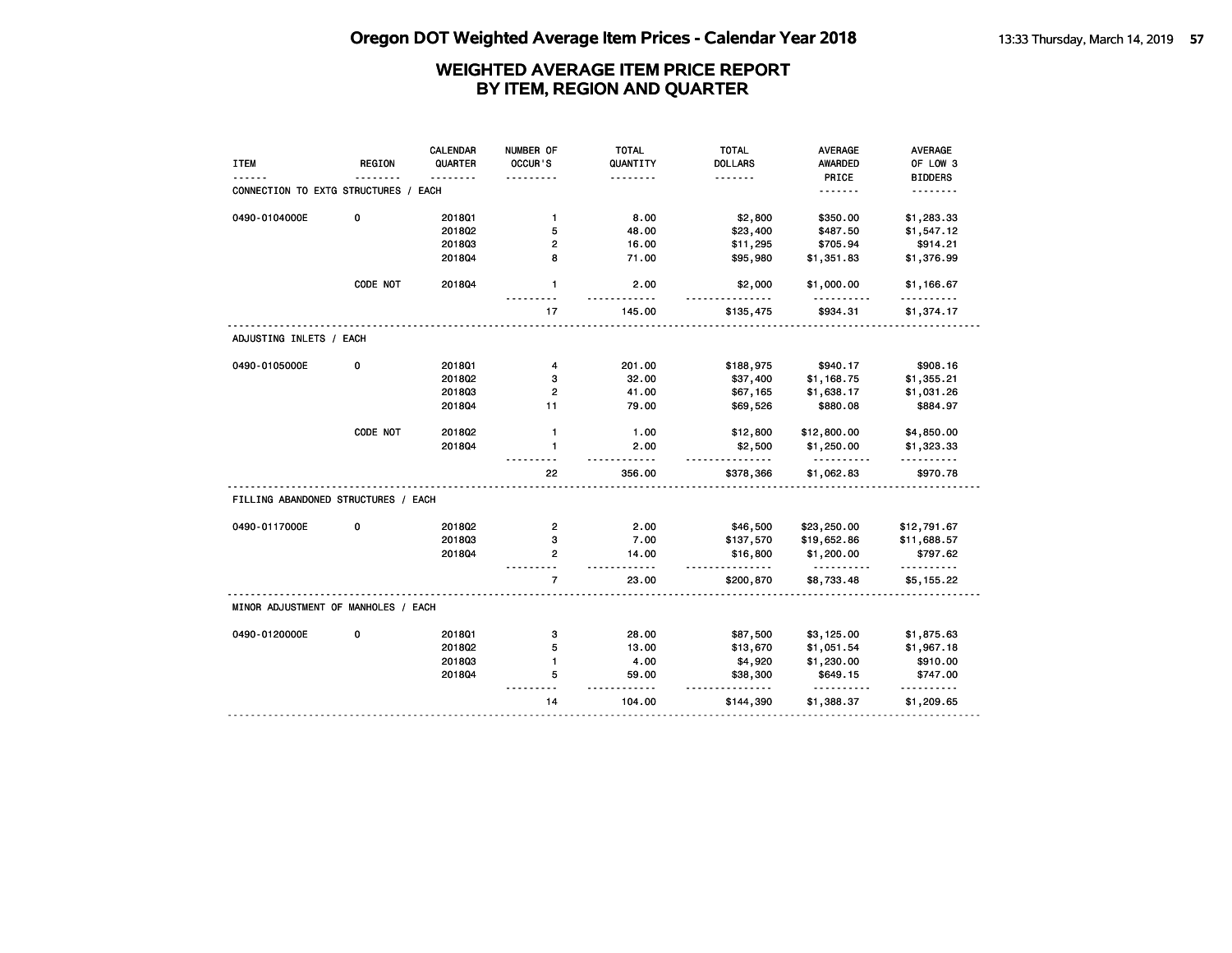|                                                |               | <b>CALENDAR</b> | NUMBER OF      | <b>TOTAL</b>        | <b>TOTAL</b>         | <b>AVERAGE</b>         | <b>AVERAGE</b>         |
|------------------------------------------------|---------------|-----------------|----------------|---------------------|----------------------|------------------------|------------------------|
| <b>ITEM</b>                                    | <b>REGION</b> | QUARTER         | OCCUR'S        | QUANTITY            | <b>DOLLARS</b>       | <b>AWARDED</b>         | OF LOW 3               |
|                                                |               |                 |                |                     | .                    | PRICE                  | <b>BIDDERS</b>         |
| MAJOR ADJUSTMENT OF MANHOLES / EACH            |               |                 |                |                     |                      | .                      |                        |
| 0490-0121000E                                  | 0             | 2018Q1          | 2              | 21.00               | \$5,500              | \$261.91               | \$1,912.70             |
|                                                |               | 2018Q2          | 1              | 8.00                | \$16,000             | \$2,000.00             | \$3,400.00             |
|                                                |               | 201803          | 1              | 2.00                | \$5,310              | \$2,655.00             | \$2,218.33             |
|                                                |               | 201804          | $\overline{2}$ | 5.00<br>$- - - - -$ | \$11,860             | \$2,372.00<br>.        | \$3,610.67<br>.        |
|                                                |               |                 | 6              | 36.00               | \$38,670             | \$1,074.17             | \$2,496.02             |
| EXTRA FOR MANHOLES OVER EXISTING SEWERS / EACH |               |                 |                |                     |                      |                        |                        |
| 0490-0123000E                                  | $\mathbf 0$   | 2018Q1          | $\mathbf{1}$   | 1.00                | \$1,500              | \$1,500.00             | \$1,766.67             |
|                                                |               | 2018Q2          | $\mathbf{1}$   | 2.00                | \$3,000              | \$1,500.00             | \$1,558.33             |
|                                                |               | 201803          | 2              | 4.00                | \$8,900              | \$2,225.00             | \$2,176.75             |
|                                                |               | 201804          | 4              | 28.00<br>$- - -$    | \$34,320             | \$1,225.71<br>$- - -$  | \$1,298.75<br>.        |
|                                                |               |                 | 8              | 35.00               | \$47,720             | \$1,363.43             | \$1,427.30             |
| CAPPING EXISTING CONCRETE STRUCTURES / EACH    |               |                 |                |                     |                      |                        |                        |
| 0490-0125000E                                  | 0             | 201802          | $\mathbf{1}$   | 3.00                | \$4,500              | \$1,500.00             | \$1,566.67             |
|                                                |               | 201803          | $\mathbf{1}$   | 1.00                | \$4,000              | \$4,000.00             | \$2,862.00             |
|                                                |               | 201804          | з              | 11.00               | \$14,600<br><u>.</u> | \$1,327.27<br><u>.</u> | \$1,369.09<br><u>.</u> |
|                                                |               |                 | 5              | 15.00               | \$23,100             | \$1,540.00             | \$1,508.13             |
| TRENCH RESURFACING / SQYD                      |               |                 |                |                     |                      |                        |                        |
| 0495-0100000J                                  | 0             | 2018Q1          | $\mathbf{1}$   | 30.00               | \$4,500              | \$150.00               | \$145.01               |
|                                                |               | 201802          | 5              | 230.00              | \$68,744             | \$298.89               | \$170.64               |
|                                                |               | 201803          | $\mathbf{1}$   | 168.00              | \$19,488             | \$116.00               | \$90.67                |
|                                                |               | 201804          | 8              | 3,211.00            | \$315,317            | \$98.20                | \$109.77               |
|                                                | CODE NOT      | 2018Q1          | $\mathbf{1}$   | 25.00               | \$1,000              | \$40.00                | \$80.67                |
|                                                |               | 201804          | $\mathbf{1}$   | 5,400.00            | \$573,750            | \$106.25               | \$101.75               |
|                                                |               |                 | 17             | 9,064.00            | \$982,799            | \$108.43               | \$106.22               |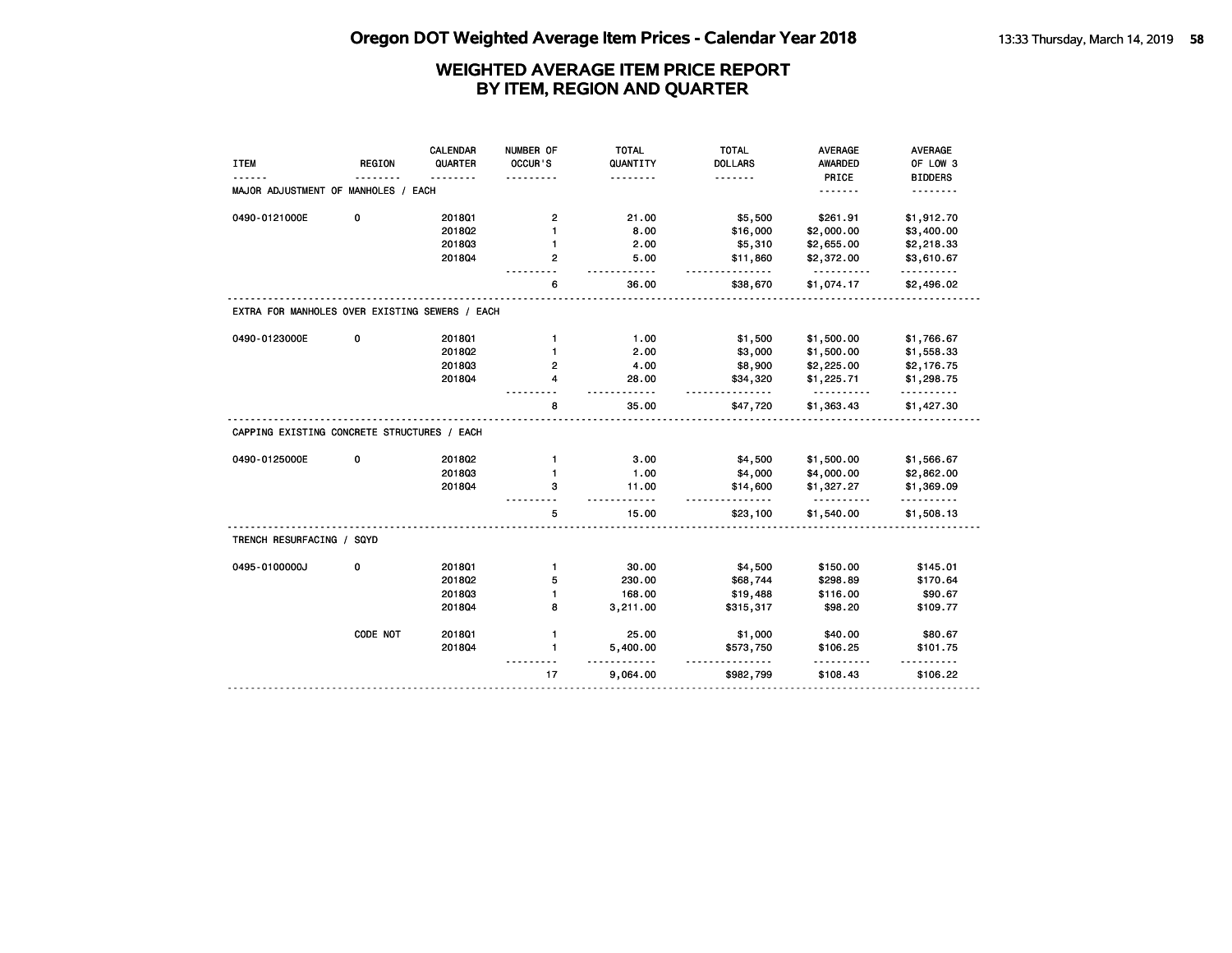| <b>ITEM</b>                                    | <b>REGION</b> | <b>CALENDAR</b><br>QUARTER<br>. | NUMBER OF<br>OCCUR'S | TOTAL<br>QUANTITY<br><u>.</u> | <b>TOTAL</b><br><b>DOLLARS</b><br>. | <b>AVERAGE</b><br><b>AWARDED</b><br>PRICE | AVERAGE<br>OF LOW 3<br><b>BIDDERS</b> |
|------------------------------------------------|---------------|---------------------------------|----------------------|-------------------------------|-------------------------------------|-------------------------------------------|---------------------------------------|
| BRIDGE REMOVAL WORK / SQFT                     |               |                                 |                      |                               |                                     | .                                         | .                                     |
| 0501-0100000A                                  | 0             | 201801                          | 4                    | 3,463.00                      | \$248,467                           | \$71.75                                   | \$104.04                              |
|                                                |               | 2018Q2                          | 13                   | 80,301.00                     | \$1,669,766                         | \$20.79                                   | \$23.55                               |
|                                                |               | 201803                          | $\overline{7}$       | 31,505.00                     | \$722,145                           | \$22.92                                   | \$21.36                               |
|                                                |               | 2018Q4                          | 26                   | 22,896.00                     | \$861,785                           | \$37.64                                   | \$37.18                               |
|                                                | CODE NOT      | 2018Q1                          | $\mathbf{2}$         | 440.00                        | \$30,000                            | \$68.18                                   | \$60.61                               |
|                                                |               | 2018Q2                          | 3                    | 2,980.00                      | \$1,564,000                         | \$524.83                                  | \$226.96                              |
|                                                |               | 201803                          | $\mathbf{1}$         | 8.00                          | \$30,000                            | \$3,750.00                                | \$1,906.25                            |
|                                                |               | 201804                          | 3                    | 1,574.00<br><u></u> .         | \$104,000<br>.                      | \$66.07<br>.                              | \$82.17<br>.                          |
|                                                |               |                                 | 59                   | 143, 167.00                   | \$5,230,162                         | \$36.53                                   | \$32.29                               |
| BRIDGE DECK COLD PLN PVMT REM, 0-2 INCH / SQYD |               |                                 |                      |                               |                                     |                                           |                                       |
| 0503-0101000J                                  | 0             | 201801                          | $\mathbf{1}$         | 5,300.00                      | \$38,425                            | \$7.25                                    | \$7.25                                |
|                                                |               | 201802                          | $\overline{2}$       | 783.00                        | \$23,252                            | \$29.70                                   | \$85.85                               |
|                                                |               | 201804                          | 9                    | 12,371.00<br>.                | \$252,918<br><u>.</u>               | \$20.44<br><u></u>                        | \$20.68<br>.                          |
|                                                |               |                                 | 12                   | 18,454.00                     | \$314,595                           | \$17.05                                   | \$19.59                               |
| BRIDGE DECK COLD PLN PVMT REM, 2-4 INCH / SQYD |               |                                 |                      |                               |                                     |                                           |                                       |
| 0503-0102000J                                  | 0             | 2018Q1                          | $\mathbf{1}$         | 332.00                        | \$10,292                            | \$31.00                                   | \$39.50                               |
|                                                |               | 2018Q2                          | 8                    | 4,446.00                      | \$131,841                           | \$29.65                                   | \$23.47                               |
|                                                |               | 2018Q4                          | 4                    | 5,554.00                      | \$78,755                            | \$14.18                                   | \$14.26                               |
|                                                | CODE NOT      | 201802                          | 3                    | 2,007.00                      | \$38,592                            | \$19.23                                   | \$16.92                               |
|                                                |               | 201804                          | 3                    | 740.00<br>.                   | \$20,720<br><u>.</u>                | \$28.00<br><u>.</u>                       | \$53.86<br><u>.</u>                   |
|                                                |               |                                 | 19                   | 13,079.00                     | \$280,200                           | \$21.42                                   | \$20.68                               |
| BRIDGE END PANEL CLD PLN PVMT REM, / SQYD      |               |                                 |                      |                               |                                     |                                           |                                       |
| 0503-0103000J                                  | $\mathbf 0$   | 201801                          | 18                   | 8,021.00                      | \$59,384                            | \$7.40                                    | \$7.68                                |
|                                                |               | 2018Q2                          | 14                   | 5,230.00                      | \$112,657                           | \$21.54                                   | \$22.33                               |
|                                                |               | 2018Q4                          | 8                    | 2,112.00                      | \$61,706                            | \$29.22                                   | \$25.30                               |
|                                                | CODE NOT      | 201802                          | $\mathbf{1}$         | 200.00                        | \$4,200                             | \$21.00                                   | \$19.67                               |
|                                                |               |                                 | - - -                |                               |                                     |                                           |                                       |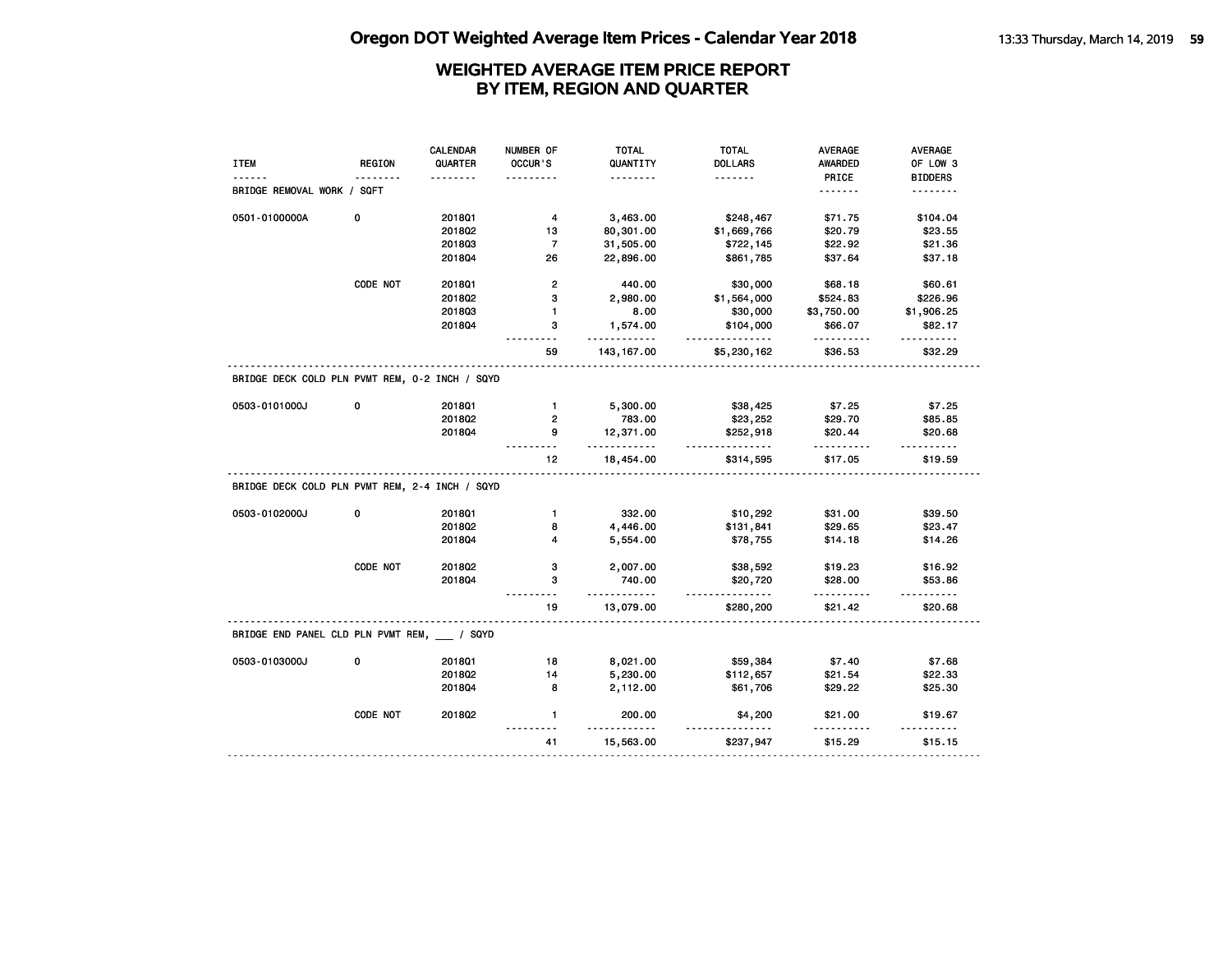| <b>ITEM</b>                              | <b>REGION</b> | CALENDAR<br>QUARTER | NUMBER OF<br>OCCUR'S | <b>TOTAL</b><br>QUANTITY | <b>TOTAL</b><br><b>DOLLARS</b> | <b>AVERAGE</b><br>AWARDED | <b>AVERAGE</b><br>OF LOW 3 |
|------------------------------------------|---------------|---------------------|----------------------|--------------------------|--------------------------------|---------------------------|----------------------------|
|                                          |               | .                   |                      | .                        | .                              | PRICE                     | <b>BIDDERS</b>             |
| SHORING, CRIBBING, AND COFFERDAMS / SQYD |               |                     |                      |                          |                                | <u>.</u>                  | <u>.</u>                   |
| 0510-0100000A                            | 0             | 201801              | $\mathbf{1}$         | 54.00                    | \$43,000                       | \$796.30                  | \$610.21                   |
|                                          |               | 201803              | 5                    | 52.00                    | \$55,894                       | \$1,074.88                | \$905.48                   |
|                                          |               | 2018Q4              | $\mathbf{2}$         | 393.00<br>.              | \$91,500<br>.                  | \$232.82<br>.             | \$168.11<br><u>.</u>       |
|                                          |               |                     | 8                    | 499.00                   | \$190,394                      | \$381.55                  | \$292.79                   |
| STRUCTURE EXCAVATION / CUYD              |               |                     |                      |                          |                                |                           |                            |
| 0510-0101000A                            | 0             | 201801              | з                    | 2,714.00                 | \$33,216                       | \$12.24                   | \$14.98                    |
|                                          |               | 201802              | $\overline{2}$       | 630.00                   | \$42,665                       | \$67.72                   | \$48.28                    |
|                                          |               | 201803              | 11                   | 10,221.00                | \$226,251                      | \$22.14                   | \$27.97                    |
|                                          |               | 201804              | 12 <sup>°</sup>      | 3,267.00                 | \$456,600                      | \$139.76                  | \$74.61                    |
|                                          | CODE NOT      | 2018Q2              | 3                    | 59.00                    | \$22,000                       | \$372.88                  | \$244.35                   |
|                                          |               |                     | 31                   | 16,891.00                | <u>.</u><br>\$780,732          | \$46.22                   | \$36.42                    |
| GRANULAR WALL BACKFILL / CUYD            |               |                     |                      |                          |                                |                           |                            |
| 0510-0106000A                            | 0             | 201801              | $\overline{2}$       | 251.00                   | \$9,200                        | \$36.65                   | \$64.01                    |
|                                          |               | 201802              | $\overline{2}$       | 26.00                    | \$11,500                       | \$442.31                  | \$297.03                   |
|                                          |               | 201803              | $\overline{2}$       | 378.00                   | \$25,000                       | \$66.14                   | \$75.55                    |
|                                          |               | 201804              | 6                    | 2,221.00<br>.            | \$301,575<br>.                 | \$135.78                  | \$110.37<br>.              |
|                                          |               |                     | 12                   | 2,876.00                 | \$347,275                      | \$120.75                  | \$103.44                   |
| GRANULAR WALL BACKFILL / CUYD            |               |                     |                      |                          |                                |                           |                            |
| 0510-0106000K                            | 0             | 201804              | $\mathbf{1}$         | 2.00<br>.                | \$1,500<br><u>.</u>            | \$750.00                  | \$750.00<br>.              |
|                                          |               |                     | 1                    | 2.00                     | \$1,500                        | .<br>\$750.00             | \$750.00                   |
| GRANULAR STRUCTURE BACKFILL / CUYD       |               |                     |                      |                          |                                |                           |                            |
| 0510-0108000A                            | 0             | 2018Q1              | з                    | 987.00                   | \$34,900                       | \$35.36                   | \$63.87                    |
|                                          |               | 2018Q2              | $\mathbf{1}$         | 120.00                   | \$29,257                       | \$243.81                  | \$174.23                   |
|                                          |               | 201803              | 10                   | 5,534.00                 | \$334,926                      | \$60.52                   | \$58.61                    |

(item continued)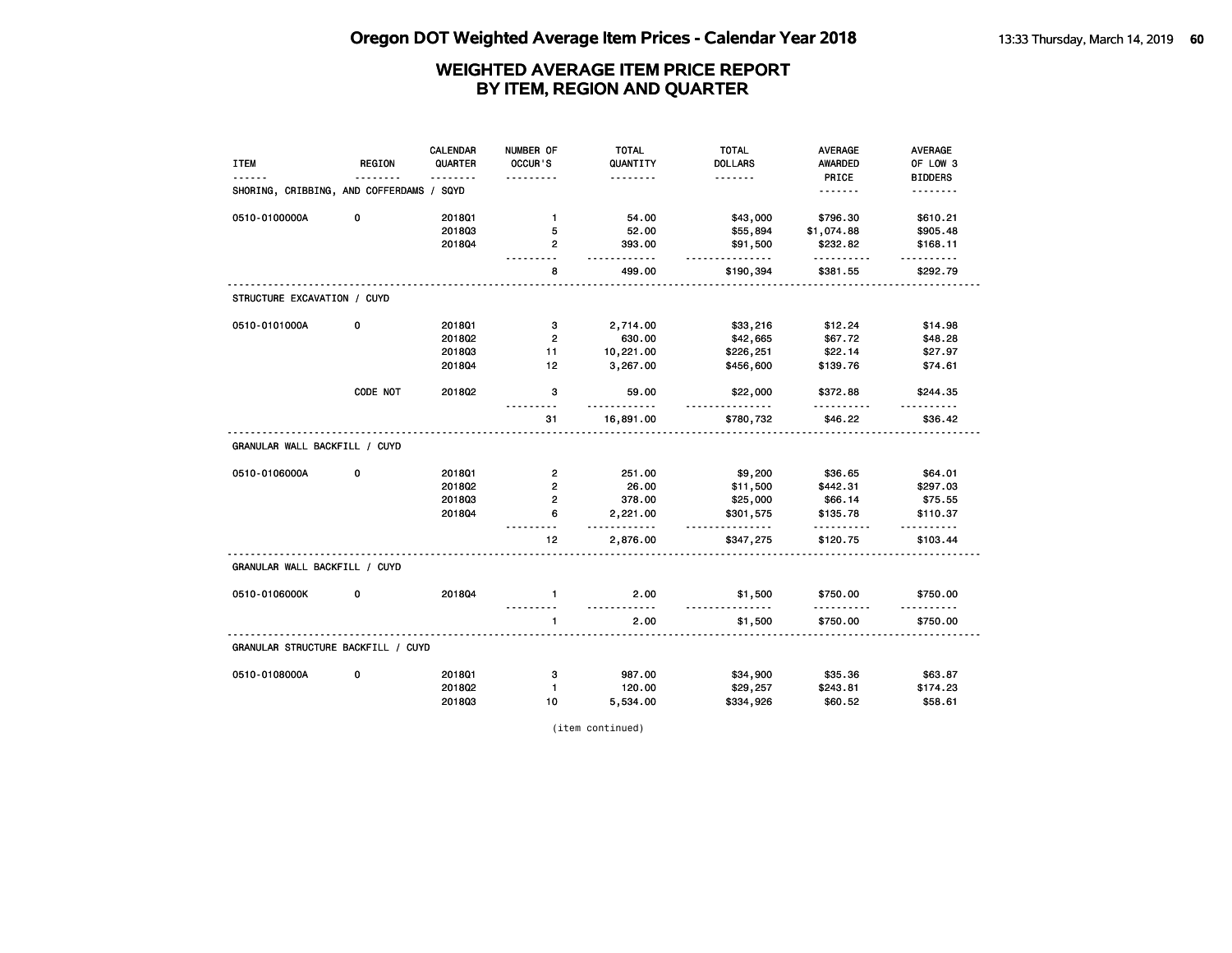|                                       |               | <b>CALENDAR</b> | NUMBER OF                 | <b>TOTAL</b>             | <b>TOTAL</b>         | <b>AVERAGE</b>       | AVERAGE              |
|---------------------------------------|---------------|-----------------|---------------------------|--------------------------|----------------------|----------------------|----------------------|
| <b>ITEM</b>                           | <b>REGION</b> | QUARTER         | OCCUR'S<br>.              | QUANTITY                 | <b>DOLLARS</b>       | <b>AWARDED</b>       | OF LOW 3             |
| GRANULAR STRUCTURE BACKFILL / CUYD    |               | <u>.</u>        |                           | .                        |                      | PRICE<br><u>.</u>    | <b>BIDDERS</b><br>.  |
|                                       |               |                 |                           |                          |                      |                      |                      |
| 0510-0108000A                         | 0             | 201804          | 8                         | 1,289.00                 | \$101,215            | \$78.52              | \$71.55              |
|                                       | CODE NOT      | 201802          | 3<br>.                    | 59.00<br>.               | \$22,000<br><u>.</u> | \$372.88<br>.        | \$196.33<br>.        |
|                                       |               |                 | 25                        | 7,989.00                 | \$522,298            | \$65.38              | \$64.10              |
| DRILLED SHAFT CONCRETE / CUYD         |               |                 |                           |                          |                      |                      |                      |
| 0512-0101000A                         | 0             | 2018Q1          | $\blacksquare$            | 145.00<br>.              | \$65,000<br>.        | \$448.28             | \$524.14             |
|                                       |               |                 | $\mathbf{1}$              | 145.00                   | \$65,000             | \$448.28             | \$524.14             |
| DRILLED SHAFT REINFORCEMENT / LB      |               |                 |                           |                          |                      |                      |                      |
| 0512-0103000A                         | 0             | <b>2018Q1</b>   | $\mathbf{1}$<br>.         | 40,700.00<br>.           | \$55,000<br><u>.</u> | \$1.35<br><u>.</u>   | \$1.64<br><u>.</u>   |
|                                       |               |                 | $\mathbf{1}$              | 40,700.00                | \$55,000             | \$1.35               | \$1.64               |
| CSL TEST ACCESS TUBES / FOOT          |               |                 |                           |                          |                      |                      |                      |
| 0512-0105000F                         | 0             | 201801          | $\blacksquare$            | 1,244.00<br>. . <b>.</b> | \$13,684<br>.        | \$11.00              | \$7.67               |
|                                       |               |                 | $\mathbf{1}$              | 1,244.00                 | \$13,684             | \$11.00              | \$7.67               |
| CSL TESTS / EACH                      |               |                 |                           |                          |                      |                      |                      |
| 0512-0106000E                         | 0             | 201801          | $\mathbf{1}$<br>--------- | 10.00<br>.               | \$9,000<br>.         | \$900.00<br><u>.</u> | \$696.33<br><u>.</u> |
|                                       |               |                 | $\mathbf{1}$              | 10.00                    | \$9,000              | \$900.00             | \$696.33             |
| DRILLED SHAFT EXC, 48 INCH DIA / FOOT |               |                 |                           |                          |                      |                      |                      |
| 0512-0110000F                         | 0             | 201801          | $\mathbf{1}$              | 311.00<br>.              | \$121,912            | \$392.00             | \$365.67             |
|                                       |               |                 | $\mathbf{1}$              | 311.00                   | \$121,912            | \$392.00             | \$365.67             |
|                                       |               |                 |                           |                          |                      |                      |                      |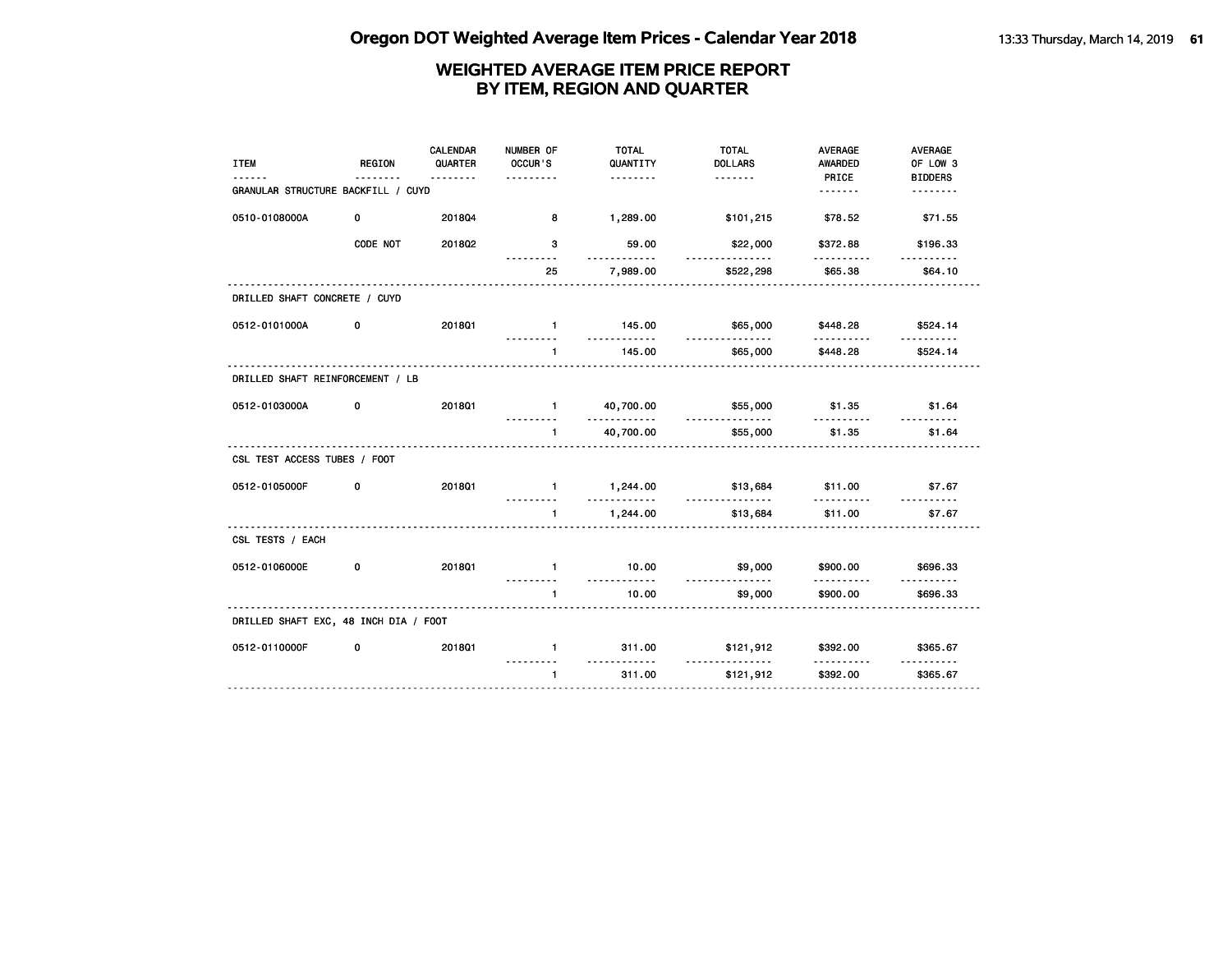| <b>ITEM</b>                          | <b>REGION</b> | <b>CALENDAR</b><br>QUARTER | NUMBER OF<br>OCCUR'S | <b>TOTAL</b><br>QUANTITY | <b>TOTAL</b><br><b>DOLLARS</b> | <b>AVERAGE</b><br><b>AWARDED</b> | <b>AVERAGE</b><br>OF LOW 3 |
|--------------------------------------|---------------|----------------------------|----------------------|--------------------------|--------------------------------|----------------------------------|----------------------------|
| FURN HP 14 X 117 STEEL PILES / FOOT  |               | <u>.</u>                   |                      | .                        |                                | PRICE<br><u>.</u>                | <b>BIDDERS</b>             |
| 0520-0113000F                        | 0             | 201803                     | $\mathbf{1}$<br>.    | 1,050.00<br>.            | \$65,100<br>.                  | \$62.00<br>.                     | \$62.51<br><u>.</u>        |
|                                      |               |                            | $\mathbf{1}$         | 1,050.00                 | \$65,100                       | \$62.00                          | \$62.51                    |
| FURN PP 16 X 0.5 STEEL PILES / FOOT  |               |                            |                      |                          |                                |                                  |                            |
| 0520-0127000F                        | 0             | 2018Q4                     | 3                    | 3,361.00                 | \$212,401                      | \$63.20                          | \$64.25                    |
|                                      |               |                            | 3                    | 3,361.00                 | \$212,401                      | \$63.20                          | \$64.25                    |
| FURN PP 24 X 0.5 STEEL PILES / FOOT  |               |                            |                      |                          |                                |                                  |                            |
| 0520-0137000F                        | 0             | 2018Q2                     | $\blacksquare$       | 1,028.00                 | \$97,002                       | \$94.36                          | \$116.29                   |
|                                      |               | 201803                     | 6                    | 9,721.00<br>.            | \$995,061<br>.                 | \$102.36                         | \$106.67                   |
|                                      |               |                            | $\overline{7}$       | 10,749.00                | \$1,092,063                    | \$101.60                         | \$107.59                   |
| DRIVE PP 16 X 0.5 STEEL PILES / EACH |               |                            |                      |                          |                                |                                  |                            |
| 0520-0312000E                        | 0             | 201804                     | 3                    | 66.00<br>$- - - - - -$   | \$123,600<br><u>.</u>          | \$1,872.73<br><u>.</u>           | \$1,187.37<br>.            |
|                                      |               |                            | з                    | 66.00                    | \$123,600                      | \$1,872.73                       | \$1,187.37                 |
| DRIVE PP 24 X 0.5 STEEL PILES / EACH |               |                            |                      |                          |                                |                                  |                            |
| 0520-0322000E                        | 0             | 201802                     | $\mathbf{1}$         | 16.00                    | \$50,771                       | \$3,173.19                       | \$1,924.40                 |
|                                      |               | 201803                     | 6                    | 131.00<br>.              | \$152,580<br><u>.</u>          | \$1,164.73<br><u>.</u>           | \$1,825.82<br>.            |
|                                      |               |                            | $\overline{7}$       | 147.00                   | \$203,351                      | \$1,383.34                       | \$1,836.55                 |
| PREBORING PILES / FOOT               |               |                            |                      |                          |                                |                                  |                            |
| 0520-0326000F                        | 0             | 201803                     | $\overline{7}$       | 2,060.00                 | \$329,090                      | \$159.75                         | \$143.05                   |
|                                      |               | 201804                     | $\blacksquare$       | 128.00<br>.              | \$16,000<br><u>.</u>           | \$125.00<br>.                    | \$119.33<br><u>.</u>       |
|                                      |               |                            | 8                    | 2,188.00                 | \$345,090                      | \$157.72                         | \$141.66                   |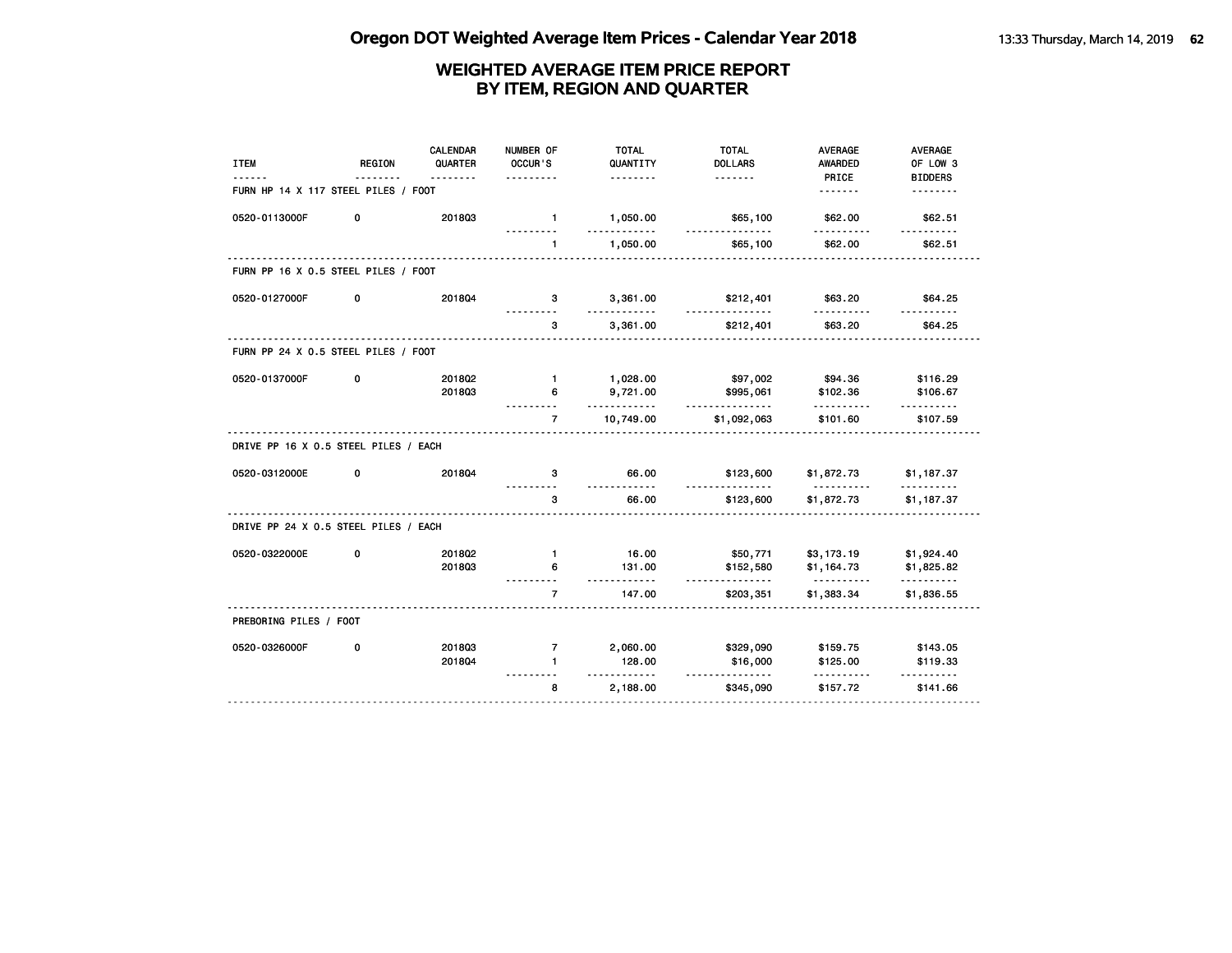| <b>ITEM</b>                         | <b>REGION</b> | <b>CALENDAR</b><br>QUARTER | NUMBER OF<br>OCCUR'S | <b>TOTAL</b><br>QUANTITY | <b>TOTAL</b><br><b>DOLLARS</b> | <b>AVERAGE</b><br>AWARDED | <b>AVERAGE</b><br>OF LOW 3 |
|-------------------------------------|---------------|----------------------------|----------------------|--------------------------|--------------------------------|---------------------------|----------------------------|
|                                     |               | .                          | .                    | .                        | .                              | PRICE                     | <b>BIDDERS</b>             |
| PILE LOAD TEST (DYNAMIC) / EACH     |               |                            |                      |                          |                                |                           | .                          |
| 0520-0329000E                       | 0             | 201802                     | $\mathbf{1}$         | 1.00                     | \$8,000                        | \$8,000.00                | \$6,766.67                 |
|                                     |               | 201804                     | $\mathbf{1}$         | 2.00<br>$- - -$          | \$8,000<br>.                   | \$4,000.00<br>.           | \$2,508.33<br>.            |
|                                     |               |                            | $\mathbf{2}$         | 3.00                     | \$16,000                       | \$5,333.33                | \$3,927.78                 |
| PP 24 X 0.5 STL PILE SPLICES / EACH |               |                            |                      |                          |                                |                           |                            |
| 0520-0433000E                       | 0             | 2018Q2                     | $\mathbf{1}$         | 2.00                     | \$2,000                        | \$1,000.00                | \$728.67                   |
|                                     |               | 201803                     | 6                    | 34.00<br>.               | \$17,555<br><u>.</u>           | \$516.32                  | \$664.66                   |
|                                     |               |                            | $\overline{7}$       | 36.00                    | \$19,555                       | \$543.19                  | \$668.22                   |
| REINFORCEMENT / LB                  |               |                            |                      |                          |                                |                           |                            |
| 0530-0100000A                       | 0             | 2018Q1                     | з                    | 120,900.00               | \$143,000                      | \$1.18                    | \$1.33                     |
|                                     |               | 2018Q2                     | 6                    | 19,340.00                | \$65,000                       | \$3.36                    | \$3.17                     |
|                                     |               | 201803                     | 8                    | 73,098.00                | \$415,100                      | \$5.68                    | \$4.36                     |
|                                     |               | 2018Q4                     | 18                   | 129,733.00               | \$525,236                      | \$4.05                    | \$4.68                     |
|                                     | CODE NOT      | 201802                     | 5                    | 57,306.00<br>.           | \$83,350                       | \$1.45<br>.               | \$3.86                     |
|                                     |               |                            | 40                   | 400,377.00               | \$1,231,686                    | \$3.08                    | \$3.42                     |
| REINFORCEMENT / LB                  |               |                            |                      |                          |                                |                           |                            |
| 0530-01000000                       | 0             | 201804                     | $\mathbf{1}$         | 5,850.00                 | \$15,795                       | \$2.70                    | \$3.05                     |
|                                     |               |                            | $\mathbf{1}$         | 5,850.00                 | \$15,795                       | \$2.70                    | \$3.05                     |
| STAINLESS STEEL REINFORCEMENT / LB  |               |                            |                      |                          |                                |                           |                            |
| 0530-0100100A                       | 0             | 2018Q2                     | $\mathbf{1}$         | 31,800.00                | \$122,700                      | \$3.86                    | \$3.53                     |
|                                     | CODE NOT      | 2018Q2                     | $\mathbf{1}$         | 9,582.00                 | \$32,500                       | \$3.39                    | \$9.48                     |
|                                     |               |                            | $\overline{2}$       | 41,382.00                | \$155,200                      | \$3.75                    | \$4.91                     |
|                                     |               |                            |                      |                          |                                |                           |                            |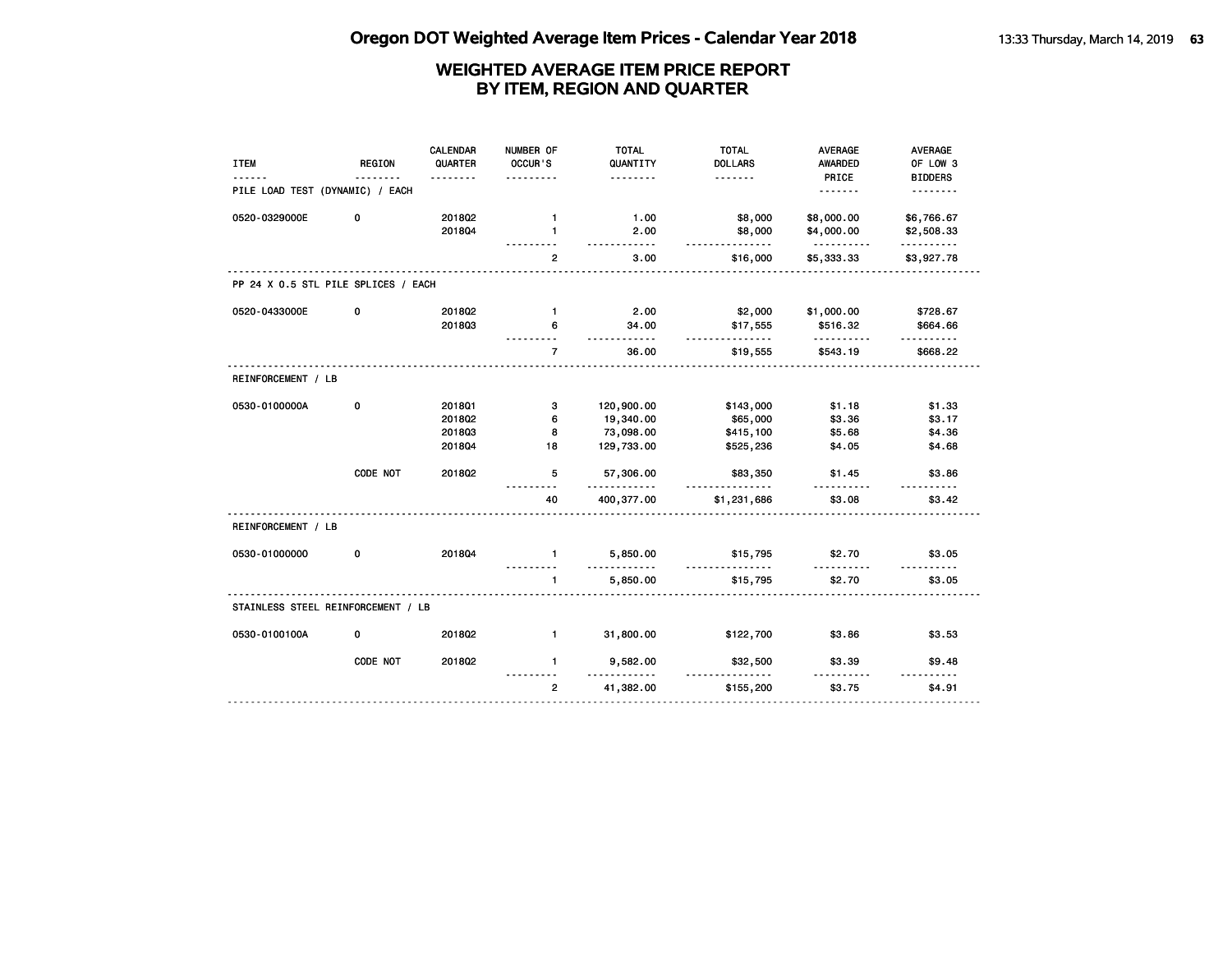| <b>ITEM</b>                            | <b>REGION</b> | <b>CALENDAR</b><br>QUARTER | NUMBER OF<br>OCCUR'S | <b>TOTAL</b><br>QUANTITY | <b>TOTAL</b><br><b>DOLLARS</b> | <b>AVERAGE</b><br><b>AWARDED</b> | <b>AVERAGE</b><br>OF LOW 3 |
|----------------------------------------|---------------|----------------------------|----------------------|--------------------------|--------------------------------|----------------------------------|----------------------------|
|                                        |               | <u>.</u>                   | .                    | .                        | <u>.</u>                       | PRICE                            | <b>BIDDERS</b>             |
| COATED REINFORCEMENT / LB              |               |                            |                      |                          |                                | <u>.</u>                         | <u>.</u>                   |
| 0530-0103000A                          | 0             | 2018Q1                     | $\mathbf{1}$         | 575.00                   | \$19,300                       | \$33.57                          | \$27.22                    |
|                                        |               | 201804                     | $\overline{2}$       | 93,300.00<br>.           | \$180,000<br>.                 | \$1.93<br>.                      | \$1.76<br>$- - - - - -$    |
|                                        |               |                            | 3                    | 93,875.00                | \$199,300                      | \$2.12                           | \$1.92                     |
| INTERNAL SHEAR ANCHORS, TOP / EACH     |               |                            |                      |                          |                                |                                  |                            |
| 0536-0200000E                          | CODE NOT      | 2018Q2                     | $\overline{2}$       | 280.00<br>$- - -$        | \$114,160<br>.                 | \$407.71<br>.                    | \$368.38                   |
|                                        |               |                            | $\overline{2}$       | 280.00                   | \$114,160                      | \$407.71                         | \$368.38                   |
| INJECT AND SEAL CRACKS / FOOT          |               |                            |                      |                          |                                |                                  |                            |
| 0538-0100000F                          | 0             | 201801                     | $\mathbf{1}$         | 120.00                   | \$16,200                       | \$135.00                         | \$101.67                   |
|                                        |               | 201804                     | $\overline{2}$       | 1,060.00                 | \$59,120                       | \$55.77                          | \$53.22                    |
|                                        | CODE NOT      | 2018Q2                     | з                    | 6,000.00                 | \$300,000                      | \$50.00                          | \$38.89                    |
|                                        |               | 201803                     | з                    | 2,200.00<br><u>.</u>     | \$47,500                       | \$21.59                          | \$30.80                    |
|                                        |               |                            | 9                    | 9,380.00                 | .<br>\$422,820                 | --------<br>\$45.08              | \$39.41                    |
| CONCRETE AND CRACK SEALER / SQFT       |               |                            |                      |                          |                                |                                  |                            |
| 0539-0100000J                          | 0             | 2018Q1                     | $\mathbf{1}$         | 9,120.00                 | \$9,120                        | \$1.00                           | \$1.30                     |
|                                        |               | 201802                     | $\mathbf{1}$         | 45,000.00                | \$79,200                       | \$1.76                           | \$1.76                     |
|                                        |               | 2018Q4                     | $\mathbf{2}$         | 18,410.00                | \$38,986                       | \$2.12                           | \$2.52                     |
|                                        | CODE NOT      | 2018Q2                     | 11                   | 141,769.00<br>.          | \$227,189<br><u>.</u>          | \$1.60                           | \$1.73                     |
|                                        |               |                            | 15                   | 214,299.00               | \$354,495                      | \$1.65                           | \$1.79                     |
| FOUNDATION CONCRETE, CLASS 3300 / CUYD |               |                            |                      |                          |                                |                                  |                            |
| 0540-0101000A                          | 0             | 201803                     | $\mathbf{1}$         | 23.00                    | \$53,602                       | \$2,330.51                       | \$2,528.25                 |
|                                        |               | 2018Q4                     | 2                    | 64.00                    | \$8,000                        | \$125.00                         | \$484.38                   |
|                                        |               |                            | 3                    | $- - - - -$<br>87.00     | <u>.</u><br>\$61,602           | .<br>\$708.07                    | <u>.</u><br>\$1,024.71     |
|                                        |               |                            |                      |                          |                                |                                  |                            |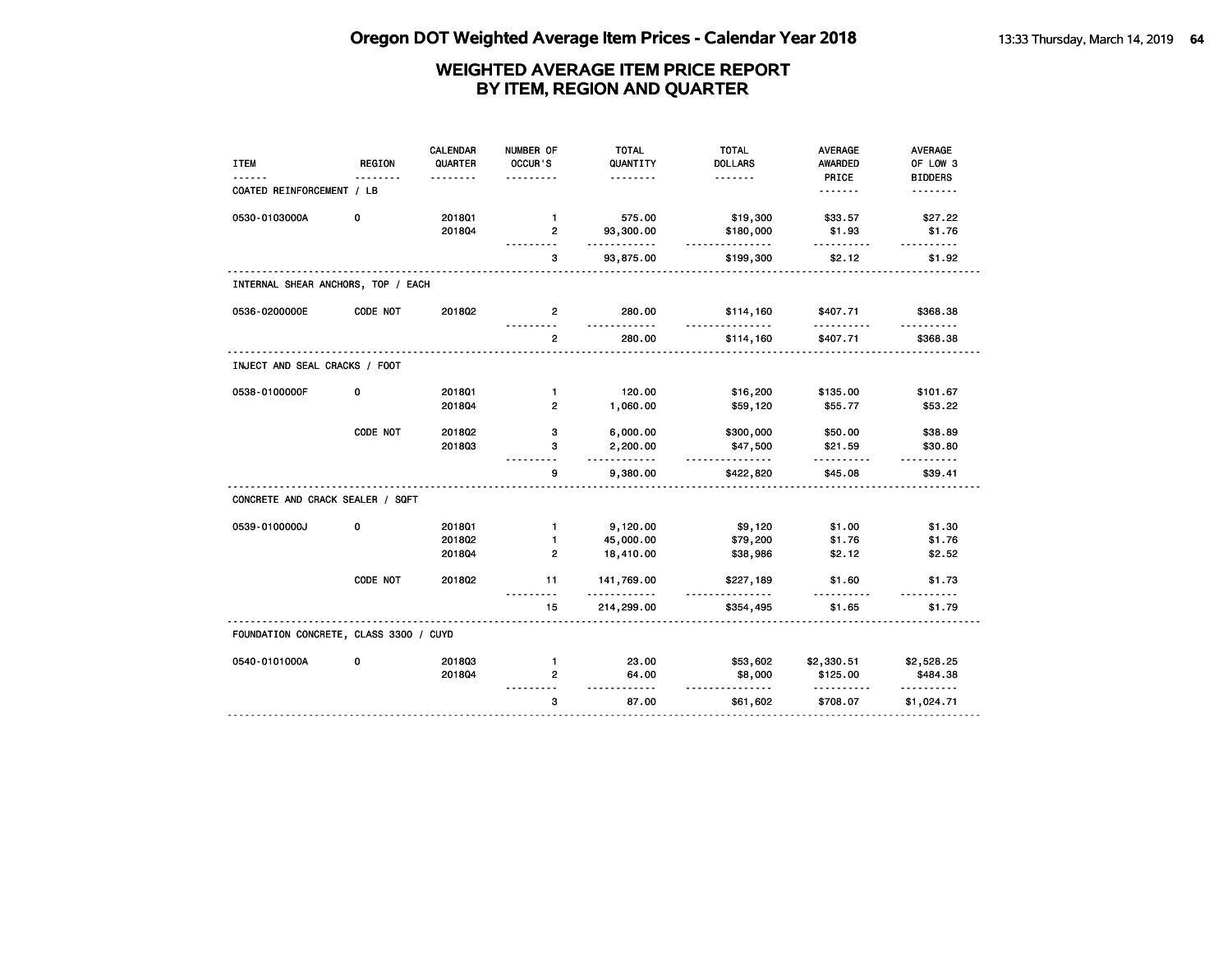| <b>ITEM</b>                              | <b>REGION</b> | <b>CALENDAR</b><br>QUARTER<br>. | NUMBER OF<br>OCCUR'S | <b>TOTAL</b><br>QUANTITY<br>. | <b>TOTAL</b><br><b>DOLLARS</b><br><u>.</u> | <b>AVERAGE</b><br><b>AWARDED</b><br>PRICE | <b>AVERAGE</b><br>OF LOW 3<br><b>BIDDERS</b> |
|------------------------------------------|---------------|---------------------------------|----------------------|-------------------------------|--------------------------------------------|-------------------------------------------|----------------------------------------------|
| FOUNDATION CONCRETE, CLASS 4000 /        |               | CUYD                            |                      |                               |                                            | <u>.</u>                                  | <u>.</u>                                     |
| 0540-0102000A                            | 0             | 2018Q4                          | $\mathbf{1}$         | 36.00                         | \$7,500                                    | \$208.33                                  | \$576.06                                     |
|                                          |               |                                 | $\mathbf{1}$         | 36.00                         | \$7,500                                    | \$208.33                                  | \$576.06                                     |
| DECK CONCRETE, CLASS HPC4000 / CUYD      |               |                                 |                      |                               |                                            |                                           |                                              |
| 0540-0203000A                            | 0             | 2018Q1                          | $\overline{2}$       | 380.00                        | \$295,000                                  | \$776.32                                  | \$792.58                                     |
|                                          |               | 201802                          | $\mathbf{1}$         | 102.00                        | \$94,000                                   | \$921.57                                  | \$1,047.18                                   |
|                                          | CODE NOT      | 201802                          | $\mathbf{1}$         | 53.00<br>.                    | \$16,500                                   | \$311.32                                  | \$1,487.42                                   |
|                                          |               |                                 | 4                    | 535.00                        | \$405,500                                  | \$757.94                                  | \$909.95                                     |
| DECK CONCRETE, CLASS HPC5000 / CUYD      |               |                                 |                      |                               |                                            |                                           |                                              |
| 0540-0204000A                            | 0             | 2018Q4                          | 2                    | 405.00<br><u>.</u>            | \$340,000<br><u>.</u>                      | \$839.51<br>.                             | \$830.45                                     |
|                                          |               |                                 | $\overline{2}$       | 405.00                        | \$340,000                                  | \$839.51                                  | \$830.45                                     |
| DECK CONCRETE, CLASS 5000 / CUYD         |               |                                 |                      |                               |                                            |                                           |                                              |
| 0540-0206000K                            | 0             | 201804                          | $\mathbf{1}$         | 48.00<br>.                    | \$52,800                                   | \$1,100.00<br><u>.</u>                    | \$950.00                                     |
|                                          |               |                                 | 1                    | 48.00                         | \$52,800                                   | \$1,100.00                                | \$950.00                                     |
| GENERAL STRC CONCRETE, CLASS 3300 / CUYD |               |                                 |                      |                               |                                            |                                           |                                              |
| 0540-0301000A                            | 0             | 201801                          | $\mathbf{1}$         | 4.00                          | \$32,000                                   | \$8,000.00                                | \$6,222.22                                   |
|                                          |               | 2018Q4                          | з                    | 49.00<br>.                    | \$55,636<br>.                              | \$1,135.43<br>.                           | \$985.96<br>.                                |
|                                          |               |                                 | 4                    | 53.00                         | \$87,636                                   | \$1,653.51                                | \$1,381.15                                   |
| GENERAL STRC CONCRETE, CLASS 4000 / CUYD |               |                                 |                      |                               |                                            |                                           |                                              |
| 0540-0302000A                            | 0             | 2018Q1                          | 3                    | 160.00                        | \$275,600                                  | \$1,722.50                                | \$1,851.25                                   |
|                                          |               | 2018Q2                          | 6                    | 110.00                        | \$201,000                                  | \$1,827.27                                | \$2,039.39                                   |
|                                          |               | 2018Q4                          | 4                    | 309.00                        | \$207,400<br>$- - - - -$                   | \$671.20<br><u>.</u>                      | \$804.10<br>.                                |
|                                          |               |                                 | 13                   | 579.00                        | \$684,000                                  | \$1,181.35                                | \$1,328.15                                   |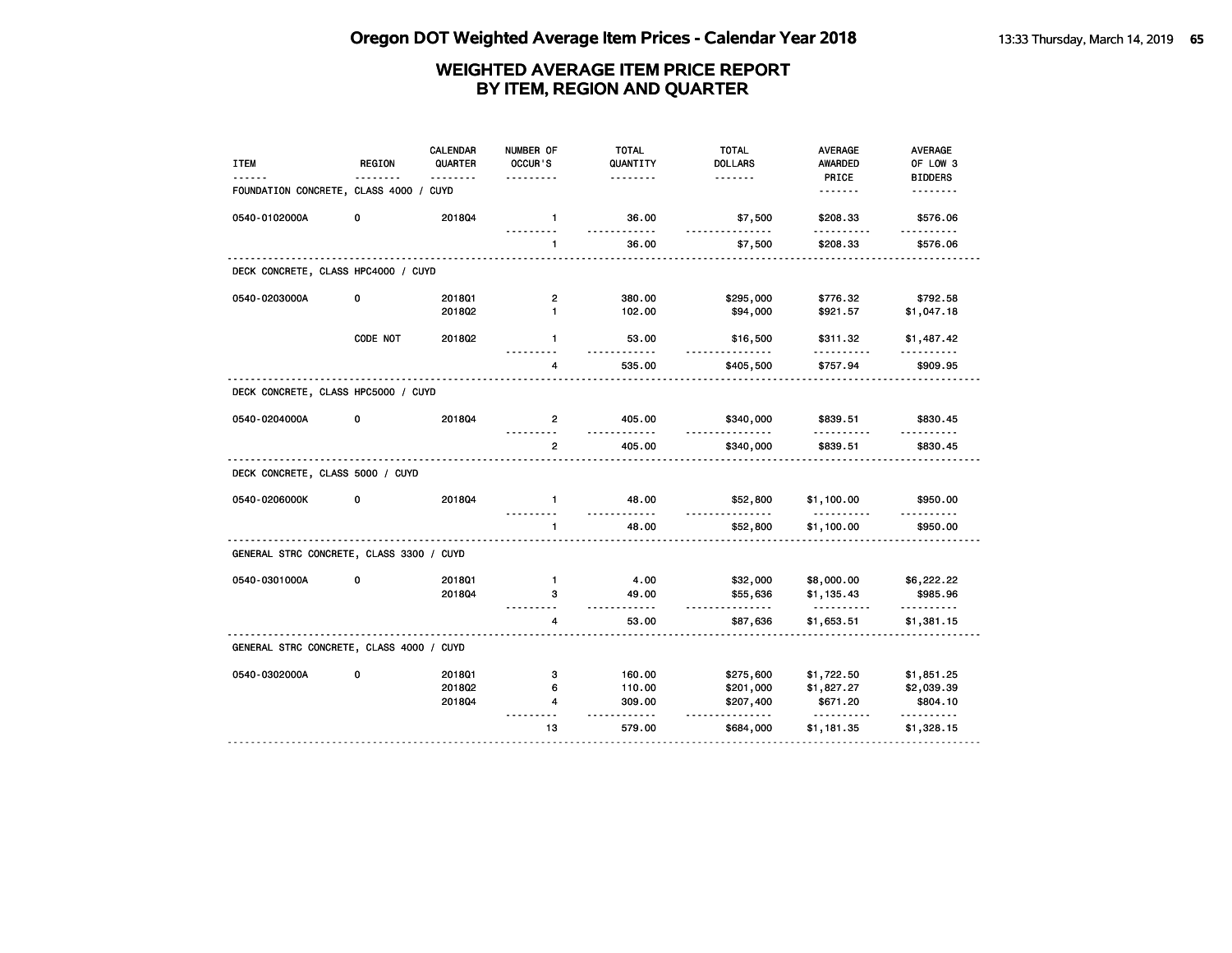| <b>ITEM</b>                                 | <b>REGION</b> | CALENDAR<br>QUARTER<br><u>.</u> | NUMBER OF<br>OCCUR'S | <b>TOTAL</b><br>QUANTITY<br>. | <b>TOTAL</b><br><b>DOLLARS</b><br><u>.</u> | <b>AVERAGE</b><br><b>AWARDED</b><br>PRICE | <b>AVERAGE</b><br>OF LOW 3<br><b>BIDDERS</b> |
|---------------------------------------------|---------------|---------------------------------|----------------------|-------------------------------|--------------------------------------------|-------------------------------------------|----------------------------------------------|
| GENERAL STRC CONCRETE, CLASS 5000 / CUYD    |               |                                 |                      |                               |                                            | <u>.</u>                                  | .                                            |
| 0540-0303000A                               | 0             | 201804                          | $\mathbf{1}$         | 47.00                         | \$80,000                                   | \$1,702.13                                | \$1,198.58                                   |
|                                             |               |                                 | $\mathbf{1}$         | 47.00                         | \$80,000                                   | \$1,702.13                                | \$1,198.58                                   |
| GENERAL STRC CONCRETE, CLASS HPC4000 / CUYD |               |                                 |                      |                               |                                            |                                           |                                              |
| 0540-0307000A                               | 0             | 2018Q2                          | $\mathbf{1}$         | 60.00                         | \$82,000                                   | \$1,366.67                                | \$1,741.42                                   |
|                                             | CODE NOT      | 201802                          | з                    | 169.00                        | \$127,600                                  | \$755.03                                  | \$3,397.63                                   |
|                                             |               |                                 | 4                    | 229.00                        | \$209,600                                  | \$915.28                                  | \$2,963.69                                   |
| GENERAL STRC CONCRETE, CLASS 3300 / CUYD    |               |                                 |                      |                               |                                            |                                           |                                              |
| 0540-0311000K                               | 0             | 201804                          | $\mathbf{2}$         | 57.00<br><u>.</u>             | \$80,000<br><u>.</u>                       | \$1,403.51<br><u>.</u>                    | \$1,525.44<br><u>.</u>                       |
|                                             |               |                                 | $\overline{2}$       | 57.00                         | \$80,000                                   | \$1,403.51                                | \$1,525.44                                   |
| SAW CUT TEXTURING / SQYD                    |               |                                 |                      |                               |                                            |                                           |                                              |
| 0540-0401000J                               | 0             | 2018Q1                          | 2                    | 2,114.00                      | \$10,162                                   | \$4.81                                    | \$4.57                                       |
|                                             |               | 201802                          | $\mathbf{1}$         | 461.00                        | \$5,182                                    | \$11.24                                   | \$10.03                                      |
|                                             |               | 201804                          | 5                    | 2,135.00<br>.                 | \$18,661<br>.                              | \$8.74                                    | \$7.73                                       |
|                                             |               |                                 | 8                    | 4,710.00                      | \$34,004                                   | \$7.22                                    | \$6.54                                       |
| REINF CONC BRIDGE END PANELS / SQYD         |               |                                 |                      |                               |                                            |                                           |                                              |
| 0545-0100000J                               | 0             | 2018Q1                          | $\mathbf{1}$         | 302.00                        | \$120,800                                  | \$400.00                                  | \$350.00                                     |
|                                             |               | 201802                          | 8                    | 1,787.00                      | \$907,511                                  | \$507.84                                  | \$476.79                                     |
|                                             |               | 201804                          | 5                    | 1,607.00<br>.                 | \$463,025                                  | \$288.13                                  | \$285.49<br>$- - - - - -$                    |
|                                             |               |                                 | 14                   | 3,696.00                      | \$1,491,336                                | \$403.50                                  | \$383.25                                     |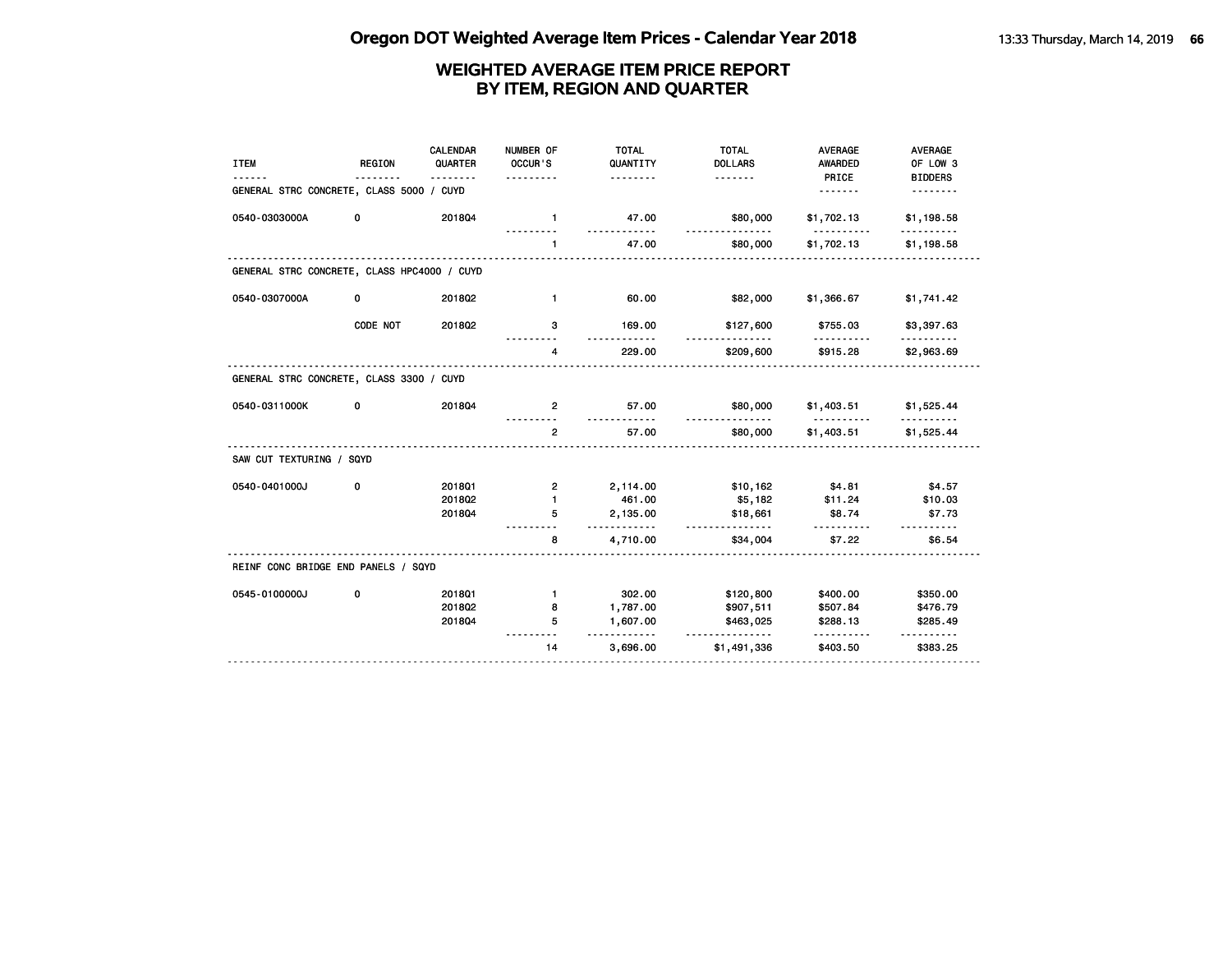| <b>ITEM</b>                         | <b>REGION</b> | <b>CALENDAR</b><br>QUARTER | NUMBER OF<br>OCCUR'S | <b>TOTAL</b><br>QUANTITY | <b>TOTAL</b><br><b>DOLLARS</b> | AVERAGE<br>AWARDED                  | AVERAGE<br>OF LOW 3        |
|-------------------------------------|---------------|----------------------------|----------------------|--------------------------|--------------------------------|-------------------------------------|----------------------------|
| 12 INCH PRECAST PRESTR SLABS / FOOT |               | <u>.</u>                   |                      | .                        | <u>.</u>                       | PRICE                               | <b>BIDDERS</b><br><u>.</u> |
| 0550-0134000F                       | 0             | 201803                     | 4                    | 216.00                   | \$69,034                       | \$319.60                            | \$342.60                   |
|                                     |               |                            | .<br>4               | .<br>216.00              | .<br>\$69,034                  | .<br>\$319.60                       | <u>.</u><br>\$342.60       |
| 15 INCH PRECAST PRESTR SLABS / FOOT |               |                            |                      |                          |                                |                                     |                            |
| 0550-0135000F                       | 0             | 2018Q1                     | $\mathbf{1}$         | 186.00                   | \$40,920                       | \$220.00                            | \$228.67                   |
|                                     |               | 201803                     | 6                    | 777.00                   | \$220,513                      | \$283.80                            | \$263.80                   |
|                                     |               |                            | $\overline{7}$       | .<br>963.00              | .<br>\$261,433                 | .<br>\$271.48                       | <u>.</u><br>\$257.02       |
| 18 INCH PRECAST PRESTR SLABS / FOOT |               |                            |                      |                          |                                |                                     |                            |
| 0550-0136000F                       | 0             | 201803                     | $\overline{2}$       | 527.00                   | \$122,514                      | \$232.47                            | \$251.29                   |
|                                     |               | 201804                     | $\mathbf{1}$         | 245.00                   | \$68,600<br>.                  | \$280.00                            | \$280.33                   |
|                                     |               |                            | 3                    | 772.00                   | \$191,114                      | \$247.56                            | \$260.51                   |
| 30 INCH PRECAST PRESTR SLABS / FOOT |               |                            |                      |                          |                                |                                     |                            |
| 0550-0139000F                       | 0             | 201801                     | $\mathbf{1}$         | 1,931.00                 | \$395,855                      | \$205.00                            | \$218.00                   |
|                                     |               | 201802                     | $\blacksquare$       | 808.00<br>.              | \$302,919<br><u>.</u>          | \$374.90<br>.                       | \$369.97                   |
|                                     |               |                            | $\overline{2}$       | 2,739.00                 | \$698,774                      | \$255.12                            | \$262.83                   |
| 33 INCH PCAST PRESTR BOX BM / FOOT  |               |                            |                      |                          |                                |                                     |                            |
| 0550-0142000F                       | 0             | 201804                     | $\overline{2}$       | 1,486.00<br>-----        | \$460,660<br><u>.</u>          | \$310.00                            | \$331.67                   |
|                                     |               |                            | $\overline{2}$       | 1,486.00                 | \$460,660                      | \$310.00                            | \$331.67                   |
| POST-TENSIONING / LB                |               |                            |                      |                          |                                |                                     |                            |
| 0555-0010100A                       | 0             | 201804                     | $\overline{2}$       | 26,400.00<br>.           | \$170,000<br>.                 | \$6.44<br><u> - - - - - - - - -</u> | \$5.18<br><u>.</u>         |
|                                     |               |                            | $\overline{2}$       | 26,400.00                | \$170,000                      | \$6.44                              | \$5.18                     |
|                                     |               |                            |                      |                          |                                |                                     |                            |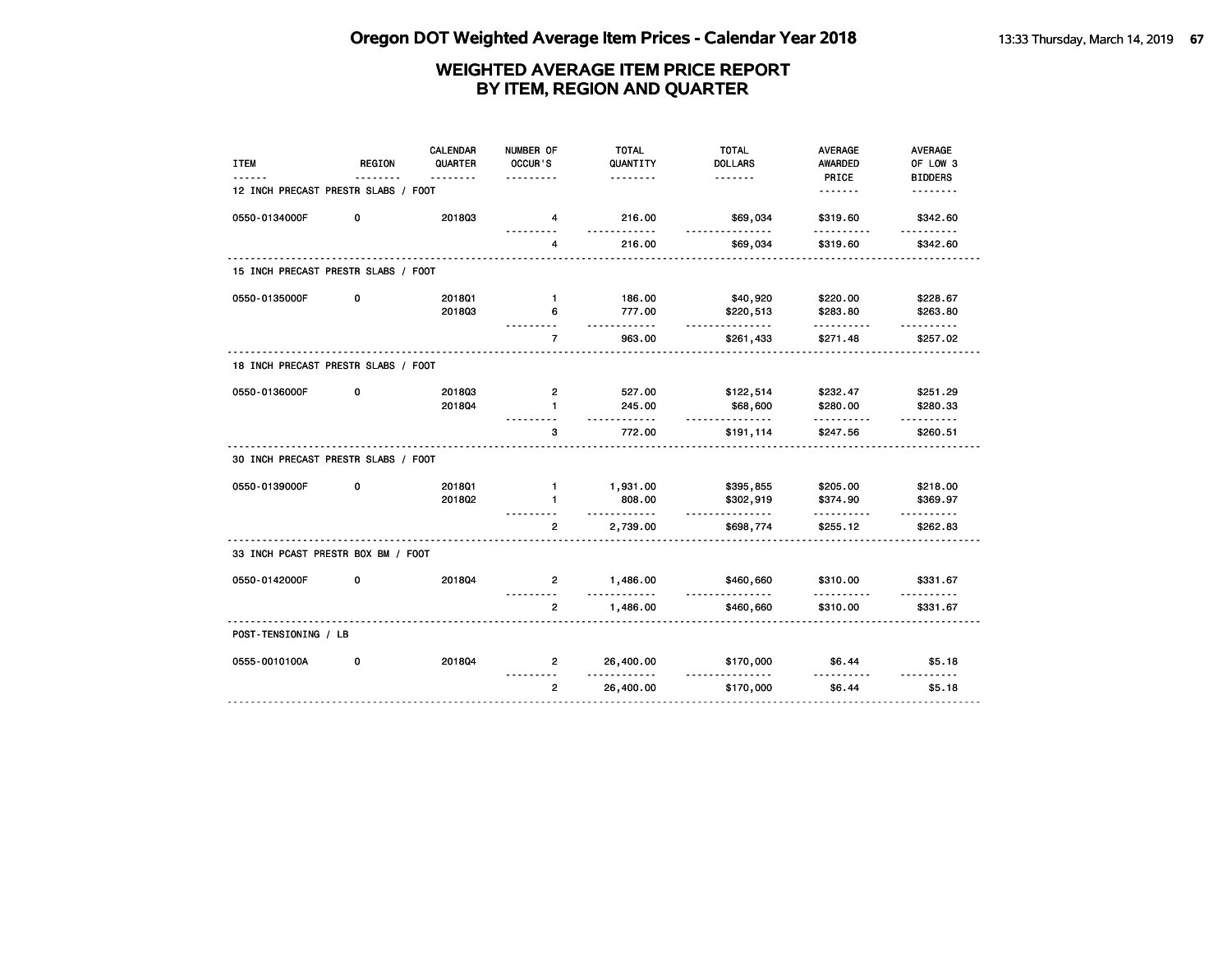| <b>ITEM</b>                              | <b>REGION</b> | <b>CALENDAR</b><br>QUARTER | NUMBER OF<br>OCCUR'S | <b>TOTAL</b><br>QUANTITY | <b>TOTAL</b><br><b>DOLLARS</b> | <b>AVERAGE</b><br><b>AWARDED</b> | AVERAGE<br>OF LOW 3  |
|------------------------------------------|---------------|----------------------------|----------------------|--------------------------|--------------------------------|----------------------------------|----------------------|
|                                          |               |                            |                      | .                        | <u>.</u>                       | PRICE                            | <b>BIDDERS</b>       |
| CLASS 2 PREPARATION / SQYD               |               |                            |                      |                          |                                | <u>.</u>                         | <u>.</u>             |
| 0556-0100000J                            | 0             | 201801                     | $\overline{2}$       | 591.00                   | \$139,500                      | \$236.04                         | \$304.82             |
|                                          |               | 201804                     | 8                    | 437.00<br>- - - -        | \$85,883<br><u>.</u>           | \$196.53                         | \$151.67             |
|                                          |               |                            | 10                   | 1,028.00                 | \$225,383                      | \$219.24                         | \$239.72             |
| FURNISH MPCO MATERIAL / SQYD             |               |                            |                      |                          |                                |                                  |                      |
| 0556-0300000J                            | 0             | 2018Q1                     | $\overline{2}$       | 29,070.00                | \$470,705                      | \$16.19                          | \$16.95              |
|                                          |               | 201804                     | 8                    | 20,554.00<br>.           | \$340,820<br>.                 | \$16.58                          | \$17.19              |
|                                          |               |                            | 10                   | 49,624.00                | \$811,524                      | \$16.35                          | \$17.05              |
| CONSTRUCT MPCO / SQYD                    |               |                            |                      |                          |                                |                                  |                      |
| 0556-0500000J                            | 0             | 201801                     | $\overline{2}$       | 29,070.00                | \$576,227                      | \$19.82                          | \$16.30              |
|                                          |               | 201804                     | 8                    | 20,554.00<br>.           | \$340,820<br><u>.</u>          | \$16.58                          | \$17.24              |
|                                          |               |                            | 10                   | 49,624.00                | \$917,047                      | \$18.48                          | \$16.69              |
| CLASS 2 PREPARATION / SQYD               |               |                            |                      |                          |                                |                                  |                      |
| 0557-0100000J                            | 0             | 201801                     | $\mathbf{1}$         | 530.00                   | \$307,400                      | \$580.00                         | \$568.33             |
|                                          |               | 2018Q2                     | 5                    | 80.00                    | \$2                            | \$0.02                           | \$246.88             |
|                                          |               | 201804                     | 10                   | 1,492.00                 | \$19,114                       | \$12.81                          | \$90.85              |
|                                          | CODE NOT      | 201802                     | 3                    | 337.00<br>.              | \$264,545                      | \$785.00                         | \$431.67<br><u>.</u> |
|                                          |               |                            | -----<br>19          | 2,439.00                 | $- - - -$<br>\$591,061         | .<br>\$242.34                    | \$246.82             |
| FURNISH PREMIXED POLYMER CONCRETE / CUYD |               |                            |                      |                          |                                |                                  |                      |
| 0557-0102000K                            | 0             | 2018Q2                     | 6                    | 544.00                   | \$1,360,000                    | \$2,500.00                       | \$2,466.67           |
|                                          |               | 201803                     | $\mathbf{1}$         | 203.00                   | \$446,600                      | \$2,200.00                       | \$2,250.00           |
|                                          |               | 2018Q4                     | 13                   | 1,312.00                 | \$3,050,276                    | \$2,324.91                       | \$2,395.57           |
|                                          | CODE NOT      | 2018Q2                     | 3                    | 76.00<br>$- - - -$       | \$248,520                      | \$3,270.00                       | \$2,972.02<br>.      |
|                                          |               |                            | $\sim$<br>23         | 2,135.00                 | \$5,105,396                    | \$2,391.29                       | \$2,420.36           |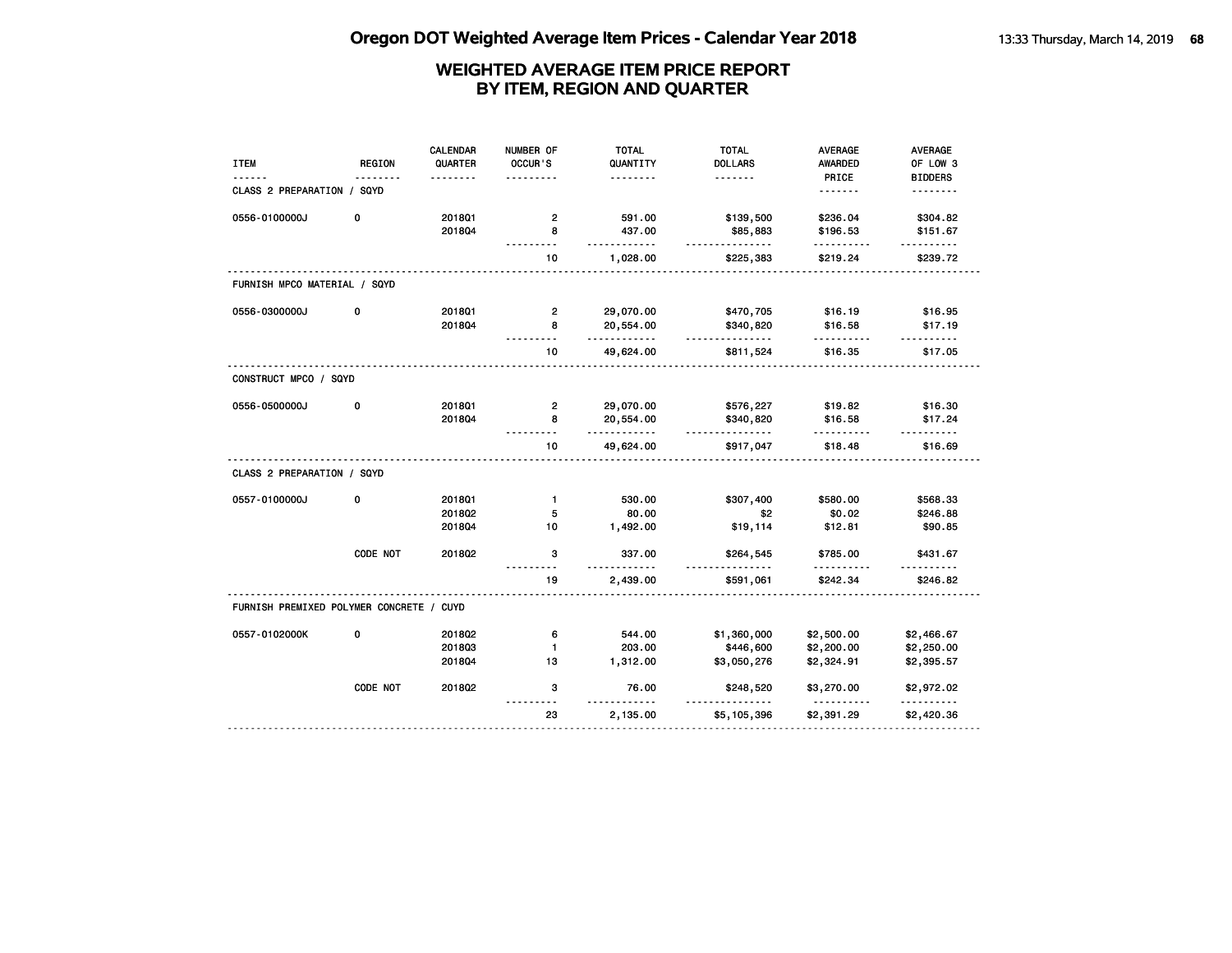| <b>ITEM</b>                                                                                                     | <b>REGION</b> | <b>CALENDAR</b><br>QUARTER<br>. | NUMBER OF<br><b>OCCUR'S</b> | <b>TOTAL</b><br>QUANTITY<br>. | <b>TOTAL</b><br><b>DOLLARS</b><br><u>.</u> | <b>AVERAGE</b><br><b>AWARDED</b><br>PRICE | <b>AVERAGE</b><br>OF LOW 3<br><b>BIDDERS</b> |
|-----------------------------------------------------------------------------------------------------------------|---------------|---------------------------------|-----------------------------|-------------------------------|--------------------------------------------|-------------------------------------------|----------------------------------------------|
| CONSTRUCT PPC OVERLAY / SQYD                                                                                    |               |                                 |                             |                               |                                            | .                                         | <u>.</u>                                     |
| 0557-0104000J                                                                                                   | 0             | 201802                          | 6                           | 25,988.00                     | \$402,505                                  | \$15.49                                   | \$14.29                                      |
|                                                                                                                 |               | 201803                          | $\mathbf{1}$                | 7,281.00                      | \$364,050                                  | \$50.00                                   | \$50.00                                      |
|                                                                                                                 |               | 201804                          | 9                           | 46,558.00                     | \$1,777,350                                | \$38.17                                   | \$33.23                                      |
|                                                                                                                 | CODE NOT      | 2018Q2                          | з                           | 2,103.00<br>.                 | \$388,150<br>.                             | \$184.57<br>.                             | \$124.20                                     |
|                                                                                                                 |               |                                 | 19                          | 81,930.00                     | \$2,932,055                                | \$35.79                                   | \$31.05                                      |
| CLASS 2 PREPARATION / SQYD                                                                                      |               |                                 |                             |                               |                                            |                                           |                                              |
| 0559-0102000J                                                                                                   | 0             | 201801                          | $\mathbf{1}$                | 27.00                         | \$12,150                                   | \$450.00                                  | \$433.33                                     |
|                                                                                                                 |               | 201802                          | 8                           | 4,965.00                      | \$937,625                                  | \$188.85                                  | \$174.93                                     |
|                                                                                                                 |               | 201804                          | $\overline{2}$              | 2,189.00<br><u>.</u>          | \$40,852<br>.                              | \$18.66<br>.                              | \$84.59<br>.                                 |
|                                                                                                                 |               |                                 | 11                          | 7,181.00                      | \$990,627                                  | \$137.95                                  | \$148.36                                     |
| FURNISH SILICA FUME CONCRETE / CUYD                                                                             |               |                                 |                             |                               |                                            |                                           |                                              |
|                                                                                                                 |               |                                 |                             |                               |                                            |                                           |                                              |
|                                                                                                                 | 0             | 201801                          | $\mathbf{1}$                | 76.00                         | \$23,560                                   | \$310.00                                  | \$358.33                                     |
|                                                                                                                 |               | 201802                          | $\mathbf{2}$                | 256.00                        | \$78,080                                   | \$305.00                                  | \$373.33                                     |
|                                                                                                                 |               | 201804                          | $\mathbf{1}$                | 219.00                        | \$65,700                                   | \$300.00                                  | \$323.33                                     |
|                                                                                                                 |               |                                 | 4                           | .<br>551.00                   | <u>.</u><br>\$167,340                      | .<br>\$303.70                             | \$351.39                                     |
|                                                                                                                 |               |                                 |                             |                               |                                            |                                           |                                              |
|                                                                                                                 | 0             | 2018Q1                          | $\mathbf{1}$                | 1,829.00                      | \$85,963                                   | \$47.00                                   | \$55.67                                      |
|                                                                                                                 |               | 201802                          | $\overline{2}$              | 1,940.00                      | \$87,300                                   | \$45.00                                   | \$67.44                                      |
|                                                                                                                 |               | 201804                          | $\blacksquare$              | 3,165.00                      | \$151,920                                  | \$48.00                                   | \$61.00                                      |
|                                                                                                                 |               |                                 | 4                           | .<br>6,934.00                 | .<br>\$325,183                             | .<br>\$46.90                              | .<br>\$61.39                                 |
|                                                                                                                 |               |                                 |                             |                               |                                            |                                           |                                              |
|                                                                                                                 | 0             | 201801                          | $\mathbf{1}$                | 1,693.00                      | \$10,158                                   | \$6.00                                    | \$5.55                                       |
|                                                                                                                 |               | 201802                          | $\overline{\mathbf{4}}$     | 9,718.00                      | \$41,596                                   | \$4.28                                    | \$3.54                                       |
| 0559-0105000K<br>CONSTRUCT SFC RESURFACING / SQYD<br>0559-0201000J<br>SAW CUT TEXTURING / SQYD<br>0559-0401000J |               | 201804                          | $\mathbf{1}$                | 2,900.00<br><u>.</u>          | \$13,050<br>.                              | \$4.50<br>$- - - - - -$                   | \$6.00<br>------                             |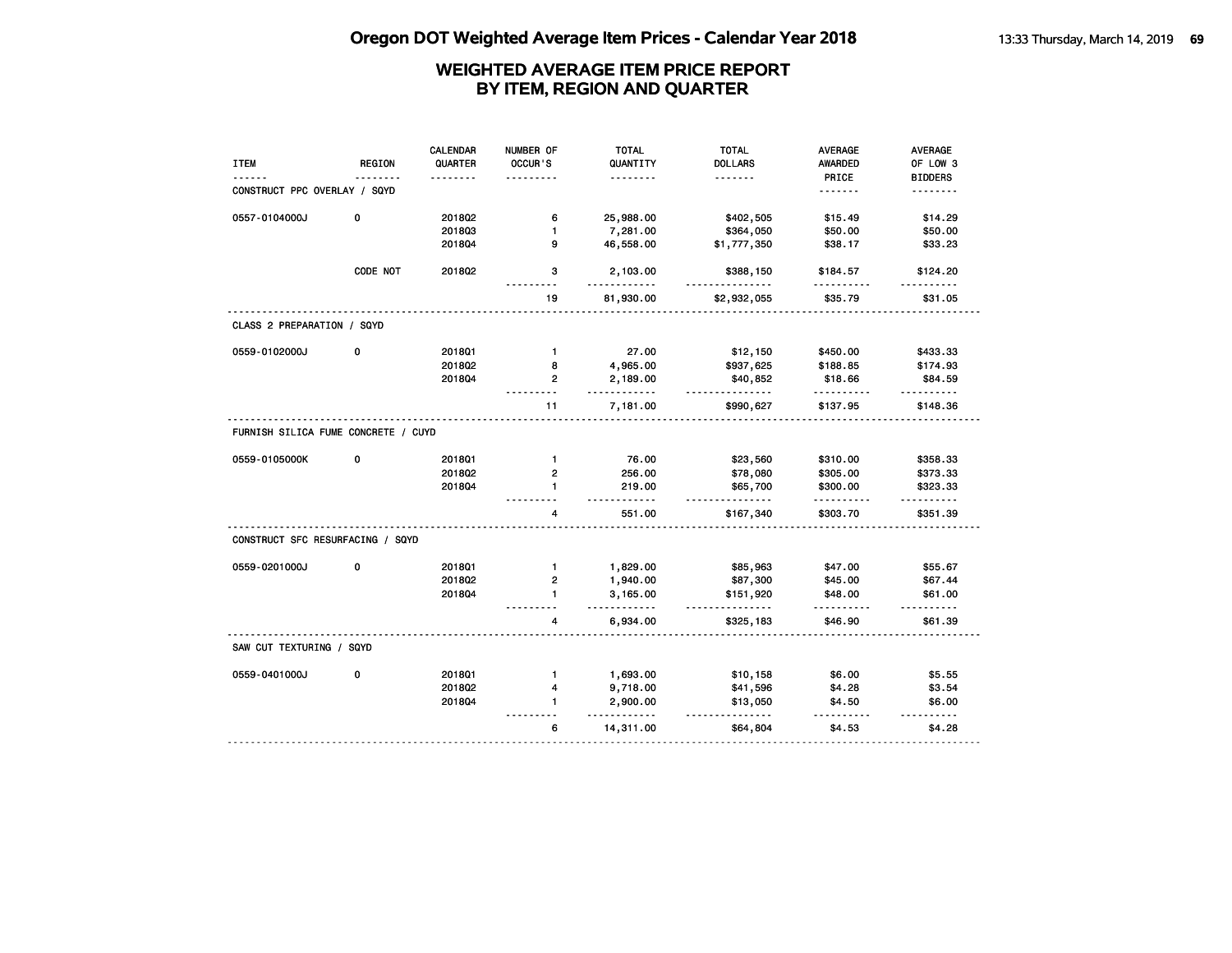| <b>ITEM</b>                          | <b>REGION</b> | <b>CALENDAR</b><br>QUARTER | NUMBER OF<br>OCCUR'S | <b>TOTAL</b><br>QUANTITY | <b>TOTAL</b><br><b>DOLLARS</b> | <b>AVERAGE</b><br>AWARDED | AVERAGE<br>OF LOW 3        |
|--------------------------------------|---------------|----------------------------|----------------------|--------------------------|--------------------------------|---------------------------|----------------------------|
| TIMBER AND LUMBER / MFBM             | .             | <u>.</u>                   | .                    | <u>.</u>                 |                                | PRICE                     | <b>BIDDERS</b><br><u>.</u> |
| 0570-0100000K                        | 0             | 201803                     | 6                    | 35.00                    | \$188,828                      | \$5,395.09                | \$3,707.46                 |
|                                      |               |                            | .<br>6               | .<br>35.00               | .<br>\$188,828                 | .<br>\$5,395.09           | <u>.</u><br>\$3,707.46     |
| BRIDGE DRAINS / EACH                 |               |                            |                      |                          |                                |                           |                            |
| 0581-0100000E                        | 0             | 201802                     | 3                    | 6.00<br><u>---------</u> | \$90,000<br><u>.</u>           | \$15,000.00<br>.          | \$17,500.00<br><u>.</u>    |
|                                      |               |                            | 3                    | 6.00                     | \$90,000                       | \$15,000.00               | \$17,500.00                |
| BEARING DEVICES, BENT _____ / EACH   |               |                            |                      |                          |                                |                           |                            |
| 0582-0100000E                        | 0             | 2018Q1                     | 3                    | 18.00                    | \$98,000                       | \$5,444.44                | \$2,986.11                 |
|                                      |               | 201804                     | з                    | 70.00                    | \$210,000                      | \$3,000.00                | \$3,143.13                 |
|                                      | CODE NOT      | 2018Q2                     | $\mathbf{1}$         | 8.00                     | \$10,960<br><u>.</u>           | \$1,370.00<br><u>.</u>    | \$1,556.67                 |
|                                      |               |                            | $\overline{7}$       | 96.00                    | \$318,960                      | \$3,322.50                | \$2,981.49                 |
| 3/4 INCH ELECTRICAL CONDUIT / FOOT   |               |                            |                      |                          |                                |                           |                            |
| 0583-0101000F                        | 0             | 201804                     | $\overline{2}$       | 496.00                   | \$5,952<br><u>.</u>            | \$12.00                   | \$12.00                    |
|                                      |               |                            | $\overline{2}$       | 496.00                   | \$5,952                        | \$12.00                   | \$12.00                    |
| 1-1/4 INCH ELECTRICAL CONDUIT / FOOT |               |                            |                      |                          |                                |                           |                            |
| 0583-0103000F                        | 0             | 201803                     | $\overline{4}$       | 141.00<br>.              | \$11,150<br>.                  | \$79.08<br>.              | \$111.34                   |
|                                      |               |                            | 4                    | 141.00                   | \$11,150                       | \$79.08                   | \$111.34                   |
| 2 INCH ELECTRICAL CONDUIT / FOOT     |               |                            |                      |                          |                                |                           |                            |
| 0583-0105000F                        | 0             | 2018Q2                     | 5                    | 7,107.00<br><u>.</u>     | \$213,210<br>.                 | \$30.00                   | \$29.33<br><u>.</u>        |
|                                      |               |                            | 5                    | 7,107.00                 | \$213,210                      | \$30.00                   | \$29.33                    |
|                                      |               |                            |                      |                          |                                |                           |                            |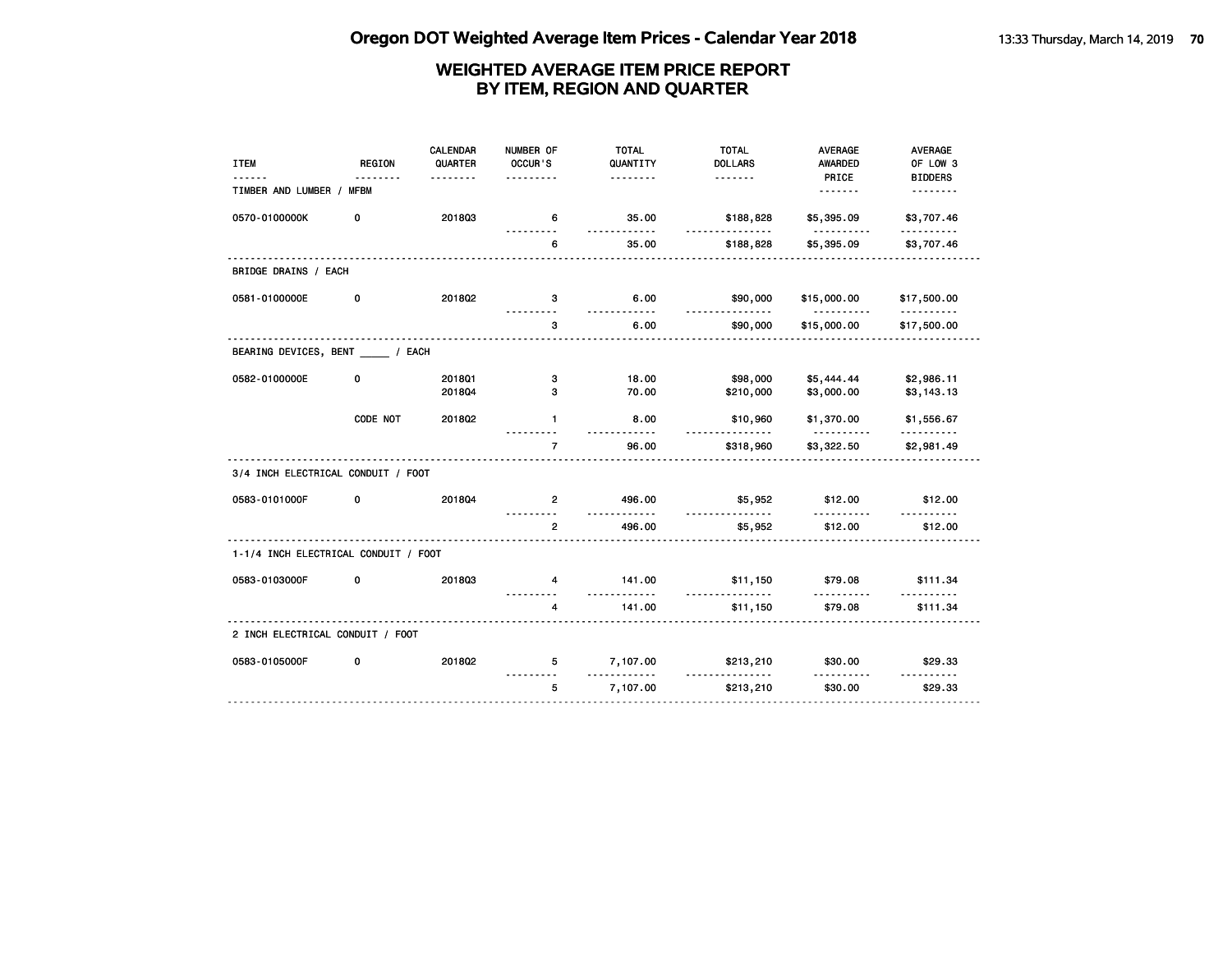| <b>ITEM</b>                               | <b>REGION</b> | <b>CALENDAR</b><br>QUARTER | NUMBER OF<br>OCCUR'S | <b>TOTAL</b><br>QUANTITY | <b>TOTAL</b><br><b>DOLLARS</b> | <b>AVERAGE</b><br><b>AWARDED</b> | AVERAGE<br>OF LOW 3    |
|-------------------------------------------|---------------|----------------------------|----------------------|--------------------------|--------------------------------|----------------------------------|------------------------|
|                                           |               |                            |                      | .                        | <u>.</u>                       | PRICE                            | <b>BIDDERS</b>         |
| ELASTOMERIC CONCRETE NOSING / FOOT        |               |                            |                      |                          |                                | <u>.</u>                         | .                      |
| 0584-0100000F                             | 0             | 2018Q1                     | 4                    | 377.00                   | \$52,710                       | \$139.81                         | \$123.78               |
|                                           |               | 201802                     | 9                    | 657.00                   | \$132,115                      | \$201.09                         | \$170.35               |
|                                           |               |                            | 13                   | 1,034.00                 | \$184,825                      | \$178.75                         | \$153.37               |
| ELASTOMERIC CONC NOSING MATERIAL / CUYD   |               |                            |                      |                          |                                |                                  |                        |
| 0584-0101000K                             | 0             | 201804                     | $\overline{2}$       | 4.00<br>$- - - -$        | \$6,000                        | \$1,500.00<br><u>.</u>           | \$2,725.00<br><u>.</u> |
|                                           |               |                            | $\overline{2}$       | 4.00                     | \$6,000                        | \$1,500.00                       | \$2,725.00             |
| REPAIR ELASTOMERIC CONCRETE NOSING / FOOT |               |                            |                      |                          |                                |                                  |                        |
| 0584-0102000F                             | 0             | 2018Q1                     | 5                    | 1,453.00                 | \$198,790                      | \$136.81                         | \$138.41               |
|                                           |               | 201804                     | 3                    | 457.00<br>.              | \$79,213<br>.                  | \$173.33<br>.                    | \$212.19<br><u>.</u>   |
|                                           |               |                            | 8                    | 1,910.00                 | \$278,003                      | \$145.55                         | \$156.06               |
| ASPHALTIC PLUG SEALS / FOOT               |               |                            |                      |                          |                                |                                  |                        |
| 0585-0200000A                             | 0             | 2018Q1                     | $\overline{2}$       | 666.00                   | \$91,000                       | \$136.64                         | \$139.69               |
|                                           |               | 201802                     | 4                    | 629.00                   | \$93,600                       | \$148.81                         | \$122.57               |
|                                           |               | 201804                     | 6                    | 517.00<br>$     -$       | \$58,740<br><u>.</u>           | \$113.62                         | \$128.17               |
|                                           |               |                            | 12                   | 1,812.00                 | \$243,340                      | \$134.29                         | \$130.46               |
| ASPHALTIC PLUG SEAL MATERIAL / CUYD       |               |                            |                      |                          |                                |                                  |                        |
| 0585-0201000K                             | 0             | 201801                     | $\mathbf{1}$         | 5.00                     | \$37,500                       | \$7,500.00                       | \$7,416.67             |
|                                           |               | 201802                     | 3                    | 5.00                     | \$30,650                       | \$6,130.00                       | \$6,210.00             |
|                                           |               | 201804                     | $\mathbf{2}$         | 1.00<br>.                | \$7,000<br><u>.</u>            | \$7,000.00<br><u>.</u>           | \$7,000.00<br>.        |
|                                           |               |                            | 6                    | 11.00                    | \$75,150                       | \$6,831.82                       | \$6,830.30             |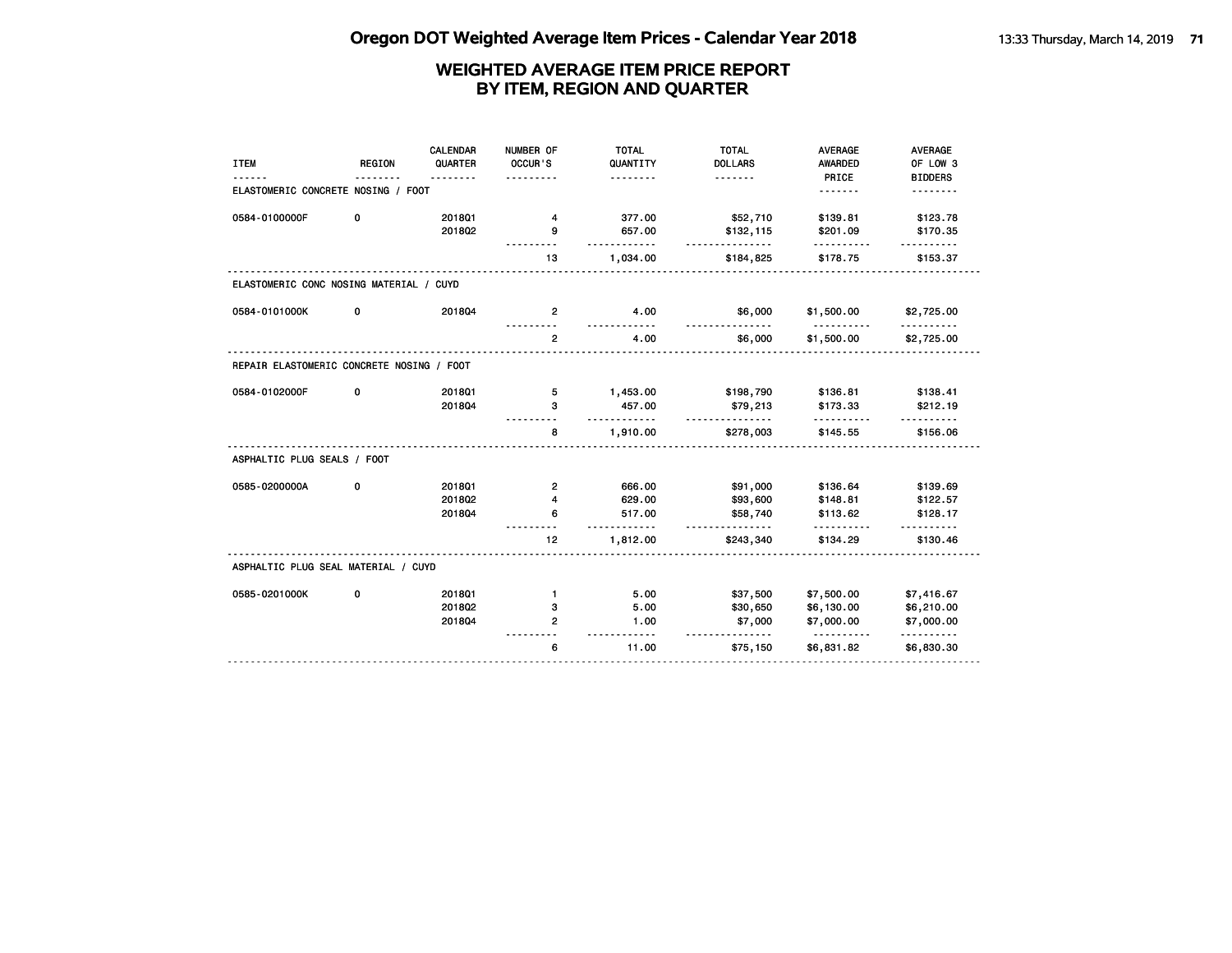|                                   |               | <b>CALENDAR</b> | NUMBER OF      | <b>TOTAL</b>          | <b>TOTAL</b>          | <b>AVERAGE</b> | AVERAGE        |
|-----------------------------------|---------------|-----------------|----------------|-----------------------|-----------------------|----------------|----------------|
| <b>ITEM</b>                       | <b>REGION</b> | QUARTER         | OCCUR'S        | QUANTITY              | <b>DOLLARS</b>        | <b>AWARDED</b> | OF LOW 3       |
|                                   |               |                 |                | .                     | <u>.</u>              | PRICE          | <b>BIDDERS</b> |
| POURED SEALS / FOOT               |               |                 |                |                       |                       | .              | .              |
| 0585-0206000A                     | 0             | 2018Q1          | 12             | 4,270.00              | \$142,200             | \$33.30        | \$26.94        |
|                                   |               | 201802          | g,             | 1,035.00              | \$56,500              | \$54.59        | \$42.50        |
|                                   |               | 201804          | 4              | 853.00                | \$56,474              | \$66.21        | \$57.06        |
|                                   |               |                 |                |                       |                       |                |                |
|                                   | CODE NOT      | 2018Q2          | $\mathbf{1}$   | 143.00<br><u>.</u>    | \$6,770<br>.          | \$47.34        | \$34.66        |
|                                   |               |                 | 26             | 6,301.00              | \$261,944             | \$41.57        | \$33.75        |
| TYPE "B" COMPRESSION SEALS / FOOT |               |                 |                |                       |                       |                |                |
| 0585-0209000A                     | 0             | 2018Q1          | $\mathbf{1}$   | 60.00                 | \$6,446<br><u>.</u>   | \$107.44<br>.  | \$115.70       |
|                                   |               |                 | $\mathbf{1}$   | <u>.</u><br>60.00     | \$6,446               | \$107.44       | \$115.70       |
| TYPE "C" COMPRESSION SEALS / FOOT |               |                 |                |                       |                       |                |                |
| 0585-0210000A                     | 0             | 201801          | 4              | 821.00                | \$82,500              | \$100.49       | \$76.77        |
|                                   |               | 201804          | $\mathbf{1}$   | 114.00                | \$8,320               | \$72.98        | \$74.01        |
|                                   |               |                 |                | .                     | .                     | .              |                |
|                                   |               |                 | 5              | 935.00                | \$90,820              | \$97.13        | \$76.43        |
| TYPE "D" COMPRESSION SEALS / FOOT |               |                 |                |                       |                       |                |                |
| 0585-0211000A                     | 0             | 2018Q1          | $\overline{2}$ | 124.00                | \$20,000              | \$161.29       | \$201.61       |
|                                   |               | 201802          | 5              | 945.00                | \$128,000             | \$135.45       | \$88.29        |
|                                   |               | 201804          | 4              | 368.00                | \$39,200              | \$106.52       | \$114.07       |
|                                   |               |                 | 11             | $- - - -$<br>1,437.00 | .<br>\$187,200        | .<br>\$130.27  | .<br>\$104.67  |
| TYPE "E" COMPRESSION SEALS / FOOT |               |                 |                |                       |                       |                |                |
| 0585-0212000A                     | 0             | 2018Q2          | 4              | 758.00                | \$145,000             | \$191.29       | \$191.29       |
|                                   |               | 201804          | 4              | 696.00                | \$76,825              | \$110.38       | \$113.73       |
|                                   |               |                 | 8              | .<br>1,454.00         | <u>.</u><br>\$221,825 | .<br>\$152.56  | \$154.17       |
|                                   |               |                 |                |                       |                       |                |                |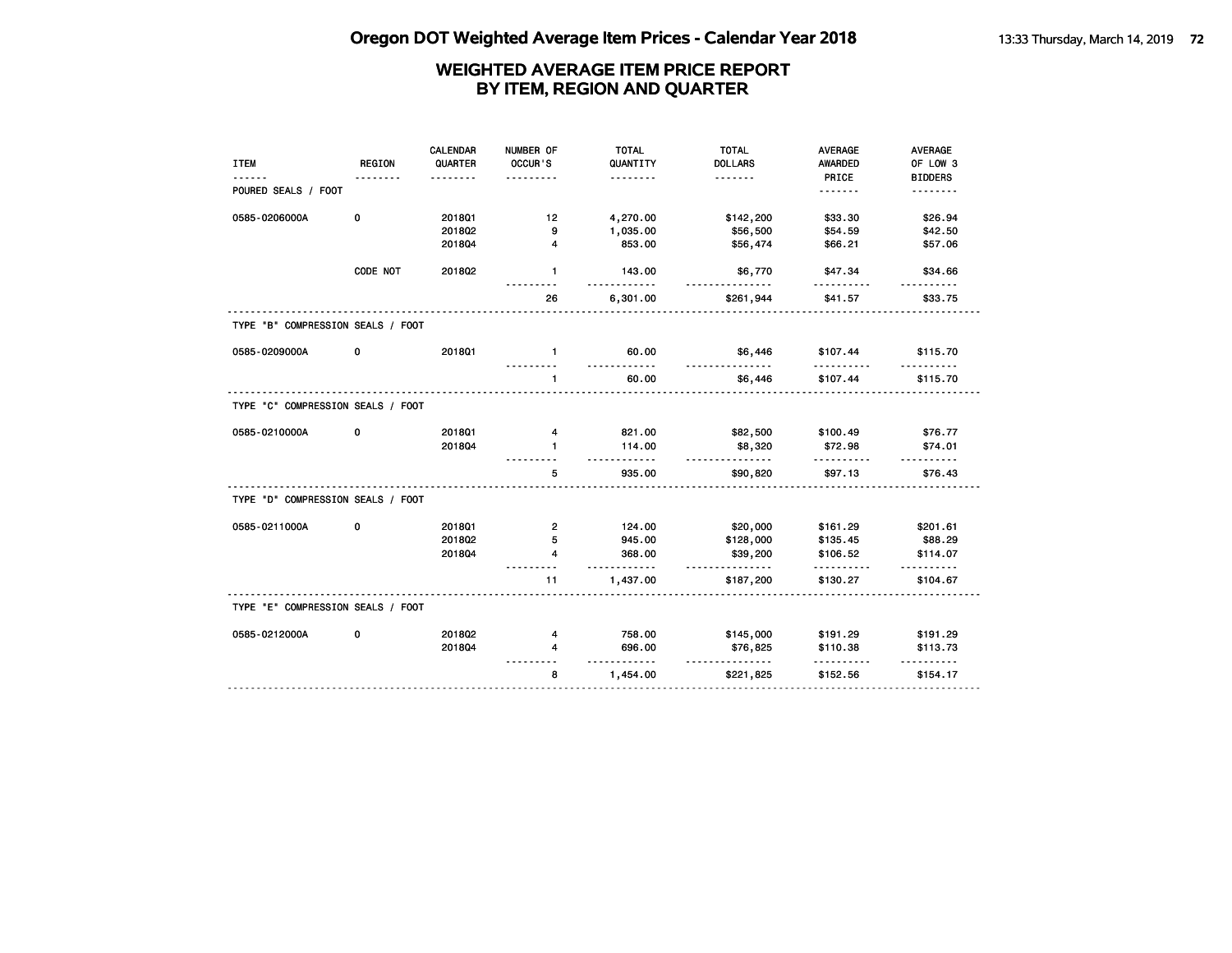| <b>ITEM</b>                        | REGION       | <b>CALENDAR</b><br>QUARTER | NUMBER OF<br>OCCUR'S | <b>TOTAL</b><br>QUANTITY | <b>TOTAL</b><br><b>DOLLARS</b> | <b>AVERAGE</b><br>AWARDED | <b>AVERAGE</b><br>OF LOW 3 |
|------------------------------------|--------------|----------------------------|----------------------|--------------------------|--------------------------------|---------------------------|----------------------------|
| TYPE "F" COMPRESSION SEALS / FOOT  |              |                            |                      | <u>.</u>                 |                                | PRICE<br><u>.</u>         | <b>BIDDERS</b><br><u>.</u> |
| 0585-0213000A                      | 0            | 201802                     | $\overline{2}$       | 52.00<br><u></u>         | \$20,000<br>.                  | \$384.62<br>.             | \$384.62<br>.              |
|                                    |              |                            | $\overline{2}$       | 52.00                    | \$20,000                       | \$384.62                  | \$384.62                   |
| STRIP SEALS / FOOT                 |              |                            |                      |                          |                                |                           |                            |
| 0585-0214000A                      | 0            | 2018Q1                     | $\overline{2}$       | 172.00                   | \$248,668                      | \$1,445.74                | \$959.56                   |
|                                    |              | 2018Q2                     | 5                    | 510.00                   | \$357,000                      | \$700.00                  | \$849.35                   |
|                                    |              | 201804                     | 8                    | 936.00<br>.              | \$850,900<br>.                 | \$909.08<br>.             | \$1,137.39<br>.            |
|                                    |              | .                          | 15                   | 1,618.00                 | \$1,456,568                    | \$900.23                  | \$1,027.70                 |
| 2 TUBE STEEL RAIL / FOOT           |              |                            |                      |                          |                                |                           |                            |
| 0587-0101000A                      | 0            | 2018Q2                     | $\mathbf{1}$         | 46.00<br><u></u>         | \$25,000<br>.                  | \$543.48                  | \$505.43                   |
|                                    |              |                            | $\mathbf{1}$         | 46.00                    | \$25,000                       | .<br>\$543.48             | \$505.43                   |
| 2 TUBE STEEL RAIL, RETROFIT / FOOT |              |                            |                      |                          |                                |                           |                            |
| 0587-0102000A                      | 0            | 201802                     | $\mathbf{1}$         | 356.00<br>.              | \$65,944<br>.                  | \$185.24<br>.             | \$185.24<br>.              |
|                                    |              |                            | $\mathbf{1}$         | 356.00                   | \$65,944                       | \$185.24                  | \$185.24                   |
| 3 TUBE STEEL RAIL, MODIFIED / FOOT |              |                            |                      |                          |                                |                           |                            |
| 0587-0106000A                      | $\mathbf{0}$ | 201804                     | 3                    | 1,837.00                 | \$566,500                      | \$308.38                  | \$268.82                   |
|                                    | CODE NOT     | 201802                     | $\overline{2}$       | 775.00<br><u>.</u>       | \$310,000<br>.                 | \$400.00                  | \$402.15                   |
|                                    |              |                            | 5                    | 2,612.00                 | \$876,500                      | .<br>\$335.57             | .<br>\$308.38              |
| THRIE BEAM STEEL RAIL / FOOT       |              |                            |                      |                          |                                |                           |                            |
| 0587-0107000A                      | 0            | 201804                     | $\mathbf{1}$         | 56.00<br><u>.</u>        | \$3,000                        | \$53.57                   | \$104.17                   |
|                                    |              |                            | $\mathbf{1}$         | 56.00                    | \$3,000                        | \$53.57                   | \$104.17                   |
|                                    |              |                            |                      |                          |                                |                           |                            |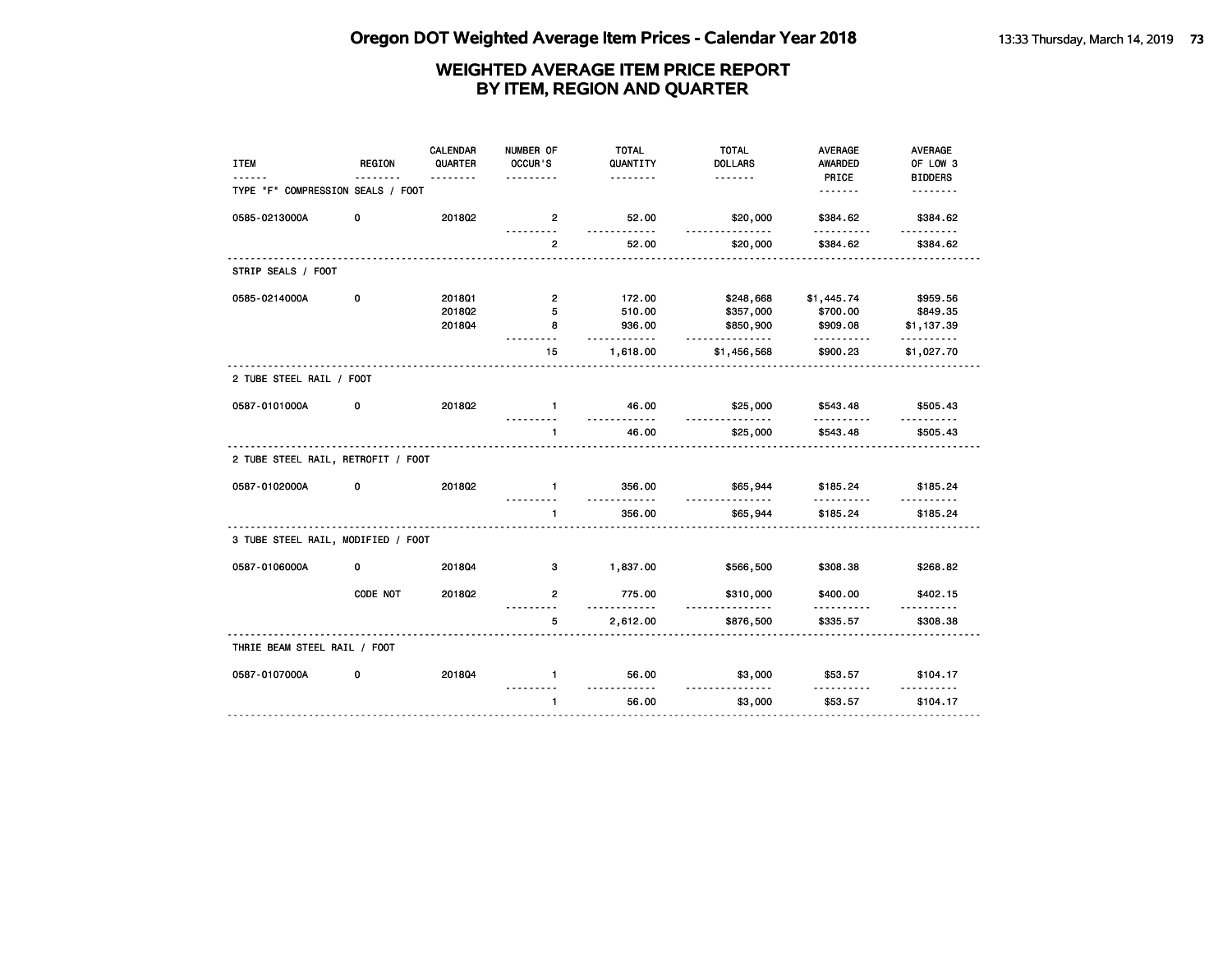| <b>ITEM</b>                            | <b>REGION</b> | <b>CALENDAR</b><br>QUARTER<br>. | NUMBER OF<br>OCCUR'S<br>. | <b>TOTAL</b><br>QUANTITY<br><u>.</u> | <b>TOTAL</b><br><b>DOLLARS</b>  | <b>AVERAGE</b><br>AWARDED<br>PRICE | <b>AVERAGE</b><br>OF LOW 3<br><b>BIDDERS</b> |
|----------------------------------------|---------------|---------------------------------|---------------------------|--------------------------------------|---------------------------------|------------------------------------|----------------------------------------------|
| CONCRETE BRIDGE RAIL / FOOT            |               |                                 |                           |                                      |                                 | <u>.</u>                           | .                                            |
| 0587-0109000A                          | 0             | 201804                          | $-1$                      | 13.00                                | \$5,000<br><u>.</u>             | \$384.62                           | \$384.62                                     |
|                                        |               |                                 | $\mathbf{1}$              | 13.00                                | \$5,000                         | \$384.62                           | \$384.62                                     |
| TYPE "F" CONCRETE RAIL / FOOT          |               |                                 |                           |                                      |                                 |                                    |                                              |
| 0587-0120000A                          | 0             | 2018Q1                          | $\mathbf{1}$              | 731.00                               | \$85,000                        | \$116.28                           | \$100.32                                     |
|                                        |               | 201802                          | 6                         | 9,914.00                             | \$1,833,256                     | \$184.92                           | \$200.26                                     |
|                                        |               | 201804                          | 4                         | 926.00<br>.                          | \$182,600<br>.                  | \$197.19                           | \$164.18                                     |
|                                        |               |                                 | 11                        | 11,571.00                            | \$2,100,856                     | \$181.56                           | \$191.06                                     |
| TYPE "F" CONC RAIL, RETROFIT / FOOT    |               |                                 |                           |                                      |                                 |                                    |                                              |
| 0587-0125000A                          | 0             | 201801                          | 2                         | 1,473.00                             | \$280,000                       | \$190.09                           | \$176.06                                     |
|                                        |               | 201802                          | 4                         | 9,697.00                             | \$2,415,000                     | \$249.05                           | \$334.04                                     |
|                                        | CODE NOT      | 201804                          | 3                         | 1,574.00<br>.                        | \$405,200<br>.                  | \$257.43                           | \$265.85                                     |
|                                        |               | .                               | 9                         | 12,744.00                            | \$3,100,200                     | \$243.27                           | \$307.36                                     |
| TYPE "F" CONCRETE RAIL, 42 INCH / FOOT |               |                                 |                           |                                      |                                 |                                    |                                              |
| 0587-0126100A                          | 0             | 201804                          | $\mathbf{1}$              | 203.00                               | \$30,000<br><u>------------</u> | \$147.78                           | \$139.57                                     |
|                                        |               |                                 | $\mathbf{1}$              | 203.00                               | \$30,000                        | \$147.78                           | \$139.57                                     |
| THRIE BEAM STL RAIL, RETROFIT / FOOT   |               |                                 |                           |                                      |                                 |                                    |                                              |
| 0587-0138000A                          | 0             | 201804                          | $\mathbf{1}$              | 230.00                               | \$26,750                        | \$116.30                           | \$169.02                                     |
|                                        |               |                                 | $\mathbf{1}$              | 230.00                               | .<br>\$26,750                   | .<br>\$116.30                      | \$169.02                                     |
|                                        |               |                                 |                           |                                      |                                 |                                    |                                              |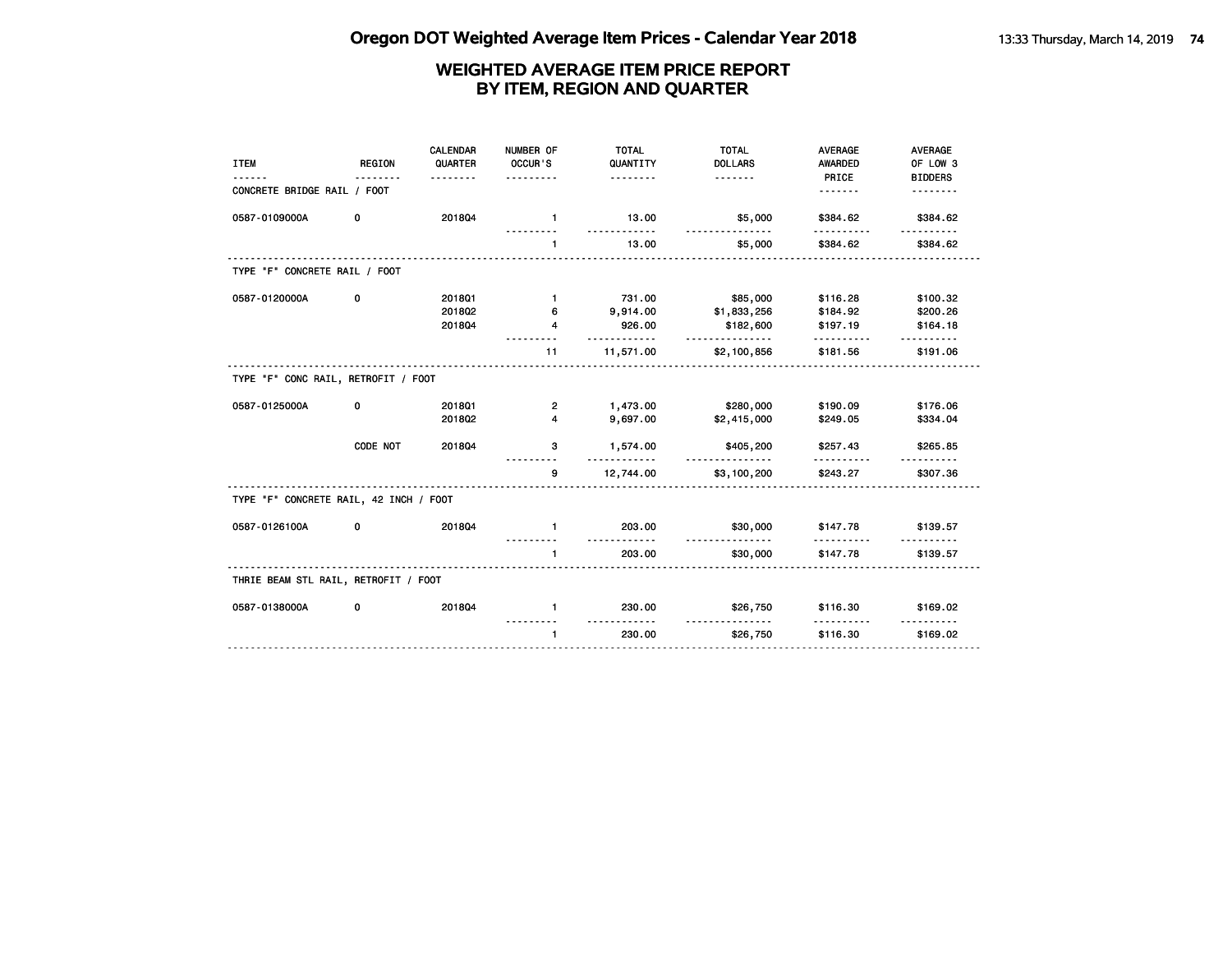|                                                 |               | <b>CALENDAR</b> | NUMBER OF               | <b>TOTAL</b>         | <b>TOTAL</b>          | <b>AVERAGE</b>         | AVERAGE                 |
|-------------------------------------------------|---------------|-----------------|-------------------------|----------------------|-----------------------|------------------------|-------------------------|
| <b>ITEM</b>                                     | <b>REGION</b> | QUARTER         | OCCUR'S                 | QUANTITY             | <b>DOLLARS</b>        | AWARDED                | OF LOW 3                |
|                                                 |               |                 |                         |                      | .                     | PRICE                  | <b>BIDDERS</b>          |
| POLYMER MEMBRANE / SQFT                         |               |                 |                         |                      |                       | .                      |                         |
| 0590-0100000J                                   | 0             | 201802          | $\overline{2}$          | 11,618.00            | \$95,305              | \$8.20                 | \$8.10                  |
|                                                 |               | 201804          | $\overline{\mathbf{4}}$ | 24,769.00            | \$142,445             | \$5.75                 | \$5.19                  |
|                                                 | CODE NOT      | 2018Q4          | 3                       | 6,990.00             | \$41,940<br><u>.</u>  | \$6.00                 | \$6.05                  |
|                                                 |               |                 | 9                       | 43,377.00            | \$279,689             | \$6.45                 | \$6.11                  |
| WARRANTED SPRAY WATERPROOFING MEMBRANE / SQFT   |               |                 |                         |                      |                       |                        |                         |
| 0591-0100000J                                   | 0             | 2018Q1          | $\overline{2}$          | 4,029.00             | \$46,521              | \$11.55                | \$14.40                 |
|                                                 |               | 201803          | 6                       | 5,068.00             | \$58,095              | \$11.46                | \$11.64                 |
|                                                 |               | 201804          | 1                       | 4,996.00<br><u>.</u> | \$48,211<br>.         | \$9.65<br>. <u>.</u>   | \$9.33<br>$- - - - - -$ |
|                                                 |               |                 | 9                       | 14,093.00            | \$152,827             | \$10.84                | \$11.61                 |
| PACK RUST REMOVAL / FOOT                        |               |                 |                         |                      |                       |                        |                         |
| 0594-0108000F                                   | 0             | 2018Q1          | $\mathbf{1}$            | 500.00               | \$40,000              | \$80.00                | \$66.67                 |
|                                                 |               | 201804          | 3                       | 7,050.00<br>$- - -$  | \$135,000<br><u>.</u> | \$19.15                | \$43.31                 |
|                                                 |               |                 | 4                       | 7,550.00             | \$175,000             | \$23.18                | \$44.86                 |
| REINF CONCRETE BOX CULVERTS / FOOT              |               |                 |                         |                      |                       |                        |                         |
| 0595-0100000F                                   | 0             | 201801          | $\overline{2}$          | 111.00               | \$270,160             | \$2,433.87             | \$2,910.28              |
|                                                 |               | 201802          | $\mathbf{1}$            | 70.00                | \$208,918             | \$2,984.54             | \$2,687.33              |
|                                                 |               | 201803          | з                       | 523.00               | \$1,644,000           | \$3,143.40             | \$3,366.68              |
|                                                 |               | 2018Q4          | $\overline{2}$          | 123.00               | \$525,390             | \$4,271.46<br><u>.</u> | \$5,125.99<br>.         |
|                                                 |               |                 | 8                       | 827.00               | \$2,648,468           | \$3,202.50             | \$3,509.58              |
| PRECAST REINFORCED CONCRETE BOX CULVERTS / FOOT |               |                 |                         |                      |                       |                        |                         |
| 0595-0100200F                                   | 0             | 201804          | $\mathbf{1}$            | 88.00                | \$114,400             | \$1,300.00<br>.        | \$1,100.72              |
|                                                 |               |                 | $\mathbf{1}$            | <u>.</u><br>88.00    | \$114,400             | \$1,300.00             | \$1,100.72              |
|                                                 |               |                 |                         |                      |                       |                        |                         |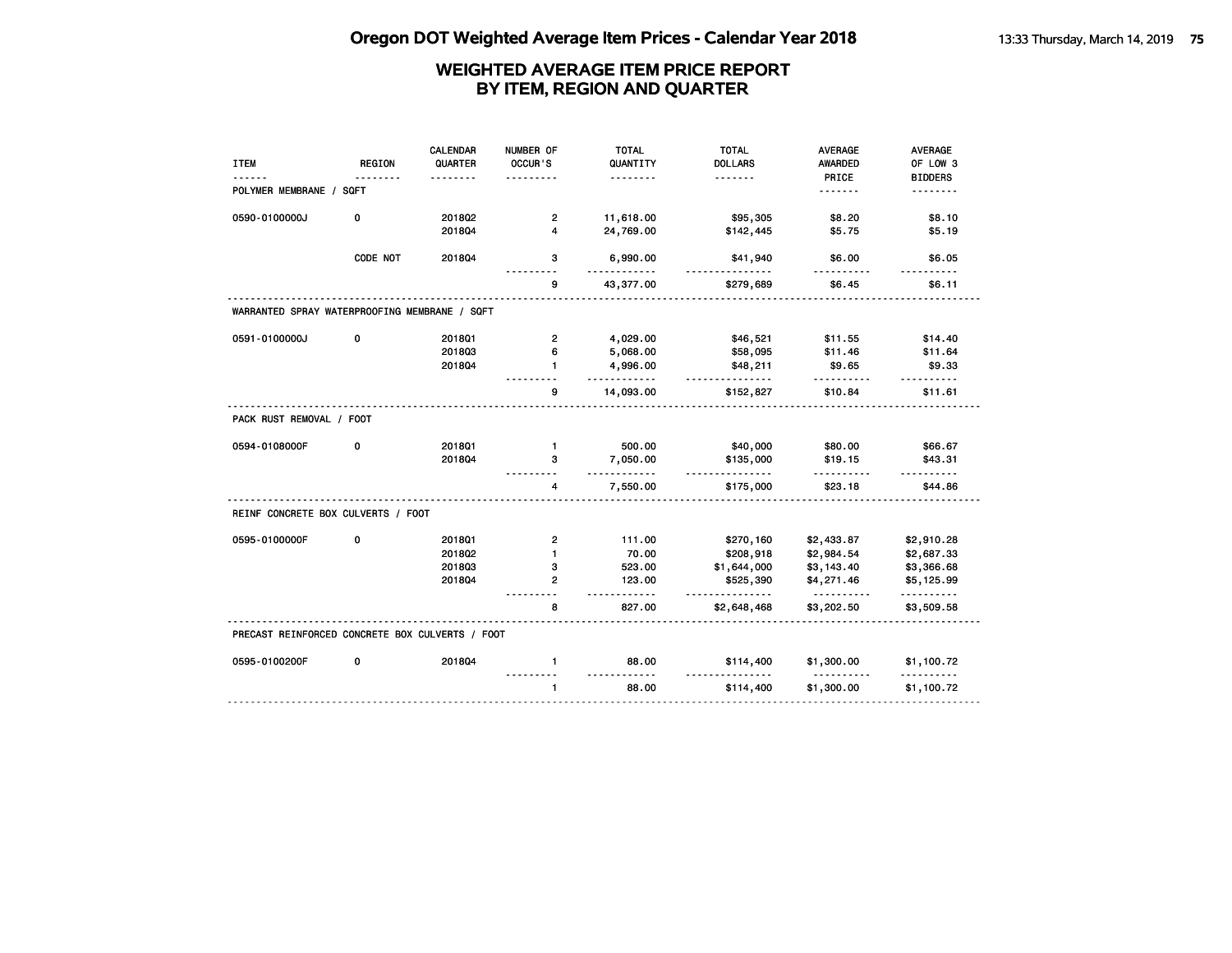|                                                 |               | <b>CALENDAR</b> | NUMBER OF      | <b>TOTAL</b>         | <b>TOTAL</b>          | <b>AVERAGE</b>      | <b>AVERAGE</b>             |
|-------------------------------------------------|---------------|-----------------|----------------|----------------------|-----------------------|---------------------|----------------------------|
| <b>ITEM</b>                                     | <b>REGION</b> | QUARTER         | OCCUR'S        | QUANTITY             | <b>DOLLARS</b>        | <b>AWARDED</b>      | OF LOW 3                   |
|                                                 |               | <u>.</u>        |                | <u>.</u>             |                       | PRICE<br><u>.</u>   | <b>BIDDERS</b><br><u>.</u> |
| RETAINING WALL, MSE / SQFT                      |               |                 |                |                      |                       |                     |                            |
| 0596-A002000A                                   | 0             | 201802          | $\overline{2}$ | 926.00               | \$130,000             | \$140.39            | \$115.19                   |
|                                                 |               | 201804          | 3              | 5,307.00             | \$429,500             | \$80.93             | \$66.18                    |
|                                                 |               |                 | 5              | .<br>6,233.00        | .<br>\$559,500        | .<br>\$89.76        | .<br>\$73.46               |
| RETAINING WALL, CIP CONC RIGID GRAVITY / SQFT   |               |                 |                |                      |                       |                     |                            |
|                                                 |               |                 |                |                      |                       |                     |                            |
| 0596-C002000A                                   | 0             | 2018Q2          | 3              | 1,829.00             | \$195,000<br><u>.</u> | \$106.62            | \$98.21                    |
|                                                 |               |                 | 3              | 1,829.00             | \$195,000             | \$106.62            | \$98.21                    |
| RETAINING WALL, CIP CONC SEMI-GRAV CANTI / SQFT |               |                 |                |                      |                       |                     |                            |
| 0596-C003000A                                   | 0             | 201803          | $\mathbf{1}$   | 1,843.00             | \$200,000             | \$108.52            | \$144.69                   |
|                                                 |               | 201804          | $\mathbf{1}$   | 5,260.00             | \$493,760             | \$93.87             | \$131.10                   |
|                                                 |               |                 | $\overline{2}$ | .<br>7,103.00        | <u>.</u><br>\$693,760 | .<br>\$97.67        | <u>.</u><br>\$134.63       |
|                                                 |               |                 |                |                      |                       |                     |                            |
| SOUND WALLS / SQFT                              |               |                 |                |                      |                       |                     |                            |
| 0597-0100000J                                   | 0             | 201804          | $\mathbf{1}$   | 4,530.00             | \$163,080             | \$36.00             | \$40.83                    |
|                                                 |               |                 | $\mathbf{1}$   | .<br>4,530.00        | .<br>\$163,080        | \$36.00             | .<br>\$40.83               |
|                                                 |               |                 |                |                      |                       |                     |                            |
| CONCRETE SLOPE PAVING / SQFT                    |               |                 |                |                      |                       |                     |                            |
| 0599-0100000J                                   | 0             | 201804          | 4              | 9,149.00<br><u>.</u> | \$149,290<br>.        | \$16.32<br><u>.</u> | \$20.89<br><u>.</u>        |
|                                                 |               |                 | 4              | 9,149.00             | \$149,290             | \$16.32             | \$20.89                    |
| SLOPE PAVING CURBS / FOOT                       |               |                 |                |                      |                       |                     |                            |
| 0599-0103000F                                   | 0             | 201804          | 4              | 319.00               | \$20,835              | \$65.31             | \$67.56                    |
|                                                 |               |                 | $\overline{4}$ | 319.00               | \$20,835              | \$65.31             | \$67.56                    |
|                                                 |               |                 |                |                      |                       |                     |                            |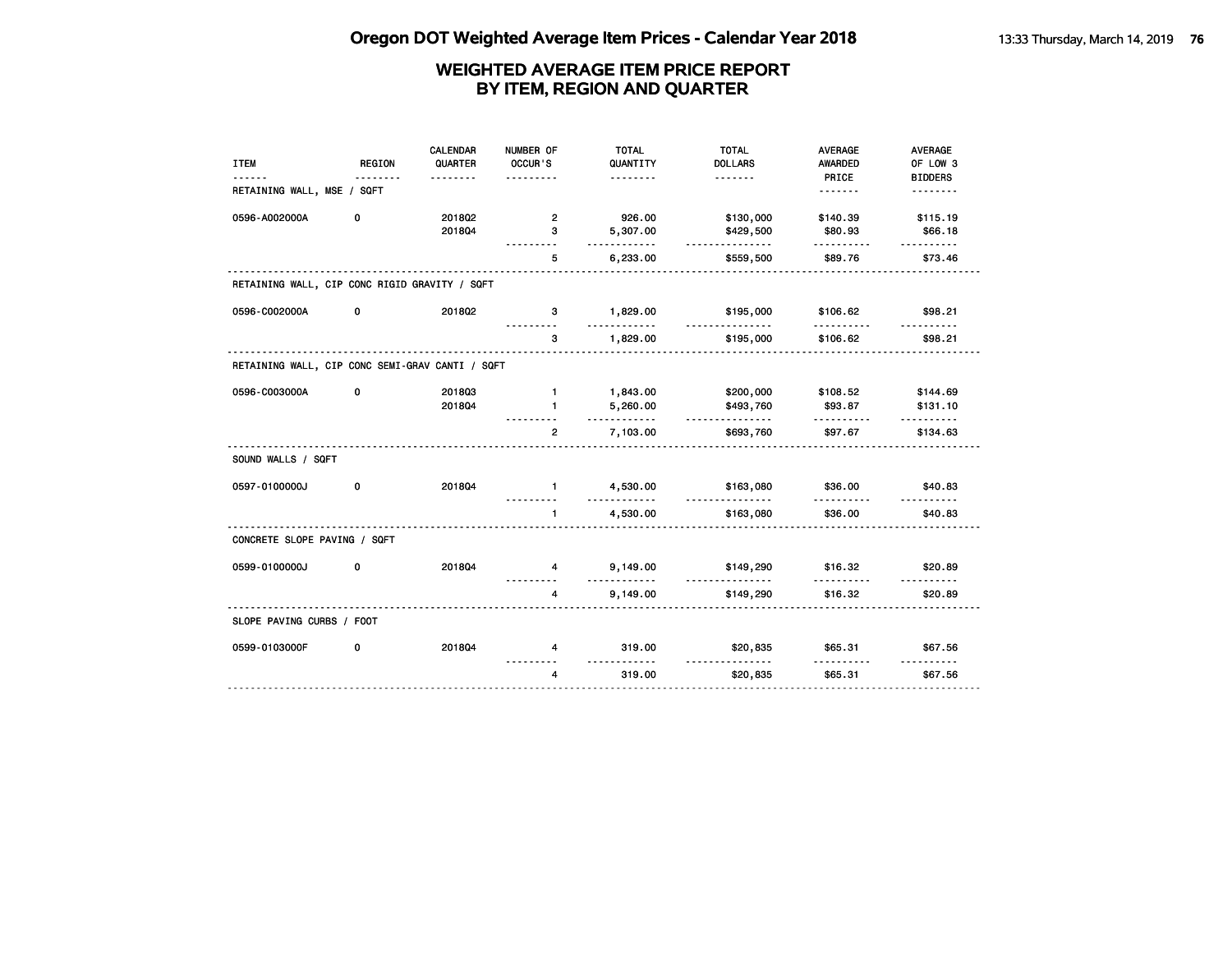| <b>ITEM</b>                              | REGION | <b>CALENDAR</b><br>QUARTER | NUMBER OF<br>OCCUR'S | <b>TOTAL</b><br>QUANTITY | <b>TOTAL</b><br><b>DOLLARS</b> | <b>AVERAGE</b><br><b>AWARDED</b> | AVERAGE<br>OF LOW 3        |
|------------------------------------------|--------|----------------------------|----------------------|--------------------------|--------------------------------|----------------------------------|----------------------------|
| COLD PLN PVMT REMV 0 - 1 INCH / SQYD     |        | <u>.</u>                   | <u>.</u>             | <u>.</u>                 | <u>.</u>                       | PRICE<br><u>.</u>                | <b>BIDDERS</b><br><u>.</u> |
| 0620-0103000J                            | 0      | 201804                     | $\mathbf{1}$         | 570.00<br>.              | \$22,800<br>.                  | \$40.00<br>.                     | \$25.57                    |
|                                          |        |                            | $\mathbf{1}$         | 570.00                   | \$22,800                       | \$40.00                          | <u>.</u><br>\$25.57        |
| COLD PLN PVMT REMV 0 - 2 INCH / SQYD     |        |                            |                      |                          |                                |                                  |                            |
| 0620-0104000J                            | 0      | 2018Q1                     | 4                    | 10,860.00                | \$49,958                       | \$4.60                           | \$6.18                     |
|                                          |        | 201802                     | 5                    | 13,343.00                | \$157,133                      | \$11.78                          | \$9.25                     |
|                                          |        | 201803                     | 3                    | 7,795.00                 | \$65,477                       | \$8.40                           | \$7.54                     |
|                                          |        | 2018Q4                     | $\overline{4}$       | 14,591.00<br>.           | \$134,110<br>.                 | \$9.19<br>.                      | \$7.76<br>.                |
|                                          |        |                            | 16                   | 46,589.00                | \$406,677                      | \$8.73                           | \$7.78                     |
| COLD PLN PVMT REMV 0 - 2 1/2 INCH / SQYD |        |                            |                      |                          |                                |                                  |                            |
| 0620-0105000J                            | 0      | 201804                     | $\mathbf{1}$         | 2,019.00<br>.            | \$15,143<br>.                  | \$7.50                           | \$8.75                     |
|                                          |        |                            | $\mathbf{1}$         | 2,019.00                 | \$15,143                       | \$7.50                           | \$8.75                     |
| COLD PLN PVMT REMV 0 - 3 INCH / SQYD     |        |                            |                      |                          |                                |                                  |                            |
| 0620-0106000J                            | 0      | 201804                     | 3                    | 9,149.00<br><u>.</u>     | \$44,796<br>.                  | \$4.90                           | \$4.73                     |
|                                          |        |                            | 3                    | 9,149.00                 | \$44,796                       | \$4.90                           | \$4.73                     |
| COLD PLN PVMT REMV 0 - 4 INCH / SQYD     |        |                            |                      |                          |                                |                                  |                            |
| 0620-0107000J                            | 0      | 201803                     | $\mathbf{1}$         | 5,000.00                 | \$35,000                       | \$7.00                           | \$4.50                     |
|                                          |        | 201804                     | $\blacksquare$       | 1,300.00<br>.            | \$10,140<br>.                  | \$7.80                           | \$8.17                     |
|                                          |        |                            | $\overline{2}$       | 6,300.00                 | \$45,140                       | .<br>\$7.17                      | $- - - - - -$<br>\$5.26    |
| COLD PLN PVMT REMV 0 - 5 INCH / SQYD     |        |                            |                      |                          |                                |                                  |                            |
| 0620-0108000J                            | 0      | 2018Q2                     | $\blacksquare$       | 7,600.00                 | \$26,600                       | \$3.50                           | \$2.78                     |
|                                          |        | 201804                     | $\overline{2}$       | 15,389.00<br>.           | \$92,964                       | \$6.04                           | \$6.23                     |
|                                          |        |                            | 3                    | 22,989.00                | <u>.</u><br>\$119,564          | .<br>\$5.20                      | <u>.</u><br>\$5.09         |
|                                          |        |                            |                      |                          |                                |                                  |                            |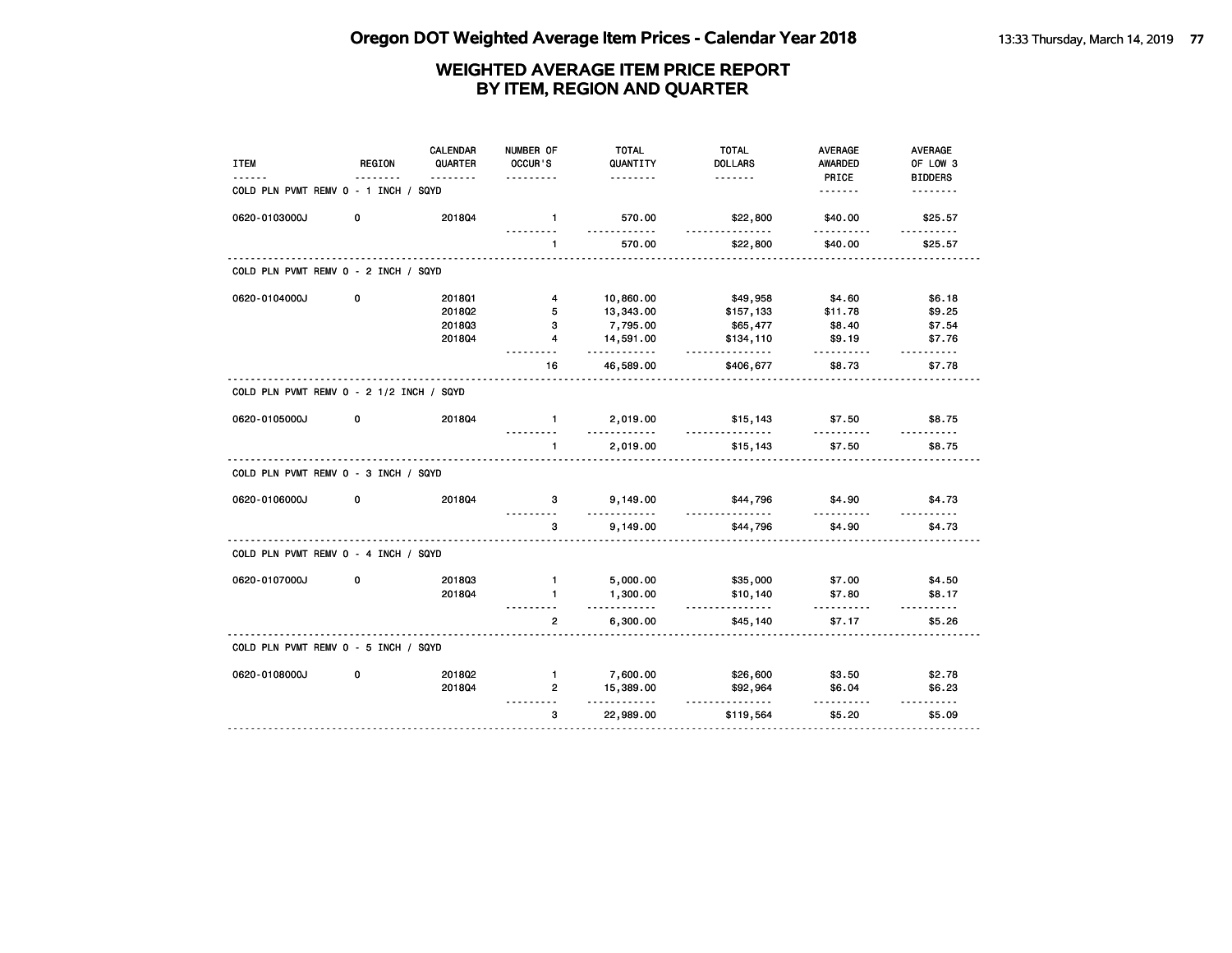| <b>ITEM</b>                          | <b>REGION</b> | <b>CALENDAR</b><br>QUARTER | NUMBER OF<br>OCCUR'S    | <b>TOTAL</b><br>QUANTITY | <b>TOTAL</b><br><b>DOLLARS</b> | <b>AVERAGE</b><br>AWARDED | <b>AVERAGE</b><br>OF LOW 3 |
|--------------------------------------|---------------|----------------------------|-------------------------|--------------------------|--------------------------------|---------------------------|----------------------------|
| COLD PLN PVMT REMV 0 - 6 INCH / SQYD |               | $- - - - - - -$            | .                       | .                        | .                              | PRICE<br>.                | <b>BIDDERS</b><br><u>.</u> |
| 0620-0109000J                        | 0             | 201803<br>201804           | $\mathbf{1}$<br>1       | 5,000.00<br>750.00       | \$35,000<br>\$5,850            | \$7.00<br>\$7.80          | \$4.75<br>\$8.90           |
|                                      |               |                            | $\overline{2}$          | .<br>5,750.00            | .<br>\$40,850                  | <u>.</u><br>\$7.10        | \$5.29                     |
| COLD PLN PVMT REMV 1 - 2 INCH / SQYD |               |                            |                         |                          |                                |                           |                            |
| 0620-0111000J                        | 0             | 2018Q2                     | з                       | 59,600.00                | \$77,500                       | \$1.30                    | \$2.62                     |
|                                      |               | 201804                     | $\blacksquare$          | 1,200.00<br>.            | \$4,800<br><u>.</u>            | \$4.00<br><u>.</u>        | \$5.12<br>.                |
|                                      |               |                            | 4                       | 60,800.00                | \$82,300                       | \$1.35                    | \$2.67                     |
| COLD PLN PVMT REMV 2 - 4 INCH / SQYD |               |                            |                         |                          |                                |                           |                            |
| 0620-0112000J                        | 0             | 201801                     | $\overline{2}$          | 9,400.00                 | \$15,690                       | \$1.67                    | \$3.66                     |
|                                      |               | 2018Q2                     | 3                       | 8,855.00                 | \$31,805                       | \$3.59                    | \$4.42                     |
|                                      |               | 2018Q4                     | 6                       | 28,804.00                | \$115,392                      | \$4.01                    | \$4.63                     |
|                                      | CODE NOT      | 201801                     | $\overline{2}$          | 800.00                   | \$2,400                        | \$3.00                    | \$2.30                     |
|                                      |               | 201802                     | $\overline{2}$          | 1,691.00<br><u>.</u>     | \$31,279<br><u>.</u>           | \$18.50                   | \$12.58<br>.               |
|                                      |               |                            | 15                      | 49,550.00                | \$196,566                      | \$3.97                    | \$4.64                     |
| COLD PLN PVMT REMV 2 - 6 INCH / SQYD |               |                            |                         |                          |                                |                           |                            |
| 0620-0113000J                        | 0             | 2018Q2                     | $\overline{\mathbf{2}}$ | 16,179.00                | \$86,695                       | \$5.36                    | \$5.82                     |
|                                      |               | 201804                     | 3                       | 34,286.00                | \$102,858                      | \$3.00                    | \$2.73                     |
|                                      | CODE NOT      | 2018Q1                     | $\mathbf{1}$            | 1,800.00<br>. . <b>.</b> | \$5,400<br>.                   | \$3.00                    | \$2.72<br>.                |
|                                      |               |                            | 6                       | 52,265.00                | \$194,953                      | \$3.73                    | \$3.69                     |
| COLD PLN PVMT REMV 4 - 6 INCH / SQYD |               |                            |                         |                          |                                |                           |                            |
| 0620-0114000J                        | 0             | 2018Q4                     | 5                       | 5,309.00                 | \$41,546                       | \$7.83                    | \$4.49                     |
|                                      |               |                            | 5                       | 5,309.00                 | \$41,546                       | \$7.83                    | \$4.49                     |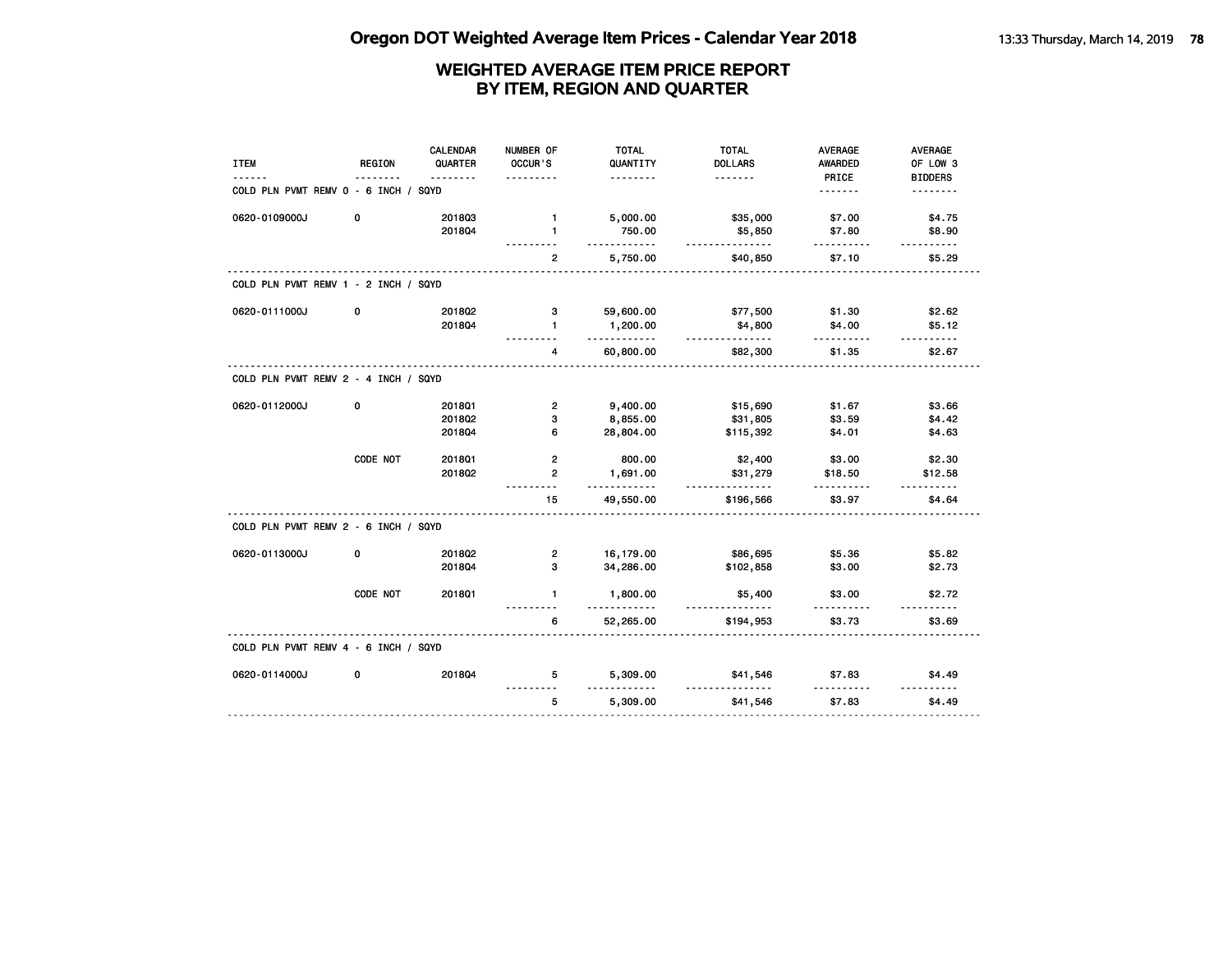| <b>ITEM</b>                           | REGION      | <b>CALENDAR</b><br>QUARTER | NUMBER OF<br>OCCUR'S       | <b>TOTAL</b><br>QUANTITY | <b>TOTAL</b><br><b>DOLLARS</b> | AVERAGE<br>AWARDED | AVERAGE<br>OF LOW 3 |
|---------------------------------------|-------------|----------------------------|----------------------------|--------------------------|--------------------------------|--------------------|---------------------|
|                                       | <u>.</u>    | <u>.</u>                   | .                          | <u>.</u>                 | <u>.</u>                       | PRICE              | <b>BIDDERS</b>      |
| COLD PLN PVMT REMV 6 - 10 INCH / SQYD |             |                            |                            |                          |                                | <u>.</u>           | <u>.</u>            |
| 0620-0115000J                         | $\mathbf 0$ | 201802                     | $\mathbf{1}$               | 2,311.00                 | \$27,732                       | \$12.00            | \$11.33             |
|                                       |             | 201804                     | 3<br>.                     | 7,428.00<br>.            | \$33,426<br>.                  | \$4.50<br>.        | \$3.64<br><u>.</u>  |
|                                       |             |                            | 4                          | 9,739.00                 | \$61,158                       | \$6.28             | \$5.46              |
| COLD PLN PVMT REMV 1/2 INCH / SQYD    |             |                            |                            |                          |                                |                    |                     |
| 0620-0116000J                         | 0           | 201802                     | $\blacksquare$<br><u>.</u> | 15,500.00<br><u></u>     | \$42,625<br>.                  | \$2.75<br>.        | \$2.22<br><u>.</u>  |
|                                       |             |                            | $\mathbf{1}$               | 15,500.00                | \$42,625                       | \$2.75             | \$2.22              |
| COLD PLN PVMT REMV 3/4 INCH / SQYD    |             |                            |                            |                          |                                |                    |                     |
| 0620-0117000J                         | 0           | 2018Q1                     | $\sim$ 1                   | 15,000.00<br>.           | \$40,500<br>.                  | \$2.70             | \$3.23              |
|                                       |             |                            | $\mathbf{1}$               | 15,000.00                | \$40,500                       | \$2.70             | \$3.23              |
| COLD PLN PVMT REMV 1 INCH / SQYD      |             |                            |                            |                          |                                |                    |                     |
| 0620-0118000J                         | 0           | 201801                     | 1                          | 5,350.00                 | \$107,000                      | \$20.00            | \$14.00             |
|                                       |             | 201804                     | $\mathbf{1}$               | 2,300.00                 | \$11,500                       | \$5.00             | \$7.33              |
|                                       | CODE NOT    | 2018Q4                     | $\mathbf{1}$               | 2,000.00<br>.            | \$5,700<br>.                   | \$2.85             | \$3.35              |
|                                       |             |                            | 3                          | 9,650.00                 | \$124,200                      | \$12.87            | \$10.20             |
| COLD PLN PVMT REMV 1 1/2 INCH / SQYD  |             |                            |                            |                          |                                |                    |                     |
| 0620-0119000J                         | 0           | 201804                     | $\mathbf{1}$<br><u>.</u>   | 3,600.00<br>.            | \$19,584<br><u>.</u>           | \$5.44<br>.        | \$3.58              |
|                                       |             |                            | $\blacksquare$             | 3,600.00                 | \$19,584                       | \$5.44             | \$3.58              |
| COLD PLN PVMT REMV 2 INCH / SQYD      |             |                            |                            |                          |                                |                    |                     |
| 0620-0120000J                         | 0           | 201801                     | 10                         | 176,838.00               | \$442,333                      | \$2.50             | \$3.19              |
|                                       |             | 201802                     | 8                          | 139,738.00               | \$211,650                      | \$1.51             | \$3.43              |
|                                       |             | 201803                     | $\overline{2}$             | 204,622.00               | \$363,110                      | \$1.77             | \$1.55              |

(item continued)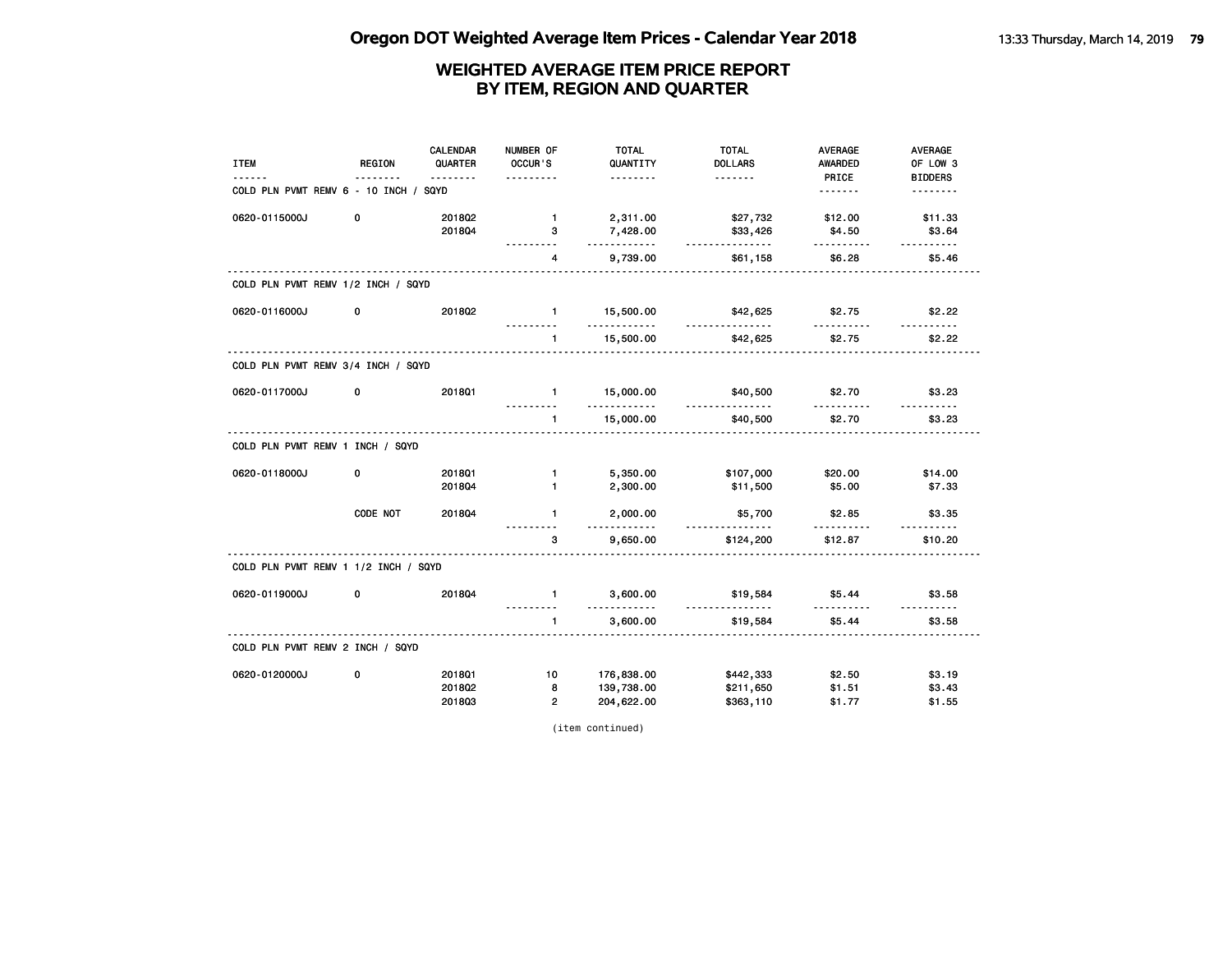| <b>ITEM</b>                          | <b>REGION</b> | CALENDAR<br>QUARTER | NUMBER OF<br>OCCUR'S | <b>TOTAL</b><br>QUANTITY | <b>TOTAL</b><br><b>DOLLARS</b> | <b>AVERAGE</b><br>AWARDED | AVERAGE<br>OF LOW 3 |
|--------------------------------------|---------------|---------------------|----------------------|--------------------------|--------------------------------|---------------------------|---------------------|
|                                      |               | .                   | .                    | <u>.</u>                 | .                              | PRICE                     | <b>BIDDERS</b>      |
| COLD PLN PVMT REMV 2 INCH / SQYD     |               |                     |                      |                          |                                | <u>.</u>                  | <u>.</u>            |
| 0620-0120000J                        | 0             | 2018Q4              | 10                   | 58,413.00                | \$187,139                      | \$3.20                    | \$4.21              |
|                                      | CODE NOT      | 2018Q1              | $\mathbf{1}$         | 9,100.00                 | \$36,400                       | \$4.00                    | \$5.79              |
|                                      |               | 201804              | $\mathbf{1}$         | 107,000.00<br>.          | \$139,100<br>.                 | \$1.30                    | \$1.48              |
|                                      |               |                     | 32                   | 695,711.00               | \$1,379,732                    | .<br>\$1.98               | \$2.61              |
| COLD PLN PVMT REMV 2 1/2 INCH / SQYD |               |                     |                      |                          |                                |                           |                     |
| 0620-0121000J                        | 0             | 2018Q1              | $\overline{2}$       | 713,600.00               | \$1,072,920                    | \$1.50                    | \$1.64              |
|                                      |               | 2018Q2              | з                    | 495,265.00               | \$812,548                      | \$1.64                    | \$2.51              |
|                                      |               | 2018Q4              | з                    | 464,500.00               | \$564,050                      | \$1.21                    | \$1.33              |
|                                      | CODE NOT      | 2018Q1              | $\mathbf{1}$         | 195,000.00<br>.          | \$292,500<br>.                 | \$1.50                    | \$1.36              |
|                                      |               |                     | 9                    | 1,868,365.00             | \$2,742,018                    | \$1.47                    | \$1.77              |
| COLD PLN PVMT REMV 3 INCH / SQYD     |               |                     |                      |                          |                                |                           |                     |
| 0620-0122000J                        | 0             | 201801              | 6                    | 745,050.00               | \$1,104,275                    | \$1.48                    | \$1.79              |
|                                      |               | 201802              | 4                    | 30,166.00                | \$141,772                      | \$4.70                    | \$4.04              |
|                                      |               | 201803              | $\blacksquare$       | 312.00                   | \$1,872                        | \$6.00                    | \$7.73              |
|                                      |               | 2018Q4              | $\overline{7}$       | 464,827.00               | \$735,373                      | \$1.58                    | \$1.63              |
|                                      | CODE NOT      | 2018Q1              | $\mathbf{1}$         | 31,000.00<br>.           | \$65,100<br><u>.</u>           | \$2.10<br><u>.</u>        | \$2.03<br><u>.</u>  |
|                                      |               |                     | 19                   | 1,271,355.00             | \$2,048,392                    | \$1.61                    | \$1.80              |
| COLD PLN PVMT REMV 4 INCH / SQYD     |               |                     |                      |                          |                                |                           |                     |
| 0620-0123000J                        | 0             | 2018Q1              | $\mathbf{1}$         | 156,000.00               | \$335,400                      | \$2.15                    | \$4.30              |
|                                      |               | 2018Q2              | 3                    | 38,563.00                | \$126,504                      | \$3.28                    | \$3.94              |
|                                      | CODE NOT      | 2018Q1              | $\mathbf{1}$         | 199,000.00<br>.          | \$437,800<br><u>.</u>          | \$2.20<br>----------      | \$2.04<br><u>.</u>  |
|                                      |               |                     | 5                    | 393,563.00               | \$899,704                      | \$2.29                    | \$3.12              |
|                                      |               |                     |                      |                          |                                |                           |                     |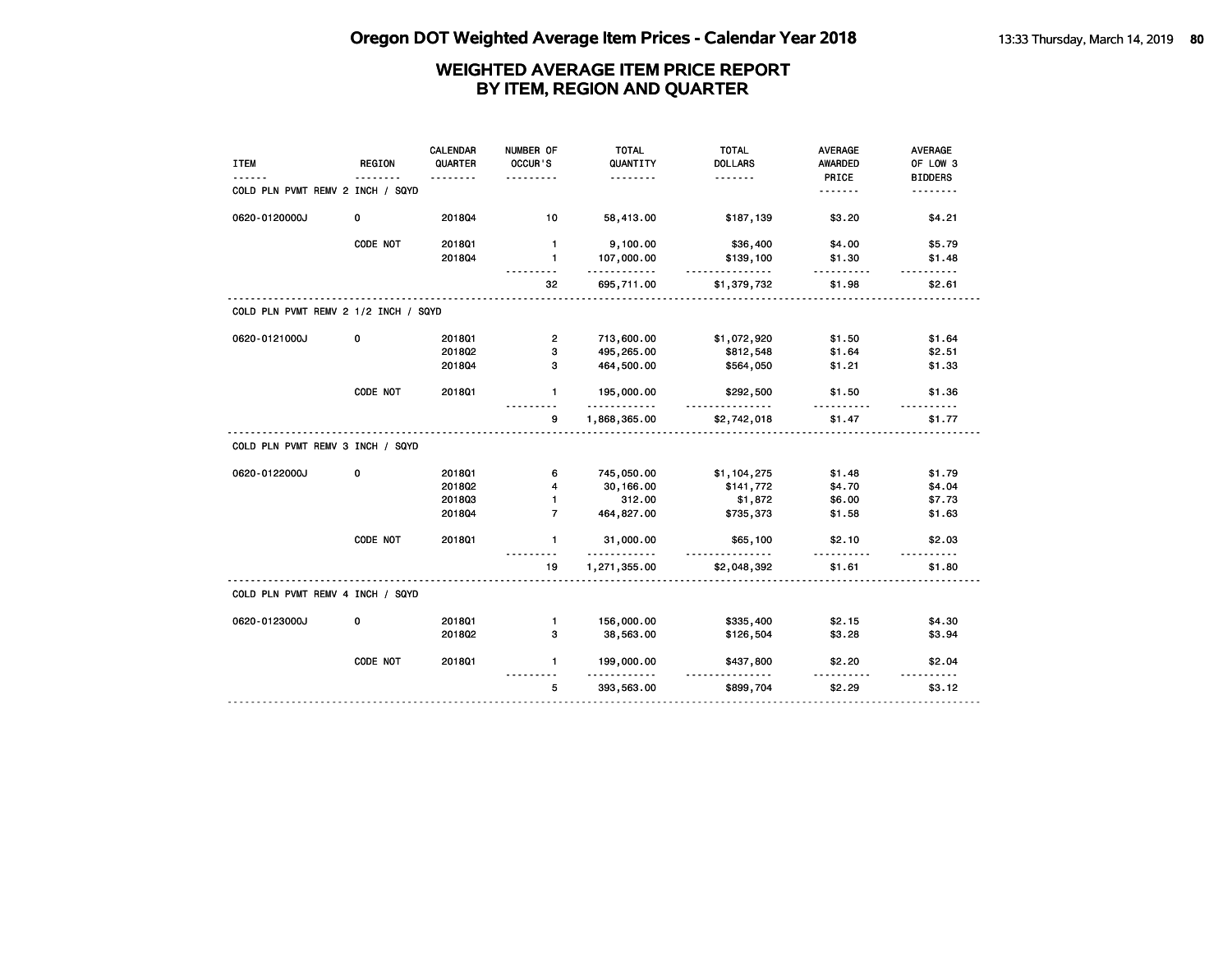| <b>ITEM</b>                      | REGION   | <b>CALENDAR</b><br>QUARTER | NUMBER OF<br>OCCUR'S | <b>TOTAL</b><br>QUANTITY | <b>TOTAL</b><br><b>DOLLARS</b> | <b>AVERAGE</b><br><b>AWARDED</b> | AVERAGE<br>OF LOW 3      |
|----------------------------------|----------|----------------------------|----------------------|--------------------------|--------------------------------|----------------------------------|--------------------------|
|                                  |          |                            |                      | .                        | <u>.</u>                       | PRICE                            | <b>BIDDERS</b>           |
| COLD PLN PVMT REMV 5 INCH / SQYD |          |                            |                      |                          |                                | .                                | <u>.</u>                 |
| 0620-0124000J                    | 0        | 201801                     | $\mathbf{1}$         | 15,500.00                | \$32,395                       | \$2.09                           | \$2.22                   |
|                                  |          | 201802                     | $\overline{2}$       | 8,340.00                 | \$30,112                       | \$3.61                           | \$4.62                   |
|                                  |          | 201804                     | 5                    | 114,337.00<br><u>.</u>   | \$169,784<br>.                 | \$1.48<br>.                      | \$1.97<br>.              |
|                                  |          |                            | 8                    | 138, 177.00              | \$232,291                      | \$1.68                           | \$2.16                   |
| COLD PLN PVMT REMV 6 INCH / SQYD |          |                            |                      |                          |                                |                                  |                          |
| 0620-0125000J                    | 0        | 2018Q1                     | $\overline{4}$       | 42,900.00                | \$158,402                      | \$3.69                           | \$3.84                   |
|                                  |          |                            | 4                    | 42,900.00                | \$158,402                      | \$3.69                           | \$3.84                   |
| COLD PLN PVMT REMV 7 INCH / SQYD |          |                            |                      |                          |                                |                                  |                          |
| 0620-0126000J                    | 0        | 2018Q1                     | $\blacksquare$       | 11,200.00                | \$33,600                       | \$3.00                           | \$5.00                   |
|                                  |          | 201802                     | $\mathbf{1}$         | 15,765.00<br>.           | \$46,507<br><u>.</u>           | \$2.95                           | \$5.32                   |
|                                  |          |                            | $\overline{2}$       | 26,965.00                | \$80,107                       | \$2.97                           | \$5.19                   |
| GRIND CONCRETE PAVEMENT / SQYD   |          |                            |                      |                          |                                |                                  |                          |
| 0622-0100000J                    | 0        | 2018Q1                     | $\mathbf{1}$         | 38,000.00                | \$1,140,000                    | \$30.00                          | \$29.00                  |
|                                  |          | 201802                     | $\overline{2}$       | 323, 365.00              | \$4,566,275                    | \$14.12                          | \$14.07                  |
|                                  |          | 201803                     | $\mathbf{1}$         | 7,281.00<br>.            | \$349,488<br>.                 | \$48.00<br>.                     | \$39.00<br>$- - - - - -$ |
|                                  |          |                            | 4                    | 368,646.00               | \$6,055,763                    | \$16.43                          | \$16.10                  |
| AGGREGATE BASE / TON             |          |                            |                      |                          |                                |                                  |                          |
| 0640-0100000M                    | 0        | 2018Q1                     | 5                    | 2,095.00                 | \$139,692                      | \$66.68                          | \$57.90                  |
|                                  |          | 201802                     | 5                    | 5,285.00                 | \$125,089                      | \$23.67                          | \$27.91                  |
|                                  |          | 201803                     | з                    | 889.00                   | \$45,673                       | \$51.38                          | \$53.23                  |
|                                  |          | 201804                     | 8                    | 12,241.00                | \$489,628                      | \$40.00                          | \$45.67                  |
|                                  | CODE NOT | 2018Q1                     | $\mathbf{1}$         | 5,300.00                 | \$121,900                      | \$23.00                          | \$24.60                  |
|                                  |          | 2018Q4                     | $\blacksquare$       | 7,200.00<br>$- - - - -$  | \$252,000<br><u>.</u>          | \$35.00<br><u>.</u>              | \$48.33<br>.             |
|                                  |          |                            | 23                   | 33,010.00                | \$1,173,982                    | \$35.56                          | \$41.00                  |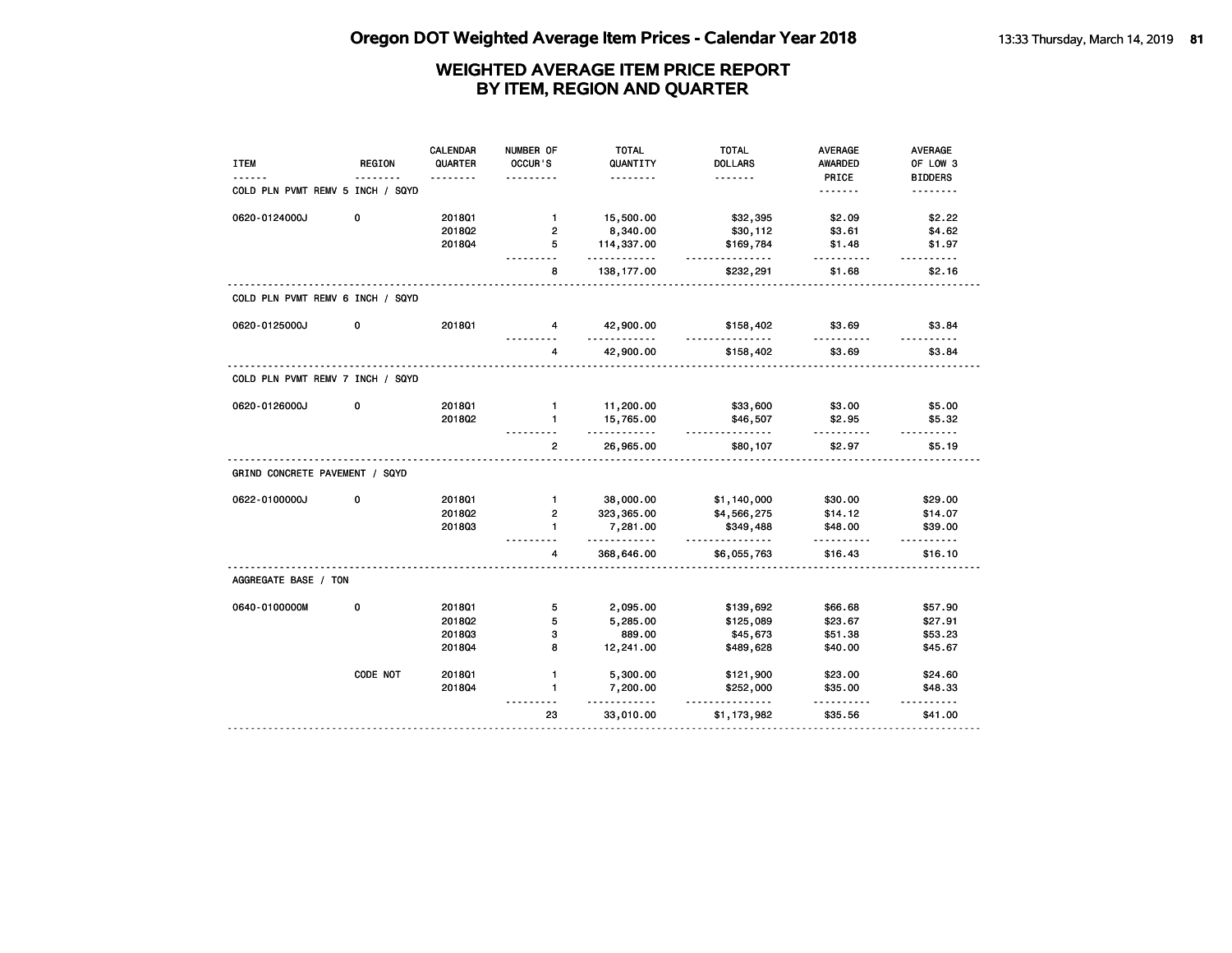|                                   |               | CALENDAR | NUMBER OF      | <b>TOTAL</b>         | <b>TOTAL</b>         | <b>AVERAGE</b> | <b>AVERAGE</b> |
|-----------------------------------|---------------|----------|----------------|----------------------|----------------------|----------------|----------------|
| <b>ITEM</b>                       | <b>REGION</b> | QUARTER  | OCCUR'S        | QUANTITY             | <b>DOLLARS</b>       | <b>AWARDED</b> | OF LOW 3       |
|                                   |               |          |                | <u>.</u>             | .                    | PRICE          | <b>BIDDERS</b> |
| AGGREGATE SHOULDERS / TON         |               |          |                |                      |                      | <u>.</u>       |                |
| 0640-0101000M                     | 0             | 2018Q1   | з              | 1,980.00             | \$54,884             | \$27.72        | \$41.16        |
|                                   |               | 201802   | $\blacksquare$ | 9,300.00             | \$204,600            | \$22.00        | \$23.00        |
|                                   |               | 201804   | $\mathbf{2}$   | 10,970.00            | \$251,596            | \$22.93        | \$20.04        |
|                                   | CODE NOT      | 2018Q1   | $\mathbf{1}$   | 6,000.00             | \$111,000            | \$18.50        | \$22.08        |
|                                   |               | 201804   | 1              | 11.00<br><u>.</u>    | \$2,200<br><u>.</u>  | \$200.00       | \$150.00       |
|                                   |               |          | 8              | 28,261.00            | \$624,280            | \$22.09        | \$22.98        |
| AGGREGATE SUBBASE / TON           |               |          |                |                      |                      |                |                |
| 0641-0100000M                     | 0             | 201803   | $\mathbf{1}$   | 76.00                | \$2,660              | \$35.00        | \$40.73        |
|                                   |               |          | $\mathbf{1}$   | 76.00                | \$2,660              | \$35.00        | \$40.73        |
| AGGREGATE BASE / TON              |               |          |                |                      |                      |                |                |
| 0641-0102000M                     | 0             | 201801   | з              | 4,250.00             | \$136,676            | \$32.16        | \$28.05        |
|                                   |               | 201802   | 6              | 30,277.00            | \$963,810            | \$31.83        | \$29.55        |
|                                   |               | 201803   | 3              | 43,416.00            | \$733,560            | \$16.90        | \$23.07        |
|                                   |               | 201804   | 12             | 115,996.00           | \$3,082,599          | \$26.58        | \$25.54        |
|                                   | CODE NOT      | 2018Q2   | $\mathbf{1}$   | 869.00               | \$23,463             | \$27.00        | \$40.67        |
|                                   |               | 201804   | 2              | 11,840.00<br>.       | \$36,164<br><u>.</u> | \$3.05         | \$9.58         |
|                                   |               |          | 27             | 206,648.00           | \$4,976,272          | \$24.08        | \$24.81        |
| 3/4 INCH - 0 AGGREGATE BASE / TON |               |          |                |                      |                      |                |                |
| 0641-0112000M                     | 0             | 201804   | $\mathbf{1}$   | 7,800.00<br><u>.</u> | \$312,000            | \$40.00<br>.   | \$43.33        |
|                                   |               |          | $\mathbf{1}$   | 7,800.00             | \$312,000            | \$40.00        | \$43.33        |
|                                   |               |          |                |                      |                      |                |                |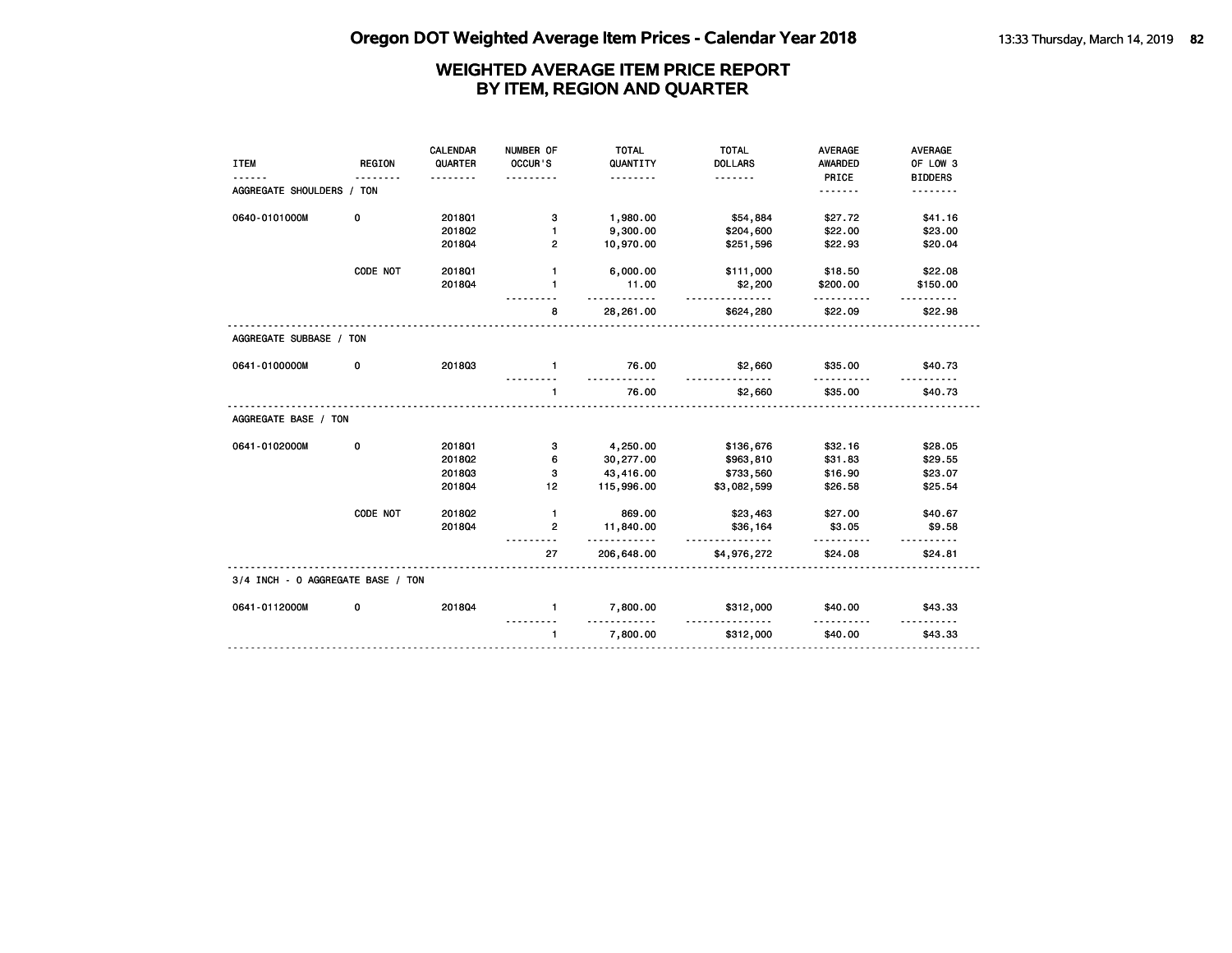| <b>ITEM</b>                         | <b>REGION</b> | CALENDAR<br>QUARTER<br><u>.</u> | NUMBER OF<br>OCCUR'S<br>. | <b>TOTAL</b><br>QUANTITY<br><u>.</u> | <b>TOTAL</b><br><b>DOLLARS</b> | <b>AVERAGE</b><br><b>AWARDED</b><br>PRICE | <b>AVERAGE</b><br>OF LOW 3<br><b>BIDDERS</b> |
|-------------------------------------|---------------|---------------------------------|---------------------------|--------------------------------------|--------------------------------|-------------------------------------------|----------------------------------------------|
| 1 INCH - 0 AGGREGATE BASE / TON     |               |                                 |                           |                                      |                                | <u>.</u>                                  |                                              |
| 0641-0115000M                       | 0             | 2018Q1                          | $\sim$ 1                  | 4,200.00<br>.                        | \$63,000<br>.                  | \$15.00                                   | \$23.67                                      |
|                                     |               |                                 | $\blacksquare$            | 4,200.00                             | \$63,000                       | \$15.00                                   | \$23.67                                      |
| PLANT MIX AGGREGATE BASE / TON      |               |                                 |                           |                                      |                                |                                           |                                              |
| 0641-0128000M                       | 0             | 201801                          | $\blacksquare$            | 3,000.00                             | \$81,000                       | \$27.00                                   | \$25.01                                      |
|                                     |               | 201802                          | $\mathbf{1}$              | 1,700.00<br>.                        | \$52,700<br><u>.</u>           | \$31.00<br>.                              | \$31.29<br><u>.</u>                          |
|                                     |               |                                 | $\overline{2}$            | 4,700.00                             | \$133,700                      | \$28.45                                   | \$27.28                                      |
| AGGREGATE SHOULDERS / TON           |               |                                 |                           |                                      |                                |                                           |                                              |
| 0641-0130000M                       | 0             | 2018Q1                          | $\mathbf{1}$              | 260.00                               | \$21,060                       | \$81.00                                   | \$51.33                                      |
|                                     |               | 2018Q2                          | $\overline{2}$            | 1,277.00                             | \$56,351                       | \$44.13                                   | \$45.79                                      |
|                                     |               | 201803                          | $\blacksquare$            | 10,000.00                            | \$245,000                      | \$24.50                                   | \$21.83                                      |
|                                     |               | 201804                          | $\overline{2}$            | 731.00                               | \$20,275                       | \$27.74                                   | \$31.88                                      |
|                                     | CODE NOT      | 201804                          | $\overline{2}$            | 11,080.00<br>.                       | \$38,840                       | \$3.51<br>.                               | \$10.61                                      |
|                                     |               |                                 | 8                         | 23,348.00                            | \$381,526                      | \$16.34                                   | \$18.46                                      |
| AGGREGATE BASE, INCHES THICK / SQYD |               |                                 |                           |                                      |                                |                                           |                                              |
| 0641-0141000J                       | 0             | 201802                          | $\mathbf{1}$              | 5,777.00<br><u>.</u>                 | \$42,172                       | \$7.30                                    | \$9.77                                       |
|                                     |               |                                 | $\mathbf{1}$              | 5,777.00                             | <u>.</u><br>\$42,172           | .<br>\$7.30                               | \$9.77                                       |
| LEAN CONC BASE 6 INCH THICK / SQYD  |               |                                 |                           |                                      |                                |                                           |                                              |
| 0660-0103000J                       | 0             | 2018Q1                          | $\mathbf{1}$              | 610.00<br>.                          | \$30,500                       | \$50.00<br>.                              | \$44.07                                      |
|                                     |               |                                 | $\mathbf{1}$              | 610.00                               | .<br>\$30,500                  | \$50.00                                   | <u>.</u><br>\$44.07                          |
|                                     |               |                                 |                           |                                      |                                |                                           |                                              |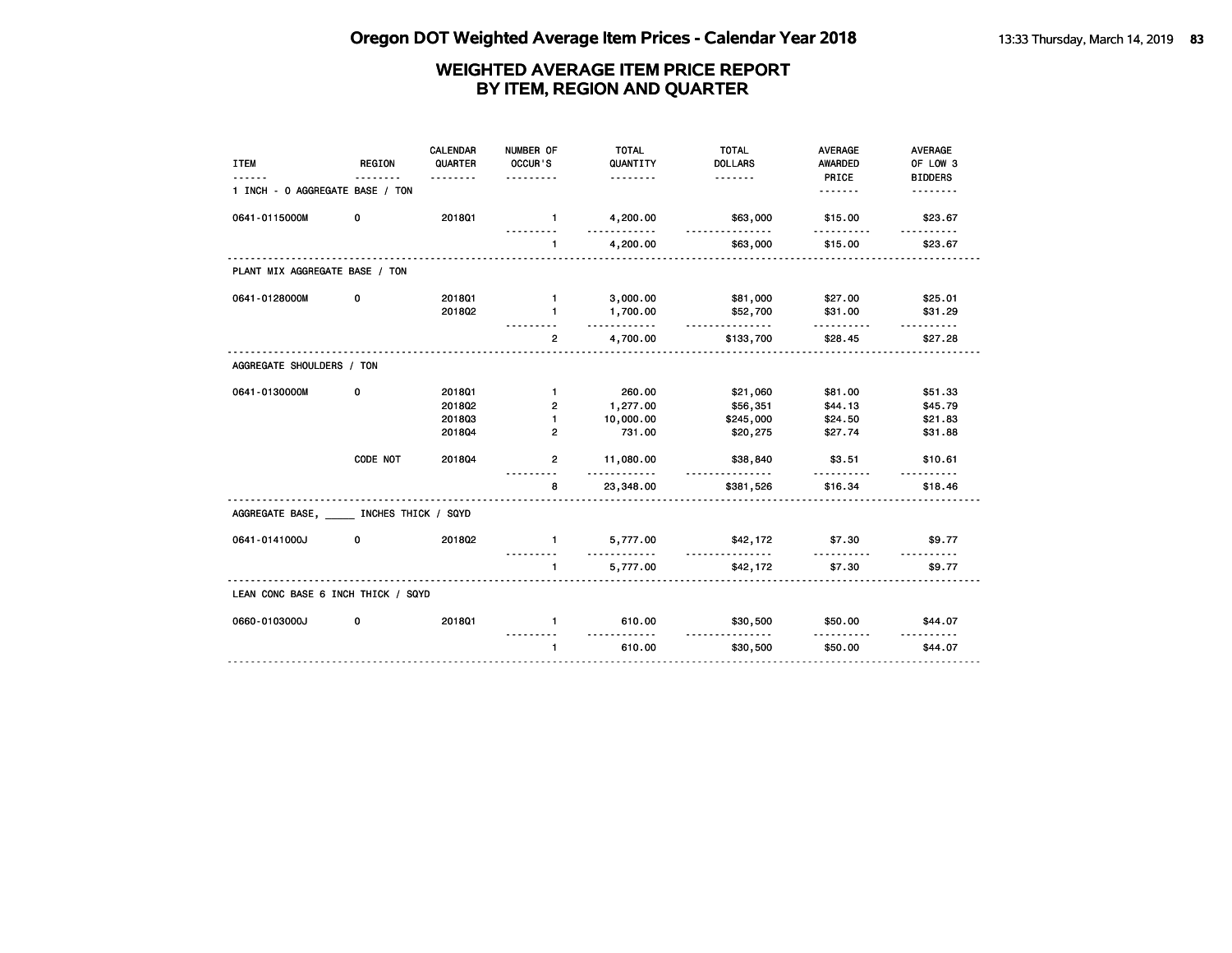| <b>ITEM</b><br><u>.</u>                  | <b>REGION</b><br><u>.</u>    | CALENDAR<br>QUARTER<br>. | NUMBER OF<br>OCCUR'S<br>.        | <b>TOTAL</b><br>QUANTITY<br><u>.</u>   | <b>TOTAL</b><br><b>DOLLARS</b>                           | <b>AVERAGE</b><br><b>AWARDED</b><br>PRICE | <b>AVERAGE</b><br>OF LOW 3<br><b>BIDDERS</b> |
|------------------------------------------|------------------------------|--------------------------|----------------------------------|----------------------------------------|----------------------------------------------------------|-------------------------------------------|----------------------------------------------|
|                                          | MATERIAL IN STOCKPILE / CUYD |                          |                                  |                                        |                                                          | <u>.</u>                                  | <u>.</u>                                     |
| 0680-0100000K                            | CODE NOT                     | <b>2018Q1</b>            | $\blacksquare$                   | 14,000.00<br><u> - - - - - - - - -</u> | \$420,000<br><u>.</u>                                    | \$30.00                                   | \$23.08                                      |
|                                          |                              |                          | $\mathbf{1}$                     | 14,000.00                              | \$420,000                                                | \$30.00                                   | \$23.08                                      |
| EMULS ASPHALT IN FOG COAT / TON          |                              |                          |                                  |                                        |                                                          |                                           |                                              |
| 0705-0101000M                            | 0                            | 201801                   | 4                                | 157.00                                 | \$66,652                                                 | \$424.53                                  | \$667.41                                     |
|                                          |                              | 2018Q2<br>201804         | $\blacksquare$<br>$\overline{2}$ | 13.00                                  | \$15,300                                                 | \$1,176.92                                | \$1,023.72                                   |
|                                          | CODE NOT                     | 201802                   | $\mathbf{1}$                     | 213.00                                 | \$68,160                                                 | \$320.00                                  | \$320.00                                     |
|                                          |                              |                          | 8                                | $- - - -$<br>383.00                    | <b><i><u><u>a a a a a a a a</u></u></i></b><br>\$150,112 | .<br>\$391.94                             | <u>.</u>                                     |
| AGGR IN EMULS ASPHALT SURF TRTMNT / CUYD |                              |                          |                                  |                                        |                                                          |                                           |                                              |
| 0710-0100000K                            | 0                            | 201802                   | $\mathbf{1}$<br>---------        | 6,800.00<br>.                          | \$442,000<br>.                                           | \$65.00<br><u>.</u>                       | \$74.70                                      |
|                                          |                              |                          | $\mathbf 1$                      | 6,800.00                               | \$442,000                                                | \$65.00                                   | \$74.70                                      |
| AGGR IN EMULS ASPHALT SURF TRTMNT / TON  |                              |                          |                                  |                                        |                                                          |                                           |                                              |
| 0710-0100000M                            | CODE NOT                     | 201802                   | $\mathbf{1}$                     | 7,100.00<br>.                          | \$383,400<br><u>.</u>                                    | \$54.00<br>.                              | \$54,00                                      |
|                                          |                              |                          | $\mathbf{1}$<br>.                | 7,100.00                               | \$383,400                                                | \$54.00                                   | \$54.00                                      |
| ASPH IN EMULS ASPH SURF TREATMENT / TON  |                              |                          |                                  |                                        |                                                          |                                           |                                              |
| 0710-0102000M                            | 0                            | 2018Q2                   | $\mathbf{1}$                     | 1,100.00                               | \$495,000                                                | \$450.00                                  | \$478.33                                     |
|                                          | CODE NOT                     | 2018Q2                   | $\mathbf{1}$                     | 950.00<br><u>.</u>                     | \$399,000<br>.                                           | \$420.00<br>.                             | \$420.00                                     |
|                                          |                              |                          | $\overline{2}$                   | 2,050.00                               | \$894,000                                                | \$436.10                                  | \$451.30                                     |
|                                          |                              |                          |                                  |                                        |                                                          |                                           |                                              |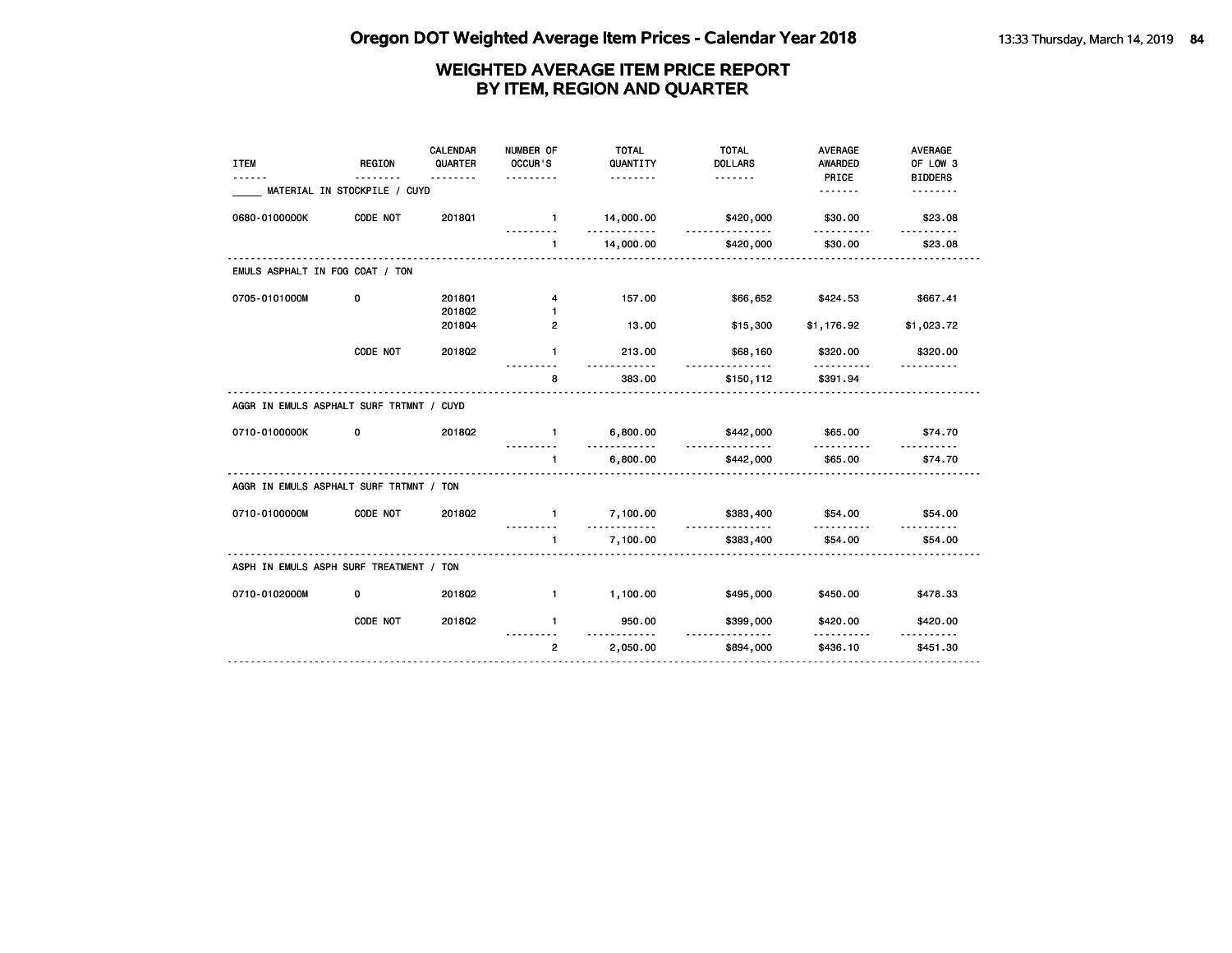| <b>ITEM</b>                                | <b>REGION</b> | CALENDAR<br>QUARTER | NUMBER OF<br>OCCUR'S | <b>TOTAL</b><br>QUANTITY  | <b>TOTAL</b><br><b>DOLLARS</b> | <b>AVERAGE</b><br><b>AWARDED</b> | <b>AVERAGE</b><br>OF LOW 3 |
|--------------------------------------------|---------------|---------------------|----------------------|---------------------------|--------------------------------|----------------------------------|----------------------------|
|                                            |               | <u>.</u>            |                      | .                         | <u>.</u>                       | PRICE                            | <b>BIDDERS</b>             |
| EMULSIFIED ASPHALT FOR TACK COAT / TON     |               |                     |                      |                           |                                | .                                | .                          |
| 0730-0100000M                              | 0             | 2018Q1              | 5                    | 716.00                    | \$322,680                      | \$450.67                         | \$493.43                   |
|                                            |               | 2018Q2              | 6                    | 440.00                    | \$63,204                       | \$143.65                         | \$136.32                   |
|                                            |               | 201803              | $\mathbf{1}$         | 75.00                     | \$75                           | \$1.00                           | \$200.67                   |
|                                            |               | 201804              | 12                   | 573.00                    | \$284,880                      | \$497.17                         | \$549.59                   |
|                                            | CODE NOT      | 2018Q1              | $\mathbf{1}$         | 200.00                    | \$83,000                       | \$415.00                         | \$451.67                   |
|                                            |               | 201804              | 2                    | 60.00                     | \$24,000<br><u>.</u>           | \$400.01<br>.                    | \$386.89                   |
|                                            |               |                     | 27                   | 2,064.00                  | \$777,839                      | \$376.86                         | <u>.</u><br>\$415.11       |
| COMMERCIAL ASPHALT CONCRETE PAVEMENT / TON |               |                     |                      |                           |                                |                                  |                            |
| 0740-0100000M                              | 0             | 2018Q1              | $\mathbf{2}$         | 208.00                    | \$46,250                       | \$222.36                         | \$197.64                   |
|                                            |               | 2018Q2              | $\mathbf{1}$         | 50.00                     | \$12,500                       | \$250.00                         | \$187.50                   |
|                                            |               | 201803              | 2                    | 15,625.00                 | \$1,343,000                    | \$85.95                          | \$79.81                    |
|                                            |               | 201804              | $\mathbf{1}$         | 130.00                    | \$28,600<br>.                  | \$220.00                         | \$185.00                   |
|                                            |               |                     | 6                    | . <b>.</b> .<br>16,013.00 | \$1,430,350                    | <u>.</u><br>\$89.32              | .<br>\$82.53               |
| LEVEL 2, 1/2 INCH ACP MIXTURE / TON        |               |                     |                      |                           |                                |                                  |                            |
| 0744-0202000M                              | 0             | 2018Q1              | $\mathbf{1}$         | 122.00                    | \$18,697                       | \$153.25                         | \$119.42                   |
|                                            |               | 201802              | $\mathbf{1}$         | 250.00                    | \$21,250                       | \$85.00                          | \$101.83                   |
|                                            |               | 201803              | $\mathbf{1}$         | 500.00                    | \$65,000                       | \$130.00                         | \$133.33                   |
|                                            |               | 201804              | $\blacksquare$       | 870.00<br>$- - - -$       | \$104,400<br><u>.</u>          | \$120.00                         | \$126.50                   |
|                                            |               |                     | 4                    | 1,742.00                  | \$209,347                      | \$120.18                         | \$124.43                   |
| LEVEL 2, 3/8 INCH ACP MIXTURE / TON        |               |                     |                      |                           |                                |                                  |                            |
| 0744-0203000M                              | 0             | 2018Q2              | $\mathbf{1}$         | 420.00                    | \$84,000                       | \$200.00                         | \$250.00                   |
|                                            |               |                     |                      | <u>.</u>                  | .                              | .                                |                            |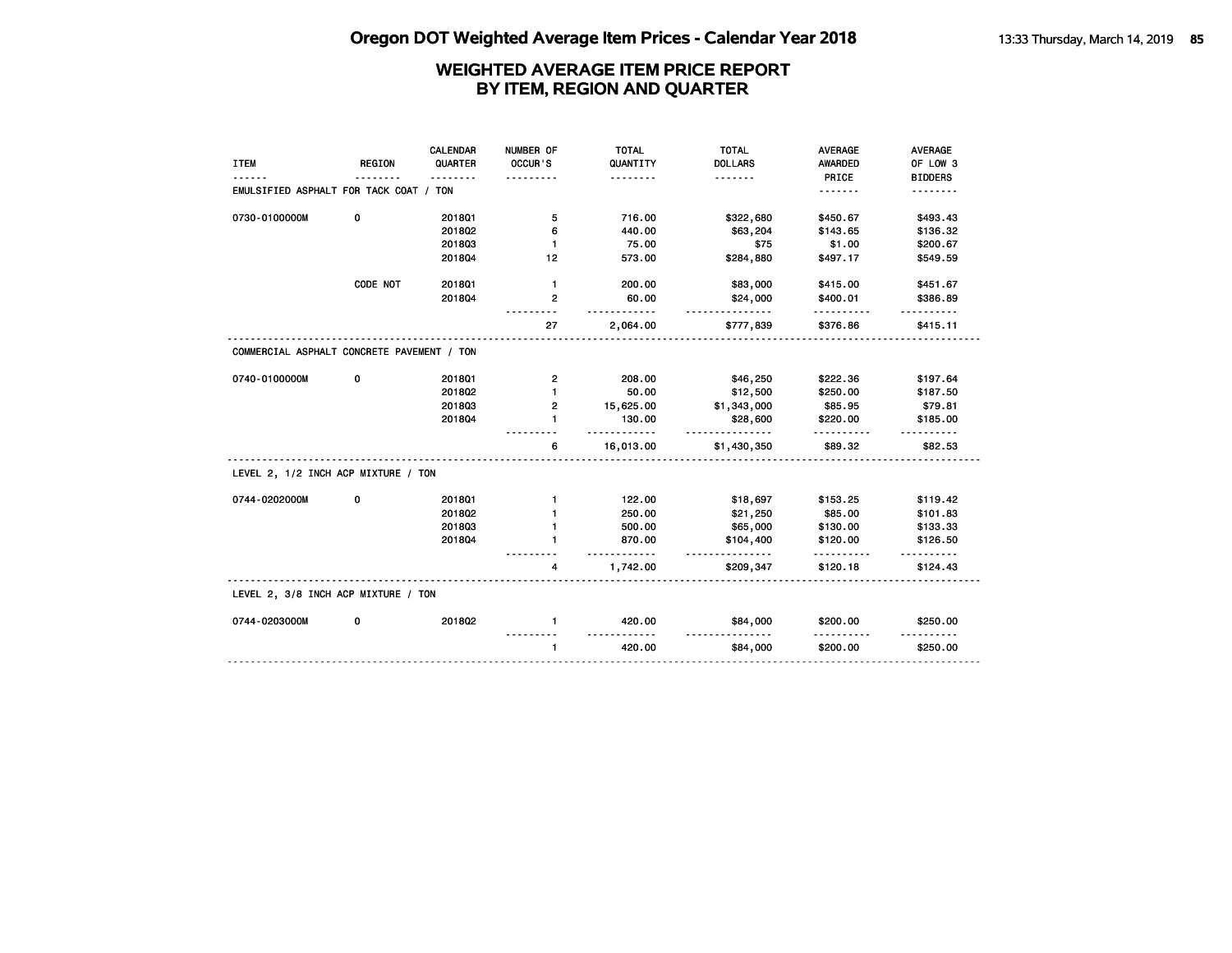| <b>ITEM</b>                                   | <b>REGION</b> | CALENDAR<br>QUARTER | NUMBER OF<br>OCCUR'S | <b>TOTAL</b><br>QUANTITY<br><u>.</u> | <b>TOTAL</b><br><b>DOLLARS</b><br><u>.</u> | <b>AVERAGE</b><br><b>AWARDED</b><br>PRICE | AVERAGE<br>OF LOW 3<br><b>BIDDERS</b> |
|-----------------------------------------------|---------------|---------------------|----------------------|--------------------------------------|--------------------------------------------|-------------------------------------------|---------------------------------------|
| LEVEL 2, 1/2 IN ACP MIXTURE IN LEVELING / TON |               |                     |                      |                                      |                                            | .                                         | <u>.</u>                              |
| 0744-0231000M                                 | 0             | 2018Q1              | $\mathbf{1}$         | 61.00                                | \$11,224                                   | \$184.00                                  | \$148.00                              |
|                                               |               |                     | $\mathbf{1}$         | 61.00                                | \$11,224                                   | \$184.00                                  | \$148.00                              |
| LEVEL 2, 3/8 IN ACP MIXTURE IN LEVELING / TON |               |                     |                      |                                      |                                            |                                           |                                       |
| 0744-0232000M                                 | 0             | 201802              | $\mathbf{1}$         | 2.00<br><u>.</u>                     | \$1,040<br>.                               | \$520.00<br>.                             | \$575.00                              |
|                                               |               |                     | 1                    | 2.00                                 | \$1,040                                    | \$520.00                                  | \$575.00                              |
| LEVEL 3, 3/4 INCH ACP MIXTURE / TON           |               |                     |                      |                                      |                                            |                                           |                                       |
| 0744-0301000M                                 | 0             | 201801              | $\blacksquare$       | 50.00                                | \$7,600                                    | \$152.00                                  | \$148.67                              |
|                                               |               |                     | $\mathbf{1}$         | 50.00                                | \$7,600                                    | \$152.00                                  | \$148.67                              |
| LEVEL 3, 1/2 INCH ACP MIXTURE / TON           |               |                     |                      |                                      |                                            |                                           |                                       |
| 0744-0302000M                                 | 0             | 2018Q1              | 5                    | 3,935.00                             | \$400,502                                  | \$101.78                                  | \$110.58                              |
|                                               |               | 2018Q2              | з                    | 8,250.00                             | \$1,291,842                                | \$156.59                                  | \$141.06                              |
|                                               |               | 201803              | 3                    | 1,421.00                             | \$204,826                                  | \$144.14                                  | \$130.63                              |
|                                               |               | 201804              | 4                    | 479.00                               | \$112,590                                  | \$235.05                                  | \$197.36                              |
|                                               | CODE NOT      | 2018Q2              | $\mathbf{1}$         | 769.00                               | \$115,350                                  | \$150.00                                  | \$136.67                              |
|                                               |               | 201804              | 3                    | 153.00<br>.                          | \$84,901                                   | \$554.91<br>.                             | \$447.89<br>.                         |
|                                               |               |                     | 19                   | 15,007.00                            | \$2,210,010                                | \$147.27                                  | \$136.78                              |
| LEVEL 3, 1/2 IN ACP MIXTURE IN LEVELING / TON |               |                     |                      |                                      |                                            |                                           |                                       |
| 0744-0331000M                                 | 0             | 201801              | $\mathbf{2}$         | 495.00                               | \$58,432                                   | \$118.05                                  | \$121.11                              |
|                                               |               | 201802              | 1                    | 98.00                                | \$8,417                                    | \$85.89                                   | \$86.63                               |
|                                               |               |                     | 3                    | 593.00                               | <u>.</u><br>\$66,850                       | <u>.</u><br>\$112.73                      | \$115.41                              |
|                                               |               |                     |                      |                                      |                                            |                                           |                                       |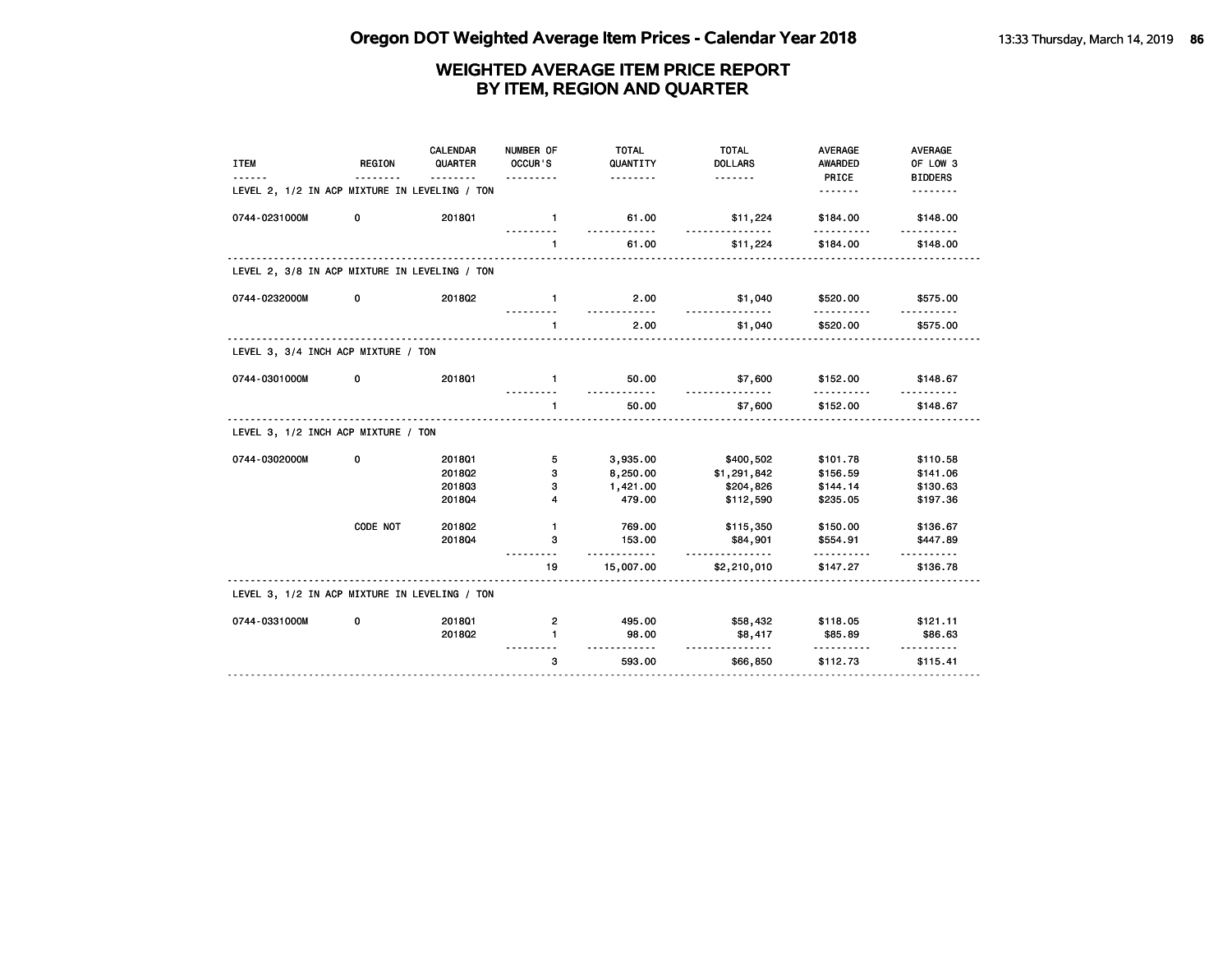| <b>ITEM</b>                                    | <b>REGION</b> | <b>CALENDAR</b><br>QUARTER | NUMBER OF<br>OCCUR'S | <b>TOTAL</b><br>QUANTITY<br>. | <b>TOTAL</b><br><b>DOLLARS</b><br>. | <b>AVERAGE</b><br><b>AWARDED</b><br>PRICE | AVERAGE<br>OF LOW 3<br><b>BIDDERS</b> |
|------------------------------------------------|---------------|----------------------------|----------------------|-------------------------------|-------------------------------------|-------------------------------------------|---------------------------------------|
| LEVEL 3, 1/2 IN ACP MIXTURE IN TEMPORARY / TON |               |                            |                      |                               |                                     | <u>.</u>                                  | .                                     |
| 0744-0341000M                                  | 0             | 201801                     | $\mathbf{1}$         | 120.00                        | \$13,200                            | \$110.00                                  | \$123.33                              |
|                                                |               | 2018Q2                     | 1                    | 220.00<br><u>.</u>            | \$18,896<br><u>.</u>                | \$85.89                                   | \$86.63                               |
|                                                |               |                            | $\overline{2}$       | 340.00                        | \$32,096                            | \$94.40                                   | \$99.58                               |
| LEVEL 2, 1/2 INCH ACP IN TEMPORARY / TON       |               |                            |                      |                               |                                     |                                           |                                       |
| 0745-0241000M                                  | 0             | 2018Q1                     | $\mathbf{1}$         | 1,300.00                      | \$143,000                           | \$110.00                                  | \$105.00                              |
|                                                |               | 201804                     | 1                    | 750.00<br><u>.</u>            | \$88,875<br><u>.</u>                | \$118.50                                  | \$98.50                               |
|                                                |               |                            | $\overline{2}$       | 2,050.00                      | \$231,875                           | \$113.11                                  | \$102.62                              |
| LEVEL 3, 1/2 INCH ACP / TON                    |               |                            |                      |                               |                                     |                                           |                                       |
| 0745-0302000M                                  | 0             | 2018Q2                     | 4                    | 82,953.00                     | \$5,381,003                         | \$64.87                                   | \$77.19                               |
|                                                |               | 201804                     | 11                   | 83,130.00                     | \$6,418,627                         | \$77.21                                   | \$80.41                               |
|                                                | CODE NOT      | 2018Q1                     | $\mathbf{1}$         | 1,100.00                      | \$93,500                            | \$85.00                                   | \$86.20                               |
|                                                |               | 201804                     | $\mathbf{1}$         | 17,000.00<br><u>.</u>         | \$680,000<br>.                      | \$40.00                                   | \$36.50                               |
|                                                |               |                            | 17                   | 184, 183.00                   | \$12,573,130                        | \$68.26                                   | \$74.94                               |
| LEVEL 3, 1/2 INCH LIME TREATED ACP / TON       |               |                            |                      |                               |                                     |                                           |                                       |
| 0745-0322000M                                  | 0             | 2018Q2                     | $\mathbf{2}$         | 68,600.00                     | \$3,865,000                         | \$56.34                                   | \$62.48                               |
|                                                |               | 201803                     | 1                    | 6,000.00                      | \$324,000                           | \$54.00                                   | \$47.50                               |
|                                                |               | 201804                     | 2                    | 48,650.00                     | \$3,246,750                         | \$66.74                                   | \$52.21                               |
|                                                | CODE NOT      | 201801                     | $\mathbf{1}$         | 100,700.00                    | \$2,346,310                         | \$23.30                                   | \$23.98                               |
|                                                |               | 201804                     | $\mathbf{1}$         | 12,500.00                     | \$468,750<br><u>-----------</u>     | \$37.50                                   | \$47.75                               |
|                                                |               |                            | $\overline{7}$       | 236,450.00                    | \$10,250,810                        | \$43.35                                   | \$42.81                               |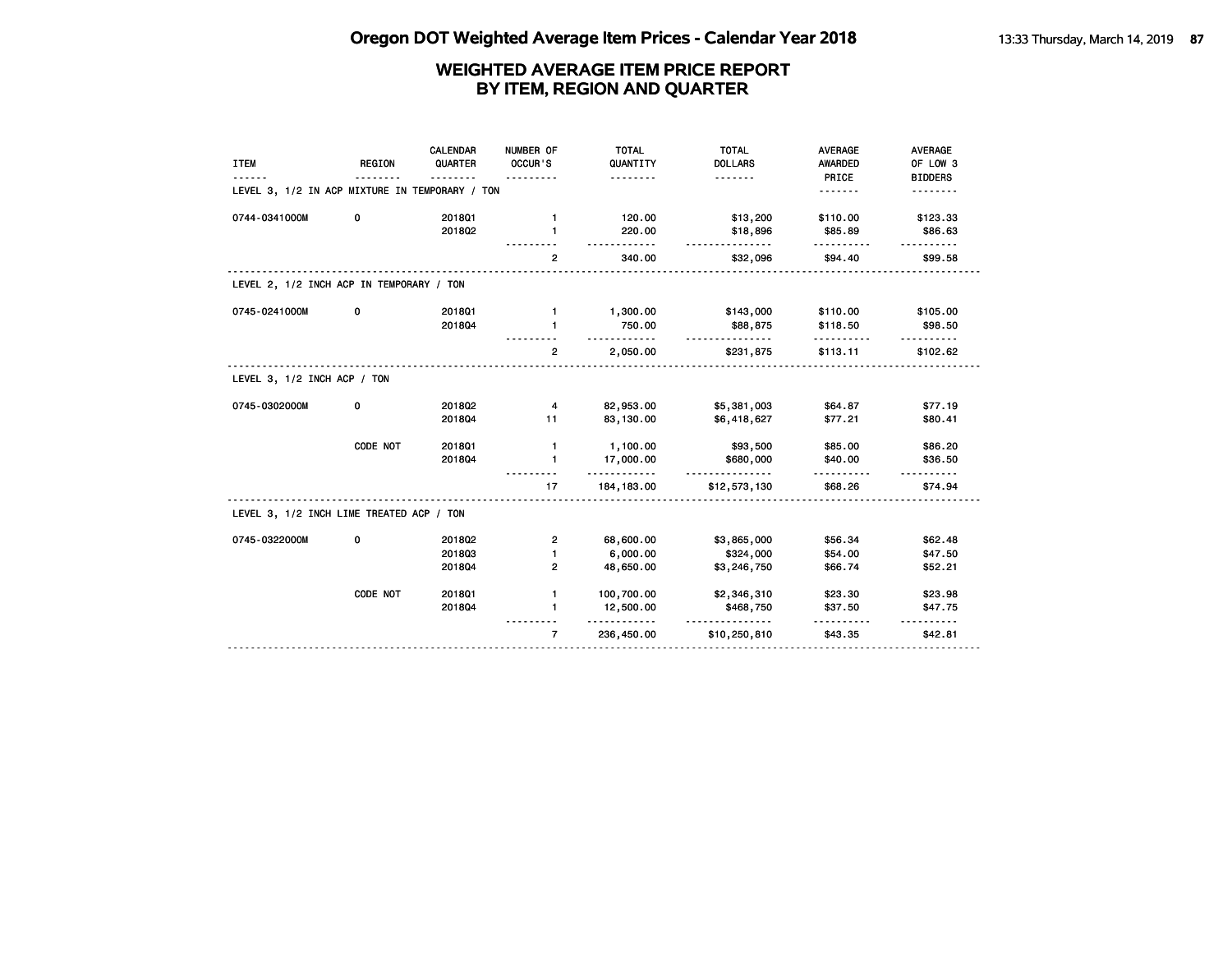| <b>ITEM</b>                                    | <b>REGION</b> | <b>CALENDAR</b><br>QUARTER | NUMBER OF<br>OCCUR'S<br>. | <b>TOTAL</b><br>QUANTITY<br>. | <b>TOTAL</b><br><b>DOLLARS</b><br><u>.</u> | <b>AVERAGE</b><br><b>AWARDED</b><br>PRICE | <b>AVERAGE</b><br>OF LOW 3<br><b>BIDDERS</b> |
|------------------------------------------------|---------------|----------------------------|---------------------------|-------------------------------|--------------------------------------------|-------------------------------------------|----------------------------------------------|
| LEVEL 3, 1/2 INCH ACP IN LEVELING / TON        |               |                            |                           |                               |                                            | .                                         |                                              |
| 0745-0331000M                                  | 0             | 2018Q2                     | $\overline{\mathbf{2}}$   | 2,290.00                      | \$215,742                                  | \$94.21                                   | \$96.40                                      |
|                                                |               | 201804                     | 5                         | 3,737.00<br><u>.</u>          | \$385,174<br>.                             | \$103.07                                  | \$102.28                                     |
|                                                |               |                            | $\overline{7}$            | 6,027.00                      | \$600,916                                  | \$99.70                                   | \$100.05                                     |
| LEVEL 3, 1/2 INCH ACP IN TEMPORARY / TON       |               |                            |                           |                               |                                            |                                           |                                              |
| 0745-0341000M                                  | 0             | 2018Q2                     | $\mathbf{1}$              | 1,791.00                      | \$180,891                                  | \$101.00                                  | \$101.67                                     |
|                                                |               | 201803                     | $\blacksquare$            | 7,500.00                      | \$405,000                                  | \$54.00                                   | \$50.17                                      |
|                                                |               | 201804                     | З                         | 2,750.00<br>.                 | \$211,100<br>.                             | \$76.76<br>---------                      | \$80.05<br>$- - - - - -$                     |
|                                                |               |                            | 5                         | 12,041.00                     | \$796,991                                  | \$66.19                                   | \$64.65                                      |
| LEVEL 3, 1/2 IN LIME TR ACP IN TEMPORARY / TON |               |                            |                           |                               |                                            |                                           |                                              |
| 0745-0351000M                                  | 0             | 201804                     | 1.                        | 1,750.00<br>.                 | \$175<br><u>.</u>                          | \$0.10<br><u>.</u>                        | \$40.03                                      |
|                                                |               |                            |                           | 1,750.00                      | \$175                                      | \$0.10                                    | \$40.03                                      |
| LEVEL 4, 1/2 INCH ACP / TON                    |               |                            |                           |                               |                                            |                                           |                                              |
| 0745-0402000M                                  | 0             | 201801                     | 3                         | 60,914.00                     | \$5,108,552                                | \$83.86                                   | \$82.35                                      |
|                                                |               | 2018Q2                     | 5                         | 68,937.00                     | \$4,846,902                                | \$70.31                                   | \$74.43                                      |
|                                                |               | 201804                     | 4                         | 33,116.00<br>.                | \$3,064,469                                | \$92.54                                   | \$95.28<br><u>.</u>                          |
|                                                |               |                            | 12 <sub>2</sub>           | 162,967.00                    | \$13,019,923                               | \$79.89                                   | \$81.63                                      |
|                                                |               |                            |                           |                               |                                            |                                           |                                              |
| LEVEL 4, 3/8 INCH ACP / TON                    |               |                            |                           |                               |                                            |                                           |                                              |
| 0745-0403000M                                  | 0             | 201802                     | $\mathbf{1}$              | 456.00                        | \$43,776                                   | \$96.00                                   | \$119.67                                     |
|                                                |               | 201804                     | $\mathbf{1}$              | 120.00                        | \$96,000<br><u>.</u>                       | \$800.00<br>.                             | \$633.33                                     |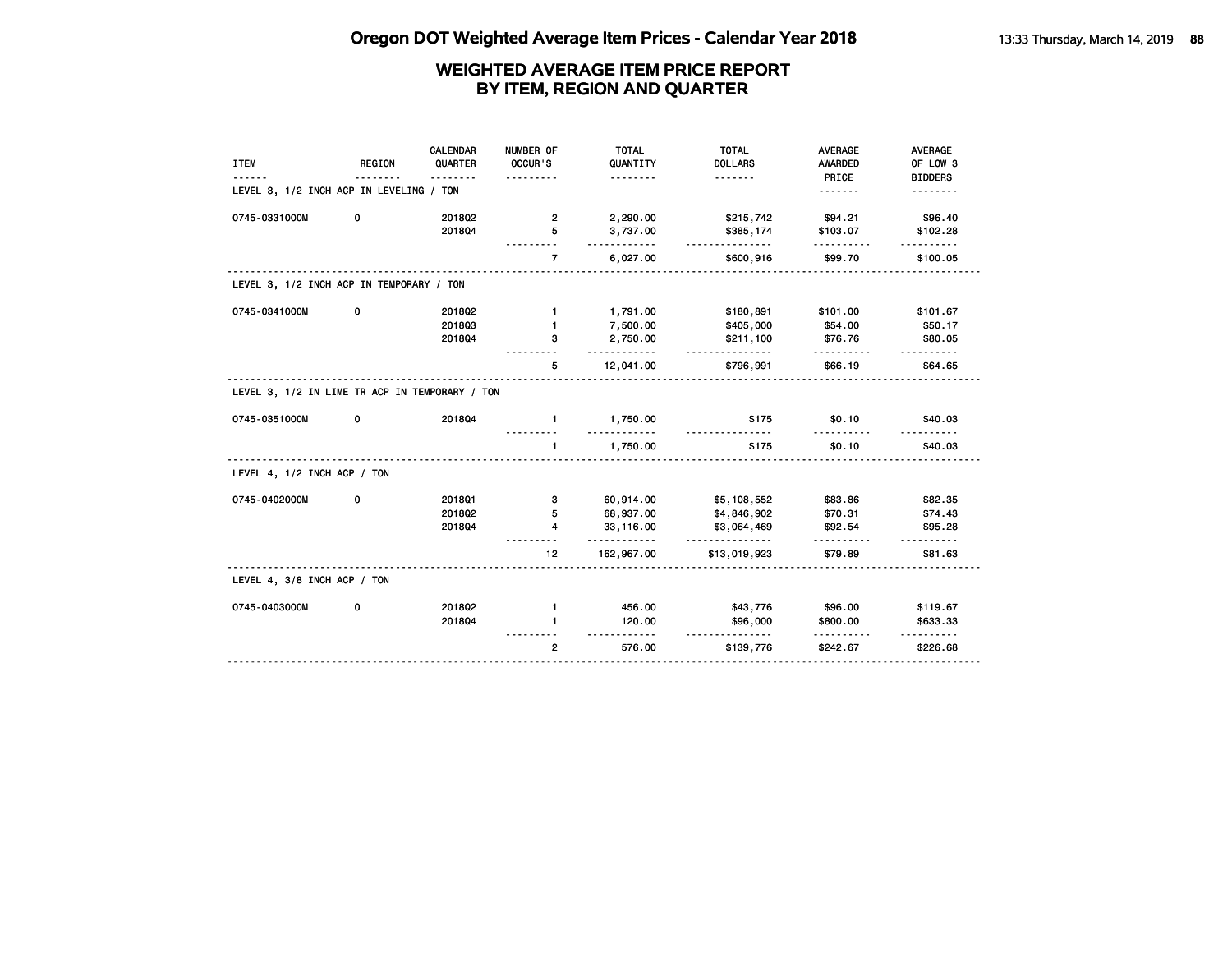|                                               |          | <b>CALENDAR</b> | NUMBER OF      | <b>TOTAL</b>         | <b>TOTAL</b>          | <b>AVERAGE</b> | <b>AVERAGE</b>       |
|-----------------------------------------------|----------|-----------------|----------------|----------------------|-----------------------|----------------|----------------------|
| <b>ITEM</b>                                   | REGION   | QUARTER         | OCCUR'S        | QUANTITY             | <b>DOLLARS</b>        | <b>AWARDED</b> | OF LOW 3             |
|                                               |          | <u>.</u>        | .              | <u>.</u>             |                       | PRICE          | <b>BIDDERS</b>       |
| LEVEL 4, 1/2 INCH LIME TREATED ACP / TON      |          |                 |                |                      |                       | <u>.</u>       | .                    |
| 0745-0422000M                                 | 0        | 201801          | 4              | 259,420.00           | \$9,165,234           | \$35.33        | \$39.00              |
|                                               |          | 201803          | $\mathbf{1}$   | 25,100.00            | \$1,380,500           | \$55.00        | \$48.50              |
|                                               |          | 201804          | 4              | 193,000.00<br>.      | \$13,778,600<br>.     | \$71.39<br>.   | \$56.03<br>.         |
|                                               | <u>.</u> |                 | 9              | 477,520.00           | \$24,324,334          | \$50.94        | \$46.39              |
| LEVEL 4, 1/2 INCH ACP IN LEVELING / TON       |          |                 |                |                      |                       |                |                      |
| 0745-0431000M                                 | 0        | 201801          | $\mathbf{1}$   | 88.00                | \$11,440              | \$130.00       | \$143.33             |
|                                               |          | 2018Q4          | $\mathbf{1}$   | 130.00<br>.          | \$19,890<br>.         | \$153.00<br>.  | \$259.33<br><u>.</u> |
|                                               |          |                 | $\overline{2}$ | 218.00               | \$31,330              | \$143.72       | \$212.51             |
| LEVEL 4, 1/2 IN LIME TR ACP IN LEVELING / TON |          |                 |                |                      |                       |                |                      |
| 0745-0434000M                                 | 0        | 201801          | 2              | 155.00               | \$10,325              | \$66.61        | \$95.62              |
|                                               |          | 201804          | $\mathbf{1}$   | 330.00<br><u>.</u>   | \$39,270<br>.         | \$119.00<br>.  | \$124.00             |
|                                               |          |                 | 3              | 485.00               | \$49,595              | \$102.26       | \$114.93             |
| LEVEL 4, 3/8 IN LIME TR ACP IN LEVELING / TON |          |                 |                |                      |                       |                |                      |
| 0745-0435000M                                 | 0        | 201803          | $\mathbf{1}$   | 4,000.00<br><u>.</u> | \$244,000<br><u>.</u> | \$61.00        | \$72.83              |
|                                               |          |                 | $\mathbf{1}$   | 4,000.00             | \$244,000             | \$61.00        | \$72.83              |
| LEVEL 4, 1/2 INCH ACP IN TEMPORARY / TON      |          |                 | .              |                      |                       |                |                      |
| 0745-0441000M                                 | 0        | 201801          | $\mathbf{1}$   | 82.00<br><u>.</u>    | \$14,760<br><u>.</u>  | \$180.00<br>.  | \$206.67<br><u>.</u> |
|                                               |          |                 | $\mathbf{1}$   | 82.00                | \$14,760              | \$180.00       | \$206.67             |
| PG 64-22 ASPHALT IN _____ ACP / TON           |          |                 |                |                      |                       |                |                      |
| 0745-0620000M                                 | 0        | 201801          | $\mathbf{1}$   | 90.00                | \$1                   | \$0.01         | \$0.51               |
|                                               |          | 201802          | 4              | 5,243.00             | \$648,896             | \$123.76       | \$41.92              |
|                                               |          | 2018Q4          | 11             | 5,264.00             | \$996,975             | \$189.39       | \$148.66             |

(item continued)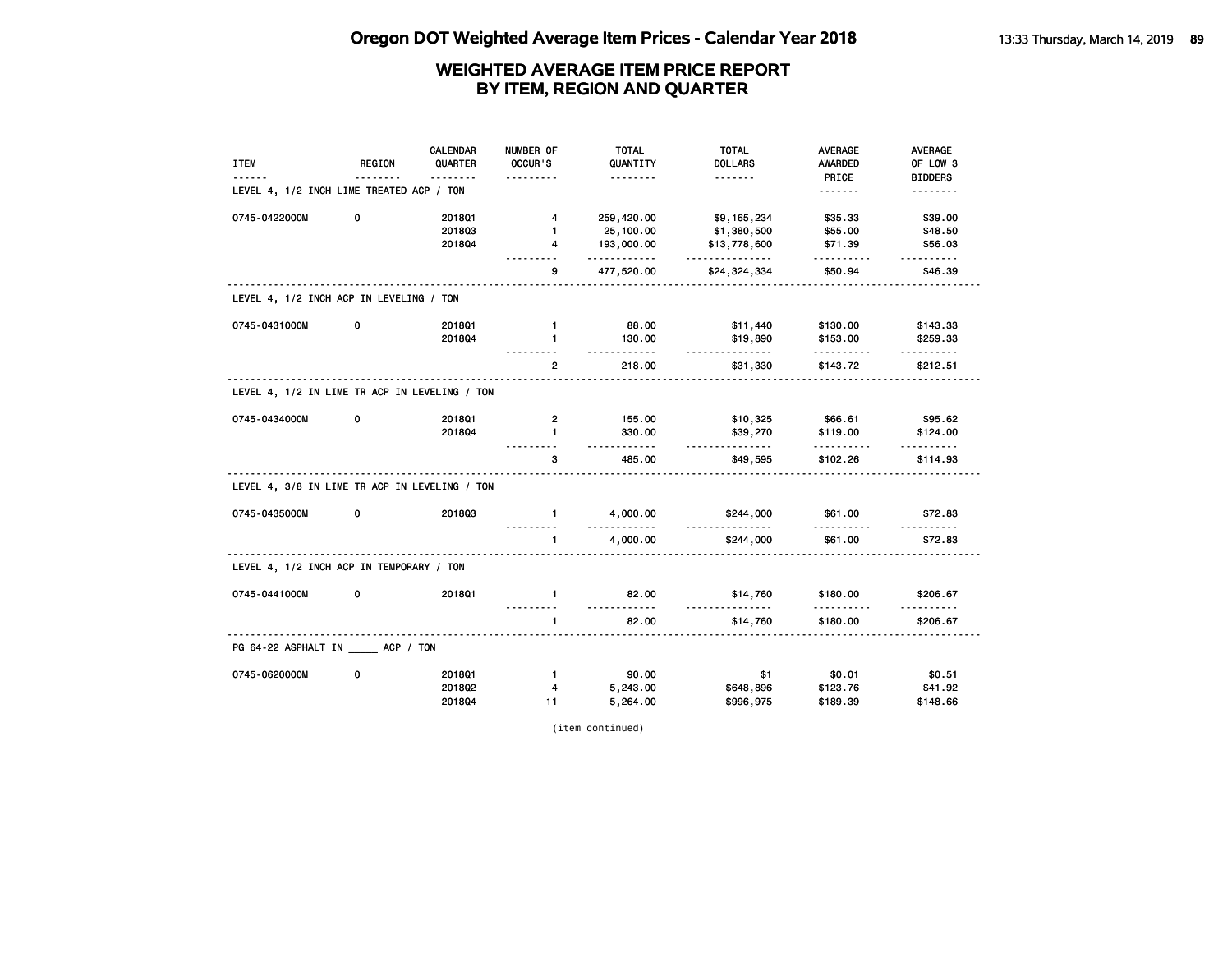| <b>ITEM</b>                           | <b>REGION</b> | CALENDAR<br>QUARTER | NUMBER OF<br>OCCUR'S | <b>TOTAL</b><br>QUANTITY | <b>TOTAL</b><br><b>DOLLARS</b> | <b>AVERAGE</b><br>AWARDED | <b>AVERAGE</b><br>OF LOW 3 |
|---------------------------------------|---------------|---------------------|----------------------|--------------------------|--------------------------------|---------------------------|----------------------------|
| PG 64-22 ASPHALT IN ACP / TON         |               | .                   | .                    | .                        |                                | PRICE<br>.                | <b>BIDDERS</b>             |
| 0745-0620000M                         | CODE NOT      | 201801              | $\mathbf{1}$         | 59.00                    | \$1                            | \$0.01                    | \$57.51                    |
|                                       |               |                     |                      | <u>.</u>                 |                                | .                         |                            |
|                                       |               |                     | 17                   | 10,656.00                | \$1,645,872                    | \$154.45                  | \$94.39                    |
| PG 64-28 ASPHALT IN ACP / TON         |               |                     |                      |                          |                                |                           |                            |
| 0745-0622000M                         | 0             | 2018Q2              | $\overline{2}$       | 4,160.00                 | \$72,400                       | \$17.40                   | \$129.54                   |
|                                       |               | 201803              | $\mathbf{1}$         | 780.00                   | \$479,700                      | \$615.00                  | \$586.67                   |
|                                       |               | 2018Q4              | $\overline{2}$       | 2,000.00                 | \$200                          | \$0.10                    | \$307.03                   |
|                                       | CODE NOT      | 2018Q1              | $\mathbf{1}$         | 5,510.00                 | \$2,451,950                    | \$445.00                  | \$436.17                   |
|                                       |               | 201804              | $\overline{2}$       | 1,765.00                 | \$1,179,725                    | \$668.40                  | \$529.95                   |
|                                       |               |                     | 8                    | .<br>14,215.00           | <u>.</u><br>\$4,183,975        | .<br>\$294.34             | .<br>\$348.17              |
| PG 70-22ER ASPHALT IN ACP / TON       |               |                     |                      |                          |                                |                           |                            |
| 0745-0640100M                         | 0             | 201801              | 4                    | 7,456.00                 | \$4,274                        | \$0.57                    | \$0.86                     |
|                                       |               | 201802              | 6                    | 4,158.00                 | \$3,991                        | \$0.96                    | \$0.68                     |
|                                       |               | 2018Q4              | 8                    | 7,006.00<br>.            | \$6,204<br><u>.</u>            | \$0.89<br>.               | \$18.40<br><u>.</u>        |
|                                       |               |                     | 18                   | 18,620.00                | \$14,469                       | \$0.78                    | \$7.42                     |
| PG 70-28 ASPHALT IN ACP / TON         |               |                     |                      |                          |                                |                           |                            |
| 0745-0642000M                         | 0             | 201804              | $\blacksquare$       | 252.00                   | \$146,160<br><u>.</u>          | \$580.00                  | \$580.00                   |
|                                       |               |                     | $\mathbf{1}$         | 252.00                   | \$146,160                      | \$580.00                  | \$580.00                   |
| PG 70-28ER ASPHALT IN _____ ACP / TON |               |                     |                      |                          |                                |                           |                            |
| 0745-0642100M                         | 0             | 2018Q1              | 5                    | 11,848.00                | \$6,556,457                    | \$553.38                  | \$525.85                   |
|                                       |               | 201803              | $\blacksquare$       | 1,700.00                 | \$1,122,000                    | \$660.00                  | \$666.67                   |
|                                       |               | 2018Q4              | $\overline{2}$       | 6,740.00                 | \$661<br><u>.</u>              | \$0.10                    | \$348.33                   |
|                                       |               |                     | 8                    | .<br>20,288.00           | \$7,679,118                    | .<br>\$378.51             | <u>.</u><br>\$478.67       |
|                                       |               |                     |                      |                          |                                |                           |                            |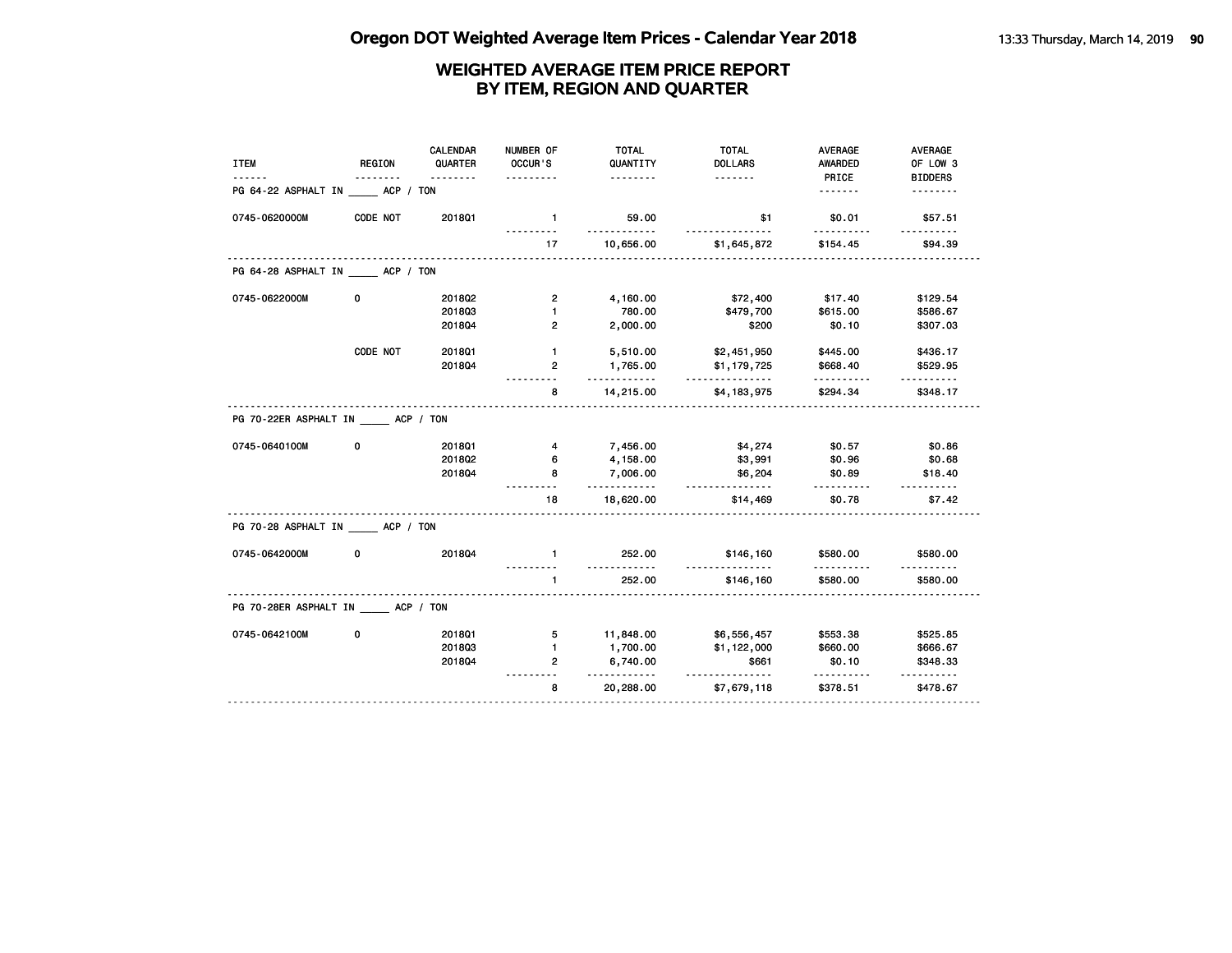|                                                |               | <b>CALENDAR</b> | NUMBER OF      | <b>TOTAL</b>       | <b>TOTAL</b>         | <b>AVERAGE</b>       | <b>AVERAGE</b>       |
|------------------------------------------------|---------------|-----------------|----------------|--------------------|----------------------|----------------------|----------------------|
| <b>ITEM</b>                                    | <b>REGION</b> | QUARTER         | OCCUR'S        | QUANTITY           | <b>DOLLARS</b>       | <b>AWARDED</b>       | OF LOW 3             |
|                                                |               |                 |                | .                  | <u>.</u>             | PRICE                | <b>BIDDERS</b>       |
| CORE CORRELAT OF NUCLEAR GAUGE READINGS / EACH |               |                 |                |                    |                      | <u>.</u>             | <u>.</u>             |
| 0745-0900000E                                  | 0             | 2018Q1          | 5              | 10.00              | \$17,000             | \$1,700.00           | \$1,641.67           |
|                                                |               | 2018Q2          | 4              | 14.00              | \$22,100             | \$1,578.57           | \$2,192.86           |
|                                                |               | 201803          | $\mathbf{1}$   | 2.00               | \$5,200              | \$2,600.00           | \$2,200.00           |
|                                                |               | 201804          | 5              | 12.00              | \$18,360             | \$1,530.00           | \$1,108.06           |
|                                                | CODE NOT      | 201801          | $\mathbf{1}$   | 4.00               | \$6,000              | \$1,500.00           | \$2,066.67           |
|                                                |               | 201804          | $\mathbf{1}$   | 1.00<br>- - - - -  | \$800<br>.           | \$800.00<br><u>.</u> | \$883.33             |
|                                                |               |                 | 17             | 43.00              | \$69,460             | \$1,615.35           | .<br>\$1,720.08      |
| 6 INCH ASPH CONC PAVEMENT REPAIR / SQYD        |               |                 |                |                    |                      |                      |                      |
| 0748-0103000J                                  | 0             | 2018Q1          | 4              | 6,700.00           | \$191,975            | \$28.65              | \$16.46              |
|                                                |               | 201802          | $\mathbf{1}$   | 250.00             | \$41,250             | \$165.00             | \$110.00             |
|                                                |               | 201804          | $\mathbf{2}$   | 400.00<br>.        | \$14,850<br><u>.</u> | \$37.13<br>.         | \$41.79<br><u>.</u>  |
|                                                |               |                 | $\overline{7}$ | 7,350.00           | \$248,075            | \$33.75              | \$21.02              |
| 9 INCH ASPH CONC PAVEMENT REPAIR / SQYD        |               |                 |                |                    |                      |                      |                      |
| 0748-0104000J                                  | 0             | 2018Q2          | $\mathbf{1}$   | 220.00<br><u>.</u> | \$24,200<br>.        | \$110.00             | \$102.50             |
|                                                |               |                 | $\mathbf{1}$   | 220.00             | \$24,200             | \$110.00             | \$102.50             |
| 16 INCH ASPH CONC PAVEMENT REPAIR / SQYD       |               |                 |                |                    |                      |                      |                      |
| 0748-0109000J                                  | 0             | 2018Q2          | $\mathbf{1}$   | 5.00<br>.          | \$1,000<br>.         | \$200.00             | \$137.50             |
|                                                |               |                 |                | 5.00               | \$1,000              | .<br>\$200.00        | <u>.</u><br>\$137.50 |
| 20 INCH ASPH CONC PAVEMENT REPAIR / SQYD       |               |                 |                |                    |                      |                      |                      |
| 0748-0111000J                                  | 0             | 2018Q2          | $\mathbf{1}$   | 1,300.00           | \$156,000            | \$120.00             | \$120.00             |
|                                                |               |                 | $\mathbf{1}$   | 1,300.00           | \$156,000            | \$120.00             | \$120.00             |
|                                                |               |                 |                |                    |                      |                      |                      |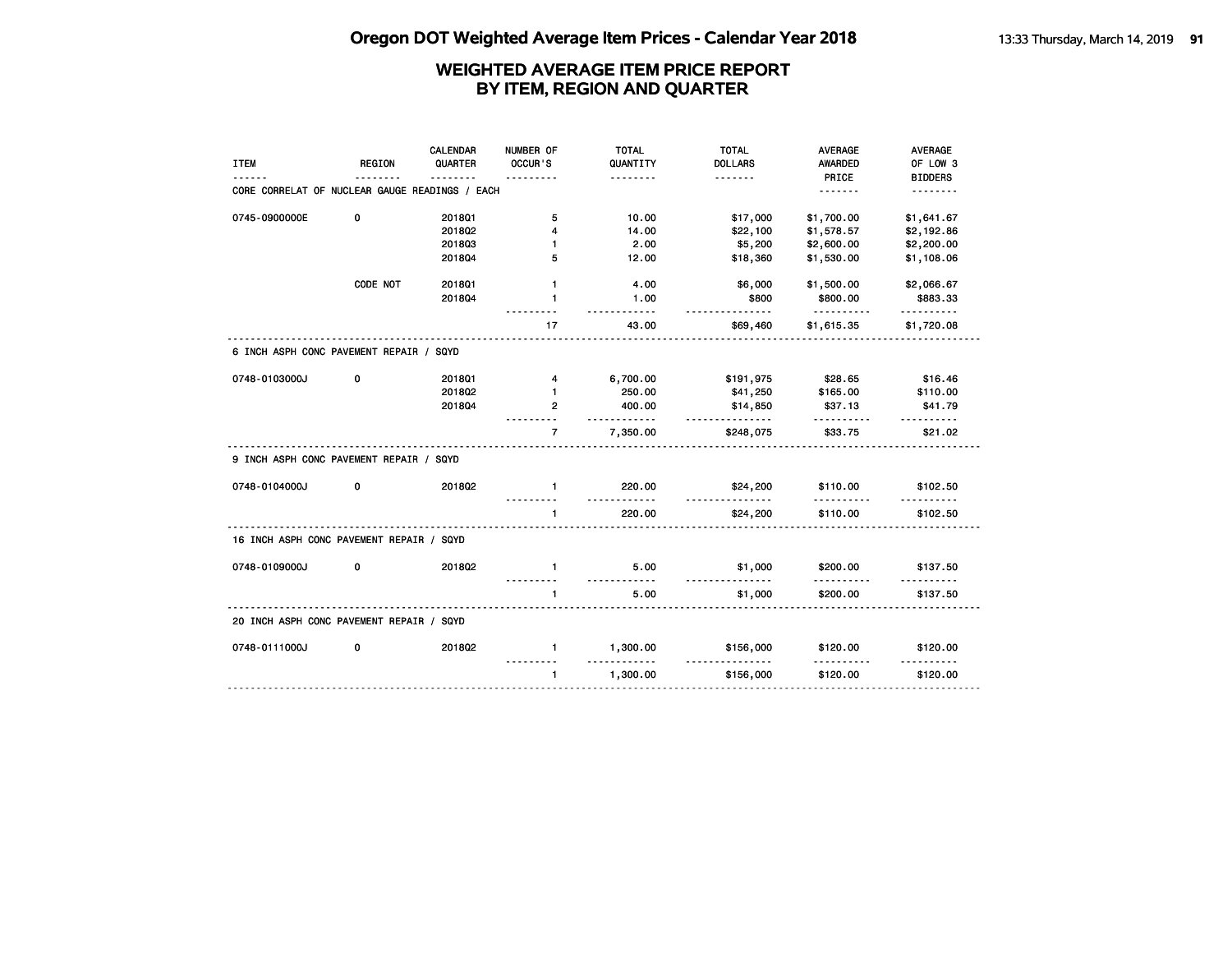| <b>ITEM</b>                              | <b>REGION</b> | CALENDAR<br>QUARTER | NUMBER OF<br>OCCUR'S | <b>TOTAL</b><br>QUANTITY | <b>TOTAL</b><br><b>DOLLARS</b> | <b>AVERAGE</b><br><b>AWARDED</b> | <b>AVERAGE</b><br>OF LOW 3 |
|------------------------------------------|---------------|---------------------|----------------------|--------------------------|--------------------------------|----------------------------------|----------------------------|
|                                          |               |                     |                      | .                        |                                | PRICE                            | <b>BIDDERS</b>             |
| 26 INCH ASPH CONC PAVEMENT REPAIR / SQYD |               |                     |                      |                          |                                | <u>.</u>                         |                            |
| 0748-0115000J                            | 0             | 2018Q2              | $\mathbf{1}$         | 6,680.00                 | \$267,200<br>------            | \$40.00                          | \$41.00                    |
|                                          |               |                     | 1                    | 6,680.00                 | \$267,200                      | \$40.00                          | \$41.00                    |
| 42 INCH ASPH CONC PAVEMENT REPAIR / SQYD |               |                     |                      |                          |                                |                                  |                            |
| 0748-0121000J                            | 0             | 201801              | $\mathbf{1}$         | 150.00                   | \$19,500                       | \$130.00                         | \$100.00                   |
|                                          |               | 201804              | 3                    | 2,021.00<br>$- - - - -$  | \$308,635<br><u>.</u>          | \$152.71                         | \$122.54                   |
|                                          |               |                     | 4                    | 2,171.00                 | \$328,135                      | \$151.14                         | \$120.99                   |
| 48 INC ASPH CONC PAVEMENT REPAIR / SQYD  |               |                     |                      |                          |                                |                                  |                            |
| 0748-0122000J                            | 0             | 2018Q1              | $\overline{2}$       | 285.00                   | \$40,500                       | \$142.11                         | \$111.32                   |
|                                          |               | 201804              | $\mathbf{1}$         | 200.00<br>.              | \$24,000<br>.                  | \$120.00<br>.                    | \$110.33<br>.              |
|                                          |               |                     | 3                    | 485.00                   | \$64,500                       | \$132.99                         | \$110.91                   |
| EXTRA FOR ASPHALT APPROACHES / EACH      |               |                     |                      |                          |                                |                                  |                            |
| 0749-0100000E                            | 0             | 201801              | $\overline{7}$       | 102.00                   | \$100,420                      | \$984.51                         | \$1,083.86                 |
|                                          |               | 201802              | 8                    | 189.00                   | \$124,800                      | \$660.32                         | \$911.82                   |
|                                          |               | 201803              | 4                    | 23.00                    | \$18,980                       | \$825.22                         | \$784.82                   |
|                                          |               | 201804              | 12                   | 179.00                   | \$242,385                      | \$1,354.11                       | \$1,158.78                 |
|                                          | CODE NOT      | 2018Q1              | $\mathbf{1}$         | 6.00                     | \$2,400                        | \$400.00                         | \$1,631.67                 |
|                                          |               | 201804              | $\mathbf{2}$         | 24.00<br><u>.</u>        | \$24,000<br>.                  | \$1,000.00<br>.                  | \$1,088.89<br>.            |
|                                          |               |                     | 34                   | 523.00                   | \$512,985                      | \$980.85                         | \$1,040.70                 |
| EXTRA FOR PEDESTRIAN LANDINGS / EACH     |               |                     |                      |                          |                                |                                  |                            |
| 0749-0102000E                            | 0             | 201804              | $\mathbf{1}$         | 3.00                     | \$3,000                        | \$1,000.00                       | \$1,166.67                 |
|                                          |               |                     | $\mathbf{1}$         | 3.00                     | \$3,000                        | \$1,000.00                       | \$1,166.67                 |
|                                          |               |                     |                      |                          |                                |                                  |                            |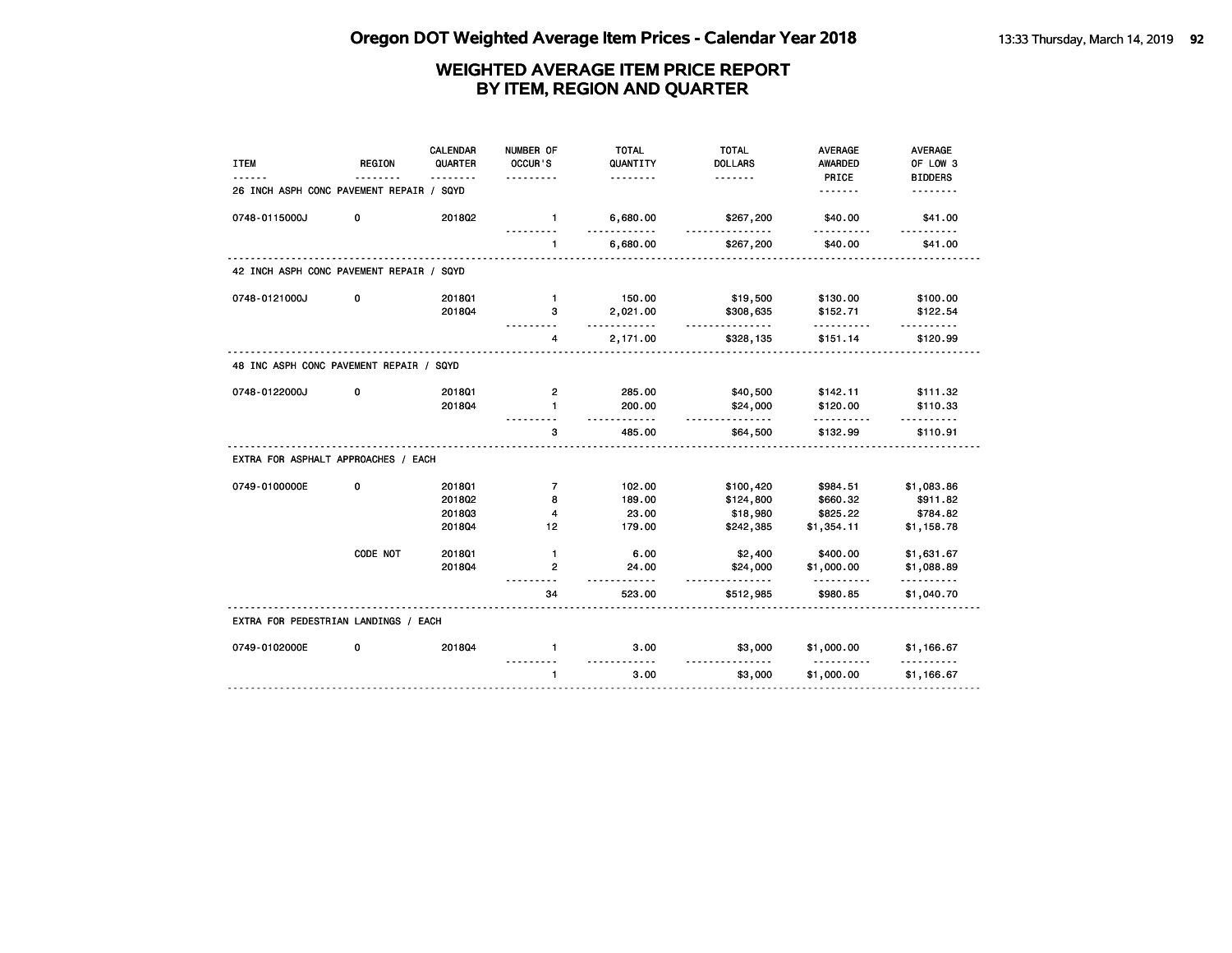| <b>ITEM</b>                        | <b>REGION</b> | <b>CALENDAR</b><br>QUARTER<br><u>.</u> | NUMBER OF<br>OCCUR'S<br>. | <b>TOTAL</b><br>QUANTITY<br><u>.</u> | <b>TOTAL</b><br><b>DOLLARS</b> | <b>AVERAGE</b><br><b>AWARDED</b><br>PRICE | AVERAGE<br>OF LOW 3<br><b>BIDDERS</b> |
|------------------------------------|---------------|----------------------------------------|---------------------------|--------------------------------------|--------------------------------|-------------------------------------------|---------------------------------------|
| EXTRA FOR ASPHALT WALKS / SQFT     |               |                                        |                           |                                      |                                | .                                         | <u>.</u>                              |
| 0749-0106000J                      | 0             | 2018Q2                                 | $\overline{2}$            | 1,692.00<br>.                        | \$8,800<br>.                   | \$5.20<br>----------                      | \$6.35<br>.                           |
|                                    |               |                                        | $\overline{2}$            | 1,692.00                             | \$8,800                        | \$5.20                                    | \$6.35                                |
| EXTRA FOR ASPH SLOPE PAVING / SQFT |               |                                        |                           |                                      |                                |                                           |                                       |
| 0749-0108000J                      | 0             | 2018Q2                                 | $\overline{2}$            | 5,945.00                             | \$18,725                       | \$3.15                                    | \$6.63                                |
|                                    |               | 201804                                 | 5<br>.                    | 28,545.00<br>.                       | \$57,360<br><u>.</u>           | \$2.01<br>.                               | \$2.01<br>.                           |
|                                    |               |                                        | $\overline{7}$            | 34,490.00                            | \$76,085                       | \$2.21                                    | \$2.81                                |
| ASPHALT APPROACHES / EACH          |               |                                        |                           |                                      |                                |                                           |                                       |
| 0749-0110000E                      | 0             | 201804                                 | $\mathbf{1}$              | 2.00<br><u>----------</u>            | \$3,000<br><u>.</u>            | \$1,500.00                                | \$3,150.00                            |
|                                    |               |                                        | $\mathbf{1}$              | 2.00                                 | \$3,000                        | \$1,500.00                                | \$3,150.00                            |
| ASPHALT ISLANDS / SQFT             |               |                                        |                           |                                      |                                |                                           |                                       |
| 0749-0113000J                      | CODE NOT      | 2018Q2                                 | $\mathbf{1}$              | 252.00<br><u>.</u>                   | \$1,764<br>.                   | \$7.00<br><u>.</u>                        | \$5.67                                |
|                                    |               |                                        | $\mathbf{1}$              | 252.00                               | \$1,764                        | \$7.00                                    | \$5.67                                |
| ASPHALT WALKS / SQFT               |               |                                        |                           |                                      |                                |                                           |                                       |
| 0749-0114000J                      | 0             | 2018Q2                                 | $\blacksquare$            | 34.00<br><u>.</u>                    | \$510                          | \$15.00                                   | \$15.33                               |
|                                    |               |                                        | $\blacksquare$            | 34.00                                | \$510                          | \$15.00                                   | \$15.33                               |
| ASPHALT SLOPE PAVING / SQFT        |               |                                        |                           |                                      |                                |                                           |                                       |
| 0749-0116000J                      | 0             | 201801                                 | $\mathbf{1}$              | 4,259.00<br>. <b>.</b>               | \$21,295<br><u>.</u>           | \$5.00                                    | \$6.48<br><u>.</u>                    |
|                                    |               |                                        | $\mathbf{1}$              | 4,259.00                             | \$21,295                       | \$5.00                                    | \$6.48                                |
|                                    |               |                                        |                           |                                      |                                |                                           |                                       |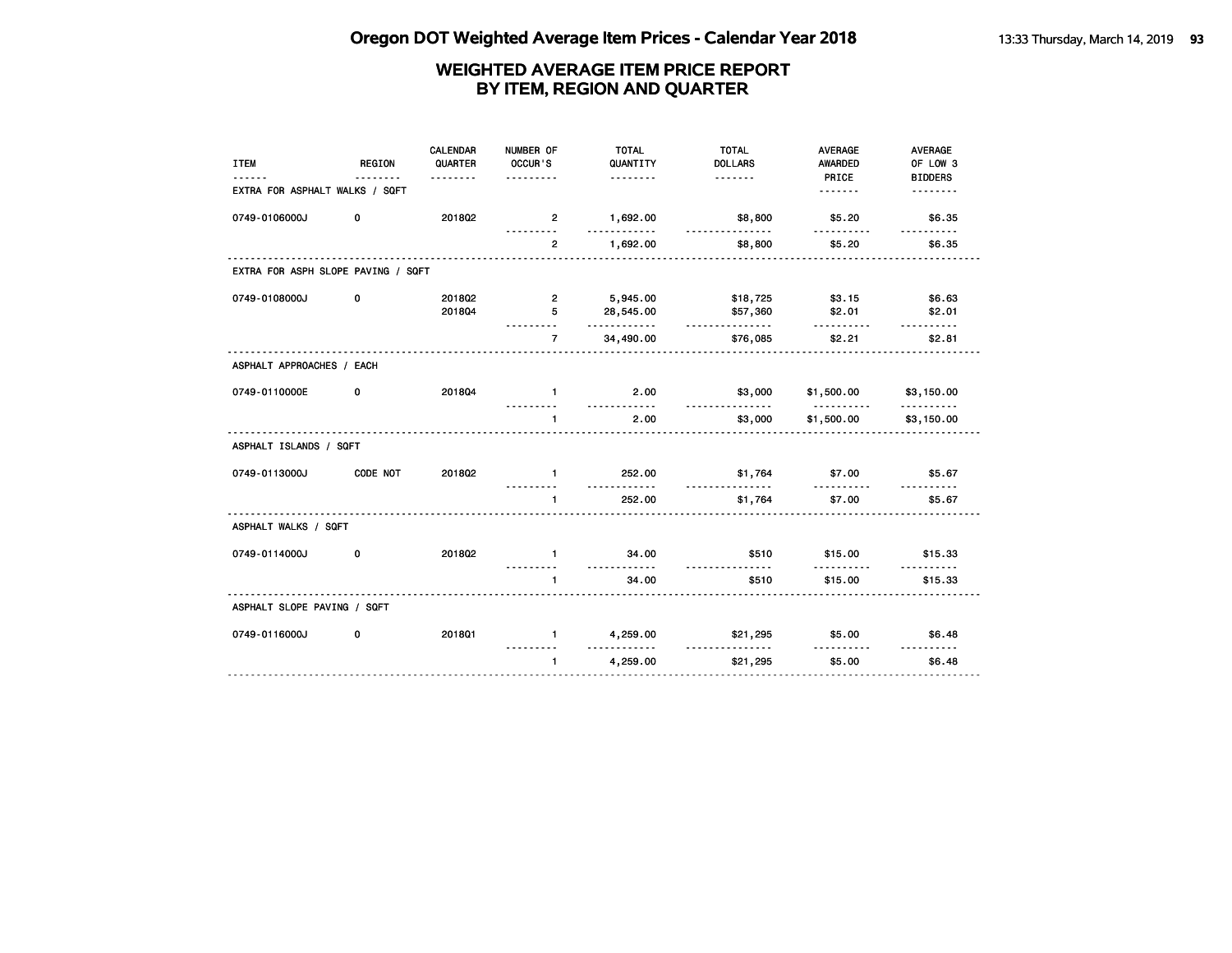| <b>ITEM</b>                                   | <b>REGION</b> | CALENDAR<br>QUARTER<br><u>.</u> | NUMBER OF<br>OCCUR'S<br>. | <b>TOTAL</b><br>QUANTITY<br><u>.</u> | <b>TOTAL</b><br><b>DOLLARS</b> | <b>AVERAGE</b><br><b>AWARDED</b><br>PRICE              | <b>AVERAGE</b><br>OF LOW 3<br><b>BIDDERS</b> |
|-----------------------------------------------|---------------|---------------------------------|---------------------------|--------------------------------------|--------------------------------|--------------------------------------------------------|----------------------------------------------|
| CONT REINF CONC PVMT 8 IN THICK / SQYD        |               |                                 |                           |                                      |                                | <u>.</u>                                               | --------                                     |
| 0755-0104000J                                 | 0             | 201804                          | $\sim$ 1                  | 4,494.00<br>.                        | \$417,942<br><u>.</u>          | \$93.00                                                | \$106.00                                     |
|                                               |               |                                 | $\mathbf{1}$              | 4,494.00                             | \$417,942                      | \$93.00                                                | \$106.00                                     |
| CONT REINF CONC PVMT 10 IN THICK / SQYD       |               |                                 |                           |                                      |                                |                                                        |                                              |
| 0755-0106000J                                 | 0             | 201804                          | $\overline{2}$            | 10,800.00<br><u>.</u>                | \$1,040,600                    | \$96.35<br>.                                           | \$110.57                                     |
|                                               |               |                                 | $\overline{2}$            | 10,800.00                            | .<br>\$1,040,600               | \$96.35                                                | \$110.57                                     |
| CONT REINF CONC PVMT 11 IN THICK / SQYD       |               |                                 |                           |                                      |                                |                                                        |                                              |
| 0755-0107000J                                 | 0             | 201803                          | $1 -$                     | 35,000.00<br>.                       | \$3,255,000<br><u>.</u>        | \$93.00<br>.                                           | \$95.17<br>.                                 |
|                                               |               |                                 | $\mathbf{1}$              | 35,000.00                            | \$3,255,000                    | \$93.00                                                | \$95.17                                      |
| REINF CONC PVMT 10 INCH THICK / SQYD          |               |                                 |                           |                                      |                                |                                                        |                                              |
| 0755-0115000J                                 | 0             | 201804                          | $\blacksquare$            | 890.00<br>$- - - - - - -$            | \$133,500                      | \$150.00                                               | \$148.33                                     |
|                                               |               |                                 | $\mathbf{1}$              | 890.00                               | .<br>\$133,500                 | <u>.</u><br>\$150.00                                   | \$148.33                                     |
| TERMINAL ANCHORS / FOOT                       |               |                                 |                           |                                      |                                |                                                        |                                              |
| 0755-0200000F                                 | 0             | 201804                          | $\blacksquare$            | 624.00                               | \$140,400                      | \$225,00                                               | \$276.67                                     |
|                                               |               |                                 | $\mathbf{1}$<br>.         | .<br>624.00<br><u>.</u> .            | .<br>\$140,400                 | \$225.00                                               | \$276.67                                     |
| FLEXIBLE TO RIGID PAVEMENT TRANSITIONS / EACH |               |                                 |                           |                                      |                                |                                                        |                                              |
| 0755-0300000E                                 | 0             | 201804                          | $\mathbf{1}$              | 2.00<br>.                            | \$7,200<br><u>.</u>            | $$3,600.00$ $$5,116.67$<br><u> - - - - - - - - - -</u> | .                                            |
|                                               |               |                                 | $\mathbf{1}$              | 2.00                                 | \$7,200                        | \$3,600.00                                             | \$5,116.67                                   |
|                                               |               |                                 |                           |                                      |                                |                                                        |                                              |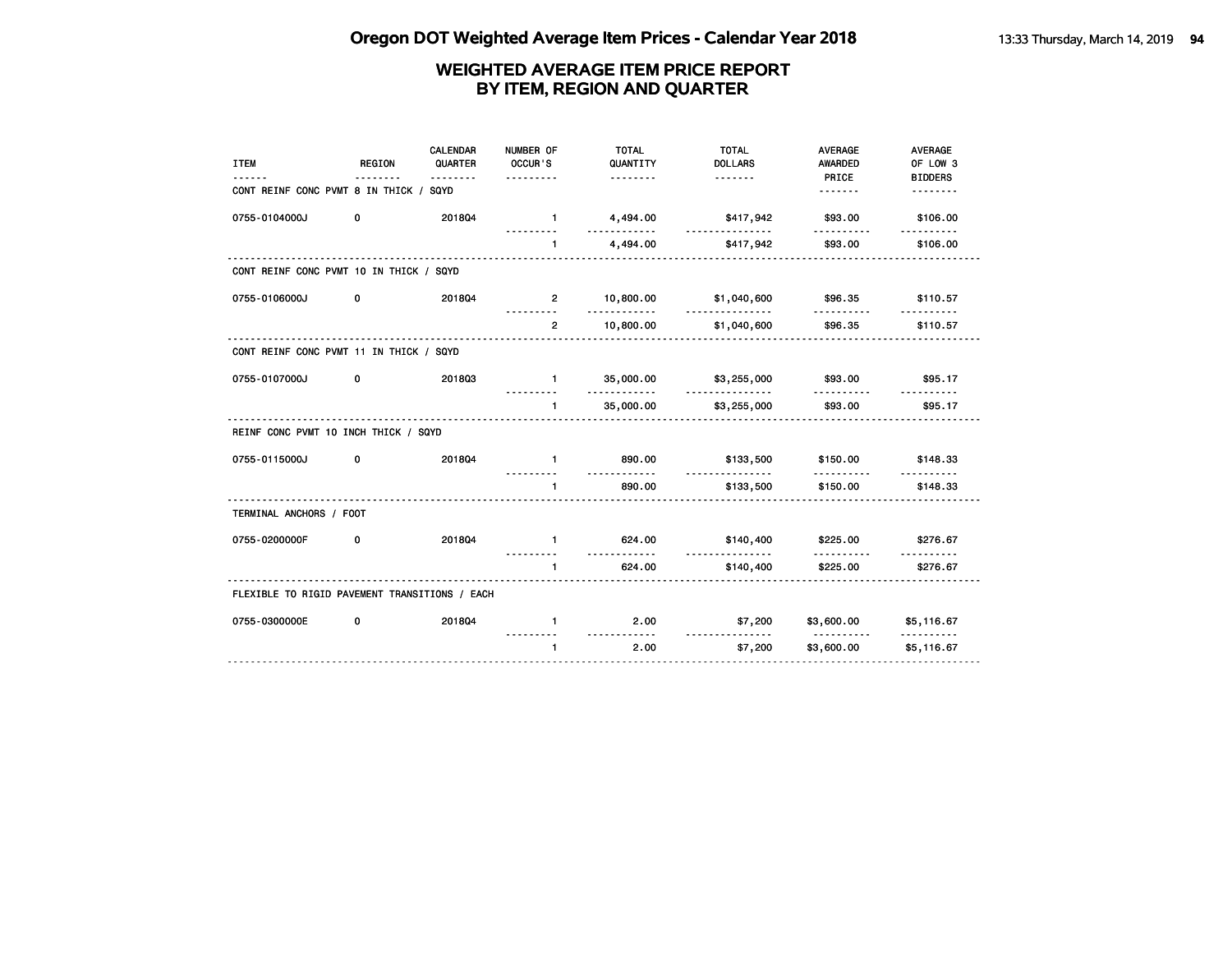| <b>ITEM</b>                                 | <b>REGION</b> | CALENDAR<br>QUARTER<br>$- - - - -$ | NUMBER OF<br>OCCUR'S<br>---------     | <b>TOTAL</b><br>QUANTITY<br>. | <b>TOTAL</b><br><b>DOLLARS</b> | <b>AVERAGE</b><br><b>AWARDED</b><br>PRICE | <b>AVERAGE</b><br>OF LOW 3<br><b>BIDDERS</b> |
|---------------------------------------------|---------------|------------------------------------|---------------------------------------|-------------------------------|--------------------------------|-------------------------------------------|----------------------------------------------|
| PLN CONC PVMT UNDWLD 10 INCHES TH / SQYD    |               |                                    |                                       |                               |                                | <u>.</u>                                  | <u>.</u>                                     |
| 0756-0106000J                               | 0             | 201804                             | $\mathbf{1}$                          | 4,280.00                      | \$492,200                      | \$115.00<br>.                             | \$123.33<br>.                                |
|                                             |               |                                    | $\mathbf{1}$                          | 4,280.00                      | \$492,200                      | \$115.00                                  | \$123.33                                     |
| CONT REINF CONC PVMT REPAIR / SQYD          |               |                                    |                                       |                               |                                |                                           |                                              |
| 0758-0100000J                               | 0             | 201802                             | $\mathbf{1}$                          | 2,400.00                      | \$744,000                      | \$310.00                                  | \$483.33                                     |
|                                             |               | 201803                             | $\mathbf{1}$                          | 600.00                        | \$135,000                      | \$225.00                                  | \$335.00                                     |
|                                             |               | 201804                             | $\blacksquare$                        | 404.00<br>.                   | \$93,728<br>.                  | \$232.00                                  | \$252.33<br><u>.</u>                         |
|                                             |               |                                    | з                                     | 3,404.00                      | \$972,728                      | \$285.76                                  | \$429.77                                     |
| REINF CONC PVMT REPAIR / SQYD               |               |                                    |                                       |                               |                                |                                           |                                              |
| 0758-0202000J                               | 0             | 201804                             | $\mathbf{1}$                          | 380.00<br><u>.</u>            | \$304,000<br><u>.</u>          | \$800.00<br><u>.</u>                      | \$478.33                                     |
|                                             |               |                                    | 1                                     | 380.00                        | \$304,000                      | \$800.00                                  | \$478.33                                     |
| CONC PVMT SPALL REPAIR / SQYD               |               |                                    |                                       |                               |                                |                                           |                                              |
| 0758-0203000J                               | 0             | 201802                             | $\mathbf{1}$                          | 80.00                         | \$30,000                       | \$375.00                                  | \$758.33                                     |
|                                             |               |                                    | $\mathbf{1}$                          | <u>.</u><br>80.00             | <u>.</u><br>\$30,000           | \$375.00                                  | \$758.33                                     |
| EXTRA FOR TERM EXP JT REPAIR / FOOT         |               |                                    |                                       |                               |                                |                                           |                                              |
| 0758-0205000F                               | 0             | 201804                             | $\mathbf{1}$                          | 104.00                        | \$4,160                        | \$40.00                                   | \$98.33                                      |
|                                             |               |                                    | 1                                     | .<br>104.00                   | .<br>\$4,160                   | .<br>\$40.00                              | <u>.</u><br>\$98.33                          |
| EX FOR TERMINAL EXP JOINT STEEL BEAM / FOOT |               |                                    |                                       |                               |                                |                                           |                                              |
| 0758-0206000F                               | 0             | 2018Q2                             | $\mathbf{1}$                          | 142.00                        | \$71,000                       | \$500.00                                  | \$261.67                                     |
|                                             |               |                                    | $\mathbf{1}$                          | <u>.</u><br>142.00            | \$71,000                       | \$500.00                                  | \$261.67                                     |
|                                             |               |                                    | _____________________________________ |                               |                                |                                           |                                              |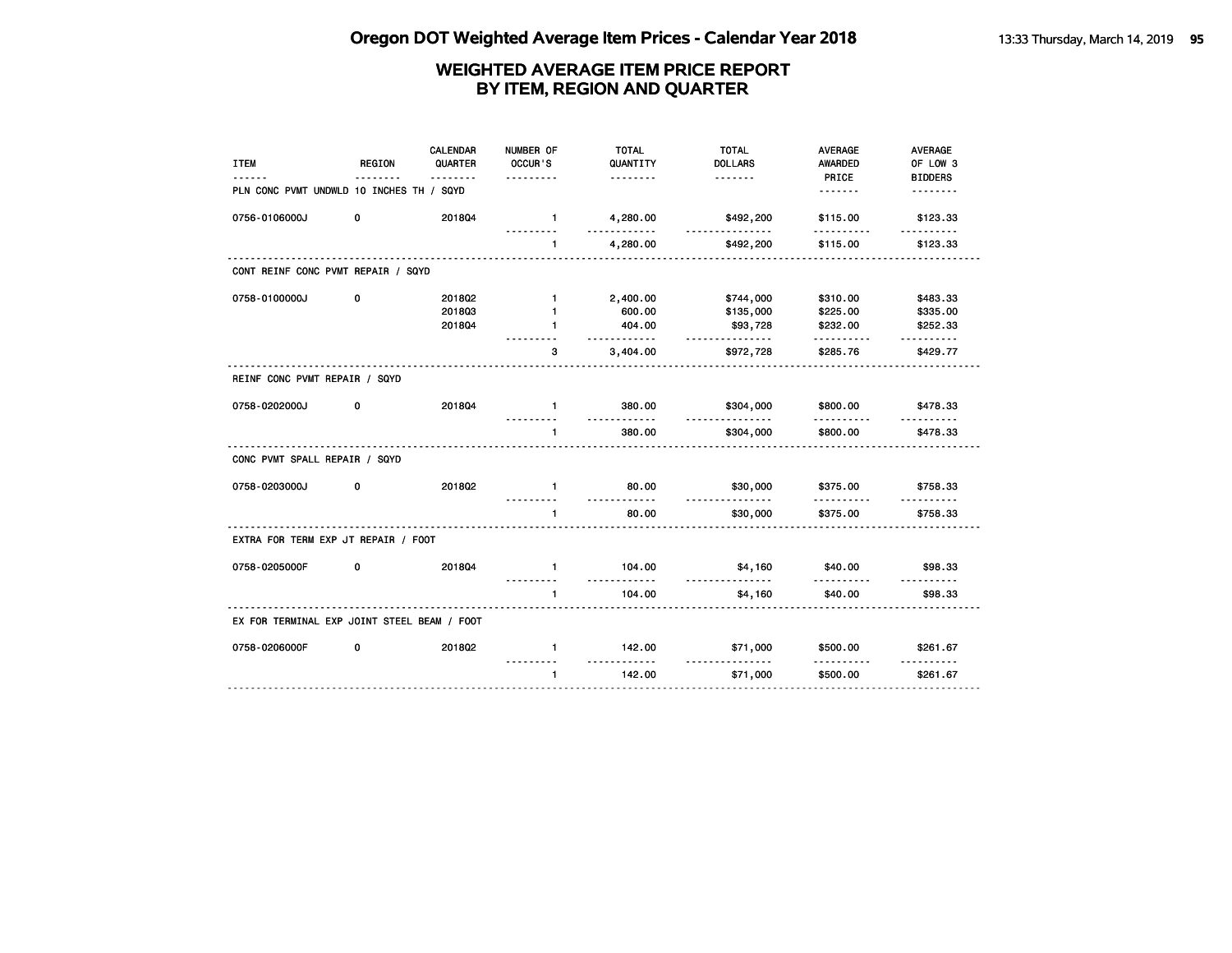| <b>ITEM</b>                            | <b>REGION</b> | <b>CALENDAR</b><br>QUARTER | NUMBER OF<br>OCCUR'S | <b>TOTAL</b><br>QUANTITY | <b>TOTAL</b><br><b>DOLLARS</b> | <b>AVERAGE</b><br><b>AWARDED</b> | <b>AVERAGE</b><br>OF LOW 3 |
|----------------------------------------|---------------|----------------------------|----------------------|--------------------------|--------------------------------|----------------------------------|----------------------------|
|                                        |               | .                          | . <u>.</u>           | <u>.</u>                 | .                              | PRICE                            | <b>BIDDERS</b>             |
| CONCRETE CURBS / FOOT                  |               |                            |                      |                          |                                | .                                | <u>.</u>                   |
| 0759-0100000F                          | 0             | 2018Q1                     | 2                    | 152.00                   | \$4,421                        | \$29.09                          | \$23.51                    |
|                                        |               | 201804                     | $\overline{2}$       | 1,596.00<br>.            | \$60,720<br><u>.</u>           | \$38.05                          | \$31.82                    |
|                                        |               |                            | 4                    | 1,748.00                 | \$65,141                       | \$37.27                          | \$31.10                    |
| CONCRETE CURBS, MODIFIED / FOOT        |               |                            |                      |                          |                                |                                  |                            |
| 0759-0102000F                          | 0             | 201804                     | $\overline{2}$       | 656.00<br>- - - -        | \$44,857                       | \$68.38<br>.                     | \$55.59                    |
|                                        |               |                            | $\overline{2}$       | 656.00                   | \$44,857                       | \$68.38                          | \$55.59                    |
| CONC CURBS, CURB AND GUTTER / FOOT     |               |                            |                      |                          |                                |                                  |                            |
| 0759-0103000F                          | 0             | 201801                     | 4                    | 5,771.00                 | \$197,780                      | \$34.27                          | \$35.19                    |
|                                        |               | 2018Q2                     | 4                    | 7,592.00                 | \$309,808                      | \$40.81                          | \$40.57                    |
|                                        |               | 201803                     | $\mathbf{1}$         | 87.00                    | \$11,539                       | \$132.63                         | \$91.74                    |
|                                        |               | 201804                     | 6                    | 7,936.00<br>.            | \$299,342<br><u>.</u>          | \$37.72<br><u>.</u>              | \$42.99<br><u>.</u>        |
|                                        |               |                            | 15                   | 21,386.00                | \$818,469                      | \$38.27                          | \$40.22                    |
| CONC CURBS, CURB & GUTTER, MOD / FOOT  |               |                            |                      |                          |                                |                                  |                            |
| 0759-0105000F                          | 0             | 201804                     | $\mathbf{1}$         | 1,181.00<br>.            | \$29,525                       | \$25.00                          | \$31.84                    |
|                                        |               |                            | $\mathbf{1}$         | 1,181.00                 | \$29,525                       | \$25.00                          | \$31.84                    |
| CONC CURB, LOW PRFIL MNTBL CURB / FOOT |               |                            |                      |                          |                                |                                  |                            |
| 0759-0106000F                          | 0             | 2018Q1                     | $\mathbf{1}$         | 420.00                   | \$20,160                       | \$48.00                          | \$62.00                    |
|                                        |               | 2018Q2                     | 1                    | 134.00                   | \$1,400                        | \$10.45                          | \$24.65                    |
|                                        |               | 201804                     | 2                    | 6,042.00<br>.            | \$179,070<br><u>.</u>          | \$29.64                          | \$30.25<br>.               |
|                                        |               |                            | 4                    | 6,596.00                 | \$200,630                      | \$30.42                          | \$32.16                    |
|                                        |               |                            |                      |                          |                                |                                  |                            |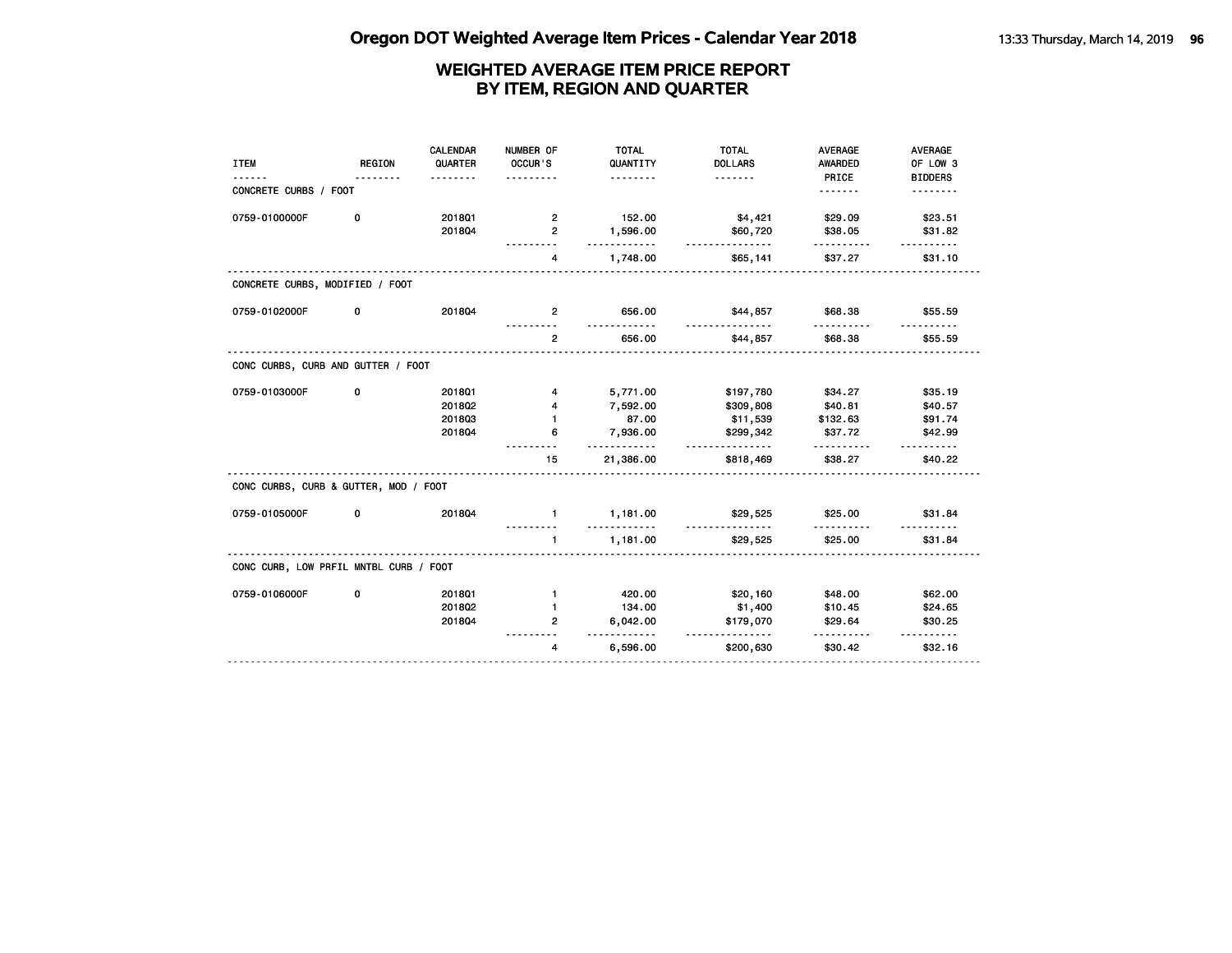| PRICE<br><b>BIDDERS</b><br>.<br><u>.</u><br>.<br>CONC CURB, LOW PRFIL MNTBL, MOD / FOOT<br>.<br>.<br>0759-0109000F<br>0<br>201804<br>$\mathbf{1}$<br>900.00<br>\$27,000<br>\$30.00<br>\$32.67<br>900.00<br>\$30.00<br>\$32.67<br>$\mathbf{1}$<br>\$27,000<br>CONCRETE CURBS, STANDARD CURB / FOOT<br>0759-0110000F<br>0<br>201801<br>з<br>1,065.00<br>\$34,955<br>\$32.82<br>\$39.74<br>201802<br>6,339.00<br>\$41.72<br>\$39.88<br>4<br>\$264,484<br>201803<br>376.00<br>\$35.00<br>\$42.33<br>$\blacksquare$<br>\$13,160<br>10,785.00<br>2018Q4<br>4<br>\$214,900<br>\$19.93<br>\$24.01<br>CODE NOT<br>2018Q2<br>$\mathbf{1}$<br>903.00<br>\$27,090<br>\$30.00<br>\$33.33<br>----<br>13<br>19,468.00<br>\$28.49<br>\$30.83<br>\$554,589<br>CONCRETE CURBS, MOUNTABLE CURB / FOOT<br>201804<br>202.00<br>0759-0118000F<br>0<br>\$7,070<br>\$35.00<br>\$49.92<br>$\mathbf{1}$<br>$- - - - - -$<br>$- - - - - -$<br>202.00<br>\$7,070<br>\$35.00<br>\$49.92<br>$\mathbf{1}$<br>CONCRETE ISLANDS / SQFT<br>0759-0122000J<br>0<br>\$23.02<br>\$26.39<br>201801<br>3,326.00<br>\$76,560<br>4<br>2018Q2<br>$\mathbf{1}$<br>3,500.00<br>\$87,500<br>\$25.00<br>\$25.50<br>201803<br>370.00<br>\$8,880<br>1<br>\$24.00<br>\$34.00<br>з<br>2,900.00<br>\$58,860<br>\$20.30<br>\$21.71<br>2018Q4<br>.<br>.<br>.<br>$- - - - - -$<br>9<br>\$22.96<br>10,096.00<br>\$231,800<br>\$25.02<br>CONCRETE DRIVEWAYS / SQFT<br>0759-0126000J<br>0<br>201801<br>з<br>11,996.00<br>\$76,812<br>\$6.40<br>\$6.87<br>$\overline{2}$<br>201802<br>5,480.00<br>\$60,060<br>\$10.96<br>\$20.98<br>1<br>201803<br>1,053.00<br>\$12,636<br>\$12.00<br>\$19.67<br>201804<br>4<br>35,220.00<br>\$487,450<br>\$13.84<br>\$12.55 | <b>ITEM</b> | <b>REGION</b> | <b>CALENDAR</b><br>QUARTER | NUMBER OF<br>OCCUR'S | <b>TOTAL</b><br>QUANTITY | <b>TOTAL</b><br><b>DOLLARS</b> | <b>AVERAGE</b><br>AWARDED | <b>AVERAGE</b><br>OF LOW 3 |
|---------------------------------------------------------------------------------------------------------------------------------------------------------------------------------------------------------------------------------------------------------------------------------------------------------------------------------------------------------------------------------------------------------------------------------------------------------------------------------------------------------------------------------------------------------------------------------------------------------------------------------------------------------------------------------------------------------------------------------------------------------------------------------------------------------------------------------------------------------------------------------------------------------------------------------------------------------------------------------------------------------------------------------------------------------------------------------------------------------------------------------------------------------------------------------------------------------------------------------------------------------------------------------------------------------------------------------------------------------------------------------------------------------------------------------------------------------------------------------------------------------------------------------------------------------------------------------------------------------------------------------------------------------------------------------------------------|-------------|---------------|----------------------------|----------------------|--------------------------|--------------------------------|---------------------------|----------------------------|
|                                                                                                                                                                                                                                                                                                                                                                                                                                                                                                                                                                                                                                                                                                                                                                                                                                                                                                                                                                                                                                                                                                                                                                                                                                                                                                                                                                                                                                                                                                                                                                                                                                                                                                   |             |               |                            |                      |                          |                                |                           |                            |
|                                                                                                                                                                                                                                                                                                                                                                                                                                                                                                                                                                                                                                                                                                                                                                                                                                                                                                                                                                                                                                                                                                                                                                                                                                                                                                                                                                                                                                                                                                                                                                                                                                                                                                   |             |               |                            |                      |                          |                                |                           |                            |
|                                                                                                                                                                                                                                                                                                                                                                                                                                                                                                                                                                                                                                                                                                                                                                                                                                                                                                                                                                                                                                                                                                                                                                                                                                                                                                                                                                                                                                                                                                                                                                                                                                                                                                   |             |               |                            |                      |                          |                                |                           |                            |
|                                                                                                                                                                                                                                                                                                                                                                                                                                                                                                                                                                                                                                                                                                                                                                                                                                                                                                                                                                                                                                                                                                                                                                                                                                                                                                                                                                                                                                                                                                                                                                                                                                                                                                   |             |               |                            |                      |                          |                                |                           |                            |
|                                                                                                                                                                                                                                                                                                                                                                                                                                                                                                                                                                                                                                                                                                                                                                                                                                                                                                                                                                                                                                                                                                                                                                                                                                                                                                                                                                                                                                                                                                                                                                                                                                                                                                   |             |               |                            |                      |                          |                                |                           |                            |
|                                                                                                                                                                                                                                                                                                                                                                                                                                                                                                                                                                                                                                                                                                                                                                                                                                                                                                                                                                                                                                                                                                                                                                                                                                                                                                                                                                                                                                                                                                                                                                                                                                                                                                   |             |               |                            |                      |                          |                                |                           |                            |
|                                                                                                                                                                                                                                                                                                                                                                                                                                                                                                                                                                                                                                                                                                                                                                                                                                                                                                                                                                                                                                                                                                                                                                                                                                                                                                                                                                                                                                                                                                                                                                                                                                                                                                   |             |               |                            |                      |                          |                                |                           |                            |
|                                                                                                                                                                                                                                                                                                                                                                                                                                                                                                                                                                                                                                                                                                                                                                                                                                                                                                                                                                                                                                                                                                                                                                                                                                                                                                                                                                                                                                                                                                                                                                                                                                                                                                   |             |               |                            |                      |                          |                                |                           |                            |
|                                                                                                                                                                                                                                                                                                                                                                                                                                                                                                                                                                                                                                                                                                                                                                                                                                                                                                                                                                                                                                                                                                                                                                                                                                                                                                                                                                                                                                                                                                                                                                                                                                                                                                   |             |               |                            |                      |                          |                                |                           |                            |
|                                                                                                                                                                                                                                                                                                                                                                                                                                                                                                                                                                                                                                                                                                                                                                                                                                                                                                                                                                                                                                                                                                                                                                                                                                                                                                                                                                                                                                                                                                                                                                                                                                                                                                   |             |               |                            |                      |                          |                                |                           |                            |
|                                                                                                                                                                                                                                                                                                                                                                                                                                                                                                                                                                                                                                                                                                                                                                                                                                                                                                                                                                                                                                                                                                                                                                                                                                                                                                                                                                                                                                                                                                                                                                                                                                                                                                   |             |               |                            |                      |                          |                                |                           |                            |
|                                                                                                                                                                                                                                                                                                                                                                                                                                                                                                                                                                                                                                                                                                                                                                                                                                                                                                                                                                                                                                                                                                                                                                                                                                                                                                                                                                                                                                                                                                                                                                                                                                                                                                   |             |               |                            |                      |                          |                                |                           |                            |
|                                                                                                                                                                                                                                                                                                                                                                                                                                                                                                                                                                                                                                                                                                                                                                                                                                                                                                                                                                                                                                                                                                                                                                                                                                                                                                                                                                                                                                                                                                                                                                                                                                                                                                   |             |               |                            |                      |                          |                                |                           |                            |
|                                                                                                                                                                                                                                                                                                                                                                                                                                                                                                                                                                                                                                                                                                                                                                                                                                                                                                                                                                                                                                                                                                                                                                                                                                                                                                                                                                                                                                                                                                                                                                                                                                                                                                   |             |               |                            |                      |                          |                                |                           |                            |
|                                                                                                                                                                                                                                                                                                                                                                                                                                                                                                                                                                                                                                                                                                                                                                                                                                                                                                                                                                                                                                                                                                                                                                                                                                                                                                                                                                                                                                                                                                                                                                                                                                                                                                   |             |               |                            |                      |                          |                                |                           |                            |
|                                                                                                                                                                                                                                                                                                                                                                                                                                                                                                                                                                                                                                                                                                                                                                                                                                                                                                                                                                                                                                                                                                                                                                                                                                                                                                                                                                                                                                                                                                                                                                                                                                                                                                   |             |               |                            |                      |                          |                                |                           |                            |
|                                                                                                                                                                                                                                                                                                                                                                                                                                                                                                                                                                                                                                                                                                                                                                                                                                                                                                                                                                                                                                                                                                                                                                                                                                                                                                                                                                                                                                                                                                                                                                                                                                                                                                   |             |               |                            |                      |                          |                                |                           |                            |
|                                                                                                                                                                                                                                                                                                                                                                                                                                                                                                                                                                                                                                                                                                                                                                                                                                                                                                                                                                                                                                                                                                                                                                                                                                                                                                                                                                                                                                                                                                                                                                                                                                                                                                   |             |               |                            |                      |                          |                                |                           |                            |
|                                                                                                                                                                                                                                                                                                                                                                                                                                                                                                                                                                                                                                                                                                                                                                                                                                                                                                                                                                                                                                                                                                                                                                                                                                                                                                                                                                                                                                                                                                                                                                                                                                                                                                   |             |               |                            |                      |                          |                                |                           |                            |
|                                                                                                                                                                                                                                                                                                                                                                                                                                                                                                                                                                                                                                                                                                                                                                                                                                                                                                                                                                                                                                                                                                                                                                                                                                                                                                                                                                                                                                                                                                                                                                                                                                                                                                   |             |               |                            |                      |                          |                                |                           |                            |
|                                                                                                                                                                                                                                                                                                                                                                                                                                                                                                                                                                                                                                                                                                                                                                                                                                                                                                                                                                                                                                                                                                                                                                                                                                                                                                                                                                                                                                                                                                                                                                                                                                                                                                   |             |               |                            |                      |                          |                                |                           |                            |
|                                                                                                                                                                                                                                                                                                                                                                                                                                                                                                                                                                                                                                                                                                                                                                                                                                                                                                                                                                                                                                                                                                                                                                                                                                                                                                                                                                                                                                                                                                                                                                                                                                                                                                   |             |               |                            |                      |                          |                                |                           |                            |
|                                                                                                                                                                                                                                                                                                                                                                                                                                                                                                                                                                                                                                                                                                                                                                                                                                                                                                                                                                                                                                                                                                                                                                                                                                                                                                                                                                                                                                                                                                                                                                                                                                                                                                   |             |               |                            |                      |                          |                                |                           |                            |
|                                                                                                                                                                                                                                                                                                                                                                                                                                                                                                                                                                                                                                                                                                                                                                                                                                                                                                                                                                                                                                                                                                                                                                                                                                                                                                                                                                                                                                                                                                                                                                                                                                                                                                   |             |               |                            |                      |                          |                                |                           |                            |
|                                                                                                                                                                                                                                                                                                                                                                                                                                                                                                                                                                                                                                                                                                                                                                                                                                                                                                                                                                                                                                                                                                                                                                                                                                                                                                                                                                                                                                                                                                                                                                                                                                                                                                   |             |               |                            |                      |                          |                                |                           |                            |
| 10<br>53,749.00<br>\$11.85<br>\$12.28<br>\$636,958                                                                                                                                                                                                                                                                                                                                                                                                                                                                                                                                                                                                                                                                                                                                                                                                                                                                                                                                                                                                                                                                                                                                                                                                                                                                                                                                                                                                                                                                                                                                                                                                                                                |             |               |                            |                      | $- - -$                  | $- - - -$                      |                           |                            |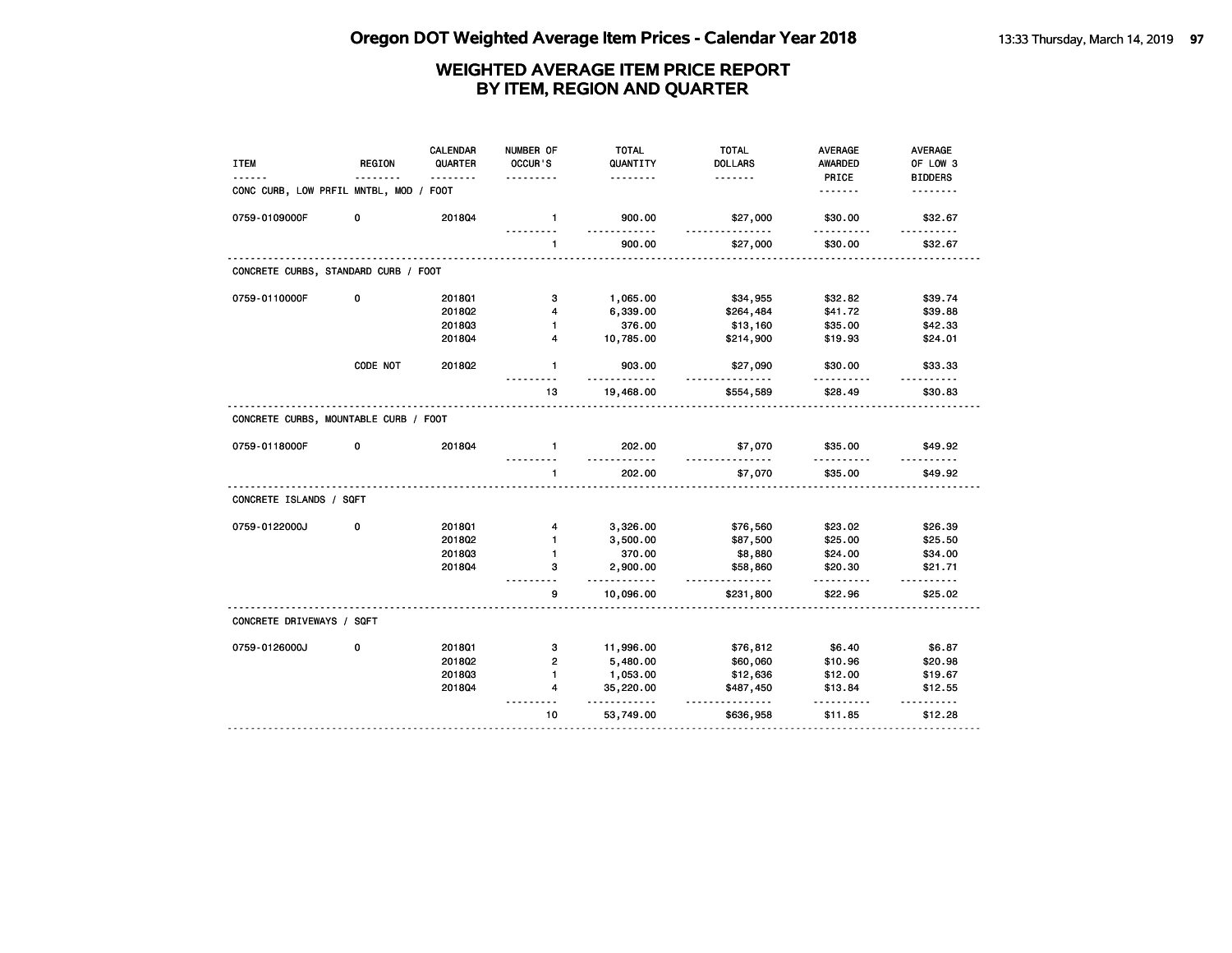| <b>ITEM</b>                             | REGION   | <b>CALENDAR</b><br>QUARTER<br>. | NUMBER OF<br>OCCUR'S<br>. | <b>TOTAL</b><br>QUANTITY<br><u>.</u> | <b>TOTAL</b><br><b>DOLLARS</b> | <b>AVERAGE</b><br>AWARDED<br>PRICE | <b>AVERAGE</b><br>OF LOW 3<br><b>BIDDERS</b> |
|-----------------------------------------|----------|---------------------------------|---------------------------|--------------------------------------|--------------------------------|------------------------------------|----------------------------------------------|
| CONCRETE DRIVEWAYS, REINF / SQFT        |          |                                 |                           |                                      |                                | .                                  | <u>.</u>                                     |
| 0759-0127000J                           | 0        | 201802                          | $\overline{2}$            | 19,721.00<br>.                       | \$206,210<br>.                 | \$10.46<br>. . <b>.</b>            | \$11.85                                      |
|                                         |          |                                 | $\overline{2}$            | 19,721.00                            | \$206,210                      | \$10.46                            | \$11.85                                      |
| CONCRETE WALKS / SQFT                   |          |                                 |                           |                                      |                                |                                    |                                              |
| 0759-0128000J                           | 0        | 2018Q1                          | 5                         | 35,759.00                            | \$320,055                      | \$8.95                             | \$9.44                                       |
|                                         |          | 201802                          | 6                         | 96,804.00                            | \$700,173                      | \$7.23                             | \$7.94                                       |
|                                         |          | 201803                          | $\overline{2}$            | 1,686.00                             | \$21,458                       | \$12.73                            | \$17.83                                      |
|                                         |          | 201804                          | 9                         | 144,922.00                           | \$1,150,424                    | \$7.94                             | \$8.82                                       |
|                                         | CODE NOT | 201802                          | 1.                        | 5,585.00<br>.                        | \$61,435<br><u>-----------</u> | \$11.00<br><u>.</u>                | \$9.83                                       |
|                                         |          |                                 | 23                        | 284,756.00                           | \$2,253,545                    | \$7.91                             | \$8.67                                       |
| MONOLITHIC CURB AND SIDEWALKS / SQFT    |          |                                 |                           |                                      |                                |                                    |                                              |
| 0759-0134000J                           | 0        | 201801                          | $\overline{2}$            | 9,647.00<br>.                        | \$88,803<br><u>.</u>           | \$9.21                             | \$17.02                                      |
|                                         |          |                                 | $\overline{2}$            | 9,647.00                             | \$88,803                       | \$9.21                             | \$17.02                                      |
| VALLEY GUTTER CONCRETE SURFACING / SQFT |          |                                 |                           |                                      |                                |                                    |                                              |
| 0759-0135000J                           | 0        | 2018Q2                          | $\overline{2}$            | 216.00                               | \$6,747                        | \$31.24                            | \$41.60                                      |
|                                         |          | 201804                          | $\blacksquare$            | 55.00<br><u>.</u>                    | \$1,650<br><u>.</u>            | \$30.00<br>.                       | \$43.67<br>.                                 |
|                                         |          |                                 | 3                         | 271.00                               | \$8,397                        | \$30.98                            | \$42.02                                      |
| 3 INCH CONCRETE SURFACING / SQFT        |          |                                 |                           |                                      |                                |                                    |                                              |
| 0759-0137000J                           | 0        | 201803                          | $\mathbf{1}$              | 1,405.00<br><u>----------</u>        | \$21,131<br><u>.</u>           | \$15.04<br>.                       | \$13.90                                      |
|                                         |          |                                 | $\mathbf{1}$              | 1,405.00                             | \$21,131                       | \$15.04                            | .<br>\$13.90                                 |
|                                         |          |                                 |                           |                                      |                                |                                    |                                              |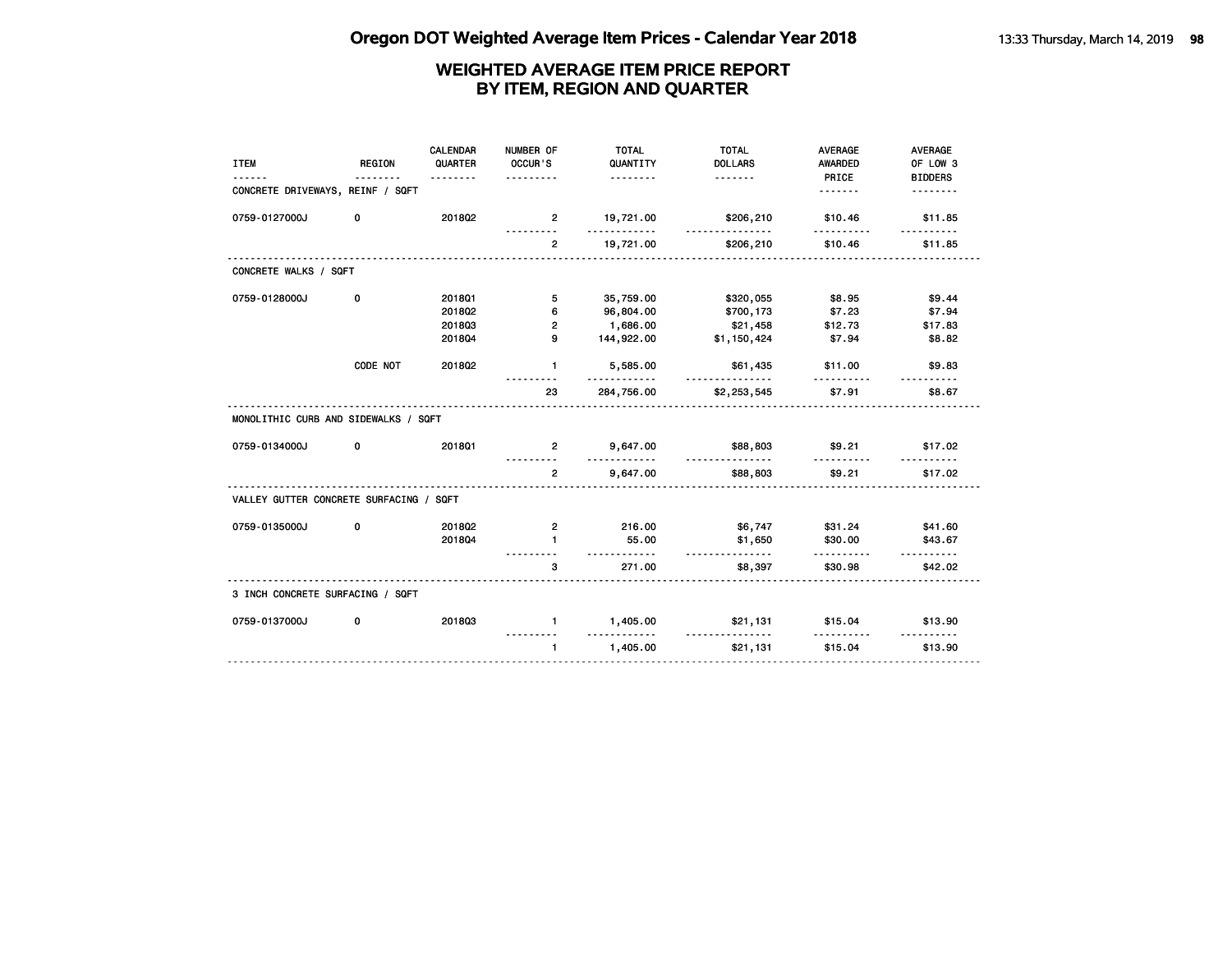| <b>ITEM</b>                          | <b>REGION</b> | CALENDAR<br>QUARTER | NUMBER OF<br>OCCUR'S | <b>TOTAL</b><br>QUANTITY<br>. | <b>TOTAL</b><br><b>DOLLARS</b> | <b>AVERAGE</b><br><b>AWARDED</b><br>PRICE | <b>AVERAGE</b><br>OF LOW 3<br><b>BIDDERS</b> |
|--------------------------------------|---------------|---------------------|----------------------|-------------------------------|--------------------------------|-------------------------------------------|----------------------------------------------|
| 6 INCH CONCRETE SURFACING / SQFT     |               |                     |                      |                               |                                | <u>.</u>                                  | <u>.</u>                                     |
| 0759-0140000J                        | 0             | 201801              | $\mathbf{1}$         | 2,200.00                      | \$44,000                       | \$20.00                                   | \$23.67                                      |
|                                      |               | 201802              | $\mathbf{1}$         | 431.00                        | \$15,085                       | \$35.00                                   | \$26.67                                      |
|                                      |               | 201804              | $\mathbf{1}$         | 23,500.00<br>.                | \$211,500<br>.                 | \$9.00                                    | \$8.50                                       |
|                                      |               |                     | 3                    | 26, 131.00                    | \$270,585                      | \$10.35                                   | \$10.08                                      |
| 7 INCH CONCRETE SURFACING / SQFT     |               |                     |                      |                               |                                |                                           |                                              |
| 0759-0141000J                        | 0             | 201804              | $\mathbf{1}$<br>.    | 100.00<br>.                   | \$1,200<br><u>.</u>            | \$12.00<br>.                              | \$27.33<br>.                                 |
|                                      |               |                     | $\mathbf{1}$         | 100.00                        | \$1,200                        | \$12.00                                   | \$27.33                                      |
| 8 INCH CONCRETE SURFACING / SQFT     |               |                     |                      |                               |                                |                                           |                                              |
| 0759-0142000J                        | 0             | 201804              | $\blacksquare$       | 140.00<br><u>.</u>            | \$3,346<br>.                   | \$23.90                                   | \$17.38                                      |
|                                      |               |                     | $\mathbf{1}$         | 140.00                        | \$3,346                        | \$23.90                                   | \$17.38                                      |
| PATTERNED CONCRETE SURFACING / SQFT  |               |                     |                      |                               |                                |                                           |                                              |
| 0759-0147000J                        | 0             | 201804              | $\mathbf{1}$         | 3,410.00<br>.                 | \$61,380<br>.                  | \$18.00<br>.                              | \$17.33<br><u>.</u>                          |
|                                      |               | <u>.</u>            | $\blacksquare$       | 3,410.00                      | \$61,380                       | \$18.00                                   | \$17.33                                      |
| CONCRETE STAIRS / CUYD               |               |                     |                      |                               |                                |                                           |                                              |
| 0759-0150000K                        | 0             | 201802              | $\mathbf{1}$         | 4.00                          | \$12,000                       | \$3,000.00                                | \$2,900.00                                   |
|                                      |               | 201804              | $\blacksquare$       | 2.00<br>$- - - - -$           | \$4,000<br><u>.</u>            | \$2,000.00<br><u>.</u>                    | \$1,900.00<br>.                              |
|                                      |               |                     | $\mathbf{2}$         | 6.00                          | \$16,000                       | \$2,666.67                                | \$2,566.67                                   |
| CONCRETE DRIVEWAY CONNECTIONS / SQFT |               |                     |                      |                               |                                |                                           |                                              |
| 0759-0152000J                        | 0             | 201804              | $\mathbf{1}$         | 150.00<br>.                   | \$2,700<br>.                   | \$18.00                                   | \$12.67<br><u>.</u>                          |
|                                      |               |                     | $\mathbf{1}$         | 150.00                        | \$2,700                        | \$18.00                                   | \$12.67                                      |
|                                      |               |                     |                      |                               |                                |                                           |                                              |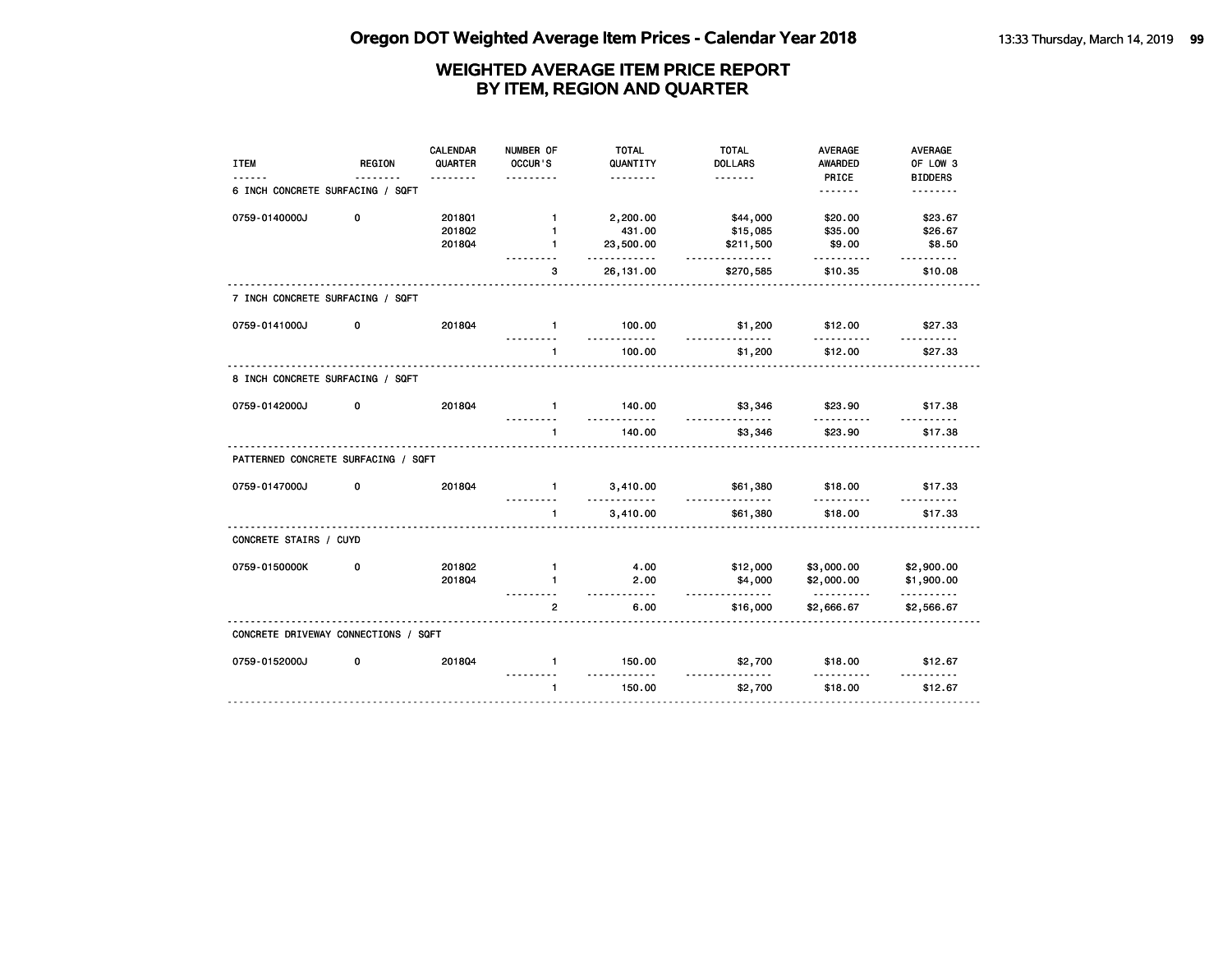| <b>ITEM</b>                         | <b>REGION</b> | CALENDAR<br>QUARTER | NUMBER OF<br>OCCUR'S | <b>TOTAL</b><br>QUANTITY<br><u>.</u> | <b>TOTAL</b><br><b>DOLLARS</b><br><u>.</u> | <b>AVERAGE</b><br><b>AWARDED</b><br>PRICE | <b>AVERAGE</b><br>OF LOW 3<br><b>BIDDERS</b> |
|-------------------------------------|---------------|---------------------|----------------------|--------------------------------------|--------------------------------------------|-------------------------------------------|----------------------------------------------|
| RETROFIT CONCRETE SIDEWALK RAMPS /  |               | EACH                |                      |                                      |                                            | .                                         |                                              |
| 0759-0153000E                       | 0             | 201801              | $\mathbf{1}$         | 6.00                                 | \$300                                      | \$50.00                                   | \$4,275.00                                   |
|                                     |               |                     | $\mathbf{1}$         | 6.00                                 | \$300                                      | \$50.00                                   | \$4,275.00                                   |
| EXTRA FOR NEW SIDEWALK RAMPS / EACH |               |                     |                      |                                      |                                            |                                           |                                              |
| 0759-0154000E                       | 0             | 2018Q1              | 4                    | 118.00                               | \$103,450                                  | \$876.69                                  | \$828.86                                     |
|                                     |               | 2018Q2              | 4                    | 143.00                               | \$137,200                                  | \$959.44                                  | \$1,075.37                                   |
|                                     |               | 201803              | 1                    | 2.00                                 | \$2,500<br><u>.</u>                        | \$1,250.00                                | \$6,975.00<br><u> - - - - - - - - -</u>      |
|                                     |               |                     | 9                    | 263.00                               | \$243,150                                  | \$924.52                                  | \$1,009.63                                   |
| EXTRA FOR CURB RAMPS / EACH         |               |                     |                      |                                      |                                            |                                           |                                              |
| 0759-0154100E                       | 0             | 201802              | $\mathbf{1}$         | 9.00                                 | \$22,500                                   | \$2,500.00                                | \$1,575.00                                   |
|                                     |               | 201804              | 9                    | 193.00                               | \$183,540                                  | \$950.98                                  | \$1,184.05                                   |
|                                     | CODE NOT      | 2018Q2              | $\mathbf{1}$         | 2.00                                 | \$5,700<br><u>.</u>                        | \$2,850.00                                | \$1,800.00                                   |
|                                     |               |                     | 11                   | 204.00                               | \$211,740                                  | \$1,037.94                                | \$1,207.33                                   |
| CONCRETE BUS SHELTER PADS / EACH    |               |                     |                      |                                      |                                            |                                           |                                              |
| 0759-0156000E                       | 0             | 201804              | $\mathbf{1}$         | 4.00<br>-----                        | \$8,400                                    | \$2,100.00                                | \$3,866.67                                   |
|                                     |               |                     | $\mathbf{1}$         | 4.00                                 | \$8,400                                    | \$2,100.00                                | \$3,866.67                                   |
| CONCRETE MOWING STRIP / FOOT        |               |                     |                      |                                      |                                            |                                           |                                              |
| 0759-0157000F                       | CODE NOT      | 201804              | $\mathbf{1}$         | 81,000.00<br><u>----------</u>       | \$1,134,000                                | \$14.00                                   | \$17.00                                      |
|                                     |               |                     | $\mathbf{1}$         | 81,000.00                            | \$1,134,000                                | \$14.00                                   | \$17.00                                      |
|                                     |               |                     |                      |                                      |                                            |                                           |                                              |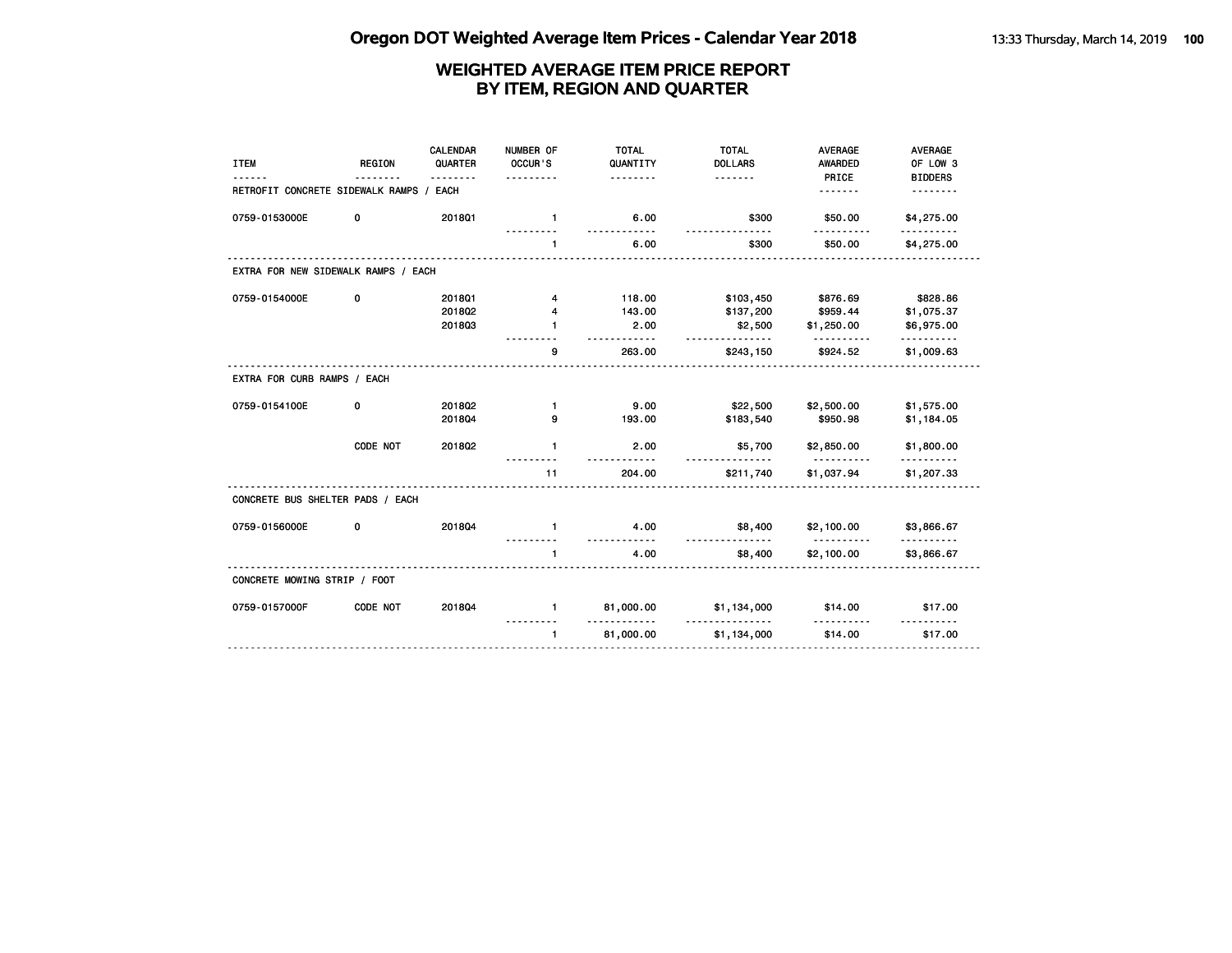| <b>ITEM</b>                                 | <b>REGION</b> | <b>CALENDAR</b><br>QUARTER | NUMBER OF<br>OCCUR'S | <b>TOTAL</b><br>QUANTITY | <b>TOTAL</b><br><b>DOLLARS</b> | <b>AVERAGE</b><br><b>AWARDED</b> | AVERAGE<br>OF LOW 3 |
|---------------------------------------------|---------------|----------------------------|----------------------|--------------------------|--------------------------------|----------------------------------|---------------------|
| METAL HANDRAIL, 3 RAILS / FOOT              |               | <u>.</u>                   | .                    | <u>.</u>                 | <u>.</u>                       | PRICE<br><u>.</u>                | <b>BIDDERS</b><br>. |
|                                             |               |                            |                      |                          |                                |                                  |                     |
| 0759-0162000F                               | 0             | 201802                     | з                    | 462.00                   | \$61,620                       | \$133.38                         | \$127.13            |
|                                             |               | 201804                     | $\overline{2}$       | 191.00                   | \$21,747                       | \$113.86                         | \$94.93             |
|                                             | CODE NOT      | 2018Q2                     | $\mathbf{1}$         | 140.00<br><u>.</u>       | \$420<br>.                     | \$3.00<br>----------             | \$71.00<br><u>.</u> |
|                                             |               |                            | 6                    | 793.00                   | \$83,787                       | \$105.66                         | \$109.46            |
| TRUNCATED DOMES ON NEW SURFACES / EACH      |               |                            |                      |                          |                                |                                  |                     |
| 0759-0510000E                               | 0             | 201801                     | 4                    | 133.00                   | \$75,975                       | \$571.24                         | \$610.75            |
|                                             |               | 2018Q2                     | 5                    | 156.00                   | \$76,380                       | \$489.62                         | \$382.65            |
|                                             |               | 201803                     | $\overline{2}$       | 17.00                    | \$15,278                       | \$898.71                         | \$649.14            |
|                                             |               | 201804                     | 9                    | 190.00<br>.              | \$86,100<br><u>.</u>           | \$453.16<br>.                    | \$433.83            |
|                                             |               |                            | 20                   | 496.00                   | \$253,733                      | \$511.56                         | \$472.55            |
| TRUNCATED DOMES ON EXISTING SURFACES / EACH |               |                            |                      |                          |                                |                                  |                     |
| 0759-0520000E                               | 0             | 201801                     | $\overline{2}$       | 7.00<br>.                | \$5,250                        | \$750.00                         | \$635.71            |
|                                             |               |                            | $\overline{2}$       | 7.00                     | \$5,250                        | \$750.00                         | \$635.71            |
| BUS PADS / SQFT                             |               |                            |                      |                          |                                |                                  |                     |
| 0759-0800000J                               | 0             | 201802                     | $\blacksquare$       | 5,000.00<br><u>.</u>     | \$60,000<br><u>.</u>           | \$12.00<br>.                     | \$13.00             |
|                                             |               |                            | $\mathbf{1}$         | 5,000.00                 | \$60,000                       | \$12.00                          | \$13.00             |
| UNIT PAVERS / SQFT                          |               |                            |                      |                          |                                |                                  |                     |
| 0760-0100000J                               | 0             | 201801                     | $\mathbf{1}$         | 240.00                   | \$8,400                        | \$35.00                          | \$24.33             |
|                                             |               |                            | $\mathbf{1}$         | .<br>240.00              | <u>.</u><br>\$8,400            | .<br>\$35.00                     | .<br>\$24.33        |
|                                             |               |                            |                      |                          |                                |                                  |                     |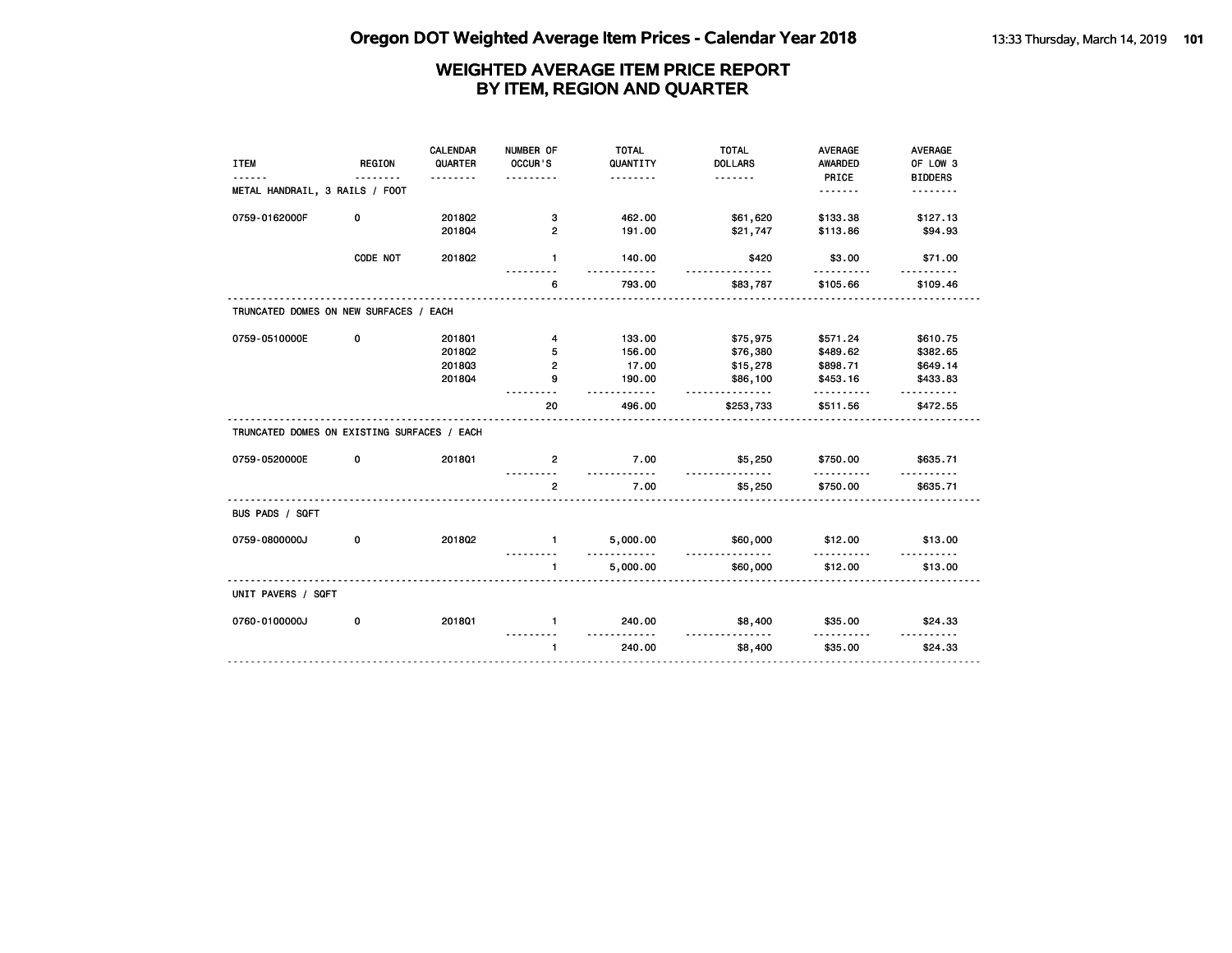| <b>ITEM</b>                          | <b>REGION</b> | <b>CALENDAR</b><br>QUARTER | NUMBER OF<br>OCCUR'S | <b>TOTAL</b><br>QUANTITY | <b>TOTAL</b><br><b>DOLLARS</b> | <b>AVERAGE</b><br><b>AWARDED</b> | AVERAGE<br>OF LOW 3 |
|--------------------------------------|---------------|----------------------------|----------------------|--------------------------|--------------------------------|----------------------------------|---------------------|
|                                      |               | .                          | .                    | <u>.</u>                 | <u>.</u>                       | PRICE                            | <b>BIDDERS</b>      |
| GUARDRAIL, TYPE 2A                   | WEATHERIZED / | <b>FOOT</b>                |                      |                          |                                | <u>.</u>                         | <u>.</u>            |
| 0810-0103000F                        | CODE NOT      | 201804                     | $\mathbf{1}$         | 100.00<br><u>.</u>       | \$5,500<br>.                   | \$55.00                          | \$127.50            |
|                                      |               |                            | $\mathbf{1}$         | 100.00                   | \$5,500                        | \$55.00                          | \$127.50            |
| GUARDRAIL, TYPE 2A / FOOT            |               |                            |                      |                          |                                |                                  |                     |
| 0810-0104000F                        | 0             | 2018Q1                     | $\mathbf{1}$         | 1,025.00                 | \$25,471                       | \$24.85                          | \$24.90             |
|                                      |               | 2018Q2                     | $\mathbf{1}$         | 4,200.00                 | \$96,600                       | \$23.00                          | \$22.25             |
|                                      |               | 201803                     | $\mathbf{1}$         | 500.00<br>.              | \$11,000<br><u>.</u>           | \$22.00                          | \$24.67<br><u>.</u> |
|                                      |               |                            | 3                    | 5,725.00                 | \$133,071                      | \$23.24                          | \$22.94             |
| GUARDRAIL, TYPE 2A (MODIFIED) / FOOT |               |                            |                      |                          |                                |                                  |                     |
| 0810-0105000F                        | 0             | 201804                     | $\mathbf{1}$         | 37.00                    | \$2,035                        | \$55.00                          | \$64.56             |
|                                      |               |                            | 1                    | <u>.</u><br>37.00        | .<br>\$2,035                   | <u>.</u><br>\$55.00              | <u>.</u><br>\$64.56 |
| GUARDRAIL, TYPE 3 WEATHERIZED / FOOT |               |                            |                      |                          |                                |                                  |                     |
| 0810-0106000F                        | CODE NOT      | 201804                     | $\mathbf{1}$         | 12.00                    | \$840                          | \$70.00                          | \$85.00             |
|                                      |               |                            | $\mathbf{1}$         | 12.00                    | \$840                          | \$70.00                          | \$85.00             |
| GUARDRAIL, TYPE 3 / FOOT             |               |                            |                      |                          |                                |                                  |                     |
| 0810-0107000F                        | 0             | 201801                     | $\mathbf{2}$         | 87.00                    | \$10,764                       | \$123.72                         | \$123.95            |
|                                      |               |                            | $\overline{2}$       | .<br>87.00               | .<br>\$10,764                  | .<br>\$123.72                    | \$123.95            |
| GUARDRAIL, TYPE 4 / FOOT             |               |                            |                      |                          |                                |                                  |                     |
| 0810-0109000F                        | 0             | 201802                     | $\mathbf{1}$         | 37.00                    | \$1,850                        | \$50.00                          | \$54.00             |
|                                      |               |                            | $\mathbf{1}$         | .<br>37.00               | \$1,850                        | \$50.00                          | \$54.00             |
|                                      |               |                            |                      |                          |                                |                                  |                     |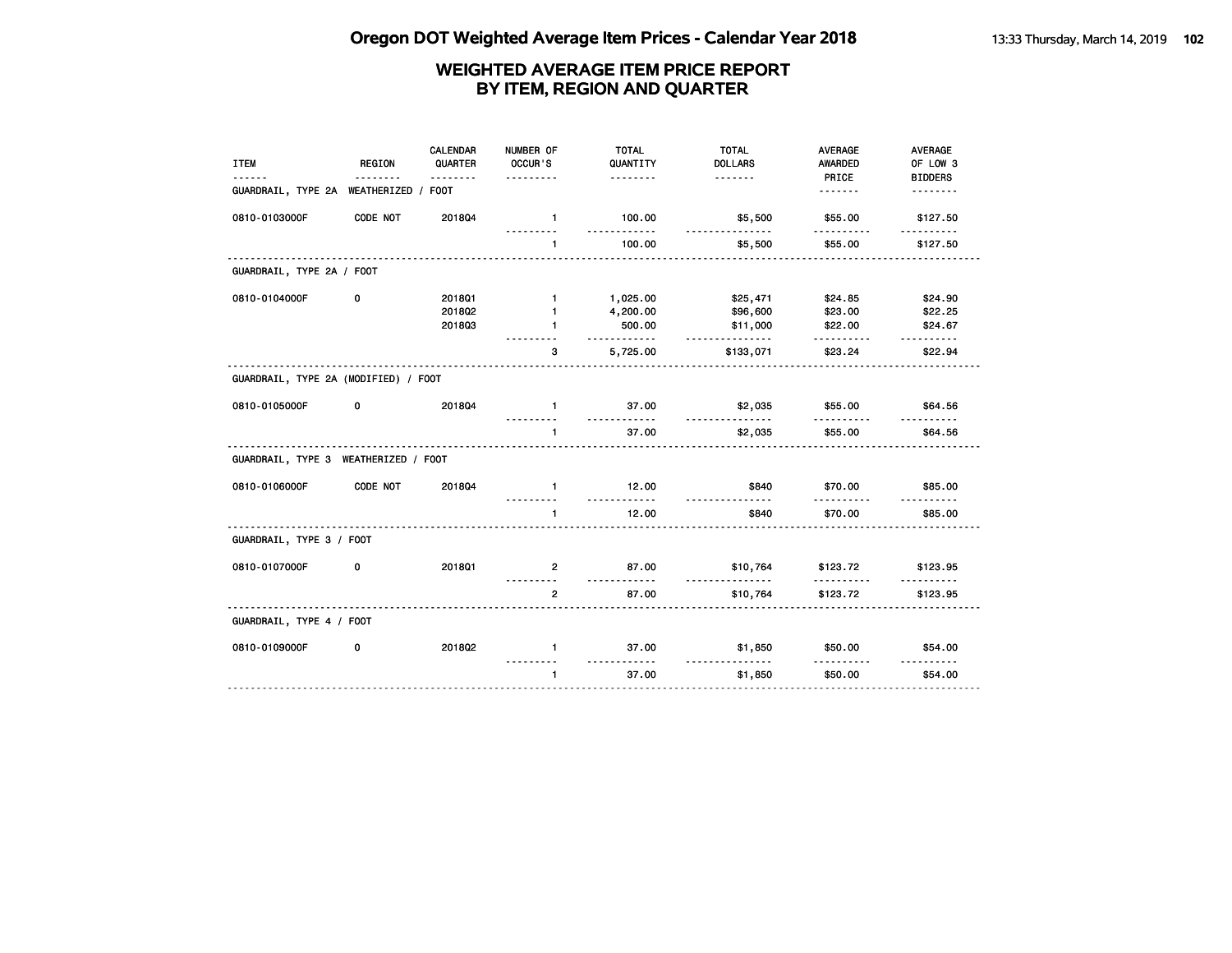| <b>ITEM</b>                          | <b>REGION</b> | CALENDAR<br>QUARTER<br>. <b>.</b> | NUMBER OF<br>OCCUR'S<br>. | <b>TOTAL</b><br>QUANTITY<br><u>.</u> | <b>TOTAL</b><br><b>DOLLARS</b><br><u>.</u> | <b>AVERAGE</b><br>AWARDED<br>PRICE | <b>AVERAGE</b><br>OF LOW 3<br><b>BIDDERS</b> |
|--------------------------------------|---------------|-----------------------------------|---------------------------|--------------------------------------|--------------------------------------------|------------------------------------|----------------------------------------------|
| GUARDRAIL, TYPE 4 (MODIFIED) / FOOT  |               |                                   |                           |                                      |                                            | .                                  |                                              |
| 0810-0110000F                        | 0             | 201802                            | $\blacksquare$            | 12.00                                | \$2,400                                    | \$200.00                           | \$190.00                                     |
|                                      |               |                                   | $\blacksquare$            | 12.00                                | \$2,400                                    | \$200.00                           | \$190.00                                     |
| METAL MEDIAN BARRIER / FOOT          |               |                                   |                           |                                      |                                            |                                    |                                              |
| 0810-0117000F                        | 0             | 201804                            | $\overline{2}$            | 2,175.00                             | \$177,504                                  | \$81.61                            | \$78.89                                      |
|                                      |               |                                   | $\overline{2}$            | 2,175.00                             | \$177,504                                  | \$81.61                            | \$78.89                                      |
| GUARDRAIL ANCHORS, TYPE 1 / EACH     |               |                                   |                           |                                      |                                            |                                    |                                              |
| 0810-0119000E                        | 0             | 2018Q2                            | з                         | 5.00                                 | \$4,800                                    | \$960.00                           | \$1,083.33                                   |
|                                      |               | 201804                            | 1                         | 1.00                                 | \$850                                      | \$850.00                           | \$911.67                                     |
|                                      | CODE NOT      | 2018Q2                            | $\mathbf{1}$              | 1.00                                 | \$1,380                                    | \$1,380.00                         | \$1,193.33                                   |
|                                      |               | 201804                            | 1                         | 2.00<br>$\overline{a}$               | \$1,800<br><u>.</u>                        | \$900.00                           | \$919.37                                     |
|                                      |               |                                   | 6                         | 9.00                                 | \$8,830                                    | \$981.11                           | \$1,040.05                                   |
| GUARDRAIL ANCHORS, TYPE 1 MOD / EACH |               |                                   |                           |                                      |                                            |                                    |                                              |
| 0810-0120000E                        | 0             | 201801                            | 4                         | 13.00                                | \$10,080                                   | \$775.38                           | \$881.28                                     |
|                                      |               | 201802                            | $\overline{7}$            | 40.00                                | \$27,980                                   | \$699.50                           | \$820.45                                     |
|                                      |               | 201803                            | 2                         | 15.00                                | \$12,150                                   | \$810.00                           | \$859.06                                     |
|                                      |               | 201804                            | 9                         | 57.00                                | \$44,920                                   | \$788.07                           | \$862.45                                     |
|                                      | CODE NOT      | 2018Q1                            | $\mathbf{1}$              | 5.00                                 | \$4,375                                    | \$875.00                           | \$1,175.00                                   |
|                                      |               | 2018Q2                            | $\mathbf{1}$              | 3.00                                 | \$3,300                                    | \$1,100.00                         | \$916.67                                     |
|                                      |               | 201804                            | 4                         | 25.00                                | \$18,350<br><u>.</u>                       | \$734.00<br>.                      | \$708.90                                     |
|                                      |               |                                   | 28                        | 158.00                               | \$121,155                                  | \$766.80                           | \$839.67                                     |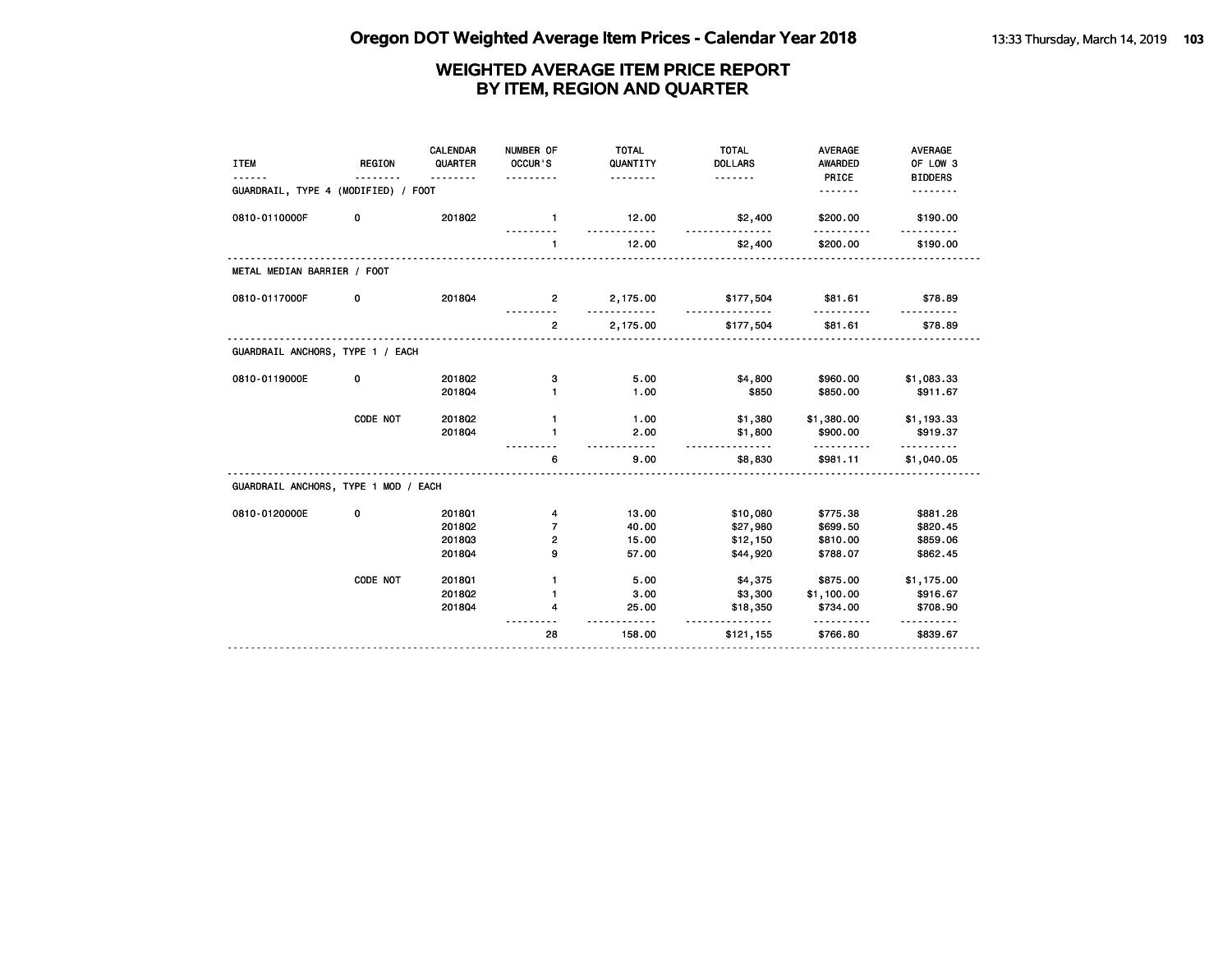| <b>ITEM</b>                         | <b>REGION</b> | CALENDAR<br>QUARTER<br>. | NUMBER OF<br>OCCUR'S | <b>TOTAL</b><br>QUANTITY<br>. | <b>TOTAL</b><br><b>DOLLARS</b><br><u>.</u> | <b>AVERAGE</b><br>AWARDED<br>PRICE | <b>AVERAGE</b><br>OF LOW 3<br><b>BIDDERS</b> |
|-------------------------------------|---------------|--------------------------|----------------------|-------------------------------|--------------------------------------------|------------------------------------|----------------------------------------------|
| GUARDRAIL END PIECES, TYPE B / EACH |               |                          |                      |                               |                                            | .                                  | .                                            |
| 0810-0122000E                       | 0             | 2018Q1                   | 4                    | 12.00                         | \$1,972                                    | \$164.30                           | \$113.60                                     |
|                                     |               | 2018Q2                   | $\overline{7}$       | 20.00                         | \$1,920                                    | \$96.00                            | \$111.55                                     |
|                                     |               | 201803                   | 2                    | 11.00                         | \$1,280                                    | \$116.36                           | \$104.34                                     |
|                                     |               | 201804                   | $\overline{7}$       | 43.00                         | \$4,509                                    | \$104.86                           | \$106.73                                     |
|                                     | CODE NOT      | 2018Q1                   | $\mathbf{1}$         | 1.00                          | \$100                                      | \$100.00                           | \$105.00                                     |
|                                     |               | 2018Q2                   | $\mathbf{1}$         | 1.00                          | \$180                                      | \$180.00                           | \$121.67                                     |
|                                     |               | 201804                   | $\mathbf{2}$         | 25.00                         | \$2,500<br>.                               | \$100.00                           | \$92.99                                      |
|                                     |               |                          | 24                   | 113.00                        | \$12,461                                   | \$110.27                           | \$105.16                                     |
| GUARDRAIL END PIECES, TYPE C / EACH |               |                          |                      |                               |                                            |                                    |                                              |
| 0810-0123000E                       | 0             | 2018Q1                   | $\mathbf{1}$         | 3.00                          | \$450                                      | \$150.00                           | \$121.67                                     |
|                                     |               | 201802                   | 1                    | 1.00                          | \$155                                      | \$155.00                           | \$208.50                                     |
|                                     |               | 201804                   | з                    | 4.00                          | \$550                                      | \$137.50                           | \$145.92                                     |
|                                     | CODE NOT      | 201802                   | $\mathbf{1}$         | 1.00                          | \$180                                      | \$180.00                           | \$158.33                                     |
|                                     |               |                          | 6                    | 9.00                          | \$1,335                                    | \$148.33                           | \$146.17                                     |
| GUARDRAIL TRANSITION / EACH         |               |                          |                      |                               |                                            |                                    |                                              |
| 0810-0126000E                       | 0             | 2018Q1                   | 4                    | 18.00                         | \$48,800                                   | \$2,711.11                         | \$2,779.26                                   |
|                                     |               | 201802                   | $\overline{7}$       | 37.00                         | \$96,650                                   | \$2,612.16                         | \$2,820.11                                   |
|                                     |               | 201803                   | $\mathbf{1}$         | 1.00                          | \$2,600                                    | \$2,600.00                         | \$3,200.00                                   |
|                                     |               | 201804                   | 12                   | 70.00                         | \$203,725                                  | \$2,910.36                         | \$2,796.96                                   |
|                                     | CODE NOT      | 2018Q2                   | $\mathbf{1}$         | 8.00                          | \$23,360                                   | \$2,920.00                         | \$3,106.67                                   |
|                                     |               | 201804                   | $\mathbf{1}$         | 18.00                         | \$36,000                                   | \$2,000.00                         | \$2,850.00                                   |
|                                     |               |                          | 26                   | 152.00                        | <u>.</u><br>\$411,135                      | <u>.</u><br>\$2,704.84             | <u>.</u><br>\$2,825.73                       |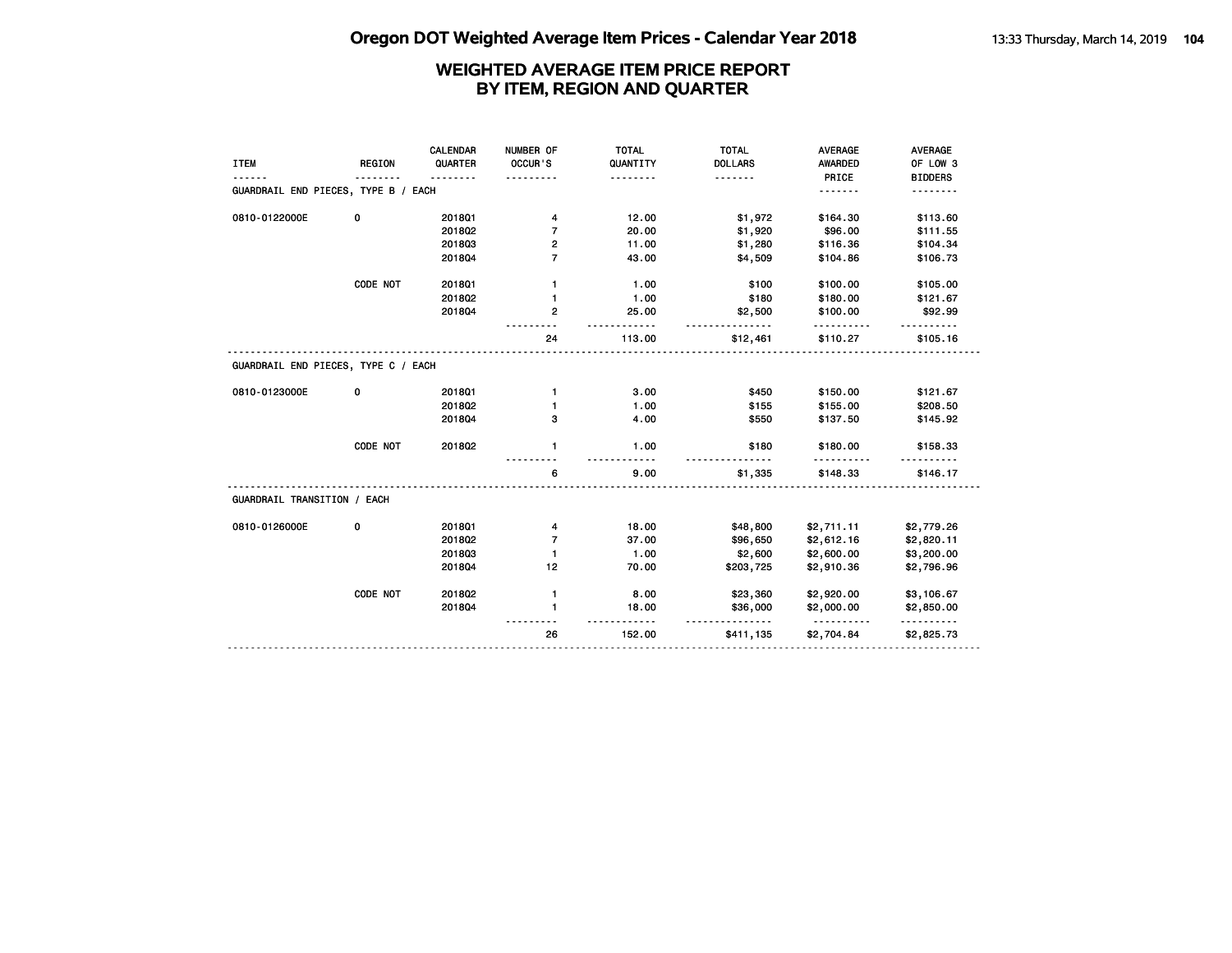|                                      |               | CALENDAR | NUMBER OF               | <b>TOTAL</b>   | <b>TOTAL</b>   | <b>AVERAGE</b>         | <b>AVERAGE</b>         |
|--------------------------------------|---------------|----------|-------------------------|----------------|----------------|------------------------|------------------------|
| <b>ITEM</b>                          | <b>REGION</b> | QUARTER  | OCCUR'S                 | QUANTITY       | <b>DOLLARS</b> | AWARDED                | OF LOW 3               |
|                                      |               |          |                         |                | <u>.</u>       | PRICE                  | <b>BIDDERS</b>         |
| GUARDRAIL CONNECTIONS / EACH         |               |          |                         |                |                | .                      |                        |
| 0810-0128000E                        | 0             | 2018Q1   | $\overline{\mathbf{c}}$ | 6.00           | \$2,400        | \$400.00               | \$572.22               |
|                                      |               | 2018Q2   |                         | 4.00           |                | \$300.00               | \$320.83               |
|                                      |               | 201803   | 2<br>$\blacksquare$     |                | \$1,200        |                        |                        |
|                                      |               | 201804   | 5                       | 11.00<br>14.00 | \$28,600       | \$2,600.00<br>\$721.43 | \$1,866.67<br>\$652.24 |
|                                      |               |          |                         |                | \$10,100       |                        |                        |
|                                      | CODE NOT      | 201804   | $\mathbf{1}$            | 2.00           | \$2,000<br>.   | \$1,000.00             | \$566.67               |
|                                      |               |          | 11                      | 37.00          | \$44,300       | \$1,197.30             | \$959.86               |
| GUARDRAIL TERMINALS, NON-FLAR / EACH |               |          |                         |                |                |                        |                        |
| 0810-0129000E                        | 0             | 201801   | 6                       | 21.00          | \$64,750       | \$3,083.33             | \$2,944.34             |
|                                      |               | 2018Q2   | 10                      | 62.00          | \$190,675      | \$3,075.40             | \$3,070.08             |
|                                      |               | 201803   | $\overline{2}$          | 6.00           | \$17,400       | \$2,900.00             | \$3,434.77             |
|                                      |               | 201804   | 13                      | 86.00          | \$276,525      | \$3,215.41             | \$3,153.57             |
|                                      |               |          |                         |                |                |                        |                        |
|                                      | CODE NOT      | 201801   | $\mathbf{1}$            | 13.00          | \$39,000       | \$3,000.00             | \$2,991.67             |
|                                      |               | 201804   | 4                       | 99.00          | \$290,668<br>. | \$2,936.04<br><u>.</u> | \$3,053.34<br>.        |
|                                      |               |          | 36                      | 287.00         | \$879,018      | \$3,062.78             | \$3,084.19             |
| GUARDRAIL TERMINALS, FLARED / EACH   |               |          |                         |                |                |                        |                        |
| 0810-0130000E                        | 0             | 2018Q1   | $\mathbf{2}$            | 5.00           | \$10,950       | \$2,190.00             | \$2,301.33             |
|                                      |               | 201802   | $\mathbf{1}$            | 4.00           | \$10,400       | \$2,600.00             | \$2,600.00             |
|                                      |               |          |                         | .              | .              | <u>.</u>               | .                      |
|                                      |               |          | з                       | 9.00           | \$21,350       | \$2,372.22             | \$2,434.07             |
| GRD TERM NON-FLAR TEST LVL 2 / EACH  |               |          |                         |                |                |                        |                        |
| 0810-0131000E                        | 0             | 201804   | $\mathbf{1}$            | 4.00           | \$16,800       | \$4,200.00             | \$4,300.00             |
|                                      | CODE NOT      | 2018Q2   | $\overline{2}$          | 5.00           | \$19,520       | \$3,904.00             | \$3,524.67             |
|                                      |               |          | 3                       | 9.00           | \$36,320       | \$4,035.56             | \$3,869.26             |
|                                      |               |          |                         |                |                |                        |                        |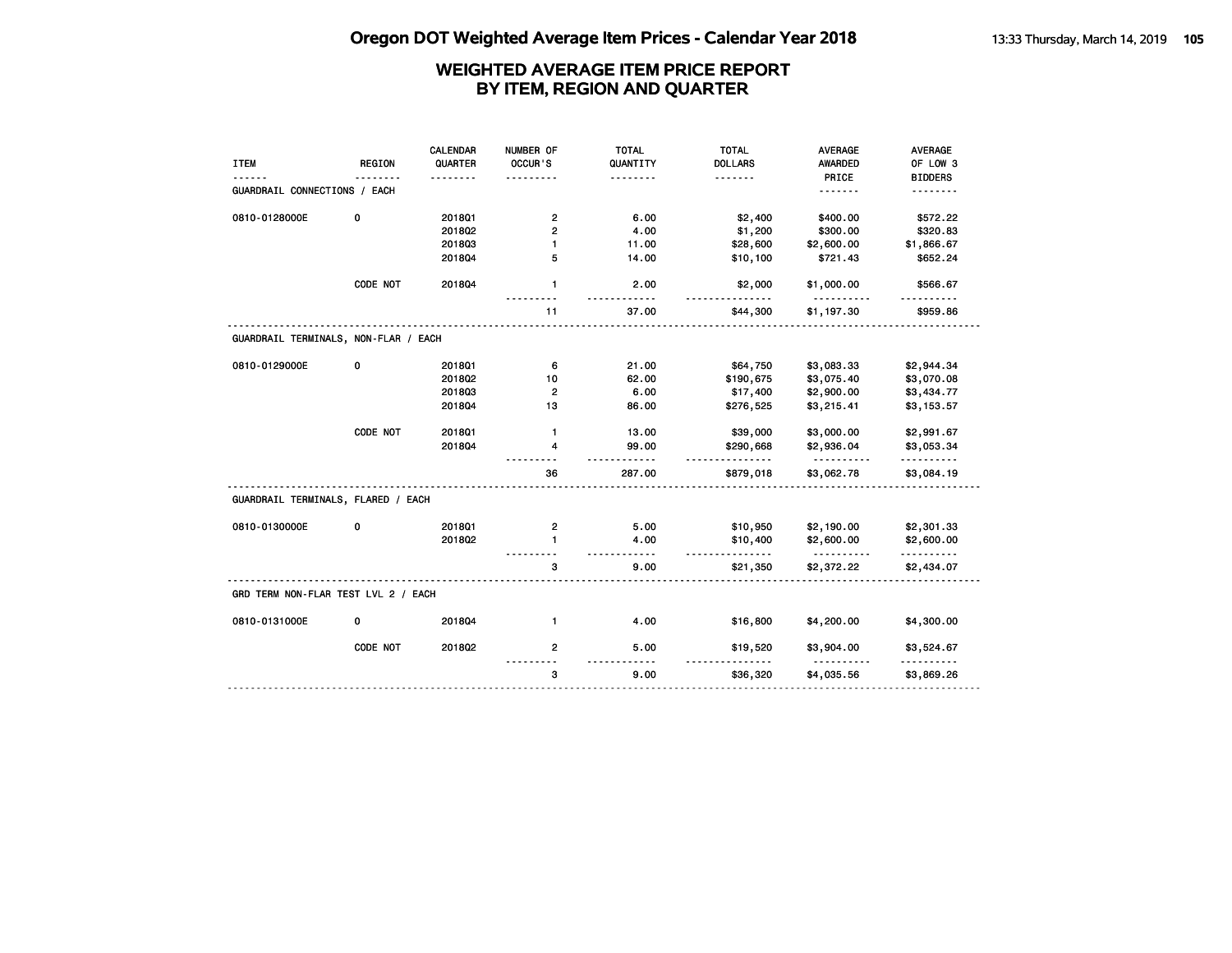| <b>ITEM</b>                                    | <b>REGION</b> | CALENDAR<br>QUARTER | NUMBER OF<br>OCCUR'S | <b>TOTAL</b><br>QUANTITY | <b>TOTAL</b><br><b>DOLLARS</b> | <b>AVERAGE</b><br><b>AWARDED</b> | <b>AVERAGE</b><br>OF LOW 3 |
|------------------------------------------------|---------------|---------------------|----------------------|--------------------------|--------------------------------|----------------------------------|----------------------------|
|                                                |               | .                   | .                    | <u>.</u>                 | <u>.</u>                       | PRICE                            | <b>BIDDERS</b>             |
| EXTRA FOR 8 FOOT POSTS / EACH                  |               |                     |                      |                          |                                | .                                | .                          |
| 0810-0133000E                                  | 0             | 2018Q1              | $\mathbf{1}$         | 126.00                   | \$5,166                        | \$41.00                          | \$41.33                    |
|                                                |               | 201802              | з                    | 822.00                   | \$46,060                       | \$56.03                          | \$91.79                    |
|                                                |               | 201804              | 4                    | 223.00                   | \$15,300                       | \$68.61                          | \$105.95                   |
|                                                | CODE NOT      | 201804              | $\mathbf{2}$         | 60.00<br><u>.</u>        | \$3,660<br><u>.</u>            | \$61.00                          | \$50.33                    |
|                                                |               |                     | 10                   | 1,231.00                 | \$70,186                       | \$57.02                          | \$87.17                    |
| EXTRA FOR 11 FOOT POSTS / EACH                 |               |                     |                      |                          |                                |                                  |                            |
| 0810-0134000E                                  | 0             | 201802              | $\mathbf{1}$         | 400.00                   | \$16,800                       | \$42.00                          | \$56.00                    |
|                                                |               |                     | $\mathbf{1}$         | 400.00                   | <u>.</u><br>\$16,800           | \$42.00                          | \$56.00                    |
| CONSTRUCT GUARDRAIL FLARES / EACH              |               |                     |                      |                          |                                |                                  |                            |
| 0810-0142000E                                  | 0             | 2018Q2              | $\mathbf{1}$         | 18.00                    | \$36,000                       | \$2,000.00                       | \$3,800.00                 |
|                                                | CODE NOT      | 201804              | $\mathbf{1}$         | 52.00                    | \$72,800<br>.                  | \$1,400.00                       | \$4,300.00                 |
|                                                |               |                     | $\mathbf{2}$         | 70.00                    | \$108,800                      | \$1,554.29                       | \$4,171.43                 |
| EXTRA FOR HAND DUG GUARDRAIL POST HOLES / EACH |               |                     |                      |                          |                                |                                  |                            |
| 0810-0145000E                                  | 0             | 2018Q1              | 2                    | 22.00                    | \$5,250                        | \$238.64                         | \$240.00                   |
|                                                |               | 2018Q2              | 4                    | 130.00                   | \$12,690                       | \$97.62                          | \$142.98                   |
|                                                |               | 201803              | $\mathbf{1}$         | 4.00                     | \$484                          | \$121.00                         | \$135.26                   |
|                                                |               | 201804              | 4                    | 57.00                    | \$12,595                       | \$220.96                         | \$227.47                   |
|                                                | CODE NOT      | 201804              | $\mathbf{1}$         | 5.00                     | \$1,250                        | \$250.00<br>.                    | \$175.00                   |
|                                                |               |                     | 12                   | 218.00                   | <u>.</u><br>\$32,269           | \$148.02                         | \$175.46                   |
|                                                |               |                     |                      |                          |                                |                                  |                            |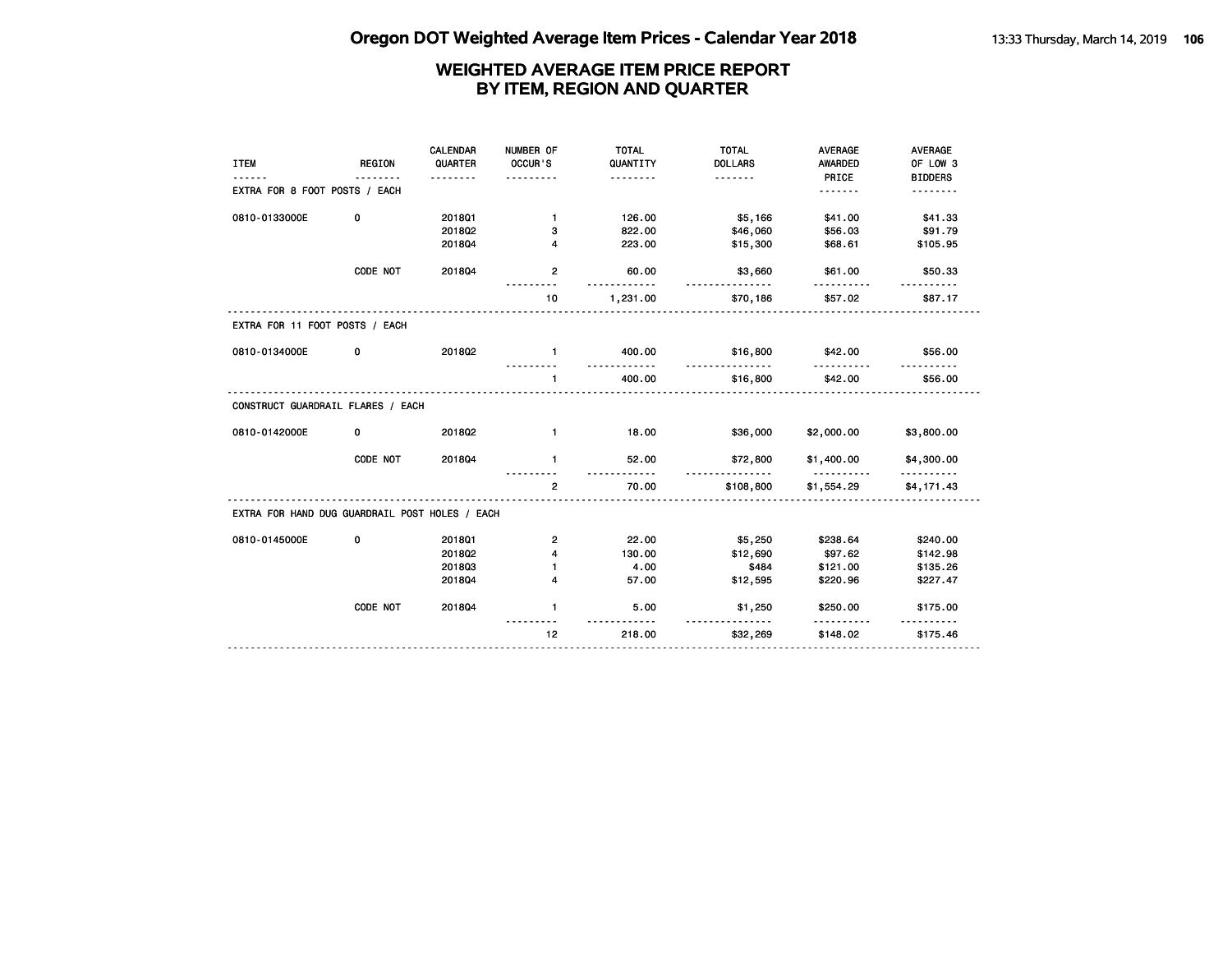| <b>ITEM</b>                                         | <b>REGION</b> | CALENDAR<br>QUARTER | NUMBER OF<br>OCCUR'S | <b>TOTAL</b><br>QUANTITY        | <b>TOTAL</b><br><b>DOLLARS</b> | <b>AVERAGE</b><br><b>AWARDED</b> | <b>AVERAGE</b><br>OF LOW 3 |
|-----------------------------------------------------|---------------|---------------------|----------------------|---------------------------------|--------------------------------|----------------------------------|----------------------------|
|                                                     | .             | .                   |                      | .                               | .                              | PRICE                            | <b>BIDDERS</b>             |
| 31 INCH GUARDRAIL, TYPE / FOOT                      |               |                     |                      |                                 |                                | .                                | .                          |
| 0810-0146000F                                       | 0             | 2018Q1              | 10                   | 2,486.00                        | \$65,488                       | \$26.34                          | \$29.27                    |
|                                                     |               | 2018Q2              | 19                   | 37,847.00                       | \$929,520                      | \$24.56                          | \$24.70                    |
|                                                     |               | 201803              | 4                    | 6,074.00                        | \$136,991                      | \$22.55                          | \$24.07                    |
|                                                     |               | 201804              | 26                   | 113,570.00                      | \$2,532,312                    | \$22.30                          | \$22.16                    |
|                                                     | CODE NOT      | 201801              | $\mathbf{1}$         | 3,150.00                        | \$69,300                       | \$22.00                          | \$22.17                    |
|                                                     |               | 2018Q2              | з                    | 568.00                          | \$26,785                       | \$47.16                          | \$38.48                    |
|                                                     |               | 201804              | 9                    | 19,354.00<br>.                  | \$532,557<br><u>.</u>          | \$27.52                          | \$26.96                    |
|                                                     |               |                     | 72                   | 183,049.00                      | \$4,292,952                    | \$23.45                          | \$23.40                    |
| GUARDRAIL HEIGHT CONVERSION, TYPE / EACH            |               |                     |                      |                                 |                                |                                  |                            |
| 0810-0147000E                                       | 0             | 2018Q1              | $\mathbf{1}$         | 1.00                            | \$985                          | \$985.00                         | \$728.33                   |
|                                                     |               | 2018Q2              | 5                    | 14.00                           | \$8,090                        | \$577.86                         | \$635.67                   |
|                                                     |               | 201803              | 2                    | 2.00                            | \$910                          | \$455.00                         | \$1,215.63                 |
|                                                     |               | 201804              | $\overline{7}$       | 17.00                           | \$13,200                       | \$776.47                         | \$832.67                   |
|                                                     |               |                     |                      |                                 |                                |                                  |                            |
|                                                     | CODE NOT      | 2018Q1              | 1                    | 11.00                           | \$7,425                        | \$675.00                         | \$486.67                   |
|                                                     |               | 2018Q2              | $\mathbf{1}$         | 1.00                            | \$835                          | \$835.00                         | \$995.00                   |
|                                                     |               | 201804              | 3                    | 123.00                          | \$74,784                       | \$608.00                         | \$623.05                   |
|                                                     |               |                     | 20                   | 169.00                          | .<br>\$106,229                 | \$628.57                         | \$646.14                   |
|                                                     |               |                     |                      |                                 |                                |                                  |                            |
|                                                     | 0             | 2018Q2              | 1                    | 2,887.00                        | \$103,932                      | \$36.00                          | \$36.00                    |
| CABLE BARRIER, TEST LEVEL 3 / FOOT<br>0811-0101000F |               | 201803              | 1                    | 4,250.00                        | \$89,250                       | \$21.00                          | \$19.00                    |
|                                                     | CODE NOT      | 201804              | $\overline{2}$       | 393,800.00<br><u>----------</u> | \$6,325,050                    | \$16.06<br><u>.</u>              | \$15.97                    |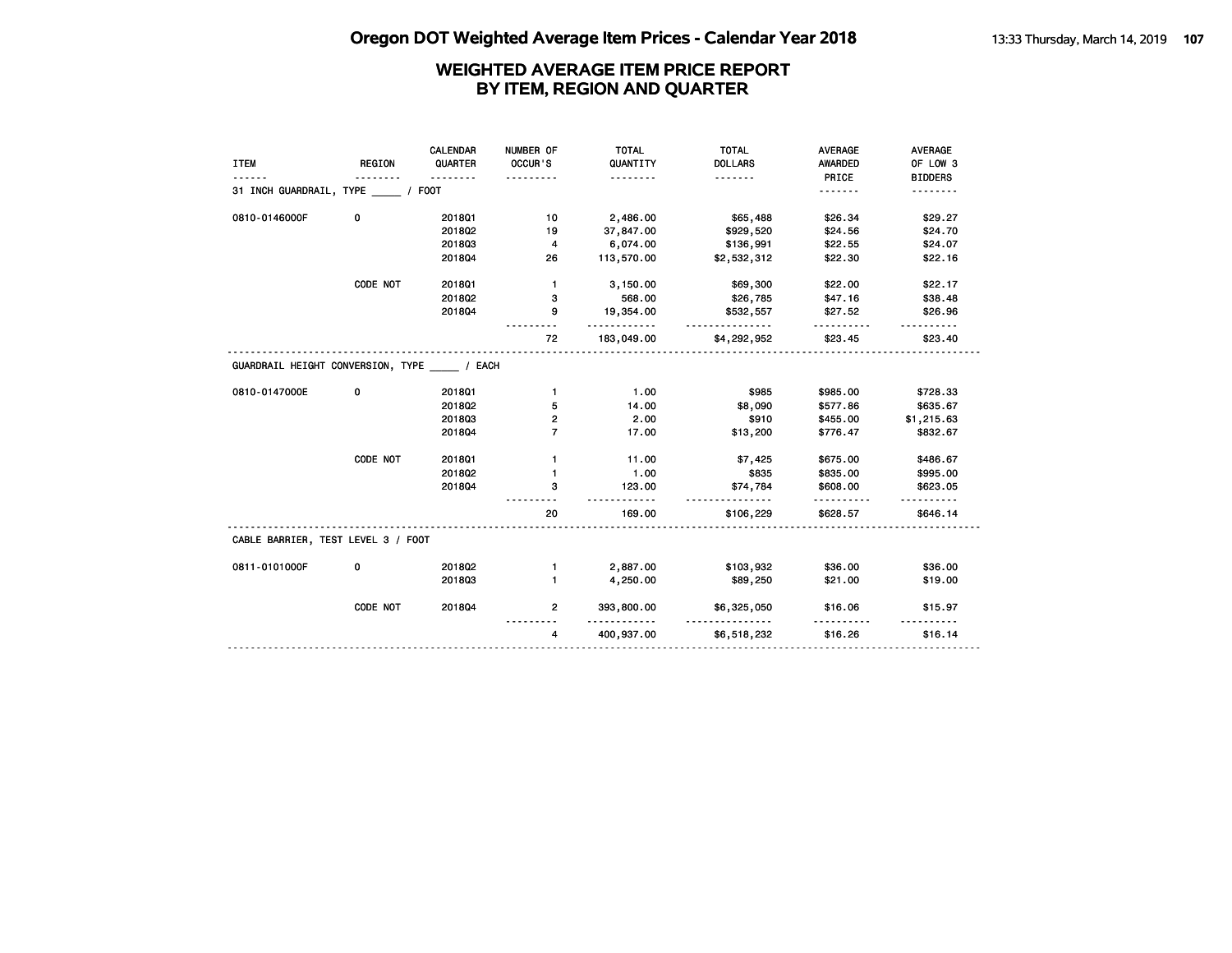| <b>REGION</b>                  | CALENDAR<br>QUARTER | NUMBER OF<br>OCCUR'S | <b>TOTAL</b><br>QUANTITY | <b>TOTAL</b><br><b>DOLLARS</b> | <b>AVERAGE</b><br><b>AWARDED</b> | <b>AVERAGE</b><br>OF LOW 3 |
|--------------------------------|---------------------|----------------------|--------------------------|--------------------------------|----------------------------------|----------------------------|
| CABLE BARRIER TERMINALS / EACH |                     |                      |                          |                                | .                                | <b>BIDDERS</b><br>.        |
| 0                              | 2018Q2              | $\mathbf{1}$         | 4.00                     | \$16,000                       | \$4,000.00                       | \$4,000.00                 |
|                                |                     |                      |                          |                                |                                  | \$3,566.67                 |
| CODE NOT                       | 201804              | $\mathbf{2}$         | 174.00                   | \$1,067,200                    | \$6,133.33                       | \$4,866.67                 |
|                                |                     | 4                    | 188.00                   | \$1,120,200                    | \$5,958.51                       | \$4,779.08                 |
| ADJUSTING GUARDRAIL / FOOT     |                     |                      |                          |                                |                                  |                            |
| 0                              | 2018Q1              | з                    | 8,532.00                 | \$24,778                       | \$2.90                           | \$4.54                     |
|                                | 2018Q2              | 1                    | 3,100.00                 | \$19,375                       | \$6.25                           | \$4.13                     |
|                                | 201804              | $\mathbf{2}$         | 200.00                   | \$2,050                        | \$10.25                          | \$10.38                    |
| CODE NOT                       | 201801              | 1                    | 5,175.00                 | \$15,525                       | \$3.00                           | \$2.83                     |
|                                |                     | $\overline{7}$       | 17,007.00                | \$61,728                       | \$3.63                           | \$4.01                     |
| METAL BEAM RAILS / EACH        |                     |                      |                          |                                |                                  |                            |
| 0                              | 2018Q1              | $\mathbf{1}$         | 30.00                    | \$8,100                        | \$270.00                         | \$270.00                   |
| CODE NOT                       | 2018Q1              | $\mathbf{1}$         | 60.00                    | \$12,000                       | \$200.00                         | \$230.00                   |
|                                |                     | $\overline{2}$       | 90.00                    | \$20,100                       | \$223.33                         | \$243.33                   |
| GUARDRAIL POSTS / EACH         |                     |                      |                          |                                |                                  |                            |
| 0                              | 2018Q1              | $\mathbf{1}$         | 210.00                   | \$18,900                       | \$90.00                          | \$90.00                    |
|                                | 201802              | 1                    | 34.00                    | \$1,607                        | \$47.25                          | \$48.63                    |
| CODE NOT                       | 2018Q1              | $\mathbf{1}$         | 330.00                   | \$26,400                       | \$80.00                          | \$83.33                    |
|                                |                     | 3                    | 574.00                   | \$46,907                       | \$81.72                          | \$83.72                    |
|                                |                     | <u>.</u><br>201803   | 1                        | .<br>10.00<br><u>.</u>         | .<br>\$37,000<br><u>.</u>        | PRICE<br>\$3,700.00<br>.   |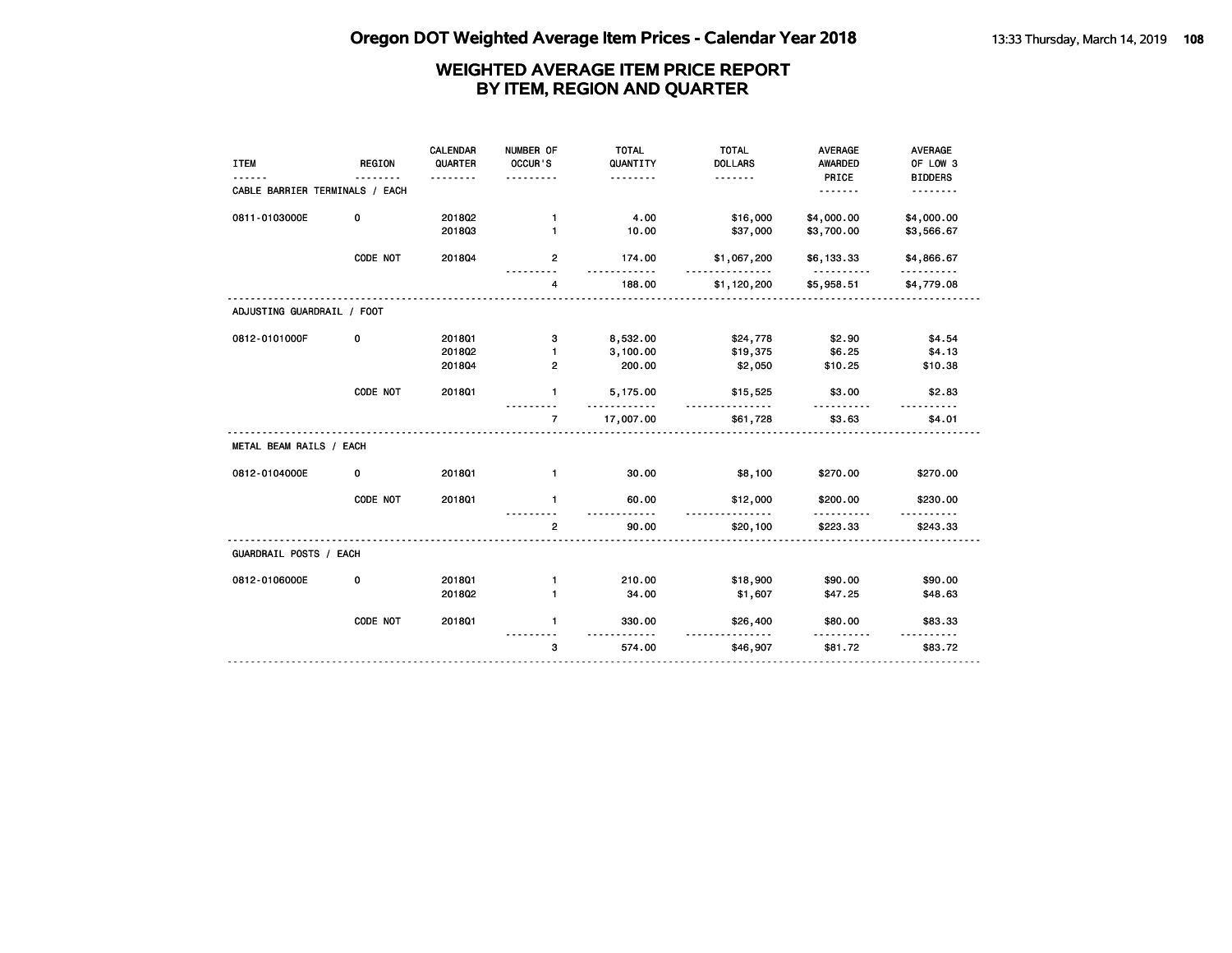| <b>ITEM</b>                      | <b>REGION</b><br>. | CALENDAR<br>QUARTER | NUMBER OF<br>OCCUR'S | <b>TOTAL</b><br>QUANTITY<br>. | <b>TOTAL</b><br><b>DOLLARS</b><br><u>.</u> | <b>AVERAGE</b><br><b>AWARDED</b><br>PRICE | <b>AVERAGE</b><br>OF LOW 3<br><b>BIDDERS</b> |
|----------------------------------|--------------------|---------------------|----------------------|-------------------------------|--------------------------------------------|-------------------------------------------|----------------------------------------------|
| GUARDRAIL BLOCKS / EACH          |                    |                     |                      |                               |                                            | <u>.</u>                                  | .                                            |
| 0812-0108000E                    | 0                  | 2018Q1              | $\mathbf{1}$         | 210.00                        | \$3,675                                    | \$17.50                                   | \$17.50                                      |
|                                  |                    | 201802              | $\mathbf{1}$         | 41.00                         | \$431                                      | \$10.50                                   | \$15.25                                      |
|                                  | CODE NOT           | 2018Q1              | $\mathbf{1}$         | 600.00                        | \$15,000<br>.                              | \$25.00                                   | \$21.67                                      |
|                                  |                    |                     | 3                    | 851.00                        | \$19,106                                   | \$22.45                                   | \$20.33                                      |
| <b>BOLLARDS / EACH</b>           |                    |                     |                      |                               |                                            |                                           |                                              |
| 0815-0100000E                    | 0                  | 2018Q1              | $\overline{2}$       | 42.00<br><u>.</u>             | \$23,200<br><u>.</u>                       | \$552.38<br>.                             | \$588.10                                     |
|                                  |                    |                     | $\overline{2}$       | 42.00                         | \$23,200                                   | \$552.38                                  | \$588.10                                     |
| CONCRETE BARRIER / FOOT          |                    |                     |                      |                               |                                            |                                           |                                              |
| 0820-0100000F                    | 0                  | 2018Q2              | 2                    | 592.00                        | \$56,270                                   | \$95.05                                   | \$57.02                                      |
|                                  |                    | 201803              | $\mathbf{1}$         | 50.00                         | \$5,250                                    | \$105.00                                  | \$101.67                                     |
|                                  |                    | 201804              | 12                   | 15,096.00                     | \$696,192                                  | \$46.12                                   | \$45.53                                      |
|                                  | CODE NOT           | 201804              | $\mathbf{1}$         | 715.00<br>.                   | \$22,165                                   | \$31.00<br>.                              | \$30.33                                      |
|                                  |                    |                     | 16                   | 16,453.00                     | \$779,877                                  | \$47.40                                   | \$45.45                                      |
| CONCRETE BARRIER, TALL / FOOT    |                    |                     |                      |                               |                                            |                                           |                                              |
| 0820-0127000F                    | 0                  | 201801              | 5                    | 10,464.00                     | \$790,000                                  | \$75.50                                   | \$76.48                                      |
|                                  |                    | 2018Q2              | $\mathbf{1}$         | 3,872.00                      | \$348,480                                  | \$90.00                                   | \$65.67                                      |
|                                  |                    | 201803              | 1                    | 500.00                        | \$37,000                                   | \$74.00                                   | \$71.33                                      |
|                                  |                    | 201804              | 4                    | 7,396.00<br>.                 | \$354,718<br>.                             | \$47.96<br>.                              | \$47.03<br><u>.</u>                          |
|                                  |                    |                     | 11                   | 22,232.00                     | \$1,530,198                                | \$68.83                                   | \$64.69                                      |
| SECURING CONCRETE BARRIER / FOOT |                    |                     |                      |                               |                                            |                                           |                                              |
| 0820-0400000F                    | 0                  | 2018Q2              | $\mathbf{1}$         | 559.00                        | \$5,590                                    | \$10.00                                   | \$8.00                                       |
|                                  |                    | 201803              | $\mathbf{1}$         | 9,300.00                      | \$29,760                                   | \$3.20                                    | \$3.07                                       |
|                                  |                    | 201804              | з                    | 13,762.00                     | \$18,649                                   | \$1.36                                    | \$3.57                                       |

(item continued)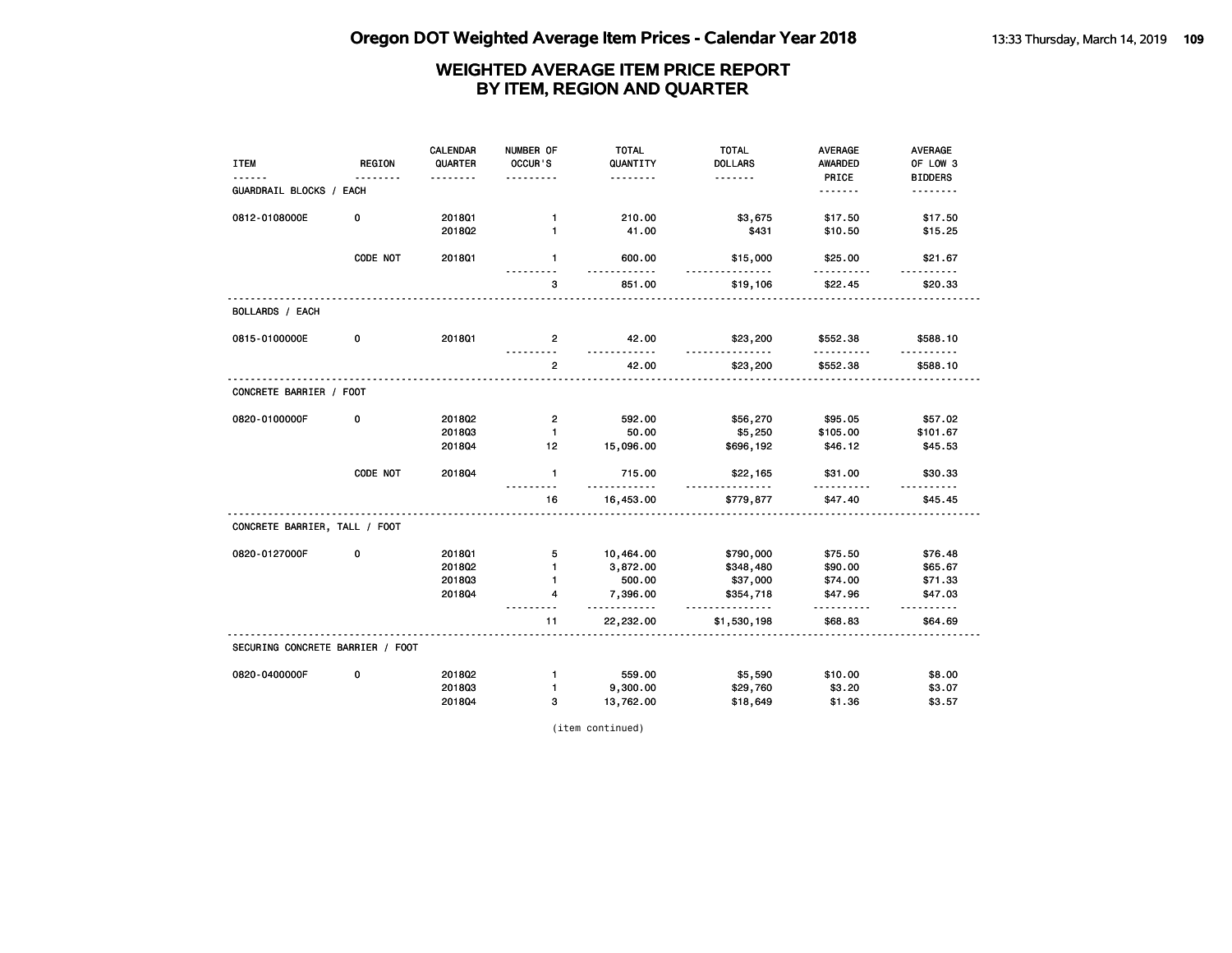| <b>ITEM</b>                      | <b>REGION</b> | CALENDAR<br>QUARTER | NUMBER OF<br>OCCUR'S | <b>TOTAL</b><br>QUANTITY       | <b>TOTAL</b><br><b>DOLLARS</b> | <b>AVERAGE</b><br>AWARDED | <b>AVERAGE</b><br>OF LOW 3 |
|----------------------------------|---------------|---------------------|----------------------|--------------------------------|--------------------------------|---------------------------|----------------------------|
|                                  |               |                     |                      | .                              |                                | PRICE                     | <b>BIDDERS</b>             |
| SECURING CONCRETE BARRIER / FOOT |               |                     |                      |                                |                                | .                         |                            |
| 0820-0400000F                    | CODE NOT      | 201804              | $\mathbf{1}$         | 114.00<br>$\sim$ $\sim$ $\sim$ | \$5,130                        | \$45.00                   | \$40.50                    |
|                                  |               |                     | 6                    | 23,735.00                      | \$59,129                       | \$2.49                    | \$3.66                     |
| IMPACT ATTENUATOR, TYPE J / EACH |               |                     |                      |                                |                                |                           |                            |
| 0830-0123000E                    | 0             | 2018Q1              | $\mathbf{1}$         | 9.00                           | \$324,000                      | \$36,000.00               | \$37,966.67                |
|                                  |               | 201802              | $\mathbf{1}$         | 3.00                           | \$120,000<br><u>.</u>          | \$40,000.00<br><u>.</u>   | \$40,000.00<br>.           |
|                                  |               |                     | $\overline{2}$       | 12.00                          | \$444,000                      | \$37,000.00               | \$38,475.00                |
| IMPACT ATTENUATOR, TYPE K / EACH |               |                     |                      |                                |                                |                           |                            |
| 0830-0124000E                    | 0             | 2018Q1              | $\mathbf{1}$         | 3.00                           | \$117,000                      | \$39,000.00               | \$47,133.33                |
|                                  |               | 201804              | 1                    | 1.00<br>- - - - -              | \$35,500<br><u>.</u>           | \$35,500.00<br><u>.</u>   | \$38,500.00<br><u>.</u>    |
|                                  |               |                     | $\mathbf{2}$         | 4.00                           | \$152,500                      | \$38,125.00               | \$44,975.00                |
| DELINEATORS, TYPE 1 / EACH       |               |                     |                      |                                |                                |                           |                            |
| 0840-0100000E                    | 0             | 201801              | 3                    | 1,091.00                       | \$43,530                       | \$39.90                   | \$41.64                    |
|                                  |               | 201802              | 5                    | 607.00                         | \$29,030                       | \$47.83                   | \$47.75                    |
|                                  |               | 201803              | $\overline{2}$       | 810.00                         | \$34,300                       | \$42.35                   | \$39.52                    |
|                                  |               | 201804              | 10                   | 1,058.00                       | \$40,390                       | \$38.18                   | \$48.24                    |
|                                  | CODE NOT      | 2018Q1              | $\mathbf{1}$         | 680.00                         | \$27,200                       | \$40.00                   | \$38.00                    |
|                                  |               | 201804              | з                    | 1,210.00<br>.                  | \$45,285<br>.                  | \$37.43<br>.              | \$42.20<br>.               |
|                                  |               |                     | 24                   | 5,456.00                       | \$219,735                      | \$40.27                   | \$42.96                    |
| DELINEATORS, TYPE 1U / EACH      |               |                     |                      |                                |                                |                           |                            |
| 0840-0101000E                    | 0             | 201804              | 2                    | 80.00                          | \$3,175                        | \$39.69                   | \$41.71                    |
|                                  |               |                     | $\overline{2}$       | 80.00                          | \$3,175                        | \$39.69                   | \$41.71                    |
|                                  |               |                     |                      |                                |                                |                           |                            |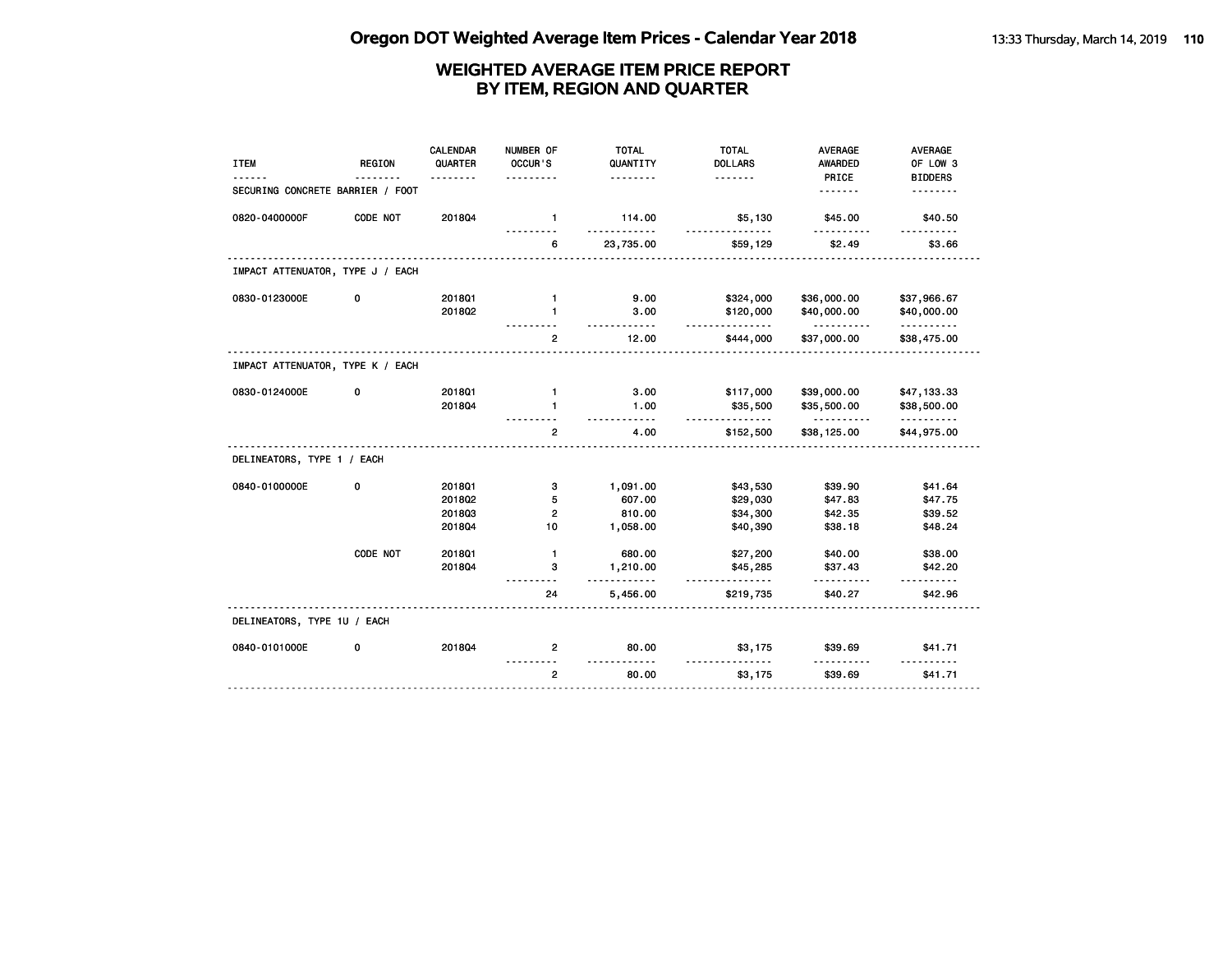| QUARTER<br><b>DOLLARS</b><br>OF LOW 3<br><b>ITEM</b><br><b>REGION</b><br>OCCUR'S<br>QUANTITY<br><b>AWARDED</b><br>PRICE<br><b>BIDDERS</b><br>.<br>DELINEATORS, TYPE 2 / EACH<br><u>.</u><br>.<br>0840-0102000E<br>5<br>\$38.01<br>\$37.69<br>0<br>201801<br>708.00<br>\$26,914<br>2018Q2<br>3<br>145.00<br>\$52.93<br>\$7,675<br>\$46.95<br>201803<br>$\overline{\mathbf{c}}$<br>16.00<br>\$860<br>\$65.39<br>\$53.75<br>$\mathbf{2}$<br>1,742.00<br>\$40.91<br>\$85.20<br>2018Q4<br>\$71,262<br>CODE NOT<br>201803<br>$\mathbf{1}$<br>85.00<br>\$3,145<br>\$37.00<br>\$40.67<br>2018Q4<br>$\mathbf{1}$<br>50.00<br>\$2,450<br>\$49.00<br>\$58.67<br>$- - - - - -$<br>.<br>$- - - - -$<br>.<br>2,746.00<br>\$112,307<br>\$40.90<br>\$68.96<br>14<br>DELINEATORS, TYPE 3 / EACH<br>2018Q2<br>0840-0103000E<br>0<br>375.00<br>\$31.50<br>\$41.75<br>$\mathbf{1}$<br>\$11,813<br>$\mathbf{1}$<br>375.00<br>\$11,813<br>\$31.50<br>\$41.75<br>DELINEATORS, TYPE 4 ALTERNATE 1 / EACH<br>0<br>$\overline{\mathbf{c}}$<br>0840-0104100E<br>201801<br>380.00<br>\$7,925<br>\$20.86<br>\$20.86<br>2018Q2<br>3<br>220.00<br>\$6,678<br>\$30.35<br>\$32.54<br>201803<br>3.00<br>\$204<br>\$68.00<br>1<br>\$76.46<br>201804<br>$\overline{2}$<br>225.00<br>\$4,950<br>\$22.00<br>\$24.30<br>CODE NOT<br>2018Q2<br>12.00<br>\$36.00<br>\$33.67<br>$\mathbf{1}$<br>\$432<br>.<br>.<br>$- - - - - -$<br>9<br>840.00<br>\$20,189<br>\$24.03<br>\$25.22<br>DELINEATORS, TYPE 4 ALTERNATE 2 / EACH<br>0840-0104200E<br>0<br>2018Q1<br>$\overline{2}$<br>115.00<br>\$5,275<br>\$45.87<br>\$42.53<br>201802<br>3<br>73.00<br>\$2,066<br>\$28.30<br>\$37.36<br>2018Q4<br>10<br>550.00<br>\$17,342<br>\$31.53<br>\$31.49<br>CODE NOT<br>201801<br>$\mathbf{1}$<br>80.00<br>\$1,840<br>\$23.00<br>\$35.00<br>2018Q4<br>2<br>210.00<br>\$7,830<br>\$37.29<br>\$35.71<br><u>.</u><br><u>.</u><br>18<br>\$33.42<br>\$34.28<br>1,028.00<br>\$34,353 |  | CALENDAR | NUMBER OF | <b>TOTAL</b> | <b>TOTAL</b> | <b>AVERAGE</b> | <b>AVERAGE</b> |
|---------------------------------------------------------------------------------------------------------------------------------------------------------------------------------------------------------------------------------------------------------------------------------------------------------------------------------------------------------------------------------------------------------------------------------------------------------------------------------------------------------------------------------------------------------------------------------------------------------------------------------------------------------------------------------------------------------------------------------------------------------------------------------------------------------------------------------------------------------------------------------------------------------------------------------------------------------------------------------------------------------------------------------------------------------------------------------------------------------------------------------------------------------------------------------------------------------------------------------------------------------------------------------------------------------------------------------------------------------------------------------------------------------------------------------------------------------------------------------------------------------------------------------------------------------------------------------------------------------------------------------------------------------------------------------------------------------------------------------------------------------------------------------------------------------------------------------------------------------------------------------------------------------------------------|--|----------|-----------|--------------|--------------|----------------|----------------|
|                                                                                                                                                                                                                                                                                                                                                                                                                                                                                                                                                                                                                                                                                                                                                                                                                                                                                                                                                                                                                                                                                                                                                                                                                                                                                                                                                                                                                                                                                                                                                                                                                                                                                                                                                                                                                                                                                                                           |  |          |           |              |              |                |                |
|                                                                                                                                                                                                                                                                                                                                                                                                                                                                                                                                                                                                                                                                                                                                                                                                                                                                                                                                                                                                                                                                                                                                                                                                                                                                                                                                                                                                                                                                                                                                                                                                                                                                                                                                                                                                                                                                                                                           |  |          |           |              |              |                |                |
|                                                                                                                                                                                                                                                                                                                                                                                                                                                                                                                                                                                                                                                                                                                                                                                                                                                                                                                                                                                                                                                                                                                                                                                                                                                                                                                                                                                                                                                                                                                                                                                                                                                                                                                                                                                                                                                                                                                           |  |          |           |              |              |                |                |
|                                                                                                                                                                                                                                                                                                                                                                                                                                                                                                                                                                                                                                                                                                                                                                                                                                                                                                                                                                                                                                                                                                                                                                                                                                                                                                                                                                                                                                                                                                                                                                                                                                                                                                                                                                                                                                                                                                                           |  |          |           |              |              |                |                |
|                                                                                                                                                                                                                                                                                                                                                                                                                                                                                                                                                                                                                                                                                                                                                                                                                                                                                                                                                                                                                                                                                                                                                                                                                                                                                                                                                                                                                                                                                                                                                                                                                                                                                                                                                                                                                                                                                                                           |  |          |           |              |              |                |                |
|                                                                                                                                                                                                                                                                                                                                                                                                                                                                                                                                                                                                                                                                                                                                                                                                                                                                                                                                                                                                                                                                                                                                                                                                                                                                                                                                                                                                                                                                                                                                                                                                                                                                                                                                                                                                                                                                                                                           |  |          |           |              |              |                |                |
|                                                                                                                                                                                                                                                                                                                                                                                                                                                                                                                                                                                                                                                                                                                                                                                                                                                                                                                                                                                                                                                                                                                                                                                                                                                                                                                                                                                                                                                                                                                                                                                                                                                                                                                                                                                                                                                                                                                           |  |          |           |              |              |                |                |
|                                                                                                                                                                                                                                                                                                                                                                                                                                                                                                                                                                                                                                                                                                                                                                                                                                                                                                                                                                                                                                                                                                                                                                                                                                                                                                                                                                                                                                                                                                                                                                                                                                                                                                                                                                                                                                                                                                                           |  |          |           |              |              |                |                |
|                                                                                                                                                                                                                                                                                                                                                                                                                                                                                                                                                                                                                                                                                                                                                                                                                                                                                                                                                                                                                                                                                                                                                                                                                                                                                                                                                                                                                                                                                                                                                                                                                                                                                                                                                                                                                                                                                                                           |  |          |           |              |              |                |                |
|                                                                                                                                                                                                                                                                                                                                                                                                                                                                                                                                                                                                                                                                                                                                                                                                                                                                                                                                                                                                                                                                                                                                                                                                                                                                                                                                                                                                                                                                                                                                                                                                                                                                                                                                                                                                                                                                                                                           |  |          |           |              |              |                |                |
|                                                                                                                                                                                                                                                                                                                                                                                                                                                                                                                                                                                                                                                                                                                                                                                                                                                                                                                                                                                                                                                                                                                                                                                                                                                                                                                                                                                                                                                                                                                                                                                                                                                                                                                                                                                                                                                                                                                           |  |          |           |              |              |                |                |
|                                                                                                                                                                                                                                                                                                                                                                                                                                                                                                                                                                                                                                                                                                                                                                                                                                                                                                                                                                                                                                                                                                                                                                                                                                                                                                                                                                                                                                                                                                                                                                                                                                                                                                                                                                                                                                                                                                                           |  |          |           |              |              |                |                |
|                                                                                                                                                                                                                                                                                                                                                                                                                                                                                                                                                                                                                                                                                                                                                                                                                                                                                                                                                                                                                                                                                                                                                                                                                                                                                                                                                                                                                                                                                                                                                                                                                                                                                                                                                                                                                                                                                                                           |  |          |           |              |              |                |                |
|                                                                                                                                                                                                                                                                                                                                                                                                                                                                                                                                                                                                                                                                                                                                                                                                                                                                                                                                                                                                                                                                                                                                                                                                                                                                                                                                                                                                                                                                                                                                                                                                                                                                                                                                                                                                                                                                                                                           |  |          |           |              |              |                |                |
|                                                                                                                                                                                                                                                                                                                                                                                                                                                                                                                                                                                                                                                                                                                                                                                                                                                                                                                                                                                                                                                                                                                                                                                                                                                                                                                                                                                                                                                                                                                                                                                                                                                                                                                                                                                                                                                                                                                           |  |          |           |              |              |                |                |
|                                                                                                                                                                                                                                                                                                                                                                                                                                                                                                                                                                                                                                                                                                                                                                                                                                                                                                                                                                                                                                                                                                                                                                                                                                                                                                                                                                                                                                                                                                                                                                                                                                                                                                                                                                                                                                                                                                                           |  |          |           |              |              |                |                |
|                                                                                                                                                                                                                                                                                                                                                                                                                                                                                                                                                                                                                                                                                                                                                                                                                                                                                                                                                                                                                                                                                                                                                                                                                                                                                                                                                                                                                                                                                                                                                                                                                                                                                                                                                                                                                                                                                                                           |  |          |           |              |              |                |                |
|                                                                                                                                                                                                                                                                                                                                                                                                                                                                                                                                                                                                                                                                                                                                                                                                                                                                                                                                                                                                                                                                                                                                                                                                                                                                                                                                                                                                                                                                                                                                                                                                                                                                                                                                                                                                                                                                                                                           |  |          |           |              |              |                |                |
|                                                                                                                                                                                                                                                                                                                                                                                                                                                                                                                                                                                                                                                                                                                                                                                                                                                                                                                                                                                                                                                                                                                                                                                                                                                                                                                                                                                                                                                                                                                                                                                                                                                                                                                                                                                                                                                                                                                           |  |          |           |              |              |                |                |
|                                                                                                                                                                                                                                                                                                                                                                                                                                                                                                                                                                                                                                                                                                                                                                                                                                                                                                                                                                                                                                                                                                                                                                                                                                                                                                                                                                                                                                                                                                                                                                                                                                                                                                                                                                                                                                                                                                                           |  |          |           |              |              |                |                |
|                                                                                                                                                                                                                                                                                                                                                                                                                                                                                                                                                                                                                                                                                                                                                                                                                                                                                                                                                                                                                                                                                                                                                                                                                                                                                                                                                                                                                                                                                                                                                                                                                                                                                                                                                                                                                                                                                                                           |  |          |           |              |              |                |                |
|                                                                                                                                                                                                                                                                                                                                                                                                                                                                                                                                                                                                                                                                                                                                                                                                                                                                                                                                                                                                                                                                                                                                                                                                                                                                                                                                                                                                                                                                                                                                                                                                                                                                                                                                                                                                                                                                                                                           |  |          |           |              |              |                |                |
|                                                                                                                                                                                                                                                                                                                                                                                                                                                                                                                                                                                                                                                                                                                                                                                                                                                                                                                                                                                                                                                                                                                                                                                                                                                                                                                                                                                                                                                                                                                                                                                                                                                                                                                                                                                                                                                                                                                           |  |          |           |              |              |                |                |
|                                                                                                                                                                                                                                                                                                                                                                                                                                                                                                                                                                                                                                                                                                                                                                                                                                                                                                                                                                                                                                                                                                                                                                                                                                                                                                                                                                                                                                                                                                                                                                                                                                                                                                                                                                                                                                                                                                                           |  |          |           |              |              |                |                |
|                                                                                                                                                                                                                                                                                                                                                                                                                                                                                                                                                                                                                                                                                                                                                                                                                                                                                                                                                                                                                                                                                                                                                                                                                                                                                                                                                                                                                                                                                                                                                                                                                                                                                                                                                                                                                                                                                                                           |  |          |           |              |              |                |                |
|                                                                                                                                                                                                                                                                                                                                                                                                                                                                                                                                                                                                                                                                                                                                                                                                                                                                                                                                                                                                                                                                                                                                                                                                                                                                                                                                                                                                                                                                                                                                                                                                                                                                                                                                                                                                                                                                                                                           |  |          |           |              |              |                |                |
|                                                                                                                                                                                                                                                                                                                                                                                                                                                                                                                                                                                                                                                                                                                                                                                                                                                                                                                                                                                                                                                                                                                                                                                                                                                                                                                                                                                                                                                                                                                                                                                                                                                                                                                                                                                                                                                                                                                           |  |          |           |              |              |                |                |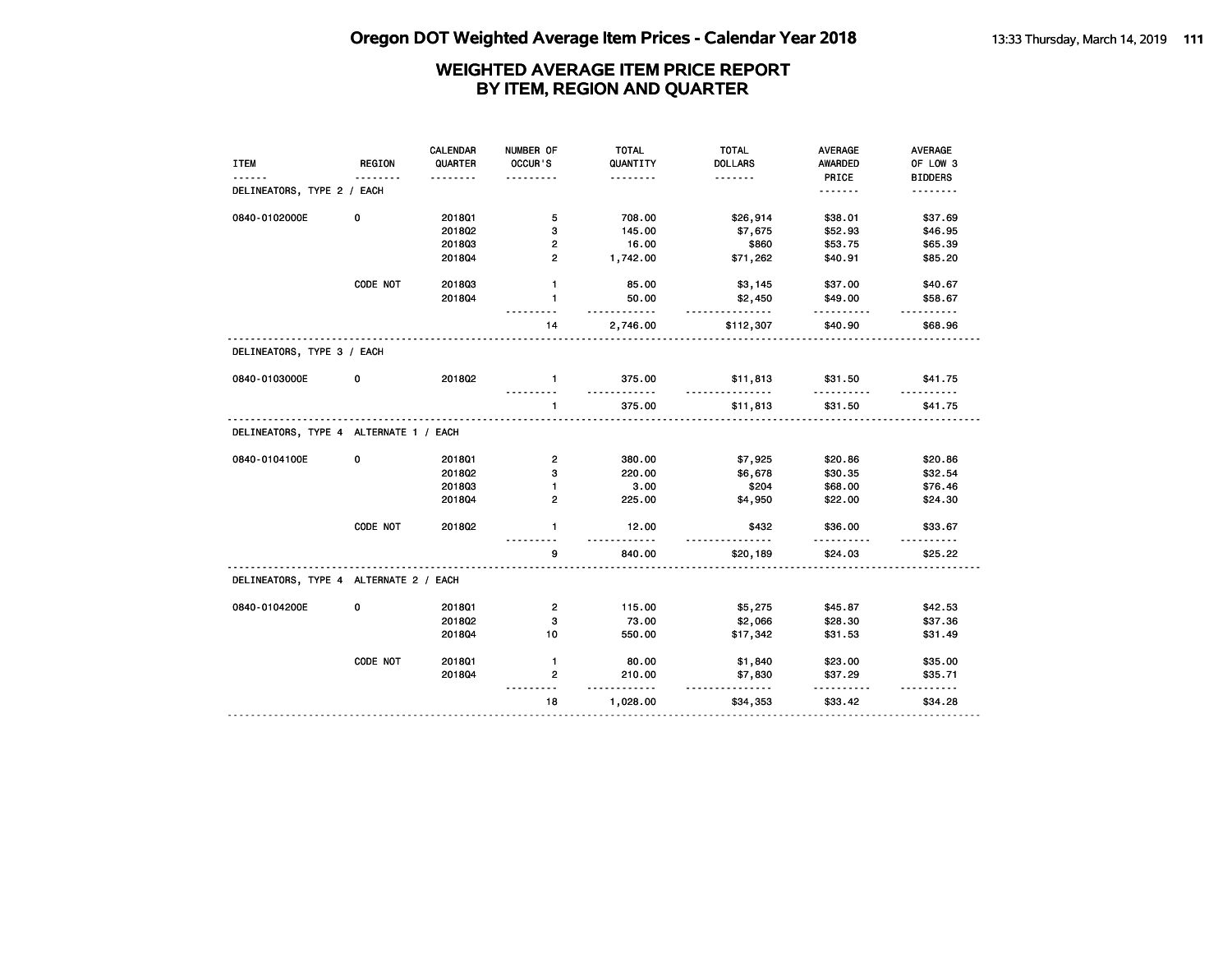| <b>ITEM</b><br>------                        | <b>REGION</b> | <b>CALENDAR</b><br>QUARTER<br><u>.</u> | NUMBER OF<br>OCCUR'S | <b>TOTAL</b><br>QUANTITY<br>. | <b>TOTAL</b><br><b>DOLLARS</b><br><u>.</u> | <b>AVERAGE</b><br><b>AWARDED</b><br>PRICE | AVERAGE<br>OF LOW 3<br><b>BIDDERS</b> |
|----------------------------------------------|---------------|----------------------------------------|----------------------|-------------------------------|--------------------------------------------|-------------------------------------------|---------------------------------------|
| DELINEATORS, TYPE 5 / EACH                   |               |                                        |                      |                               |                                            | .                                         | .                                     |
| 0840-0105000E                                | 0             | 201801                                 | 4                    | 2,651.00                      | \$24,885                                   | \$9.39                                    | \$7.64                                |
|                                              |               | 2018Q2                                 | $\overline{2}$       | 325.00                        | \$5,273                                    | \$16.22                                   | \$22.41                               |
|                                              |               | 201803                                 | $\mathbf{1}$         | 230.00                        | \$2,530                                    | \$11.00                                   | \$10.33                               |
|                                              |               | 201804                                 | 5                    | 1,158.00                      | \$10,129                                   | \$8.75                                    | \$8.97                                |
|                                              | CODE NOT      | 201804                                 | $\mathbf{2}$         | 23.00                         | \$467                                      | \$20.30                                   | \$13.94                               |
|                                              |               |                                        | 14                   | 4,387.00                      | \$43,284                                   | \$9.87                                    | \$9.26                                |
| DELINEATORS, TYPE 6 / EACH                   |               |                                        |                      |                               |                                            |                                           |                                       |
| 0840-0105500E                                | 0             | 2018Q1                                 | $\mathbf{1}$         | 10.00                         | \$500                                      | \$50.00                                   | \$31.33                               |
|                                              |               | 2018Q2                                 | $\overline{2}$       | 940.00                        | \$15,560                                   | \$16.55                                   | \$19.28                               |
|                                              |               | 201803                                 | $\mathbf{1}$         | 200.00                        | \$3,200                                    | \$16.00                                   | \$15.33                               |
|                                              |               | 201804                                 | 3                    | 126.00                        | \$2,171                                    | \$17.23                                   | \$16.10                               |
|                                              | CODE NOT      | 2018Q4                                 | $\overline{2}$       | 250.00<br>.                   | \$3,750                                    | \$15.00<br>.                              | \$17.00                               |
|                                              |               |                                        | 9                    | 1,526.00                      | \$25,181                                   | \$16.50                                   | \$18.20                               |
| MILEPOST MARKER POSTS / EACH                 |               |                                        |                      |                               |                                            |                                           |                                       |
| 0840-0106000E                                | 0             | 201801                                 | $\mathbf{2}$         | 12.00                         | \$1,972                                    | \$164.33                                  | \$166.78                              |
|                                              |               | 2018Q2                                 | 3                    | 24.00                         | \$3,285                                    | \$136.88                                  | \$167.74                              |
|                                              |               | 201803                                 | $\mathbf{1}$         | 2.00                          | \$500                                      | \$250.00                                  | \$233.33                              |
|                                              |               | 2018Q4                                 | $\overline{7}$       | 33.00<br>- - - - -            | \$4,672<br>.                               | \$141.58<br><u>.</u>                      | \$148.05                              |
|                                              |               |                                        | 13                   | 71.00                         | \$10,429                                   | \$146.89                                  | \$160.27                              |
| FIELD FACILITY MARKERS, TYPE S1 GREEN / EACH |               |                                        |                      |                               |                                            |                                           |                                       |
| 0842-0101000E                                | 0             | 201801                                 | $\mathbf{1}$         | 3.00                          | \$165                                      | \$55.00                                   | \$49.33                               |
|                                              |               | 2018Q2                                 | 3                    | 4.00                          | \$360                                      | \$90.00                                   | \$117.50                              |
|                                              |               | 201803                                 | 2                    | 7.00                          | \$911                                      | \$130.14                                  | \$129.36                              |
|                                              |               | 2018Q4                                 | $\overline{2}$       | 11.00                         | \$805                                      | \$73.18                                   | \$68.44                               |
|                                              | CODE NOT      | 201801                                 | $\mathbf{1}$         | 56.00                         | \$2,520                                    | \$45.00                                   | \$60.00                               |
|                                              |               |                                        | $\sim$ $\sim$<br>9   | 81.00                         | \$4,761                                    | \$58.78                                   | \$69.58                               |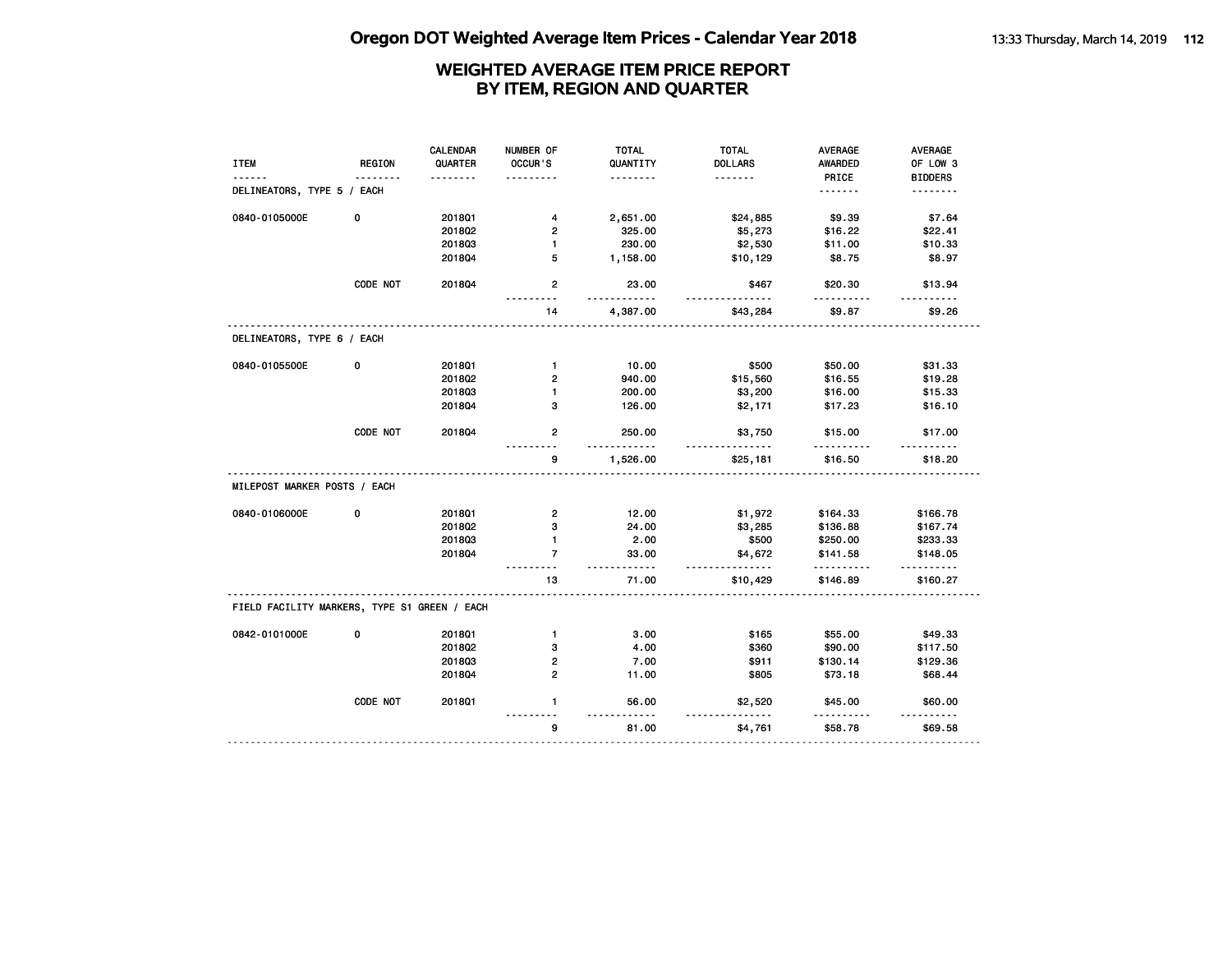|                                            |               | <b>CALENDAR</b> | NUMBER OF               | <b>TOTAL</b>       | <b>TOTAL</b>         | <b>AVERAGE</b> | <b>AVERAGE</b> |
|--------------------------------------------|---------------|-----------------|-------------------------|--------------------|----------------------|----------------|----------------|
| <b>ITEM</b>                                | <b>REGION</b> | QUARTER         | OCCUR'S                 | QUANTITY           | <b>DOLLARS</b>       | <b>AWARDED</b> | OF LOW 3       |
|                                            |               | <u>.</u>        | .                       | .                  | <u>.</u>             | PRICE          | <b>BIDDERS</b> |
| FIELD FACILITY MARKERS, TYPE S1 RED / EACH |               |                 |                         |                    |                      | <u>.</u>       | .              |
| 0842-0102000E                              | 0             | 201801          | $\mathbf{1}$            | 3.00               | \$165                | \$55.00        | \$49.33        |
|                                            |               | 2018Q2          | 3                       | 4.00               | \$360                | \$90.00        | \$117.50       |
|                                            |               | 201803          | 1                       | 1.00               | \$125                | \$125.00       | \$141.86       |
|                                            |               | 2018Q4          | 2                       | 11.00<br>- - - - - | \$805<br>-----       | \$73.18        | \$68.44        |
|                                            |               |                 | $\overline{7}$          | 19.00              | \$1,455              | \$76.58        | \$79.62        |
| FIELD FACILITY MARKERS, TYPE S2 / EACH     |               |                 |                         |                    |                      |                |                |
| 0842-0103000E                              | 0             | 2018Q1          | $\overline{\mathbf{c}}$ | 12.00              | \$1,500              | \$125.00       | \$105.13       |
|                                            |               | 2018Q2          | 6                       | 19.00              | \$3,320              | \$174.74       | \$137.19       |
|                                            |               | 201803          | 2                       | 19.00              | \$2,840              | \$149.47       | \$144.15       |
|                                            |               | 2018Q4          | $\overline{7}$          | 52.00              | \$6,439              | \$123.82       | \$105.81       |
|                                            |               |                 | 17                      | .<br>102.00        | <u>.</u><br>\$14,099 | .<br>\$138.22  | \$118.72       |
| FIELD FACILITY MARKERS, TYPE S3 / EACH     |               |                 |                         |                    |                      |                |                |
| 0842-0104000E                              | 0             | 2018Q4          | $\mathbf{1}$            | 13.00<br>.         | \$1,950              | \$150.00<br>.  | \$98.33        |
|                                            |               |                 | $\mathbf{1}$            | 13.00              | \$1,950              | \$150.00       | \$98.33        |
| CULVERT DRAINAGE MARKERS, TYPE 1 / EACH    |               |                 |                         |                    |                      |                |                |
| 0842-0201000E                              | 0             | 2018Q1          | з                       | 29.00              | \$2,010              | \$69.31        | \$55.27        |
|                                            |               | 2018Q2          | з                       | 40.00              | \$1,514              | \$37.85        | \$33.25        |
|                                            |               | 201803          | $\mathbf{1}$            | 1.00               | \$25                 | \$25.00        | \$138.44       |
|                                            |               | 2018Q4          | з                       | 33.00<br>$- - - -$ | \$1,732<br>.         | \$52.48        | \$46.69        |
|                                            |               |                 | 10                      | 103.00             | \$5,281              | \$51.27        | \$44.78        |
| CULVERT DRAINAGE MARKERS, TYPE 2 / EACH    |               |                 |                         |                    |                      |                |                |
| 0842-0202000E                              | 0             | 2018Q1          | $\mathbf{1}$            | 2.00               | \$200                | \$100.00       | \$176.67       |
|                                            |               | 2018Q2          | з                       | 10.00              | \$945                | \$94.50        | \$105.83       |
|                                            |               | 201803          | $\mathbf{1}$            | 1.00               | \$25                 | \$25.00        | \$152.93       |
|                                            |               | 2018Q4          | 5                       | 15.00              | \$1,545              | \$103.00       | \$92.79        |

(item continued)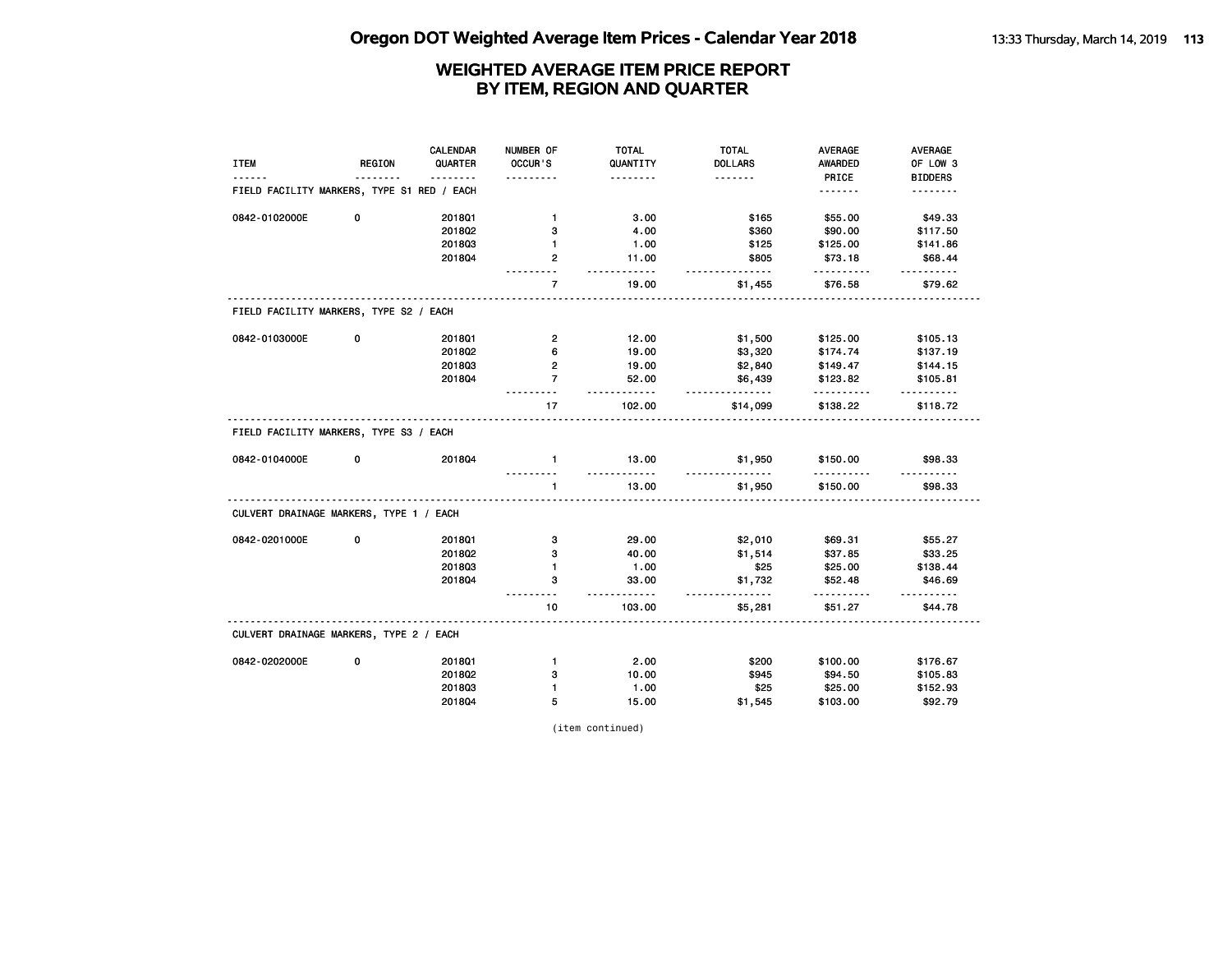| <b>ITEM</b>                            | <b>REGION</b> | <b>CALENDAR</b><br>QUARTER | NUMBER OF<br>OCCUR'S | <b>TOTAL</b><br>QUANTITY | <b>TOTAL</b><br><b>DOLLARS</b> | <b>AVERAGE</b><br>AWARDED | AVERAGE<br>OF LOW 3 |
|----------------------------------------|---------------|----------------------------|----------------------|--------------------------|--------------------------------|---------------------------|---------------------|
|                                        |               | <u>.</u>                   | .                    | .                        | <u>.</u>                       | PRICE                     | <b>BIDDERS</b>      |
| CULVERT DRAINAGE MARKERS, TYPE 2 /     |               | EACH                       |                      |                          |                                | .                         | <u>.</u>            |
| 0842-0202000E                          | CODE NOT      | 2018Q4                     | $\mathbf{1}$         | 6.00<br><u>.</u>         | \$390<br><u>.</u>              | \$65.00<br>.              | \$105.00<br>.       |
|                                        |               |                            | 11                   | 34.00                    | \$3,105                        | \$91.32                   | \$105.48            |
| BRIDGE IDENTIFICATION MARKERS / EACH   |               |                            |                      |                          |                                |                           |                     |
| 0842-0401000E                          | 0             | 2018Q1                     | $\overline{2}$       | 4.00                     | \$370                          | \$92.50                   | \$153.74            |
|                                        |               | 2018Q2                     | з                    | 10.00                    | \$1,200                        | \$120.00                  | \$163.67            |
|                                        |               | 2018Q4                     | 6                    | 16.00                    | \$2,480                        | \$155.00                  | \$145.96            |
|                                        | CODE NOT      | 2018Q2                     | 3                    | 6.00                     | \$4,290                        | \$715.00                  | \$371.67            |
|                                        |               |                            | 14                   | 36.00                    | \$8,340                        | \$231.67                  | \$189.36            |
| MONO-DIR WHITE TYPE 1 MARKERS / EACH   |               |                            |                      |                          |                                |                           |                     |
| 0855-0100000E                          | 0             | 201803                     | $\mathbf{1}$         | 60.00                    | \$1,200                        | \$20.00                   | \$15.00             |
|                                        |               | 201804                     | $\mathbf{1}$         | 1,150.00<br>.            | \$4,888<br><u>.</u>            | \$4.25<br>.               | \$4.25              |
|                                        |               |                            | $\overline{2}$       | 1,210.00                 | \$6,088                        | \$5.03                    | \$4.78              |
| MONO-DIR WHITE TYPE 1AR MARKERS / EACH |               |                            |                      |                          |                                |                           |                     |
| 0855-0101000E                          | 0             | 201801                     | $\overline{2}$       | 3,150.00                 | \$12,713                       | \$4.04                    | \$4.22              |
|                                        |               | 2018Q2                     | $\overline{2}$       | 280.00                   | \$2,000                        | \$7.14                    | \$7.14              |
|                                        |               | 201804                     | $\overline{7}$       | 3,380.00                 | \$15,070                       | \$4.46                    | \$4.85              |
|                                        | CODE NOT      | 2018Q1                     | $\mathbf{1}$         | 24.00                    | \$144                          | \$6.00                    | \$6.30              |
|                                        |               | 201802                     | 1                    | 24.00<br>.               | \$864<br>----                  | \$36.00                   | \$17.33             |
|                                        |               |                            | 13                   | 6,858.00                 | \$30,790                       | \$4.49                    | \$4.70              |
| BI-DIR YELLOW TYPE 1 MARKERS / EACH    |               |                            |                      |                          |                                |                           |                     |
| 0855-0102000E                          | 0             | 2018Q4                     | $\mathbf{1}$         | 220.00<br><u>.</u>       | \$1,320                        | \$6.00                    | \$6.17              |
|                                        |               |                            | $\mathbf{1}$         | 220.00                   | \$1,320                        | \$6.00                    | \$6.17              |
|                                        |               |                            |                      |                          |                                |                           |                     |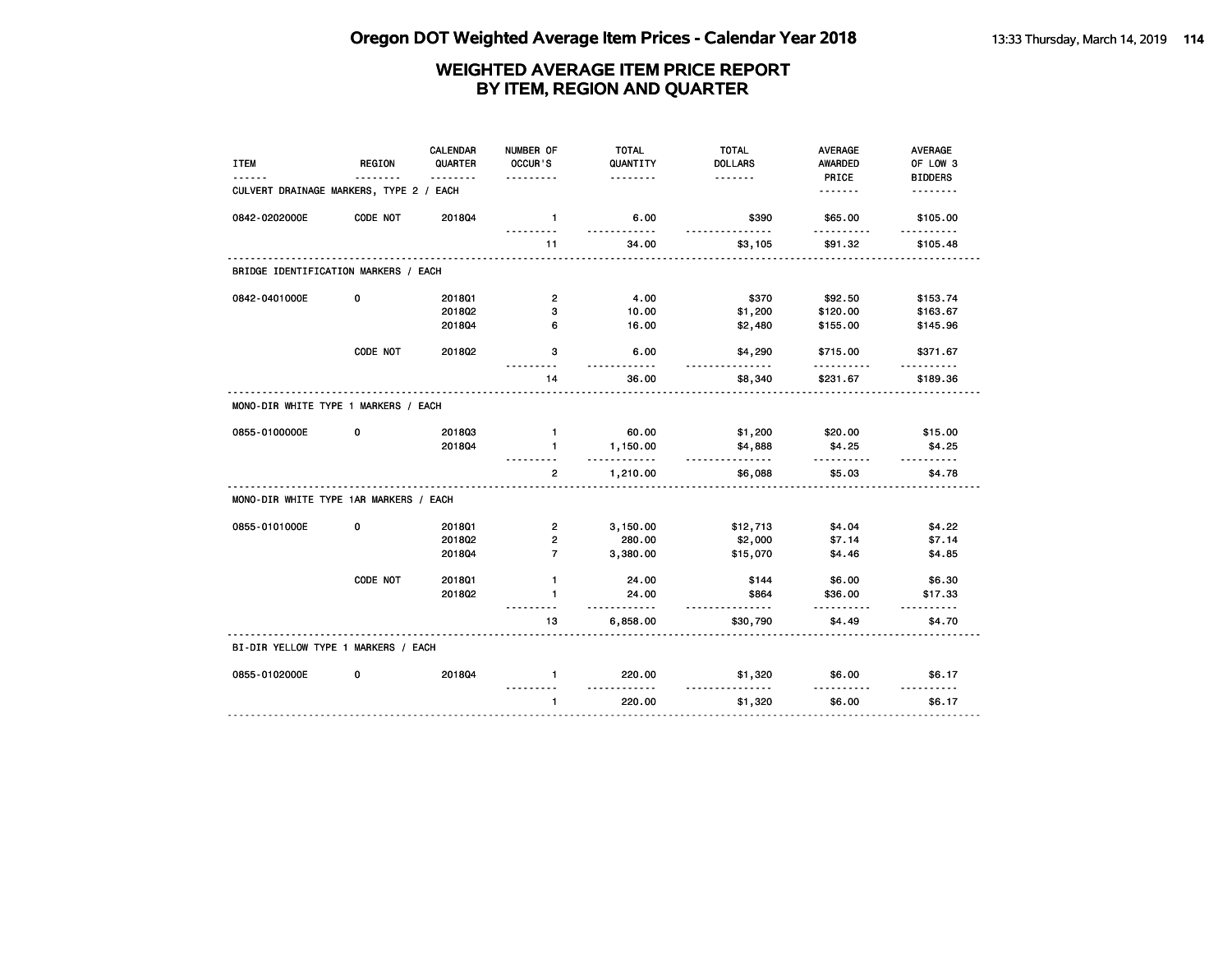| <b>ITEM</b>                              | <b>REGION</b> | <b>CALENDAR</b><br>QUARTER | NUMBER OF<br>OCCUR'S | <b>TOTAL</b><br>QUANTITY | <b>TOTAL</b><br><b>DOLLARS</b> | <b>AVERAGE</b><br><b>AWARDED</b> | AVERAGE<br>OF LOW 3 |
|------------------------------------------|---------------|----------------------------|----------------------|--------------------------|--------------------------------|----------------------------------|---------------------|
|                                          |               |                            |                      | .                        | .                              | PRICE                            | <b>BIDDERS</b>      |
| BI-DIR YELLOW TYPE 1AR MARKERS /         |               | EACH                       |                      |                          |                                | .                                | <u>.</u>            |
| 0855-0103000E                            | 0             | 201801                     | 4                    | 1,046.00                 | \$2,563                        | \$2.45                           | \$6.57              |
|                                          |               | 2018Q2                     | з                    | 837.00                   | \$4,181                        | \$4.99                           | \$4.93              |
|                                          |               | 201803                     | 2                    | 49.00                    | \$381                          | \$7.77                           | \$9.75              |
|                                          |               | 201804                     | 5                    | 1,463.00                 | \$7,740                        | \$5.29                           | \$6.03              |
|                                          | CODE NOT      | 2018Q1                     | $\mathbf{1}$         | 83.00                    | \$498                          | \$6.00                           | \$6.30              |
|                                          |               | 2018Q2                     | $\overline{2}$       | 610.00                   | \$4,860                        | \$7.97                           | \$7.99              |
|                                          |               |                            | 17                   | 4,088.00                 | \$20,221                       | \$4.95                           | \$6.28              |
| MONO-DIR WHITE TYPE 1AR, RECESSED / EACH |               |                            |                      |                          |                                |                                  |                     |
| 0855-0106000E                            | 0             | 201801                     | 4                    | 4,660.00                 | \$41,460                       | \$8.90                           | \$9.08              |
|                                          |               | 2018Q2                     | 5                    | 2,229.00                 | \$27,991                       | \$12.56                          | \$11.75             |
|                                          |               | 201804                     | 4                    | 1,829.00                 | \$16,521                       | \$9.03                           | \$9.34              |
|                                          | CODE NOT      | 2018Q1                     | 1                    | 770.00                   | \$6,160                        | \$8.00                           | \$8.17              |
|                                          |               | 2018Q2                     | $\mathbf{1}$         | 200.00                   | \$2,000                        | \$10.00                          | \$10.00             |
|                                          |               | 201804                     | $\mathbf{1}$         | 500.00                   | \$5,000                        | \$10.00                          | \$9.70              |
|                                          |               |                            | 16                   | 10,188.00                | \$99,132                       | \$9.73                           | \$9.69              |
| BI-DIR YELLOW TYPE 1AR, RECESSED / EACH  |               |                            |                      |                          |                                |                                  |                     |
| 0855-0107000E                            | 0             | 2018Q1                     | з                    | 6,240.00                 | \$58,380                       | \$9.36                           | \$9.29              |
|                                          |               | 2018Q2                     | 4                    | 2,036.00                 | \$23,886                       | \$11.73                          | \$11.60             |
|                                          |               | 201804                     | з                    | 869.00                   | \$11,508                       | \$13.24                          | \$17.00             |
|                                          | CODE NOT      | 2018Q1                     | 1                    | 2,800.00                 | \$22,400                       | \$8.00                           | \$8.17              |
|                                          |               | 2018Q2                     | 1                    | 2,250.00                 | \$31,500                       | \$14.00                          | \$14.00             |
|                                          |               | 201804                     | $\mathbf{1}$         | 540.00                   | \$5,400                        | \$10.00                          | \$9.70              |
|                                          |               |                            | 13                   | 14,735.00                | \$153,074                      | \$10.39                          | \$10.58             |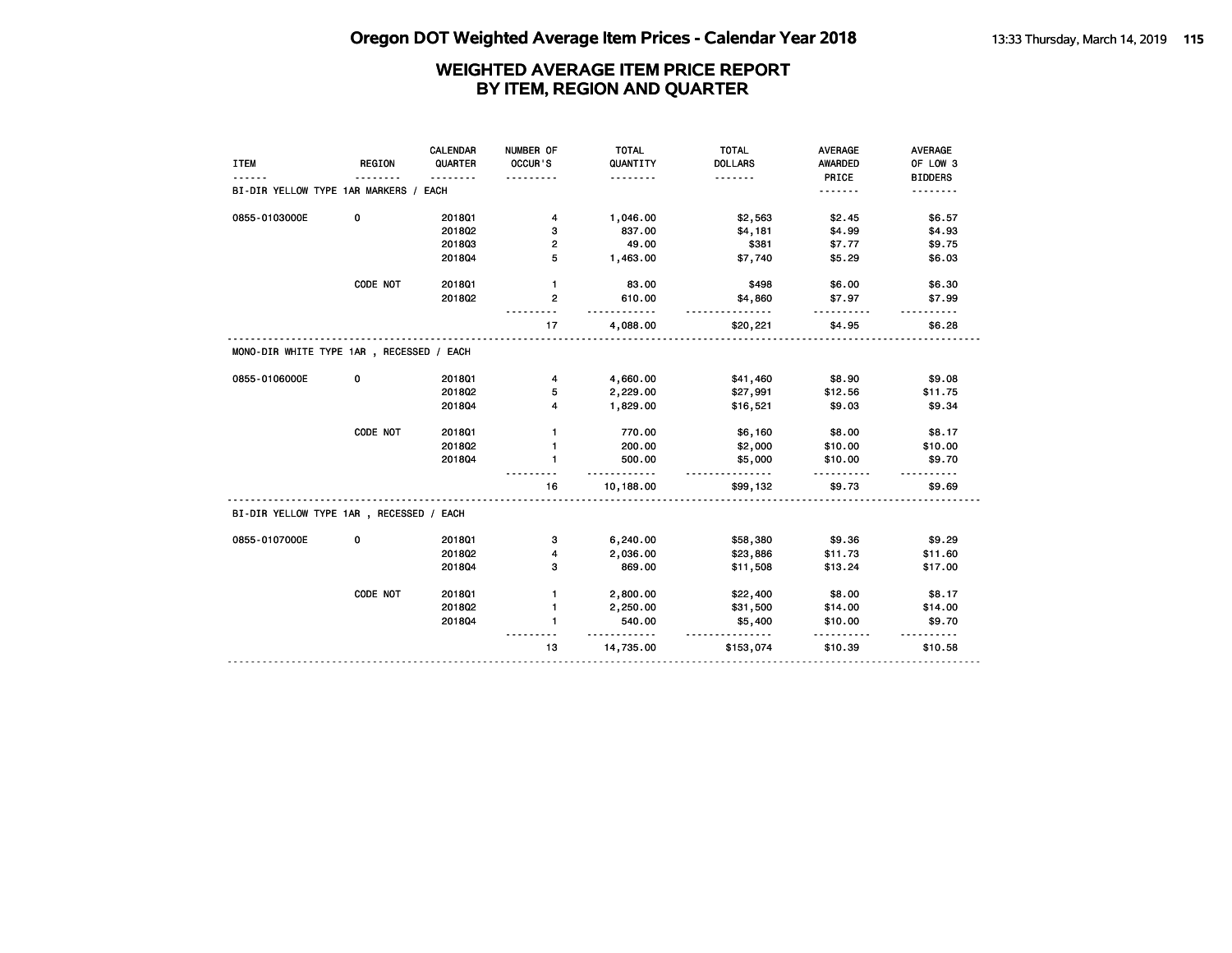| <b>ITEM</b>                                  | <b>REGION</b> | CALENDAR<br>QUARTER | NUMBER OF<br>OCCUR'S<br>$- - - -$ | <b>TOTAL</b><br>QUANTITY<br>. | <b>TOTAL</b><br><b>DOLLARS</b><br>. | <b>AVERAGE</b><br><b>AWARDED</b><br>PRICE | <b>AVERAGE</b><br>OF LOW 3<br><b>BIDDERS</b> |
|----------------------------------------------|---------------|---------------------|-----------------------------------|-------------------------------|-------------------------------------|-------------------------------------------|----------------------------------------------|
| BI-DIR BLUE TYPE 1AR MARKERS / EACH          |               |                     |                                   |                               |                                     | .                                         | .                                            |
| 0855-0108000E                                | 0             | 201804              | $\mathbf{1}$                      | 6.00                          | \$23                                | \$3.75                                    | \$10.83                                      |
|                                              |               |                     | 1                                 | 6.00                          | \$23                                | \$3.75                                    | \$10.83                                      |
| PERM. SURFACE MOUNTED TUBULAR MARKERS / EACH |               |                     |                                   |                               |                                     |                                           |                                              |
| 0856-0101000E                                | 0             | 2018Q1              | $\mathbf{1}$                      | 40.00                         | \$4,600                             | \$115.00                                  | \$116.67                                     |
|                                              |               | 2018Q2              | $\mathbf{1}$                      | 120.00                        | \$15,000                            | \$125.00                                  | \$127.50                                     |
|                                              |               | 201803              | 1                                 | 16.00                         | \$2,960<br><u>.</u>                 | \$185.00                                  | \$196.36                                     |
|                                              |               |                     | з                                 | 176.00                        | \$22,560                            | \$128.18                                  | \$131.30                                     |
| CONTINUOUS RUMBLE STRIPS / MILE              |               |                     |                                   |                               |                                     |                                           |                                              |
| 0857-0101000L                                | 0             | 2018Q1              | з                                 | 44.00                         | \$46,670                            | \$1,060.68                                | \$1,142.42                                   |
|                                              |               | 201802              | 6                                 | 19.00                         | \$21,900                            | \$1,152.63                                | \$1,087.72                                   |
|                                              |               | 201803              | 1                                 |                               |                                     |                                           |                                              |
|                                              |               | 201804              | 9                                 | 37.00                         | \$59,940                            | \$1,620.00                                | \$1,485.31                                   |
|                                              | CODE NOT      | 2018Q1              | $\mathbf{1}$                      | 19.00                         | \$17,575                            | \$925.00                                  | \$950.00                                     |
|                                              |               | 2018Q2              | 1                                 | 9.00                          | \$27,000                            | \$3,000.00                                | \$3,000.00                                   |
|                                              |               | 201804              | 1                                 | 3.00                          | \$7,200                             | \$2,400.00                                | \$1,566.67                                   |
|                                              |               |                     | 22                                | 131.00                        | .<br>\$180,285                      | <u>.</u><br>\$1,376.22                    |                                              |
| GAP PATTERN RUMBLE STRIPS / MILE             |               |                     |                                   |                               |                                     |                                           |                                              |
| 0857-0101500L                                | 0             | 2018Q1              | з                                 | 59.00                         | \$76,355                            | \$1,294.15                                | \$1,327.18                                   |
|                                              |               | 2018Q2              | 5                                 | 57.00                         | \$68,550                            | \$1,202.63                                | \$1,057.29                                   |
|                                              |               | 201803              | 1                                 |                               |                                     |                                           |                                              |
|                                              |               | 201804              | 5                                 | 30.00                         | \$46,400                            | \$1,546.67                                | \$1,444.70                                   |
|                                              | CODE NOT      | 201801              | $\mathbf{1}$                      | 3.00                          | \$2,775                             | \$925.00                                  | \$950.00                                     |
|                                              |               |                     | 15                                | 149.00                        | \$194,080                           | \$1,302.55                                |                                              |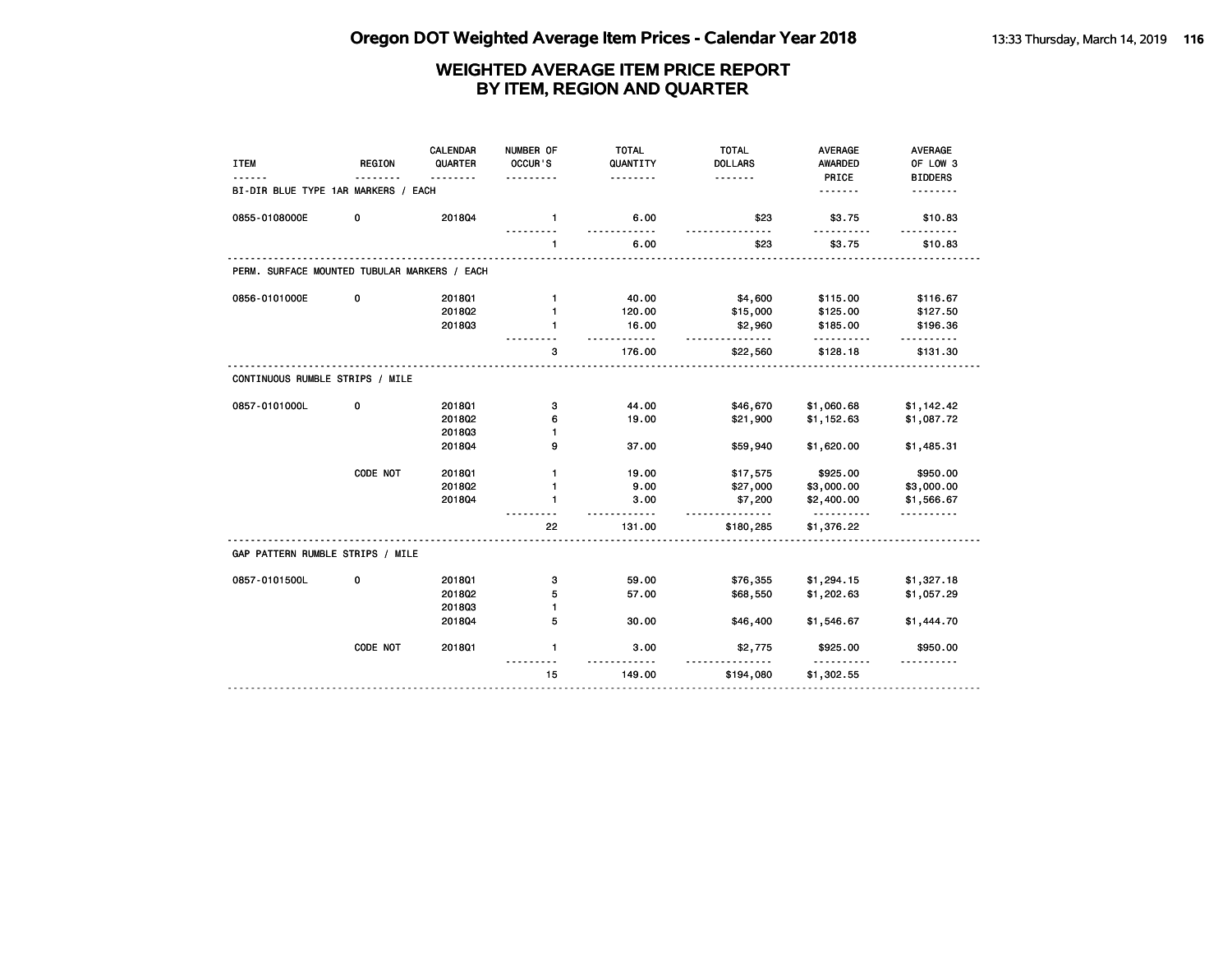|                                                 |          | CALENDAR     | NUMBER OF      | <b>TOTAL</b>    | <b>TOTAL</b>          | <b>AVERAGE</b> | <b>AVERAGE</b>     |
|-------------------------------------------------|----------|--------------|----------------|-----------------|-----------------------|----------------|--------------------|
| <b>ITEM</b>                                     | REGION   | QUARTER      | OCCUR'S        | QUANTITY        | <b>DOLLARS</b>        | AWARDED        | OF LOW 3           |
|                                                 |          | <u>.</u>     |                | - - - - - - - - | <u>.</u>              | PRICE          | <b>BIDDERS</b>     |
| LONGITUDINAL PAVEMENT MARKINGS -                |          | PAINT / FOOT |                |                 |                       | <u>.</u>       | <u>.</u>           |
| 0860-0200000F                                   | 0        | 201801       | 5              | 8,830.00        | \$8,542               | \$0.97         | \$1.08             |
|                                                 |          | 2018Q2       | 5              | 441,478.00      | \$73,904              | \$0.17         | \$0.17             |
|                                                 |          | 201803       | З              | 2,968.00        | \$9,105               | \$3.07         | \$2.26             |
|                                                 |          | 2018Q4       | $\overline{7}$ | 84,260.00       | \$27,174              | \$0.32         | \$0.31             |
|                                                 | CODE NOT | 2018Q1       | $\mathbf{1}$   | 187,000.00      | \$26,180              | \$0.14         | \$0.15             |
|                                                 |          | 2018Q2       | 1              | 349,000.00      | \$52,350              | \$0.15         | \$0.15             |
|                                                 |          | 201804       | $\mathbf{1}$   | 80,000.00<br>.  | \$12,000<br>.         | \$0.15<br>.    | \$0.24             |
|                                                 |          |              | 23             | 1,153,536.00    | \$209,255             | \$0.18         | .<br>\$0.19        |
| METHYL METHACRYLATE, EXTR, SURF, PROF / FOOT    |          |              |                |                 |                       |                |                    |
| 0865-0116500F                                   | 0        | 2018Q1       | $\mathbf{1}$   | 250,000.00      | \$387,500             | \$1.55         | \$1.70             |
|                                                 |          | 2018Q2       | $\mathbf{1}$   | 20,000.00       | \$55,000              | \$2.75         | \$2.75             |
|                                                 |          | 201804       | 4              | 164,927.00<br>. | \$310,341<br><u>.</u> | \$1.88<br>.    | \$2.14<br><u>.</u> |
|                                                 |          |              | 6              | 434,927.00      | \$752,841             | \$1.73         | \$1.92             |
| METHYL METHACRYLATE, EXTR, SURF, N-PROF / FOOT  |          |              |                |                 |                       |                |                    |
| 0865-0116510F                                   | 0        | 201804       | $\mathbf{1}$   | 11,000.00<br>.  | \$16,170<br><u>.</u>  | \$1.47         | \$1.47             |
|                                                 |          |              | $\mathbf{1}$   | 11,000.00       | \$16,170              | \$1.47         | \$1.47             |
| METHYL METHACRYLATE, EXTR, GROOVE, N-PRO / FOOT |          |              |                |                 |                       |                |                    |
| 0865-0116530F                                   | CODE NOT | 2018Q1       | $\mathbf{1}$   | 347,000.00      | \$537,850             | \$1.55         | \$1.59             |
|                                                 |          | 2018Q4       | $\mathbf{1}$   | 106,000.00<br>. | \$190,800<br><u>.</u> | \$1.80<br>.    | \$1.92             |
|                                                 |          |              | $\overline{2}$ | 453,000.00      | \$728,650             | \$1.61         | \$1.66             |
| THERMOPLASTIC, EXTRUDED, SURFACE, PROF / FOOT   |          |              |                |                 |                       |                |                    |
| 0865-0116600F                                   | 0        | 2018Q1       | $\mathbf{1}$   | 650.00          | \$1,950               | \$3.00         | \$2.65             |
|                                                 |          | 2018Q2       | $\mathbf{1}$   | 57,100.00       | \$61,097              | \$1.07         | \$1.08             |
|                                                 |          | 2018Q4       | $\overline{2}$ | 21,145.00       | \$21,895              | \$1.04         | \$1.19             |

(item continued)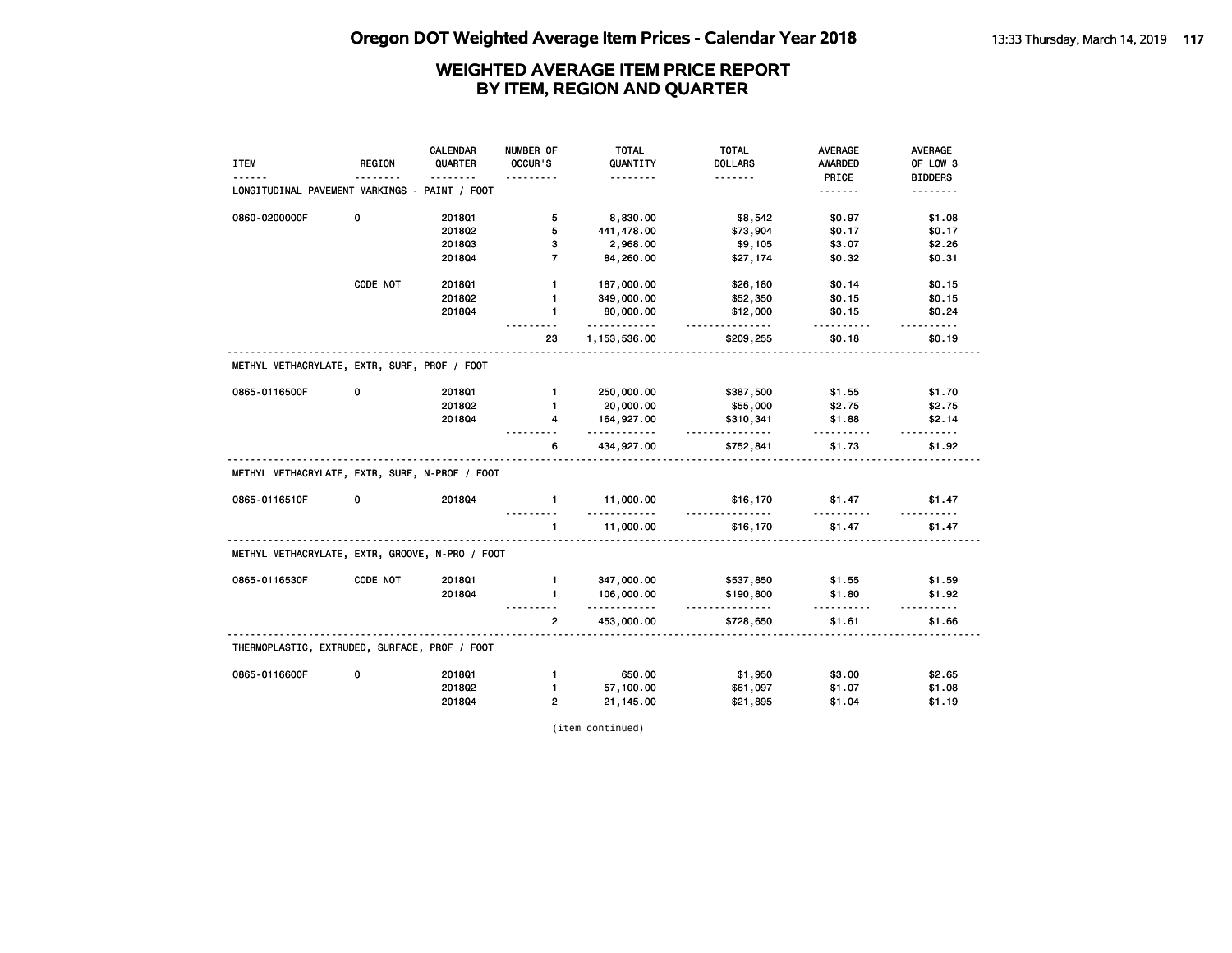| <b>ITEM</b>                                     | <b>REGION</b><br><u>.</u> | CALENDAR<br>QUARTER<br>. | NUMBER OF<br>OCCUR'S<br>. | <b>TOTAL</b><br>QUANTITY<br><u>.</u> | <b>TOTAL</b><br><b>DOLLARS</b> | <b>AVERAGE</b><br>AWARDED<br>PRICE | <b>AVERAGE</b><br>OF LOW 3<br><b>BIDDERS</b> |
|-------------------------------------------------|---------------------------|--------------------------|---------------------------|--------------------------------------|--------------------------------|------------------------------------|----------------------------------------------|
| THERMOPLASTIC, EXTRUDED, SURFACE, PROF / FOOT   |                           |                          |                           |                                      |                                | .                                  |                                              |
| 0865-0116600F                                   | CODE NOT                  | 201801                   | $\mathbf{1}$              | 7,700.00<br><u>.</u>                 | \$9,240                        | \$1.20                             | \$1.26                                       |
|                                                 |                           |                          | 5                         | 86,595.00                            | \$94,182                       | \$1.09                             | \$1.13                                       |
| THERMOPLASTIC, EXTRUDED, SURFACE, N-PROF / FOOT |                           |                          |                           |                                      |                                |                                    |                                              |
| 0865-0116610F                                   | 0                         | 2018Q1                   | $\mathbf{1}$              | 5,500.00                             | \$5,115                        | \$0.93                             | \$1.00                                       |
|                                                 |                           | 201802                   | 4                         | 397, 122.00                          | \$325,620                      | \$0.82                             | \$0.80                                       |
|                                                 |                           | 201803                   | $\mathbf{1}$              | 4,150.00                             | \$6,433                        | \$1.55                             | \$1.84                                       |
|                                                 |                           | 201804                   | 5                         | 151,880.00                           | \$138,870                      | \$0.91                             | \$0.95                                       |
|                                                 | CODE NOT                  | 201802                   | $\mathbf{1}$              | 4,600.00                             | \$4,600<br><u>.</u>            | \$1.00                             | \$1.77                                       |
|                                                 |                           |                          | 12                        | 563,252.00                           | \$480,637                      | \$0.85                             | \$0.86                                       |
| THERMOPLASTIC, EXTRUDED, GROOVED, N-PROF / FOOT |                           |                          |                           |                                      |                                |                                    |                                              |
| 0865-0116630F                                   | 0                         | 201802                   | $\mathbf{1}$              | 28,200.00<br>.                       | \$35,814                       | \$1.27                             | \$1.28                                       |
|                                                 |                           |                          | $\blacksquare$            | 28,200.00                            | \$35,814                       | \$1.27                             | \$1.28                                       |
| METHYL METHACRYLATE, SPRAY, SURF, N-PROF / FOOT |                           |                          |                           |                                      |                                |                                    |                                              |
| 0865-0119500F                                   | 0                         | 201804                   | $\mathbf{1}$              | 278,000.00<br><u>.</u>               | \$358,620                      | \$1.29                             | \$1.57                                       |
|                                                 |                           |                          | $\mathbf{1}$              | 278,000.00                           | \$358,620                      | \$1.29                             | \$1.57                                       |
| THERMOPLASTIC, SPRAYED, SURFACE, N-PROF / FOOT  |                           |                          |                           |                                      |                                |                                    |                                              |
| 0865-0119600F                                   | 0                         | 201804                   | $\mathbf{1}$              | 110,000.00                           | \$99,000                       | \$0.90                             | \$0.86                                       |
|                                                 |                           |                          | $\mathbf{1}$              | <u>.</u><br>110,000.00               | <u>.</u><br>\$99,000           | \$0.90                             | \$0.86                                       |
|                                                 |                           |                          |                           |                                      |                                |                                    |                                              |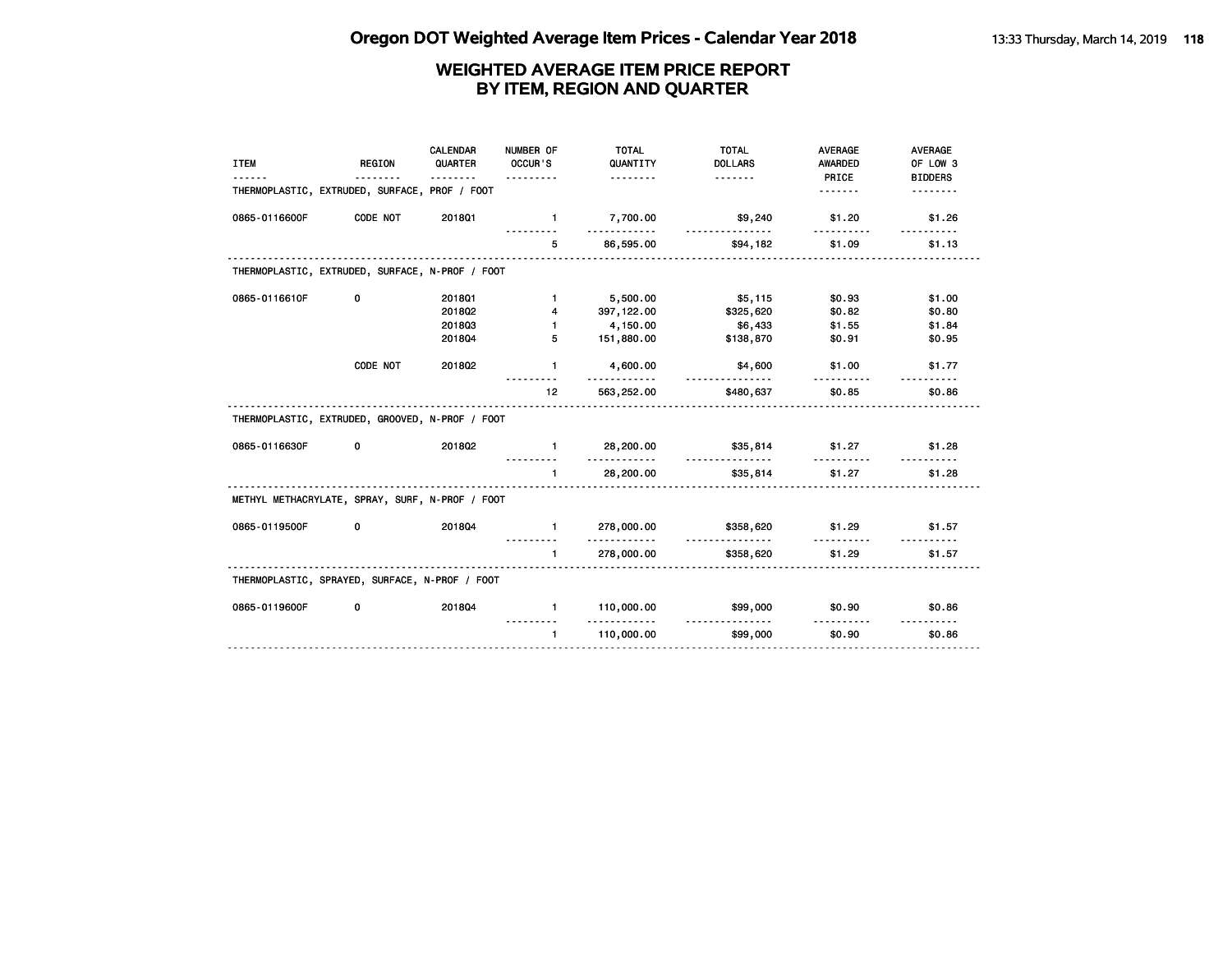| <b>ITEM</b>                                     | <b>REGION</b> | <b>CALENDAR</b><br>QUARTER | NUMBER OF<br>OCCUR'S<br>. | <b>TOTAL</b><br>QUANTITY<br><u>.</u> | <b>TOTAL</b><br><b>DOLLARS</b> | <b>AVERAGE</b><br><b>AWARDED</b><br>PRICE | AVERAGE<br>OF LOW 3<br><b>BIDDERS</b> |
|-------------------------------------------------|---------------|----------------------------|---------------------------|--------------------------------------|--------------------------------|-------------------------------------------|---------------------------------------|
| PVMNT MARK TAPE, GROOVED, PATTERNED / FOOT      |               |                            |                           |                                      |                                | .                                         |                                       |
| 0865-0126100F                                   | 0             | 201804                     | $\blacksquare$            | 32,500.00<br>.                       | \$121,875                      | \$3.75                                    | \$3.42                                |
|                                                 |               |                            | $\mathbf{1}$              | 32,500.00                            | \$121,875                      | \$3.75                                    | \$3.42                                |
| PVMNT MARK TAPE, GROOVED, PATT, WET / FOOT      |               |                            |                           |                                      |                                |                                           |                                       |
| 0865-0127100F                                   | 0             | 2018Q1                     | $\mathbf{1}$              | 232,850.00                           | \$526,241                      | \$2.26                                    | \$2.53                                |
|                                                 |               | 201804                     | $\mathbf{1}$              | 127,000.00<br>.                      | \$345,440<br><u>.</u>          | \$2.72<br><u>.</u>                        | \$2.75<br>$- - - - - -$               |
|                                                 |               |                            | $\overline{2}$            | 359,850.00                           | \$871,681                      | \$2.42                                    | \$2.61                                |
| THERMOPL, EXTR OR SPRAY, SURF, N-PROF / FOOT    |               |                            |                           |                                      |                                |                                           |                                       |
| 0865-0160000F                                   | 0             | 2018Q1                     | 4                         | 40, 151.00                           | \$49,754                       | \$1.24                                    | \$1.48                                |
|                                                 |               | 201802                     | $\overline{2}$            | 145,800.00                           | \$130,189                      | \$0.89                                    | \$3.45                                |
|                                                 |               | 201803                     | $\overline{2}$            | 4,181.00                             | \$15,388                       | \$3.68                                    | \$3.95                                |
|                                                 |               | 201804                     | 3                         | 11,000.00                            | \$18,090                       | \$1.64                                    | \$1.81                                |
|                                                 | CODE NOT      | 201804                     | $\mathbf{1}$              | 1,900.00                             | \$5,700<br>.                   | \$3.00<br>.                               | \$3.92                                |
|                                                 |               |                            | 12                        | 203,032.00                           | \$219,121                      | \$1.08                                    | \$2.99                                |
| METHYL METHACRYLATE, WET, GRVD, NON-PROF / FOOT |               |                            |                           |                                      |                                |                                           |                                       |
| 0865-0203000F                                   | 0             | 201804                     | $\mathbf{1}$              | 24,200.00<br>.                       | \$49,610                       | \$2.05                                    | \$2.05                                |
|                                                 |               |                            | $\mathbf{1}$              | 24,200.00                            | \$49,610                       | \$2.05                                    | \$2.05                                |
| THERMOPLASTIC, WET, SURF, NON-PROF / FOOT       |               |                            |                           |                                      |                                |                                           |                                       |
| 0865-0205000F                                   | 0             | 201804                     | $\mathbf{1}$              | 18,833.00<br>.                       | \$28,250                       | \$1.50                                    | \$1.67                                |
|                                                 |               |                            | $\mathbf{1}$              | 18,833.00                            | \$28,250                       | \$1.50                                    | \$1.67                                |
|                                                 |               |                            |                           |                                      |                                |                                           |                                       |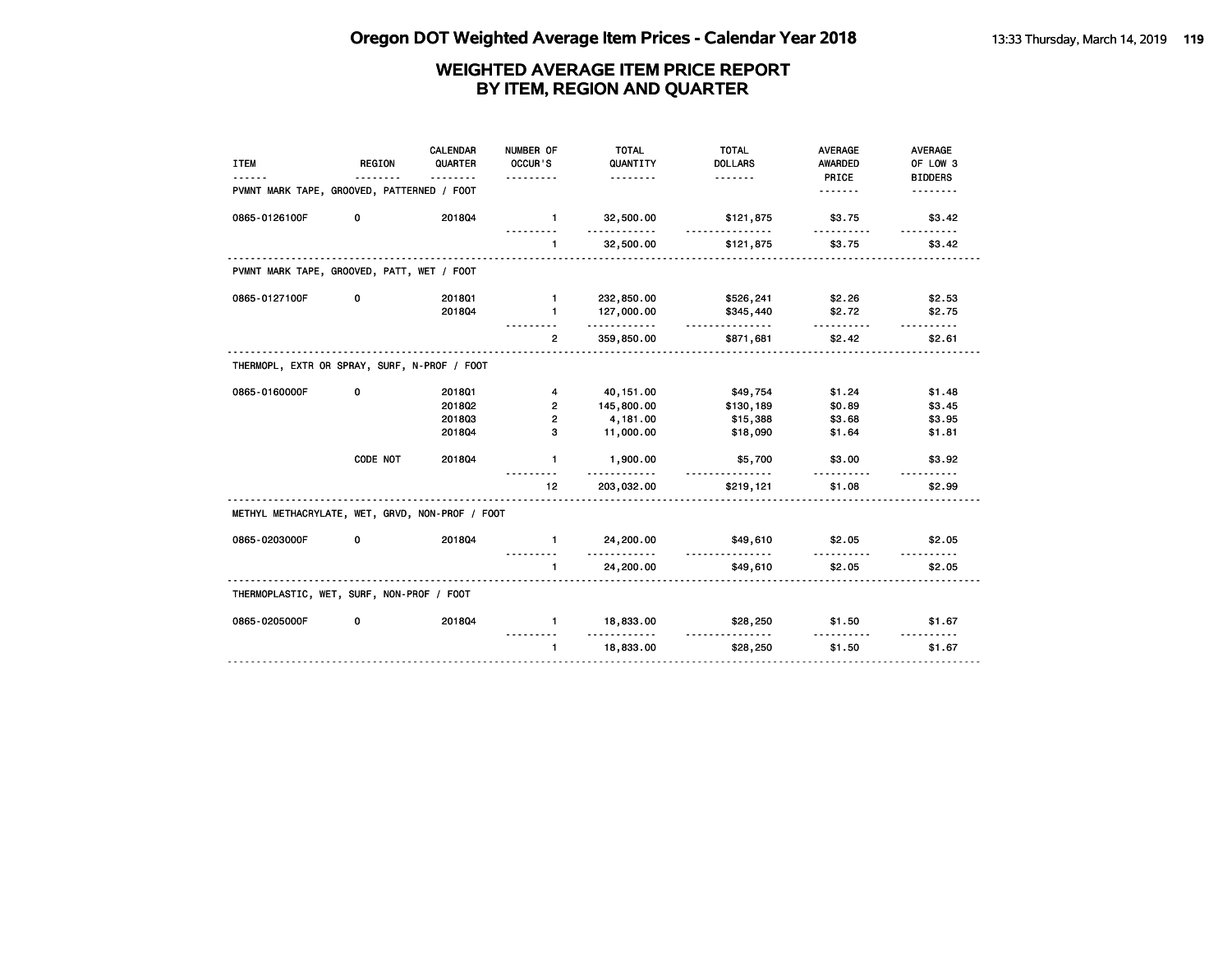| <b>ITEM</b>                                    | <b>REGION</b> | <b>CALENDAR</b><br>QUARTER<br>-------- | NUMBER OF<br>OCCUR'S | <b>TOTAL</b><br>QUANTITY<br>. | <b>TOTAL</b><br><b>DOLLARS</b><br><u>.</u> | <b>AVERAGE</b><br><b>AWARDED</b><br>PRICE | AVERAGE<br>OF LOW 3<br><b>BIDDERS</b> |
|------------------------------------------------|---------------|----------------------------------------|----------------------|-------------------------------|--------------------------------------------|-------------------------------------------|---------------------------------------|
| PLURAL COMPONENT, SPRAYED, SURFACE / FOOT      |               |                                        |                      |                               |                                            | <u>.</u>                                  | <u>.</u>                              |
| 0866-0113000F                                  | 0             | 2018Q1                                 | 3                    | 178,140.00<br>.               | \$105,807<br><u>.</u>                      | \$0.59<br><u></u>                         | \$0.58                                |
|                                                |               |                                        | 3                    | 178,140.00                    | \$105,807                                  | \$0.59                                    | \$0.58                                |
| PLURAL COMPONENT, SPRAYED, GROOVED / FOOT      |               |                                        |                      |                               |                                            |                                           |                                       |
| 0866-0114000F                                  | 0             | 201801                                 | 3                    | 854,400.00                    | \$507,030                                  | \$0.59                                    | \$0.60                                |
|                                                |               | 2018Q2                                 | $\overline{2}$       | 775,000.00                    | \$498,120                                  | \$0.64                                    | \$0.68                                |
|                                                |               | 201803                                 | $\mathbf{1}$         | 215,000.00                    | \$150,500                                  | \$0.70                                    | \$0.67                                |
|                                                |               | 201804                                 | $\overline{2}$       | 300,600.00                    | \$182,350                                  | \$0.61                                    | \$0.61                                |
|                                                | CODE NOT      | 201802                                 | 1.                   | 536,000.00<br><u>.</u>        | \$332,320                                  | \$0.62                                    | \$0.62                                |
|                                                |               |                                        | 9                    | 2,681,000.00                  | \$1,670,320                                | \$0.62                                    | \$0.63                                |
| PLURAL COMPONENT, SPRAYED, WET, SURFACE / FOOT |               |                                        |                      |                               |                                            |                                           |                                       |
| 0866-0115000F                                  | CODE NOT      | 201804                                 | $\mathbf{1}$         | 4,000.00<br><u>.</u>          | \$20,000<br>.                              | \$5.00<br>.                               | \$4.97                                |
|                                                |               |                                        | $\mathbf{1}$<br>.    | 4,000.00                      | \$20,000                                   | \$5.00                                    | \$4.97                                |
| HI-BUILD PAINT, SPRAYED, WET, SURFACE / FOOT   |               |                                        |                      |                               |                                            |                                           |                                       |
| 0866-0119000F                                  | 0             | 201804                                 | $\mathbf{1}$         | 450.00<br><u>.</u>            | \$5,850<br><u>.</u>                        | \$13.00                                   | \$11.50<br>.                          |
|                                                |               |                                        | $\mathbf{1}$         | 450.00                        | \$5,850                                    | \$13.00                                   | \$11.50                               |
| PVMT LEGEND, TYPE B: ARROWS / EACH             |               |                                        |                      |                               |                                            |                                           |                                       |
| 0867-0103000E                                  | 0             | 201801                                 | 3                    | 71.00                         | \$21,181                                   | \$298.32                                  | \$293.60                              |
|                                                |               | 2018Q2                                 | з                    | 93.00                         | \$28,090                                   | \$302.04                                  | \$298.80                              |
|                                                |               | 201803                                 | 1                    | 4.00                          | \$2,400                                    | \$600.00                                  | \$566.67                              |
|                                                |               | 2018Q4                                 | 1                    | 5.00                          | \$2,075                                    | \$415.00                                  | \$395.00                              |
|                                                | CODE NOT      | 201801                                 | $\mathbf{1}$         | 16.00                         | \$5,200                                    | \$325.00                                  | \$333.33                              |
|                                                |               | 2018Q4                                 | 1                    | 4.00<br>$- - - -$             | \$3,400<br>.                               | \$850.00                                  | \$850.00                              |
|                                                |               |                                        | 10                   | 193.00                        | \$62,346                                   | \$323.04                                  | \$319.22                              |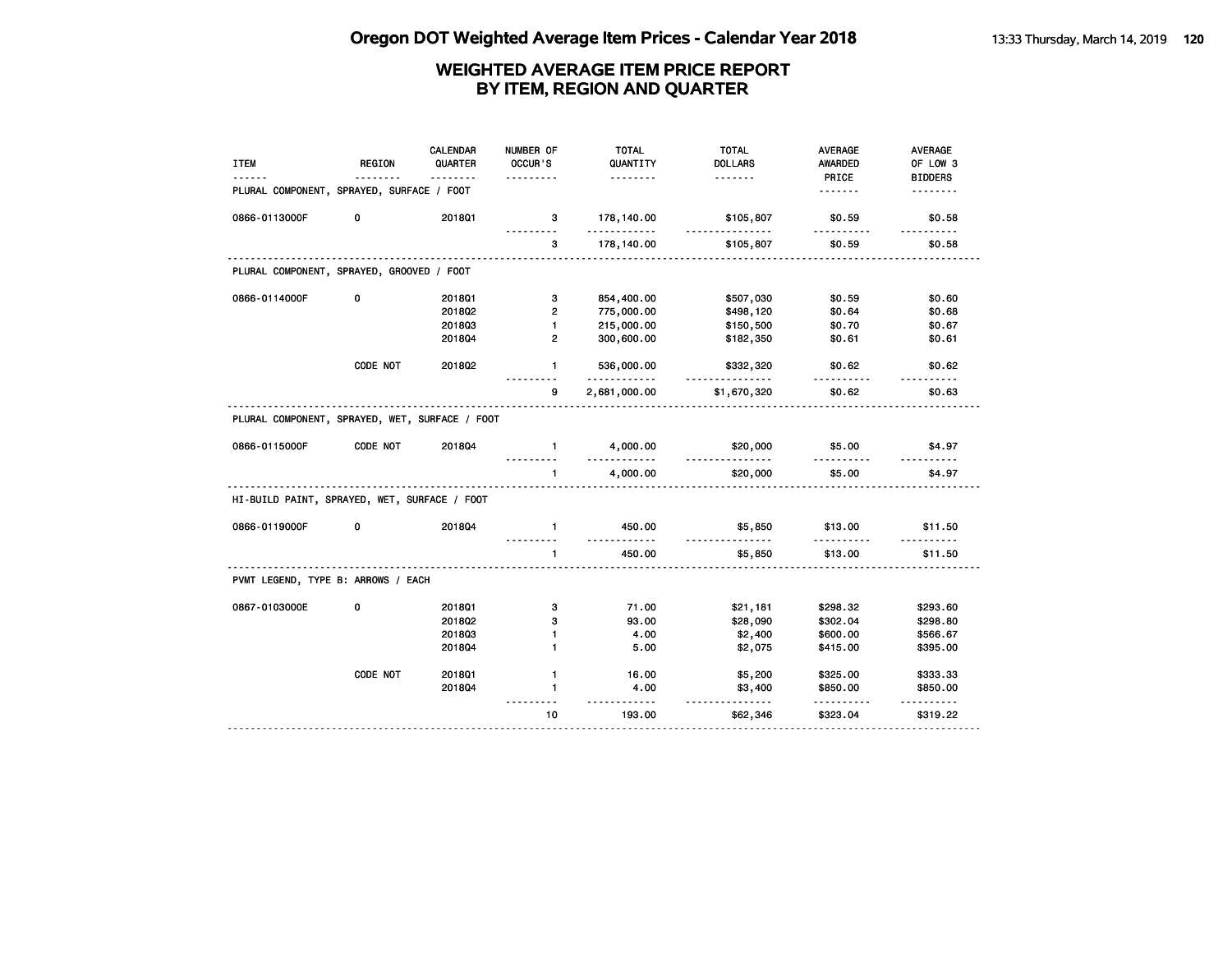|                                       |               | <b>CALENDAR</b> | NUMBER OF         | <b>TOTAL</b>     | <b>TOTAL</b>        | <b>AVERAGE</b>         | AVERAGE              |
|---------------------------------------|---------------|-----------------|-------------------|------------------|---------------------|------------------------|----------------------|
| <b>ITEM</b>                           | <b>REGION</b> | QUARTER         | OCCUR'S           | QUANTITY         | <b>DOLLARS</b>      | AWARDED                | OF LOW 3             |
|                                       |               | .               |                   | .                | .                   | PRICE                  | <b>BIDDERS</b>       |
| PVMT LEGEND, TYPE B-HS: ARROWS / EACH |               |                 |                   |                  |                     |                        | <u>.</u>             |
| 0867-0103100E                         | 0             | 2018Q1          | 4                 | 138.00           | \$23,426            | \$169.75               | \$180.71             |
|                                       |               | 2018Q2          | 1                 | 7.00             | \$4,375             | \$625.00               | \$625.00             |
|                                       |               | 201804          | 5                 | 79.00            | \$24,070            | \$304.68               | \$316.12             |
|                                       | CODE NOT      | 2018Q2          | $\mathbf{1}$      | 6.00             | \$3,000             | \$500.00               | \$500.00             |
|                                       |               | 201804          | $\mathbf{1}$      | 4.00<br><u>.</u> | \$1,800<br><u>.</u> | \$450.00<br>.          | \$454.17<br><u>.</u> |
|                                       |               |                 | 12                | 234.00           | \$56,671            | \$242.18               | \$252.58             |
| PVMT LEGEND, TYPE AB: ARROWS / EACH   |               |                 |                   |                  |                     |                        |                      |
| 0867-0103500E                         | 0             | 201801          | $\mathbf{1}$      | 4.00             | \$1,920             | \$480.00               | \$440.00             |
|                                       |               | 2018Q2          | 3                 | 48.00            | \$16,178            | \$337.04               | \$305.14             |
|                                       |               | 201804          | 4                 | 52.00            | \$13,596            | \$261.46               | \$288.88             |
|                                       | CODE NOT      | 201802          | $\mathbf{1}$      | 1.00             | \$36                | \$36.00                | \$340.33             |
|                                       |               |                 | g,                | 105.00           | \$31,730            | \$302.19               | \$302.56             |
| PVMT LEGEND, TYPE B-HS: "ONLY" / EACH |               |                 |                   |                  |                     |                        |                      |
| 0867-0107100E                         | 0             | 2018Q1          | $\mathbf{1}$      | 5.00<br><u>.</u> | \$1,500<br><u>.</u> | \$300.00<br>.          | \$366.67             |
|                                       |               |                 | $\mathbf{1}$      | 5.00             | \$1,500             | \$300.00               | \$366.67             |
| PVMT LEGEND, TYPE B: "SCHOOL" / EACH  |               |                 |                   |                  |                     |                        |                      |
| 0867-0111000E                         | CODE NOT      | 201804          | $\mathbf{1}$<br>. | 1.00<br><u>.</u> | \$850<br><u>.</u>   | \$850.00<br>.          | \$686.67<br>.        |
|                                       |               |                 | 1                 | 1.00             | \$850               | \$850.00               | \$686.67             |
| PVMT LEGEND, TYPE B-HS: "SCHOOL"      |               | LARGE / EACH    |                   |                  |                     |                        |                      |
| 0867-0115100E                         | 0             | 2018Q2          | $\mathbf{1}$      | 2.00<br><u></u>  | \$2,000<br><u>.</u> | \$1,000.00<br><u>.</u> | \$773.33<br><u>.</u> |
|                                       |               |                 | $\mathbf{1}$      | 2.00             | \$2,000             | \$1,000.00             | \$773.33             |
|                                       |               |                 |                   |                  |                     |                        |                      |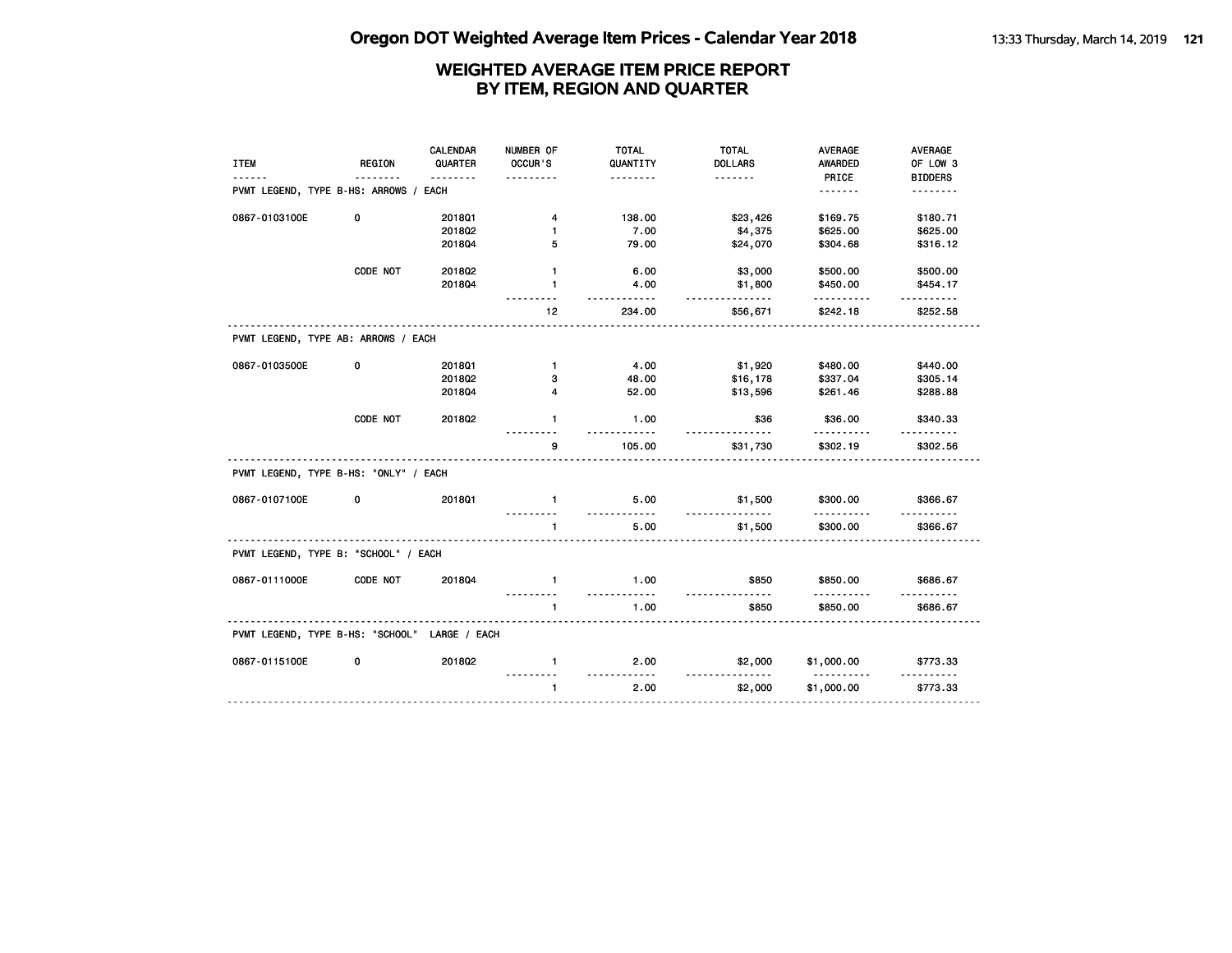| <b>ITEM</b>                                | <b>REGION</b> | <b>CALENDAR</b><br>QUARTER<br>$- - - - - - -$ | NUMBER OF<br>OCCUR'S | <b>TOTAL</b><br>QUANTITY<br>. | <b>TOTAL</b><br><b>DOLLARS</b><br>. | <b>AVERAGE</b><br><b>AWARDED</b><br>PRICE | <b>AVERAGE</b><br>OF LOW 3<br><b>BIDDERS</b> |
|--------------------------------------------|---------------|-----------------------------------------------|----------------------|-------------------------------|-------------------------------------|-------------------------------------------|----------------------------------------------|
| PVMT LEGEND, TYPE A: R/R XING / EACH       |               |                                               |                      |                               |                                     | <u>.</u>                                  | .                                            |
| 0867-0118000E                              | 0             | 201802                                        | $\mathbf{1}$         | 1.00                          | \$1,200                             | \$1,200.00                                | \$1,200.00                                   |
|                                            |               |                                               | $\mathbf{1}$         | 1.00                          | \$1,200                             | \$1,200.00                                | \$1,200.00                                   |
| PVMT LEGEND, TYPE B: R/R XING / EACH       |               |                                               |                      |                               |                                     |                                           |                                              |
| 0867-0119000E                              | 0             | 2018Q1                                        | $\mathbf{1}$         | 2.00                          | \$2,000                             | \$1,000.00                                | \$1,033.33                                   |
|                                            |               |                                               | $\mathbf{1}$         | 2.00                          | \$2,000                             | \$1,000.00                                | \$1,033.33                                   |
| PVMT LEGEND, TYPE B-HS: R/R XING / EACH    |               |                                               |                      |                               |                                     |                                           |                                              |
| 0867-0119200E                              | 0             | 2018Q1                                        | $\mathbf{1}$         | 2.00                          | \$5,284                             | \$2,642.10                                | \$2,227.37                                   |
|                                            |               | 201803                                        | $\blacksquare$       | 1.00<br>-----                 | \$1,650<br><u>.</u>                 | \$1,650.00<br><u>.</u>                    | \$1,816.67<br>.                              |
|                                            |               |                                               | $\overline{2}$       | 3.00                          | \$6,934                             | \$2,311.40                                | \$2,090.47                                   |
| PVMT LEGEND, TYPE AB: R/R XING / EACH      |               |                                               |                      |                               |                                     |                                           |                                              |
| 0867-0119400E                              | 0             | 201804                                        | $\mathbf{1}$         | 2.00<br>.                     | \$2,500                             | \$1,250.00                                | \$1,112.50                                   |
|                                            |               |                                               | $\mathbf{1}$         | 2.00                          | \$2,500                             | \$1,250.00                                | \$1,112.50                                   |
| PVMT LEGEND, TYPE B-HS: HOV DIAMOND / EACH |               |                                               |                      |                               |                                     |                                           |                                              |
| 0867-0127100E                              | 0             | 2018Q1                                        | $\mathbf{1}$         | 23.00<br>. . <b>.</b>         | \$4,370<br><u>.</u>                 | \$190.00                                  | \$240.00                                     |
|                                            |               |                                               | $\mathbf{1}$         | 23.00                         | \$4,370                             | \$190.00                                  | \$240.00                                     |
| PVMT LEGEND, TYPE B-HS: BIKE LANE / EACH   |               |                                               |                      |                               |                                     |                                           |                                              |
| 0867-0131000E                              | 0             | 2018Q1                                        | 4                    | 24.00                         | \$7,180                             | \$299.17                                  | \$294.80                                     |
|                                            |               | 201802                                        | з                    | 50.00                         | \$14,790                            | \$295.80                                  | \$303.67                                     |
|                                            |               | 201803                                        | $\mathbf{1}$         | 2.00                          | \$950                               | \$475.00                                  | \$540.00                                     |
|                                            |               | 2018Q4                                        | 4                    | 47.00                         | \$15,045                            | \$320.11                                  | \$316.57                                     |
|                                            | CODE NOT      | 2018Q4                                        | $\mathbf{1}$         | 2.00                          | \$900                               | \$450.00                                  | \$454.17                                     |
|                                            |               |                                               | 13                   | 125.00                        | \$38,865                            | \$310.92                                  | \$313.01                                     |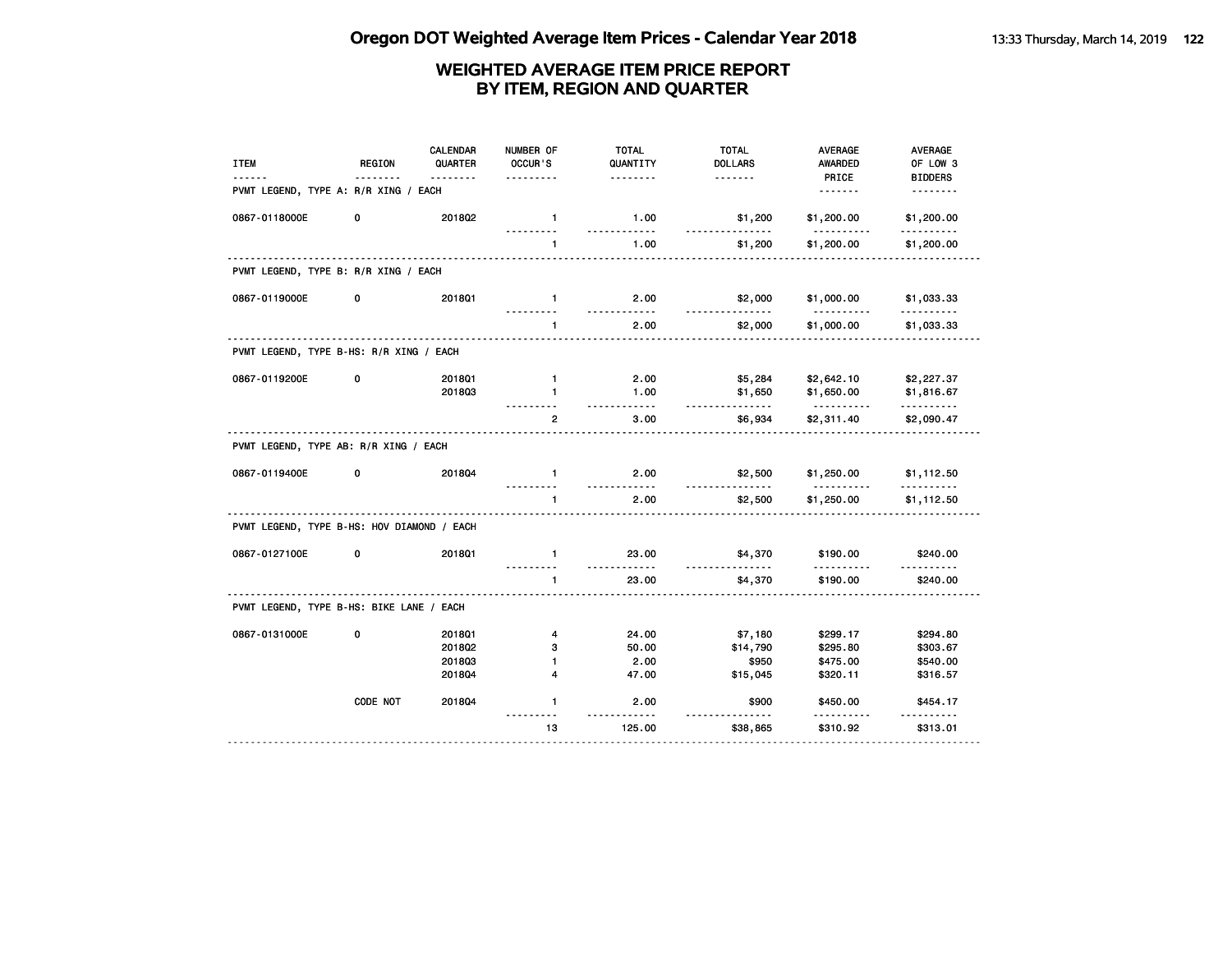|                                        |               | CALENDAR | NUMBER OF               | <b>TOTAL</b>               | <b>TOTAL</b>        | <b>AVERAGE</b> | AVERAGE        |
|----------------------------------------|---------------|----------|-------------------------|----------------------------|---------------------|----------------|----------------|
| <b>ITEM</b>                            | <b>REGION</b> | QUARTER  | OCCUR'S                 | QUANTITY                   | <b>DOLLARS</b>      | AWARDED        | OF LOW 3       |
|                                        |               | <u>.</u> |                         | .                          | <u>.</u>            | PRICE          | <b>BIDDERS</b> |
| PAVEMENT BAR, TYPE B / SQFT            |               |          |                         |                            |                     | <u>.</u>       |                |
| 0867-0145000J                          | 0             | 2018Q1   | 3                       | 2,950.00                   | \$25,969            | \$8.80         | \$9.14         |
|                                        |               | 2018Q2   | 4                       | 1,714.00                   | \$16,132            | \$9.41         | \$12.51        |
|                                        |               | 201804   | $\overline{2}$          | 390.00                     | \$3,900             | \$10.00        | \$11.78        |
|                                        | CODE NOT      | 201801   | $\mathbf{1}$            | 32.00<br><u>----------</u> | \$320<br>--------   | \$10.00<br>.   | \$10.33        |
|                                        |               |          | 10                      | 5,086.00                   | \$46,321            | \$9.11         | \$10.49        |
| PAVEMENT BAR, TYPE B-HS / SQFT         |               |          |                         |                            |                     |                |                |
| 0867-0145100J                          | 0             | 2018Q1   | 6                       | 7,968.00                   | \$66,274            | \$8.32         | \$8.71         |
|                                        |               | 2018Q2   | 4                       | 3,299.00                   | \$36,699            | \$11.12        | \$10.06        |
|                                        |               | 201803   | $\overline{\mathbf{2}}$ | 522.00                     | \$6,901             | \$13.22        | \$14.25        |
|                                        |               | 201804   | 8                       | 6,167.00                   | \$50,918            | \$8.26         | \$8.44         |
|                                        | CODE NOT      | 2018Q2   | $\mathbf{1}$            | 200.00                     | \$2,800             | \$14.00        | \$14.00        |
|                                        |               | 201804   | $\overline{2}$          | 135.00<br>.                | \$2,460<br><u>.</u> | \$18.22        | \$18.63        |
|                                        |               |          | 23                      | 18,291.00                  | \$166,052           | \$9.08         | \$9.15         |
| PAVEMENT BAR: TYPE AB / SQFT           |               |          |                         |                            |                     |                |                |
| 0867-0145500J                          | 0             | 201803   | $\mathbf{1}$            | 28.00                      | \$343               | \$12.25        | \$14.73        |
|                                        |               | 201804   | 4                       | 586.00<br>.                | \$6,659<br>.        | \$11.36<br>.   | \$11.02        |
|                                        |               |          | 5                       | 614.00                     | \$7,002             | \$11.40        | \$11.19        |
| PVMNT LEGEND, TYPE B-HS: "XING" / EACH |               |          |                         |                            |                     |                |                |
| 0867-0153100E                          | 0             | 201802   | $\mathbf{1}$            | 2.00                       | \$1,300             | \$650.00       | \$546.67       |
|                                        |               | 201803   | $\blacksquare$          | 2.00<br><u>---------</u>   | \$825<br>.          | \$412.50<br>.  | \$731.25       |
|                                        |               |          | $\overline{2}$          | 4.00                       | \$2,125             | \$531.25       | \$638.96       |
|                                        |               |          |                         |                            |                     |                |                |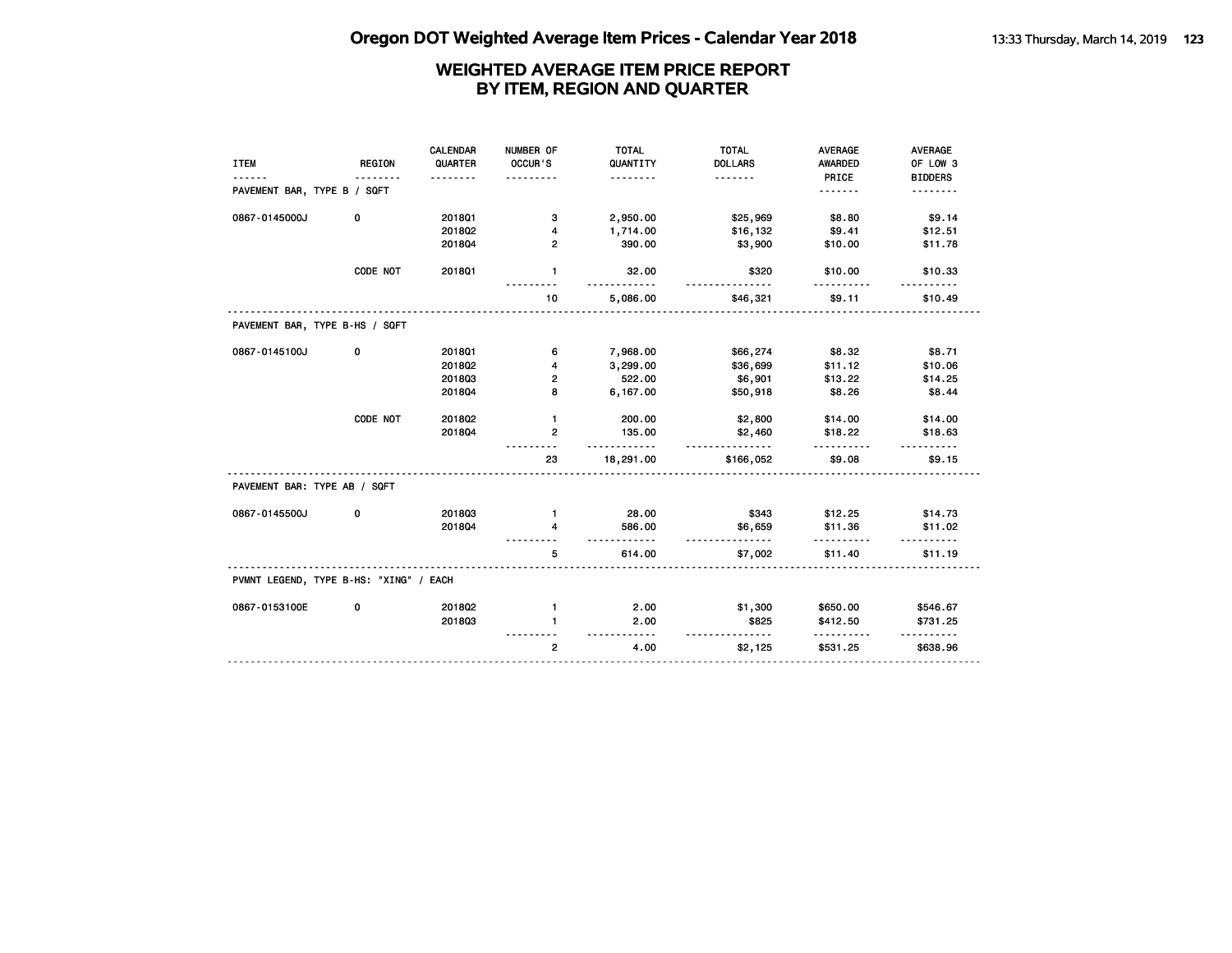| <b>ITEM</b>                                    | <b>REGION</b> | CALENDAR<br>QUARTER<br>. | NUMBER OF<br>OCCUR'S    | <b>TOTAL</b><br>QUANTITY<br><u>.</u> | <b>TOTAL</b><br><b>DOLLARS</b><br><u>.</u> | <b>AVERAGE</b><br><b>AWARDED</b><br>PRICE | <b>AVERAGE</b><br>OF LOW 3<br><b>BIDDERS</b> |
|------------------------------------------------|---------------|--------------------------|-------------------------|--------------------------------------|--------------------------------------------|-------------------------------------------|----------------------------------------------|
| PVMNT LEGEND, TYPE B-HS: "BUS" /               |               | EACH                     |                         |                                      |                                            | <u>.</u>                                  |                                              |
| 0867-0157100E                                  | 0             | 201801                   | $\blacksquare$          | 5.00                                 | \$1,375                                    | \$275.00                                  | \$313.33                                     |
|                                                |               |                          | $\mathbf{1}$            | 5.00                                 | \$1,375                                    | \$275.00                                  | \$313.33                                     |
| PVMNT LEGEND, TYPE B-HS: YIELD LINE TRI / EACH |               |                          |                         |                                      |                                            |                                           |                                              |
| 0867-0169100E                                  | 0             | 2018Q1                   | $\overline{\mathbf{2}}$ | 10.00                                | \$480                                      | \$48.00                                   | \$48.50                                      |
|                                                |               | 201804                   | $\blacksquare$          | 12.00                                | \$762<br>--------                          | \$63.50                                   | \$63.25                                      |
|                                                |               |                          | 3                       | 22.00                                | \$1,242                                    | \$56.45                                   | \$56.55                                      |
| PVMNT LEGEND, TYPE B: DISABLED PARKING / EACH  |               |                          |                         |                                      |                                            |                                           |                                              |
| 0867-0173000E                                  | 0             | 201804                   | $\mathbf{1}$            | 2.00<br><u>.</u>                     | \$500                                      | \$250.00                                  | \$146.67                                     |
|                                                |               |                          | $\mathbf{1}$            | 2.00                                 | \$500                                      | \$250.00                                  | \$146.67                                     |
| PAVEMENT LEGEND, TYPE : / EACH                 |               |                          |                         |                                      |                                            |                                           |                                              |
| 0867-0174000E                                  | 0             | 201803                   | $\mathbf{1}$            | 2.00                                 | \$1,750                                    | \$875.00                                  | \$1,562.50                                   |
|                                                |               | 201804                   | $\mathbf{1}$            | 1.00<br>$- - - - -$                  | \$355                                      | \$355.00<br>.                             | \$367.67<br>.                                |
|                                                |               |                          | $\overline{2}$          | 3.00                                 | \$2,105                                    | \$701.67                                  | \$1,164.22                                   |
| CROSSWALK CLOSURE BARRICADES / EACH            |               |                          |                         |                                      |                                            |                                           |                                              |
| 0902-0100000E                                  | 0             | 201801                   | $\mathbf{2}$            | 11.00                                | \$4,555                                    | \$414.09                                  | \$469.18                                     |
|                                                |               | 2018Q2                   | $\blacksquare$          | 8.00                                 | \$5,600                                    | \$700.00                                  | \$700.00                                     |
|                                                |               | 201803                   | $\mathbf{1}$            | 2.00                                 | \$1,710                                    | \$855.00                                  | \$918.33                                     |
|                                                |               | 201804                   | з                       | 25.00<br><u>.</u>                    | \$15,345<br><u>.</u>                       | \$613.80<br>.                             | \$574.42<br><u>.</u>                         |
|                                                |               |                          | $\overline{7}$          | 46.00                                | \$27,210                                   | \$591.52                                  | \$586.05                                     |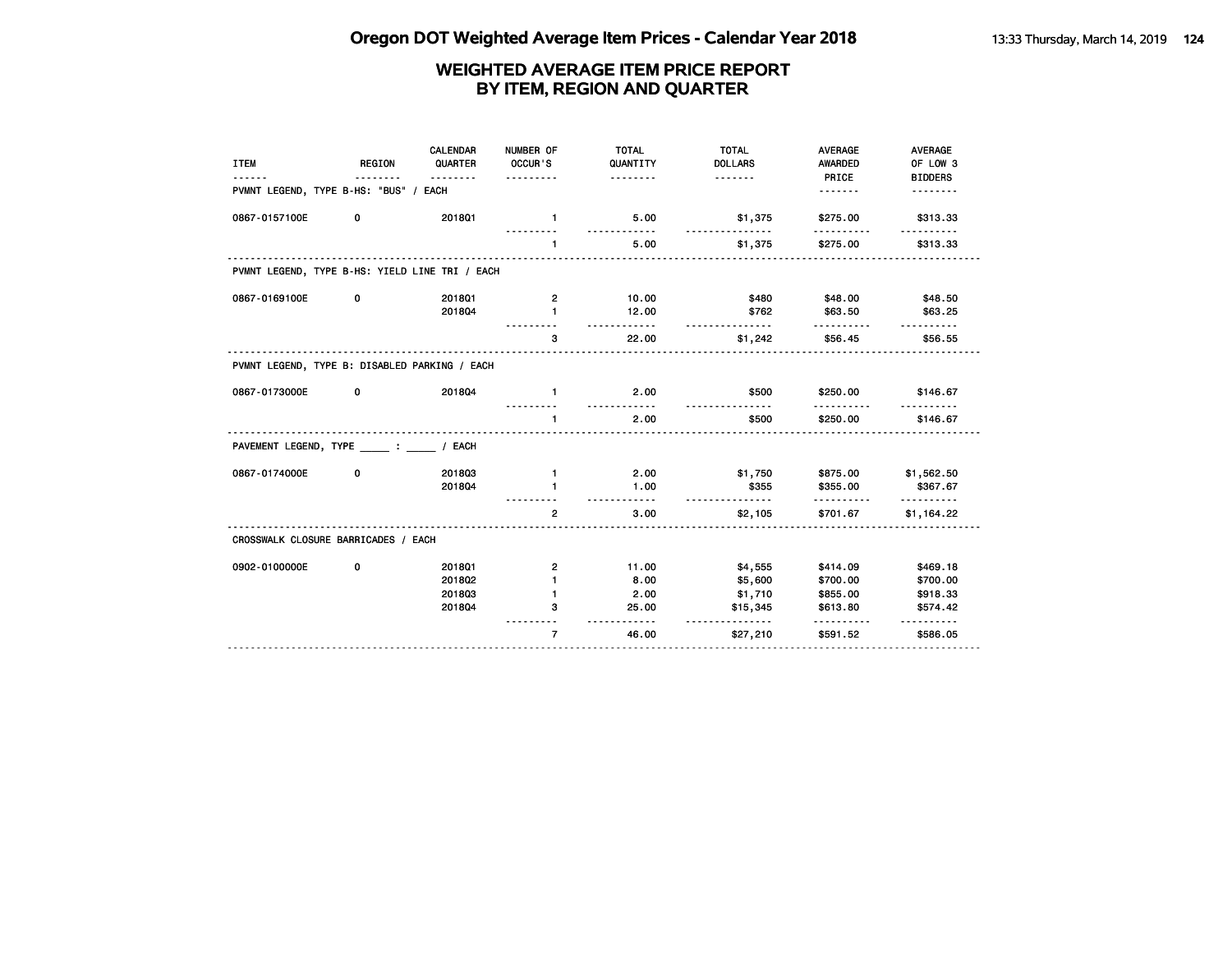|                                                 |               | <b>CALENDAR</b> | NUMBER OF      | <b>TOTAL</b>           | <b>TOTAL</b>         | <b>AVERAGE</b>         | AVERAGE                |
|-------------------------------------------------|---------------|-----------------|----------------|------------------------|----------------------|------------------------|------------------------|
| <b>ITEM</b>                                     | <b>REGION</b> | QUARTER         | OCCUR'S        | QUANTITY               | <b>DOLLARS</b>       | AWARDED                | OF LOW 3               |
|                                                 |               |                 |                | .                      | .                    | PRICE                  | <b>BIDDERS</b>         |
| WOOD SIGN POSTS / FBM                           |               |                 |                |                        |                      | <u>.</u>               | <u>.</u>               |
| 0910-0100000K                                   | 0             | 2018Q1          | $\mathbf{2}$   | 272.00                 | \$2,088              | \$7.68                 | \$7.42                 |
|                                                 |               | 2018Q2          | 3              | 8,527.00               | \$87,050             | \$10.21                | \$13.26                |
|                                                 |               | 201803          | 2              | 1,204.00               | \$16,754             | \$13.92                | \$9.54                 |
|                                                 |               | 201804          | 8              | 10,086.00              | \$82,442             | \$8.17                 | \$10.39                |
|                                                 | CODE NOT      | 2018Q1          | $\mathbf{1}$   | 20,796.00              | \$147,652            | \$7.10                 | \$7.60                 |
|                                                 |               | 201804          | $\overline{2}$ | 66.00<br>.             | \$960                | \$14.55                | \$10.99                |
|                                                 |               |                 | 18             | 40,951.00              | \$336,946            | \$8.23                 | \$9.53                 |
| SIGN SUPPORT FOOTINGS / CUYD                    |               |                 |                |                        |                      |                        |                        |
| 0920-0100000A                                   | 0             | 2018Q1          | 6              | 47.00                  | \$74,688             | \$1,589.12             | \$1,656.06             |
|                                                 |               | 201802          | $\overline{7}$ | 29.00                  | \$72,800             | \$2,510.34             | \$1,862.97             |
|                                                 |               | 201803          | 3              | 5.00                   | \$7,797              | \$1,559.41             | \$1,921.33             |
|                                                 |               | 201804          | 18             | 35.00                  | \$75,859             | \$2,167.41             | \$1,997.97             |
|                                                 | CODE NOT      | 2018Q1          | з              | 55.00                  | \$77,568             | \$1,410.32             | \$2,616.90             |
|                                                 |               | 201803          | $\mathbf{1}$   | 141.00                 | \$234,252            | \$1,661.36             | \$1,913.51             |
|                                                 |               | 201804          | 3              | 9.00<br>.              | \$26,472<br><u>.</u> | \$2,941.32<br><u>.</u> | \$1,738.12<br><u>.</u> |
|                                                 |               |                 | 41             | 321.00                 | \$569,437            | \$1,773.95             | \$1,996.18             |
| 60 IN DIA SIGN SUPP DRILL SHAFT FOUNDATN / FOOT |               |                 |                |                        |                      |                        |                        |
| 0921-0501000F                                   | 0             | 201804          | 16             | 1,023.00               | \$1,776,196          | \$1,736.26             | \$1,844.52             |
|                                                 | CODE NOT      | 201804          | 13<br><u>.</u> | 360.00<br>$- - -$      | \$607,250            | \$1,686.81<br><u>.</u> | \$2,500.14<br>.        |
|                                                 |               |                 | 29             | 1,383.00               | \$2,383,446          | \$1,723.39             | \$2,015.18             |
| TRUSS SIGN BRIDGE / LB                          |               |                 |                |                        |                      |                        |                        |
| 0930-0101000A                                   | 0             | 201804          | 3              | 141,300.00<br><u>.</u> | \$84,000             | \$0.59                 | \$0.80<br>.            |
|                                                 |               |                 |                |                        |                      |                        |                        |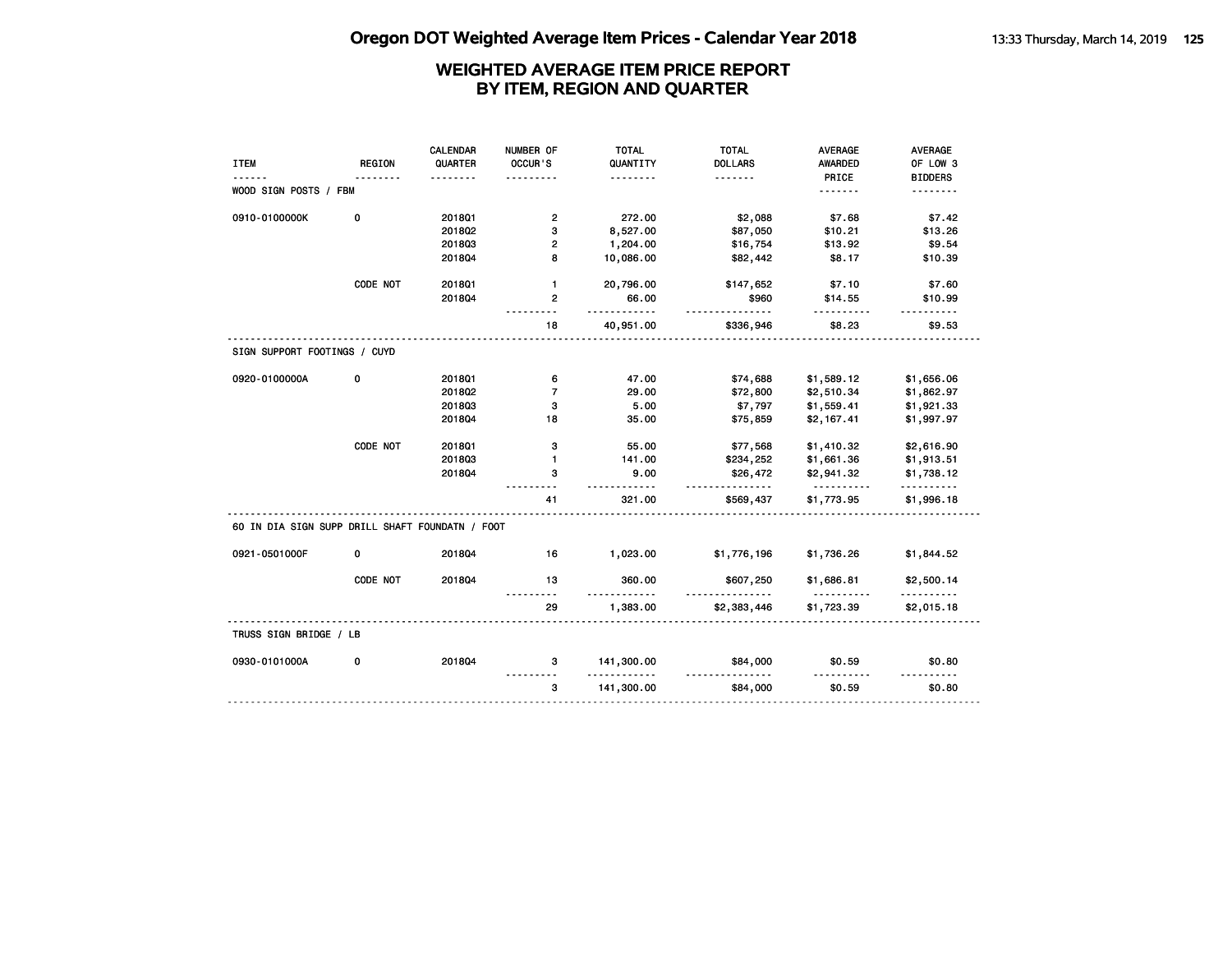| <b>ITEM</b>                              | <b>REGION</b> | <b>CALENDAR</b><br>QUARTER | NUMBER OF<br>OCCUR'S | <b>TOTAL</b><br>QUANTITY | <b>TOTAL</b><br><b>DOLLARS</b> | <b>AVERAGE</b><br><b>AWARDED</b> | <b>AVERAGE</b><br>OF LOW 3 |
|------------------------------------------|---------------|----------------------------|----------------------|--------------------------|--------------------------------|----------------------------------|----------------------------|
| MONOTUBE SIGN BRIDGE / LB                | $- - - -$     | .                          | .                    | .                        | <u>.</u>                       | PRICE                            | <b>BIDDERS</b><br>.        |
| 0930-0102000A                            | 0             | 201804                     | 6<br>.               | 179,500.00<br>.          | \$102,000<br>.                 | \$0.57<br>.                      | \$1.05<br>.                |
|                                          |               |                            | 6                    | 179,500.00               | \$102,000                      | \$0.57                           | \$1.05                     |
| BUTTERFLY SIGN STRUCTURES / LB           |               |                            |                      |                          |                                |                                  |                            |
| 0930-0103000A                            | CODE NOT      | 2018Q1                     | $\blacksquare$       | 6,500.00                 | \$75,000<br>.                  | \$11.54<br>.                     | \$12.49                    |
|                                          |               |                            | $\mathbf{1}$         | 6,500.00                 | \$75,000                       | \$11.54                          | \$12.49                    |
| MONOTUBE CANTILEVER SIGN STRUCTURES / LB |               |                            |                      |                          |                                |                                  |                            |
| 0930-0104000A                            | 0             | 2018Q4                     | $\overline{7}$       | 97,470.00                | \$220,600                      | \$2.26                           | \$2.86                     |
|                                          | CODE NOT      | 2018Q4                     | 13                   | 189, 105.00<br>.         | \$1,370,000                    | \$7.24                           | \$7.53                     |
|                                          |               |                            | 20                   | 286,575.00               | \$1,590,600                    | \$5.55                           | \$5.94                     |
| BRIDGE STRUCTURE MOUNTS / LB             |               |                            |                      |                          |                                |                                  |                            |
| 0930-0105000A                            | 0             | 2018Q1                     | $\mathbf{1}$         | 2,300.00                 | \$13,750                       | \$5.98                           | \$6.16                     |
|                                          |               | 201802                     | $\overline{2}$       | 500.00                   | \$14,270                       | \$28.54                          | \$30.35                    |
|                                          |               | 201804                     | $\overline{7}$       | 44,800.00<br>.           | \$364,500<br>.                 | \$8.14<br>.                      | \$6.25                     |
|                                          |               |                            | 10                   | 47,600.00                | \$392,520                      | \$8.25                           | \$6.50                     |
| EXIT NUMBER SIGN MOUNTS / LB             |               |                            |                      |                          |                                |                                  |                            |
| 0930-0106000A                            | 0             | 201801                     | $\mathbf{1}$         | 720.00                   | \$3,750                        | \$5.21                           | \$5.79                     |
|                                          |               | 201803                     | $\mathbf{1}$         | 79.00                    | \$594                          | \$7.52                           | \$12.74                    |
|                                          |               | 201804                     | $\overline{2}$       | 958.00                   | \$8,550                        | \$8.92                           | \$9.76                     |
|                                          | CODE NOT      | 2018Q1                     | 1.                   | 2,037.00                 | \$11,900                       | \$5.84                           | \$5.45                     |
|                                          |               | 201804                     | $\mathbf{1}$         | 79.00<br><u>.</u>        | \$594<br><u>.</u>              | \$7.52                           | \$7.98<br>.                |
|                                          |               |                            | 6                    | 3,873.00                 | \$25,388                       | .<br>\$6.56                      | \$6.78                     |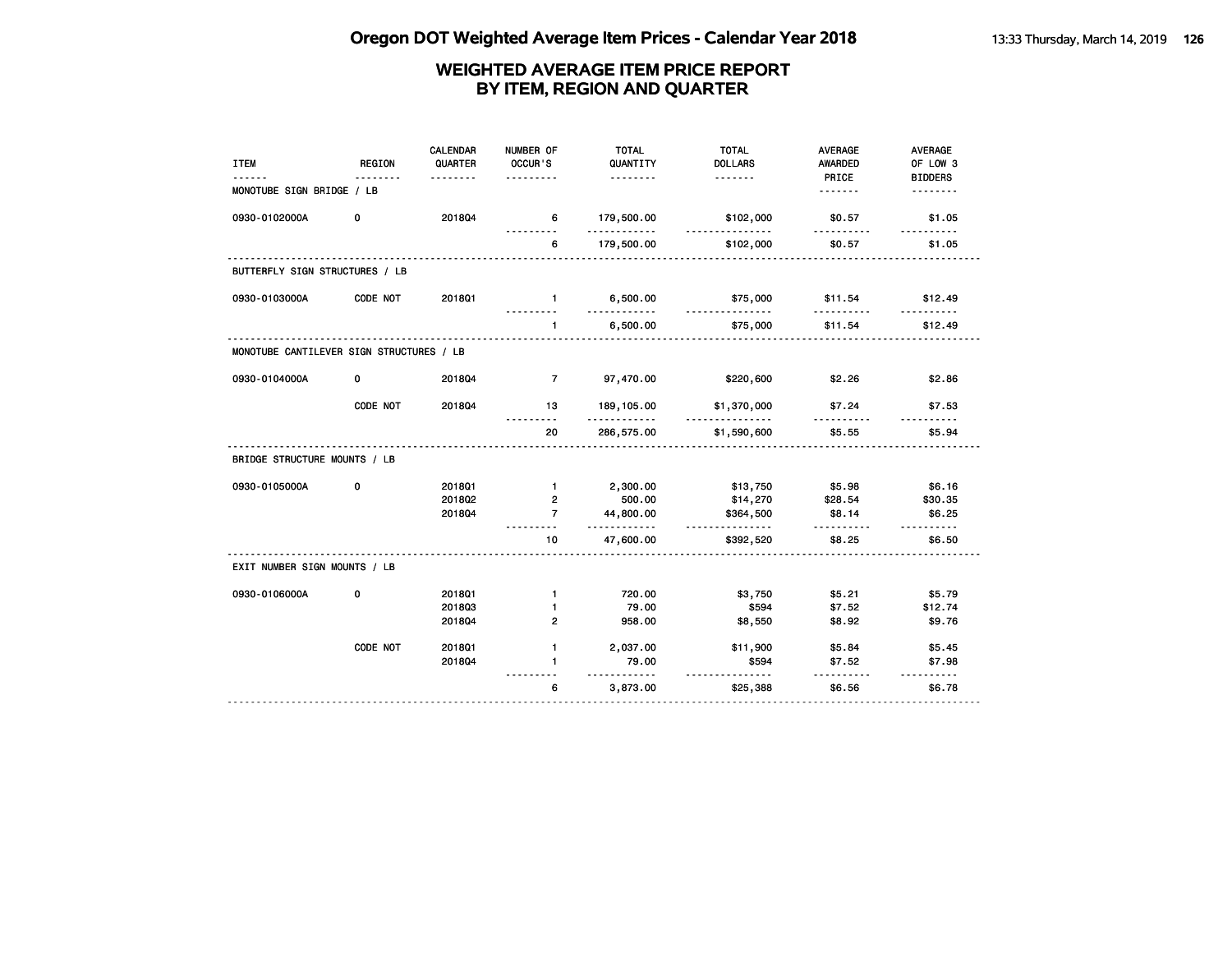|                                          |               | <b>CALENDAR</b> | NUMBER OF      | <b>TOTAL</b>                 | <b>TOTAL</b>        | <b>AVERAGE</b> | AVERAGE             |
|------------------------------------------|---------------|-----------------|----------------|------------------------------|---------------------|----------------|---------------------|
| <b>ITEM</b>                              | <b>REGION</b> | QUARTER         | OCCUR'S        | QUANTITY                     | <b>DOLLARS</b>      | AWARDED        | OF LOW 3            |
|                                          |               |                 | $- - - -$      | <u>.</u>                     | <u>.</u>            | PRICE          | <b>BIDDERS</b>      |
| SIGNAL POLE MOUNTS / LB                  |               |                 |                |                              |                     | <u>.</u>       | .                   |
| 0930-0107000A                            | 0             | 2018Q1          | $\mathbf{1}$   | 151.00                       | \$3,000             | \$19.87        | \$16.56             |
|                                          |               | 201802          | 2              | 2,276.00                     | \$34,993            | \$15.37        | \$15.36             |
|                                          |               | 201804          | 3              | 616.00                       | \$7,300             | \$11.85        | \$73.01             |
|                                          | CODE NOT      | 2018Q1          | 1              | 1,309.00                     | \$12,360            | \$9.44         | \$10.79             |
|                                          |               |                 | $\overline{7}$ | 4,352.00                     | \$57,653            | \$13.25        | \$22.19             |
| ADJUSTABLE SIGN MOUNTS / LB              |               |                 |                |                              |                     |                |                     |
| 0930-0108000A                            | 0             | 201804          | $\mathbf{1}$   | 30.00<br><u>----------</u>   | \$1,000             | \$33.33        | \$76.67             |
|                                          |               |                 | $\mathbf{1}$   | 30.00                        | <u>.</u><br>\$1,000 | \$33.33        | \$76.67             |
| VERTICAL SIGN MOUNTS, EXISTING STRC / LB |               |                 |                |                              |                     |                |                     |
| 0930-0109000A                            | 0             | 2018Q1          | $\mathbf{1}$   | 2,000.00                     | \$35,800            | \$17.90        | \$20.27             |
|                                          |               | 201804          | 4              | 9,680.00                     | \$121,000           | \$12.50        | \$10.20             |
|                                          | CODE NOT      | 2018Q1          | $\mathbf{1}$   | 1,600.00<br><u>---------</u> | \$30,000<br>.       | \$18.75        | \$28.60             |
|                                          |               |                 | 6              | 13,280.00                    | \$186,800           | \$14.07        | \$13.93             |
| SECONDARY SIGN MOUNTS / LB               |               |                 |                |                              |                     |                |                     |
| 0930-0110000A                            | 0             | 2018Q2          | 2              | 441.00                       | \$4,595             | \$10.42        | \$13.76             |
|                                          |               | 201803          | $\blacksquare$ | 43.00                        | \$395               | \$9.20         | \$9.96              |
|                                          |               | 201804          | 6              | 1,087.00                     | \$11,163            | \$10.27        | \$8.64              |
|                                          | CODE NOT      | 2018Q1          | $\mathbf{1}$   | 187.00<br><u>.</u>           | \$1,200             | \$6.42         | \$12.41<br><u>.</u> |
|                                          |               |                 | 10             | 1,758.00                     | \$17,353            | \$9.87         | \$10.36             |
|                                          |               |                 |                |                              |                     |                |                     |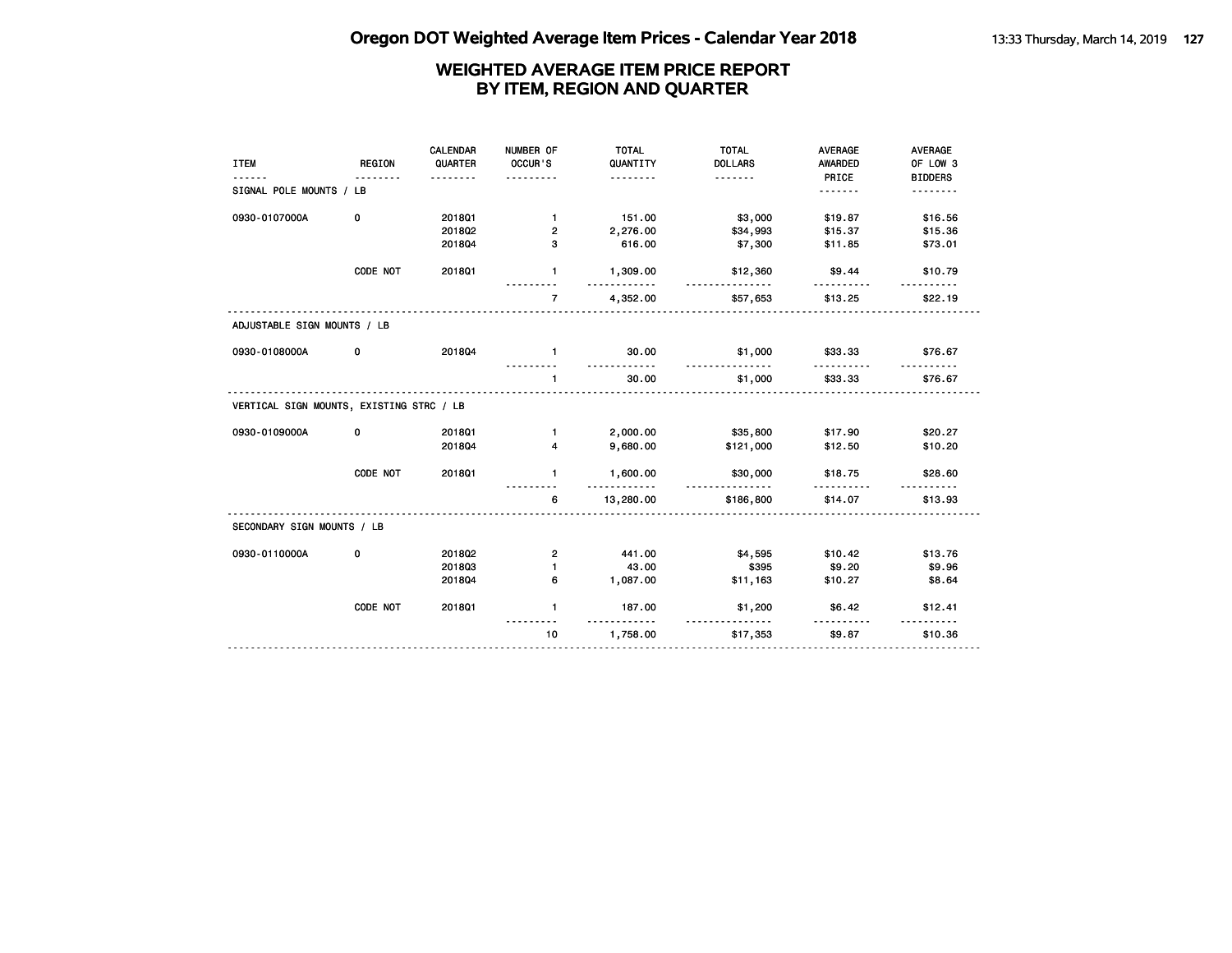|                                              |               | CALENDAR | NUMBER OF      | <b>TOTAL</b>           | <b>TOTAL</b>          | <b>AVERAGE</b> | AVERAGE                 |
|----------------------------------------------|---------------|----------|----------------|------------------------|-----------------------|----------------|-------------------------|
| <b>ITEM</b>                                  | <b>REGION</b> | QUARTER  | OCCUR'S        | QUANTITY               | <b>DOLLARS</b>        | <b>AWARDED</b> | OF LOW 3                |
|                                              |               |          |                | .                      | .                     | PRICE          | <b>BIDDERS</b>          |
| MULTIPST BRKWY SIGN SUPPORTS / LB            |               |          |                |                        |                       | <u>.</u>       | <u>.</u>                |
| 0930-0111000A                                | 0             | 2018Q1   | 2              | 3,174.00               | \$16,826              | \$5.30         | \$5.77                  |
|                                              |               | 201803   | $\mathbf{1}$   | 1,030.00               | \$8,699               | \$8.45         | \$9.61                  |
|                                              |               | 201804   | $\mathbf{2}$   | 2,773.00               | \$14,120              | \$5.09         | \$5.72                  |
|                                              | CODE NOT      | 201801   | $\mathbf{1}$   | 1,016.00               | \$5,315               | \$5.23         | \$5.68                  |
|                                              |               | 201804   | $\blacksquare$ | 2,606.00               | \$17,999              | \$6.91         | \$4.09                  |
|                                              |               |          | $\overline{7}$ | .<br>10,599.00         | <u>.</u><br>\$62,959  | .<br>\$5.94    | $- - - - - -$<br>\$5.71 |
| TRIANG BASE BRKWY SIGN SUPP / LB             |               |          |                |                        |                       |                |                         |
| 0930-0112000A                                | 0             | 2018Q1   | з              | 7,985.00               | \$46,048              | \$5.77         | \$6.24                  |
|                                              |               | 2018Q2   | з              | 4,851.00               | \$37,792              | \$7.79         | \$8.94                  |
|                                              |               | 201803   | 2              | 651.00                 | \$6,043               | \$9.28         | \$11.26                 |
|                                              |               | 201804   | 9              | 7,072.00               | \$69,815              | \$9.87         | \$9.49                  |
|                                              | CODE NOT      | 2018Q1   | $\mathbf{1}$   | 881.00                 | \$6,385               | \$7.25         | \$8.39                  |
|                                              |               | 201803   | $\mathbf{1}$   | 16,451.00              | \$69,950              | \$4.25         | \$5.93                  |
|                                              |               | 201804   | $\mathbf{1}$   | 436.00                 | \$7,000               | \$16.06        | \$9.50                  |
|                                              |               |          | 20             | .<br>38,327.00         | .<br>\$243,032        | \$6.34         | \$7.22                  |
| PERF STEEL SQR TUBE SLIP BASE SIGN SUPP / LB |               |          |                |                        |                       |                |                         |
| 0930-0114000A                                | 0             | 2018Q1   | 5              | 10,228.00              | \$34,915              | \$3.41         | \$3.48                  |
|                                              |               | 2018Q2   | $\overline{7}$ | 11,269.00              | \$46,150              | \$4.10         | \$4.29                  |
|                                              |               | 201803   | $\mathbf{1}$   | 100.00                 | \$599                 | \$5.99         | \$6.81                  |
|                                              |               | 201804   | 11             | 7,351.00               | \$39,669              | \$5.40         | \$5.30                  |
|                                              | CODE NOT      | 2018Q1   | з              | 51,767.00              | \$141,399             | \$2.73         | \$3.58                  |
|                                              |               | 201803   | $\mathbf{1}$   | 43,311.00              | \$88,450              | \$2.04         | \$2.99                  |
|                                              |               | 201804   | 1              | 1,065.00               | \$3,900               | \$3.66         | \$4.19                  |
|                                              |               |          | 29             | <u>.</u><br>125,091.00 | <u>.</u><br>\$355,082 | \$2.84         | \$3.54                  |
|                                              |               |          |                |                        |                       |                |                         |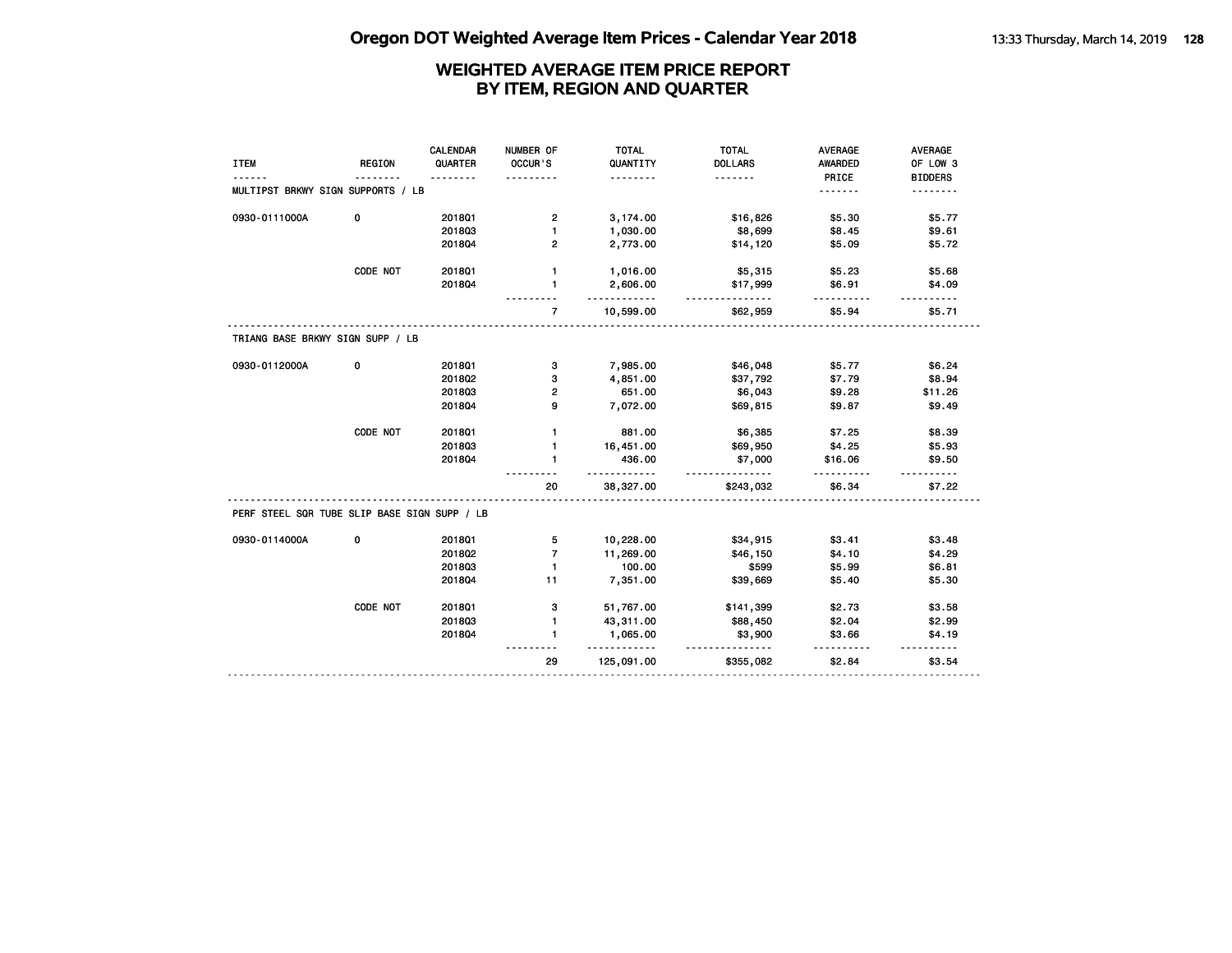| <b>ITEM</b>                                     | <b>REGION</b> | CALENDAR<br>QUARTER | NUMBER OF<br>OCCUR'S | <b>TOTAL</b><br>QUANTITY<br>. | <b>TOTAL</b><br><b>DOLLARS</b><br>. | <b>AVERAGE</b><br><b>AWARDED</b><br>PRICE | <b>AVERAGE</b><br>OF LOW 3<br><b>BIDDERS</b> |
|-------------------------------------------------|---------------|---------------------|----------------------|-------------------------------|-------------------------------------|-------------------------------------------|----------------------------------------------|
| PERF STEEL SQR TUBE ANCHOR SIGN SUPPORTS / LB   |               |                     |                      |                               |                                     | .                                         |                                              |
| 0930-0117000A                                   | 0             | 2018Q1              | з                    | 5,141.00                      | \$17,047                            | \$3.32                                    | \$3.33                                       |
|                                                 |               | 2018Q2              | 4                    | 2,603.00                      | \$8,178                             | \$3.14                                    | \$3.29                                       |
|                                                 |               | 201803              | 4                    | 1,012.00                      | \$6,119                             | \$6.05                                    | \$6.76                                       |
|                                                 |               | 201804              | 14                   | 7,317.00                      | \$40,202                            | \$5.49                                    | \$5.00                                       |
|                                                 | CODE NOT      | 2018Q1              | $\mathbf{1}$         | 586.00                        | \$1,250                             | \$2.13                                    | \$2.89                                       |
|                                                 |               | 201803              | $\mathbf{1}$         | 30,032.00                     | \$73,900                            | \$2.46                                    | \$3.73                                       |
|                                                 |               |                     | 27                   | 46,691.00                     | \$146,696                           | \$3.14                                    | \$3.91                                       |
| SIGNS, STANDARD SHEETING, EXTRUDED AL / SQFT    |               |                     |                      |                               |                                     |                                           |                                              |
| 0940-0201000J                                   | 0             | 201801              | 4                    | 2,018.00                      | \$51,024                            | \$25.28                                   | \$25.56                                      |
|                                                 |               | 2018Q2              | з                    | 989.00                        | \$30,568                            | \$30.91                                   | \$30.21                                      |
|                                                 |               | 201803              | 2                    | 281.00                        | \$9,870                             | \$35.12                                   | \$30.12                                      |
|                                                 |               | 201804              | 10                   | 2,133.00                      | \$63,864                            | \$29.94                                   | \$33.37                                      |
|                                                 | CODE NOT      | 201801              | $\mathbf{1}$         | 378.00                        | \$9,072                             | \$24.00                                   | \$26.13                                      |
|                                                 |               | 201804              | $\mathbf{1}$         | 100.00                        | \$2,500                             | \$25.00                                   | \$21.00                                      |
|                                                 |               |                     | 21                   | 5,899.00                      | \$166,897                           | \$28.29                                   | \$29.34                                      |
| SIGNS, STANDARD SHEETING, SHEET ALUMINUM / SQFT |               |                     |                      |                               |                                     |                                           |                                              |
| 0940-0202000J                                   | 0             | 201801              | 5                    | 2,130.00                      | \$39,276                            | \$18.44                                   | \$18.34                                      |
|                                                 |               | 2018Q2              | 6                    | 2,979.00                      | \$70,273                            | \$23.59                                   | \$21.27                                      |
|                                                 |               | 201803              | 4                    | 171.00                        | \$6,265                             | \$36.64                                   | \$38.08                                      |
|                                                 |               | 201804              | 19                   | 4,819.00                      | \$80,663                            | \$16.74                                   | \$19.05                                      |
|                                                 | CODE NOT      | 201801              | $\mathbf{1}$         | 965.00                        | \$11,580                            | \$12.00                                   | \$15.03                                      |
|                                                 |               | 201803              | $\mathbf{1}$         | 5,272.00                      | \$63,264                            | \$12.00                                   | \$14.33                                      |
|                                                 |               |                     | 36                   | 16,336.00                     | \$271,321                           | \$16.61                                   | \$17.80                                      |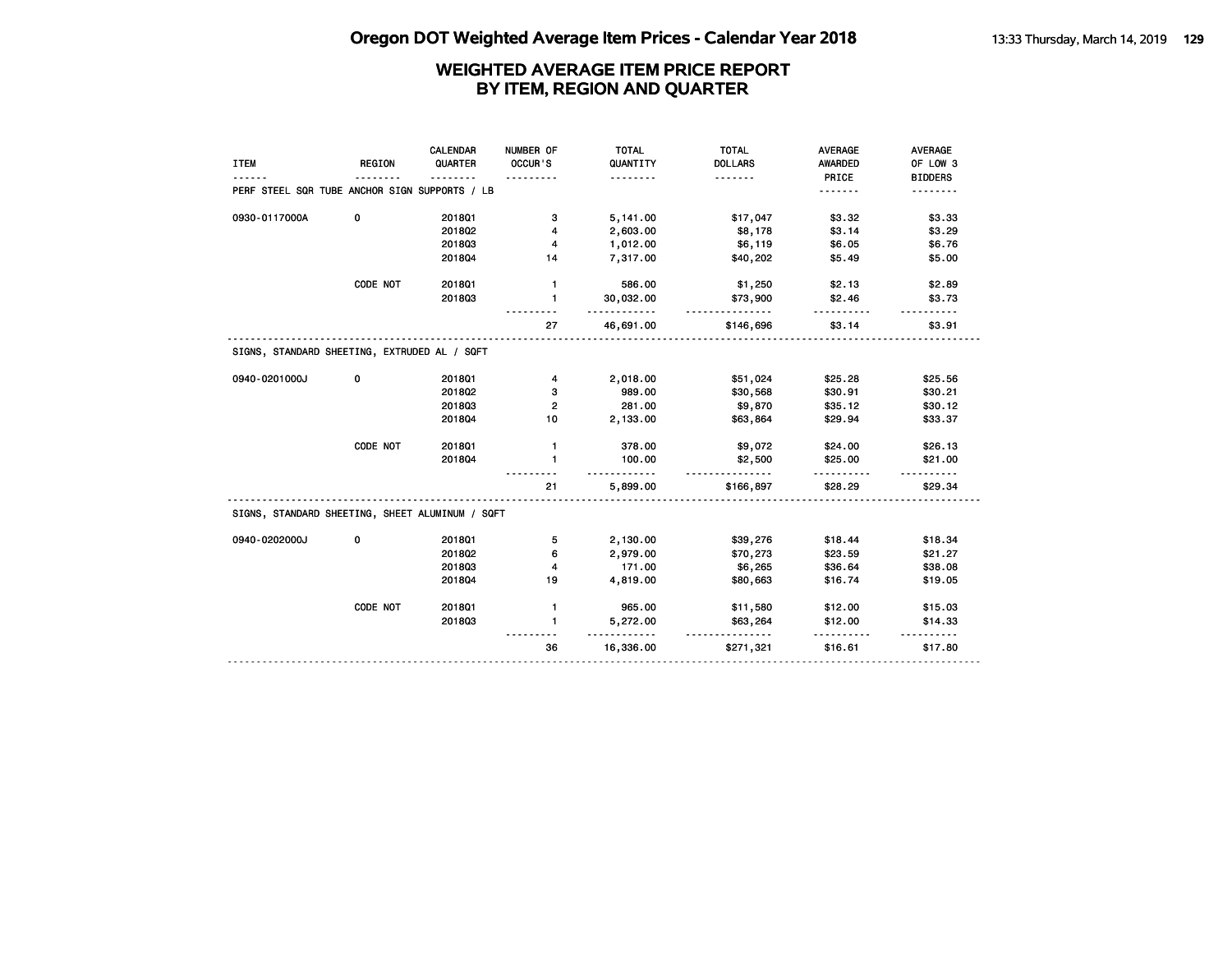| <b>ITEM</b>                                    | <b>REGION</b> | CALENDAR<br>QUARTER<br>. <b>.</b> | NUMBER OF<br>OCCUR'S | <b>TOTAL</b><br>QUANTITY<br>. | <b>TOTAL</b><br><b>DOLLARS</b><br><u>.</u> | <b>AVERAGE</b><br>AWARDED<br>PRICE | <b>AVERAGE</b><br>OF LOW 3<br><b>BIDDERS</b> |
|------------------------------------------------|---------------|-----------------------------------|----------------------|-------------------------------|--------------------------------------------|------------------------------------|----------------------------------------------|
| SIGNS, STANDARD SHEETING, PLYWOOD / SQFT       |               |                                   |                      |                               |                                            | .                                  |                                              |
| 0940-0203000J                                  | 0             | 2018Q1                            | 4                    | 937.00                        | \$14,715                                   | \$15.70                            | \$15.42                                      |
|                                                |               | 2018Q2                            | 3                    | 734.00                        | \$16,096                                   | \$21.93                            | \$20.41                                      |
|                                                |               | 201803                            | 1                    | 261.00                        | \$8,352                                    | \$32.00                            | \$19.33                                      |
|                                                |               | 201804                            | з                    | 186.00                        | \$2,849                                    | \$15.31                            | \$17.28                                      |
|                                                | CODE NOT      | 2018Q1                            | 1                    | 12,792.00                     | \$153,504                                  | \$12.00                            | \$15.00                                      |
|                                                |               | 201803                            | $\mathbf{1}$         | 824.00                        | \$11,742                                   | \$14.25                            | \$15.42                                      |
|                                                |               | 201804                            | $\mathbf{2}$         | 466.00                        | \$14,870                                   | \$31.91                            | \$22.17                                      |
|                                                |               |                                   | 15                   | 16,200.00                     | \$222,127                                  | \$13.71                            | \$15.59                                      |
| SIGNS, TYPE IX SHEETING, EXTRUDED AL / SQFT    |               |                                   |                      |                               |                                            |                                    |                                              |
| 0940-0204000J                                  | 0             | 2018Q1                            | з                    | 4,651.00                      | \$118,897                                  | \$25.56                            | \$26.38                                      |
|                                                |               | 201802                            | 1                    | 175.00                        | \$6,125                                    | \$35.00                            | \$34.67                                      |
|                                                |               | 201804                            | 5                    | 4,416.00                      | \$162,194                                  | \$36.73                            | \$33.25                                      |
|                                                | CODE NOT      | 2018Q1                            | $\mathbf{1}$         | 3,329.00                      | \$81,561                                   | \$24.50                            | \$27.90                                      |
|                                                |               | 201804                            | 1                    | 176.00                        | \$7,920                                    | \$45.00                            | \$34.00                                      |
|                                                |               |                                   |                      |                               |                                            |                                    |                                              |
|                                                |               |                                   | 11                   | .<br>12,747.00                | <u>.</u><br>\$376,697                      | \$29.55                            | \$29.37                                      |
| SIGNS, TYPE IX SHEETING, SHEET ALUMINUM / SQFT |               |                                   |                      |                               |                                            |                                    |                                              |
| 0940-0205000J                                  | 0             | 2018Q1                            | $\mathbf{1}$         | 720.00                        | \$11,520                                   | \$16.00                            | \$16.67                                      |
|                                                |               | 2018Q2                            | 3                    | 334.00                        | \$10,680                                   | \$31.98                            | \$26.28                                      |
|                                                |               | 201804                            | 4                    | 414.00                        | \$6,843                                    | \$16.53                            | \$21.56                                      |
|                                                | CODE NOT      | 201801                            | 1                    | 346.00                        | \$5,190                                    | \$15.00                            | \$13.60                                      |
|                                                |               | 201803                            | $\mathbf{1}$         | 2,487.00                      | \$34,818                                   | \$14.00                            | \$16.33                                      |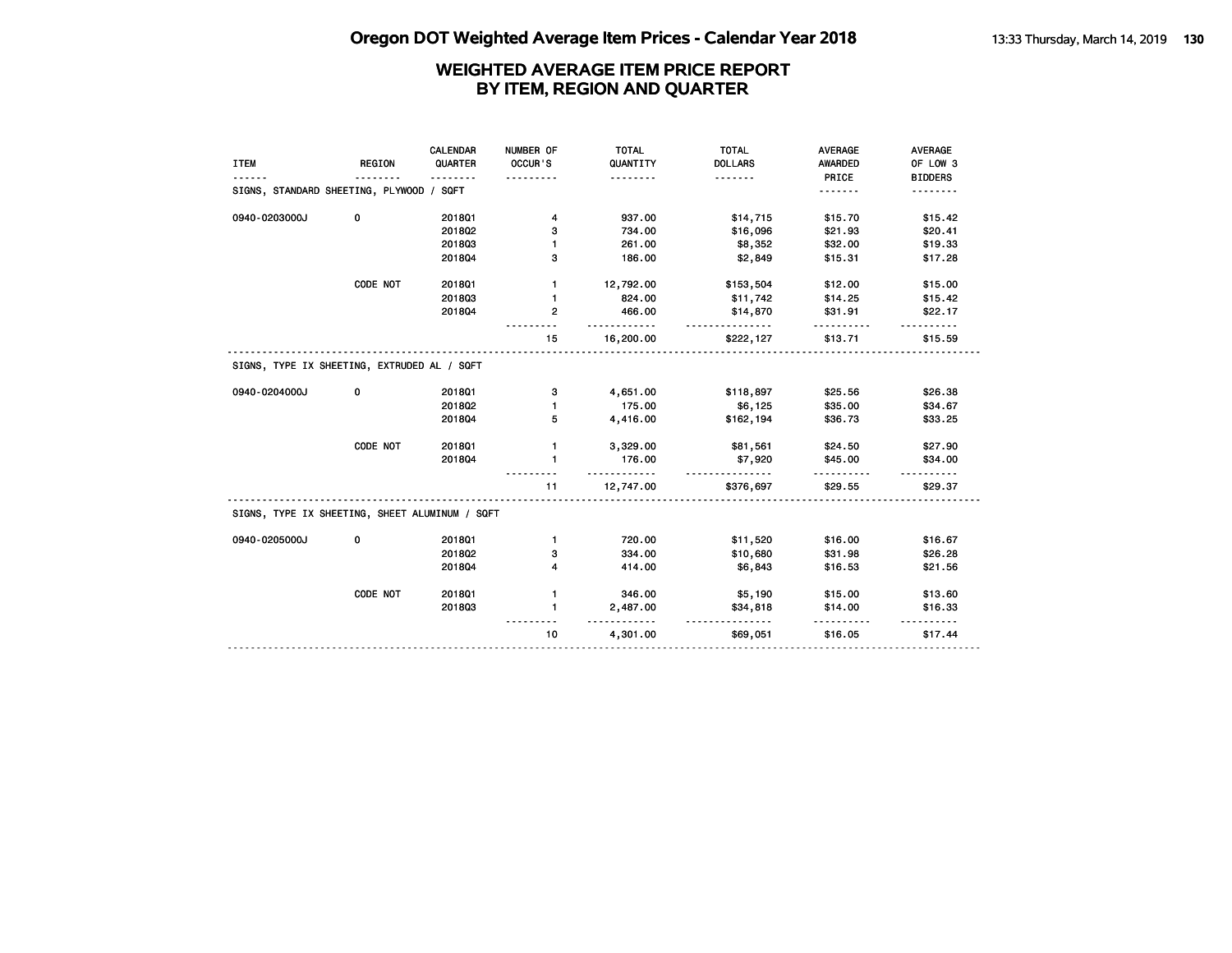| <b>ITEM</b>                                | REGION   | CALENDAR<br>QUARTER | NUMBER OF<br>OCCUR'S    | <b>TOTAL</b><br>QUANTITY | <b>TOTAL</b><br><b>DOLLARS</b> | AVERAGE<br><b>AWARDED</b> | AVERAGE<br>OF LOW 3  |
|--------------------------------------------|----------|---------------------|-------------------------|--------------------------|--------------------------------|---------------------------|----------------------|
|                                            |          | .                   |                         | .                        | .                              | PRICE                     | <b>BIDDERS</b>       |
| SIGNS, TYPE IX SHEETING, PLYWOOD /         |          | SQFT                |                         |                          |                                | <u>.</u>                  | <u>.</u>             |
| 0940-0206000J                              | 0        | 201801              | $\mathbf{1}$            | 210.00                   | \$3,150                        | \$15.00                   | \$15.67              |
|                                            |          | 201803              | 1                       | 35.00                    | \$1,190                        | \$34.00                   | \$22.00              |
|                                            |          | 201804              | $\overline{2}$          | 268.00                   | \$6,095                        | \$22.74                   | \$27.25              |
|                                            | CODE NOT | 201803              | $\mathbf{1}$            | 1,304.00                 | \$20,864                       | \$16.00                   | \$17.33              |
|                                            |          | 201804              | $\mathbf{1}$            | 50.00<br>.               | \$273<br>.                     | \$5.45<br>.               | \$18.48<br>.         |
|                                            |          |                     | 6                       | 1,867.00                 | \$31,572                       | \$16.91                   | \$18.69              |
| 42 IN DIA SIGNAL SUPP DRILLED SHAFT / FOOT |          |                     |                         |                          |                                |                           |                      |
| 0963-0102000F                              | 0        | 201801              | $\mathbf{1}$            | 150.00                   | \$105,000                      | \$700.00                  | \$1,066.64           |
|                                            |          | 2018Q2              | 2                       | 145.00                   | \$105,220                      | \$725.66                  | \$655.22             |
|                                            |          | 201804              | 3                       | 191.00<br>.              | \$118,835<br><u>.</u>          | \$622.17<br>.             | \$620.00<br><u>.</u> |
|                                            |          |                     | 6                       | 486.00                   | \$329,055                      | \$677.07                  | \$768.36             |
| POLE FOUNDATIONS / EACH                    |          |                     |                         |                          |                                |                           |                      |
| 0970-0100000A                              | 0        | 201801              | $\mathbf{1}$            | 8.00                     | \$10,600                       | \$1,325.00                | \$1,325.00           |
|                                            |          | 2018Q2              | $\overline{2}$          | 48.00                    | \$119,000                      | \$2,479.17                | \$1,719.58           |
|                                            |          | 201803              | $\overline{2}$          | 62.00                    | \$190,310                      | \$3,069.52                | \$2,697.98           |
|                                            |          | 201804              | 6                       | 120.00                   | \$218,976                      | \$1,824.80                | \$1,812.13           |
|                                            | CODE NOT | 201804              | $\overline{2}$          | 74.00<br><u>.</u>        | \$320,138                      | \$4,326.19                | \$3,501.07<br>.      |
|                                            |          |                     | 13                      | 312.00                   | \$859,024                      | \$2,753.28                | \$2,362.02           |
| SWITCHING, CONDUIT, AND WIRING / FOOT      |          |                     |                         |                          |                                |                           |                      |
| 0970-0105000A                              | 0        | 2018Q1              | $\overline{\mathbf{c}}$ | 2.00                     | \$125,750                      | \$62,875.00               | \$62,919.00          |
|                                            |          | 2018Q2              | з                       | 12,750.00                | \$349,000                      | \$27.37                   | \$24.75              |
|                                            |          | 201803              | 3                       | 2,206.00                 | \$1,468,169                    | \$665.53                  | \$638.31             |
|                                            |          | 2018Q4              | $\overline{7}$          | 39,453.00                | \$1,154,583                    | \$29.26                   | \$27.90              |
|                                            | CODE NOT | 2018Q4              | 3                       | 19,420.00                | \$780,449                      | \$40.19                   | \$47.53              |
|                                            |          |                     | 18                      | 73,831.00                | \$3,877,951                    | \$52.52                   | \$52.46              |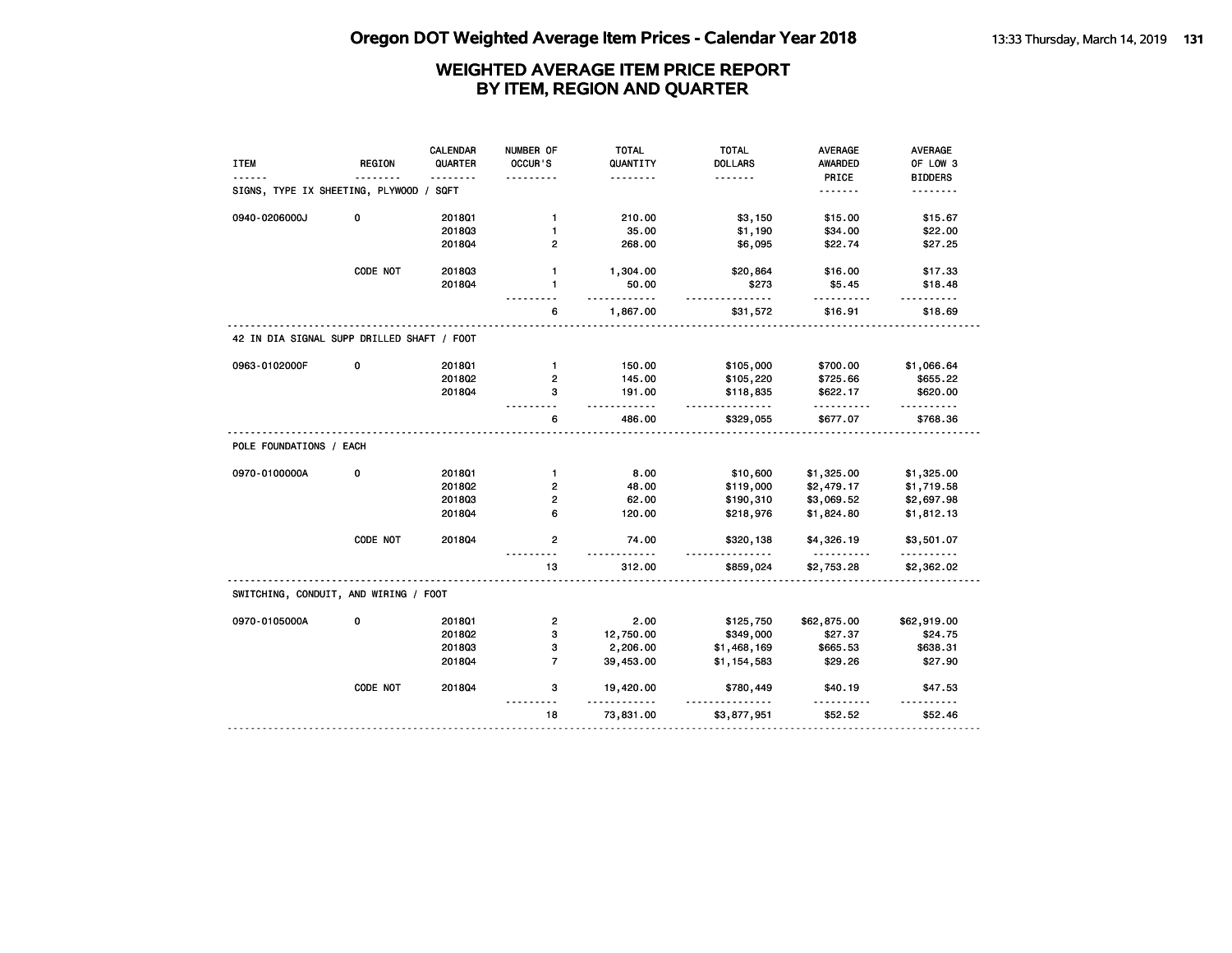|                                        |               | <b>CALENDAR</b> | NUMBER OF        | <b>TOTAL</b> | <b>TOTAL</b>   | <b>AVERAGE</b>          | AVERAGE                   |
|----------------------------------------|---------------|-----------------|------------------|--------------|----------------|-------------------------|---------------------------|
| <b>ITEM</b>                            | <b>REGION</b> | QUARTER         | OCCUR'S          | QUANTITY     | <b>DOLLARS</b> | <b>AWARDED</b>          | OF LOW 3                  |
|                                        |               |                 |                  | .            | .              | PRICE                   | <b>BIDDERS</b>            |
| TRAFFIC SIGNAL INSTALLATION,           |               | / EACH          |                  |              |                | .                       | .                         |
| 0990-0101000A                          | 0             | 201801          | з                | 3.00         | \$875,000      | \$291,667               | \$244,639                 |
|                                        |               | 2018Q2          | 2                | 2.00         | \$522,000      | \$261,000               | \$263,667                 |
|                                        |               | 201804          | 2                | 2.00         | \$500,000      | \$250,000<br><u>.</u>   | \$252,667                 |
|                                        |               |                 | $\overline{7}$   | 7.00         | \$1,897,000    | \$271,000               | \$252,369                 |
| TRAFFIC SIGNAL MODIFICATION, ____      |               | / EACH          |                  |              |                |                         |                           |
| 0990-0102000A                          | 0             | 2018Q1          | 5                | 5.00         | \$108,200      | \$21,640.00             | \$27,762.13               |
|                                        |               | 2018Q2          | 6                | 12.00        | \$163,800      | \$13,650.00             | \$12,127.78               |
|                                        |               | 201804          | 6                | 6.00         | \$638,897      | \$106,483               | \$107,171                 |
|                                        | CODE NOT      | 201804          | 131              | 131.00       | \$1,095,549    | \$8,362.97              | \$11,590.22<br>.          |
|                                        |               |                 | $- - - -$<br>148 | .<br>154.00  | \$2,006,446    | <u>.</u><br>\$13,028.87 | \$15,881.11               |
| DETECTOR INSTALLATION, ___ / EACH      |               |                 |                  |              |                |                         |                           |
| 0990-0103000A                          | 0             | 2018Q1          | $\overline{7}$   | 7.00         | \$236,000      | \$33,714.29             | \$36,084.62               |
|                                        |               | 2018Q2          | 4                | 4.00         | \$52,800       | \$13,200.00             | \$8,600.00                |
|                                        |               | 201804          |                  | 1.00         | \$7,000        | \$7,000.00              | \$10,800.33               |
|                                        |               |                 |                  |              |                |                         |                           |
|                                        | CODE NOT      | 2018Q2          | $\mathbf{1}$     | 1.00         | \$11,600       | \$11,600.00             | \$5,783.33                |
|                                        |               | 201804          | 1                | 1.00         | \$7,293        | \$7,293.00              | \$6,819.16                |
|                                        |               |                 | 14               | 14.00        | \$314,693      | \$22,478.07             | \$22,171.08               |
| RAMP METER SIGNAL INSTALLATION, / EACH |               |                 |                  |              |                |                         |                           |
| 0990-0104000A                          | 0             | 201801          | 16               | 16.00        | \$429,020      | \$26,813.75             | \$30,688.35               |
|                                        |               | 201804          | 4                | 4.00         | \$127,680      | \$31,920.00<br><u>.</u> | \$32,723.33<br>. <u>.</u> |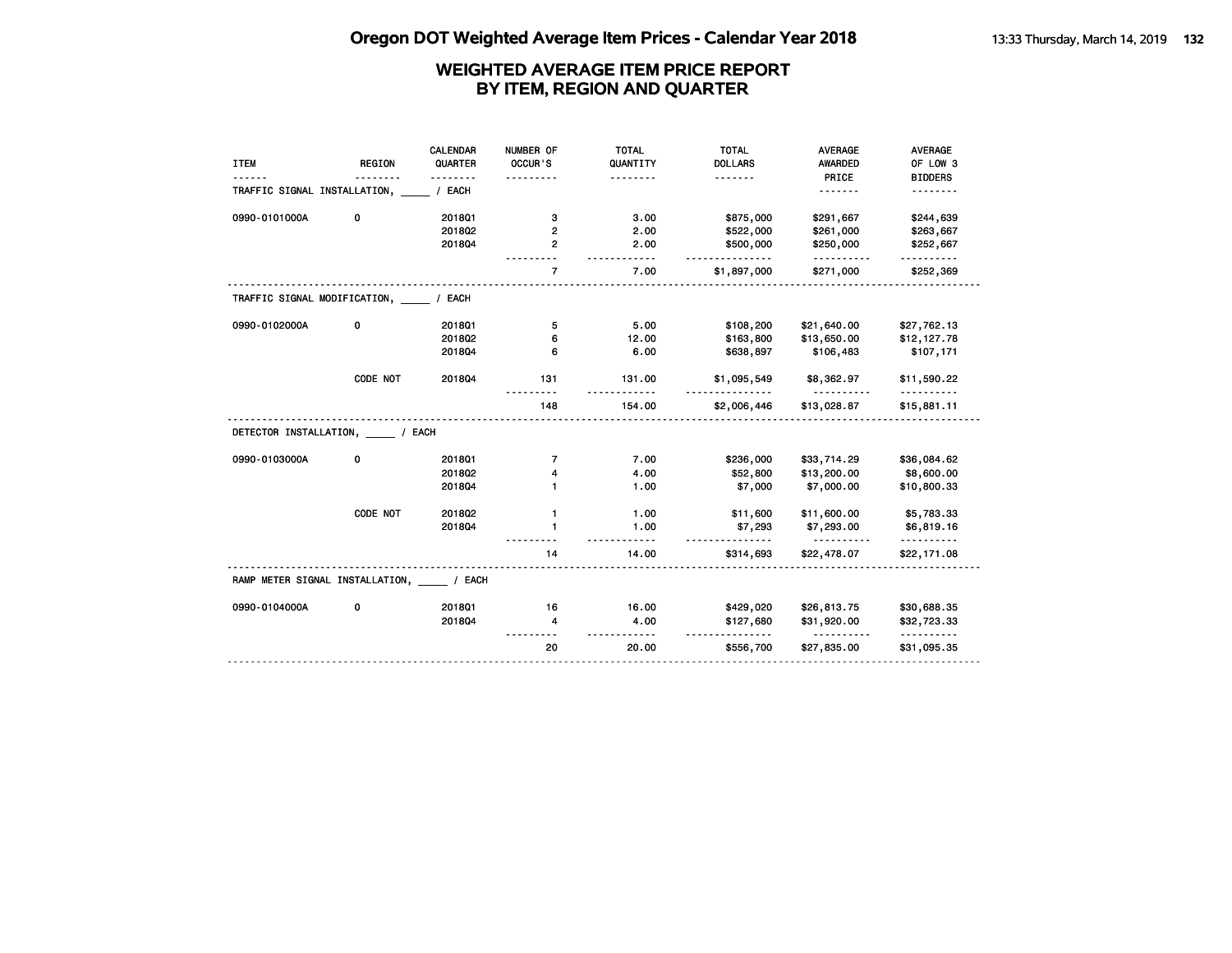|                                         |               | <b>CALENDAR</b> | NUMBER OF      | <b>TOTAL</b>    | <b>TOTAL</b>   | <b>AVERAGE</b>          | <b>AVERAGE</b>          |
|-----------------------------------------|---------------|-----------------|----------------|-----------------|----------------|-------------------------|-------------------------|
| <b>ITEM</b>                             | <b>REGION</b> | QUARTER         | OCCUR'S        | QUANTITY        | <b>DOLLARS</b> | <b>AWARDED</b>          | OF LOW 3                |
|                                         |               |                 |                | .               | .              | PRICE                   | <b>BIDDERS</b>          |
| FLASHING BEACON INSTALLATION,           |               | / EACH          |                |                 |                | .                       | .                       |
| 0990-0106000A                           | 0             | 201801          | 5              | 5.00            | \$115,100      | \$23,020.00             | \$21,335.33             |
|                                         |               | 2018Q2          | з              | 3.00            | \$77,500       | \$25,833.33             | \$21,994.44             |
|                                         |               | 201803          | 2              | 2.00            | \$46,860       | \$23,430.00             | \$25,219.00             |
|                                         |               | 201804          | 5              | 8.00            | \$109,000      | \$13,625.00             | \$14,572.84             |
|                                         | CODE NOT      | 201804          | 14             | 14.00           | \$272,000      | \$19,428.57             | \$18,720.83<br><u>.</u> |
|                                         |               |                 | 29             | 32.00           | \$620,460      | \$19,389.38             | \$18,805.39             |
| AUTOMATIC TRAFFIC RECORDER INST, / EACH |               |                 |                |                 |                |                         |                         |
| 0990-0107000A                           | 0             | 2018Q1          | $\mathbf{2}$   | 2.00            | \$14,500       | \$7,250.00              | \$11,345.33             |
|                                         |               | 2018Q2          | $\mathbf{1}$   | 1.00            | \$10,000       | \$10,000.00             | \$10,000.00             |
|                                         |               | 201803          | 1              | 1.00            | \$60,000       | \$60,000.00             | \$57,422.00             |
|                                         |               | 201804          | 2              | 2.00<br>$- - -$ | \$43,748       | \$21,874.00<br><u>.</u> | \$27,458.00<br><u>.</u> |
|                                         |               |                 | 6              | 6.00            | \$128,248      | \$21,374.67             | \$24,171.44             |
| WEED CONTROL / ACRE                     |               |                 |                |                 |                |                         |                         |
| 1030-0101000R                           | 0             | 2018Q1          | $\mathbf{2}$   | 1.00            | \$1,000        | \$1,000.00              | \$1,550.00              |
|                                         |               | 2018Q2          | 4              | 4.00            | \$6,100        | \$1,525.00              | \$1,486.11              |
|                                         |               | 201803          | $\mathbf{1}$   |                 |                |                         |                         |
|                                         |               | 201804          | 4              | 8.00            | \$9,330        | \$1,166.25              | \$1,270.62              |
|                                         |               |                 | 11             | 13.00           | \$16,430       | \$1,263.85              |                         |
| SEEDING MOBILIZATION / EACH             |               |                 |                |                 |                |                         |                         |
| 1030-0102000E                           | 0             | 2018Q1          | $\mathbf{1}$   | 1.00            | \$1,000        | \$1,000.00              | \$575.00                |
|                                         |               | 201804          | з              | 6.00<br>.       | \$2,550<br>.   | \$425.00<br>.           | \$708.33                |
|                                         |               |                 | $\overline{4}$ | 7.00            | \$3,550        | \$507.14                | \$689.29                |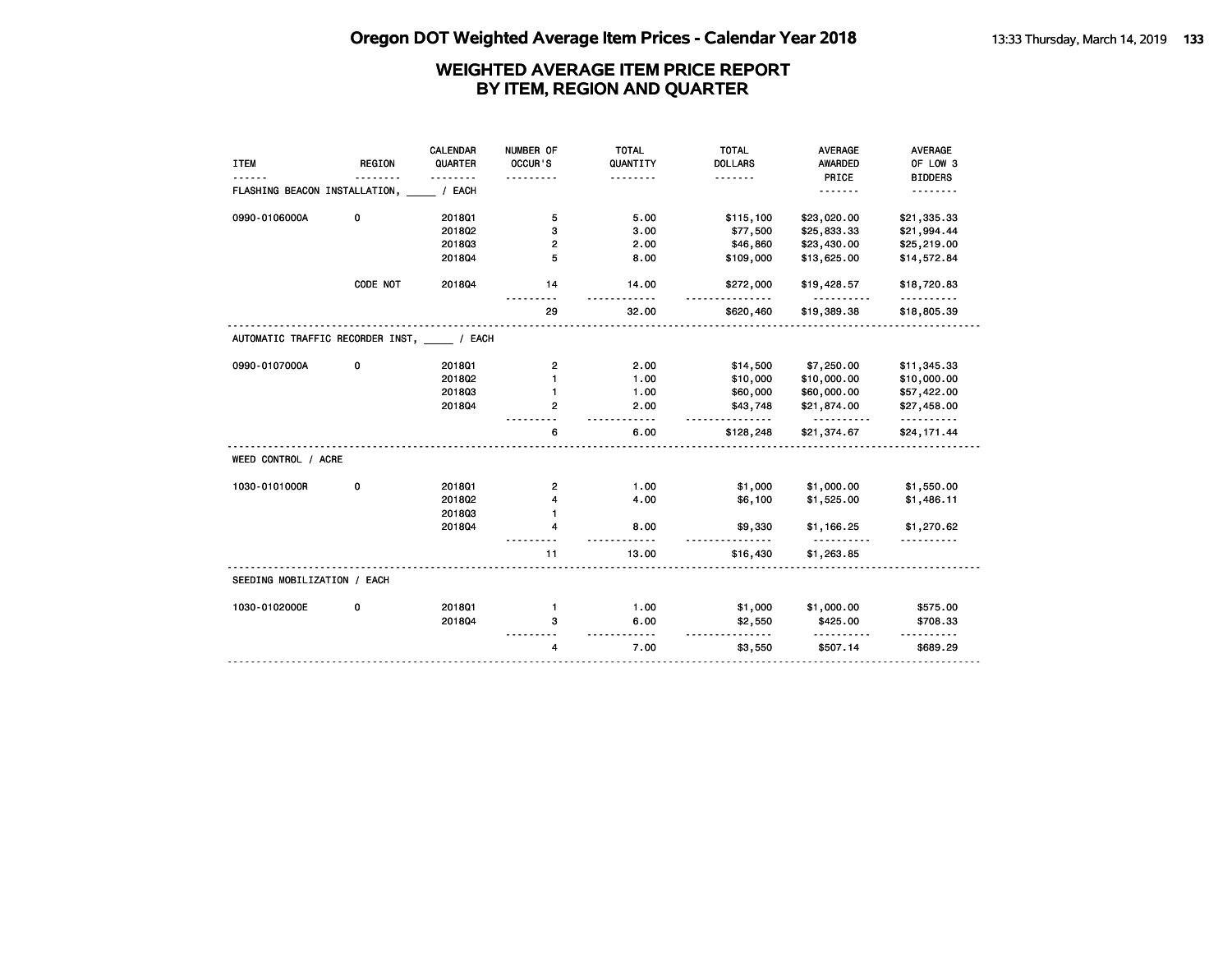| <b>ITEM</b>                   | <b>REGION</b> | <b>CALENDAR</b><br>QUARTER | NUMBER OF<br>OCCUR'S       | <b>TOTAL</b><br>QUANTITY<br>. | <b>TOTAL</b><br><b>DOLLARS</b><br>. | <b>AVERAGE</b><br><b>AWARDED</b><br>PRICE | AVERAGE<br>OF LOW 3<br><b>BIDDERS</b> |
|-------------------------------|---------------|----------------------------|----------------------------|-------------------------------|-------------------------------------|-------------------------------------------|---------------------------------------|
| TEMPORARY SEEDING / ACRE      |               |                            |                            |                               |                                     |                                           | .                                     |
| 1030-0103000R                 | 0             | 2018Q2<br>201803           | 4<br>$\overline{2}$        | 8.00                          | \$33,475                            | \$4,184.38                                | \$3,762.65                            |
|                               |               | 2018Q4                     | 4                          | 6.00<br>- - - -               | \$15,340                            | \$2,556.67                                | \$2,389.79                            |
|                               |               |                            | 10                         | 14.00                         | \$48,815                            | \$3,486.79                                |                                       |
| TEMP SEEDING, MIX NO 1 / ACRE |               |                            |                            |                               |                                     |                                           |                                       |
| 1030-0104000R                 | 0             | 2018Q4                     | 2                          | 6.00<br>$- - -$               | \$13,800                            | \$2,300.00                                | \$2,133.33                            |
|                               |               |                            | $\overline{2}$             | 6.00                          | \$13,800                            | \$2,300.00                                | \$2,133.33                            |
| PERMANENT SEEDING / ACRE      |               |                            |                            |                               |                                     |                                           |                                       |
| 1030-0108000R                 | 0             | 201801                     | 4                          | 1.00                          | \$3,000                             | \$3,000.00                                | \$2,933.33                            |
|                               |               | 2018Q2                     | 8                          | 12.00                         | \$43,700                            | \$3,641.67                                | \$3,812.69                            |
|                               |               | 201803                     | з                          | 26.00                         | \$80,000                            | \$3,076.92                                | \$2,690.60                            |
|                               |               | 201804                     | $\overline{7}$             | 16.00                         | \$38,000                            | \$2,375.00                                | \$2,529.74                            |
|                               | CODE NOT      | 201804                     | 4                          | 79.00                         | \$279,479                           | \$3,537.71                                | \$3,388.43                            |
|                               |               |                            | 26                         | 134.00                        | \$444,179                           | \$3,314.77                                | \$3,185.10                            |
| PERM SEEDING, MIX NO 1 / ACRE |               |                            |                            |                               |                                     |                                           |                                       |
| 1030-0109000R                 | 0             | 2018Q1                     | $\overline{\mathbf{c}}$    |                               |                                     |                                           |                                       |
|                               |               | 201802                     | $\mathbf{2}$               |                               |                                     |                                           |                                       |
|                               |               | 201803                     | 1                          |                               |                                     |                                           |                                       |
|                               |               | 2018Q4                     | $\overline{7}$<br><u>.</u> | 17.00<br>.                    | \$69,000                            | \$4,058.82<br>.                           | \$3,972.01<br>.                       |
|                               |               |                            | 12                         | 17.00                         | \$69,000                            | \$4,058.82                                |                                       |
| PERM SEEDING, MIX NO 2 / ACRE |               |                            |                            |                               |                                     |                                           |                                       |
| 1030-0110000R                 | 0             | 2018Q2                     | з                          | 1.00                          | \$4,000                             | \$4,000.00                                | \$3,900.00                            |
|                               |               | 201803                     | $\mathbf{1}$               |                               |                                     |                                           |                                       |
|                               |               | 2018Q4                     | 4                          | 42.00<br>$\sim$ $\sim$        | \$207,175                           | \$4,932.74                                | \$5,514.36<br><u>.</u>                |
|                               |               |                            | 8                          | 43.00                         | \$211,175                           | \$4,911.05                                |                                       |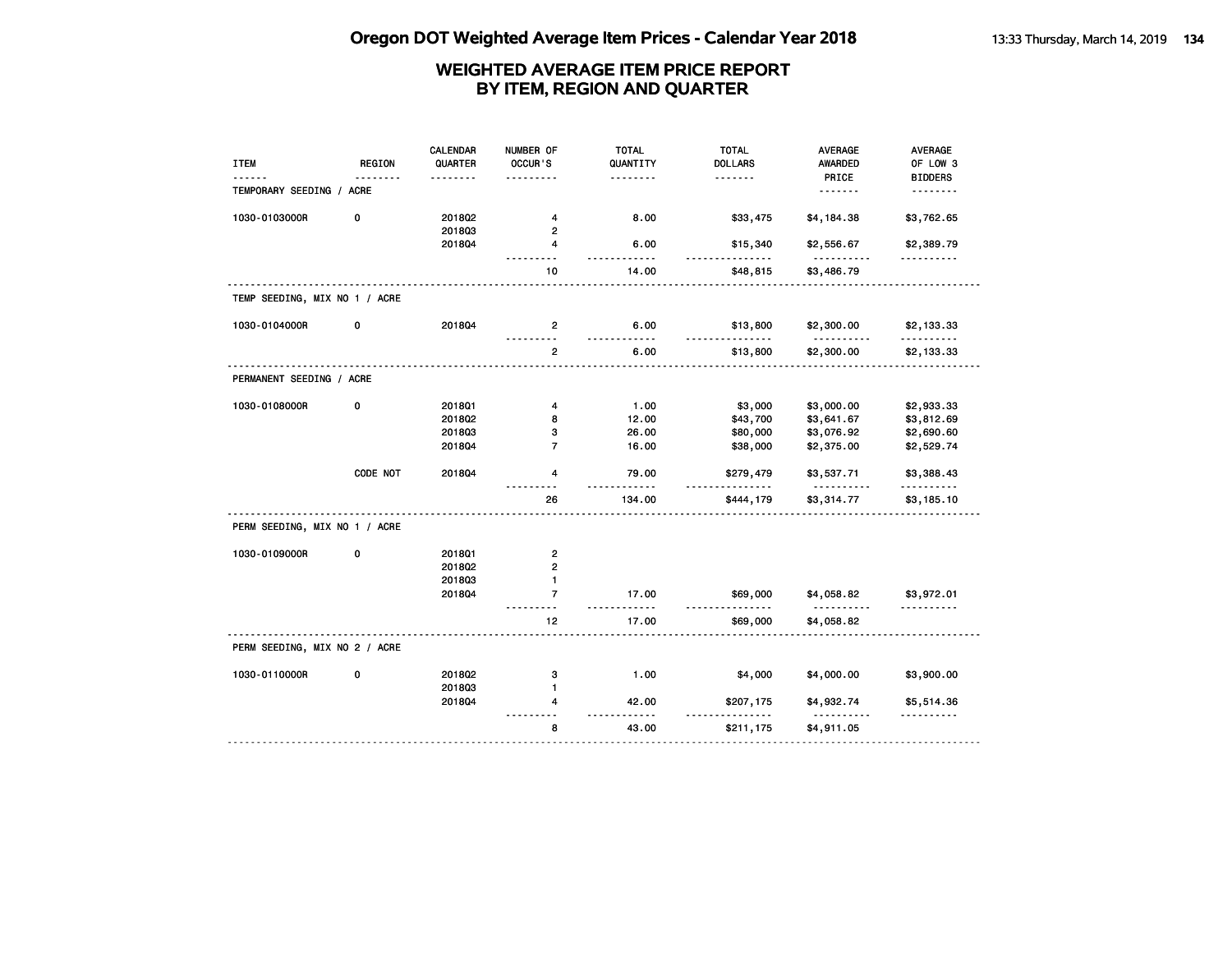**Oregon DOT Weighted Average Item Prices - Calendar Year 2018** 13:33 Thursday, March 14, 2019 135

| <b>ITEM</b>                         | REGION<br><u>.</u> | <b>CALENDAR</b><br>QUARTER | NUMBER OF<br>OCCUR'S                      | <b>TOTAL</b><br>QUANTITY | <b>TOTAL</b><br><b>DOLLARS</b> | AVERAGE<br><b>AWARDED</b> | AVERAGE<br>OF LOW 3        |
|-------------------------------------|--------------------|----------------------------|-------------------------------------------|--------------------------|--------------------------------|---------------------------|----------------------------|
| PERM SEEDING, MIX NO 3 / ACRE       |                    | .                          |                                           | <u>.</u>                 | .                              | PRICE                     | <b>BIDDERS</b><br><u>.</u> |
| 1030-0111000R                       | 0                  | 201802<br>201804           | $\overline{\mathbf{c}}$<br>$\overline{2}$ |                          |                                |                           |                            |
|                                     |                    |                            | 4                                         | 0.00                     | \$0                            |                           |                            |
| WETLAND SEEDING / ACRE              |                    |                            |                                           |                          |                                |                           |                            |
| 1030-0113000R                       | 0                  | 201801                     | $\mathbf{1}$                              |                          |                                | .                         |                            |
|                                     |                    |                            | $\mathbf{1}$                              | 0.00                     | \$0                            |                           |                            |
| WETLAND SEEDING, MIX NO 1 / ACRE    |                    |                            |                                           |                          |                                |                           |                            |
| 1030-0114000R                       | 0                  | 201802                     | $\mathbf{1}$                              |                          | <u>.</u>                       | <u>.</u>                  |                            |
|                                     |                    |                            | $\mathbf{1}$                              | 0.00                     | \$0                            |                           |                            |
| WATER QUALITY SEEDING / ACRE        |                    |                            |                                           |                          |                                |                           |                            |
| 1030-0118000R                       | 0                  | 2018Q2<br>201804           | $\mathbf{1}$<br>$\mathbf{1}$              |                          | .                              |                           |                            |
|                                     |                    |                            | $\overline{2}$                            | 0.00                     | \$0                            |                           |                            |
| WATER QLTY SEEDING, MIX NO 1 / ACRE |                    |                            |                                           |                          |                                |                           |                            |
| 1030-0119000R                       | 0                  | 2018Q1<br>201804           | $\mathbf{1}$<br>$\overline{2}$<br>.       |                          |                                |                           |                            |
|                                     |                    |                            | 3                                         | 0.00                     | \$0                            |                           |                            |
| NATIVE PLANT SEEDING / ACRE         |                    |                            |                                           |                          |                                |                           |                            |
| 1030-0128000R                       | 0                  | <b>2018Q1</b><br>201803    | $\mathbf{1}$<br>$\mathbf{1}$              | 1.00                     | \$4,500                        | \$4,500.00                | \$4,033.33                 |
|                                     |                    | 201804                     | 1.                                        | 1.00                     | \$6,500                        | \$6,500.00<br>- - - - -   | \$6,581.42<br><u>.</u>     |
|                                     |                    |                            | з                                         | 2.00                     | \$11,000                       | \$5,500.00                |                            |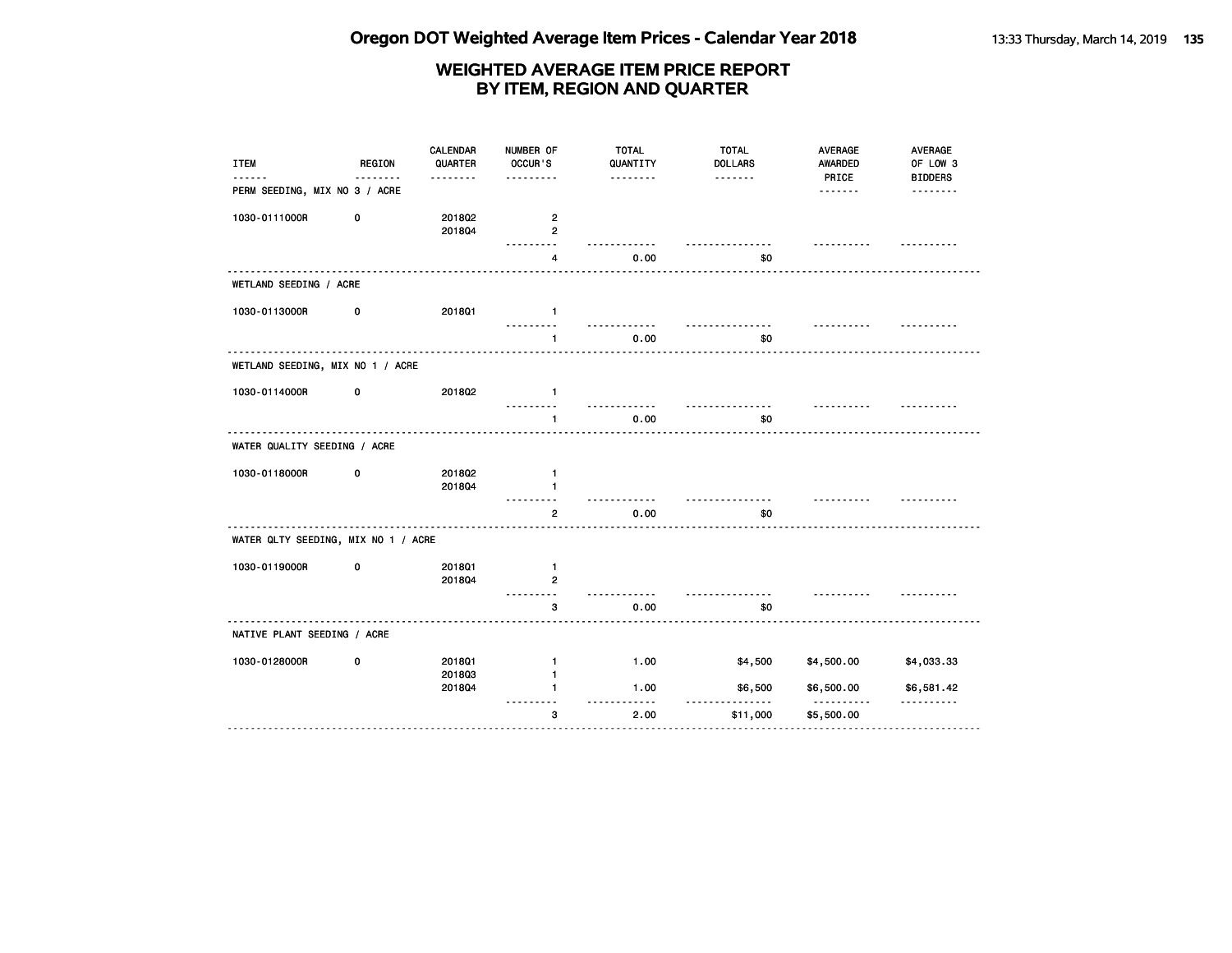| <b>ITEM</b>                         | <b>REGION</b> | <b>CALENDAR</b><br>QUARTER | NUMBER OF<br>OCCUR'S<br>. | <b>TOTAL</b><br>QUANTITY<br>. | <b>TOTAL</b><br><b>DOLLARS</b><br><u>.</u>              | <b>AVERAGE</b><br><b>AWARDED</b><br>PRICE | AVERAGE<br>OF LOW 3<br><b>BIDDERS</b> |
|-------------------------------------|---------------|----------------------------|---------------------------|-------------------------------|---------------------------------------------------------|-------------------------------------------|---------------------------------------|
| WILDFLOWER SEEDING / ACRE           |               |                            |                           |                               |                                                         | <u>.</u>                                  | <u>.</u>                              |
| 1030-0133000R                       | 0             | 201804                     | $\blacksquare$            | 4.00                          | \$21,800<br><u>.</u>                                    | \$5,450.00<br><u>.</u>                    | \$5,050.00<br><u>.</u>                |
|                                     |               |                            | $\mathbf{1}$              | 4.00                          | \$21,800                                                | \$5,450.00                                | \$5,050.00                            |
| WILDFLOWER SEEDING, MIX NO 1 / ACRE |               |                            |                           |                               |                                                         |                                           |                                       |
| 1030-0134000R                       | 0             | 2018Q1                     | $\mathbf{1}$              | 1.00                          | \$3,100                                                 | \$3,100.00                                | \$3,133.33                            |
|                                     |               |                            | $\mathbf{1}$              | 1.00                          | \$3,100                                                 | \$3,100.00                                | \$3,133.33                            |
| LAWN SEEDING / SQYD                 |               |                            |                           |                               |                                                         |                                           |                                       |
| 1030-0138000J                       | 0             | 2018Q1                     | $\mathbf{1}$              | 49.00                         | \$2,450                                                 | \$50.00                                   | \$45.00                               |
|                                     |               | 201802                     | 1                         | 250.00                        | \$2,250                                                 | \$9.00                                    | \$47.00                               |
|                                     |               | 201804                     | $\mathbf{1}$              | 62.00                         | \$434                                                   | \$7.00                                    | \$12.00                               |
|                                     |               |                            | 3                         | 361.00                        | \$5,134                                                 | \$14.22                                   | \$40.72                               |
| LAWN SEEDING / ACRE                 |               |                            |                           |                               |                                                         |                                           |                                       |
| 1030-0138000R                       | 0             | 201802                     | $\mathbf{1}$              | 1.00                          | \$3,300                                                 | \$3,300.00                                | \$3,266.67                            |
|                                     |               | 201803                     | 1                         |                               |                                                         |                                           |                                       |
|                                     |               |                            | $\overline{2}$            | 1.00                          | \$3,300                                                 | <u>.</u><br>\$3,300.00                    |                                       |
| SOIL TESTING / EACH                 |               |                            |                           |                               |                                                         |                                           |                                       |
| 1040-0100000E                       | 0             | 2018Q2                     | з                         | 7.00                          | \$2,500                                                 | \$357.14                                  | \$375.71                              |
|                                     | CODE NOT      | 201804                     | $\mathbf{1}$              | 29.00                         | \$22,475<br><b><i><u><u>a a a a a a a a</u></u></i></b> | \$775.00                                  | \$425.00                              |
|                                     |               |                            | $\overline{4}$            | 36.00                         | \$24,975                                                | <u>.</u><br>\$693.75                      | <u>.</u><br>\$415.42                  |
|                                     |               |                            |                           |                               |                                                         |                                           |                                       |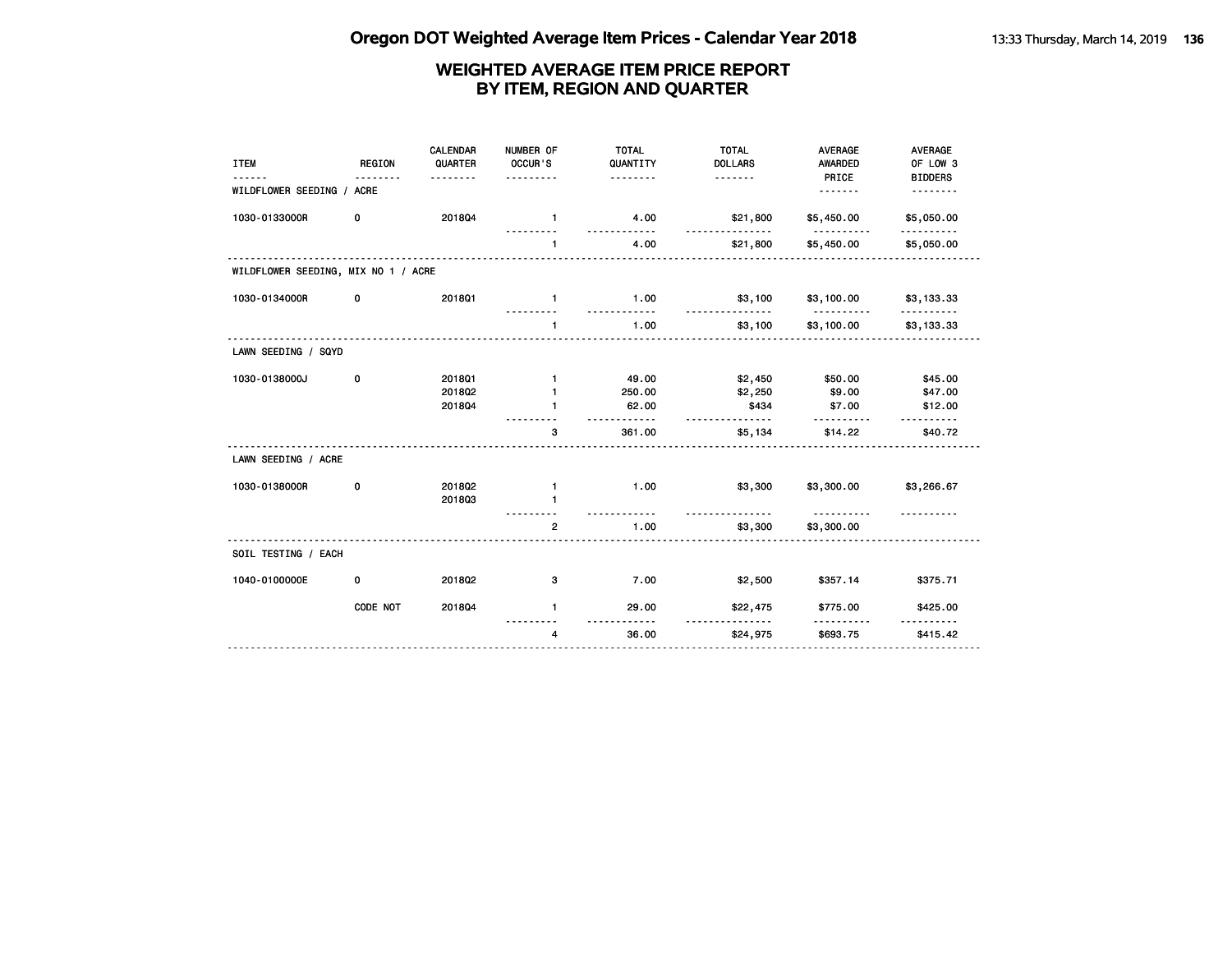|                                   |             | <b>CALENDAR</b> | NUMBER OF           | <b>TOTAL</b>               | <b>TOTAL</b>               | <b>AVERAGE</b>       | <b>AVERAGE</b>             |
|-----------------------------------|-------------|-----------------|---------------------|----------------------------|----------------------------|----------------------|----------------------------|
| <b>ITEM</b>                       | REGION<br>. | QUARTER<br>.    | OCCUR'S<br>.        | QUANTITY<br><u>.</u>       | <b>DOLLARS</b><br><u>.</u> | AWARDED<br>PRICE     | OF LOW 3<br><b>BIDDERS</b> |
| TOPSOIL / CUYD                    |             |                 |                     |                            |                            | .                    | .                          |
| 1040-0101000K                     | 0           | <b>2018Q1</b>   | 4                   | 645.00                     | \$37,050                   | \$57.44              | \$53.04                    |
|                                   |             | 2018Q2          | $\overline{7}$      | 2,534.00                   | \$139,165                  | \$54.92              | \$40.78                    |
|                                   |             | 201803          | 2                   | 40.00                      | \$4,500                    | \$112.50             | \$88.78                    |
|                                   |             | 201804          | 5                   | 2,587.00<br>.              | \$134,288<br><u>.</u>      | \$51.91              | \$54.36<br>$- - - - - -$   |
|                                   |             |                 | 18                  | 5,806.00                   | \$315,003                  | \$54.25              | \$48.53                    |
| SOIL CONDITIONER / CUYD           |             |                 |                     |                            |                            |                      |                            |
| 1040-0107000K                     | 0           | 201802          | $\mathbf{1}$        | 32.00                      | \$3,680                    | \$115.00             | \$115.33                   |
|                                   |             | 201804          | 3                   | 412.00<br><u>.</u>         | \$19,770<br>.              | \$47.99<br><u>.</u>  | \$52.96                    |
|                                   |             |                 | 4                   | 444.00                     | \$23,450                   | \$52.82              | \$57.45                    |
| CONIFER TREES, 2 FT HEIGHT / EACH |             |                 |                     |                            |                            |                      |                            |
| 1040-0110000E                     | 0           | 201802          | $\mathbf{1}$        | 32.00<br><u>----------</u> | \$1,600<br><u>.</u>        | \$50.00              | \$51.67                    |
|                                   |             |                 | $\mathbf{1}$        | 32.00                      | \$1,600                    | \$50.00              | \$51.67                    |
| CONIFER TREES, 4 FT HEIGHT / EACH |             |                 |                     |                            |                            |                      |                            |
| 1040-0112000E                     | 0           | 201802          | $\mathbf{1}$        | 8.00                       | \$7,800                    | \$975.00             | \$975.00                   |
|                                   |             | 201804          | $\mathbf{1}$        | 15.00<br>.                 | \$2,925<br>.               | \$195.00<br>.        | \$165.00                   |
|                                   |             |                 | $\overline{2}$<br>. | 23.00                      | \$10,725                   | \$466.30             | \$446.74                   |
| CONIFER TREES, 6 FT HEIGHT / EACH |             |                 |                     |                            |                            |                      |                            |
| 1040-0114000E                     | 0           | 201804          | $\overline{2}$      | 46.00                      | \$11,955                   | \$259.89             | \$270.00                   |
|                                   |             |                 | $\mathbf{2}$        | <u>.</u><br>46.00          | <u>.</u><br>\$11,955       | <u>.</u><br>\$259.89 | \$270.00                   |
|                                   |             |                 |                     |                            |                            |                      |                            |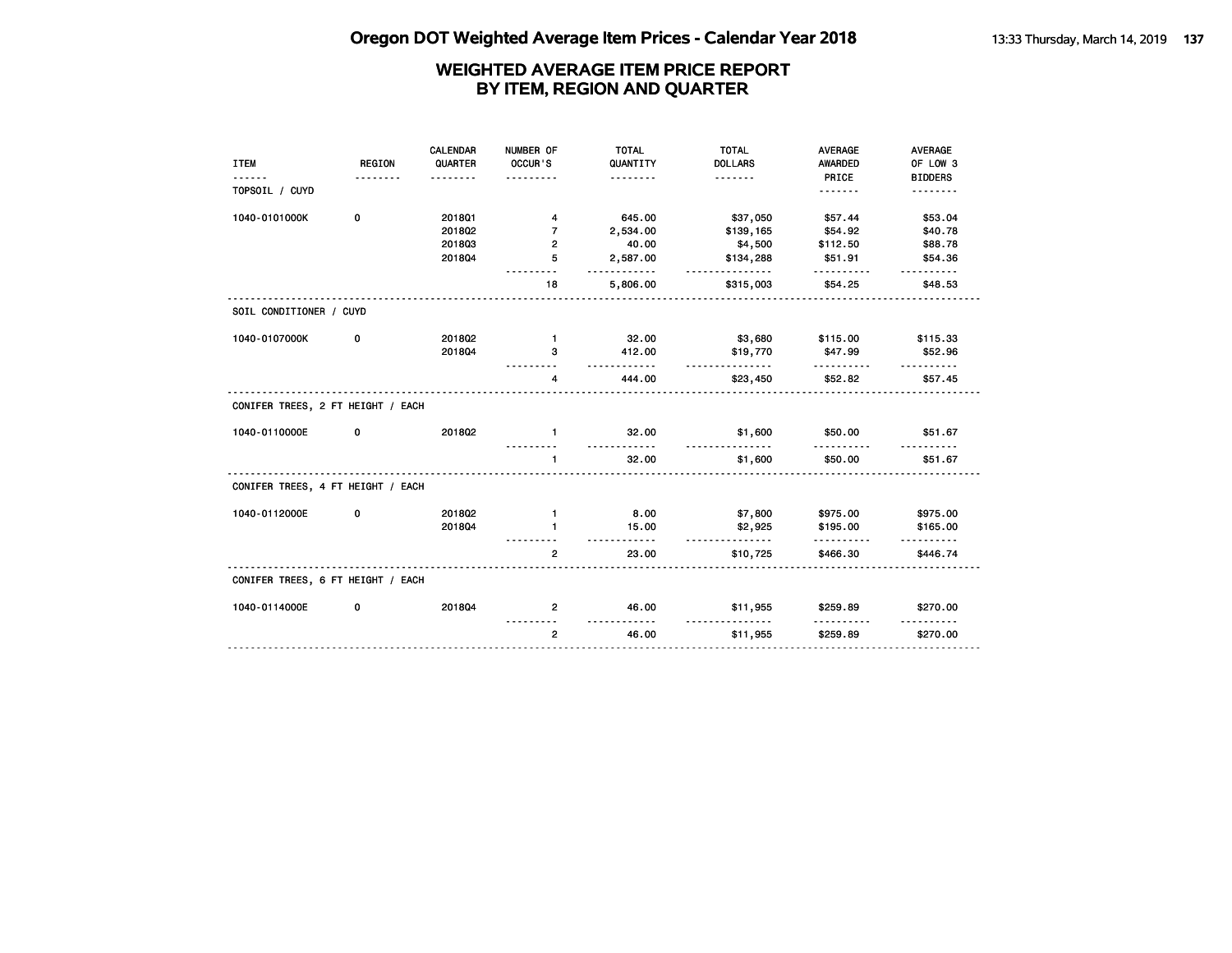| <b>ITEM</b>                            | <b>REGION</b> | <b>CALENDAR</b><br>QUARTER<br><u>.</u> | NUMBER OF<br>OCCUR'S<br>. | <b>TOTAL</b><br>QUANTITY<br><u>.</u> | <b>TOTAL</b><br><b>DOLLARS</b> | <b>AVERAGE</b><br>AWARDED<br>PRICE | <b>AVERAGE</b><br>OF LOW 3<br><b>BIDDERS</b> |
|----------------------------------------|---------------|----------------------------------------|---------------------------|--------------------------------------|--------------------------------|------------------------------------|----------------------------------------------|
| SEEDLING TREES, DECIDUOUS / EACH       |               |                                        |                           |                                      |                                | <u>.</u>                           | <u>.</u>                                     |
| 1040-0121000E                          | 0             | 201801                                 | $\mathbf{1}$              | 1,452.00<br>.                        | \$47,916<br><u>.</u>           | \$33.00                            | \$29.00<br>.                                 |
|                                        |               |                                        | $\mathbf{1}$              | 1,452.00                             | \$47,916                       | \$33.00                            | \$29.00                                      |
| DECIDUOUS TREES, 1 INCH CALIPER / EACH |               |                                        |                           |                                      |                                |                                    |                                              |
| 1040-0126000E                          | 0             | 201802                                 | $\mathbf{1}$              | 5.00                                 | \$4,875                        | \$975.00                           | \$975.00                                     |
|                                        |               | 201804                                 | $\mathbf{1}$              | 118.00<br>.                          | \$32,450<br>.                  | \$275.00<br>.                      | \$285.00                                     |
|                                        |               |                                        | $\overline{2}$<br>.       | 123.00                               | \$37,325                       | \$303.46                           | \$313.05                                     |
| DECIDUOUS TREES, 2 INCH CALIPER / EACH |               |                                        |                           |                                      |                                |                                    |                                              |
| 1040-0130000E                          | 0             | 201802                                 | $\blacksquare$            | 85.00                                | \$59,500                       | \$700.00                           | \$643.33                                     |
|                                        |               | 201804                                 | $\overline{2}$            | 33.00<br>.                           | \$12,575<br>.                  | \$381.06<br>.                      | \$329.24<br>.                                |
|                                        |               |                                        | 3<br><u>.</u>             | 118.00                               | \$72,075                       | \$610.81                           | \$555.49                                     |
| DECIDUOUS TREES, 3 INCH CALIPER / EACH |               |                                        |                           |                                      |                                |                                    |                                              |
| 1040-0132000E                          | 0             | 201801                                 | $\mathbf{1}$<br>.         | 19.00<br>.                           | \$11,685<br>.                  | \$615.00<br>.                      | \$633.33<br>.                                |
|                                        |               |                                        | $\mathbf{1}$<br><u></u>   | 19.00<br><u>.</u>                    | \$11,685                       | \$615.00                           | \$633.33                                     |
| DECIDUOUS TREES, #2 CONTAINER / EACH   |               |                                        |                           |                                      |                                |                                    |                                              |
| 1040-0148000E                          | 0             | 2018Q2                                 | $\blacksquare$<br>.       | 18.00<br>.                           | \$900<br>.                     | \$50.00<br>.                       | \$50.00<br><u>.</u>                          |
|                                        |               |                                        | -1.                       | 18.00                                | \$900                          | \$50.00                            | \$50.00                                      |
| SHRUBS, #1 CONTAINER / EACH            |               |                                        |                           |                                      |                                |                                    |                                              |
| 1040-0153000E                          | 0             | 2018Q1                                 | 1.                        | 451.00                               | \$5,863                        | \$13.00                            | \$13.00                                      |
|                                        |               | 2018Q2                                 | $\overline{2}$            | 194.00                               | \$12,598                       | \$64.94                            | \$33.65                                      |
|                                        |               | 201803                                 | $\mathbf{1}$              | 480.00                               | \$15,360                       | \$32.00                            | \$33.67                                      |
|                                        |               | 2018Q4                                 | $\overline{2}$            | 1,496.00<br>.                        | \$18,056<br>.                  | \$12.07<br>.                       | \$12.48<br>.                                 |
|                                        |               |                                        | 6                         | 2,621.00                             | \$51,877                       | \$19.79                            | \$18.02                                      |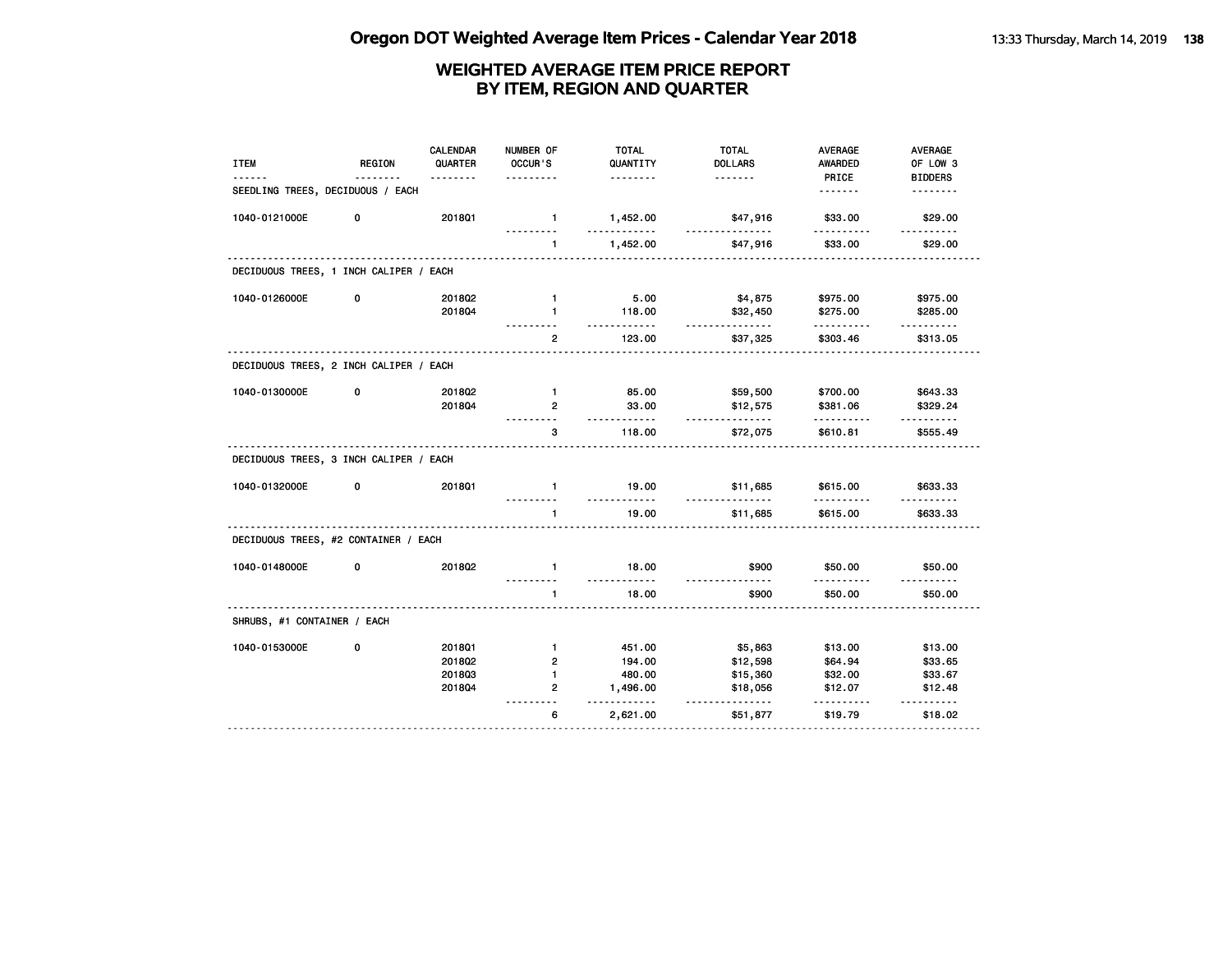| <b>ITEM</b>                       | REGION | <b>CALENDAR</b><br>QUARTER | NUMBER OF<br>OCCUR'S | <b>TOTAL</b><br>QUANTITY | <b>TOTAL</b><br><b>DOLLARS</b> | <b>AVERAGE</b><br>AWARDED | AVERAGE<br>OF LOW 3     |
|-----------------------------------|--------|----------------------------|----------------------|--------------------------|--------------------------------|---------------------------|-------------------------|
|                                   |        |                            |                      | .                        | <u>.</u>                       | PRICE                     | <b>BIDDERS</b>          |
| SHRUBS, #2 CONTAINER / EACH       |        |                            |                      |                          |                                | <u>.</u>                  | <u>.</u>                |
| 1040-0154000E                     | 0      | 2018Q1                     | $\mathbf{1}$         | 554.00                   | \$12,188                       | \$22.00                   | \$22.00                 |
|                                   |        | 2018Q2                     | $\overline{2}$       | 364.00                   | \$11,160                       | \$30.66                   | \$30.75                 |
|                                   |        | 2018Q4                     | $\overline{2}$       | 370.00<br>$- - - -$      | \$6,705<br>.                   | \$18.12                   | \$18.67<br>.            |
|                                   |        |                            | 5                    | 1,288.00                 | \$30,053                       | \$23.33                   | \$23.52                 |
| SHRUBS, #3 CONTAINER / EACH       |        |                            |                      |                          |                                |                           |                         |
| 1040-0155000E                     | 0      | 201804                     | $\mathbf{1}$         | 1,439.00<br>.            | \$35,975<br>.                  | \$25.00                   | \$26.08                 |
|                                   |        |                            | $\mathbf{1}$         | 1,439.00                 | \$35,975                       | \$25.00                   | \$26.08                 |
| SHRUBS, #5 CONTAINER / EACH       |        |                            |                      |                          |                                |                           |                         |
| 1040-0156000E                     | 0      | 201802                     | $\mathbf{1}$         | 26.00                    | \$2,600                        | \$100.00                  | \$90.00                 |
|                                   |        | 2018Q4                     | $\mathbf{1}$         | 243.00<br><u>.</u>       | \$8,748<br>.                   | \$36.00<br>.              | \$37.33                 |
|                                   |        |                            | $\mathbf{2}$         | 269.00                   | \$11,348                       | \$42.19                   | \$42.42                 |
| TUBELING PLANT / EACH             |        |                            |                      |                          |                                |                           |                         |
| 1040-0161000E                     | 0      | 201802                     | $\mathbf{1}$         | 404.00<br>$- - -$        | \$3,232                        | \$8.00                    | \$8.00<br>$- - - - - -$ |
|                                   |        |                            | 1                    | 404.00                   | \$3,232                        | \$8.00                    | \$8.00                  |
| GROUNDCOVERS, #1 CONTAINER / EACH |        |                            |                      |                          |                                |                           |                         |
| 1040-0171000E                     | 0      | 201802                     | $\mathbf{1}$         | 215.00                   | \$5,375                        | \$25.00                   | \$21.67                 |
|                                   |        | 201804                     | $\overline{2}$       | 423.00<br><u>.</u>       | \$3,362<br>.                   | \$7.95                    | \$7.75<br><u>.</u>      |
|                                   |        |                            | 3                    | 638.00                   | \$8,737                        | \$13.69                   | \$12.44                 |
| GROUNDCOVERS, #2 CONTAINER / EACH |        |                            |                      |                          |                                |                           |                         |
| 1040-0172000E                     | 0      | 201804                     | $\mathbf{1}$         | 2,213.00<br><u>.</u>     | \$21,024                       | \$9.50                    | \$9.95<br><u>.</u>      |
|                                   |        |                            | $\mathbf{1}$         | 2,213.00                 | \$21,024                       | \$9.50                    | \$9.95                  |
|                                   |        |                            |                      |                          |                                |                           |                         |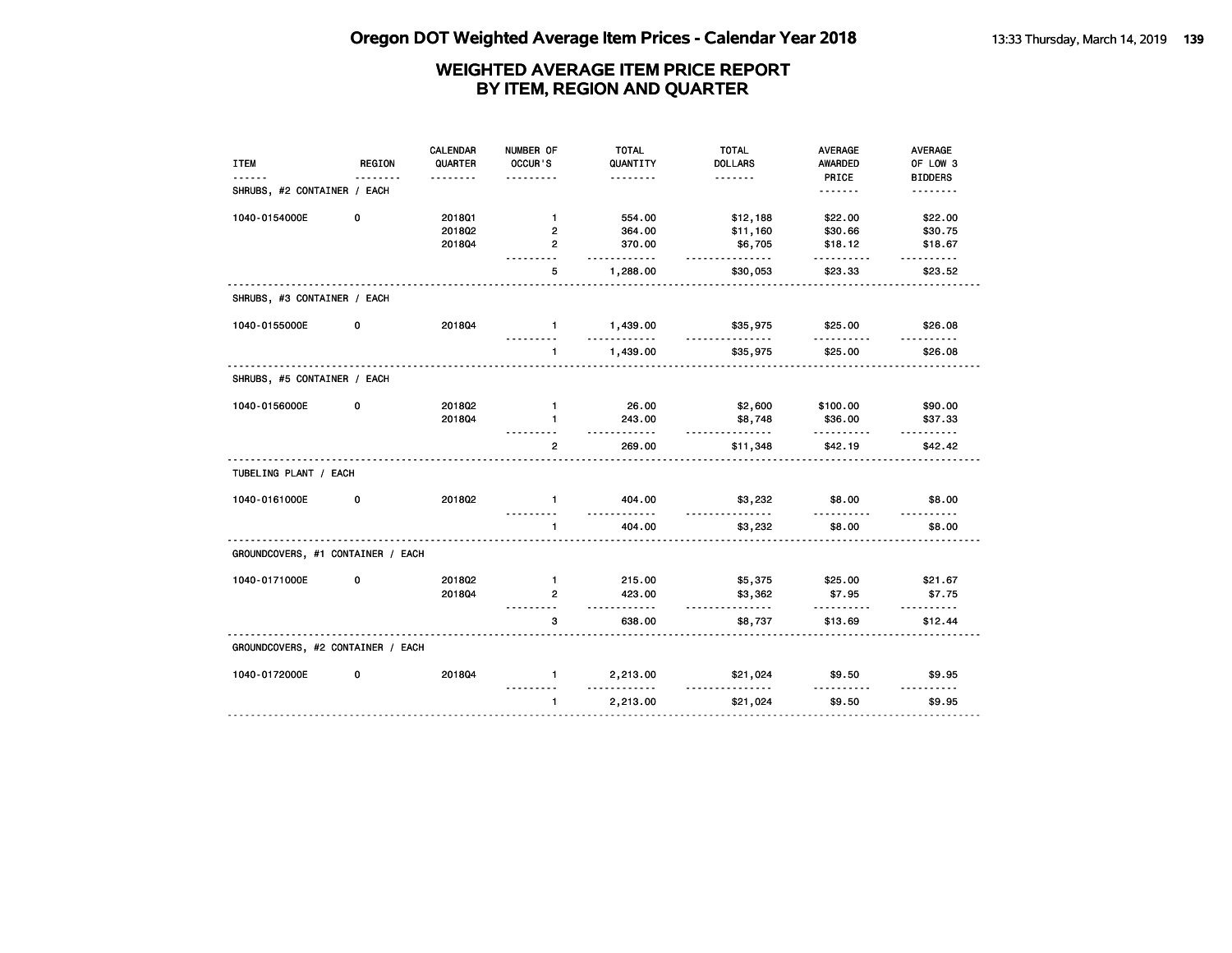| <b>REGION</b>        | <b>CALENDAR</b><br>QUARTER | NUMBER OF<br>OCCUR'S                                      | <b>TOTAL</b><br>QUANTITY | <b>TOTAL</b><br><b>DOLLARS</b>                            | AVERAGE<br>AWARDED                                                       | AVERAGE<br>OF LOW 3<br><b>BIDDERS</b> |
|----------------------|----------------------------|-----------------------------------------------------------|--------------------------|-----------------------------------------------------------|--------------------------------------------------------------------------|---------------------------------------|
|                      |                            |                                                           |                          |                                                           | .                                                                        | <u>.</u>                              |
| 0                    | 2018Q2                     | $\overline{2}$                                            | 118.00                   | \$1,454                                                   | \$12.32                                                                  | \$9.44                                |
|                      |                            |                                                           |                          |                                                           |                                                                          | \$4.05<br><u>.</u>                    |
|                      |                            | 3                                                         | 1,003.00                 | \$4,906                                                   | \$4.89                                                                   | \$4.68                                |
|                      |                            |                                                           |                          |                                                           |                                                                          |                                       |
| 0                    | 201804                     | $\mathbf{1}$                                              | 45.00                    | \$540                                                     | \$12.00                                                                  | \$12.00                               |
|                      |                            | $\mathbf{1}$                                              | 45.00                    | \$540                                                     | \$12.00                                                                  | \$12.00                               |
|                      |                            |                                                           |                          |                                                           |                                                                          |                                       |
| 0                    | 2018Q1                     | $\mathbf{1}$                                              | 1,328.00                 | \$23,904                                                  | \$18.00                                                                  | \$17.83                               |
|                      | 201804                     | $\mathbf{1}$                                              | 57.00                    | \$969                                                     | \$17.00                                                                  | \$23.50                               |
|                      |                            | $\overline{2}$                                            | 1,385.00                 | \$24,873                                                  | \$17.96                                                                  | \$18.07                               |
|                      |                            |                                                           |                          |                                                           |                                                                          |                                       |
| 0                    | 2018Q1                     | $\mathbf{1}$                                              | 6.00                     | \$2,700                                                   | \$450.00                                                                 | \$276.67                              |
|                      | 201802                     | 3                                                         | 109.00                   | \$6,745                                                   | \$61.88                                                                  | \$62.73                               |
|                      | 201804                     | 4                                                         | 893.00                   | \$47,967                                                  | \$53.71                                                                  | \$54.52<br>.                          |
|                      |                            | 8                                                         | 1,008.00                 | \$57,412                                                  | \$56.96                                                                  | \$56.73                               |
| CINDER MULCH / CUYD  |                            |                                                           |                          |                                                           |                                                                          |                                       |
| 0                    | <b>2018Q1</b>              | $\mathbf{1}$                                              | 92.00                    | \$6,900                                                   | \$75.00                                                                  | \$75.00                               |
|                      |                            | $\mathbf{1}$                                              | 92.00                    | \$6,900                                                   | \$75.00                                                                  | \$75.00                               |
| COMPOST MULCH / CUYD |                            |                                                           |                          |                                                           |                                                                          |                                       |
| 0                    | 2018Q2                     | $\overline{2}$                                            | 9.00                     | \$1,080                                                   | \$120.00                                                                 | \$225.00                              |
|                      | 201804                     | $\overline{2}$                                            | 826.00                   | \$42,640                                                  | \$51.62                                                                  | \$54.70<br>.                          |
|                      |                            | $\overline{\mathbf{4}}$                                   | 835.00                   | \$43,720                                                  | \$52.36                                                                  | \$56.54                               |
|                      | .                          | .<br>201804<br>PLANT CUTTINGS, GREATER THAN 1 INCH / EACH | 1                        | <u>.</u><br>885.00<br><u>.</u><br>.<br>.<br>.<br><u>.</u> | .<br>\$3,452<br><u>.</u><br><u>.</u><br><u>.</u><br><u>.</u><br><u>.</u> | PRICE<br>\$3.90<br>.                  |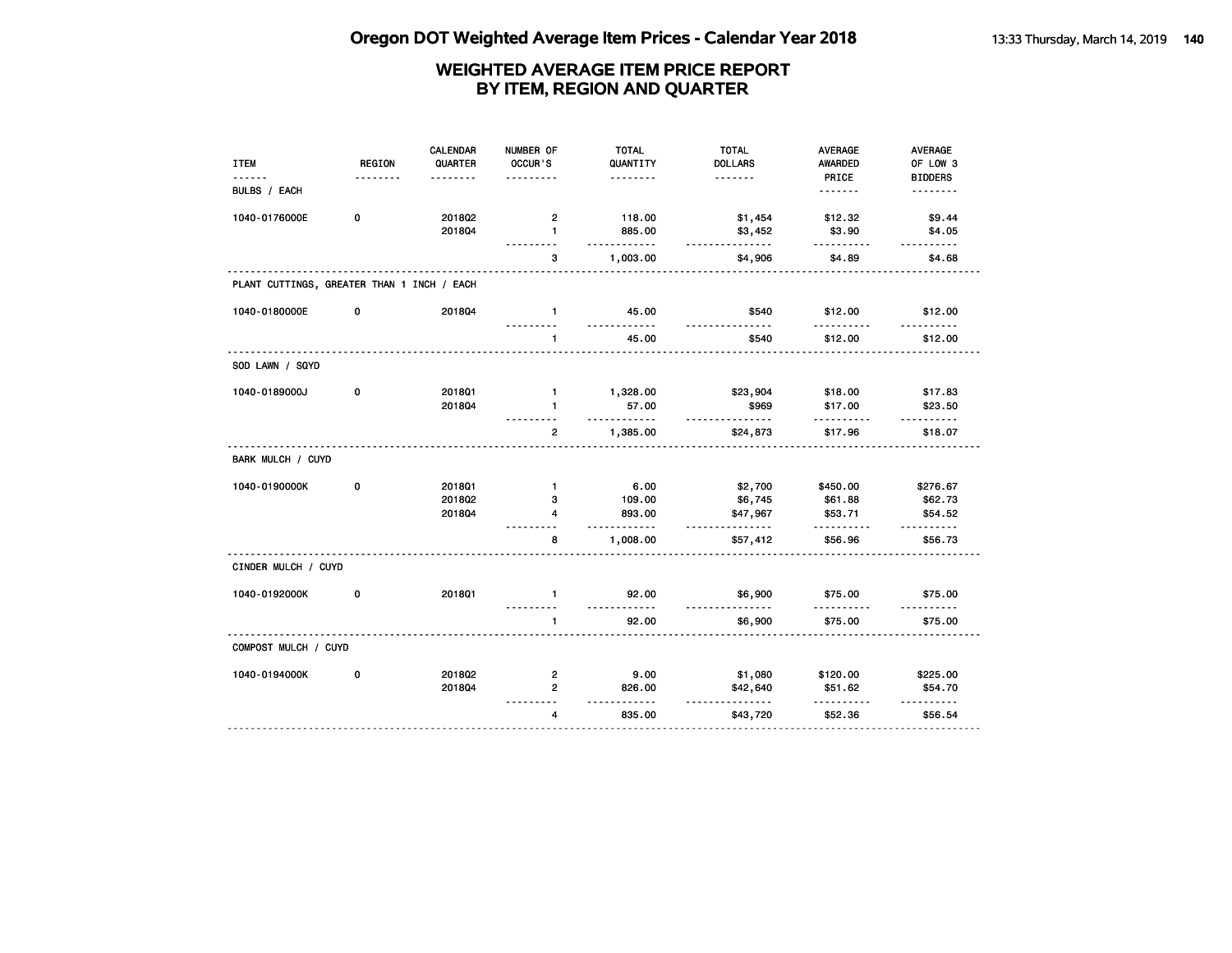| PRICE<br><b>BIDDERS</b><br>.<br><u>.</u><br><u>.</u><br>ROCK MULCH / TON<br><u>.</u><br><u>.</u><br>0<br>201804<br>1040-0196000M<br>162.00<br>\$13,072<br>\$80.69<br>\$64.57<br>4<br>.<br><u>.</u><br>162.00<br>\$13,072<br>\$80.69<br>4<br>\$64.57<br>TREE GRATES / EACH<br>1040-0200000E<br>0<br>201804<br>$\mathbf{1}$<br>29.00<br>\$54,781<br>\$1,889.00<br>\$2,019.67<br><u>.</u><br>.<br>$- - -$<br><u>.</u><br>.<br>29.00<br>\$54,781<br>\$1,889.00<br>\$2,019.67<br>$\mathbf{1}$<br><b>BOULDERS / EACH</b><br>1040-0203000E<br>2018Q2<br>7.00<br>\$250.00<br>0<br>\$1,750<br>\$455.00<br>$\mathbf{1}$<br><u>.</u><br>.<br><u>.</u><br>.<br>7.00<br>$\mathbf{1}$<br>\$1,750<br>\$250.00<br>\$455.00<br>ROOT BARRIER / FOOT<br>0<br>$\mathbf{1}$<br>\$1,615<br>\$8.78<br>1040-0206000F<br><b>2018Q1</b><br>190.00<br>\$8.50<br>201804<br>410.00<br>\$3,172<br>$\overline{2}$<br>\$7.74<br>\$8.06<br>.<br>.<br>.<br>.<br>3<br>600.00<br>\$4,787<br>\$7.98<br>\$8.29<br>TYPE 1 FENCE / FOOT |
|-------------------------------------------------------------------------------------------------------------------------------------------------------------------------------------------------------------------------------------------------------------------------------------------------------------------------------------------------------------------------------------------------------------------------------------------------------------------------------------------------------------------------------------------------------------------------------------------------------------------------------------------------------------------------------------------------------------------------------------------------------------------------------------------------------------------------------------------------------------------------------------------------------------------------------------------------------------------------------------------------|
|                                                                                                                                                                                                                                                                                                                                                                                                                                                                                                                                                                                                                                                                                                                                                                                                                                                                                                                                                                                                 |
|                                                                                                                                                                                                                                                                                                                                                                                                                                                                                                                                                                                                                                                                                                                                                                                                                                                                                                                                                                                                 |
|                                                                                                                                                                                                                                                                                                                                                                                                                                                                                                                                                                                                                                                                                                                                                                                                                                                                                                                                                                                                 |
|                                                                                                                                                                                                                                                                                                                                                                                                                                                                                                                                                                                                                                                                                                                                                                                                                                                                                                                                                                                                 |
|                                                                                                                                                                                                                                                                                                                                                                                                                                                                                                                                                                                                                                                                                                                                                                                                                                                                                                                                                                                                 |
|                                                                                                                                                                                                                                                                                                                                                                                                                                                                                                                                                                                                                                                                                                                                                                                                                                                                                                                                                                                                 |
|                                                                                                                                                                                                                                                                                                                                                                                                                                                                                                                                                                                                                                                                                                                                                                                                                                                                                                                                                                                                 |
|                                                                                                                                                                                                                                                                                                                                                                                                                                                                                                                                                                                                                                                                                                                                                                                                                                                                                                                                                                                                 |
|                                                                                                                                                                                                                                                                                                                                                                                                                                                                                                                                                                                                                                                                                                                                                                                                                                                                                                                                                                                                 |
|                                                                                                                                                                                                                                                                                                                                                                                                                                                                                                                                                                                                                                                                                                                                                                                                                                                                                                                                                                                                 |
|                                                                                                                                                                                                                                                                                                                                                                                                                                                                                                                                                                                                                                                                                                                                                                                                                                                                                                                                                                                                 |
|                                                                                                                                                                                                                                                                                                                                                                                                                                                                                                                                                                                                                                                                                                                                                                                                                                                                                                                                                                                                 |
|                                                                                                                                                                                                                                                                                                                                                                                                                                                                                                                                                                                                                                                                                                                                                                                                                                                                                                                                                                                                 |
| 201801<br>1050-0100000F<br>0<br>3<br>1,105.00<br>\$17,628<br>\$15.95<br>\$16.38                                                                                                                                                                                                                                                                                                                                                                                                                                                                                                                                                                                                                                                                                                                                                                                                                                                                                                                 |
| .<br>1,105.00<br>\$15.95<br>\$16.38<br>3<br>\$17,628                                                                                                                                                                                                                                                                                                                                                                                                                                                                                                                                                                                                                                                                                                                                                                                                                                                                                                                                            |
| TYPE 1-5W FENCE / FOOT                                                                                                                                                                                                                                                                                                                                                                                                                                                                                                                                                                                                                                                                                                                                                                                                                                                                                                                                                                          |
| \$9,040<br>1050-0102000F<br>0<br>2018Q2<br>565.00<br>\$16.00<br>\$16.00<br>$\mathbf{1}$<br>$\mathbf{1}$<br>9,500.00<br>201803<br>\$95,000<br>\$10.00<br>\$8.46                                                                                                                                                                                                                                                                                                                                                                                                                                                                                                                                                                                                                                                                                                                                                                                                                                  |
| CODE NOT<br>$\mathbf{1}$<br>2018Q4<br>100.00<br>\$1,000<br>\$10.00<br>\$18.33<br><u></u><br><u>.</u>                                                                                                                                                                                                                                                                                                                                                                                                                                                                                                                                                                                                                                                                                                                                                                                                                                                                                            |
| 3<br>10,165.00<br>\$105,040<br>\$10.33<br>\$8.98                                                                                                                                                                                                                                                                                                                                                                                                                                                                                                                                                                                                                                                                                                                                                                                                                                                                                                                                                |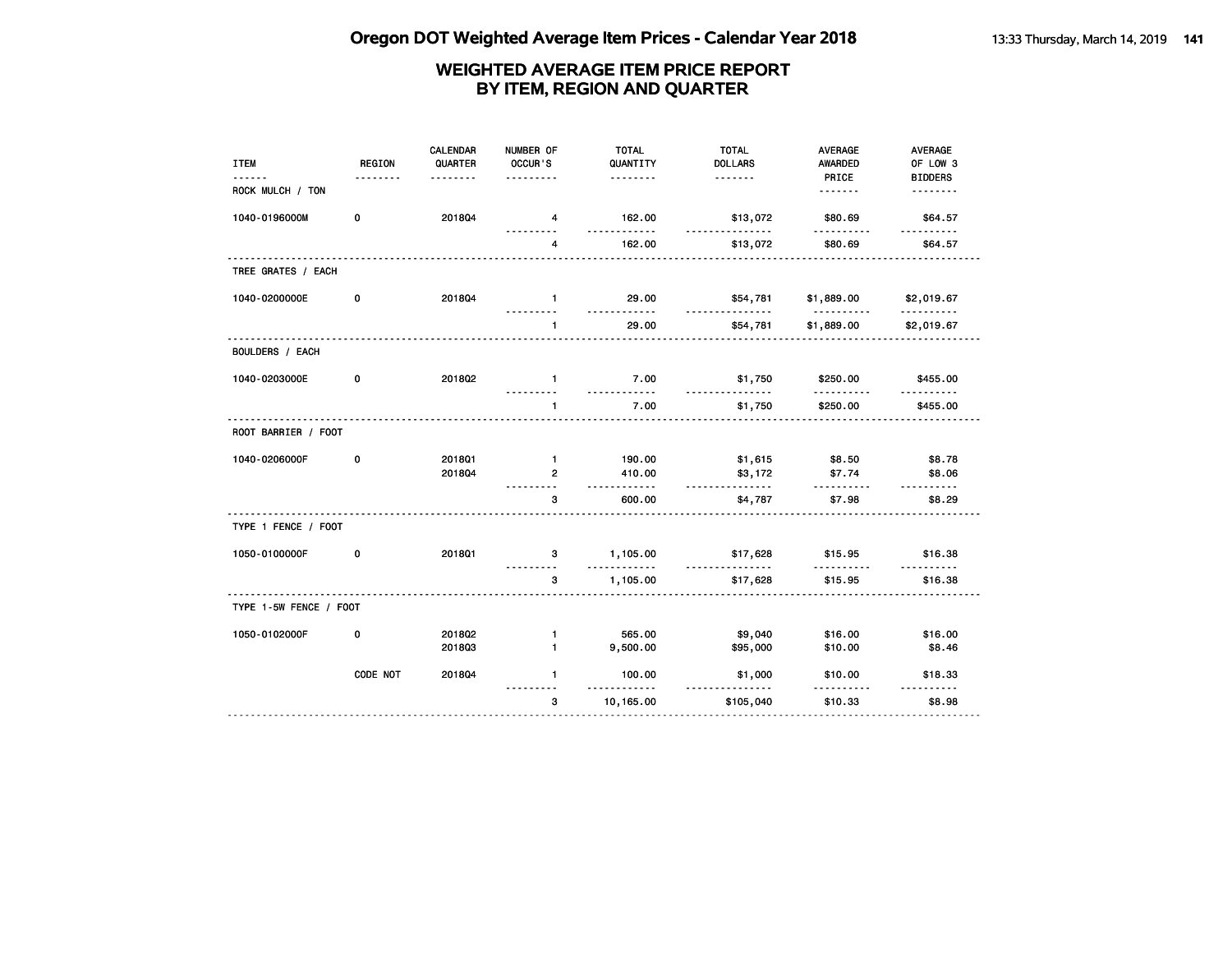|                              |               | <b>CALENDAR</b> | NUMBER OF      | <b>TOTAL</b>        | <b>TOTAL</b>         | <b>AVERAGE</b>         | AVERAGE         |
|------------------------------|---------------|-----------------|----------------|---------------------|----------------------|------------------------|-----------------|
| <b>ITEM</b>                  | <b>REGION</b> | QUARTER         | OCCUR'S        | QUANTITY            | <b>DOLLARS</b>       | AWARDED                | OF LOW 3        |
|                              |               |                 |                | .                   | <u>.</u>             | PRICE                  | <b>BIDDERS</b>  |
| TYPE 2 FENCE / FOOT          |               |                 |                |                     |                      | <u>.</u>               | .               |
| 1050-0104000F                | 0             | 2018Q2          | $\mathbf{1}$   | 168.00              | \$5,880              | \$35.00                | \$35.00         |
|                              |               | 201803          | $\mathbf{1}$   | 620.00              | \$12,400             | \$20.00                | \$22.65         |
|                              |               | 201804          | $\mathbf{1}$   | 11,950.00           | \$173,275            | \$14.50                | \$15.33         |
|                              | CODE NOT      | 201804          | $\mathbf{1}$   | 550.00              | \$18,893<br><u>.</u> | \$34.35                | \$19.78         |
|                              |               |                 | 4              | 13,288.00           | \$210,448            | \$15.84                | \$16.11         |
| TYPE 2 MODIFIED FENCE / FOOT |               |                 |                |                     |                      |                        |                 |
| 1050-0105000F                | 0             | 201804          | $\mathbf{1}$   | 2,110.00<br>.       | \$34,815<br><u>.</u> | \$16.50<br>.           | \$17.00         |
|                              |               |                 | $\blacksquare$ | 2,110.00            | \$34,815             | \$16.50                | \$17.00         |
| 16 FOOT SINGLE GATES / EACH  |               |                 |                |                     |                      |                        |                 |
| 1050-0111000E                | 0             | 2018Q1          | $\mathbf{1}$   | 1.00                | \$2,900              | \$2,900.00             | \$2,533.33      |
|                              |               | 2018Q2          | $\mathbf{1}$   | 1.00<br>$- - - - -$ | \$1,200<br><u>.</u>  | \$1,200.00<br><u>.</u> | \$2,040.00<br>. |
|                              |               |                 | $\overline{2}$ | 2.00                | \$4,100              | \$2,050.00             | \$2,286.67      |
| 20 FOOT DOUBLE GATES / EACH  |               |                 |                |                     |                      |                        |                 |
| 1050-0116000E                | 0             | <b>2018Q1</b>   | $\mathbf{1}$   | 1.00                | \$2,450              | \$2,450.00             | \$2,543.67      |
|                              |               |                 | $\mathbf{1}$   | 1.00                | \$2,450              | \$2,450.00             | \$2,543.67      |
| CHAIN LINK FENCE / FOOT      |               |                 |                |                     |                      |                        |                 |
| 1050-0135000F                | 0             | 201801          | $\overline{2}$ | 187.00              | \$7,950              | \$42.51                | \$41.52         |
|                              |               | 2018Q2          | 2              | 460.00              | \$15,600             | \$33.91                | \$35.14         |
|                              |               | 2018Q4          | $\overline{4}$ | 3,980.00            | \$126,290            | \$31.73                | \$27.64         |
|                              | CODE NOT      | 201802          | $\mathbf{1}$   | 43.00<br><u>.</u>   | \$3,053<br>.         | \$71.00                | \$157.00<br>.   |
|                              |               |                 | 9              | 4,670.00            | \$152,893            | \$32.74                | \$30.13         |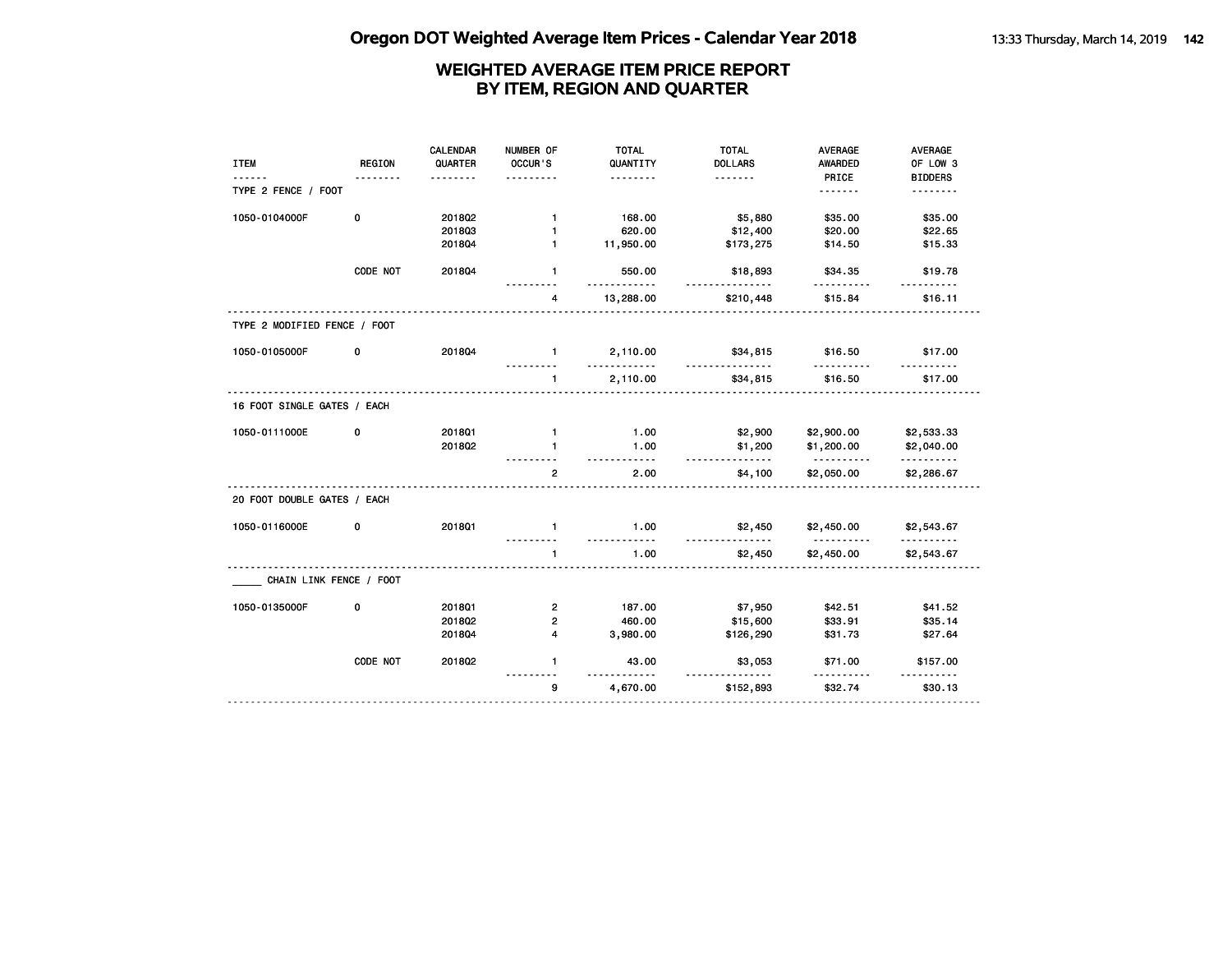| <b>REGION</b> | CALENDAR<br>QUARTER | NUMBER OF<br>OCCUR'S                                                                                                                                                           | <b>TOTAL</b><br>QUANTITY<br><u>.</u> | <b>TOTAL</b><br><b>DOLLARS</b><br><u>.</u> | <b>AVERAGE</b><br><b>AWARDED</b> | <b>AVERAGE</b><br>OF LOW 3<br><b>BIDDERS</b>                                  |
|---------------|---------------------|--------------------------------------------------------------------------------------------------------------------------------------------------------------------------------|--------------------------------------|--------------------------------------------|----------------------------------|-------------------------------------------------------------------------------|
|               | $/$ FOOT            |                                                                                                                                                                                |                                      |                                            | <u>.</u>                         |                                                                               |
| 0             | 201803              | $\mathbf{1}$                                                                                                                                                                   | 86.00                                | \$11,180                                   | \$130.00                         | \$80.00                                                                       |
|               |                     | $\mathbf{1}$                                                                                                                                                                   | 86.00                                | \$11,180                                   | \$130.00                         | \$80.00                                                                       |
|               |                     |                                                                                                                                                                                |                                      |                                            |                                  |                                                                               |
| CODE NOT      | 201802              | $\blacksquare$                                                                                                                                                                 | 1.00                                 | \$2,850                                    |                                  | \$1,790.00                                                                    |
|               |                     | $\mathbf{1}$                                                                                                                                                                   | 1.00                                 | \$2,850                                    | \$2,850.00                       | \$1,790.00                                                                    |
|               |                     |                                                                                                                                                                                |                                      |                                            |                                  |                                                                               |
| 0             | 201802              | $\mathbf{1}$                                                                                                                                                                   | 1.00                                 | \$1,120                                    |                                  |                                                                               |
|               |                     | $\mathbf{1}$                                                                                                                                                                   | 1.00                                 | \$1,120                                    | \$1,120.00                       | \$1,120.00                                                                    |
|               |                     |                                                                                                                                                                                |                                      |                                            |                                  |                                                                               |
| 0             | 201803              | $\mathbf{1}$                                                                                                                                                                   | 2.00                                 | \$3,800                                    |                                  | \$1,433.33                                                                    |
|               |                     | $\mathbf{1}$                                                                                                                                                                   | 2.00                                 | \$3,800                                    | \$1,900.00                       | \$1,433.33                                                                    |
|               |                     |                                                                                                                                                                                |                                      |                                            |                                  |                                                                               |
| 0             | 2018Q1              | $\mathbf{1}$                                                                                                                                                                   | 574.00                               |                                            | \$80.00                          | \$81.67                                                                       |
|               | 2018Q2              | 4                                                                                                                                                                              | 2,769.00                             | \$360,025                                  |                                  | \$180.01                                                                      |
|               | 201804              | 3                                                                                                                                                                              | 1,295.00                             | \$54,045                                   | \$41.73                          | \$41.27                                                                       |
| CODE NOT      | 201801              | 10                                                                                                                                                                             | 2,422.00                             | \$662,980                                  | \$273.73                         | \$284.51                                                                      |
|               | 201804              | 3                                                                                                                                                                              | 676.00                               | \$103,480                                  | \$153.08                         | \$176.09                                                                      |
|               |                     | 21                                                                                                                                                                             | 7,736.00                             | <u>-----------</u><br>\$1,226,450          | \$158.54                         | \$181.86                                                                      |
|               |                     | CHAIN LINK FENCE WITH<br>4 FT X 24 INCH CL SING GATES / EACH<br>8 FT X 72 INCH CL SING GATES / EACH<br>10 FT X 72 INCH CL SING GATES / EACH<br>FT TYPE PROTECTIVE FENCE / FOOT |                                      | <u>----------</u><br><u>.</u>              | <u>.</u><br>\$45,920             | PRICE<br>\$2,850.00<br>$$1,120.00$ $$1,120.00$<br>\$1,900.00<br>\$130.02<br>. |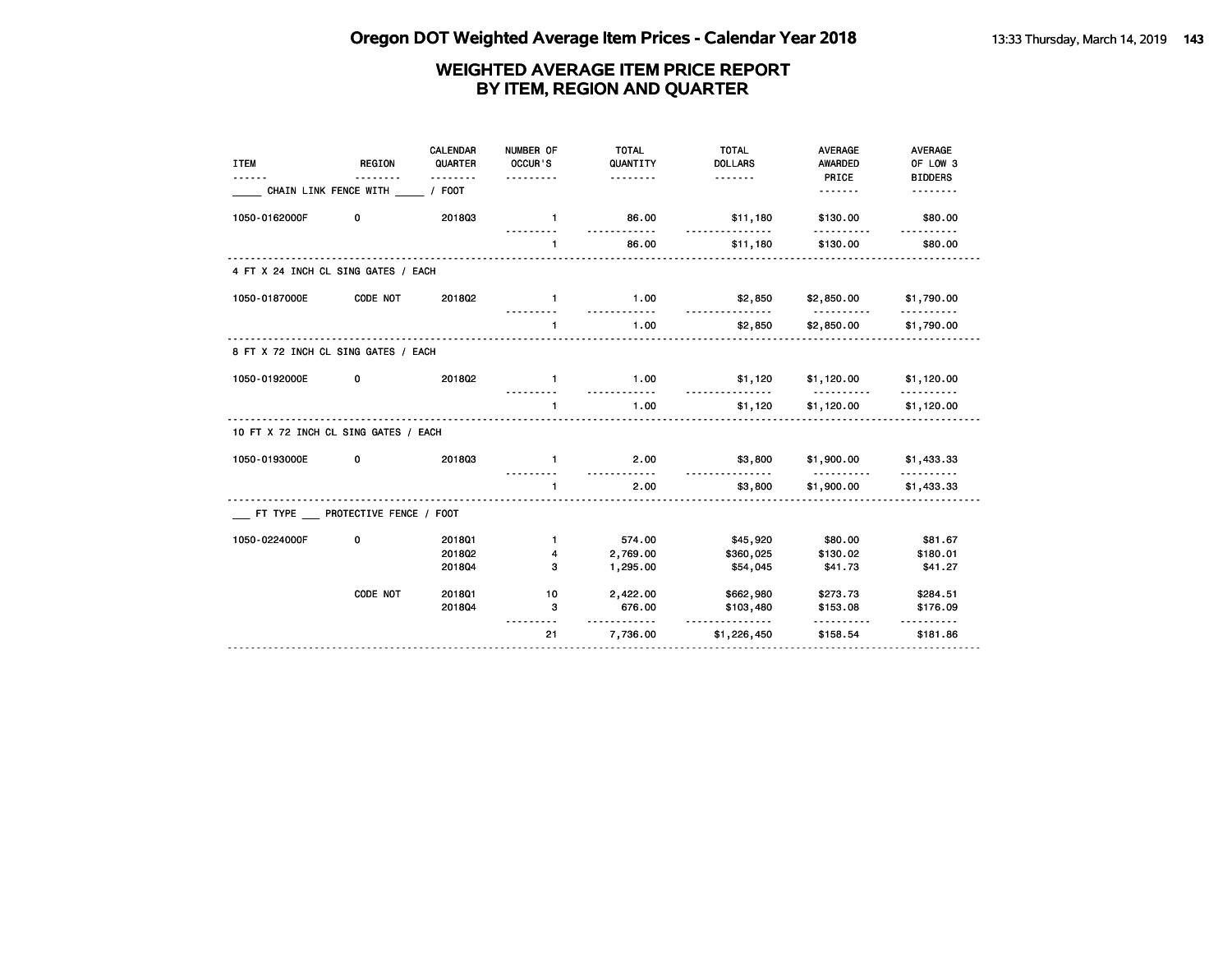|                                      |               | CALENDAR | NUMBER OF    | <b>TOTAL</b>         | <b>TOTAL</b>   | <b>AVERAGE</b>                             | <b>AVERAGE</b> |
|--------------------------------------|---------------|----------|--------------|----------------------|----------------|--------------------------------------------|----------------|
| <b>ITEM</b>                          | <b>REGION</b> | QUARTER  | OCCUR'S      | QUANTITY             | <b>DOLLARS</b> | AWARDED                                    | OF LOW 3       |
|                                      |               | <u>.</u> |              | .                    | <u>.</u>       | PRICE                                      | <b>BIDDERS</b> |
| REMOVING AND REBUILDING FENCE / FOOT |               |          |              |                      |                | <u>.</u>                                   | .              |
| 1050-0240000F                        | 0             | 2018Q1   | $\mathbf{1}$ | 37.00                | \$2,016        | \$54.48                                    | \$73.16        |
|                                      |               | 2018Q2   | $\mathbf{1}$ | 250.00               | \$8,750        | \$35.00                                    | \$35.50        |
|                                      |               | 201803   | з            | 122.00               | \$7,455        | \$61.11                                    | \$76.28        |
|                                      |               | 201804   | 5            | 840.00               | \$8            | \$0.01                                     | \$55.00        |
|                                      |               |          |              | <u>.</u>             | .              | .                                          | $- - - - - -$  |
|                                      |               |          | 10           | 1,249.00             | \$18,229       | \$14.60                                    | \$53.72        |
| CATTLE GUARD / EACH                  |               |          |              |                      |                |                                            |                |
| 1060-0100000E                        | CODE NOT      | 201804   | $\mathbf{1}$ | 3.00<br>-----        | \$72,000       | \$24,000.00<br><u> - - - - - - - - - -</u> | \$16,871.25    |
|                                      |               |          | $\mathbf{1}$ | 3.00                 | \$72,000       | \$24,000.00                                | \$16,871.25    |
| SINGLE MAILBOX SUPPORTS / EACH       |               |          |              |                      |                |                                            |                |
| 1070-0100000E                        | 0             | 2018Q1   | $\mathbf{1}$ | 1.00                 | \$185          | \$185.00                                   | \$248.33       |
|                                      |               | 201802   | $\mathbf{1}$ | 17.00                | \$4,250        | \$250.00                                   | \$287.50       |
|                                      |               | 201804   | $\mathbf{2}$ | 13.00                | \$6,300        | \$484.62                                   | \$568.67       |
|                                      |               |          | 4            | $- - - - -$<br>31.00 | .<br>\$10,735  | \$346.29                                   | \$404.15       |
| MULTIPLE MAILBOX SUPPORTS / EACH     |               |          |              |                      |                |                                            |                |
| 1070-0101000E                        | 0             | 2018Q1   | $\mathbf{1}$ | 3.00                 | \$855          | \$285.00                                   | \$315.00       |
|                                      |               | 201802   | 4            | 15.00                | \$7,350        | \$490.00                                   | \$483.61       |
|                                      |               | 201804   | 1            | 13.00                | \$9,100        | \$700.00                                   | \$813.22       |
|                                      |               |          | 6            | $- - - - -$<br>31.00 | \$17,305       | .<br>\$558.23                              | \$605.52       |
| MAILBOX CONCRETE COLLARS / EACH      |               |          |              |                      |                |                                            |                |
| 1070-0102000E                        | 0             | 2018Q1   | 2            | 4.00                 | \$720          | \$180.00                                   | \$140.00       |
|                                      |               | 2018Q2   | 4            | 32.00                | \$7,010        | \$219.06                                   | \$206.77       |
|                                      |               |          | 6            | .<br>36.00           | .<br>\$7,730   | .<br>\$214.72                              | \$199.35       |
|                                      |               |          |              |                      |                |                                            |                |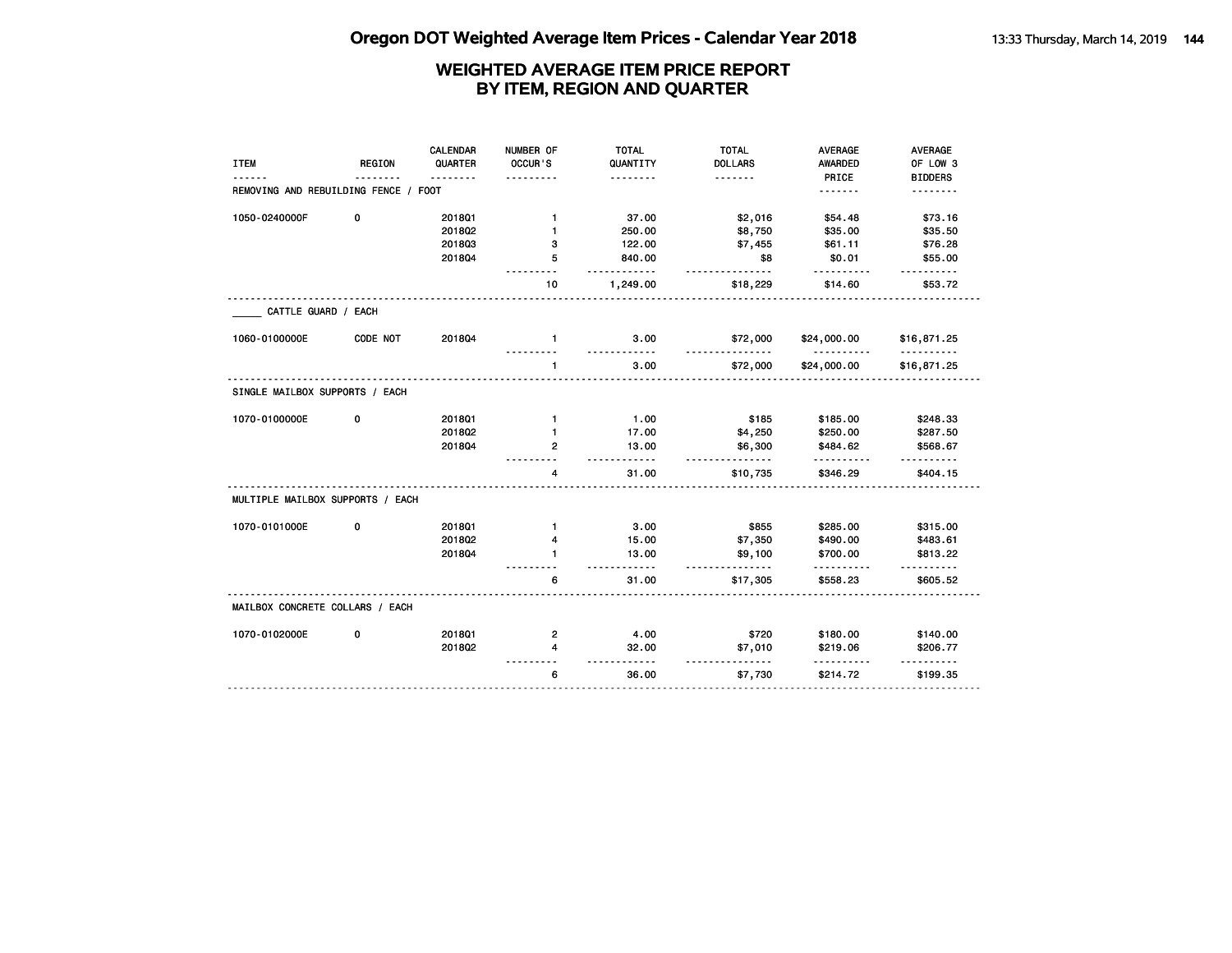| <b>ITEM</b>                                | <b>REGION</b> | CALENDAR<br>QUARTER | NUMBER OF<br>OCCUR'S             | <b>TOTAL</b><br>QUANTITY              | <b>TOTAL</b><br><b>DOLLARS</b> | <b>AVERAGE</b><br><b>AWARDED</b> | <b>AVERAGE</b><br>OF LOW 3 |
|--------------------------------------------|---------------|---------------------|----------------------------------|---------------------------------------|--------------------------------|----------------------------------|----------------------------|
| REMOVE & REINST MBOX SUPPORTS / EACH       |               | .                   | .                                | <u>.</u>                              | <u>.</u>                       | PRICE                            | <b>BIDDERS</b><br>.        |
| 1070-0103000E                              | 0             | 201802<br>201804    | $\mathbf{1}$<br>$\overline{2}$   | 1.00<br>13.00                         | \$475<br>\$11,500              | \$475.00<br>\$884.62             | \$288.33<br>\$686.82       |
|                                            |               |                     | 3                                | <u>.</u><br>14.00                     | .<br>\$11,975                  | .<br>\$855.36                    | .<br>\$658.36              |
| SAND URNS / EACH                           |               |                     |                                  |                                       |                                |                                  |                            |
| 1095-0108000E                              | 0             | 201804              | $-1$                             | 2.00                                  | \$1,000                        | \$500.00                         | \$6,240.00                 |
|                                            |               |                     | $\mathbf{1}$                     | 2.00                                  | \$1,000                        | \$500.00                         | \$6,240.00                 |
| IN POT WTR PIPE, RES JN CLS __ BKFL / FOOT |               |                     |                                  |                                       |                                |                                  |                            |
| 1140-0145000F                              | 0             | 2018Q2              | $\mathbf{1}$                     | 61.00<br>.                            | \$9,001<br>.                   | \$147.55<br>.                    | \$174.18                   |
|                                            |               |                     |                                  | 61.00                                 | \$9,001                        | \$147.55                         | \$174.18                   |
| EXTRA TRENCH EXC W/ CLASS BACKFILL / CUYD  |               |                     |                                  |                                       |                                |                                  |                            |
| 1140-0190000K                              | 0             | 201804              | $\mathbf{1}$                     | 270.00                                | \$20,250                       | \$75.00                          | \$84.67                    |
|                                            |               |                     | $\mathbf{1}$                     | 270.00                                | \$20,250                       | \$75.00                          | \$84.67                    |
| BLOWOFF ASSEMBLY, _____ INCH / EACH        |               |                     |                                  |                                       |                                |                                  |                            |
| 1140-0195000E                              | 0             | 201802              | $\mathbf{1}$<br><u>---------</u> | 1.00<br><u> - - - - - - - - - - -</u> | \$987<br><u>.</u>              | \$987.12<br><u>.</u>             | \$1,529.04<br><u>.</u>     |
|                                            |               |                     |                                  | 1.00                                  | \$987                          | \$987.12                         | \$1,529.04                 |
| INCH CONNECT TO __ INCH MAIN / EACH        |               |                     |                                  |                                       |                                |                                  |                            |
| 1140-0300000E                              | 0             | 2018Q2<br>201803    | $\mathbf{1}$<br>$\overline{2}$   | 2.00<br>3.00<br><u>---------</u>      | \$1,758<br>\$1,660<br><u>.</u> | \$879.13<br>\$553.33             | \$971.38<br>\$917.78       |
|                                            |               |                     | 3                                | 5.00                                  | \$3,418                        | .<br>\$683.65                    | .<br>\$939.22              |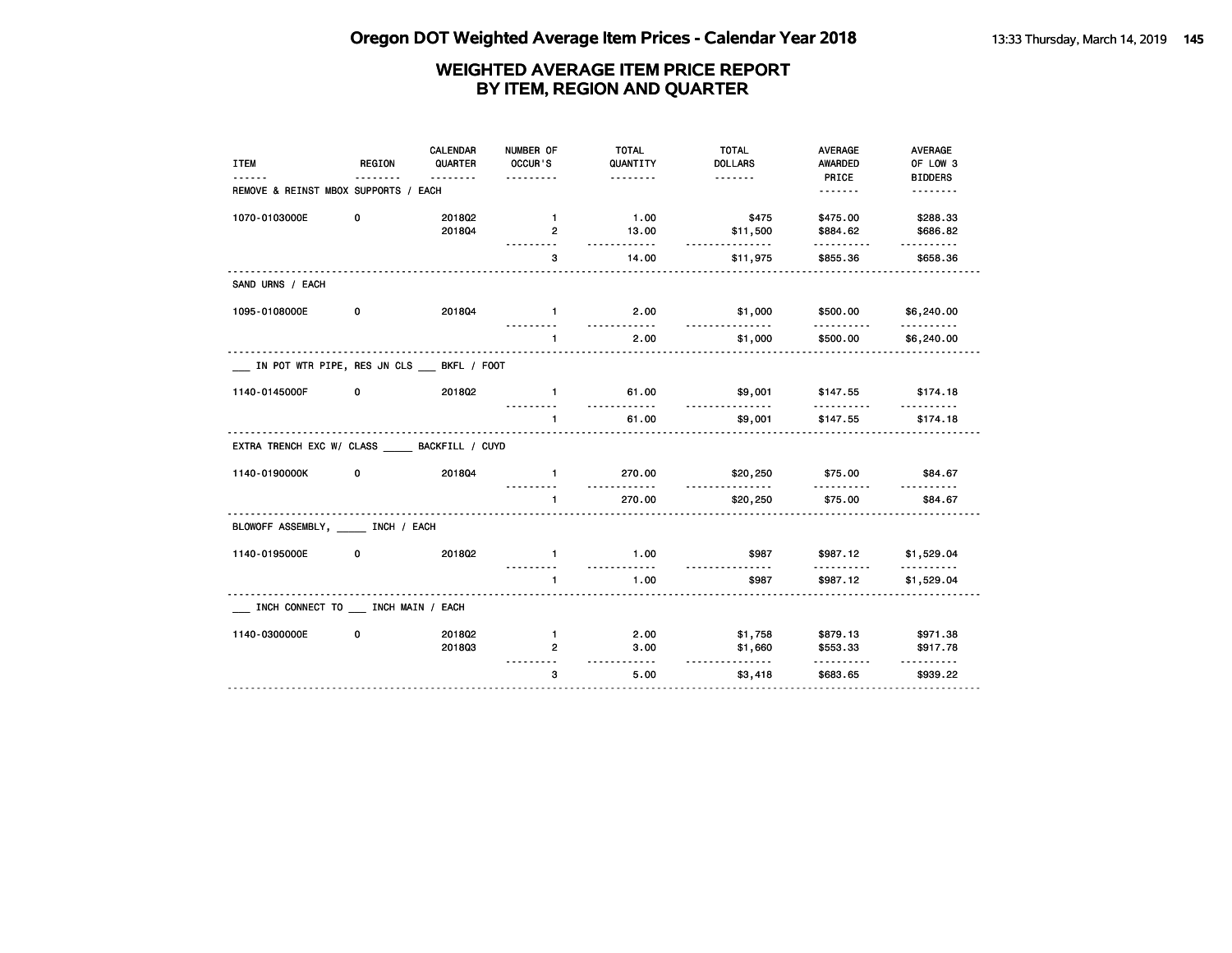| <b>ITEM</b>                               | REGION                                    | <b>CALENDAR</b><br>QUARTER | NUMBER OF<br>OCCUR'S | <b>TOTAL</b><br>QUANTITY | <b>TOTAL</b><br><b>DOLLARS</b> | <b>AVERAGE</b><br><b>AWARDED</b>          | <b>AVERAGE</b><br>OF LOW 3          |
|-------------------------------------------|-------------------------------------------|----------------------------|----------------------|--------------------------|--------------------------------|-------------------------------------------|-------------------------------------|
|                                           |                                           |                            |                      | .                        |                                | PRICE                                     | <b>BIDDERS</b>                      |
|                                           | IN DUC PIPE W RES JN & CLS                | BKFL / FOOT                |                      |                          |                                | <u>.</u>                                  | <u>.</u>                            |
| 1140-0500000F                             | 0                                         | 201804                     | 4                    | 5,175.00<br>.            | \$615,125<br><u>.</u>          | \$118.86<br>.                             | \$110.57                            |
|                                           |                                           |                            | 4                    | 5,175.00                 | \$615,125                      | \$118.86                                  | \$110.57                            |
| DUCTILE IRON PIPE TEES, INCH / EACH       |                                           |                            |                      |                          |                                |                                           |                                     |
| 1140-0610000E                             | 0                                         | 201802                     | $\blacksquare$       | 1.00                     | \$1,166                        | \$1,165.89                                | \$1,686.96                          |
|                                           |                                           | 201804                     | 5                    | 25.00<br>.               | \$15,750<br><u>.</u>           | \$630.00                                  | \$821.84<br><u> - - - - - - - -</u> |
|                                           |                                           |                            | 6                    | 26.00                    | \$16,916                       | \$650.61                                  | \$855.11                            |
| DUCTILE IRON PIPE BEND, _____ INCH / EACH |                                           |                            |                      |                          |                                |                                           |                                     |
| 1140-0650000E                             | 0                                         | 201802                     | $\mathbf{1}$         | 10.00                    | \$4,178                        | \$417.80                                  | \$3,617.60                          |
|                                           |                                           | 201804                     | 3                    | 19.00<br>.               | \$9,875                        | \$519.74                                  | \$673.65                            |
|                                           |                                           |                            | 4                    | 29.00                    | <u>.</u><br>\$14,053           | .<br>\$484.59                             | <u>.</u><br>\$1,688.80              |
| DUCTILE IRON PIPE REDUCER, INCH / EACH    |                                           |                            |                      |                          |                                |                                           |                                     |
| 1140-0670000E                             | 0                                         | 201804                     | $\overline{2}$       | 4.00<br><u>.</u>         | \$1,250                        | \$312.50                                  | \$545.83                            |
|                                           |                                           |                            | $\overline{2}$       | 4.00                     | .<br>\$1,250                   | \$312.50                                  | \$545.83                            |
|                                           | INCH VALVE / EACH                         |                            |                      |                          |                                |                                           |                                     |
| 1150-0100000E                             | 0                                         | 201804                     | 5                    | 48.00                    | \$70,900                       | \$1,477.08                                | \$1,533.07                          |
|                                           |                                           |                            | 5                    | <u></u><br>48.00         | .<br>\$70,900                  | <u> - - - - - - - - - -</u><br>\$1,477.08 | <u>.</u><br>\$1,533.07              |
|                                           | IN COMB AIR REL/AIR VAC VALV ASMBL / EACH |                            |                      |                          |                                |                                           |                                     |
| 1150-0600000E                             | 0                                         | 2018Q2                     | $\mathbf{1}$         | 1.00                     | \$681                          | \$680.51                                  | \$1,776.84                          |
|                                           |                                           |                            | $\mathbf{1}$         | .<br>1.00                | <u>.</u><br>\$681              | \$680.51                                  | \$1,776.84                          |
|                                           |                                           |                            |                      |                          |                                |                                           |                                     |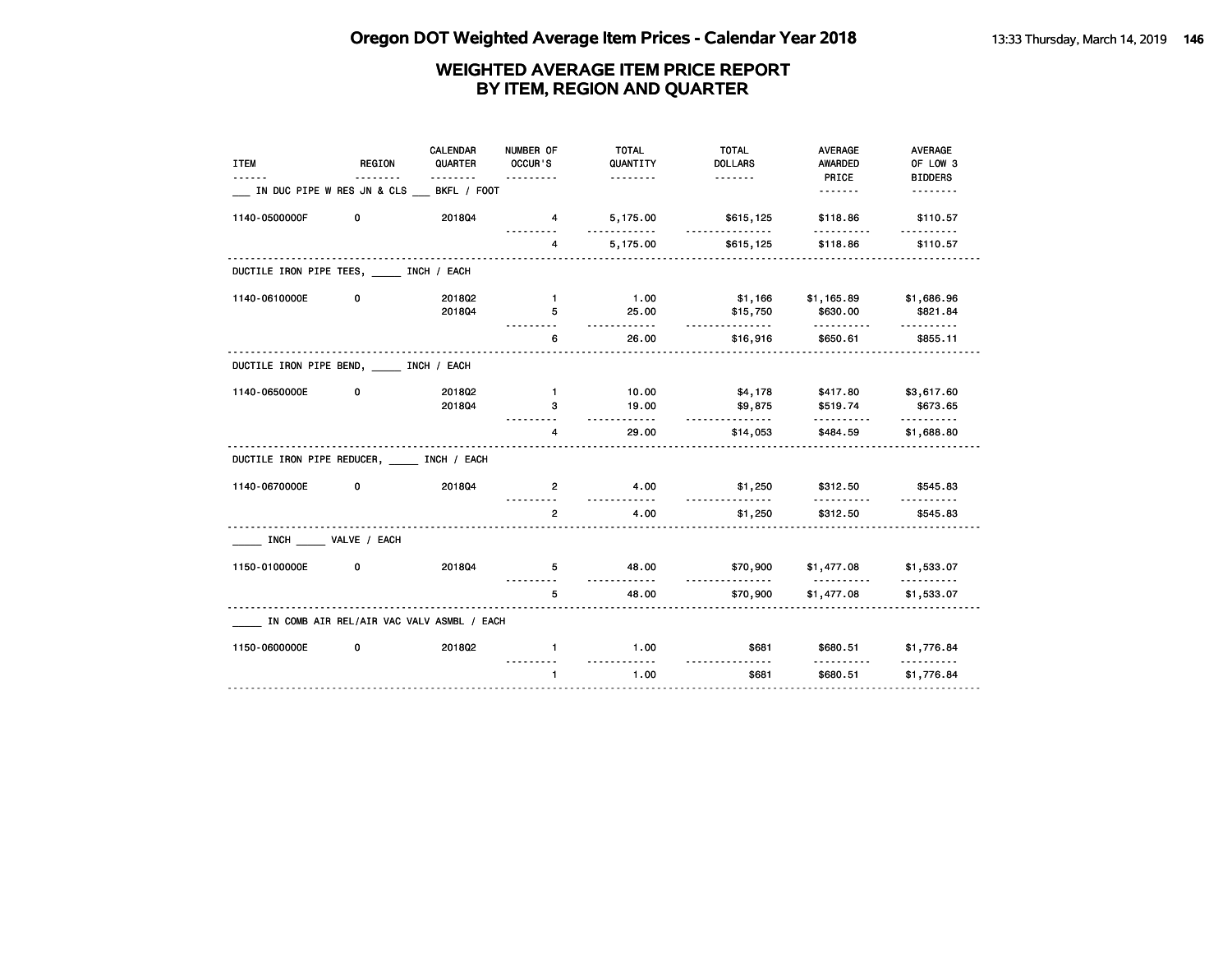| <b>REGION</b>             | <b>CALENDAR</b><br>QUARTER   | NUMBER OF<br>OCCUR'S                                                                                                                       | <b>TOTAL</b><br>QUANTITY | <b>TOTAL</b><br><b>DOLLARS</b>   | <b>AVERAGE</b><br>AWARDED                                        | AVERAGE<br>OF LOW 3                                                      |
|---------------------------|------------------------------|--------------------------------------------------------------------------------------------------------------------------------------------|--------------------------|----------------------------------|------------------------------------------------------------------|--------------------------------------------------------------------------|
|                           |                              |                                                                                                                                            | .                        | <u>.</u>                         | PRICE                                                            | <b>BIDDERS</b><br>--------                                               |
|                           |                              |                                                                                                                                            |                          |                                  |                                                                  |                                                                          |
| 0                         | 201804                       | $\mathbf{1}$                                                                                                                               | 8.00                     | \$36,000                         | \$4,500.00                                                       | \$3,685.95<br>.                                                          |
|                           |                              | 1                                                                                                                                          | 8.00                     | \$36,000                         | \$4,500.00                                                       | \$3,685.95                                                               |
|                           |                              |                                                                                                                                            |                          |                                  |                                                                  |                                                                          |
| 0                         | 2018Q1                       | $\mathbf{1}$                                                                                                                               | 6.00                     | \$15,000                         | \$2,500.00                                                       | \$2,833.33                                                               |
|                           | 201804                       | $\mathbf{1}$                                                                                                                               | 6.00                     | \$15,000                         | \$2,500.00                                                       | \$2,300.00<br>.                                                          |
|                           |                              | $\overline{2}$                                                                                                                             | 12.00                    | \$30,000                         | \$2,500.00                                                       | \$2,566.67                                                               |
| HYDRANT EXTENSIONS / EACH |                              |                                                                                                                                            |                          |                                  |                                                                  |                                                                          |
| 0                         | 201801                       | $\mathbf{1}$                                                                                                                               | 1.00                     | \$1,000                          | \$1,000.00                                                       | \$1,766.67                                                               |
|                           |                              | $\mathbf{1}$                                                                                                                               | 1.00                     | \$1,000                          | \$1,000.00                                                       | \$1,766.67                                                               |
|                           |                              |                                                                                                                                            |                          |                                  |                                                                  |                                                                          |
| 0                         | 201803                       | $\mathbf{1}$                                                                                                                               | 1.00                     | \$510                            | \$510.00                                                         | \$945.00                                                                 |
|                           |                              | $\mathbf{1}$                                                                                                                               | 1.00                     | \$510                            | \$510.00                                                         | .<br>\$945.00                                                            |
|                           |                              |                                                                                                                                            |                          |                                  |                                                                  |                                                                          |
| 0                         | 2018Q1                       | $\mathbf{1}$                                                                                                                               | 35.00                    |                                  | \$80.00                                                          | \$66.67                                                                  |
|                           | 201804                       | 2                                                                                                                                          | 1,695.00                 | \$102,485                        | \$60.46                                                          | \$69.44                                                                  |
|                           |                              | 3                                                                                                                                          | 1,730.00                 | \$105,285                        | \$60.86                                                          | \$69.39                                                                  |
|                           |                              |                                                                                                                                            |                          |                                  |                                                                  |                                                                          |
| 0                         | 2018Q1                       | $\mathbf{1}$                                                                                                                               | 2.00                     |                                  |                                                                  | \$2,600.00                                                               |
|                           | 201804                       | $\overline{2}$                                                                                                                             | 54.00                    | \$90,000                         | \$1,666.67                                                       | \$1,254.44                                                               |
|                           |                              | 3                                                                                                                                          | 56.00                    | \$94,600                         | \$1,689.29                                                       | .<br>\$1,302.50                                                          |
|                           | HYDRANT ASSEMBLIES /<br>EACH | RESETTING EXISTING HYDRANTS / EACH<br>RECONN EXTG WATER SER 2 INCH / EACH<br>WATER SERVICE LINE / FOOT<br>INCH WATER METER ASSEMBLY / EACH |                          | .<br>$- - - - -$<br>$- - -$<br>. | <u>.</u><br><u>.</u><br>\$2,800<br>------<br>\$4,600<br><u>.</u> | <u>.</u><br><u>.</u><br><u>.</u><br>. <u>.</u><br>\$2,300.00<br><u>.</u> |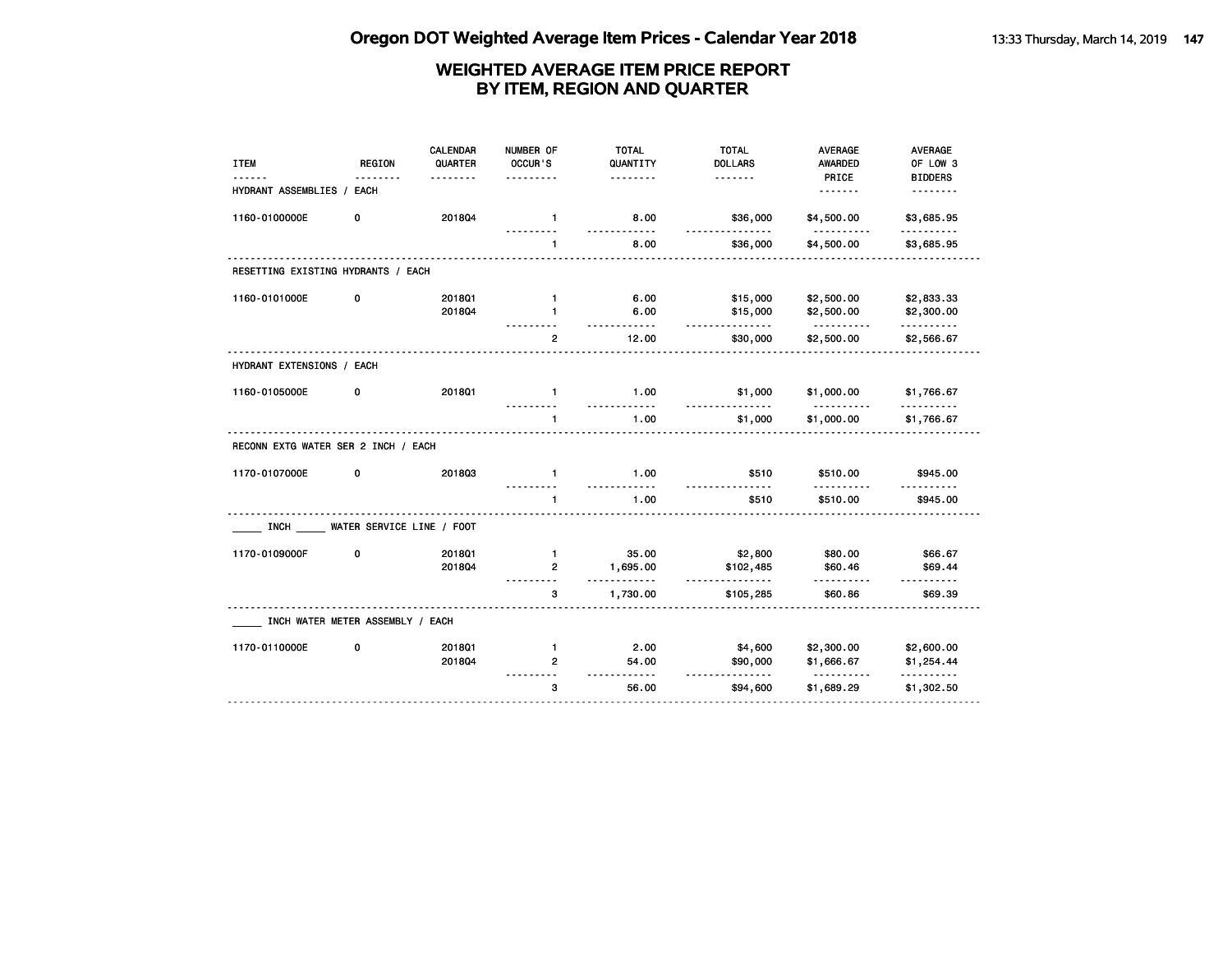|                                        |               | <b>CALENDAR</b> | NUMBER OF           | <b>TOTAL</b>         | <b>TOTAL</b>               | <b>AVERAGE</b>          | AVERAGE                    |
|----------------------------------------|---------------|-----------------|---------------------|----------------------|----------------------------|-------------------------|----------------------------|
| <b>ITEM</b>                            | <b>REGION</b> | QUARTER         | OCCUR'S             | QUANTITY<br><u>.</u> | <b>DOLLARS</b><br><u>.</u> | <b>AWARDED</b><br>PRICE | OF LOW 3<br><b>BIDDERS</b> |
| LOCATE NEAR SURFACE METAL / SQFT       |               |                 |                     |                      |                            |                         | .                          |
| 1215-0100000A                          | CODE NOT      | 201802          | $\mathbf{1}$        | 17,300.00            | \$16,200                   | \$0.94                  | \$1.34                     |
|                                        |               | 201803          | $\overline{2}$<br>. | 2.00<br><u>.</u>     | \$101,500<br><u>.</u>      | \$50,750.00<br><u>.</u> | \$52,875.00<br>.           |
|                                        |               |                 | 3                   | 17,302.00            | \$117,700                  | \$6.80                  | \$7.45                     |
| REMOVE N-ESS NEAR SURF METAL / EACH    |               |                 |                     |                      |                            |                         |                            |
| 1215-0301000E                          | CODE NOT      | 2018Q2          | $\mathbf{1}$        | 3,750.00             | \$112,500                  | \$30.00                 | \$22.00                    |
|                                        |               | 201803          | $\overline{2}$      | 2,055.00<br>.        | \$41,650<br>.              | \$20.27<br>.            | \$20.33<br><u>.</u>        |
|                                        |               |                 | з                   | 5,805.00             | \$154,150                  | \$26.55                 | \$21.41                    |
| REPAIR DAMAGED REINFORCING BARS / EACH |               |                 |                     |                      |                            |                         |                            |
| 1220-0100000E                          | 0             | 2018Q2          | з                   | 79.00                | \$9,470                    | \$119.87                | \$126.17                   |
|                                        |               | 201804          | 5                   | 564.00               | \$280,090                  | \$496.61                | \$335.50                   |
|                                        | CODE NOT      | 2018Q2          | з                   | 167.00               | \$67,820                   | \$406.11                | \$241.00                   |
|                                        |               | 201803          | 3                   | 155.00<br>$- - -$    | \$18,750<br><u>.</u>       | \$120.97<br>.           | \$135.48                   |
|                                        |               |                 | 14                  | 965.00               | \$376,130                  | \$389.77                | \$269.88                   |
| LOCATE DAMAGED CONCRETE / SQFT         |               |                 |                     |                      |                            |                         |                            |
| 1235-0200000A                          | 0             | 201802          | $\mathbf{1}$        | 1.00                 | \$3,000                    | \$3,000.00              | \$3,000.00                 |
|                                        |               | 201804          | 4                   | 334,501.00           | \$642,000                  | \$1.92                  | \$0.90                     |
|                                        | CODE NOT      | 2018Q2          | з                   | 49,900.00            | \$21,540                   | \$0.43                  | \$0.71                     |
|                                        |               | 201803          | 3                   | 3.00<br>$- - - - -$  | \$21,350<br><u>.</u>       | \$7,116.67<br><u>.</u>  | \$17,058.33<br>.           |
|                                        |               |                 | 11                  | 384,405.00           | \$687,890                  | \$1.79                  | \$1.02                     |
| REPAIR DAMAGED CONCRETE / SQYD         |               |                 |                     |                      |                            |                         |                            |
| 1235-0400000J                          | 0             | 201801          | $\mathbf{1}$        | 100.00               | \$218,000                  | \$2,180.00              | \$1,526.67                 |
|                                        |               | 201802          | $\mathbf{1}$        | 7.00                 | \$14,000                   | \$2,000.00              | \$2,000.00                 |
|                                        |               | 2018Q4          | 6                   | 482.00               | \$1,030,800                | \$2,138.59              | \$2,096.18                 |

(item continued)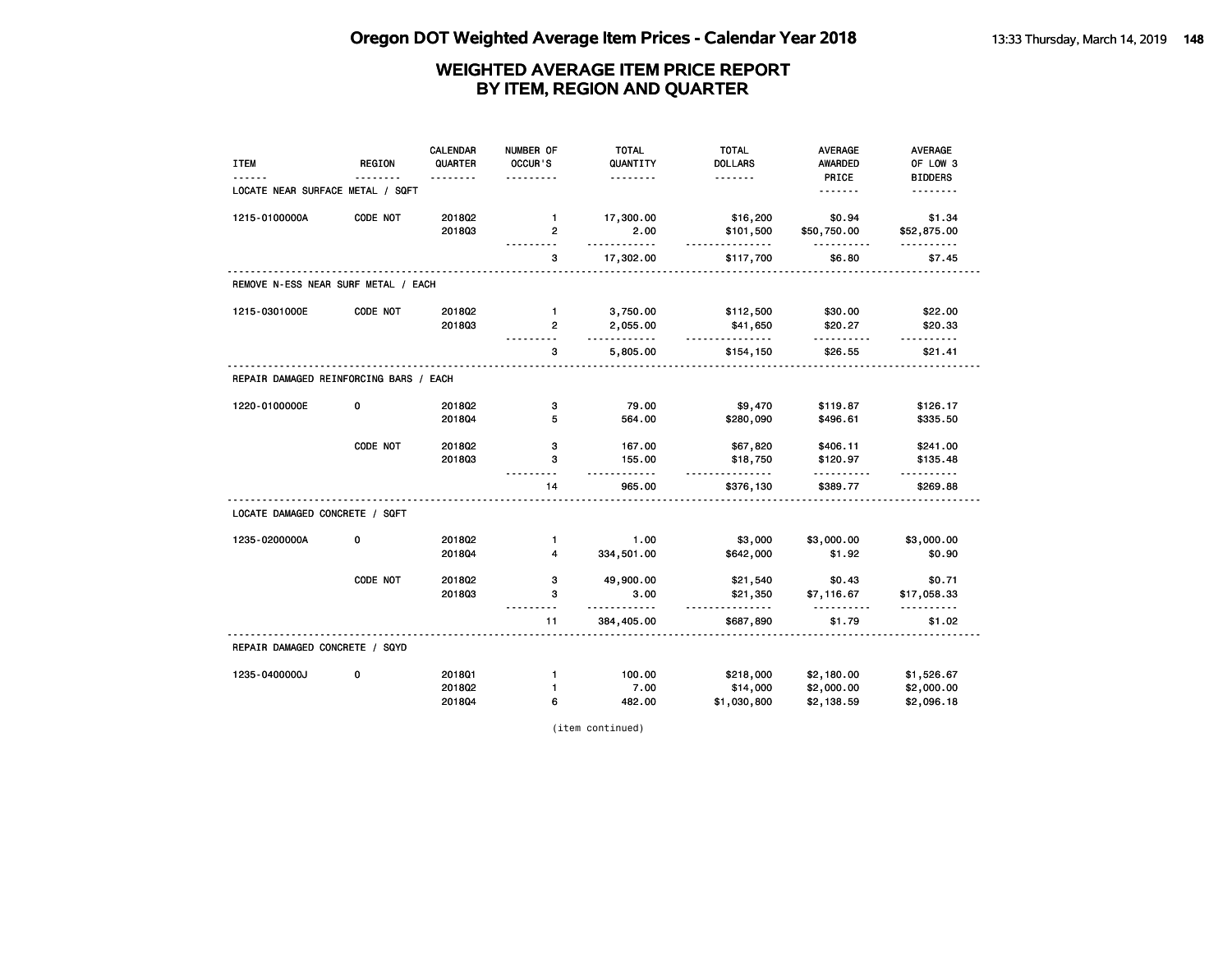|                                          |               | <b>CALENDAR</b> | NUMBER OF      | <b>TOTAL</b>        | <b>TOTAL</b>          | <b>AVERAGE</b>         | AVERAGE                |
|------------------------------------------|---------------|-----------------|----------------|---------------------|-----------------------|------------------------|------------------------|
| <b>ITEM</b>                              | <b>REGION</b> | QUARTER         | OCCUR'S        | QUANTITY            | <b>DOLLARS</b>        | <b>AWARDED</b>         | OF LOW 3               |
| REPAIR DAMAGED CONCRETE / SQYD           |               | .               |                | .                   | <u>.</u>              | PRICE                  | <b>BIDDERS</b><br>.    |
| 1235-0400000J                            | CODE NOT      | 201802          | з              | 460.00              | \$524,900             | \$1,141.09             | \$1,165.51             |
|                                          |               | 201803          | 3<br>$- - -$   | 167.00<br><u>.</u>  | \$321,350<br><u>.</u> | \$1,924.25<br><u>.</u> | \$1,936.68<br><u>.</u> |
|                                          |               |                 | 14             | 1,216.00            | \$2,109,050           | \$1,734.42             | \$1,674.82             |
| CONCRETE BUILDUP ON SHALLOW REBAR / SQYD |               |                 |                |                     |                       |                        |                        |
| 1235-0500000J                            | 0             | 201804          | 4              | 256.00              | \$539,268             | \$2,106.52             | \$1,784.05             |
|                                          | CODE NOT      | 2018Q2          | з              | 19.00               | \$11,115              | \$585.00               | \$1,687.33             |
|                                          |               | 201803          | 3<br>$- - -$   | 53.00<br>.          | \$42,000<br>.         | \$792.45<br>.          | \$1,152.83<br>.        |
|                                          |               |                 | 10             | 328.00              | \$592,383             | \$1,806.05             | \$1,676.45             |
| RESIN BUILDUP ON SHALLOW REBAR / SQYD    |               |                 |                |                     |                       |                        |                        |
| 1235-0600000J                            | 0             | 201804          | $\mathbf{2}$   | 2.00                | \$2,000               | \$1,000.00             | \$1,600.00             |
|                                          | CODE NOT      | 2018Q2          | $\mathbf{1}$   | 15.00               | \$14,400              | \$960.00               | \$1,410.33             |
|                                          |               | 201803          | $\mathbf{1}$   | 20.00               | \$15,000              | \$750.00               | \$875.00               |
|                                          |               |                 | 4              | .<br>37.00          | \$31,400              | .<br>\$848.65          | <u>.</u><br>\$1,131.22 |
| INSTALL REFERENCE CELLS / EACH           |               |                 |                |                     |                       |                        |                        |
| 1240-0100000E                            | CODE NOT      | 2018Q2          | $\mathbf{1}$   | 8.00                | \$9,440               | \$1,180.00             | \$2,404.67             |
|                                          |               | 201803          | $\mathbf{2}$   | 50.00               | \$125,000             | \$2,500.00             | \$2,510.00             |
|                                          |               |                 | 3              | 58.00               | \$134,440             | \$2,317.93             | \$2,495.47             |
| BASIC CONTINUITY CHECK / SQFT            |               |                 |                |                     |                       |                        |                        |
| 1245-0100000A                            | CODE NOT      | 2018Q2          | 1              | 19,050.00           | \$75,600              | \$3.97                 | \$1.66                 |
|                                          |               | 201803          | $\overline{2}$ | 2.00<br>$- - - - -$ | \$17,900<br><u>.</u>  | \$8,950.00             | \$21,475.00            |
|                                          |               |                 | 3              | 19,052.00           | \$93,500              | \$4.91                 | \$3.91                 |
|                                          |               |                 |                |                     |                       |                        |                        |